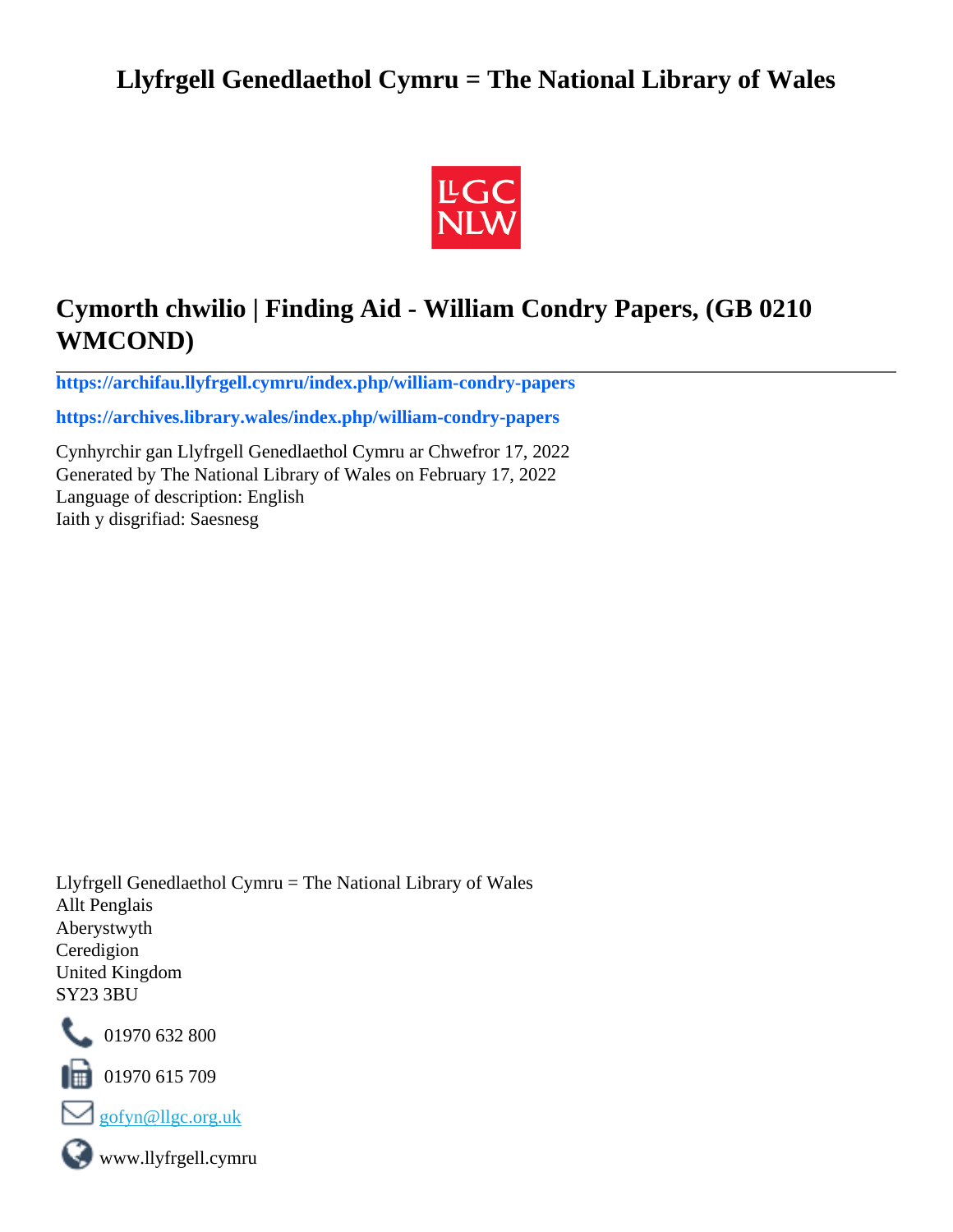# **Tabl cynnwys | Table of contents**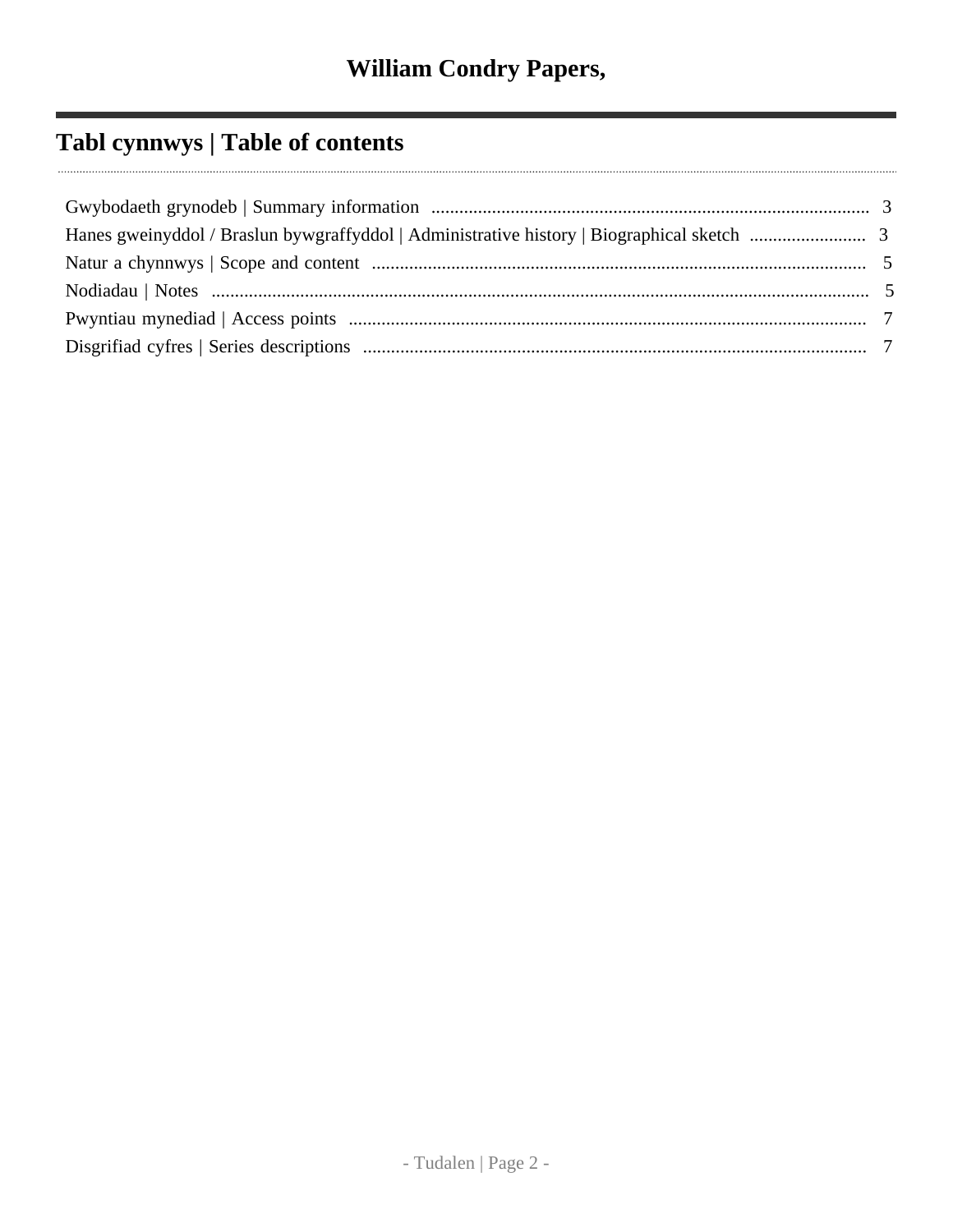# <span id="page-2-0"></span>**Crynodeb o wybodaeth | Summary of information**

| <b>Lleoliad   Repository:</b>                                                       | Llyfrgell Genedlaethol Cymru $=$ The National Library of Wales                                                                                                                                                |
|-------------------------------------------------------------------------------------|---------------------------------------------------------------------------------------------------------------------------------------------------------------------------------------------------------------|
| <b>Teitl   Title:</b>                                                               | William Condry Papers,                                                                                                                                                                                        |
| Cod cyfeirnod  <br><b>Reference code:</b>                                           | GB 0210 WMCOND                                                                                                                                                                                                |
| Virtua system control<br>number [alternative]:                                      | vtls004029484                                                                                                                                                                                                 |
| <b>GEAC</b> system control<br>number [alternative]:                                 | (WIAbNL)0000029484                                                                                                                                                                                            |
| <b>ALMA</b> [alternative]:                                                          | 99192845202419                                                                                                                                                                                                |
| <b>Dyddiad</b>   Date:                                                              | [?1825], 1928-2020 (accumulated 1928-2020) (dyddiad creu   date of<br>creation)                                                                                                                               |
| Disgrifiad ffisegol  <br><b>Physical description:</b>                               | 0.730 cubic metres (37 boxes)                                                                                                                                                                                 |
| Dyddiadau creu,<br>golygu a dileu   Dates<br>of creation, revision<br>and deletion: |                                                                                                                                                                                                               |
| <b>Nodyn</b>   <b>Note</b><br>[generalNote]:                                        | The dates of creation exceed Condry's life span, since the papers<br>include items such as obituaries, letters of condolence to his widow<br>and memorials, following his death in 1998, accumulated to 2020. |

# <span id="page-2-1"></span>**Hanes gweinyddol / Braslun bywgraffyddol | Administrative history | Biographical sketch**

#### **Nodyn | Note**

William Moreton Condry was a naturalist and writer who lived and worked in West Wales from about 1946 until his death in 1998. He was born in Birmingham on 1 March 1918. His father was a craftsman jeweller - a diamond setter - who took a great interest in politics, being a pacifist and a member of the Independent Labour Party, and both his parents were 'Clarionites', so named after the paper run by the socialist Robert Blatchford. Following his primary and grammar school education, he attended Birmingham University, graduating in 1939 in French, Latin and History, and obtaining a teaching certificate a year later. He spent the Second World War as a conscientious objector, working in forestry in Herefordshire, before graduating in French at London University in 1945. Some years later he pursued his interest in French, researching Andre Gide at the University of Wales, Aberystwyth, and obtaining a Master's degree in 1951.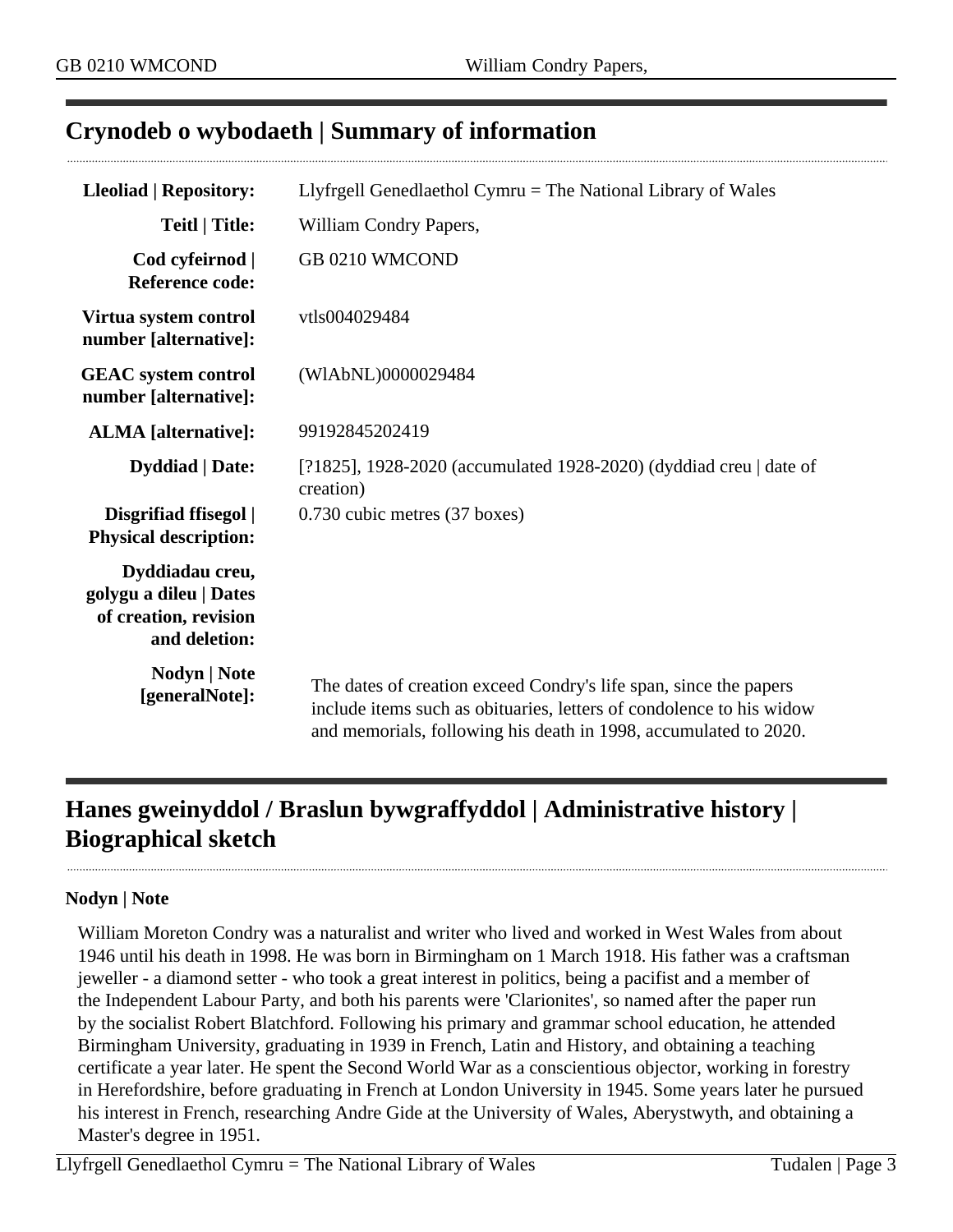Condry' s connections with Wales and his interest in the countryside began at an early age through family holidays in remote parts of the Merionethshire coastal district and Cader Idris. During his school days he developed an increasing fascination with ornithology and natural history, an enthusiasm shared by his friend, Harold Wright, with whom he surveyed the birds of North Worcestershire, and undertook explorations by bicycle of the remote upland regions of Powys. It was in Wales that he met his future wife, Penny, who was warden of the Nanmor Youth Hostel in Snowdonia. The couple married in 1946 and lived successively near Ponterwyd, at Tal-y-bont, at Glygyrog-ddu between Aberdyfi and Pennal, in Cwm Einion and finally at Eglwys-fach near Machynlleth. After a season as youth hostel wardens, they became involved in the work of the farmer and writer, Ronald Lockley, who was one of the founders of the West Wales Field Society (later the West Wales Wildlife Trust), and early in 1947 they assisted with the establishing of the Field Studies Council Centre at Dale Fort. Later in the same year, Condry conducted a survey of upland birds in mid-Wales and wrote a paper on his findings for a scientific journal, The Naturalist.

In 1949 he embarked on a ten year teaching career at Lapley Grange, Eglwys-fach, but he continued to pursue his wildlife interests in addition to his school work. From 1947 to 1956 he was the nature warden for mid-Wales and edited the West Wales Field Society's Field Notes. As a progression of that work, in 1955 he became one of the co-editors of Nature in Wales, the journal of the West Wales Naturalists' Trust. He and his wife, with others, expressed a particular commitment to the preservation of the Red Kite, becoming members of the newly formed Kite Committee in 1949. In 1953 he was involved with setting up the Bardsey Bird and Field Observatory, in which he maintained an interest for the rest of his life, being honorary secretary for eight years, then president, and finally, in 1990, honorary life president. His contributions to bird protection in Wales were acknowledged when, in 1965, he was awarded the RSPB Silver Medal. Towards the end of the 1950's, William and Penny Condry were invited to live at Ynys Edwin, one of the Ynys-hir estate cottages, by the owner, Hubert Mappin, who was dedicated to the cause of nature conservation. Following Mappin's death, the estate was purchased by the RSPB and Condry became its first warden in 1969. In recognition of his work he was awarded an honorary MSc. by the University of Wales in 1980. In addition to his activities in the field, he was engaged in extensive lecturing, broadcasting, committee work and literary pursuits.

Over a period of many years he was a member of numerous societies and committees, including the British Trust for Ornithology (being the representative for Cardiganshire for several years), Merioneth Reserves Committee of the North Wales Naturalists' Trust, the Nature Conservancy Committee for Wales, the Executive Committee of the Council for Nature, the Education Sub-committee of the Prince of Wales Conservation Committee, Montgomeryshire Field Society, the Council for the Protection of Rural Wales and the National Trust.

From his youth William Condry kept a series of nature diaries in which he recorded his observations, and throughout his career he continued to write, producing a large quantity of books and articles, often illustrated with his own photographs. His first book, Thoreau, was published in Witherby's Great Naturalists series in 1954. Other works of which he was sole or co-author include The Birds of Cardiganshire (West Wales Naturalists' Trust 1966), The Snowdonia National Park (Collins 1966), Birds and Wild Africa (Collins 1967), Exploring Wales (Faber 1970), Pathway to the Wild (Faber 1975), The World of a Mountain (Faber 1977), The Natural History of Wales (Collins 1981), Snowdonia (David & Charles 1987), The National Trust, Wales (Gomer 1991), Wildlife in our Welsh Parish (Eglwysfach Women's Institute 1993), A Welsh Country Diary (Gomer 1993), `The Vertebrate Animals of Cardiganshire' in the Cardiganshire County History Vol. I (University of Wales Press, Cardiff 1994), Wildlife, My Life (Gomer 1995), Welsh Country Essays (Gomer 1996) and Wildlife Safari, the Life of Mary Richards (published postumously by Gomer, 1998). He wrote widely on conservation, and the Welsh landscape for magazines such as Country Life, and he was greatly renowned for his `Country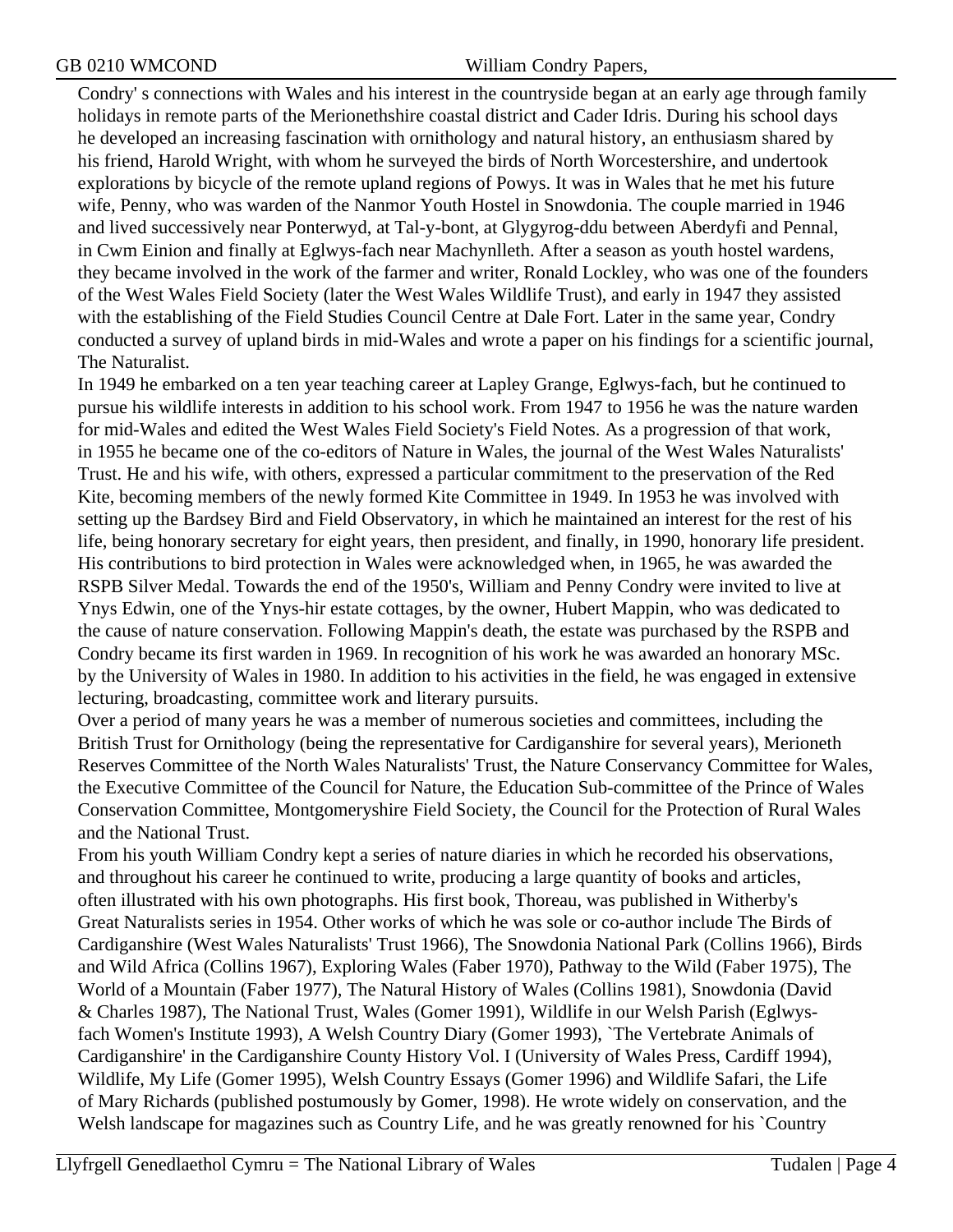Diaries' which were published regularly in the Guardian between 1957 and 1998. Further areas of research included local history and the work of other naturalists, both past and contemporary, including E. H. T. Bible, whose nature diaries he acquired.

William Condry died in Morriston hospital on 30 May 1998.

#### **Hanes Gwarchodol | Custodial history**

Following the initial transfer of William Condry's papers in 1998, Penny Condry has added some papers to the archive, such as tributes and reviews of some of his books, which were published after his death.

# <span id="page-4-0"></span>**Natur a chynnwys | Scope and content**

Natural history diaries, 1935-1998, field notes, 1952-1994, typescript and published articles, 1947-1998, notes and correspondence relating to his books, 1933-1998, and to various natural history and historical subjects, card indexes, 1930-1998, and printed pamphlets, papers and books relating to Henry Thoreau, 1943-1999. There are several files of general personal correspondence, 1938-2016, including letters from R.S. Thomas. Inevitably, there are considerable overlaps between the various subsections of the archive, since Condry's interests, professional duties and literary activities were inextricably linked. Additional correspondence and papers, 1948-2020, including the files of letters from R. S. Thomas and his wife Mildred Elsie Eldridge (Elsi), 1968-1998, were transferred to NLW in December 2015, May 2018 and June 2020; a further letter, [c. 1946], by William Condry to Ray Perry, was donated in January 2016; a letter by Condry to his niece, Christine Demmar, enclosing a story about a pet jackdaw, was donated in August 2016; and transcript of a speech given by Chris Fuller at the opening of the William Condry centenary exhibition at MOMA, Machynlleth, in September 2018., donated in October 2018.

# <span id="page-4-1"></span>**Nodiadau | Notes**

# **Nodiadau teitl | Title notes**

## **Ffynhonnell | Immediate source of acquisition**

Donated by his widow Mrs Penny Condry, Eglwysfach, Machynlleth, in November 1998, followed by several small donations, 1999-2020, including the files of letters from R. S. Thomas and his wife Mildred Elsie Eldridge (Elsi), 1968-1998; An index to the field notebooks (RT3) was compiled by Ceridwen Lloyd-Morgan, Brynafan, nr Aberystwyth, and donated in December 2013; \$\$e A1998/137. Mrs Penny Condry; Eglwysfach, Machynlleth; Donation; December 2015 Mrs Penny Condry; Eglwysfach, Machynlleth; Donation; January 2016 Mrs Penny Condry; Eglwysfach, Machynlleth; Donation; August 2016 Mrs Penny Condry, Eglwysfach, Machynlleth; Donation; May 2018 Mrs Penny Condry, Eglwysfach, Machynlleth; Donation; October 2018 Mrs Penny Condry, Eglwysfach, Machynlleth; Donation; June 2020 (not officially accessioned)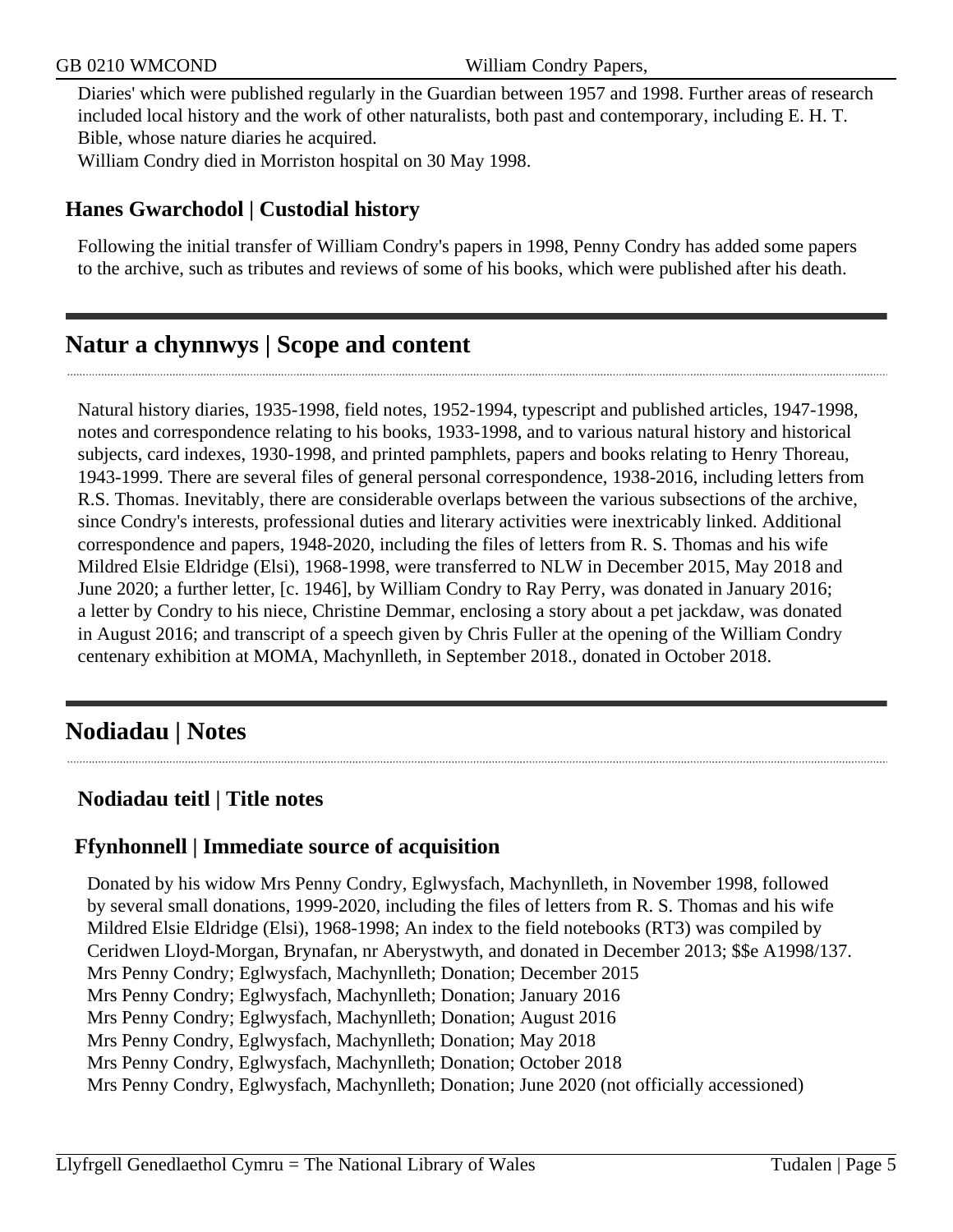#### **Trefniant | Arrangement**

Arranged at NLW into three groups: literary papers, professional papers and personal papers. Many of the individual file contents are arranged by type, due to lack of sufficient dating evidence.

## **Cyfyngiadau ar fynediad | Restrictions on access**

Some of the nature diaries are not available without written permission of The Higher Plant Specialist, Countryside Council for Wales, Maesyffynnon, Penrhosgarnedd, Bangor, Gwynedd, LL57 2DW: Freedom of Information Act 2000, exemption section 39 (see file level descriptions for details) Readers consulting modern papers in the National Library of Wales are required to abide by the conditions set out in information provided when applying for their Readers' Tickets, whereby the reader shall become responsible for compliance with the Data Protection Act 2018 and the General Data Protection Regulation 2018 in relation to any processing by them of personal data obtained from modern records held at the Library. = Disgwylir i ddarllenwyr sydd am ddefnyddio papurau modern yn Llyfrgell Genedlaethol Cymru gydymffurfio â Deddf Warchod Data 2018 a Rheoliadau Diogelu Data Cyffredinol 2018 yng nghyd-destun unrhyw brosesu ganddynt o ddata personol a gasglwyd o gofnodion modern sydd ar gadw yn y Llyfrgell. Nodir y manylion yn yr wybodaeth a roddir wrth wneud cais am Docyn Darllen

## **Amodau rheoli defnydd | Conditions governing use**

Copyright of William Condry's writings belongs to Mrs Penny Condry, Ynys Edwin, Eglwys-fach, nr Machynlleth, Powys, September 2000.

## **Rhestrau cymorth | Finding aids**

A hard copy of the catalogue is available at NLW.

## **Disgrifiadau deunydd | Related material**

Photographs, maps, posters and medals are in NLW, Visual Images Collection; a cassette tape of William Condry's Memorial Service is in NLW, Sound and Moving Image Collection, and copies of his published works, other books, pamphlets and journals which are physically separate from his papers are in NLW, Printed Collection. Other related papers are noted in file descriptions for LP1/11, LP6/7. The nature diaries of E. H. T. Bible have been catalogued separately.

## **Ychwanegiadau | Accruals**

Accruals of a small number of items are possible.

## **Nodiadau eraill | Other notes**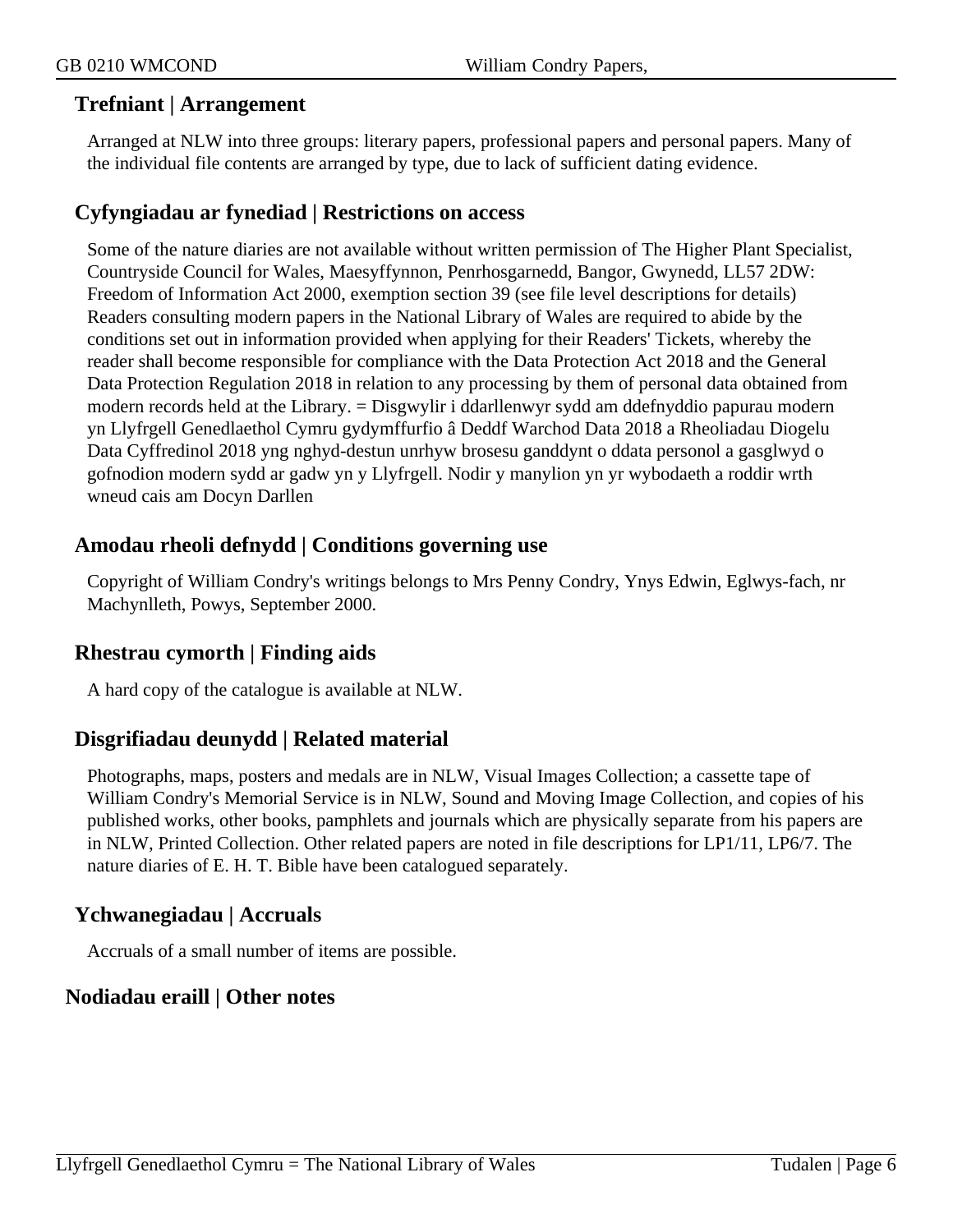# <span id="page-6-0"></span>**Pwyntiau mynediad | Access points**

- Condry, William, 1918-1998 -- Archives (pwnc) | (subject)
- Natural history (pwnc) | (subject)

# <span id="page-6-1"></span>**Disgrifiad cyfres | Series descriptions**

## **Is-fonds | Subfonds L vtls004032711 (WlAbNL)0000032711: Literary papers**

Dyddiad | Date: [?1825], 1930-2001 (accumulated 1935-1998) (dyddiad creu) | (date of creation)

Natur a chynnwys | Scope and content:

The group consists of notebooks, loose notes, drafts, indexes, correspondence and printed material, 1825, 1893, 1930-1998, used for Condry's editorial work and for the preparation of his books, articles and reviews, together with a sustantial number of the finished, printed articles cut from newspapers and magazines

Disgrifiad ffisegol | Physical description: 0.398 m3 (23 boxes)

Lleoliad ffisegol | Physical location: ARCH/MSS (GB0210)

Nodyn | Note [generalNote]:

Preferred citation: L

Trefniant | Arrangement:

Arranged into two sections: West Wales Field Society editorial papers and papers relating to publications.

#### Cyfyngiadau ar fynediad | Restrictions on access:

Readers consulting modern papers in the National Library of Wales are required to abide by the conditions set out in information provided when applying for their Readers' Tickets, whereby the reader shall become responsible for compliance with the Data Protection Act 2018 and the General Data Protection Regulation 2018 in relation to any processing by them of personal data obtained from modern records held at the Library. = Disgwylir i ddarllenwyr sydd am ddefnyddio papurau modern yn Llyfrgell Genedlaethol Cymru gydymffurfio â Deddf Warchod Data 2018 a Rheoliadau Diogelu Data Cyffredinol 2018 yng nghyd-destun unrhyw brosesu ganddynt o ddata personol a gasglwyd o gofnodion modern sydd ar gadw yn y Llyfrgell. Nodir y manylion yn yr wybodaeth a roddir wrth wneud cais am Docyn Darllen

Amodau rheoli defnydd | Conditions governing use: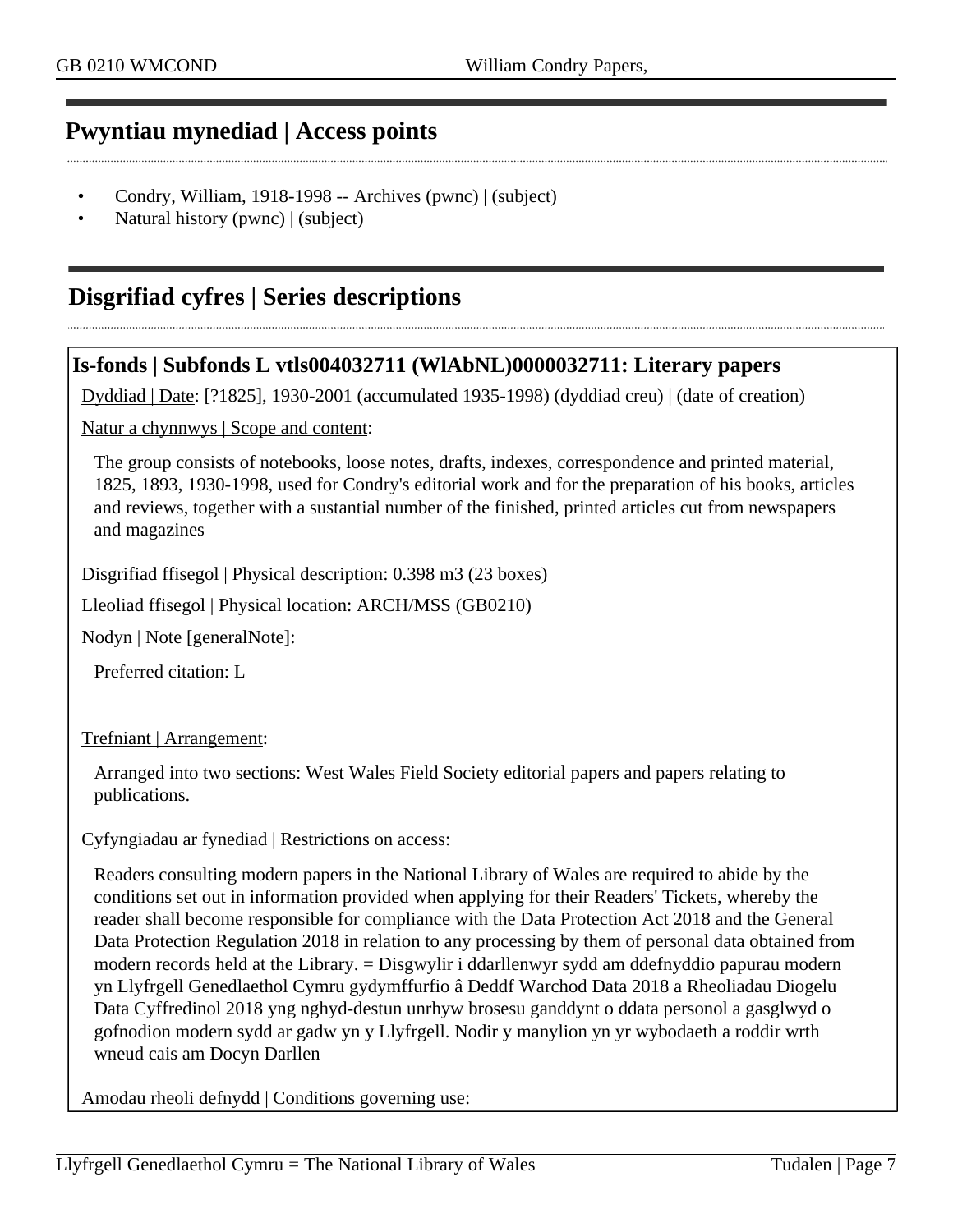| Copyright of Willliam Condry's writings belongs to Mrs Penny Condry, Ynys Edwin, Eglwys-fach, nr<br>Machynlleth, Powys, September 2000.<br>Usual copyright laws apply |                                                                                                                                                                                                                                                                                                                                                                                                                                                                                                                                                                                                                                                                                                                  |                   |                                               |  |  |
|-----------------------------------------------------------------------------------------------------------------------------------------------------------------------|------------------------------------------------------------------------------------------------------------------------------------------------------------------------------------------------------------------------------------------------------------------------------------------------------------------------------------------------------------------------------------------------------------------------------------------------------------------------------------------------------------------------------------------------------------------------------------------------------------------------------------------------------------------------------------------------------------------|-------------------|-----------------------------------------------|--|--|
|                                                                                                                                                                       | Disgrifiadau deunydd   Related material:                                                                                                                                                                                                                                                                                                                                                                                                                                                                                                                                                                                                                                                                         |                   |                                               |  |  |
|                                                                                                                                                                       | Further papers are among William Condry's professional papers (P) and personal papers (R). For<br>specific details, see series and file level descriptions.                                                                                                                                                                                                                                                                                                                                                                                                                                                                                                                                                      |                   |                                               |  |  |
|                                                                                                                                                                       | FFeil / rhestr eitemau   File / item list                                                                                                                                                                                                                                                                                                                                                                                                                                                                                                                                                                                                                                                                        |                   |                                               |  |  |
| Cod cyfeirnod<br>Reference code                                                                                                                                       | Teitl   Title                                                                                                                                                                                                                                                                                                                                                                                                                                                                                                                                                                                                                                                                                                    | Dyddiadau   Dates | Disgrifiad ffisegol   Physical<br>description |  |  |
|                                                                                                                                                                       | Sub-sub-fonds LE vtls004032742 (WIAbNL)0000032742: West Wales Field society:                                                                                                                                                                                                                                                                                                                                                                                                                                                                                                                                                                                                                                     |                   |                                               |  |  |
| editorial papers                                                                                                                                                      |                                                                                                                                                                                                                                                                                                                                                                                                                                                                                                                                                                                                                                                                                                                  |                   |                                               |  |  |
|                                                                                                                                                                       | Crëwr   Creator: West Wales Field Society,                                                                                                                                                                                                                                                                                                                                                                                                                                                                                                                                                                                                                                                                       |                   |                                               |  |  |
|                                                                                                                                                                       | Dyddiad   Date: 1950-1954 (dyddiad creu)   (date of creation)                                                                                                                                                                                                                                                                                                                                                                                                                                                                                                                                                                                                                                                    |                   |                                               |  |  |
|                                                                                                                                                                       | Natur a chynnwys   Scope and content:                                                                                                                                                                                                                                                                                                                                                                                                                                                                                                                                                                                                                                                                            |                   |                                               |  |  |
|                                                                                                                                                                       | This section comprises papers resulting from the editing and preparation of newsletters of the West<br>Wales Field Society (WWFS), 1950-1954, entitled Field Notes                                                                                                                                                                                                                                                                                                                                                                                                                                                                                                                                               |                   |                                               |  |  |
|                                                                                                                                                                       | Disgrifiad ffisegol   Physical description: 1 folder                                                                                                                                                                                                                                                                                                                                                                                                                                                                                                                                                                                                                                                             |                   |                                               |  |  |
| Lleoliad ffisegol   Physical location: ARCH/MSS (GB0210)                                                                                                              |                                                                                                                                                                                                                                                                                                                                                                                                                                                                                                                                                                                                                                                                                                                  |                   |                                               |  |  |
| Nodyn   Note [generalNote]:                                                                                                                                           |                                                                                                                                                                                                                                                                                                                                                                                                                                                                                                                                                                                                                                                                                                                  |                   |                                               |  |  |
| Preferred citation: LE                                                                                                                                                |                                                                                                                                                                                                                                                                                                                                                                                                                                                                                                                                                                                                                                                                                                                  |                   |                                               |  |  |
|                                                                                                                                                                       | Pwyntiau mynediad   Access points:                                                                                                                                                                                                                                                                                                                                                                                                                                                                                                                                                                                                                                                                               |                   |                                               |  |  |
| Newsletters (ffurfiau dogfennol)   (documentary form)                                                                                                                 |                                                                                                                                                                                                                                                                                                                                                                                                                                                                                                                                                                                                                                                                                                                  |                   |                                               |  |  |
| Trefniant   Arrangement:                                                                                                                                              |                                                                                                                                                                                                                                                                                                                                                                                                                                                                                                                                                                                                                                                                                                                  |                   |                                               |  |  |
| Arranged in a single series.                                                                                                                                          |                                                                                                                                                                                                                                                                                                                                                                                                                                                                                                                                                                                                                                                                                                                  |                   |                                               |  |  |
| Cyfyngiadau ar fynediad   Restrictions on access:                                                                                                                     |                                                                                                                                                                                                                                                                                                                                                                                                                                                                                                                                                                                                                                                                                                                  |                   |                                               |  |  |
|                                                                                                                                                                       | Readers consulting modern papers in the National Library of Wales are required to abide by the<br>conditions set out in information provided when applying for their Readers' Tickets, whereby the<br>reader shall become responsible for compliance with the Data Protection Act 2018 and the General<br>Data Protection Regulation 2018 in relation to any processing by them of personal data obtained from<br>modern records held at the Library. = Disgwylir i ddarllenwyr sydd am ddefnyddio papurau modern<br>yn Llyfrgell Genedlaethol Cymru gydymffurfio â Deddf Warchod Data 2018 a Rheoliadau Diogelu<br>Data Cyffredinol 2018 yng nghyd-destun unrhyw brosesu ganddynt o ddata personol a gasglwyd o |                   |                                               |  |  |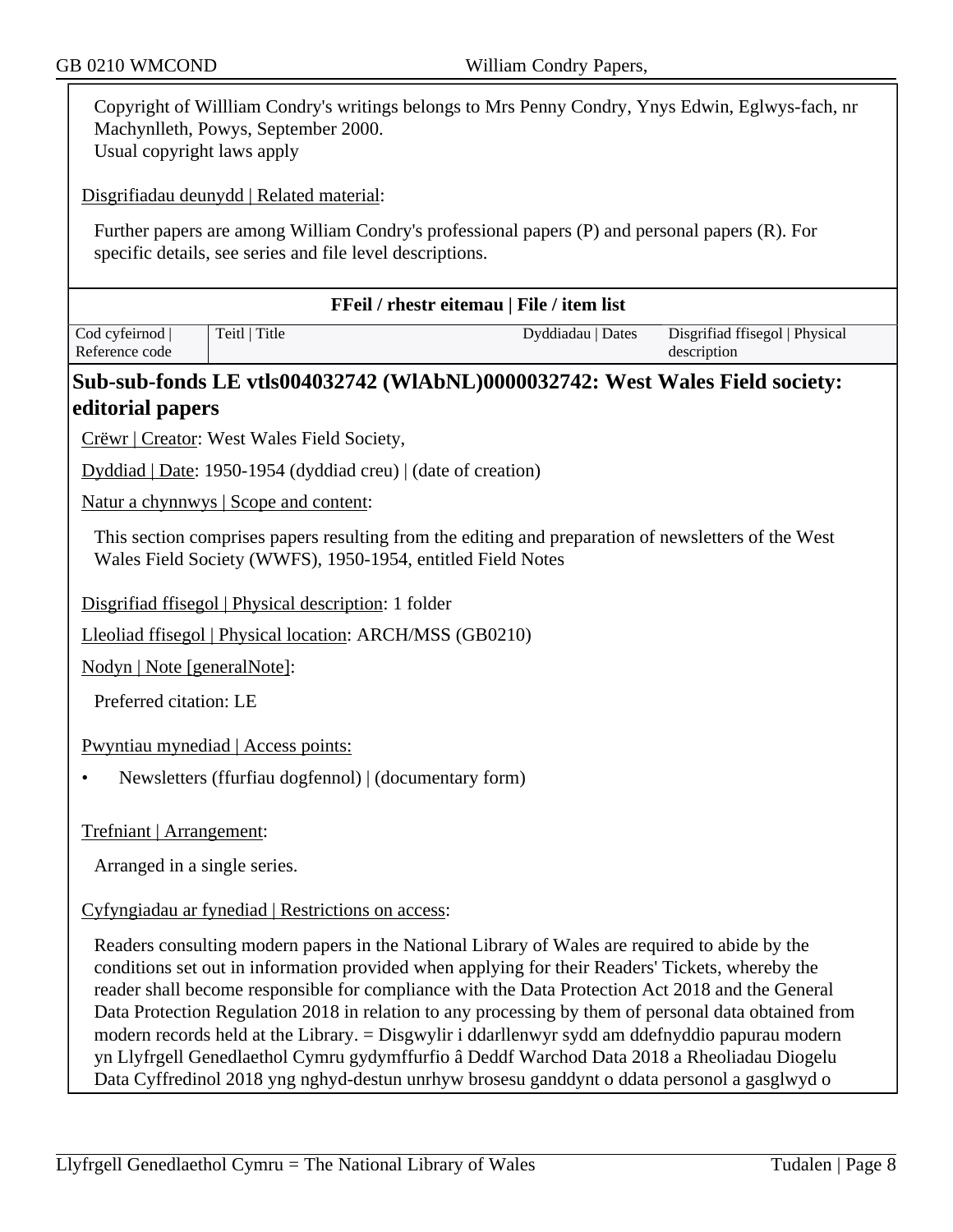gofnodion modern sydd ar gadw yn y Llyfrgell. Nodir y manylion yn yr wybodaeth a roddir wrth wneud cais am Docyn Darllen

Amodau rheoli defnydd | Conditions governing use:

Copyright of William Condry's writings belongs to Mrs Penny Condry, Ynys Edwin, Eglwys-fach, nr Machynlleth, Powys, September 2000. Usual copyright laws apply

## **Cyfres | Series LE1 vtls004032872 (WlAbNL)0000032872: Field Notes**

Dyddiad | Date: 1950-1954 (dyddiad creu) | (date of creation)

Natur a chynnwys | Scope and content:

The series comprises drafts of newsletters of the West Wales Field Society (later West Wales Naturalists' Trust), entitled Field Notes, produced more or less quarterly between 1950 and 1954, containing information on the evolution of the Society, its work, annual meetings, ornithological and botanical notes, wildlife and conservation issues

Disgrifiad ffisegol | Physical description: 1 folder (1cm)

Lleoliad ffisegol | Physical location: ARCH/MSS (GB0210)

Nodyn | Note [generalNote]:

Preferred citation: LE1

Trefniant | Arrangement:

Arranged chronologically

#### Cyfyngiadau ar fynediad | Restrictions on access:

Readers consulting modern papers in the National Library of Wales are required to abide by the conditions set out in information provided when applying for their Readers' Tickets, whereby the reader shall become responsible for compliance with the Data Protection Act 2018 and the General Data Protection Regulation 2018 in relation to any processing by them of personal data obtained from modern records held at the Library. = Disgwylir i ddarllenwyr sydd am ddefnyddio papurau modern yn Llyfrgell Genedlaethol Cymru gydymffurfio â Deddf Warchod Data 2018 a Rheoliadau Diogelu Data Cyffredinol 2018 yng nghyd-destun unrhyw brosesu ganddynt o ddata personol a gasglwyd o gofnodion modern sydd ar gadw yn y Llyfrgell. Nodir y manylion yn yr wybodaeth a roddir wrth wneud cais am Docyn Darllen

Amodau rheoli defnydd | Conditions governing use:

Copyright of William Condry's writings belongs to Mrs Penny Condry, Ynys Edwin, Eglwys-fach, nr Machynlleth, Powys, September 2000. Usual copyright laws apply

Disgrifiadau deunydd | Related material: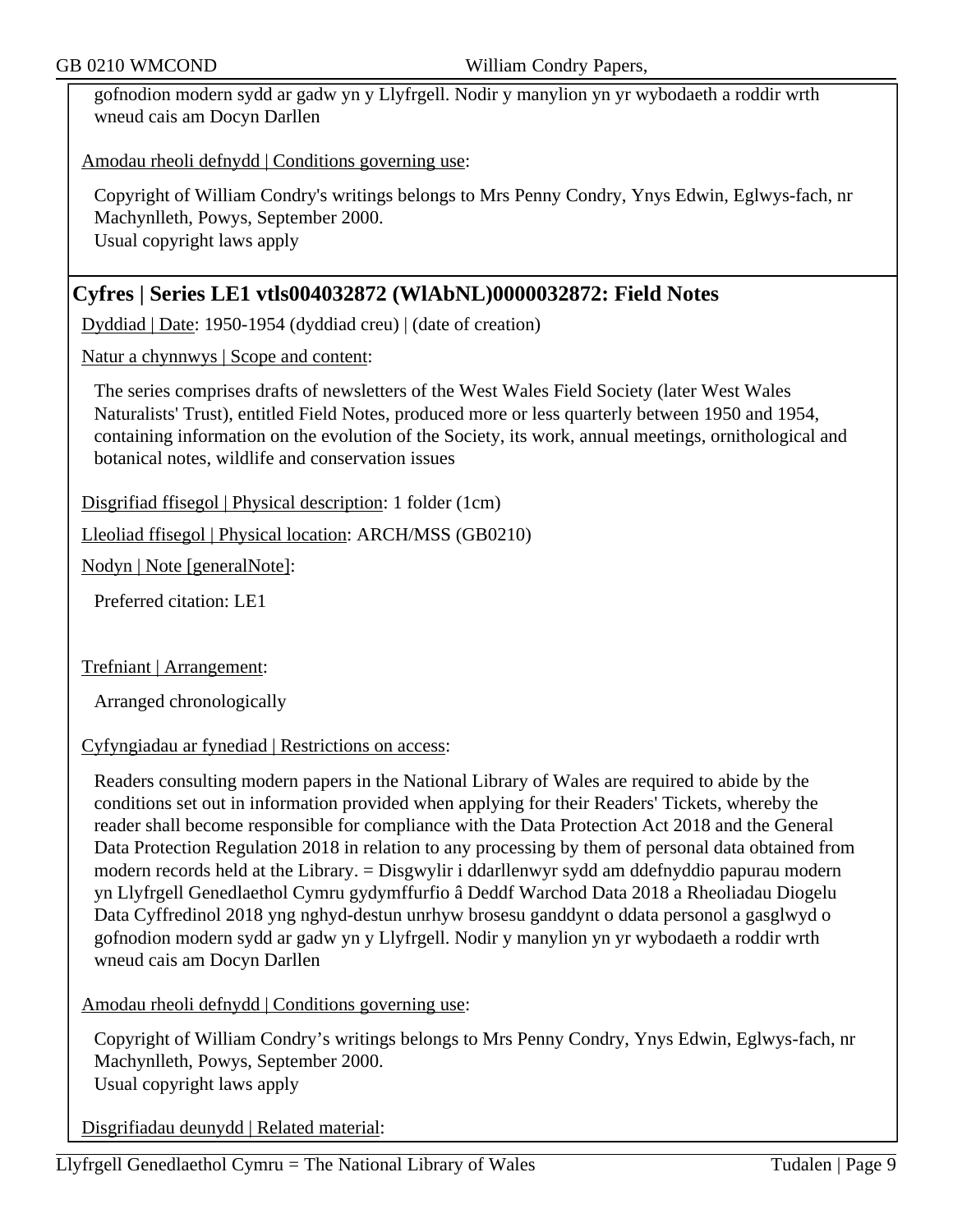|                                                                                                                                         | Further papers relating to the regarding the activities of WWFS are in RT5/4.                                                                                                                                                                                                                                                                                                                                                                                                                                                        | $\ldots$ $\ldots$ |                                               |  |
|-----------------------------------------------------------------------------------------------------------------------------------------|--------------------------------------------------------------------------------------------------------------------------------------------------------------------------------------------------------------------------------------------------------------------------------------------------------------------------------------------------------------------------------------------------------------------------------------------------------------------------------------------------------------------------------------|-------------------|-----------------------------------------------|--|
| FFeil / rhestr eitemau   File / item list                                                                                               |                                                                                                                                                                                                                                                                                                                                                                                                                                                                                                                                      |                   |                                               |  |
| Cod cyfeirnod  <br>Reference code                                                                                                       | Teitl   Title                                                                                                                                                                                                                                                                                                                                                                                                                                                                                                                        | Dyddiadau   Dates | Disgrifiad ffisegol   Physical<br>description |  |
| LE1/1<br>vtls004032873                                                                                                                  | <b>File - Field Notes: drafts</b>                                                                                                                                                                                                                                                                                                                                                                                                                                                                                                    | 1950-1954         | $20$ items                                    |  |
| (WIAbNL)0000032873                                                                                                                      |                                                                                                                                                                                                                                                                                                                                                                                                                                                                                                                                      |                   |                                               |  |
|                                                                                                                                         | Natur a chynnwys / Scope and content:                                                                                                                                                                                                                                                                                                                                                                                                                                                                                                |                   |                                               |  |
|                                                                                                                                         | The file consists of typescript drafts of Field Notes, nos 1-19, 1950-1954, and an information circular,<br>December 1954, reporting recent activities of the West Wales Field Society, including the incorporation<br>of Field Notes into Nature in Wales                                                                                                                                                                                                                                                                           |                   |                                               |  |
|                                                                                                                                         | Amodau rheoli defnydd   Conditions governing use:                                                                                                                                                                                                                                                                                                                                                                                                                                                                                    |                   |                                               |  |
|                                                                                                                                         | Copyright of William Condry's writings belongs to Mrs Penny Condry, Ynys Edwin, Eglwys-fach, nr<br>Machynlleth, Powys, September 2000. Usual copyright laws apply                                                                                                                                                                                                                                                                                                                                                                    |                   |                                               |  |
|                                                                                                                                         | Nodyn   Note [generalNote]:                                                                                                                                                                                                                                                                                                                                                                                                                                                                                                          |                   |                                               |  |
|                                                                                                                                         | Preferred citation: LE1/1                                                                                                                                                                                                                                                                                                                                                                                                                                                                                                            |                   |                                               |  |
|                                                                                                                                         | Lleoliad ffisegol   Physical location:                                                                                                                                                                                                                                                                                                                                                                                                                                                                                               |                   |                                               |  |
|                                                                                                                                         | ARCH/MSS (GB0210)                                                                                                                                                                                                                                                                                                                                                                                                                                                                                                                    |                   |                                               |  |
|                                                                                                                                         | Sub-sub-fonds LP vtls004032912 (WIAbNL)0000032912: Publications                                                                                                                                                                                                                                                                                                                                                                                                                                                                      |                   |                                               |  |
|                                                                                                                                         | Dyddiad   Date: [?1825], 1930-2001 (accumulated 1935-1998) (dyddiad creu)   (date of creation)                                                                                                                                                                                                                                                                                                                                                                                                                                       |                   |                                               |  |
|                                                                                                                                         | Natur a chynnwys   Scope and content:                                                                                                                                                                                                                                                                                                                                                                                                                                                                                                |                   |                                               |  |
| Britain, Europe and Africa.                                                                                                             | The group consists of notes, drafts, correspondence, press cuttings, leaflets and other printed material<br>used in the preparation of books and articles, a large quantity of Condry's finished newspaper and<br>magazine articles, and substantial number of card indexes, 1893, 1933-1998, on the subjects of<br>wildlife, development and history of the landscape, nature conservation, ecology, other naturalists,<br>past and present day travel and tourism. The subjects relate mainly to Wales, but also to other parts of |                   |                                               |  |
| Disgrifiad ffisegol   Physical description: 26 volumes, 55 folders, 29 envelopes, 3 loose items and approx.<br>529 cm. of card indexes. |                                                                                                                                                                                                                                                                                                                                                                                                                                                                                                                                      |                   |                                               |  |
| Lleoliad ffisegol   Physical location: ARCH/MSS (GB0210)                                                                                |                                                                                                                                                                                                                                                                                                                                                                                                                                                                                                                                      |                   |                                               |  |
| Nodyn   Note [generalNote]:                                                                                                             |                                                                                                                                                                                                                                                                                                                                                                                                                                                                                                                                      |                   |                                               |  |
| Preferred citation: LP                                                                                                                  |                                                                                                                                                                                                                                                                                                                                                                                                                                                                                                                                      |                   |                                               |  |
|                                                                                                                                         | Pwyntiau mynediad   Access points:                                                                                                                                                                                                                                                                                                                                                                                                                                                                                                   |                   |                                               |  |
|                                                                                                                                         | Nature conservation -- Wales (pwnc)   (subject)<br>Ecology -- Wales (pwnc)   (subject)<br>Naturalists -- Wales (pwnc)   (subject)<br>Landscape -- Wales (pwnc)   (subject)<br>$\sim$ (assumed $\sim$ (costs) and<br>$\mathbf{W}_{\text{obs}}$ $\mathbf{W}_{\text{obs}}$                                                                                                                                                                                                                                                              |                   |                                               |  |

- Tourism -- Wales (pwnc) | (subject)
- Wales -- Description and travel (pwnc) | (subject)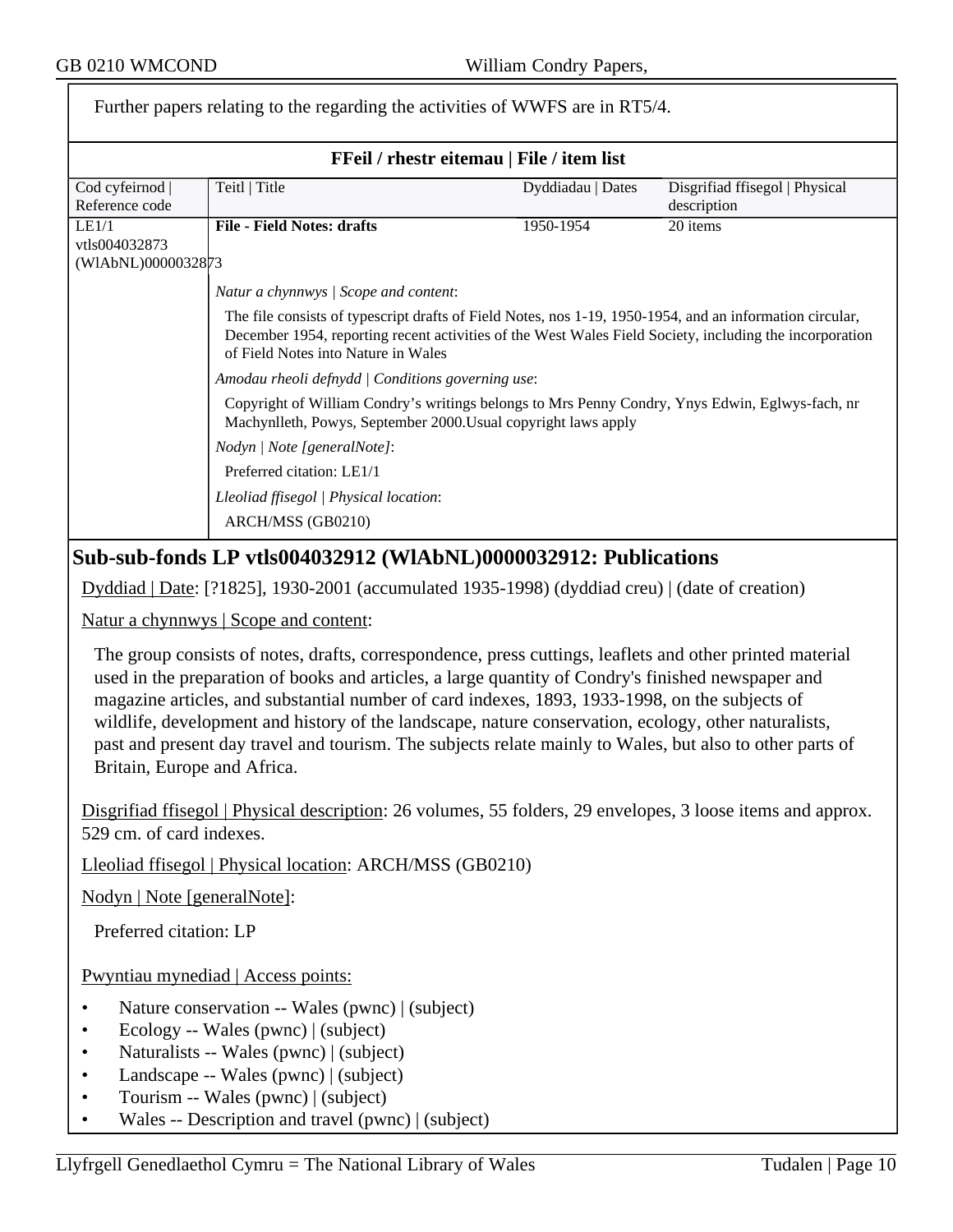#### $\overline{\text{Wales (lle) } | (\text{place})}$

#### Trefniant | Arrangement:

Arranged into eight series: drafts and notes for books, 1935-1998, Country Life articles, 1957-1991, Guardian articles, 1957-1998, other published articles, 1948-1996, drafts and notes for articles, 1947-1998, research notes and finding aids, [?1825], 1930-1998, preparatory literature and notes 1893, [?1938-c.1997], and reviews, 1954-2001.

#### Cyfyngiadau ar fynediad | Restrictions on access:

Readers consulting modern papers in the National Library of Wales are required to abide by the conditions set out in information provided when applying for their Readers' Tickets, whereby the reader shall become responsible for compliance with the Data Protection Act 2018 and the General Data Protection Regulation 2018 in relation to any processing by them of personal data obtained from modern records held at the Library. = Disgwylir i ddarllenwyr sydd am ddefnyddio papurau modern yn Llyfrgell Genedlaethol Cymru gydymffurfio â Deddf Warchod Data 2018 a Rheoliadau Diogelu Data Cyffredinol 2018 yng nghyd-destun unrhyw brosesu ganddynt o ddata personol a gasglwyd o gofnodion modern sydd ar gadw yn y Llyfrgell. Nodir y manylion yn yr wybodaeth a roddir wrth wneud cais am Docyn Darllen

#### Amodau rheoli defnydd | Conditions governing use:

Copyright of William Condry's writings belongs to Mrs Penny Condry, Ynys Edwin, Eglwys-fach, nr Machynlleth, Powys, September 2000. Usual copyright laws apply

Disgrifiadau deunydd | Related material:

Further papers which may be relevant to publications are in PN and RT.

## **Cyfres | Series LP1 vtls004032931 (WlAbNL)0000032931: Drafts and notes for books**

Dyddiad | Date: 1935-1998 (dyddiad creu) | (date of creation)

Natur a chynnwys | Scope and content:

The series consists of background material for several of Condry's published and intended books, 1935-1998. The papers comprise partial and complete drafts of some of the books, loose research notes and notebooks relating mainly to nature and local history, press cuttings and magazine articles used as source material, printed or photocopied pamphlets, correspondence, 1950-1985, from publishers and private individuals, including some leading local naturalists and historians. Some files contain items which post-date the publication of the relevant books, but these have been retained, with regard to their original inclusion by the author

Disgrifiad ffisegol | Physical description: 32 folders, 11 notebooks, 4 envelopes, 2 ring binders

Lleoliad ffisegol | Physical location: ARCH/MSS (GB0210)

Iaith y deunydd | Language of the material: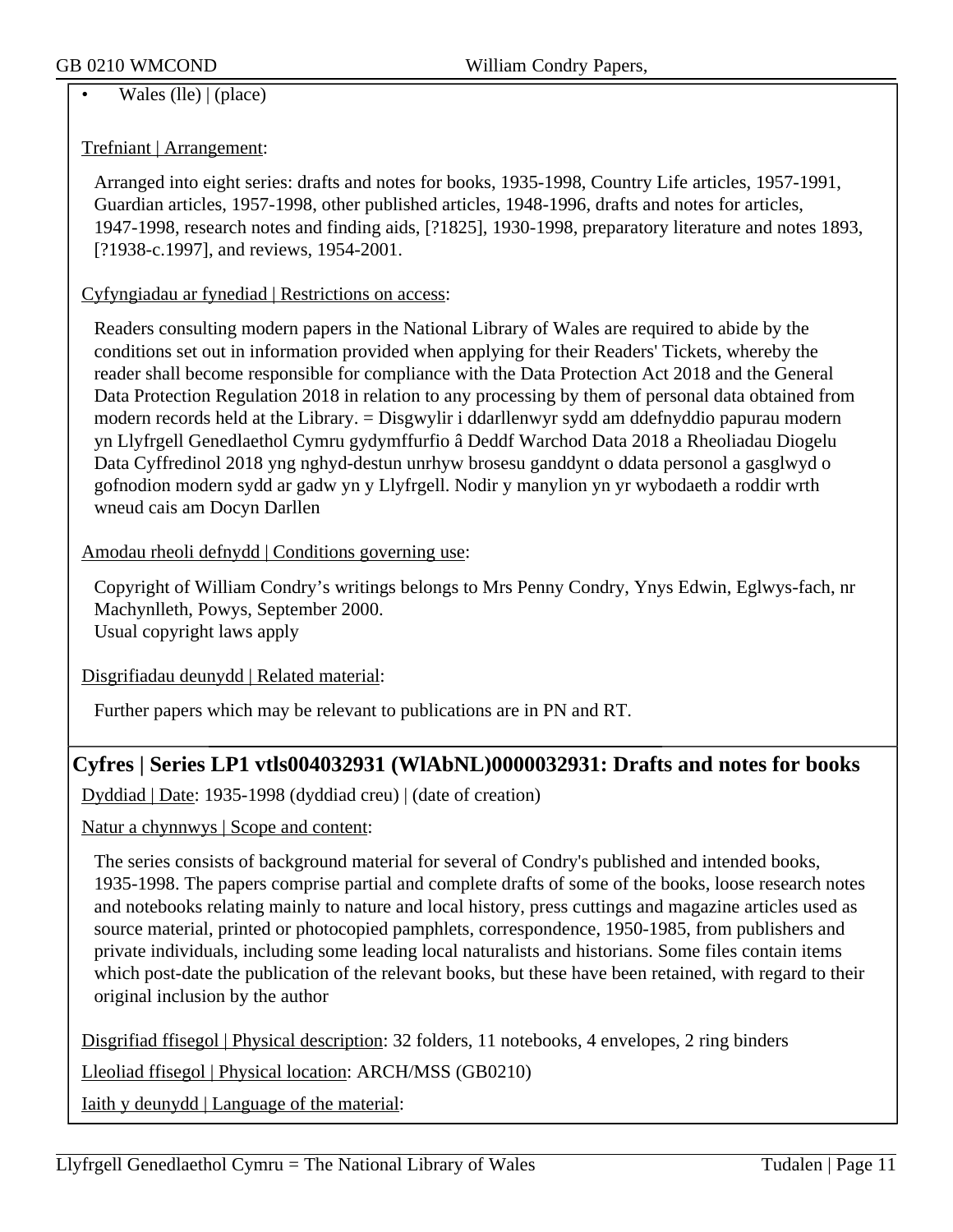#### Nodyn | Note [generalNote]:

This series does not include research notes on Thoreau, which have been catalogued in a separate section representing one of Condry's special interests (see RT8)

Nodyn | Note [generalNote]:

Preferred citation: LP1

Trefniant | Arrangement:

Arranged alphabetically by title of book.

Cyfyngiadau ar fynediad | Restrictions on access:

Readers consulting modern papers in the National Library of Wales are required to abide by the conditions set out in information provided when applying for their Readers' Tickets, whereby the reader shall become responsible for compliance with the Data Protection Act 2018 and the General Data Protection Regulation 2018 in relation to any processing by them of personal data obtained from modern records held at the Library. = Disgwylir i ddarllenwyr sydd am ddefnyddio papurau modern yn Llyfrgell Genedlaethol Cymru gydymffurfio â Deddf Warchod Data 2018 a Rheoliadau Diogelu Data Cyffredinol 2018 yng nghyd-destun unrhyw brosesu ganddynt o ddata personol a gasglwyd o gofnodion modern sydd ar gadw yn y Llyfrgell. Nodir y manylion yn yr wybodaeth a roddir wrth wneud cais am Docyn Darllen

#### Amodau rheoli defnydd | Conditions governing use:

Copyright of William Condry's writings belongs to Mrs Penny Condry, Ynys Edwin, Eglwys-fach, nr Machynlleth, Powys, September 2000. Usual copyright laws apply

Disgrifiadau deunydd | Related material:

Further papers relating to plants are in PN1, to Wales in PN2, to zoology in PN3, and to history and topography in RT 8.

| FFeil / rhestr eitemau   File / item list |                                                                                                                                                                                                                                                                                                                              |                   |                                  |  |  |
|-------------------------------------------|------------------------------------------------------------------------------------------------------------------------------------------------------------------------------------------------------------------------------------------------------------------------------------------------------------------------------|-------------------|----------------------------------|--|--|
| Cod cyfeirnod                             | Teitl   Title                                                                                                                                                                                                                                                                                                                | Dyddiadau   Dates | Disgrifiad ffisegol   Physical   |  |  |
| Reference code                            |                                                                                                                                                                                                                                                                                                                              |                   | description                      |  |  |
| LP1/1                                     | <b>File - Birds of Cardiganshire</b>                                                                                                                                                                                                                                                                                         | 1946-1970         | 1 ring binder (3cm) and 1 folder |  |  |
| vtls004032935                             |                                                                                                                                                                                                                                                                                                                              |                   | (2cm)                            |  |  |
| (WIAbNL)0000032985                        |                                                                                                                                                                                                                                                                                                                              |                   |                                  |  |  |
|                                           | Crëwr   Creator:                                                                                                                                                                                                                                                                                                             |                   |                                  |  |  |
|                                           | Chater, A. O.                                                                                                                                                                                                                                                                                                                |                   |                                  |  |  |
|                                           | Natur a chynnwys / Scope and content:                                                                                                                                                                                                                                                                                        |                   |                                  |  |  |
|                                           | The file comprises a ring binder containing a printed copy of Birds of Cardiganshire which was published<br>in 1966, separated into its constituent pages, interleaved with handwritten notes relevant to the entries<br>on particular birds, and a folder containing two annotated printed copies of the book, one of which |                   |                                  |  |  |
|                                           | is autographed by the co-authors, Geoffrey C. S. Ingram, H. Morrey Salmon, 1966, together with                                                                                                                                                                                                                               |                   |                                  |  |  |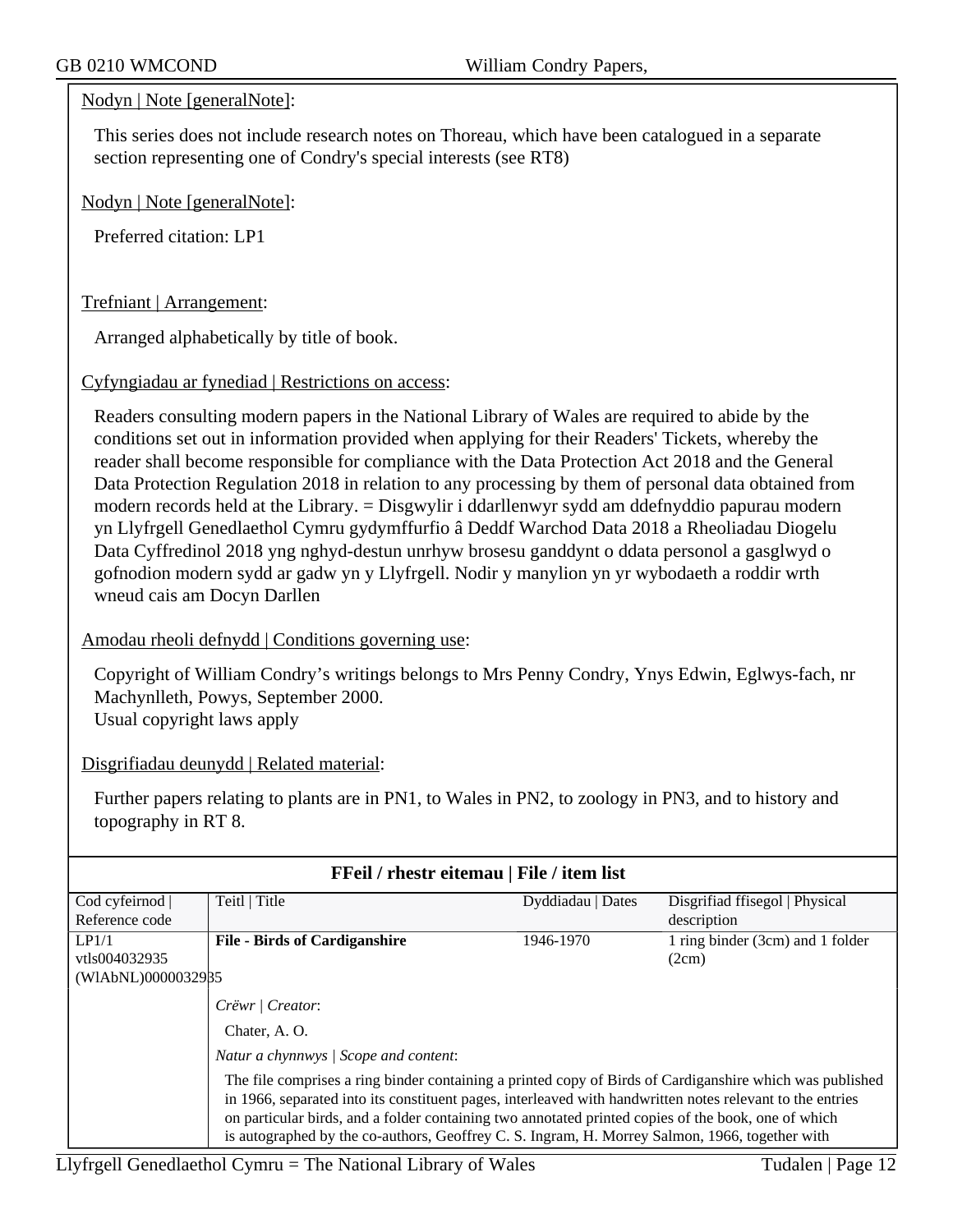|                                     | manuscript notes on Condry's research programme, birds and places to be investigated and sources<br>used, a typescript article on the Woodchat Shrike, typescript of Condry's introduction, sketch map of<br>Cardiganshire, printed leaflet on the bird exhibits at the National Museum of Wales, letters mainly<br>relating to the identification, habitats and habits of various birds often annotated with names of species,<br>1961-1970, including a letter from Arthur Chater, 1965, on the identification of a Little Egret and from<br>Morrey Salmon, 1958, discussing the preparation and format of the book. |           |                                                  |  |  |
|-------------------------------------|------------------------------------------------------------------------------------------------------------------------------------------------------------------------------------------------------------------------------------------------------------------------------------------------------------------------------------------------------------------------------------------------------------------------------------------------------------------------------------------------------------------------------------------------------------------------------------------------------------------------|-----------|--------------------------------------------------|--|--|
|                                     | Amodau rheoli defnydd   Conditions governing use:                                                                                                                                                                                                                                                                                                                                                                                                                                                                                                                                                                      |           |                                                  |  |  |
|                                     | Copyright of William Condry's writings belongs to Mrs Penny Condry, Ynys Edwin, Eglwys-fach, nr<br>Machynlleth, Powys, September 2000. Usual copyright laws apply                                                                                                                                                                                                                                                                                                                                                                                                                                                      |           |                                                  |  |  |
|                                     | Nodyn   Note [generalNote]:                                                                                                                                                                                                                                                                                                                                                                                                                                                                                                                                                                                            |           |                                                  |  |  |
|                                     | Preferred citation: LP1/1                                                                                                                                                                                                                                                                                                                                                                                                                                                                                                                                                                                              |           |                                                  |  |  |
|                                     | Lleoliad ffisegol   Physical location:                                                                                                                                                                                                                                                                                                                                                                                                                                                                                                                                                                                 |           |                                                  |  |  |
|                                     | ARCH/MSS (GB0210)                                                                                                                                                                                                                                                                                                                                                                                                                                                                                                                                                                                                      |           |                                                  |  |  |
| LP1/2                               | <b>File - Birdwatching in Wales</b>                                                                                                                                                                                                                                                                                                                                                                                                                                                                                                                                                                                    | 1956-1997 | 3 folders (8.5cm)                                |  |  |
| vtls004032983                       |                                                                                                                                                                                                                                                                                                                                                                                                                                                                                                                                                                                                                        |           |                                                  |  |  |
| (WIAbNL)0000032983                  |                                                                                                                                                                                                                                                                                                                                                                                                                                                                                                                                                                                                                        |           |                                                  |  |  |
|                                     | Natur a chynnwys / Scope and content:                                                                                                                                                                                                                                                                                                                                                                                                                                                                                                                                                                                  |           |                                                  |  |  |
|                                     | The file comprises two typescripts of an unpublished work entitled Birdwatching in Wales with<br>handwritten additions and alterations, four rejection letters from publishers, 1956-1957, a list of contents,<br>and a word count, dated 1997 on the cover of the original folder.                                                                                                                                                                                                                                                                                                                                    |           |                                                  |  |  |
|                                     | Amodau rheoli defnydd   Conditions governing use:                                                                                                                                                                                                                                                                                                                                                                                                                                                                                                                                                                      |           |                                                  |  |  |
|                                     | Copyright of William Condry's writings belongs to Mrs Penny Condry, Ynys Edwin, Eglwys-fach, nr<br>Machynlleth, Powys, September 2000. Usual copyright laws apply                                                                                                                                                                                                                                                                                                                                                                                                                                                      |           |                                                  |  |  |
|                                     | Nodyn   Note [generalNote]:                                                                                                                                                                                                                                                                                                                                                                                                                                                                                                                                                                                            |           |                                                  |  |  |
|                                     | Preferred citation: LP1/2                                                                                                                                                                                                                                                                                                                                                                                                                                                                                                                                                                                              |           |                                                  |  |  |
|                                     | Lleoliad ffisegol   Physical location:                                                                                                                                                                                                                                                                                                                                                                                                                                                                                                                                                                                 |           |                                                  |  |  |
|                                     | ARCH/MSS (GB0210)                                                                                                                                                                                                                                                                                                                                                                                                                                                                                                                                                                                                      |           |                                                  |  |  |
| LP1/3                               | <b>File - Exploring Wales</b>                                                                                                                                                                                                                                                                                                                                                                                                                                                                                                                                                                                          | 1965-1970 | 1 folder $(2.5cm)$                               |  |  |
| vtls004032986<br>(WIAbNL)0000032986 |                                                                                                                                                                                                                                                                                                                                                                                                                                                                                                                                                                                                                        |           |                                                  |  |  |
|                                     | Natur a chynnwys / Scope and content:                                                                                                                                                                                                                                                                                                                                                                                                                                                                                                                                                                                  |           |                                                  |  |  |
|                                     | The file comprises papers relating to Exploring Wales, published in 1970, including notes, sketch maps,<br>annotated typescripts and synopses of some chapters, printed articles, a copy of a letter from Condry to<br>the publisher, 1965, and manuscript notes on the topography of Wales, places of historical interest and<br>archaeology. The chapter on Breconshire is missing.                                                                                                                                                                                                                                  |           |                                                  |  |  |
|                                     | Amodau rheoli defnydd   Conditions governing use:                                                                                                                                                                                                                                                                                                                                                                                                                                                                                                                                                                      |           |                                                  |  |  |
|                                     | Copyright of William Condry's writings belongs to Mrs Penny Condry, Ynys Edwin, Eglwys-fach, nr<br>Machynlleth, Powys, September 2000. Usual copyright laws apply                                                                                                                                                                                                                                                                                                                                                                                                                                                      |           |                                                  |  |  |
|                                     | Nodyn   Note [generalNote]:                                                                                                                                                                                                                                                                                                                                                                                                                                                                                                                                                                                            |           |                                                  |  |  |
|                                     | Preferred citation: LP1/3                                                                                                                                                                                                                                                                                                                                                                                                                                                                                                                                                                                              |           |                                                  |  |  |
|                                     | Lleoliad ffisegol   Physical location:                                                                                                                                                                                                                                                                                                                                                                                                                                                                                                                                                                                 |           |                                                  |  |  |
|                                     | ARCH/MSS (GB0210)                                                                                                                                                                                                                                                                                                                                                                                                                                                                                                                                                                                                      |           |                                                  |  |  |
| LP1/4                               | <b>File - The National Trust, Wales</b>                                                                                                                                                                                                                                                                                                                                                                                                                                                                                                                                                                                | 1944-1992 | 1 bound volume $(141ff)$ , 1                     |  |  |
| vtls004033098<br>(WIAbNL)0000033098 |                                                                                                                                                                                                                                                                                                                                                                                                                                                                                                                                                                                                                        |           | notebook (25ff of text) and 5<br>folders (17 cm) |  |  |
|                                     | Natur a chynnwys / Scope and content:                                                                                                                                                                                                                                                                                                                                                                                                                                                                                                                                                                                  |           |                                                  |  |  |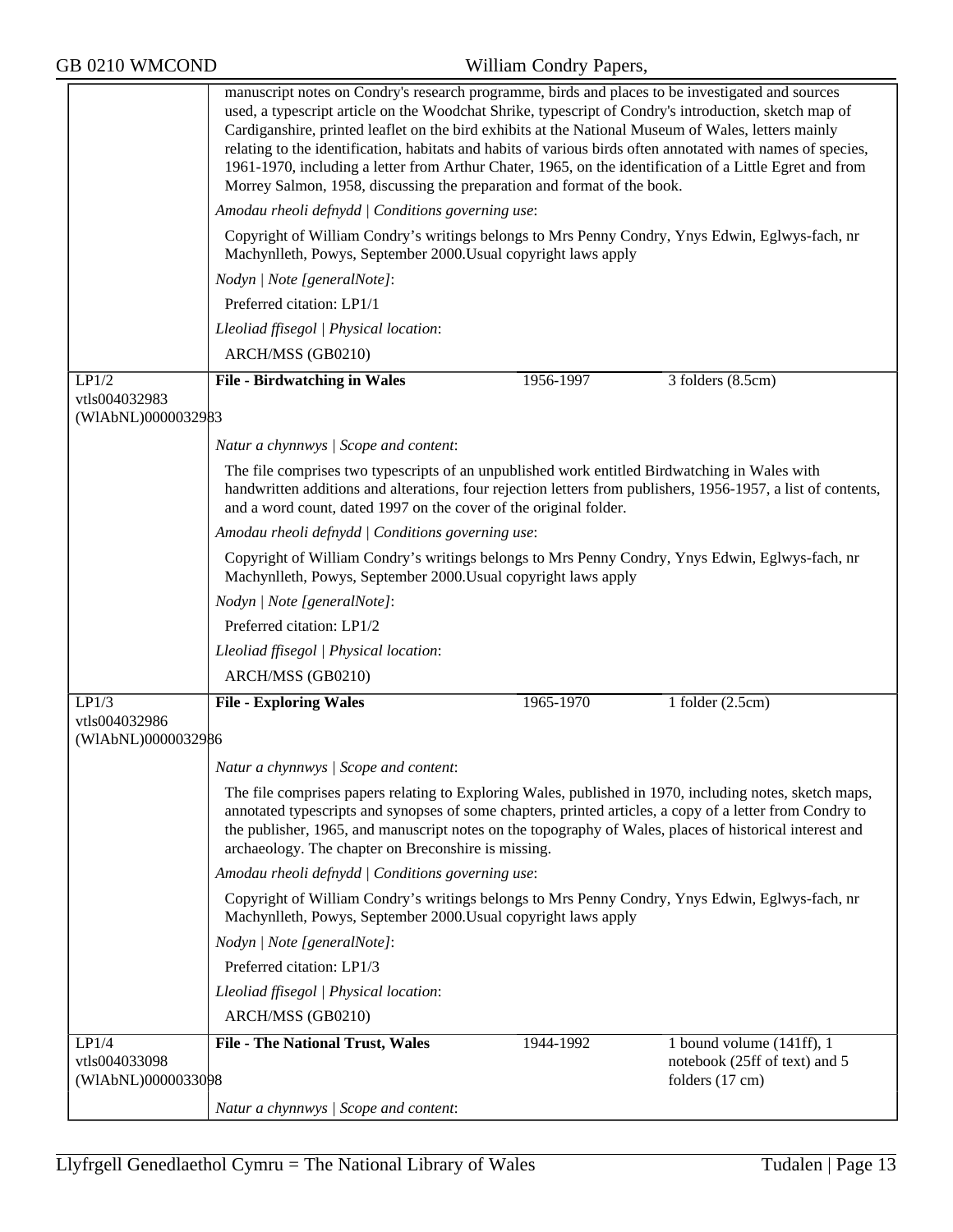|                                     | The file comprises the completed typescript of The National Trust, Wales, published in 1991, a notebook<br>containing lists of Welsh National Trust properties described in the text, brief notes on tourist facilities,<br>interesting scenic features, history and wildlife, with unrelated lists of garden roses on the reverse of<br>some pages; folders containing a letter, notes and checklists regarding publication, together with material<br>used in preparation of the text, which includes manuscript notes, typescript and printed articles, printed<br>information leaflets, circulars, reports, correspondence, maps, postcards, and press cuttings relating to<br>National Trust properties in Wales, 1944-1992.                                                                                                                |           |                                                    |  |  |  |
|-------------------------------------|--------------------------------------------------------------------------------------------------------------------------------------------------------------------------------------------------------------------------------------------------------------------------------------------------------------------------------------------------------------------------------------------------------------------------------------------------------------------------------------------------------------------------------------------------------------------------------------------------------------------------------------------------------------------------------------------------------------------------------------------------------------------------------------------------------------------------------------------------|-----------|----------------------------------------------------|--|--|--|
|                                     | Amodau rheoli defnydd   Conditions governing use:                                                                                                                                                                                                                                                                                                                                                                                                                                                                                                                                                                                                                                                                                                                                                                                                |           |                                                    |  |  |  |
|                                     | Copyright of William Condry's writings belongs to Mrs Penny Condry, Ynys Edwin, Eglwys-fach, nr<br>Machynlleth, Powys, September 2000. Usual copyright laws apply                                                                                                                                                                                                                                                                                                                                                                                                                                                                                                                                                                                                                                                                                |           |                                                    |  |  |  |
|                                     | Nodyn   Note [generalNote]:                                                                                                                                                                                                                                                                                                                                                                                                                                                                                                                                                                                                                                                                                                                                                                                                                      |           |                                                    |  |  |  |
|                                     | Preferred citation: LP1/4                                                                                                                                                                                                                                                                                                                                                                                                                                                                                                                                                                                                                                                                                                                                                                                                                        |           |                                                    |  |  |  |
|                                     | Lleoliad ffisegol   Physical location:                                                                                                                                                                                                                                                                                                                                                                                                                                                                                                                                                                                                                                                                                                                                                                                                           |           |                                                    |  |  |  |
|                                     | ARCH/MSS (GB0210)                                                                                                                                                                                                                                                                                                                                                                                                                                                                                                                                                                                                                                                                                                                                                                                                                                |           |                                                    |  |  |  |
| LP1/5                               | <b>File - The Natural History of Wales</b>                                                                                                                                                                                                                                                                                                                                                                                                                                                                                                                                                                                                                                                                                                                                                                                                       | 1956-1995 | 3 folders (9 cm)                                   |  |  |  |
| vtls004033102                       |                                                                                                                                                                                                                                                                                                                                                                                                                                                                                                                                                                                                                                                                                                                                                                                                                                                  |           |                                                    |  |  |  |
| (WIAbNL)0000033102                  |                                                                                                                                                                                                                                                                                                                                                                                                                                                                                                                                                                                                                                                                                                                                                                                                                                                  |           |                                                    |  |  |  |
|                                     | Crëwr   Creator:                                                                                                                                                                                                                                                                                                                                                                                                                                                                                                                                                                                                                                                                                                                                                                                                                                 |           |                                                    |  |  |  |
|                                     | Chater, A.O.                                                                                                                                                                                                                                                                                                                                                                                                                                                                                                                                                                                                                                                                                                                                                                                                                                     |           |                                                    |  |  |  |
|                                     | Natur a chynnwys / Scope and content:                                                                                                                                                                                                                                                                                                                                                                                                                                                                                                                                                                                                                                                                                                                                                                                                            |           |                                                    |  |  |  |
|                                     | The file comprises manuscript notes, typed and printed surveys, newsletters and articles, magazine<br>and newspaper cuttings, maps, and a substantial number of letters, relating to the topography, geology,<br>habitats, ecology, environmental issues such as the effects of afforestation, specific plants, birds and<br>animals of Wales, 1956-1995, used by Condry in writing The Natural History of Wales, published in<br>1981. A small bundle of the letters refer specifically to Spiraea, 1979. The file includes two letters and<br>a postcard from Peter Benoit, 1977-1983, on various plants, habitats and the death of Mary Richards,<br>and four letters from Arthur Chater, 1979-1983, on botanical subjects, with enclosed lists of plants and<br>underlying geological features for parts of Ceredigion.                      |           |                                                    |  |  |  |
|                                     | Amodau rheoli defnydd   Conditions governing use:                                                                                                                                                                                                                                                                                                                                                                                                                                                                                                                                                                                                                                                                                                                                                                                                |           |                                                    |  |  |  |
|                                     | Copyright of William Condry's writings belongs to Mrs Penny Condry, Ynys Edwin, Eglwys-fach, nr<br>Machynlleth, Powys, September 2000. Usual copyright laws apply                                                                                                                                                                                                                                                                                                                                                                                                                                                                                                                                                                                                                                                                                |           |                                                    |  |  |  |
|                                     | Nodyn   Note [generalNote]:                                                                                                                                                                                                                                                                                                                                                                                                                                                                                                                                                                                                                                                                                                                                                                                                                      |           |                                                    |  |  |  |
|                                     | Preferred citation: LP1/5                                                                                                                                                                                                                                                                                                                                                                                                                                                                                                                                                                                                                                                                                                                                                                                                                        |           |                                                    |  |  |  |
|                                     | Lleoliad ffisegol   Physical location:                                                                                                                                                                                                                                                                                                                                                                                                                                                                                                                                                                                                                                                                                                                                                                                                           |           |                                                    |  |  |  |
|                                     | ARCH/MSS (GB0210)                                                                                                                                                                                                                                                                                                                                                                                                                                                                                                                                                                                                                                                                                                                                                                                                                                |           |                                                    |  |  |  |
| LP1/6                               | File - Snowdonia                                                                                                                                                                                                                                                                                                                                                                                                                                                                                                                                                                                                                                                                                                                                                                                                                                 | 1984-1987 | 1 folder (2 cm), 4 notebooks                       |  |  |  |
| vtls004088392<br>(WIAbNL)0000088392 |                                                                                                                                                                                                                                                                                                                                                                                                                                                                                                                                                                                                                                                                                                                                                                                                                                                  |           | (43ff, 21ff, 25ff and 4ff of text<br>respectively) |  |  |  |
|                                     | Natur a chynnwys / Scope and content:                                                                                                                                                                                                                                                                                                                                                                                                                                                                                                                                                                                                                                                                                                                                                                                                            |           |                                                    |  |  |  |
|                                     | The file comprises proofs of Snowdonia published in 1987 and four small notebooks, entitled 'Snowdonia'<br>National Park', 'Snowdonia 2', 'Eryru (sic)', and 'Meadows', which together formed the foundation of<br>the book, containing bibliographic references, historical notes, public access and routes by footpath or<br>road for visitors to the Snowdonia National Park, geology, mining history, notes for preparation of the<br>gazetteer and the selection of photographs to accompany the text, birds and plants, including detailed<br>notes on Woodsias and their propagation, mountain railways and descriptions of places of outstanding<br>scenery, with dates when various sites were visited by Condry, 1984-1985. All four notebooks contain<br>similar material; the title of the last one, `Meadows', may be inapplicable. |           |                                                    |  |  |  |
|                                     | Amodau rheoli defnydd   Conditions governing use:                                                                                                                                                                                                                                                                                                                                                                                                                                                                                                                                                                                                                                                                                                                                                                                                |           |                                                    |  |  |  |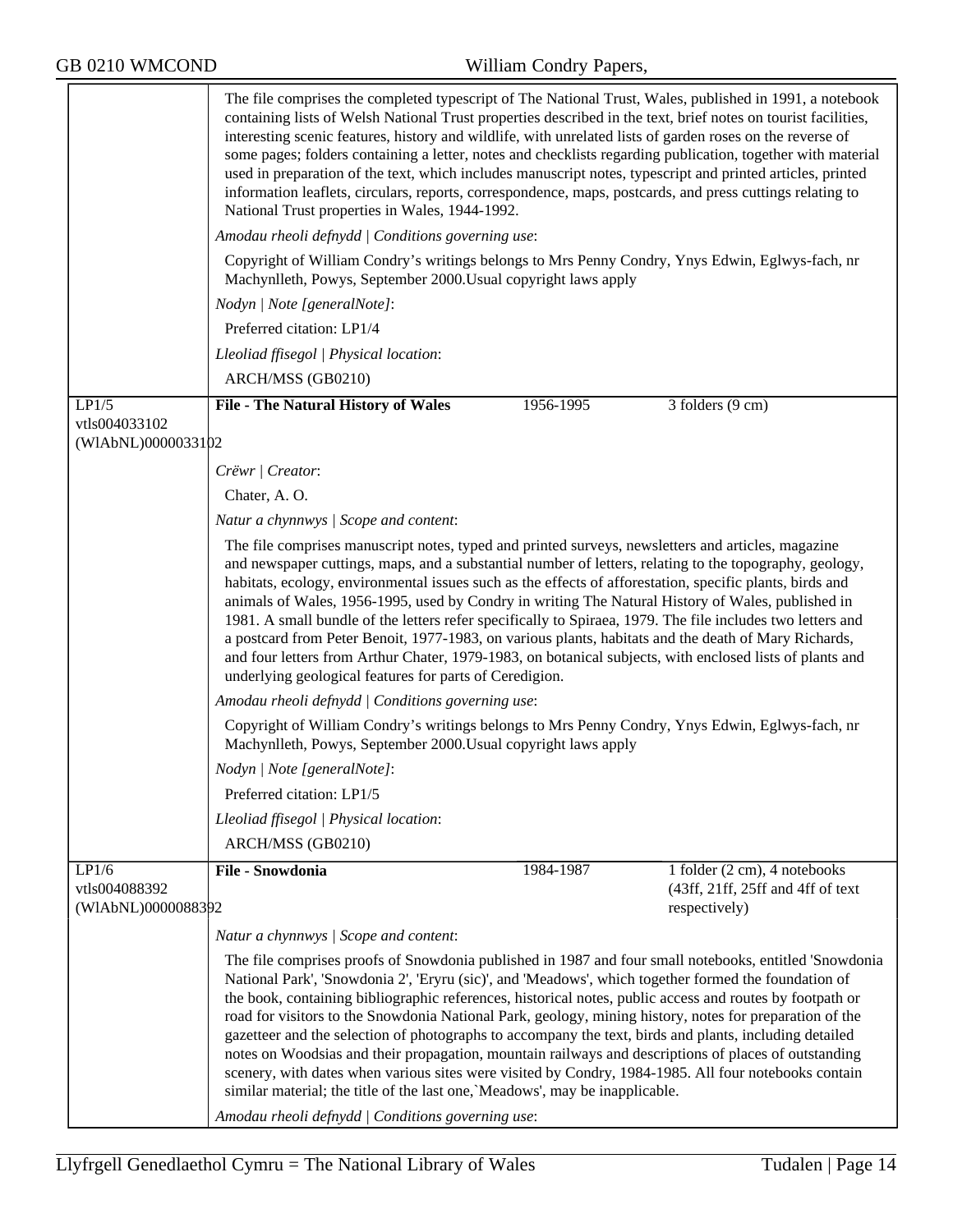|                                     | Copyright of William Condry's writings belongs to Mrs Penny Condry, Ynys Edwin, Eglwys-fach, nr<br>Machynlleth, Powys, September 2000. Usual copyright laws apply                                                                                                                                                                                                                                                                                                                                        |  |  |  |
|-------------------------------------|----------------------------------------------------------------------------------------------------------------------------------------------------------------------------------------------------------------------------------------------------------------------------------------------------------------------------------------------------------------------------------------------------------------------------------------------------------------------------------------------------------|--|--|--|
|                                     | Nodyn   Note [generalNote]:                                                                                                                                                                                                                                                                                                                                                                                                                                                                              |  |  |  |
|                                     | Endorsed: Car registration number and list of four plant species                                                                                                                                                                                                                                                                                                                                                                                                                                         |  |  |  |
|                                     | Nodyn   Note [generalNote]:                                                                                                                                                                                                                                                                                                                                                                                                                                                                              |  |  |  |
|                                     | Preferred citation: LP1/6                                                                                                                                                                                                                                                                                                                                                                                                                                                                                |  |  |  |
|                                     | Lleoliad ffisegol   Physical location:                                                                                                                                                                                                                                                                                                                                                                                                                                                                   |  |  |  |
|                                     | ARCH/MSS (GB0210)                                                                                                                                                                                                                                                                                                                                                                                                                                                                                        |  |  |  |
| LP1/7                               | <b>File - The Snowdonia National Park</b><br>1963<br>1 notebook (30ff of text)                                                                                                                                                                                                                                                                                                                                                                                                                           |  |  |  |
| vtls004088397<br>(WIAbNL)0000088397 |                                                                                                                                                                                                                                                                                                                                                                                                                                                                                                          |  |  |  |
|                                     | Natur a chynnwys / Scope and content:                                                                                                                                                                                                                                                                                                                                                                                                                                                                    |  |  |  |
|                                     | The file consists of a notebook containing a personal account of a journey through North Wales<br>undertaken in September 1963, beginning at Llyn Mair and Rhyd, and ending with Coed y Rhygen,<br>describing scenery, geology, botanical habitats, birds, plants, natural and man-made features of the<br>landscape, and suggestions for photographs, and a few, unrelated notes on Llangrannog and Cwmtudu.<br>The material served as the basis for his The Snowdonia National Park published in 1966. |  |  |  |
|                                     | Amodau rheoli defnydd   Conditions governing use:                                                                                                                                                                                                                                                                                                                                                                                                                                                        |  |  |  |
|                                     | Copyright of William Condry's writings belongs to Mrs Penny Condry, Ynys Edwin, Eglwys-fach, nr<br>Machynlleth, Powys, September 2000. Usual copyright laws apply                                                                                                                                                                                                                                                                                                                                        |  |  |  |
|                                     | Nodyn   Note [generalNote]:                                                                                                                                                                                                                                                                                                                                                                                                                                                                              |  |  |  |
|                                     | Endorsed: 'Moel Hebog, Moelwyn & Siabod (used in Snowdonia N. Park)'                                                                                                                                                                                                                                                                                                                                                                                                                                     |  |  |  |
|                                     | Nodyn   Note [generalNote]:                                                                                                                                                                                                                                                                                                                                                                                                                                                                              |  |  |  |
|                                     | Preferred citation: LP1/7                                                                                                                                                                                                                                                                                                                                                                                                                                                                                |  |  |  |
|                                     | Lleoliad ffisegol   Physical location:                                                                                                                                                                                                                                                                                                                                                                                                                                                                   |  |  |  |
|                                     | ARCH/MSS (GB0210)                                                                                                                                                                                                                                                                                                                                                                                                                                                                                        |  |  |  |
| LP1/8<br>vtls004033140              | <b>File - Swallow Days</b><br>1 ring binder $(127ff \text{ of text})$ , 1<br>$[?1961]$ - $[?1998]$<br>envelope (3 items)                                                                                                                                                                                                                                                                                                                                                                                 |  |  |  |
| (WIAbNL)0000033140                  |                                                                                                                                                                                                                                                                                                                                                                                                                                                                                                          |  |  |  |
|                                     | Natur a chynnwys / Scope and content:                                                                                                                                                                                                                                                                                                                                                                                                                                                                    |  |  |  |
|                                     | The file comprises manuscript notes and the partial, annotated typescript of an unpublished book written<br>in diary form, giving an account of spring and summer in and around the Dyfi estuary, Merioneth, and<br>including descriptions of the weather, scenery, wildlife, plants, gardening and visits to places of interest.                                                                                                                                                                        |  |  |  |
|                                     | Amodau rheoli defnydd   Conditions governing use:                                                                                                                                                                                                                                                                                                                                                                                                                                                        |  |  |  |
|                                     | Copyright of William Condry's writings belongs to Mrs Penny Condry, Ynys Edwin, Eglwys-fach, nr<br>Machynlleth, Powys, September 2000. Usual copyright laws apply                                                                                                                                                                                                                                                                                                                                        |  |  |  |
|                                     | Nodyn   Note [generalNote]:                                                                                                                                                                                                                                                                                                                                                                                                                                                                              |  |  |  |
|                                     | Endorsements: Notes pasted to the ring binder indicate items highlighted by Condry, which he may have<br>intended to use for future compositions                                                                                                                                                                                                                                                                                                                                                         |  |  |  |
|                                     | Nodyn   Note [generalNote]:                                                                                                                                                                                                                                                                                                                                                                                                                                                                              |  |  |  |
|                                     | Preferred citation: LP1/8                                                                                                                                                                                                                                                                                                                                                                                                                                                                                |  |  |  |
|                                     | Lleoliad ffisegol   Physical location:                                                                                                                                                                                                                                                                                                                                                                                                                                                                   |  |  |  |
|                                     | ARCH/MSS (GB0210)                                                                                                                                                                                                                                                                                                                                                                                                                                                                                        |  |  |  |
| LP1/9                               | <b>File - The Vertebrate Animals of</b><br>1950-1993<br>$3$ folders $(5.5 \text{ cm})$                                                                                                                                                                                                                                                                                                                                                                                                                   |  |  |  |
| vtls004033105<br>(WIAbNL)0000033105 | Cardiganshire                                                                                                                                                                                                                                                                                                                                                                                                                                                                                            |  |  |  |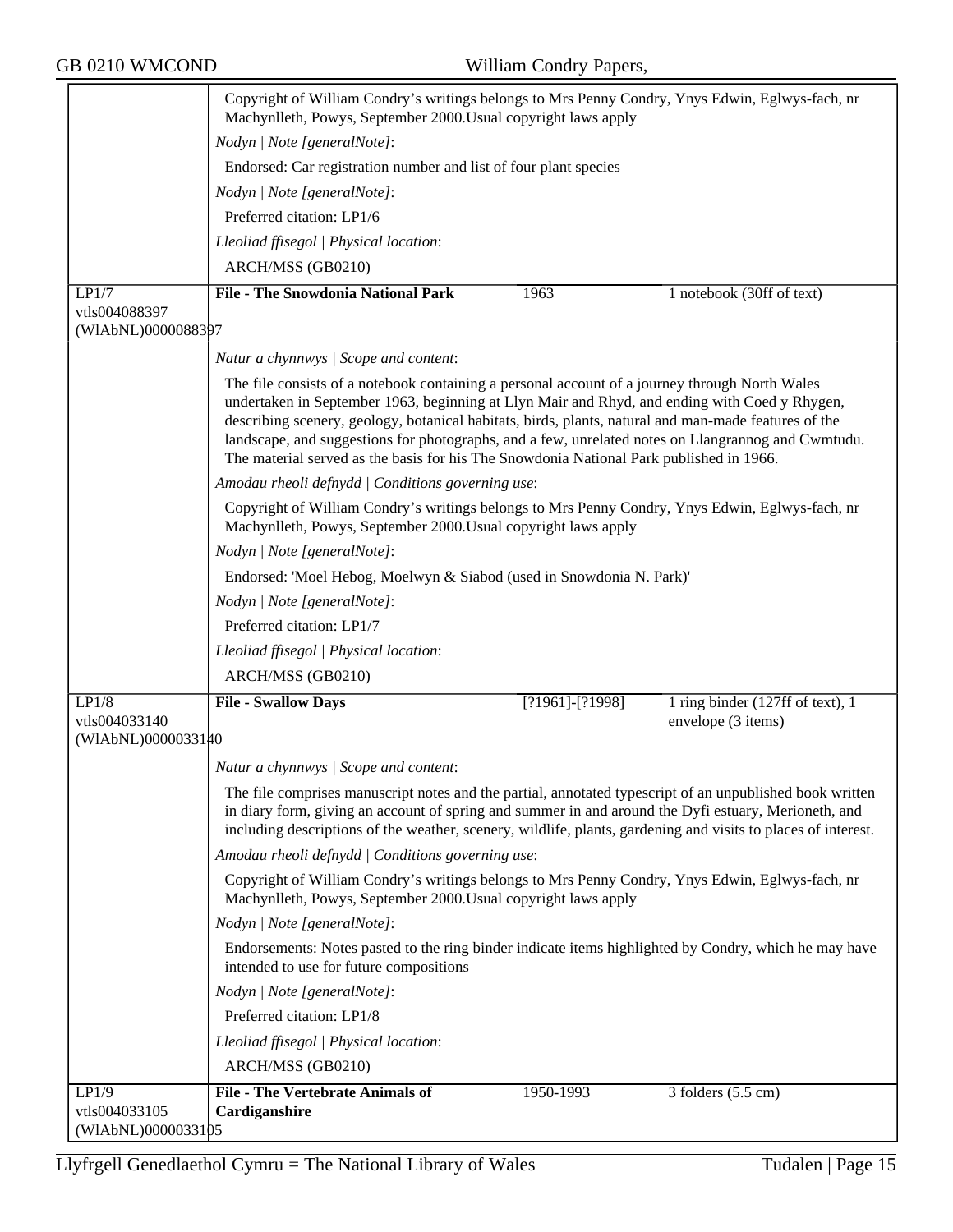|                                                | Crëwr   Creator:                                                                                                                                                                                                                                                                                                                                                                                                                                                                                                                                                                                                                                                                                                                                                                                                                                                                                                                                                                                                                                  |
|------------------------------------------------|---------------------------------------------------------------------------------------------------------------------------------------------------------------------------------------------------------------------------------------------------------------------------------------------------------------------------------------------------------------------------------------------------------------------------------------------------------------------------------------------------------------------------------------------------------------------------------------------------------------------------------------------------------------------------------------------------------------------------------------------------------------------------------------------------------------------------------------------------------------------------------------------------------------------------------------------------------------------------------------------------------------------------------------------------|
|                                                | Chater, A.O.                                                                                                                                                                                                                                                                                                                                                                                                                                                                                                                                                                                                                                                                                                                                                                                                                                                                                                                                                                                                                                      |
|                                                | Natur a chynnwys / Scope and content:                                                                                                                                                                                                                                                                                                                                                                                                                                                                                                                                                                                                                                                                                                                                                                                                                                                                                                                                                                                                             |
|                                                | The file comprises annotated galley proofs of The Vertebrate Animals of Cardiganshire which was<br>published in Cardiganshire County History, Vol. 1 in 1994, with covering letters from the publisher,<br>1992-1993, typescript and manuscript of the text with related letters, author's memos and notes,<br>1984-1992; an original cardboard folder, annotated with the author's research plan on the cover and<br>containing notes and printed articles about birds of prey, mammals, reptiles, insects, ecology and the<br>history of game management, 1969-1984; correspondence, mainly concerning game management and<br>the production of the book, including drafts and copies of letters by Condry (7), 1985-1991, letters from<br>Arthur Chater (4), 1984-1985, Lord Lisburne (8), 1950-1954, Morrey Salmon (2), 1984, with enclosures,<br>Prof. E. G. Bowen (3), 1983, and Prof. I. G. Jones (3), 1983-1984, both of the University College of<br>Wales, Aberystwyth, and David Austin of the University of Wales, Lampeter (1, 1984) |
|                                                | Amodau rheoli defnydd   Conditions governing use:                                                                                                                                                                                                                                                                                                                                                                                                                                                                                                                                                                                                                                                                                                                                                                                                                                                                                                                                                                                                 |
|                                                | Copyright of William Condry's writings belongs to Mrs Penny Condry, Ynys Edwin, Eglwys-fach, nr<br>Machynlleth, Powys, September 2000. Usual copyright laws apply                                                                                                                                                                                                                                                                                                                                                                                                                                                                                                                                                                                                                                                                                                                                                                                                                                                                                 |
|                                                | Nodyn   Note [generalNote]:                                                                                                                                                                                                                                                                                                                                                                                                                                                                                                                                                                                                                                                                                                                                                                                                                                                                                                                                                                                                                       |
|                                                | Preferred citation: LP1/9                                                                                                                                                                                                                                                                                                                                                                                                                                                                                                                                                                                                                                                                                                                                                                                                                                                                                                                                                                                                                         |
|                                                | Lleoliad ffisegol   Physical location:                                                                                                                                                                                                                                                                                                                                                                                                                                                                                                                                                                                                                                                                                                                                                                                                                                                                                                                                                                                                            |
|                                                | ARCH/MSS (GB0210)                                                                                                                                                                                                                                                                                                                                                                                                                                                                                                                                                                                                                                                                                                                                                                                                                                                                                                                                                                                                                                 |
| LP1/10<br>vtls004033106<br>(WIAbNL)0000033106  | <b>File - Welsh Country Essays</b><br>$2$ folders $(2.5 \text{ cm})$<br>1954-1987                                                                                                                                                                                                                                                                                                                                                                                                                                                                                                                                                                                                                                                                                                                                                                                                                                                                                                                                                                 |
|                                                | Natur a chynnwys / Scope and content:                                                                                                                                                                                                                                                                                                                                                                                                                                                                                                                                                                                                                                                                                                                                                                                                                                                                                                                                                                                                             |
|                                                | The file comprises two sets of amended typescripts and finished printed versions of various collected<br>essays, some published in Country Life, others previously unpublished, 1954-1987, with lists of contents<br>and photographs eventually used for the book, Welsh Country Essays, published much later, in 1996. The<br>subject matter includes Welsh rivers, islands, birds, mammals, plants and human history                                                                                                                                                                                                                                                                                                                                                                                                                                                                                                                                                                                                                            |
|                                                | Amodau rheoli defnydd   Conditions governing use:                                                                                                                                                                                                                                                                                                                                                                                                                                                                                                                                                                                                                                                                                                                                                                                                                                                                                                                                                                                                 |
|                                                | Copyright of William Condry's writings belongs to Mrs Penny Condry, Ynys Edwin, Eglwys-fach, nr<br>Machynlleth, Powys, September 2000. Usual copyright laws apply                                                                                                                                                                                                                                                                                                                                                                                                                                                                                                                                                                                                                                                                                                                                                                                                                                                                                 |
|                                                | Nodyn   Note [generalNote]:                                                                                                                                                                                                                                                                                                                                                                                                                                                                                                                                                                                                                                                                                                                                                                                                                                                                                                                                                                                                                       |
|                                                | Preferred citation: LP1/10                                                                                                                                                                                                                                                                                                                                                                                                                                                                                                                                                                                                                                                                                                                                                                                                                                                                                                                                                                                                                        |
|                                                | Lleoliad ffisegol   Physical location:                                                                                                                                                                                                                                                                                                                                                                                                                                                                                                                                                                                                                                                                                                                                                                                                                                                                                                                                                                                                            |
|                                                | ARCH/MSS (GB0210)                                                                                                                                                                                                                                                                                                                                                                                                                                                                                                                                                                                                                                                                                                                                                                                                                                                                                                                                                                                                                                 |
| LP1/11<br>vtls004033113<br>(WIAbNL)00000331 13 | File - Wildflower Safari: The Life of Mary<br>1977, [1996-1998]<br>3 notebooks (4ff, 35ff and 14 ff of<br><b>Richards</b><br>text respectively)                                                                                                                                                                                                                                                                                                                                                                                                                                                                                                                                                                                                                                                                                                                                                                                                                                                                                                   |
|                                                | Natur a chynnwys / Scope and content:                                                                                                                                                                                                                                                                                                                                                                                                                                                                                                                                                                                                                                                                                                                                                                                                                                                                                                                                                                                                             |
|                                                | The file comprises a small notebook listing the contents of Mary Richards' library, in the handwriting of<br>Penny Condry, with additions by William Condry (1977), a spiral-bound notebook containing genealogy<br>of the Richards family, biographical details of Mary Richards, her botanical education and life in Africa,<br>and Condry's plan for the book which was published posthumously in 1998, and a notepad with deleted<br>entries for events in Mary Richards'life, under chapter headings 1-14.                                                                                                                                                                                                                                                                                                                                                                                                                                                                                                                                   |
|                                                |                                                                                                                                                                                                                                                                                                                                                                                                                                                                                                                                                                                                                                                                                                                                                                                                                                                                                                                                                                                                                                                   |
|                                                | Amodau rheoli defnydd   Conditions governing use:                                                                                                                                                                                                                                                                                                                                                                                                                                                                                                                                                                                                                                                                                                                                                                                                                                                                                                                                                                                                 |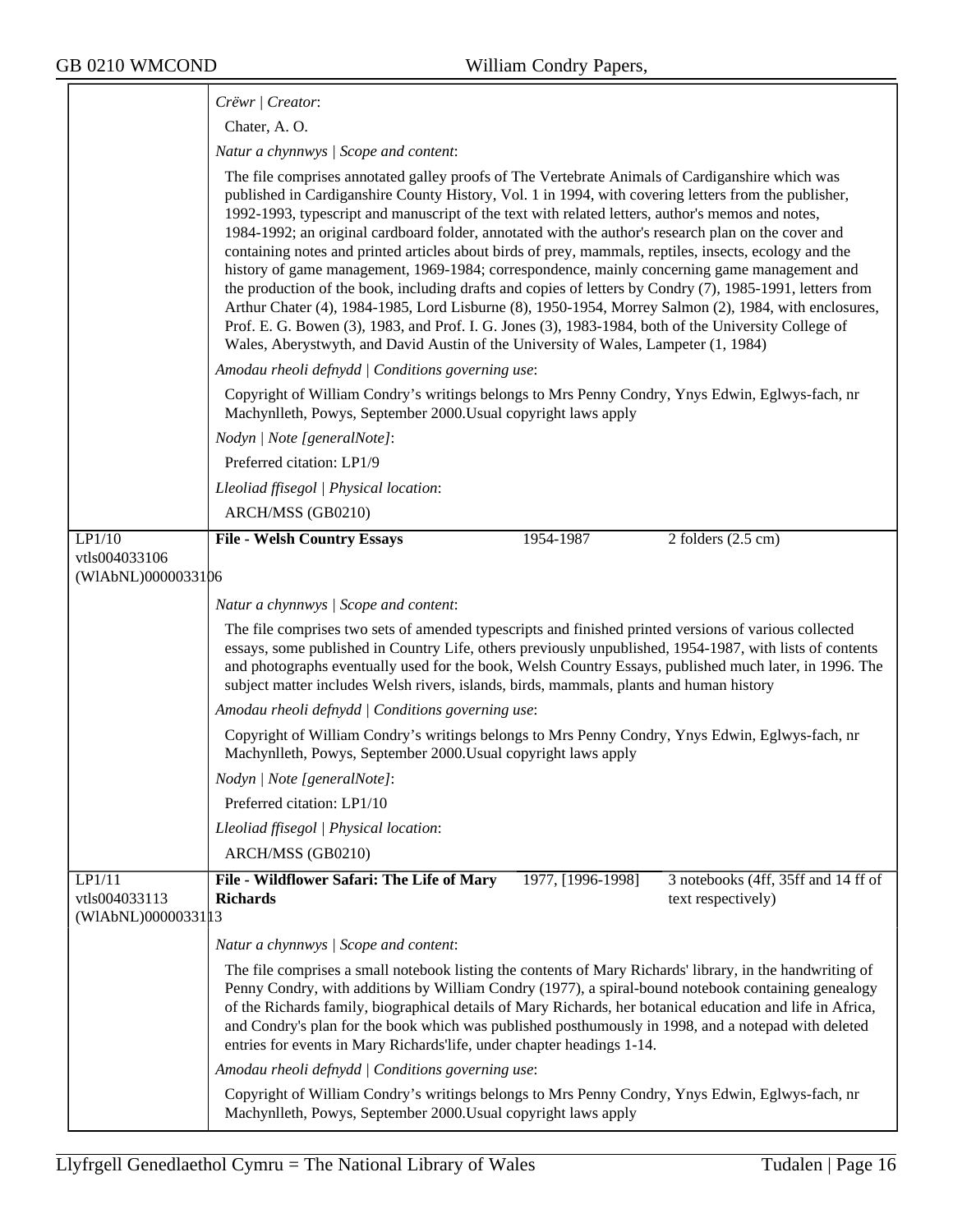|                    | Nodyn   Note [generalNote]:                                                                                                                                                                                                                                                                                                                                                                                                                                                                                                                                                                                                                                                                                                                                                                  |            |                                     |  |
|--------------------|----------------------------------------------------------------------------------------------------------------------------------------------------------------------------------------------------------------------------------------------------------------------------------------------------------------------------------------------------------------------------------------------------------------------------------------------------------------------------------------------------------------------------------------------------------------------------------------------------------------------------------------------------------------------------------------------------------------------------------------------------------------------------------------------|------------|-------------------------------------|--|
|                    | Endorsed: Note on cedars at Bodnant and the date 1876                                                                                                                                                                                                                                                                                                                                                                                                                                                                                                                                                                                                                                                                                                                                        |            |                                     |  |
|                    | Nodyn   Note [generalNote]:                                                                                                                                                                                                                                                                                                                                                                                                                                                                                                                                                                                                                                                                                                                                                                  |            |                                     |  |
|                    | Preferred citation: LP1/11                                                                                                                                                                                                                                                                                                                                                                                                                                                                                                                                                                                                                                                                                                                                                                   |            |                                     |  |
|                    | Lleoliad ffisegol   Physical location:                                                                                                                                                                                                                                                                                                                                                                                                                                                                                                                                                                                                                                                                                                                                                       |            |                                     |  |
|                    | ARCH/MSS (GB0210)                                                                                                                                                                                                                                                                                                                                                                                                                                                                                                                                                                                                                                                                                                                                                                            |            |                                     |  |
| LP1/12             | File - Wildlife in Our Welsh Parish                                                                                                                                                                                                                                                                                                                                                                                                                                                                                                                                                                                                                                                                                                                                                          | 1993, 2000 | 1 envelope (3 items)                |  |
| vtls004038088      |                                                                                                                                                                                                                                                                                                                                                                                                                                                                                                                                                                                                                                                                                                                                                                                              |            |                                     |  |
| (WIAbNL)0000038088 |                                                                                                                                                                                                                                                                                                                                                                                                                                                                                                                                                                                                                                                                                                                                                                                              |            |                                     |  |
|                    | Crëwr   Creator:                                                                                                                                                                                                                                                                                                                                                                                                                                                                                                                                                                                                                                                                                                                                                                             |            |                                     |  |
|                    | Thomas, R. S. (Ronald Stuart), 1913-2000                                                                                                                                                                                                                                                                                                                                                                                                                                                                                                                                                                                                                                                                                                                                                     |            |                                     |  |
|                    | Natur a chynnwys / Scope and content:                                                                                                                                                                                                                                                                                                                                                                                                                                                                                                                                                                                                                                                                                                                                                        |            |                                     |  |
|                    | The file comprises a typescript Welsh version of the text, translated by R. S. Thomas from the English<br>original, 1993, which appears to be missing, a separate, English version of the foreword, and a complete<br>edition of Wildlife in Our Welsh Parish [Eglwys-fach], containing a tribute to Condry, published in 2000.                                                                                                                                                                                                                                                                                                                                                                                                                                                              |            |                                     |  |
|                    | Amodau rheoli defnydd   Conditions governing use:                                                                                                                                                                                                                                                                                                                                                                                                                                                                                                                                                                                                                                                                                                                                            |            |                                     |  |
|                    | Copyright of William Condry's writings belongs to Mrs Penny Condry, Ynys Edwin, Eglwys-fach, nr<br>Machynlleth, Powys, September 2000. Usual copyright laws apply                                                                                                                                                                                                                                                                                                                                                                                                                                                                                                                                                                                                                            |            |                                     |  |
|                    | Nodyn   Note [generalNote]:                                                                                                                                                                                                                                                                                                                                                                                                                                                                                                                                                                                                                                                                                                                                                                  |            |                                     |  |
|                    | Title supplied from content and examination of the printed edition.                                                                                                                                                                                                                                                                                                                                                                                                                                                                                                                                                                                                                                                                                                                          |            |                                     |  |
|                    | Nodyn   Note [generalNote]:                                                                                                                                                                                                                                                                                                                                                                                                                                                                                                                                                                                                                                                                                                                                                                  |            |                                     |  |
|                    | Endorsed: Note by Condry on the use of italics                                                                                                                                                                                                                                                                                                                                                                                                                                                                                                                                                                                                                                                                                                                                               |            |                                     |  |
|                    | Nodyn   Note [generalNote]:                                                                                                                                                                                                                                                                                                                                                                                                                                                                                                                                                                                                                                                                                                                                                                  |            |                                     |  |
|                    | Preferred citation: LP1/12                                                                                                                                                                                                                                                                                                                                                                                                                                                                                                                                                                                                                                                                                                                                                                   |            |                                     |  |
|                    | Lleoliad ffisegol   Physical location:                                                                                                                                                                                                                                                                                                                                                                                                                                                                                                                                                                                                                                                                                                                                                       |            |                                     |  |
|                    | ARCH/MSS (GB0210)                                                                                                                                                                                                                                                                                                                                                                                                                                                                                                                                                                                                                                                                                                                                                                            |            |                                     |  |
| LP1/13             | File - Wildlife, My Life                                                                                                                                                                                                                                                                                                                                                                                                                                                                                                                                                                                                                                                                                                                                                                     | 1935-1995  | 1 notebook (62ff of text), 1 folder |  |
| vtls004033121      |                                                                                                                                                                                                                                                                                                                                                                                                                                                                                                                                                                                                                                                                                                                                                                                              |            | $(3 \text{ cm})$                    |  |
| (WIAbNL)0000033121 |                                                                                                                                                                                                                                                                                                                                                                                                                                                                                                                                                                                                                                                                                                                                                                                              |            |                                     |  |
|                    | $C$ rëwr   Creator:                                                                                                                                                                                                                                                                                                                                                                                                                                                                                                                                                                                                                                                                                                                                                                          |            |                                     |  |
|                    | Condry, William, 1918-1998                                                                                                                                                                                                                                                                                                                                                                                                                                                                                                                                                                                                                                                                                                                                                                   |            |                                     |  |
|                    | Natur a chynnwys / Scope and content:                                                                                                                                                                                                                                                                                                                                                                                                                                                                                                                                                                                                                                                                                                                                                        |            |                                     |  |
|                    | The file consists of papers relating to Condry's autobiography Wildlife, My Life published in 1995.<br>It comprises a notebook and folder containing outlines of the author's tasks and plan of the book,<br>1992-1993, captions for photographs, source materials, notes on autobiographical details, natural<br>history, literary activities, local history, Evan Roberts, the Snowdonia botanist, and relevant subjects<br>extracted from a card index, 1947-1995; correspondence, 1952-1993, mainly concerning bird life, old<br>acquaintances in Birmingham, and botany, including a letter from Arthur Chater, 1978, about lichens at<br>the site of Hafod, typescript and printed articles, including a brief biography of Condry, printed leaflets<br>and press cuttings, 1935-1994. |            |                                     |  |
|                    | Amodau rheoli defnydd   Conditions governing use:                                                                                                                                                                                                                                                                                                                                                                                                                                                                                                                                                                                                                                                                                                                                            |            |                                     |  |
|                    | Copyright of William Condry's writings belongs to Mrs Penny Condry, Ynys Edwin, Eglwys-fach, nr<br>Machynlleth, Powys, September 2000. Usual copyright laws apply                                                                                                                                                                                                                                                                                                                                                                                                                                                                                                                                                                                                                            |            |                                     |  |
|                    | Nodyn   Note [generalNote]:                                                                                                                                                                                                                                                                                                                                                                                                                                                                                                                                                                                                                                                                                                                                                                  |            |                                     |  |
|                    | Preferred citation: LP1/13                                                                                                                                                                                                                                                                                                                                                                                                                                                                                                                                                                                                                                                                                                                                                                   |            |                                     |  |
|                    | Lleoliad ffisegol   Physical location:                                                                                                                                                                                                                                                                                                                                                                                                                                                                                                                                                                                                                                                                                                                                                       |            |                                     |  |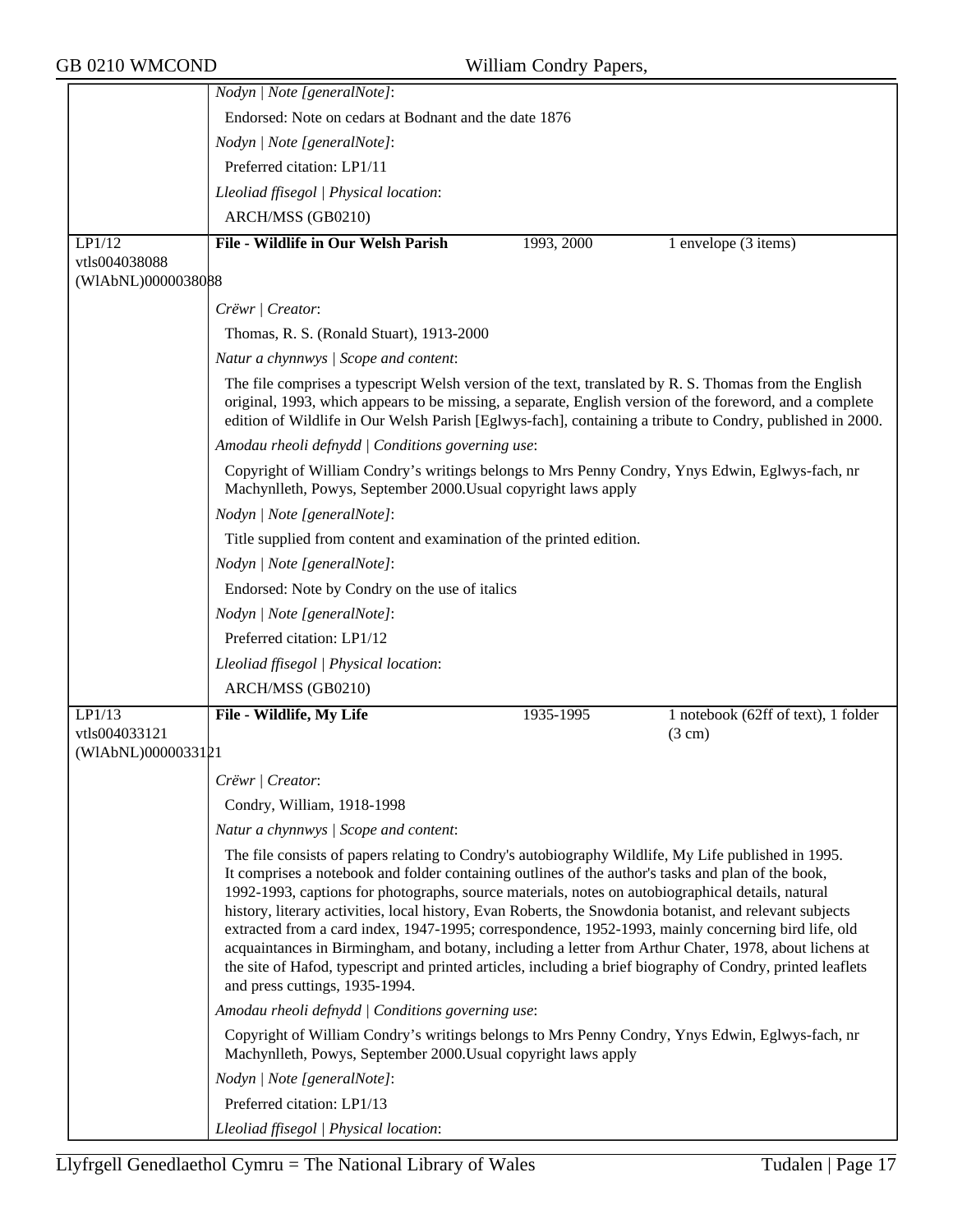|                                     | ARCH/MSS (GB0210)                                                                                                                                                                                                                                                                                                                                                                                                                                                                           |                          |                                     |  |  |  |
|-------------------------------------|---------------------------------------------------------------------------------------------------------------------------------------------------------------------------------------------------------------------------------------------------------------------------------------------------------------------------------------------------------------------------------------------------------------------------------------------------------------------------------------------|--------------------------|-------------------------------------|--|--|--|
| LP1/14                              | <b>File - Wild Wales</b>                                                                                                                                                                                                                                                                                                                                                                                                                                                                    | 1994-1995                | 1 envelope (2 items)                |  |  |  |
| vtls004033125<br>(WIAbNL)0000033125 |                                                                                                                                                                                                                                                                                                                                                                                                                                                                                             |                          |                                     |  |  |  |
|                                     | Natur a chynnwys / Scope and content:                                                                                                                                                                                                                                                                                                                                                                                                                                                       |                          |                                     |  |  |  |
|                                     | The file comprises a manuscript draft and completed typescript of Condry's introduction to the new<br>edition of George Borrow's Wild Wales, published in 1995.                                                                                                                                                                                                                                                                                                                             |                          |                                     |  |  |  |
|                                     | Amodau rheoli defnydd   Conditions governing use:                                                                                                                                                                                                                                                                                                                                                                                                                                           |                          |                                     |  |  |  |
|                                     | Copyright of William Condry's writings belongs to Mrs Penny Condry, Ynys Edwin, Eglwys-fach, nr<br>Machynlleth, Powys, September 2000. Usual copyright laws apply                                                                                                                                                                                                                                                                                                                           |                          |                                     |  |  |  |
|                                     | Nodyn   Note [generalNote]:                                                                                                                                                                                                                                                                                                                                                                                                                                                                 |                          |                                     |  |  |  |
|                                     | Preferred citation: LP1/14                                                                                                                                                                                                                                                                                                                                                                                                                                                                  |                          |                                     |  |  |  |
|                                     | Lleoliad ffisegol   Physical location:                                                                                                                                                                                                                                                                                                                                                                                                                                                      |                          |                                     |  |  |  |
|                                     | ARCH/MSS (GB0210)                                                                                                                                                                                                                                                                                                                                                                                                                                                                           |                          |                                     |  |  |  |
| LP1/15                              | File - Wild Welsh Garden (WWG)                                                                                                                                                                                                                                                                                                                                                                                                                                                              | 1991-1998                | $3$ folders (3.5 cm), 1 envelope (1 |  |  |  |
| vtls004033132<br>(WIAbNL)0000033182 |                                                                                                                                                                                                                                                                                                                                                                                                                                                                                             |                          | item)                               |  |  |  |
|                                     | Natur a chynnwys / Scope and content:                                                                                                                                                                                                                                                                                                                                                                                                                                                       |                          |                                     |  |  |  |
|                                     | The file comprises material for an unpublished book about Penny Condry's garden at Ynys Edwin and                                                                                                                                                                                                                                                                                                                                                                                           |                          |                                     |  |  |  |
|                                     | includes three sets of typescripts, respectively labelled 'WWG Version I 'Gutted Remains', 'Carbon Copy',<br>1991 and 'Ms.of Last Planned Book', 1998, author's own comments and impressions, publisher's rejection<br>letter, 1991, notebooks containing a bibliography and progress report, 1997-1998, and loose, handwritten<br>notes on weeds, bee keeping, pests, and wild plant and animal species.                                                                                   |                          |                                     |  |  |  |
|                                     | Amodau rheoli defnydd   Conditions governing use:                                                                                                                                                                                                                                                                                                                                                                                                                                           |                          |                                     |  |  |  |
|                                     | Copyright of William Condry's writings belongs to Mrs Penny Condry, Ynys Edwin, Eglwys-fach, nr<br>Machynlleth, Powys, September 2000. Usual copyright laws apply                                                                                                                                                                                                                                                                                                                           |                          |                                     |  |  |  |
|                                     | Nodyn   Note [generalNote]:                                                                                                                                                                                                                                                                                                                                                                                                                                                                 |                          |                                     |  |  |  |
|                                     | Preferred citation: LP1/15                                                                                                                                                                                                                                                                                                                                                                                                                                                                  |                          |                                     |  |  |  |
|                                     | Lleoliad ffisegol   Physical location:                                                                                                                                                                                                                                                                                                                                                                                                                                                      |                          |                                     |  |  |  |
|                                     | ARCH/MSS (GB0210)                                                                                                                                                                                                                                                                                                                                                                                                                                                                           |                          |                                     |  |  |  |
| LPI/16<br>vtls004033136             | File - Woodlands                                                                                                                                                                                                                                                                                                                                                                                                                                                                            | 1947-1976, 1981,<br>1985 | 4 folders $(6.5 \text{ cm})$        |  |  |  |
| (WIAbNL)0000033186                  |                                                                                                                                                                                                                                                                                                                                                                                                                                                                                             |                          |                                     |  |  |  |
|                                     | Natur a chynnwys / Scope and content:                                                                                                                                                                                                                                                                                                                                                                                                                                                       |                          |                                     |  |  |  |
|                                     | The file consists of a manuscript summary of Woodlands published in 1974, plans for the book,<br>appendices, glossary and typed synopsis, with a copy covering letter from Condry to the publisher, 1969,<br>together with notes, 1968-1971, correspondence, 1972-1973, 1985, newsletters, printed pamphlets,<br>magazine and press cuttings, 1947-1976, 1981, concerning the history, nature, ecology and conservation<br>of woodlands, including the impact of modern forestry practices. |                          |                                     |  |  |  |
|                                     | Amodau rheoli defnydd   Conditions governing use:                                                                                                                                                                                                                                                                                                                                                                                                                                           |                          |                                     |  |  |  |
|                                     | Copyright of William Condry's writings belongs to Mrs Penny Condry, Ynys Edwin, Eglwys-fach, nr<br>Machynlleth, Powys, September 2000. Usual copyright laws apply                                                                                                                                                                                                                                                                                                                           |                          |                                     |  |  |  |
|                                     | Nodyn   Note [generalNote]:                                                                                                                                                                                                                                                                                                                                                                                                                                                                 |                          |                                     |  |  |  |
|                                     | Preferred citation: LP1/16                                                                                                                                                                                                                                                                                                                                                                                                                                                                  |                          |                                     |  |  |  |
|                                     | Lleoliad ffisegol   Physical location:                                                                                                                                                                                                                                                                                                                                                                                                                                                      |                          |                                     |  |  |  |
|                                     | ARCH/MSS (GB0210)                                                                                                                                                                                                                                                                                                                                                                                                                                                                           |                          |                                     |  |  |  |
|                                     |                                                                                                                                                                                                                                                                                                                                                                                                                                                                                             |                          |                                     |  |  |  |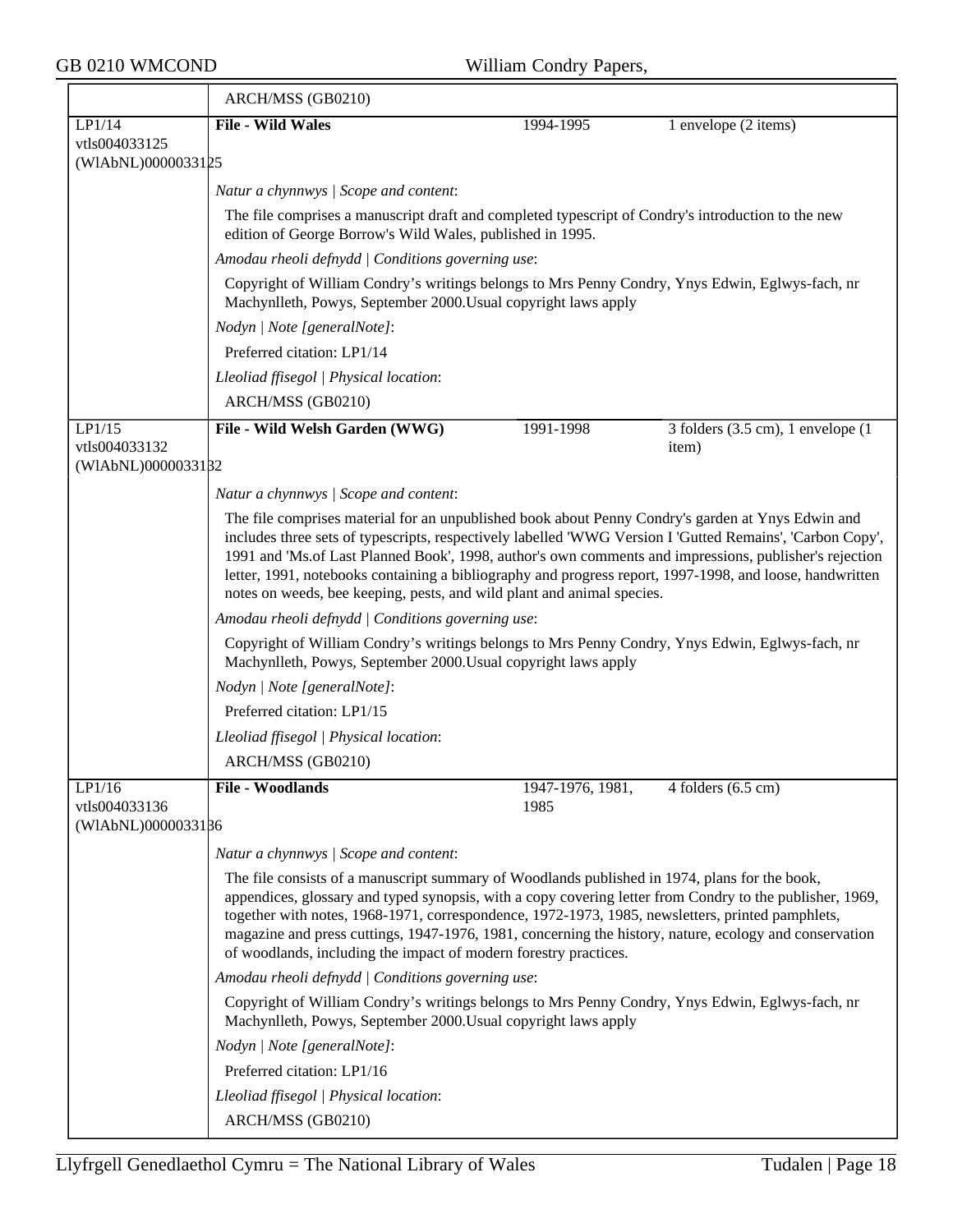| LP1/17<br>vtls004166467<br>(WIAbNL)0000166467  | <b>File - The World of a Mountain</b>                                                                                                                                                                                                                                                                                                                                                                                                                                                                                                                                                                                                                                                                                                                                                                                                                        | 1977      | $2$ folders $(5.5 \text{ cm})$                                                                          |  |  |
|------------------------------------------------|--------------------------------------------------------------------------------------------------------------------------------------------------------------------------------------------------------------------------------------------------------------------------------------------------------------------------------------------------------------------------------------------------------------------------------------------------------------------------------------------------------------------------------------------------------------------------------------------------------------------------------------------------------------------------------------------------------------------------------------------------------------------------------------------------------------------------------------------------------------|-----------|---------------------------------------------------------------------------------------------------------|--|--|
|                                                |                                                                                                                                                                                                                                                                                                                                                                                                                                                                                                                                                                                                                                                                                                                                                                                                                                                              |           |                                                                                                         |  |  |
|                                                |                                                                                                                                                                                                                                                                                                                                                                                                                                                                                                                                                                                                                                                                                                                                                                                                                                                              |           |                                                                                                         |  |  |
|                                                | Natur a chynnwys / Scope and content:                                                                                                                                                                                                                                                                                                                                                                                                                                                                                                                                                                                                                                                                                                                                                                                                                        |           |                                                                                                         |  |  |
|                                                | The file comprises the original manuscript, typescript and proofs of The World of a Mountain published<br>in 1977, all with amendments, a separate, typed version of the index and draft of a letter by Condry to the<br>editor concerning illustrations and alterations to the text.                                                                                                                                                                                                                                                                                                                                                                                                                                                                                                                                                                        |           |                                                                                                         |  |  |
|                                                | Amodau rheoli defnydd   Conditions governing use:                                                                                                                                                                                                                                                                                                                                                                                                                                                                                                                                                                                                                                                                                                                                                                                                            |           |                                                                                                         |  |  |
|                                                | Copyright of William Condry's writings belongs to Mrs Penny Condry, Ynys Edwin, Eglwys-fach, nr<br>Machynlleth, Powys, September 2000. Usual copyright laws apply                                                                                                                                                                                                                                                                                                                                                                                                                                                                                                                                                                                                                                                                                            |           |                                                                                                         |  |  |
|                                                | Nodyn   Note [generalNote]:                                                                                                                                                                                                                                                                                                                                                                                                                                                                                                                                                                                                                                                                                                                                                                                                                                  |           |                                                                                                         |  |  |
|                                                | Preferred citation: LP1/17                                                                                                                                                                                                                                                                                                                                                                                                                                                                                                                                                                                                                                                                                                                                                                                                                                   |           |                                                                                                         |  |  |
|                                                | Lleoliad ffisegol   Physical location:                                                                                                                                                                                                                                                                                                                                                                                                                                                                                                                                                                                                                                                                                                                                                                                                                       |           |                                                                                                         |  |  |
|                                                | ARCH/MSS (GB0210)                                                                                                                                                                                                                                                                                                                                                                                                                                                                                                                                                                                                                                                                                                                                                                                                                                            |           |                                                                                                         |  |  |
| LP1/18<br>vtls004166499                        | File - A Year in the Country                                                                                                                                                                                                                                                                                                                                                                                                                                                                                                                                                                                                                                                                                                                                                                                                                                 | 1997      | 1 folder $(1 \text{ cm})$                                                                               |  |  |
| (WIAbNL)0000166499                             |                                                                                                                                                                                                                                                                                                                                                                                                                                                                                                                                                                                                                                                                                                                                                                                                                                                              |           |                                                                                                         |  |  |
|                                                | Crëwr   Creator:                                                                                                                                                                                                                                                                                                                                                                                                                                                                                                                                                                                                                                                                                                                                                                                                                                             |           |                                                                                                         |  |  |
|                                                | Condry, William, 1918-1998                                                                                                                                                                                                                                                                                                                                                                                                                                                                                                                                                                                                                                                                                                                                                                                                                                   |           |                                                                                                         |  |  |
|                                                | Natur a chynnwys / Scope and content:                                                                                                                                                                                                                                                                                                                                                                                                                                                                                                                                                                                                                                                                                                                                                                                                                        |           |                                                                                                         |  |  |
|                                                | The file consists of a letter from the editor, Jon Gower, 1997, inviting Condry to contribute to an<br>anthology of diaries covering all the months of the year, with a handwritten word count, typed draft of<br>February's entry, list of topics and index cards.                                                                                                                                                                                                                                                                                                                                                                                                                                                                                                                                                                                          |           |                                                                                                         |  |  |
|                                                | Amodau rheoli defnydd   Conditions governing use:                                                                                                                                                                                                                                                                                                                                                                                                                                                                                                                                                                                                                                                                                                                                                                                                            |           |                                                                                                         |  |  |
|                                                | Copyright of William Condry's writings belongs to Mrs Penny Condry, Ynys Edwin, Eglwys-fach, nr<br>Machynlleth, Powys, September 2000. Usual copyright laws apply                                                                                                                                                                                                                                                                                                                                                                                                                                                                                                                                                                                                                                                                                            |           |                                                                                                         |  |  |
|                                                | Nodyn   Note [generalNote]:                                                                                                                                                                                                                                                                                                                                                                                                                                                                                                                                                                                                                                                                                                                                                                                                                                  |           |                                                                                                         |  |  |
|                                                | Endorsed: 'Jon Gower's Country Diary Project'                                                                                                                                                                                                                                                                                                                                                                                                                                                                                                                                                                                                                                                                                                                                                                                                                |           |                                                                                                         |  |  |
|                                                | Nodyn   Note [generalNote]:                                                                                                                                                                                                                                                                                                                                                                                                                                                                                                                                                                                                                                                                                                                                                                                                                                  |           |                                                                                                         |  |  |
|                                                | Preferred citation: LP1/18                                                                                                                                                                                                                                                                                                                                                                                                                                                                                                                                                                                                                                                                                                                                                                                                                                   |           |                                                                                                         |  |  |
|                                                | Lleoliad ffisegol   Physical location:                                                                                                                                                                                                                                                                                                                                                                                                                                                                                                                                                                                                                                                                                                                                                                                                                       |           |                                                                                                         |  |  |
|                                                | ARCH/MSS (GB0210)                                                                                                                                                                                                                                                                                                                                                                                                                                                                                                                                                                                                                                                                                                                                                                                                                                            |           |                                                                                                         |  |  |
| LP1/19<br>vtls004033618<br>(WIAbNL)00000336 18 | File - 'Early Essays'                                                                                                                                                                                                                                                                                                                                                                                                                                                                                                                                                                                                                                                                                                                                                                                                                                        | 1946-1962 | 2 folders (2 cm)                                                                                        |  |  |
|                                                | Crëwr   Creator:                                                                                                                                                                                                                                                                                                                                                                                                                                                                                                                                                                                                                                                                                                                                                                                                                                             |           |                                                                                                         |  |  |
|                                                | Perry, Ray ca. 1918-                                                                                                                                                                                                                                                                                                                                                                                                                                                                                                                                                                                                                                                                                                                                                                                                                                         |           |                                                                                                         |  |  |
|                                                | Natur a chynnwys / Scope and content:                                                                                                                                                                                                                                                                                                                                                                                                                                                                                                                                                                                                                                                                                                                                                                                                                        |           |                                                                                                         |  |  |
|                                                | The file consists of items grouped by the author under the title `Early Essays', which do not appear<br>to be specifically connected with the other books listed in this series and which include: handwritten<br>observations on birds in remote areas of Powys, 1946; an amended typescript of an essay entitled<br>of birds, animals and plants, starting in spring 1949, partly in diary form, combined with more detailed<br>notes on individual species, sources, bibliography and author's projects, which appear to have been<br>intended for a book entitled A Birdwatcher's Year in Wales; loose notes with headings March to July<br>and September [1962 or later], which include remarks on the seasons, wildlife observations, outlines<br>for chapters and illustrations; an amended typescript of the first two chapters of an intended book, |           | 'Birdwatching in Central Wales' [c.1948]; four small bundles, comprising a season by season description |  |  |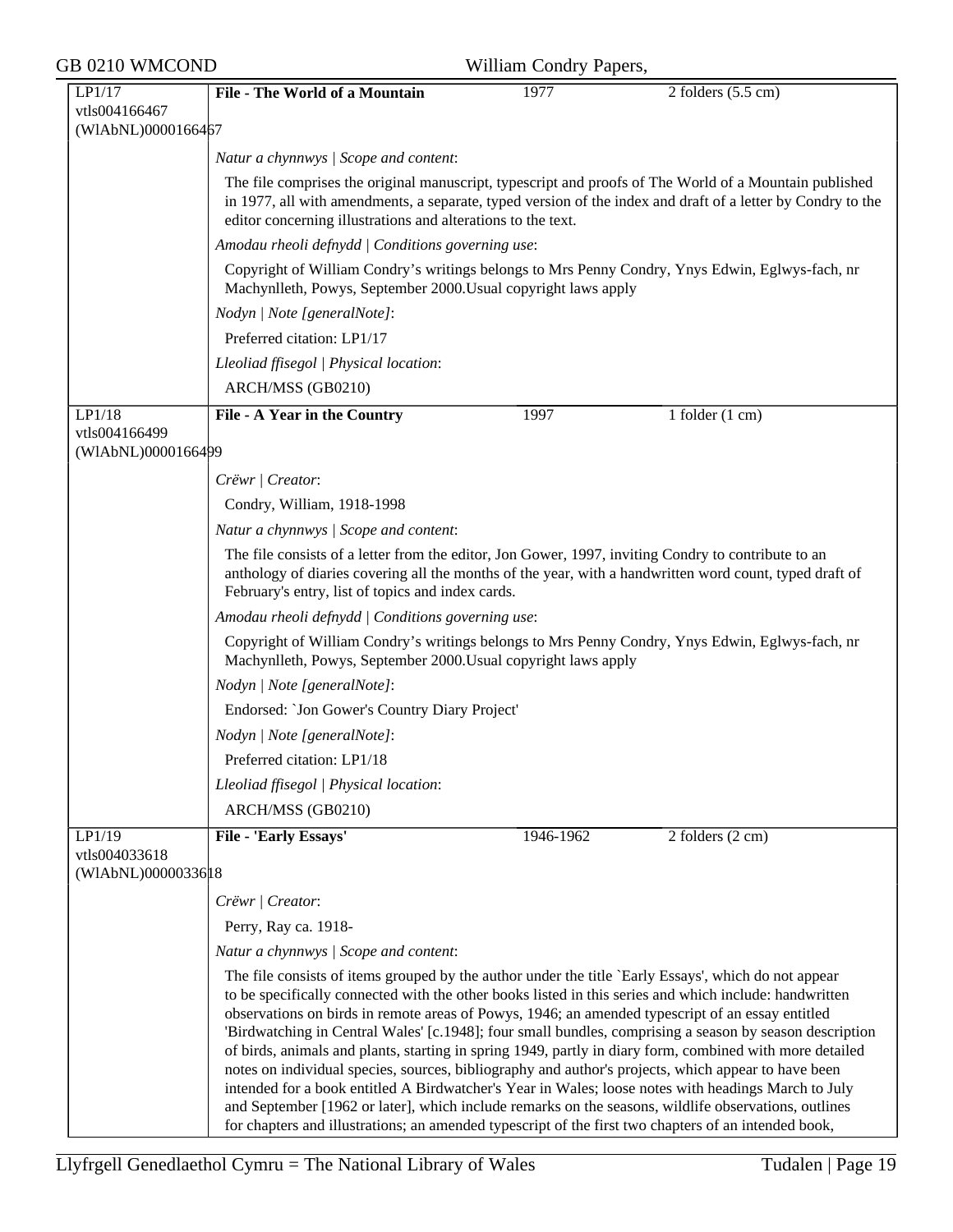Swallow Days, with a speculative letter to a publisher, 1962; a manuscript essay on the short-eared owl by Condry's friend, Ray Perry; and a letter from Irene (Benjamin) Vaughan, 1961, on daffodil species. *Amodau rheoli defnydd | Conditions governing use*:

Copyright of William Condry's writings belongs to Mrs Penny Condry, Ynys Edwin, Eglwys-fach, nr Machynlleth, Powys, September 2000.Usual copyright laws apply

*Nodyn | Note [generalNote]*:

Preferred citation: LP1/19

*Lleoliad ffisegol | Physical location*:

ARCH/MSS (GB0210)

## **Cyfres | Series LP2 vtls004033350 (WlAbNL)0000033350: Country Life articles**

Dyddiad | Date: 1957-1991 (dyddiad creu) | (date of creation)

Natur a chynnwys | Scope and content:

The series consists mainly of the finished, printed articles, frequently illustrated with Condry's own photographs, extracted from the magazines, 1957-1991. They are accompanied by occasional typescript drafts and handwritten notes, which sometimes indicate the author's intention to alter or reuse certain pieces for future projects.

Disgrifiad ffisegol | Physical description: 4 folders

Lleoliad ffisegol | Physical location: ARCH/MSS (GB0210)

Nodyn | Note [generalNote]:

Preferred citation: LP2

Pwyntiau mynediad | Access points:

• Periodicals (ffurfiau dogfennol) | (documentary form)

Trefniant | Arrangement:

Arranged chronologically at NLW by and within each file.

#### Cyfyngiadau ar fynediad | Restrictions on access:

Readers consulting modern papers in the National Library of Wales are required to abide by the conditions set out in information provided when applying for their Readers' Tickets, whereby the reader shall become responsible for compliance with the Data Protection Act 2018 and the General Data Protection Regulation 2018 in relation to any processing by them of personal data obtained from modern records held at the Library. = Disgwylir i ddarllenwyr sydd am ddefnyddio papurau modern yn Llyfrgell Genedlaethol Cymru gydymffurfio â Deddf Warchod Data 2018 a Rheoliadau Diogelu Data Cyffredinol 2018 yng nghyd-destun unrhyw brosesu ganddynt o ddata personol a gasglwyd o gofnodion modern sydd ar gadw yn y Llyfrgell. Nodir y manylion yn yr wybodaeth a roddir wrth wneud cais am Docyn Darllen

Amodau rheoli defnydd | Conditions governing use: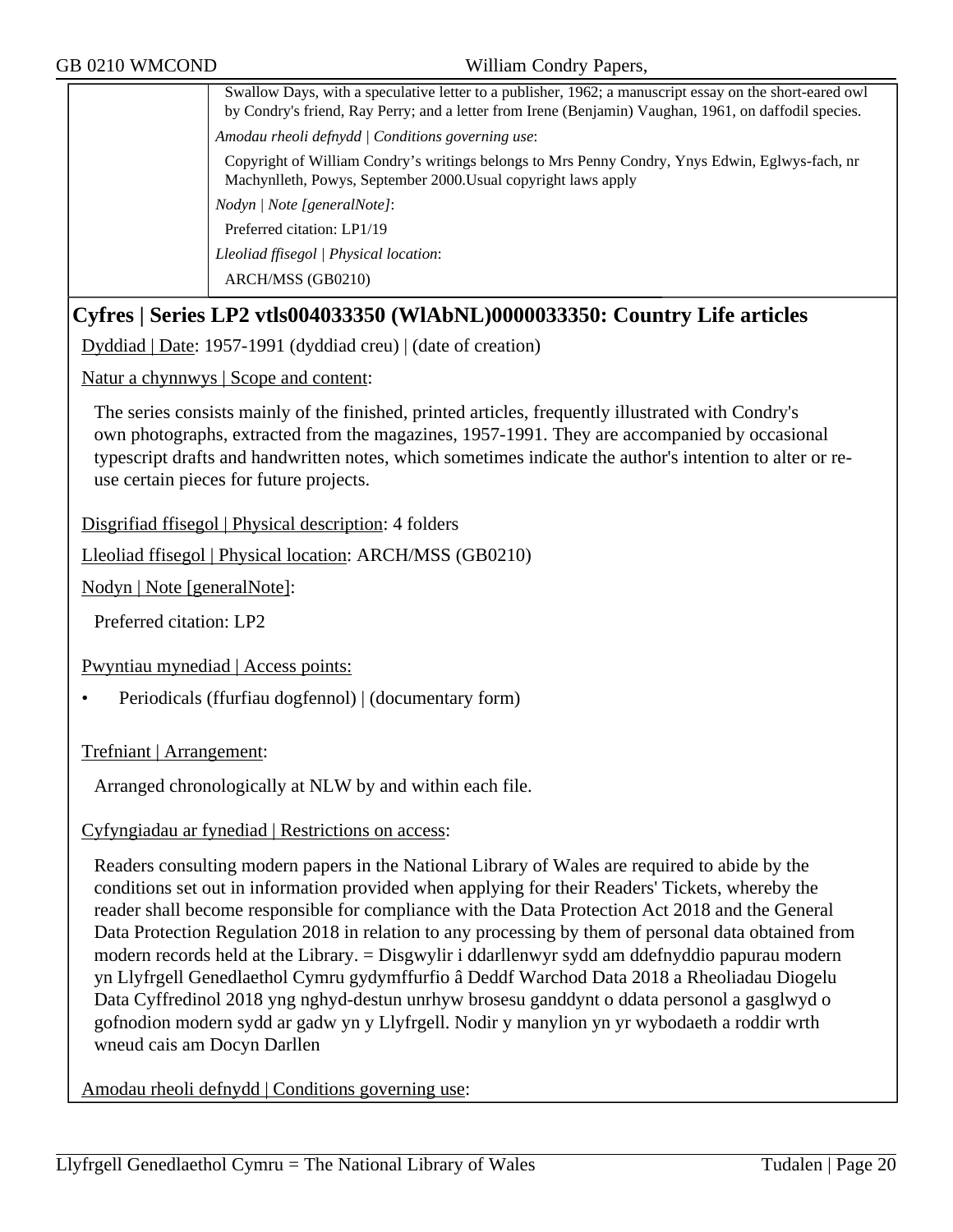Usual copyright laws apply

Disgrifiadau deunydd | Related material:

Further articles together with drafts and notes are in LP1/10, LP5/3-LP5/8.

| FFeil / rhestr eitemau   File / item list |                                                                                                                                                                                                                                                                                                                                                                                                                                                                                                                                                                                                                                                                                                                                                                                                                                              |                   |                                |  |
|-------------------------------------------|----------------------------------------------------------------------------------------------------------------------------------------------------------------------------------------------------------------------------------------------------------------------------------------------------------------------------------------------------------------------------------------------------------------------------------------------------------------------------------------------------------------------------------------------------------------------------------------------------------------------------------------------------------------------------------------------------------------------------------------------------------------------------------------------------------------------------------------------|-------------------|--------------------------------|--|
| Cod cyfeirnod                             | Teitl   Title                                                                                                                                                                                                                                                                                                                                                                                                                                                                                                                                                                                                                                                                                                                                                                                                                                | Dyddiadau   Dates | Disgrifiad ffisegol   Physical |  |
| Reference code                            |                                                                                                                                                                                                                                                                                                                                                                                                                                                                                                                                                                                                                                                                                                                                                                                                                                              |                   | description                    |  |
| LP2/1<br>vtls004033354                    | <b>File - Country Life</b>                                                                                                                                                                                                                                                                                                                                                                                                                                                                                                                                                                                                                                                                                                                                                                                                                   | 1957-1964         | 1 folder $(2.5 \text{ cm})$    |  |
| (WIAbNL)0000033354                        |                                                                                                                                                                                                                                                                                                                                                                                                                                                                                                                                                                                                                                                                                                                                                                                                                                              |                   |                                |  |
|                                           | Amodau rheoli defnydd   Conditions governing use:                                                                                                                                                                                                                                                                                                                                                                                                                                                                                                                                                                                                                                                                                                                                                                                            |                   |                                |  |
|                                           | Usual copyright laws apply                                                                                                                                                                                                                                                                                                                                                                                                                                                                                                                                                                                                                                                                                                                                                                                                                   |                   |                                |  |
|                                           | Nodyn   Note [generalNote]:                                                                                                                                                                                                                                                                                                                                                                                                                                                                                                                                                                                                                                                                                                                                                                                                                  |                   |                                |  |
|                                           | Preferred citation: LP2/1                                                                                                                                                                                                                                                                                                                                                                                                                                                                                                                                                                                                                                                                                                                                                                                                                    |                   |                                |  |
|                                           | Lleoliad ffisegol   Physical location:                                                                                                                                                                                                                                                                                                                                                                                                                                                                                                                                                                                                                                                                                                                                                                                                       |                   |                                |  |
|                                           | ARCH/MSS (GB0210)                                                                                                                                                                                                                                                                                                                                                                                                                                                                                                                                                                                                                                                                                                                                                                                                                            |                   |                                |  |
| LP2/2                                     | File - Country Life                                                                                                                                                                                                                                                                                                                                                                                                                                                                                                                                                                                                                                                                                                                                                                                                                          | 1965-1972         | 1 folder $(2 \text{ cm})$      |  |
| vtls004033355<br>(WIAbNL)0000033355       |                                                                                                                                                                                                                                                                                                                                                                                                                                                                                                                                                                                                                                                                                                                                                                                                                                              |                   |                                |  |
|                                           | Amodau rheoli defnydd   Conditions governing use:                                                                                                                                                                                                                                                                                                                                                                                                                                                                                                                                                                                                                                                                                                                                                                                            |                   |                                |  |
|                                           | Usual copyright laws apply                                                                                                                                                                                                                                                                                                                                                                                                                                                                                                                                                                                                                                                                                                                                                                                                                   |                   |                                |  |
|                                           | Nodyn   Note [generalNote]:                                                                                                                                                                                                                                                                                                                                                                                                                                                                                                                                                                                                                                                                                                                                                                                                                  |                   |                                |  |
|                                           | Preferred citation: LP2/2                                                                                                                                                                                                                                                                                                                                                                                                                                                                                                                                                                                                                                                                                                                                                                                                                    |                   |                                |  |
|                                           | Lleoliad ffisegol   Physical location:                                                                                                                                                                                                                                                                                                                                                                                                                                                                                                                                                                                                                                                                                                                                                                                                       |                   |                                |  |
|                                           | ARCH/MSS (GB0210)                                                                                                                                                                                                                                                                                                                                                                                                                                                                                                                                                                                                                                                                                                                                                                                                                            |                   |                                |  |
| LP2/3                                     | <b>File - Country Life</b>                                                                                                                                                                                                                                                                                                                                                                                                                                                                                                                                                                                                                                                                                                                                                                                                                   | 1973-1982         | 1 folder $(2 \text{ cm})$      |  |
| vtls004033357<br>(WIAbNL)0000033357       |                                                                                                                                                                                                                                                                                                                                                                                                                                                                                                                                                                                                                                                                                                                                                                                                                                              |                   |                                |  |
|                                           | Natur a chynnwys / Scope and content:                                                                                                                                                                                                                                                                                                                                                                                                                                                                                                                                                                                                                                                                                                                                                                                                        |                   |                                |  |
|                                           | Readers consulting modern papers in the National Library of Wales are required to abide by the<br>conditions set out in information provided when applying for their Readers' Tickets, whereby the reader<br>shall become responsible for compliance with the Data Protection Act 2018 and the General Data<br>Protection Regulation 2018 in relation to any processing by them of personal data obtained from modern<br>records held at the Library. = Disgwylir i ddarllenwyr sydd am ddefnyddio papurau modern yn Llyfrgell<br>Genedlaethol Cymru gydymffurfio â Deddf Warchod Data 2018 a Rheoliadau Diogelu Data Cyffredinol<br>2018 yng nghyd-destun unrhyw brosesu ganddynt o ddata personol a gasglwyd o gofnodion modern sydd<br>ar gadw yn y Llyfrgell. Nodir y manylion yn yr wybodaeth a roddir wrth wneud cais am Docyn Darllen |                   |                                |  |
|                                           | Amodau rheoli defnydd   Conditions governing use:                                                                                                                                                                                                                                                                                                                                                                                                                                                                                                                                                                                                                                                                                                                                                                                            |                   |                                |  |
|                                           | Usual copright laws apply                                                                                                                                                                                                                                                                                                                                                                                                                                                                                                                                                                                                                                                                                                                                                                                                                    |                   |                                |  |
|                                           | Nodyn   Note [generalNote]:                                                                                                                                                                                                                                                                                                                                                                                                                                                                                                                                                                                                                                                                                                                                                                                                                  |                   |                                |  |
|                                           | Preferred citation: LP2/3                                                                                                                                                                                                                                                                                                                                                                                                                                                                                                                                                                                                                                                                                                                                                                                                                    |                   |                                |  |
|                                           | Lleoliad ffisegol   Physical location:                                                                                                                                                                                                                                                                                                                                                                                                                                                                                                                                                                                                                                                                                                                                                                                                       |                   |                                |  |
|                                           | ARCH/MSS (GB0210)                                                                                                                                                                                                                                                                                                                                                                                                                                                                                                                                                                                                                                                                                                                                                                                                                            |                   |                                |  |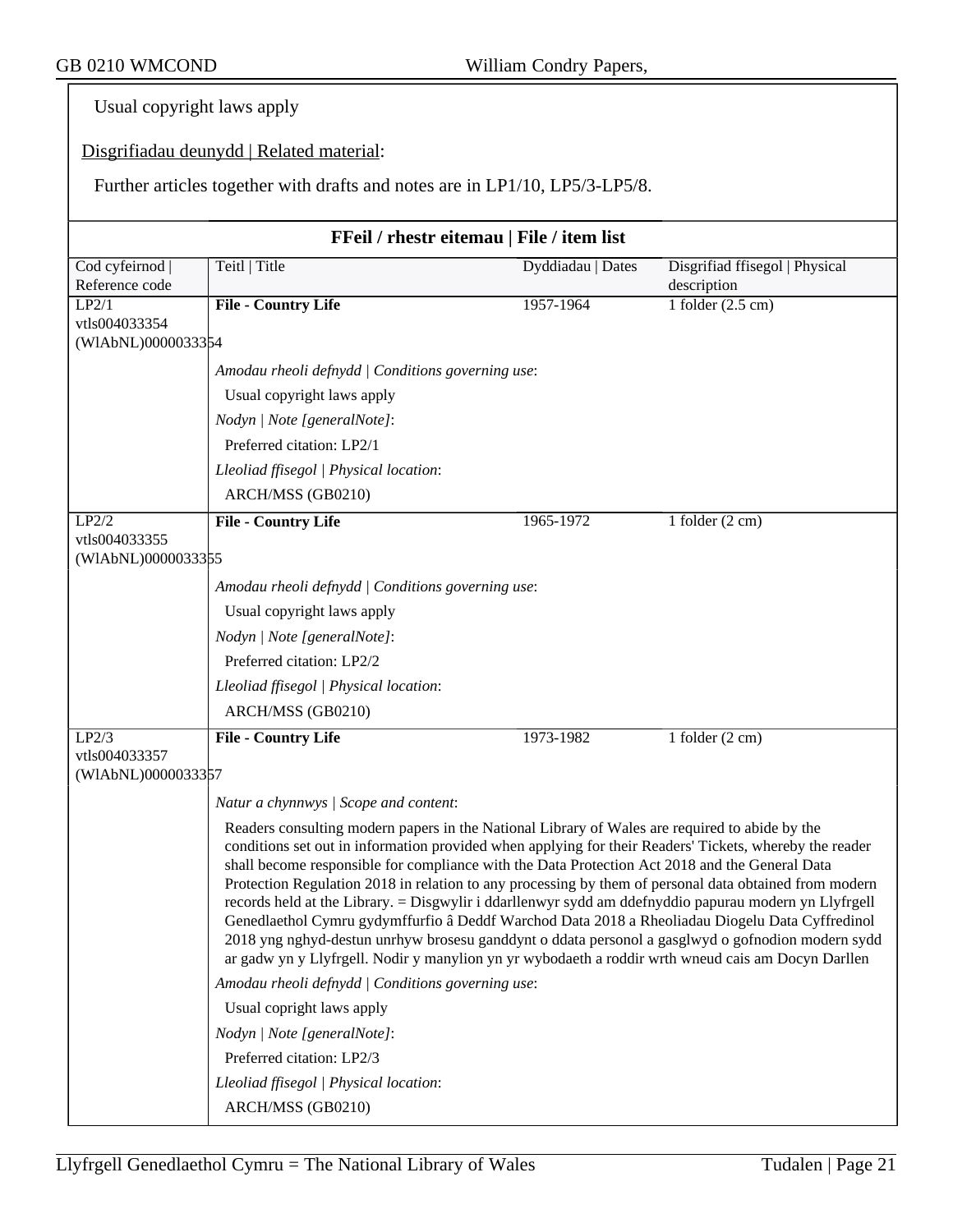| GB 0210 WMCOND                               |                                                                                                                                                                                                                                                                                                                                                                                                                                                                                                                                                                                                                                                                                                                                                                                                                  | William Condry Papers, |                             |
|----------------------------------------------|------------------------------------------------------------------------------------------------------------------------------------------------------------------------------------------------------------------------------------------------------------------------------------------------------------------------------------------------------------------------------------------------------------------------------------------------------------------------------------------------------------------------------------------------------------------------------------------------------------------------------------------------------------------------------------------------------------------------------------------------------------------------------------------------------------------|------------------------|-----------------------------|
| LP2/4<br>vtls004033364<br>(WIAbNL)0000033364 | <b>File - Country Life</b>                                                                                                                                                                                                                                                                                                                                                                                                                                                                                                                                                                                                                                                                                                                                                                                       | 1983-1991              | 1 folder $(1.5 \text{ cm})$ |
|                                              | Amodau rheoli defnydd   Conditions governing use:<br>Usual copyright laws apply<br>Nodyn   Note [generalNote]:<br>Preferred citation: LP2/4<br>Lleoliad ffisegol   Physical location:<br>ARCH/MSS (GB0210)                                                                                                                                                                                                                                                                                                                                                                                                                                                                                                                                                                                                       |                        |                             |
|                                              | Cyfres   Series LP3 vtls004033378 (WIAbNL)0000033378: The Guardian articles                                                                                                                                                                                                                                                                                                                                                                                                                                                                                                                                                                                                                                                                                                                                      |                        |                             |
|                                              | Dyddiad   Date: 1957-1998 (dyddiad creu)   (date of creation)                                                                                                                                                                                                                                                                                                                                                                                                                                                                                                                                                                                                                                                                                                                                                    |                        |                             |
|                                              | Natur a chynnwys   Scope and content:                                                                                                                                                                                                                                                                                                                                                                                                                                                                                                                                                                                                                                                                                                                                                                            |                        |                             |
|                                              | The series includes scrapbooks, 1957-1984, loose newspaper cuttings, 1959-1998, typescript and<br>manuscript drafts of the `Country Diary' articles published in The Guardian, 1957-1991, other,<br>miscellaneous press cuttings, correspondence, notes and printed leaflets, 1988-1998. Condry's own<br>titles for the files have been denoted by innverted commas.                                                                                                                                                                                                                                                                                                                                                                                                                                             |                        |                             |
|                                              | Disgrifiad ffisegol   Physical description: 10 scrapbooks, 7 envelopes, 6 folders, 1 notebook                                                                                                                                                                                                                                                                                                                                                                                                                                                                                                                                                                                                                                                                                                                    |                        |                             |
|                                              | Lleoliad ffisegol   Physical location: ARCH/MSS (GB0210)                                                                                                                                                                                                                                                                                                                                                                                                                                                                                                                                                                                                                                                                                                                                                         |                        |                             |
| Nodyn   Note [generalNote]:                  |                                                                                                                                                                                                                                                                                                                                                                                                                                                                                                                                                                                                                                                                                                                                                                                                                  |                        |                             |
| Preferred citation: LP3                      |                                                                                                                                                                                                                                                                                                                                                                                                                                                                                                                                                                                                                                                                                                                                                                                                                  |                        |                             |
|                                              | Pwyntiau mynediad   Access points:                                                                                                                                                                                                                                                                                                                                                                                                                                                                                                                                                                                                                                                                                                                                                                               |                        |                             |
|                                              | Clippings (Books, newspapers, etc.) (ffurfiau dogfennol)   (documentary form)                                                                                                                                                                                                                                                                                                                                                                                                                                                                                                                                                                                                                                                                                                                                    |                        |                             |
| Trefniant   Arrangement:                     |                                                                                                                                                                                                                                                                                                                                                                                                                                                                                                                                                                                                                                                                                                                                                                                                                  |                        |                             |
| others.                                      | Arranged at NLW according to date and physical composition: cuttings, drafts, rejects, ideas and                                                                                                                                                                                                                                                                                                                                                                                                                                                                                                                                                                                                                                                                                                                 |                        |                             |
|                                              | Cyfyngiadau ar fynediad   Restrictions on access:                                                                                                                                                                                                                                                                                                                                                                                                                                                                                                                                                                                                                                                                                                                                                                |                        |                             |
| wneud cais am Docyn Darllen                  | Readers consulting modern papers in the National Library of Wales are required to abide by the<br>conditions set out in information provided when applying for their Readers' Tickets, whereby the<br>reader shall become responsible for compliance with the Data Protection Act 2018 and the General<br>Data Protection Regulation 2018 in relation to any processing by them of personal data obtained from<br>modern records held at the Library. = Disgwylir i ddarllenwyr sydd am ddefnyddio papurau modern<br>yn Llyfrgell Genedlaethol Cymru gydymffurfio â Deddf Warchod Data 2018 a Rheoliadau Diogelu<br>Data Cyffredinol 2018 yng nghyd-destun unrhyw brosesu ganddynt o ddata personol a gasglwyd o<br>gofnodion modern sydd ar gadw yn y Llyfrgell. Nodir y manylion yn yr wybodaeth a roddir wrth |                        |                             |
|                                              | Amodau rheoli defnydd   Conditions governing use:                                                                                                                                                                                                                                                                                                                                                                                                                                                                                                                                                                                                                                                                                                                                                                |                        |                             |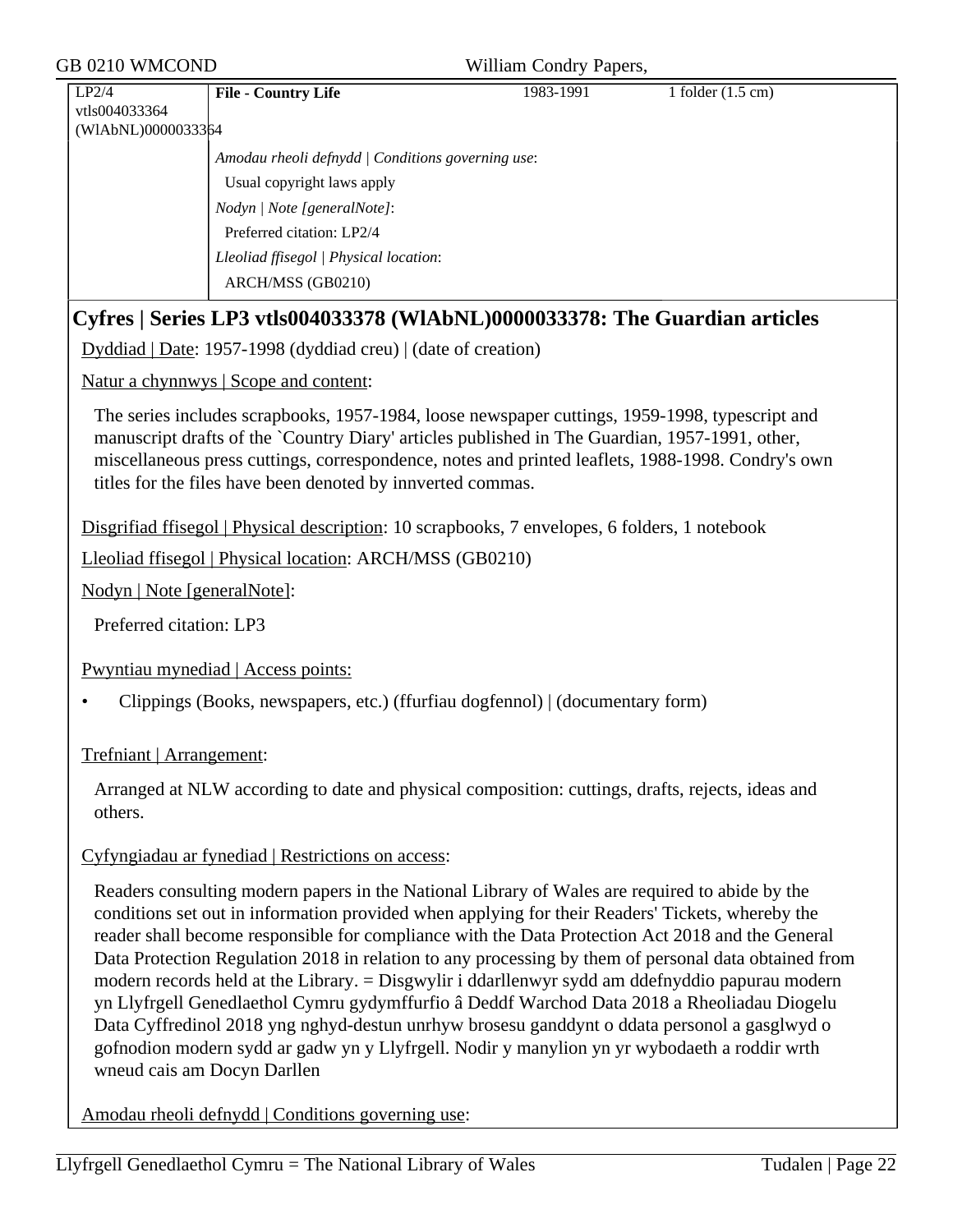|  | Usual copyright laws apply |  |  |
|--|----------------------------|--|--|
|--|----------------------------|--|--|

| FFeil / rhestr eitemau   File / item list                          |                                                                                                                                                                                                     |                   |                                               |  |  |
|--------------------------------------------------------------------|-----------------------------------------------------------------------------------------------------------------------------------------------------------------------------------------------------|-------------------|-----------------------------------------------|--|--|
| Cod cyfeirnod  <br>Reference code                                  | Teitl   Title                                                                                                                                                                                       | Dyddiadau   Dates | Disgrifiad ffisegol   Physical<br>description |  |  |
| LP3/1<br>vtls004033384                                             | <b>File - 'Country Diary' cuttings</b>                                                                                                                                                              | 1957-1962         | 2 scrapbooks (44ff and 10ff of                |  |  |
| (WIAbNL)0000033384                                                 |                                                                                                                                                                                                     |                   | text respectively)                            |  |  |
|                                                                    | Natur a chynnwys / Scope and content:                                                                                                                                                               |                   |                                               |  |  |
|                                                                    | The file consists of newspaper cuttings and occasional typed drafts of the articles, pasted into two<br>exercise books, in chronological order, 1957-1961 and 1962 respectively and numbered 1-203. |                   |                                               |  |  |
|                                                                    | Amodau rheoli defnydd   Conditions governing use:                                                                                                                                                   |                   |                                               |  |  |
|                                                                    | Usual copyright laws apply                                                                                                                                                                          |                   |                                               |  |  |
|                                                                    | Nodyn   Note [generalNote]:                                                                                                                                                                         |                   |                                               |  |  |
|                                                                    | Creator ref. nos: B1 and B2                                                                                                                                                                         |                   |                                               |  |  |
|                                                                    | Nodyn   Note [generalNote]:                                                                                                                                                                         |                   |                                               |  |  |
|                                                                    | Endorsed: 'Bill I (=B1)This volume contains c.40,000 words' and 'Bill 2 (=B2)'                                                                                                                      |                   |                                               |  |  |
|                                                                    | Nodyn   Note [generalNote]:                                                                                                                                                                         |                   |                                               |  |  |
|                                                                    | Preferred citation: LP3/1                                                                                                                                                                           |                   |                                               |  |  |
|                                                                    | Lleoliad ffisegol   Physical location:                                                                                                                                                              |                   |                                               |  |  |
|                                                                    | ARCH/MSS (GB0210)                                                                                                                                                                                   |                   |                                               |  |  |
| LP3/2 (formerly<br>$I-VIII$<br>vtls004033386<br>(WIAbNL)0000033386 | <b>File - 'Country Diary' cuttings</b>                                                                                                                                                              | 1966-1984         | 8 small notebooks (175ff. of text)            |  |  |
|                                                                    | Natur a chynnwys / Scope and content:                                                                                                                                                               |                   |                                               |  |  |
|                                                                    | The file consists of cuttings, pasted into the notebooks in chronological order, some of them dated and<br>numbered.                                                                                |                   |                                               |  |  |
|                                                                    | Amodau rheoli defnydd   Conditions governing use:                                                                                                                                                   |                   |                                               |  |  |
|                                                                    | Usual copyright laws apply                                                                                                                                                                          |                   |                                               |  |  |
|                                                                    | Nodyn   Note [generalNote]:                                                                                                                                                                         |                   |                                               |  |  |
|                                                                    | Endorsed: 'Country Diary. William Condry, Vols. I, II, III, IV, V, VI, VII, VIII'                                                                                                                   |                   |                                               |  |  |
|                                                                    | Nodyn   Note [generalNote]:                                                                                                                                                                         |                   |                                               |  |  |
|                                                                    | Preferred citation: LP3/2 (formerly I-VIII)                                                                                                                                                         |                   |                                               |  |  |
|                                                                    | Lleoliad ffisegol   Physical location:                                                                                                                                                              |                   |                                               |  |  |
|                                                                    | ARCH/MSS (GB0210)                                                                                                                                                                                   |                   |                                               |  |  |
| LP3/3                                                              | <b>File - 'Country Diary' cuttings</b>                                                                                                                                                              | 1959-1998         | 5 envelopes (976 items)                       |  |  |
| vtls004033395                                                      |                                                                                                                                                                                                     |                   |                                               |  |  |
| (WIAbNL)0000033395                                                 |                                                                                                                                                                                                     |                   |                                               |  |  |
|                                                                    | Natur a chynnwys / Scope and content:                                                                                                                                                               |                   |                                               |  |  |
|                                                                    | The file comprises photocopies of previously loose cuttings of `Country Diary' articles, 1959-1998.                                                                                                 |                   |                                               |  |  |
|                                                                    | Amodau rheoli defnydd   Conditions governing use:                                                                                                                                                   |                   |                                               |  |  |
|                                                                    | Usual copyright laws apply                                                                                                                                                                          |                   |                                               |  |  |
|                                                                    | Nodyn   Note [generalNote]:                                                                                                                                                                         |                   |                                               |  |  |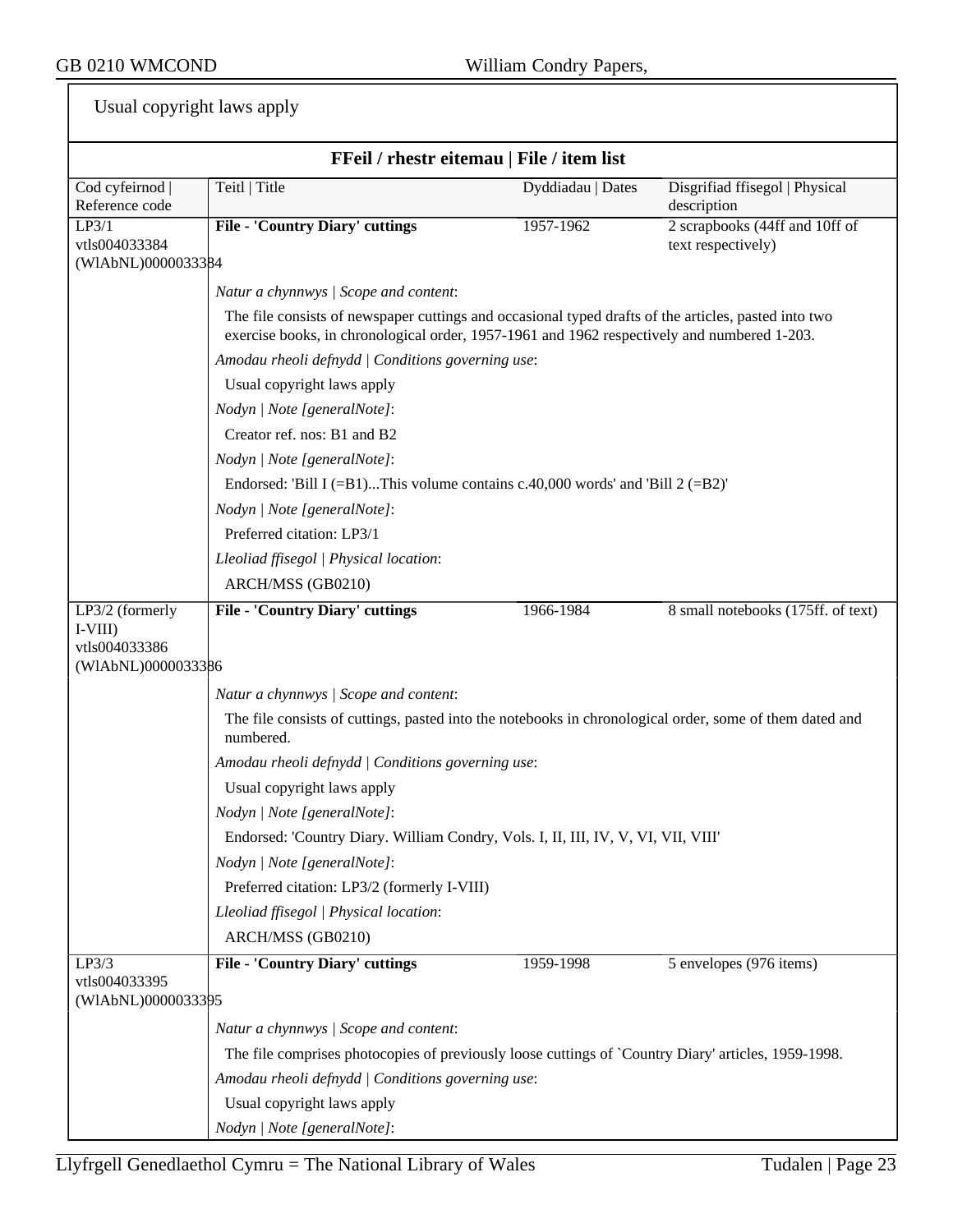|                                              | Preferred citation: LP3/3                                                                                                                                                                                                                                                                                                                                                                                                                          |           |                                                 |  |  |  |
|----------------------------------------------|----------------------------------------------------------------------------------------------------------------------------------------------------------------------------------------------------------------------------------------------------------------------------------------------------------------------------------------------------------------------------------------------------------------------------------------------------|-----------|-------------------------------------------------|--|--|--|
|                                              | Lleoliad ffisegol   Physical location:                                                                                                                                                                                                                                                                                                                                                                                                             |           |                                                 |  |  |  |
|                                              | ARCH/MSS (GB0210)                                                                                                                                                                                                                                                                                                                                                                                                                                  |           |                                                 |  |  |  |
| LP3/4<br>vtls004033404<br>(WIAbNL)0000033404 | File - 'Country Diary' cuttings: (national<br>parks)                                                                                                                                                                                                                                                                                                                                                                                               | 1979-1990 | 1 envelope (15 items)                           |  |  |  |
|                                              | Natur a chynnwys / Scope and content:                                                                                                                                                                                                                                                                                                                                                                                                              |           |                                                 |  |  |  |
|                                              | The file comprises previously loose cuttings, specifically concerning the environmental threats to<br>Britain's existing national parks and the proposed creation of a new national park in mid-Wales,<br>1979-1990.                                                                                                                                                                                                                               |           |                                                 |  |  |  |
|                                              | Amodau rheoli defnydd   Conditions governing use:                                                                                                                                                                                                                                                                                                                                                                                                  |           |                                                 |  |  |  |
|                                              | Usual copyright laws apply                                                                                                                                                                                                                                                                                                                                                                                                                         |           |                                                 |  |  |  |
|                                              | Nodyn   Note [generalNote]:                                                                                                                                                                                                                                                                                                                                                                                                                        |           |                                                 |  |  |  |
|                                              | Preferred citation: LP3/4                                                                                                                                                                                                                                                                                                                                                                                                                          |           |                                                 |  |  |  |
|                                              | Lleoliad ffisegol   Physical location:                                                                                                                                                                                                                                                                                                                                                                                                             |           |                                                 |  |  |  |
|                                              | ARCH/MSS (GB0210)                                                                                                                                                                                                                                                                                                                                                                                                                                  |           |                                                 |  |  |  |
| LP3/5                                        | <b>File - 'Country Diary' drafts</b>                                                                                                                                                                                                                                                                                                                                                                                                               | 1957-1973 | 2 folders $(4.5 \text{ cm})$                    |  |  |  |
| vtls004033456<br>(WIAbNL)0000033456          |                                                                                                                                                                                                                                                                                                                                                                                                                                                    |           |                                                 |  |  |  |
|                                              | Natur a chynnwys / Scope and content:                                                                                                                                                                                                                                                                                                                                                                                                              |           |                                                 |  |  |  |
|                                              | The file comprises typed drafts of 'Country Diary' articles, annotated with dates, 1957-1973, and details<br>of material re-used or extracted for other purposes, possibly being reconsidered by the author as late as<br>1991 (see endorsement).<br>Amodau rheoli defnydd   Conditions governing use:                                                                                                                                             |           |                                                 |  |  |  |
|                                              |                                                                                                                                                                                                                                                                                                                                                                                                                                                    |           |                                                 |  |  |  |
|                                              | Usual copyright laws apply                                                                                                                                                                                                                                                                                                                                                                                                                         |           |                                                 |  |  |  |
|                                              | Nodyn   Note [generalNote]:                                                                                                                                                                                                                                                                                                                                                                                                                        |           |                                                 |  |  |  |
|                                              | Endorsed: 'MC Guardian. Typed Country Diaries not wanted further at the moment (16.3.91). Keep for<br>possible future use'                                                                                                                                                                                                                                                                                                                         |           |                                                 |  |  |  |
|                                              | Nodyn   Note [generalNote]:                                                                                                                                                                                                                                                                                                                                                                                                                        |           |                                                 |  |  |  |
|                                              | Preferred citation: LP3/5                                                                                                                                                                                                                                                                                                                                                                                                                          |           |                                                 |  |  |  |
|                                              | Lleoliad ffisegol   Physical location:                                                                                                                                                                                                                                                                                                                                                                                                             |           |                                                 |  |  |  |
|                                              | ARCH/MSS (GB0210)                                                                                                                                                                                                                                                                                                                                                                                                                                  |           |                                                 |  |  |  |
| LP3/6<br>vtls004033462<br>(WIAbNL)0000033462 | <b>File - 'Country Diary ' drafts</b>                                                                                                                                                                                                                                                                                                                                                                                                              | 1960-1991 | 2 folders (5.5 cm), 1 notebook<br>(4ff of text) |  |  |  |
|                                              |                                                                                                                                                                                                                                                                                                                                                                                                                                                    |           |                                                 |  |  |  |
|                                              | Natur a chynnwys / Scope and content:                                                                                                                                                                                                                                                                                                                                                                                                              |           |                                                 |  |  |  |
|                                              | The file comprises handwritten and typed drafts and copies, with a small proportion of press cuttings and<br>numbered photocopies, 1960-1991. Some items have been given a descriptive heading. Two notes (the<br>second dated 12 March 1991), indicate reasons for retaining the drafts and the likelihood of these articles<br>not being included in the book which was derived from the `Country Diary' articles [ie A Welsh Country<br>Diary]. |           |                                                 |  |  |  |
|                                              | Amodau rheoli defnydd   Conditions governing use:                                                                                                                                                                                                                                                                                                                                                                                                  |           |                                                 |  |  |  |
|                                              | Usual copyright laws apply                                                                                                                                                                                                                                                                                                                                                                                                                         |           |                                                 |  |  |  |
|                                              | Nodyn   Note [generalNote]:                                                                                                                                                                                                                                                                                                                                                                                                                        |           |                                                 |  |  |  |
|                                              | Preferred citation: LP3/6                                                                                                                                                                                                                                                                                                                                                                                                                          |           |                                                 |  |  |  |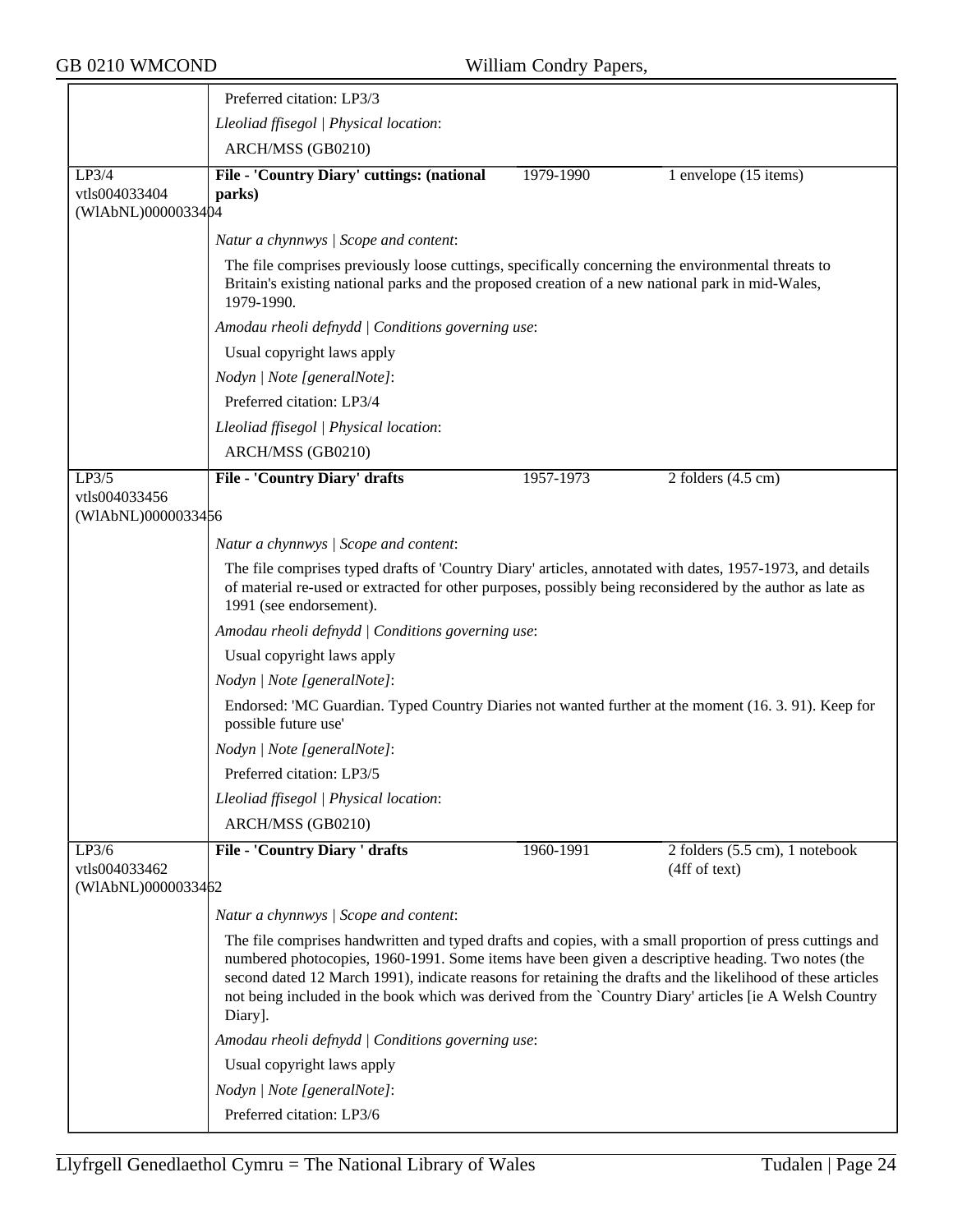|                                              | Lleoliad ffisegol   Physical location:                                                                                                                                                                                                                                                                                                                                                                                                                                                                                                                                                                                                                        |                   |                             |  |  |  |  |
|----------------------------------------------|---------------------------------------------------------------------------------------------------------------------------------------------------------------------------------------------------------------------------------------------------------------------------------------------------------------------------------------------------------------------------------------------------------------------------------------------------------------------------------------------------------------------------------------------------------------------------------------------------------------------------------------------------------------|-------------------|-----------------------------|--|--|--|--|
|                                              | ARCH/MSS (GB0210)                                                                                                                                                                                                                                                                                                                                                                                                                                                                                                                                                                                                                                             |                   |                             |  |  |  |  |
| LP3/7                                        | <b>File - 'Country Diary rejects'</b>                                                                                                                                                                                                                                                                                                                                                                                                                                                                                                                                                                                                                         | 1973-1982         | 1 folder $(1 \text{ cm})$   |  |  |  |  |
| vtls004033489<br>(WIAbNL)0000033489          |                                                                                                                                                                                                                                                                                                                                                                                                                                                                                                                                                                                                                                                               |                   |                             |  |  |  |  |
|                                              | Natur a chynnwys / Scope and content:                                                                                                                                                                                                                                                                                                                                                                                                                                                                                                                                                                                                                         |                   |                             |  |  |  |  |
|                                              | The file consists of manuscript and typescript draft and copy articles, extensively amended and labelled<br>'Rejects', 1973-1982.                                                                                                                                                                                                                                                                                                                                                                                                                                                                                                                             |                   |                             |  |  |  |  |
|                                              | Amodau rheoli defnydd   Conditions governing use:                                                                                                                                                                                                                                                                                                                                                                                                                                                                                                                                                                                                             |                   |                             |  |  |  |  |
|                                              | Usual copyright laws apply                                                                                                                                                                                                                                                                                                                                                                                                                                                                                                                                                                                                                                    |                   |                             |  |  |  |  |
|                                              | Nodyn   Note [generalNote]:                                                                                                                                                                                                                                                                                                                                                                                                                                                                                                                                                                                                                                   |                   |                             |  |  |  |  |
|                                              | Preferred citation: LP3/7                                                                                                                                                                                                                                                                                                                                                                                                                                                                                                                                                                                                                                     |                   |                             |  |  |  |  |
|                                              | Lleoliad ffisegol   Physical location:                                                                                                                                                                                                                                                                                                                                                                                                                                                                                                                                                                                                                        |                   |                             |  |  |  |  |
|                                              | ARCH/MSS (GB0210)                                                                                                                                                                                                                                                                                                                                                                                                                                                                                                                                                                                                                                             |                   |                             |  |  |  |  |
| LP3/8<br>vtls004033490<br>(WIAbNL)0000033490 | File - 'Country Diary' - `Ideas for<br><b>Guardian Articles'</b>                                                                                                                                                                                                                                                                                                                                                                                                                                                                                                                                                                                              | 1988-1998         | 1 folder $(0.5 \text{ cm})$ |  |  |  |  |
|                                              | Natur a chynnwys / Scope and content:                                                                                                                                                                                                                                                                                                                                                                                                                                                                                                                                                                                                                         |                   |                             |  |  |  |  |
|                                              | The file contains items with the potential for inclusion in Condry's column in The Guardian, 1988-1998,<br>including handwritten notes about country walks in Wales and information on Tregaron Bog (Cors<br>Caron), a printed article on the theme of solitude, magazine and press cuttings relating to the folklore<br>of plants, to birds and to conservation issues, especially the pollution of Cardigan Bay, newsletters<br>from conservation bodies, an information leaflet and correspondence, 1996-1998, concerning a Russian<br>ornithological survey, the Berwyn Mountains, local archaeological societies, Thomas Pennant and<br>women botanists. |                   |                             |  |  |  |  |
|                                              | Amodau rheoli defnydd   Conditions governing use:                                                                                                                                                                                                                                                                                                                                                                                                                                                                                                                                                                                                             |                   |                             |  |  |  |  |
|                                              | Usual copyright laws apply                                                                                                                                                                                                                                                                                                                                                                                                                                                                                                                                                                                                                                    |                   |                             |  |  |  |  |
|                                              | Nodyn   Note [generalNote]:                                                                                                                                                                                                                                                                                                                                                                                                                                                                                                                                                                                                                                   |                   |                             |  |  |  |  |
|                                              | Preferred citation: LP3/8                                                                                                                                                                                                                                                                                                                                                                                                                                                                                                                                                                                                                                     |                   |                             |  |  |  |  |
|                                              | Lleoliad ffisegol   Physical location:                                                                                                                                                                                                                                                                                                                                                                                                                                                                                                                                                                                                                        |                   |                             |  |  |  |  |
|                                              | ARCH/MSS (GB0210)                                                                                                                                                                                                                                                                                                                                                                                                                                                                                                                                                                                                                                             |                   |                             |  |  |  |  |
| LP3/9<br>vtls004033493<br>(WIAbNL)0000033493 | File - 'Country Diary': other articles                                                                                                                                                                                                                                                                                                                                                                                                                                                                                                                                                                                                                        | $[c.1986] - 1993$ | 1 envelope (4 items)        |  |  |  |  |
|                                              | Natur a chynnwys / Scope and content:                                                                                                                                                                                                                                                                                                                                                                                                                                                                                                                                                                                                                         |                   |                             |  |  |  |  |
|                                              | The file comprises press cuttings, 1988-1993, describing the lives and interests of the 'Country Diary'<br>contributors, including William Condry, 1993, and an article on soil erosion, quoting Condry, ca.1986.                                                                                                                                                                                                                                                                                                                                                                                                                                             |                   |                             |  |  |  |  |
|                                              | Amodau rheoli defnydd   Conditions governing use:                                                                                                                                                                                                                                                                                                                                                                                                                                                                                                                                                                                                             |                   |                             |  |  |  |  |
|                                              | Usual copyright laws apply                                                                                                                                                                                                                                                                                                                                                                                                                                                                                                                                                                                                                                    |                   |                             |  |  |  |  |
|                                              | Nodyn   Note [generalNote]:                                                                                                                                                                                                                                                                                                                                                                                                                                                                                                                                                                                                                                   |                   |                             |  |  |  |  |
|                                              | Preferred citation: LP3/9                                                                                                                                                                                                                                                                                                                                                                                                                                                                                                                                                                                                                                     |                   |                             |  |  |  |  |
|                                              | Lleoliad ffisegol   Physical location:                                                                                                                                                                                                                                                                                                                                                                                                                                                                                                                                                                                                                        |                   |                             |  |  |  |  |
|                                              | ARCH/MSS (GB0210)                                                                                                                                                                                                                                                                                                                                                                                                                                                                                                                                                                                                                                             |                   |                             |  |  |  |  |
|                                              | Cyfres   Series LP4 vtls004033503 (WIAbNL)0000033503: Other Published Articles                                                                                                                                                                                                                                                                                                                                                                                                                                                                                                                                                                                |                   |                             |  |  |  |  |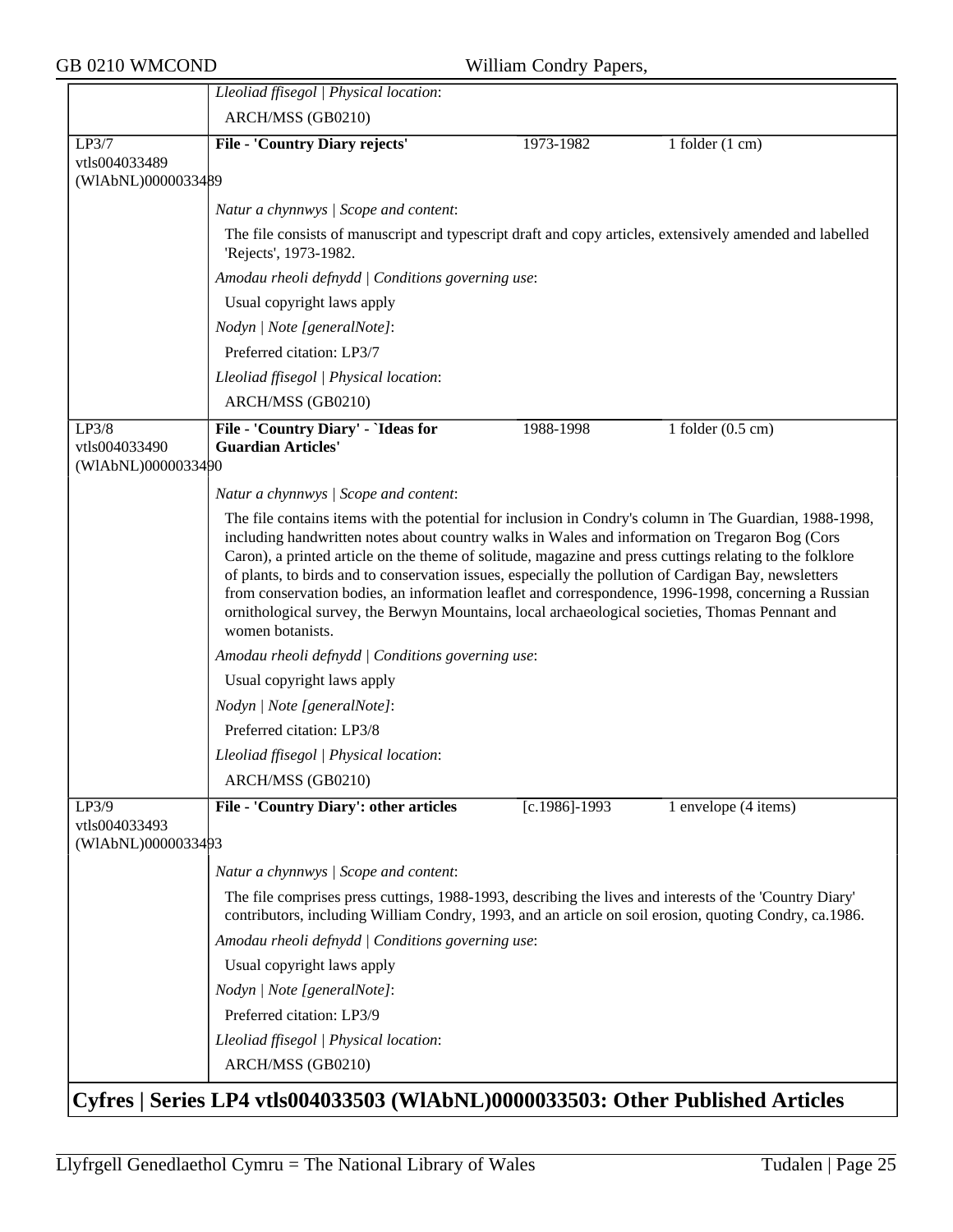Dyddiad | Date: 1948-1996 (dyddiad creu) | (date of creation)

Natur a chynnwys | Scope and content:

The series comprises complete issues of the relevant wildlife and scientific journals and individual, loose articles extracted from magazines and newpapers, on various topics, including the habits of birds and mammals, the seasons, the Welsh landscape, nature reserves, national parks, the characteristics of plants, ecology and conservation, 1948-1996.

Disgrifiad ffisegol | Physical description: 3 folders, 1 loose pamphlet, 16 envelopes

Lleoliad ffisegol | Physical location: ARCH/MSS (GB0210)

Nodyn | Note [generalNote]:

Preferred citation: LP4

Pwyntiau mynediad | Access points:

- Birds -- Behavior (pwnc) | (subject)
- Plants -- Classification (pwnc) | (subject)
- Mammals -- Behavior (pwnc) | (subject)
- National parks and reserves -- Great Britain (pwnc) | (subject)
- Natural areas -- Great Britain (pwnc) | (subject)

#### Trefniant | Arrangement:

Arranged alphabetically at NLW according to title of publication, and chronologically within each file

Cyfyngiadau ar fynediad | Restrictions on access:

Readers consulting modern papers in the National Library of Wales are required to abide by the conditions set out in information provided when applying for their Readers' Tickets, whereby the reader shall become responsible for compliance with the Data Protection Act 2018 and the General Data Protection Regulation 2018 in relation to any processing by them of personal data obtained from modern records held at the Library. = Disgwylir i ddarllenwyr sydd am ddefnyddio papurau modern yn Llyfrgell Genedlaethol Cymru gydymffurfio â Deddf Warchod Data 2018 a Rheoliadau Diogelu Data Cyffredinol 2018 yng nghyd-destun unrhyw brosesu ganddynt o ddata personol a gasglwyd o gofnodion modern sydd ar gadw yn y Llyfrgell. Nodir y manylion yn yr wybodaeth a roddir wrth wneud cais am Docyn Darllen

Amodau rheoli defnydd | Conditions governing use:

Usual copyright laws apply

| FFeil / rhestr eitemau   File / item list |                     |                   |                                |
|-------------------------------------------|---------------------|-------------------|--------------------------------|
| Cod cyfeirnod                             | Teitl   Title       | Dyddiadau   Dates | Disgrifiad ffisegol   Physical |
| Reference code                            |                     |                   | description                    |
| LP4/1                                     | <b>File - Birds</b> | 1967-1977         | l envelope (7 items)           |
| vtls004033516                             |                     |                   |                                |
| (WIAbNL)00000335 16                       |                     |                   |                                |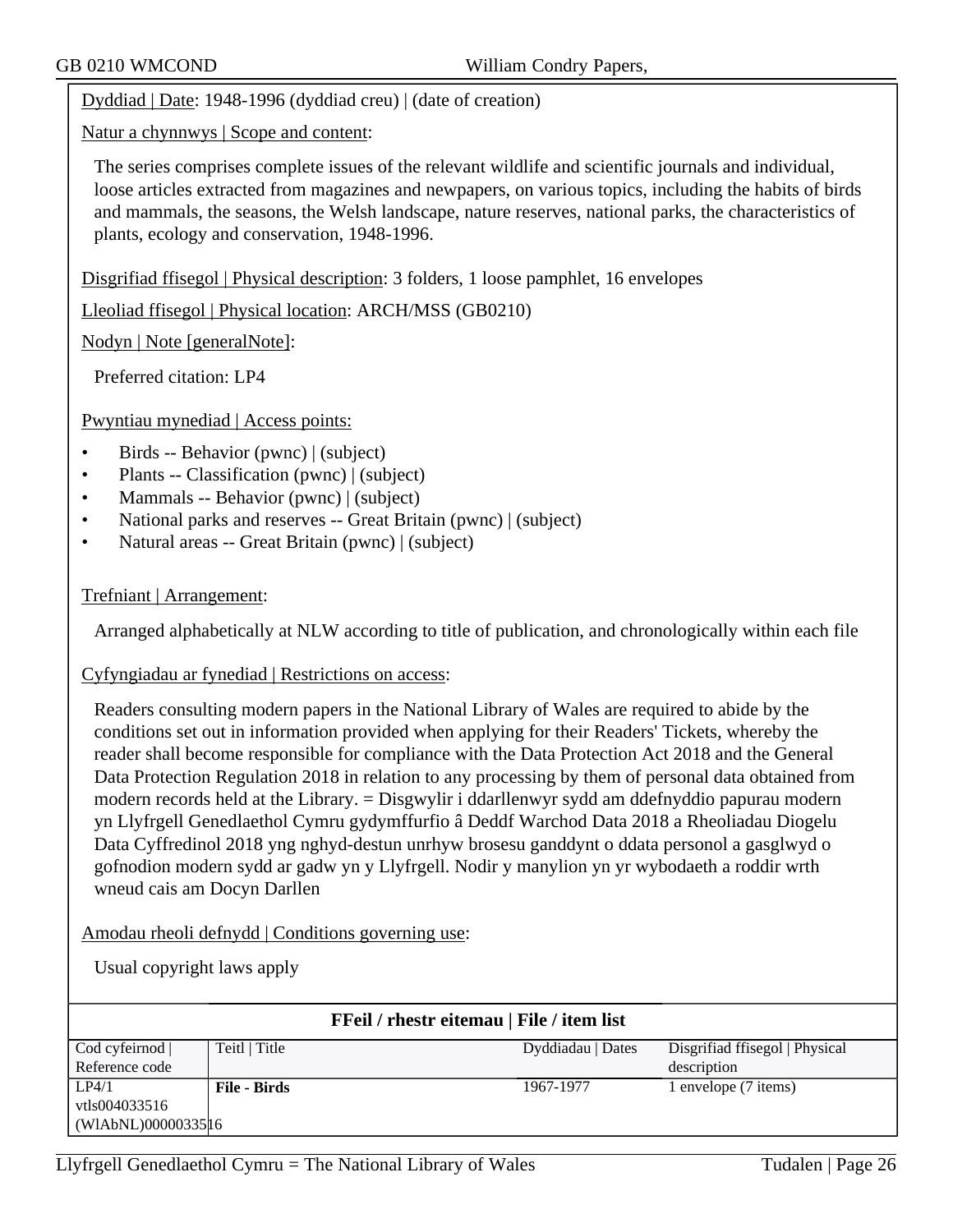|                                     | Natur a chynnwys / Scope and content:                                                                                                                                                                                                                |           |                      |  |
|-------------------------------------|------------------------------------------------------------------------------------------------------------------------------------------------------------------------------------------------------------------------------------------------------|-----------|----------------------|--|
|                                     | The file comprises articles by Condry entitled 'The Dovey Estuary' which includes information about<br>Ynys-hir as a newly formed RSPB nature reserve, `Other Aspects of Nature at Ynyshir', `Bird Garden<br>From Rough Pasture' and `Autumn Tide'.  |           |                      |  |
|                                     | Amodau rheoli defnydd   Conditions governing use:                                                                                                                                                                                                    |           |                      |  |
|                                     | Usual copyright laws apply                                                                                                                                                                                                                           |           |                      |  |
|                                     | Nodyn   Note [generalNote]:                                                                                                                                                                                                                          |           |                      |  |
|                                     | Preferred citation: LP4/1                                                                                                                                                                                                                            |           |                      |  |
|                                     | Lleoliad ffisegol   Physical location:                                                                                                                                                                                                               |           |                      |  |
|                                     | ARCH/MSS (GB0210)                                                                                                                                                                                                                                    |           |                      |  |
| LP4/2                               | <b>File - Birds and Country</b>                                                                                                                                                                                                                      | 1957-1958 | 1 envelope (2 items) |  |
| vtls004033537                       |                                                                                                                                                                                                                                                      |           |                      |  |
| (WIAbNL)0000033587                  |                                                                                                                                                                                                                                                      |           |                      |  |
|                                     | Natur a chynnwys / Scope and content:                                                                                                                                                                                                                |           |                      |  |
|                                     | The file comprises loose articles by Condry entitled 'Bardsey' and 'The Bird Watchers of Bardsey Island'.                                                                                                                                            |           |                      |  |
|                                     | Amodau rheoli defnydd   Conditions governing use:                                                                                                                                                                                                    |           |                      |  |
|                                     | Usual copyright laws apply                                                                                                                                                                                                                           |           |                      |  |
|                                     | Nodyn   Note [generalNote]:                                                                                                                                                                                                                          |           |                      |  |
|                                     | Preferred citation: LP4/2                                                                                                                                                                                                                            |           |                      |  |
|                                     | Lleoliad ffisegol   Physical location:                                                                                                                                                                                                               |           |                      |  |
|                                     | ARCH/MSS (GB0210)                                                                                                                                                                                                                                    |           |                      |  |
| LP4/3                               | <b>File - BBC Wildlife</b>                                                                                                                                                                                                                           | 1986      | 1 envelope (3 items) |  |
| vtls004033538<br>(WIAbNL)0000033588 |                                                                                                                                                                                                                                                      |           |                      |  |
|                                     | Natur a chynnwys / Scope and content:                                                                                                                                                                                                                |           |                      |  |
|                                     | The file comprises copies of Condry's article `Wild, Wild Wales'.                                                                                                                                                                                    |           |                      |  |
|                                     | Amodau rheoli defnydd   Conditions governing use:                                                                                                                                                                                                    |           |                      |  |
|                                     | Usual copyright laws apply                                                                                                                                                                                                                           |           |                      |  |
|                                     |                                                                                                                                                                                                                                                      |           |                      |  |
|                                     | Nodyn   Note [generalNote]:<br>Preferred citation: LP4/3                                                                                                                                                                                             |           |                      |  |
|                                     |                                                                                                                                                                                                                                                      |           |                      |  |
|                                     | Lleoliad ffisegol   Physical location:<br>ARCH/MSS (GB0210)                                                                                                                                                                                          |           |                      |  |
|                                     |                                                                                                                                                                                                                                                      |           |                      |  |
| LP4/4<br>vtls004033540              | <b>File - The Countryman</b>                                                                                                                                                                                                                         | 1959-1996 | 1 envelope (4 items) |  |
| (WIAbNL)00000335#0                  |                                                                                                                                                                                                                                                      |           |                      |  |
|                                     | Natur a chynnwys / Scope and content:                                                                                                                                                                                                                |           |                      |  |
|                                     | The file comprises articles by Condry entitled `Redstarts on the Window-sill' [Latin name<br>Phoenicurus], Loughs and Turloughs', referring to Irish lakes, `A Season with Harriers' and `A Son of the<br>Mountain', commemorating Evan Price Evans. |           |                      |  |
|                                     | Amodau rheoli defnydd   Conditions governing use:                                                                                                                                                                                                    |           |                      |  |
|                                     | Usual copyright laws apply                                                                                                                                                                                                                           |           |                      |  |
|                                     | Nodyn   Note [generalNote]:                                                                                                                                                                                                                          |           |                      |  |
|                                     | Preferred citation: LP4/4                                                                                                                                                                                                                            |           |                      |  |
|                                     | Lleoliad ffisegol   Physical location:                                                                                                                                                                                                               |           |                      |  |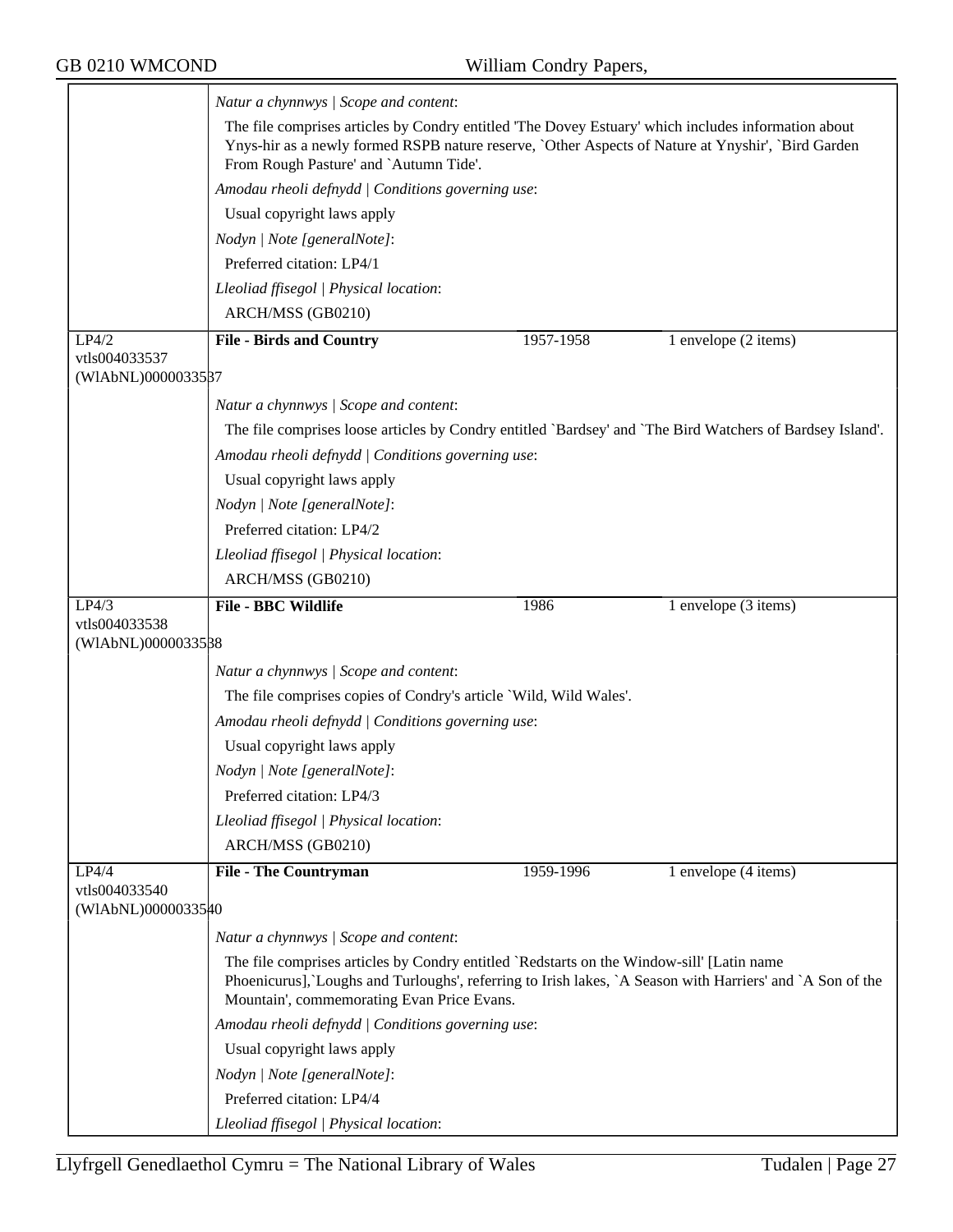|                                     | ARCH/MSS (GB0210)                                                                                                                                                                                                                                                                          |           |                         |  |  |
|-------------------------------------|--------------------------------------------------------------------------------------------------------------------------------------------------------------------------------------------------------------------------------------------------------------------------------------------|-----------|-------------------------|--|--|
| LP4/5                               | <b>File - Country Quest</b>                                                                                                                                                                                                                                                                | 1965-1966 | 1 envelope (3 items)    |  |  |
| vtls004033541<br>(WIAbNL)0000033541 |                                                                                                                                                                                                                                                                                            |           |                         |  |  |
|                                     | Natur a chynnwys / Scope and content:                                                                                                                                                                                                                                                      |           |                         |  |  |
|                                     | The file consists of articles by Condry entitled `Peacful Invasion of the Shy Mergansers' and `Beauty of<br>the Bogs' with handwritten notes attached, indicating suitability (or otherwise) of the items for inclusion<br>in a book.<br>Amodau rheoli defnydd   Conditions governing use: |           |                         |  |  |
|                                     |                                                                                                                                                                                                                                                                                            |           |                         |  |  |
|                                     | Usual copyright laws apply                                                                                                                                                                                                                                                                 |           |                         |  |  |
|                                     | Nodyn   Note [generalNote]:                                                                                                                                                                                                                                                                |           |                         |  |  |
|                                     | Preferred citation: LP4/5                                                                                                                                                                                                                                                                  |           |                         |  |  |
|                                     | Lleoliad ffisegol   Physical location:                                                                                                                                                                                                                                                     |           |                         |  |  |
|                                     | ARCH/MSS (GB0210)                                                                                                                                                                                                                                                                          |           |                         |  |  |
| LP4/6                               | <b>File - Field Sports</b>                                                                                                                                                                                                                                                                 | 1950      | 1 envelope (1 item)     |  |  |
| vtls004033569<br>(WIAbNL)0000033569 |                                                                                                                                                                                                                                                                                            |           |                         |  |  |
|                                     | Natur a chynnwys / Scope and content:                                                                                                                                                                                                                                                      |           |                         |  |  |
|                                     | The file consists of a copy of Condry's article entitled `Catching and Ringing Birds'.                                                                                                                                                                                                     |           |                         |  |  |
|                                     | Amodau rheoli defnydd   Conditions governing use:                                                                                                                                                                                                                                          |           |                         |  |  |
|                                     | Usual copyright laws apply                                                                                                                                                                                                                                                                 |           |                         |  |  |
|                                     | Nodyn   Note [generalNote]:                                                                                                                                                                                                                                                                |           |                         |  |  |
|                                     | Preferred citation: LP4/6                                                                                                                                                                                                                                                                  |           |                         |  |  |
|                                     | Lleoliad ffisegol   Physical location:                                                                                                                                                                                                                                                     |           |                         |  |  |
|                                     | ARCH/MSS (GB0210)                                                                                                                                                                                                                                                                          |           |                         |  |  |
| LP4/7                               | <b>File - Geographical Magazine</b>                                                                                                                                                                                                                                                        | 1973      | 1 envelope (2 items)    |  |  |
| vtls004033570<br>(WIAbNL)0000033570 |                                                                                                                                                                                                                                                                                            |           |                         |  |  |
|                                     | Natur a chynnwys / Scope and content:                                                                                                                                                                                                                                                      |           |                         |  |  |
|                                     | The file comprises copies of an article by Condry called `Beneath the Skin of Snowdonian Beauty'.                                                                                                                                                                                          |           |                         |  |  |
|                                     | Amodau rheoli defnydd   Conditions governing use:                                                                                                                                                                                                                                          |           |                         |  |  |
|                                     | Usual copyright laws apply                                                                                                                                                                                                                                                                 |           |                         |  |  |
|                                     | Nodyn   Note [generalNote]:                                                                                                                                                                                                                                                                |           |                         |  |  |
|                                     | Preferred citation: LP4/7                                                                                                                                                                                                                                                                  |           |                         |  |  |
|                                     | Lleoliad ffisegol   Physical location:                                                                                                                                                                                                                                                     |           |                         |  |  |
|                                     | ARCH/MSS (GB0210)                                                                                                                                                                                                                                                                          |           |                         |  |  |
| LP4/8                               | <b>File - Jersey Morning News</b>                                                                                                                                                                                                                                                          | 1948      | $1$ envelope $(1$ item) |  |  |
| vtls004033571<br>(WIAbNL)0000033571 |                                                                                                                                                                                                                                                                                            |           |                         |  |  |
|                                     | Natur a chynnwys / Scope and content:                                                                                                                                                                                                                                                      |           |                         |  |  |
|                                     | The file consists of a single press cutting of a short story by Condry entitled 'Education be Blowed'                                                                                                                                                                                      |           |                         |  |  |
|                                     | Amodau rheoli defnydd   Conditions governing use:                                                                                                                                                                                                                                          |           |                         |  |  |
|                                     | Usual copyright laws apply                                                                                                                                                                                                                                                                 |           |                         |  |  |
|                                     | Nodyn   Note [generalNote]:                                                                                                                                                                                                                                                                |           |                         |  |  |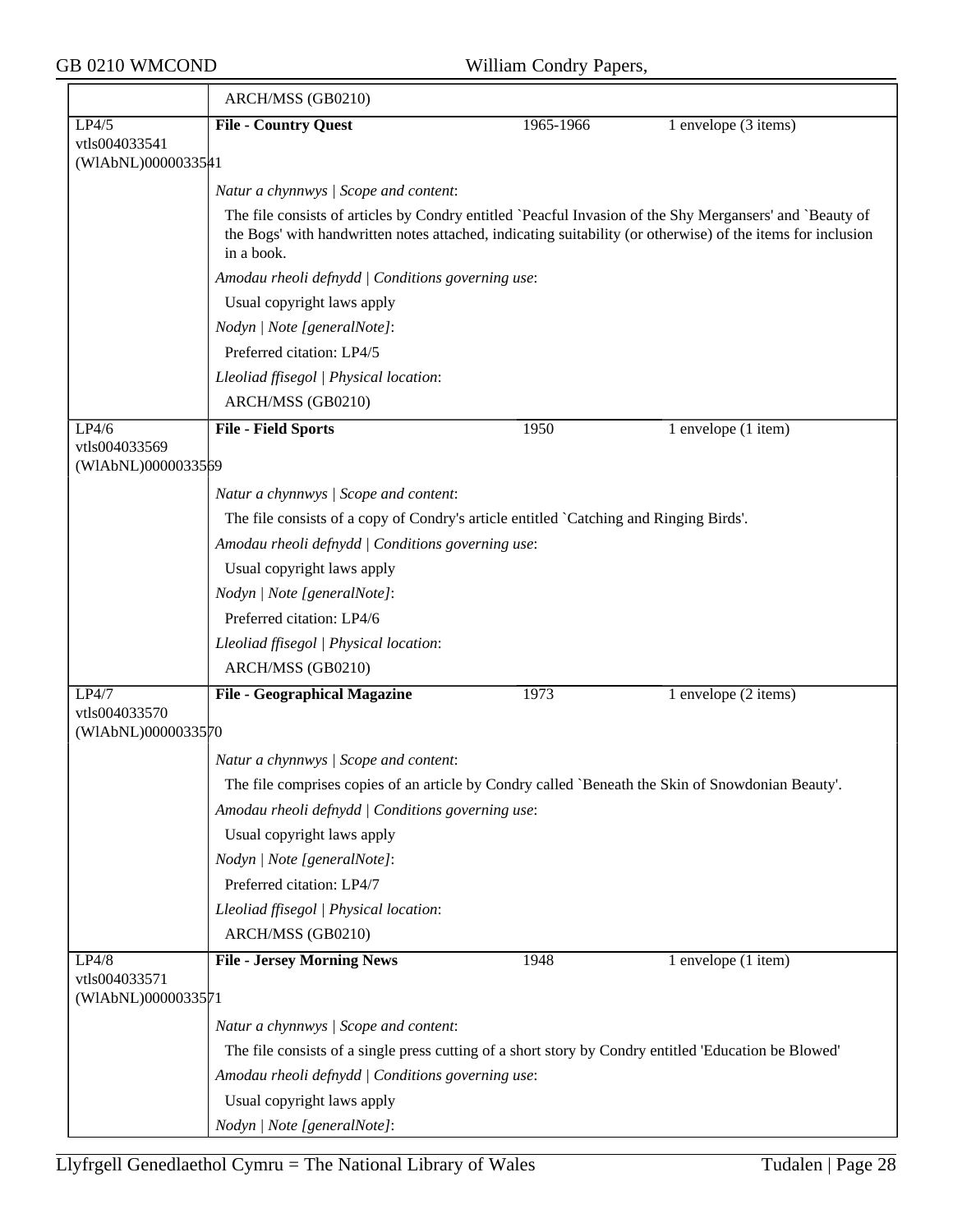|                                     | Preferred citation: LP4/8                                                                                                                                                                                                                                                                                                                                                                                                                                                                                                                                                                                                                                                                                                                                                                                                                                                                                  |           |                                |  |  |  |
|-------------------------------------|------------------------------------------------------------------------------------------------------------------------------------------------------------------------------------------------------------------------------------------------------------------------------------------------------------------------------------------------------------------------------------------------------------------------------------------------------------------------------------------------------------------------------------------------------------------------------------------------------------------------------------------------------------------------------------------------------------------------------------------------------------------------------------------------------------------------------------------------------------------------------------------------------------|-----------|--------------------------------|--|--|--|
|                                     | Lleoliad ffisegol   Physical location:                                                                                                                                                                                                                                                                                                                                                                                                                                                                                                                                                                                                                                                                                                                                                                                                                                                                     |           |                                |  |  |  |
|                                     | ARCH/MSS (GB0210)                                                                                                                                                                                                                                                                                                                                                                                                                                                                                                                                                                                                                                                                                                                                                                                                                                                                                          |           |                                |  |  |  |
| LP4/9                               | File - The Lady                                                                                                                                                                                                                                                                                                                                                                                                                                                                                                                                                                                                                                                                                                                                                                                                                                                                                            | 1958-1959 | 1 envelope (3 items)           |  |  |  |
| vtls004033575<br>(WIAbNL)0000033575 |                                                                                                                                                                                                                                                                                                                                                                                                                                                                                                                                                                                                                                                                                                                                                                                                                                                                                                            |           |                                |  |  |  |
|                                     | Natur a chynnwys / Scope and content:                                                                                                                                                                                                                                                                                                                                                                                                                                                                                                                                                                                                                                                                                                                                                                                                                                                                      |           |                                |  |  |  |
|                                     | The file consists of articles by Condry called 'Nature Reserve' and 'A Quiet Corner of the Alps'.                                                                                                                                                                                                                                                                                                                                                                                                                                                                                                                                                                                                                                                                                                                                                                                                          |           |                                |  |  |  |
|                                     | Amodau rheoli defnydd   Conditions governing use:                                                                                                                                                                                                                                                                                                                                                                                                                                                                                                                                                                                                                                                                                                                                                                                                                                                          |           |                                |  |  |  |
|                                     | Usual copyright laws apply                                                                                                                                                                                                                                                                                                                                                                                                                                                                                                                                                                                                                                                                                                                                                                                                                                                                                 |           |                                |  |  |  |
|                                     | Nodyn   Note [generalNote]:                                                                                                                                                                                                                                                                                                                                                                                                                                                                                                                                                                                                                                                                                                                                                                                                                                                                                |           |                                |  |  |  |
|                                     | Preferred citation: LP4/9                                                                                                                                                                                                                                                                                                                                                                                                                                                                                                                                                                                                                                                                                                                                                                                                                                                                                  |           |                                |  |  |  |
|                                     | Lleoliad ffisegol   Physical location:                                                                                                                                                                                                                                                                                                                                                                                                                                                                                                                                                                                                                                                                                                                                                                                                                                                                     |           |                                |  |  |  |
|                                     | ARCH/MSS (GB0210)                                                                                                                                                                                                                                                                                                                                                                                                                                                                                                                                                                                                                                                                                                                                                                                                                                                                                          |           |                                |  |  |  |
| LP4/10                              | <b>File - The Listener</b>                                                                                                                                                                                                                                                                                                                                                                                                                                                                                                                                                                                                                                                                                                                                                                                                                                                                                 | 1960      | 1 envelope (1 item)            |  |  |  |
| vtls004033577<br>(WIAbNL)0000033577 |                                                                                                                                                                                                                                                                                                                                                                                                                                                                                                                                                                                                                                                                                                                                                                                                                                                                                                            |           |                                |  |  |  |
|                                     | Natur a chynnwys / Scope and content:                                                                                                                                                                                                                                                                                                                                                                                                                                                                                                                                                                                                                                                                                                                                                                                                                                                                      |           |                                |  |  |  |
|                                     | The file comprises a loose cutting, reporting a radio talk by Condry about Edward Lhuyd.                                                                                                                                                                                                                                                                                                                                                                                                                                                                                                                                                                                                                                                                                                                                                                                                                   |           |                                |  |  |  |
|                                     | Amodau rheoli defnydd   Conditions governing use:                                                                                                                                                                                                                                                                                                                                                                                                                                                                                                                                                                                                                                                                                                                                                                                                                                                          |           |                                |  |  |  |
|                                     | Usual copyright laws apply                                                                                                                                                                                                                                                                                                                                                                                                                                                                                                                                                                                                                                                                                                                                                                                                                                                                                 |           |                                |  |  |  |
|                                     | Nodyn   Note [generalNote]:                                                                                                                                                                                                                                                                                                                                                                                                                                                                                                                                                                                                                                                                                                                                                                                                                                                                                |           |                                |  |  |  |
|                                     | Preferred citation: LP4/10                                                                                                                                                                                                                                                                                                                                                                                                                                                                                                                                                                                                                                                                                                                                                                                                                                                                                 |           |                                |  |  |  |
|                                     | Lleoliad ffisegol   Physical location:                                                                                                                                                                                                                                                                                                                                                                                                                                                                                                                                                                                                                                                                                                                                                                                                                                                                     |           |                                |  |  |  |
|                                     | ARCH/MSS (GB0210)                                                                                                                                                                                                                                                                                                                                                                                                                                                                                                                                                                                                                                                                                                                                                                                                                                                                                          |           |                                |  |  |  |
| LP4/11<br>vtls004033589             | <b>File - The Living Countryside</b>                                                                                                                                                                                                                                                                                                                                                                                                                                                                                                                                                                                                                                                                                                                                                                                                                                                                       | 1981-1984 | $3$ folders $(8.5 \text{ cm})$ |  |  |  |
| (WIAbNL)0000033589                  |                                                                                                                                                                                                                                                                                                                                                                                                                                                                                                                                                                                                                                                                                                                                                                                                                                                                                                            |           |                                |  |  |  |
|                                     | Natur a chynnwys / Scope and content:                                                                                                                                                                                                                                                                                                                                                                                                                                                                                                                                                                                                                                                                                                                                                                                                                                                                      |           |                                |  |  |  |
|                                     | The file comprises articles by Condry entitled: -- 'Our Noble Native Pine Trees', 'Cuckoo: The Nest<br>Squatter', 'Four-tier Woodland Layers', 'Sycamore: Town and Country Tree', 'A Winter's Day in the<br>Oakwoods', 'Ivy: Tenacious Green Mantle', 'Ancient Forests of Scotland', 'The Yew: Our Oldest Tree?',<br>'The Snowdonia National Park', 'The Rare Wild Service Tree', 'Our Wild Woodland Apple Tree', 'The<br>Pine Marten: Elusive Hunter', 'Mountain and Moorland Mammals', 'A Peat Bog Nature Trail', 'Red-<br>stemmed Dogwood', 'Wistman's Wood', -- 'The Thornless Buckthorn', 'Beauty of the Beacons', 'Life on<br>Perilous Scree Slopes', 'Cwm Idwal Nature Trail', 'County Matters: Nature Notes from Powys', 'Nature<br>Notes from Powys', 'The Pembrokeshire National Park', 'The Sand Dunes of Newborough Warren',<br>'Ecology of Our Native Oakwoods', 'Wildlife Among the Beeches' |           |                                |  |  |  |
|                                     | Amodau rheoli defnydd   Conditions governing use:                                                                                                                                                                                                                                                                                                                                                                                                                                                                                                                                                                                                                                                                                                                                                                                                                                                          |           |                                |  |  |  |
|                                     | Usual copyright laws apply                                                                                                                                                                                                                                                                                                                                                                                                                                                                                                                                                                                                                                                                                                                                                                                                                                                                                 |           |                                |  |  |  |
|                                     | Nodyn   Note [generalNote]:                                                                                                                                                                                                                                                                                                                                                                                                                                                                                                                                                                                                                                                                                                                                                                                                                                                                                |           |                                |  |  |  |
|                                     | Preferred citation: LP4/11                                                                                                                                                                                                                                                                                                                                                                                                                                                                                                                                                                                                                                                                                                                                                                                                                                                                                 |           |                                |  |  |  |
|                                     | Lleoliad ffisegol   Physical location:                                                                                                                                                                                                                                                                                                                                                                                                                                                                                                                                                                                                                                                                                                                                                                                                                                                                     |           |                                |  |  |  |
|                                     | ARCH/MSS (GB0210)                                                                                                                                                                                                                                                                                                                                                                                                                                                                                                                                                                                                                                                                                                                                                                                                                                                                                          |           |                                |  |  |  |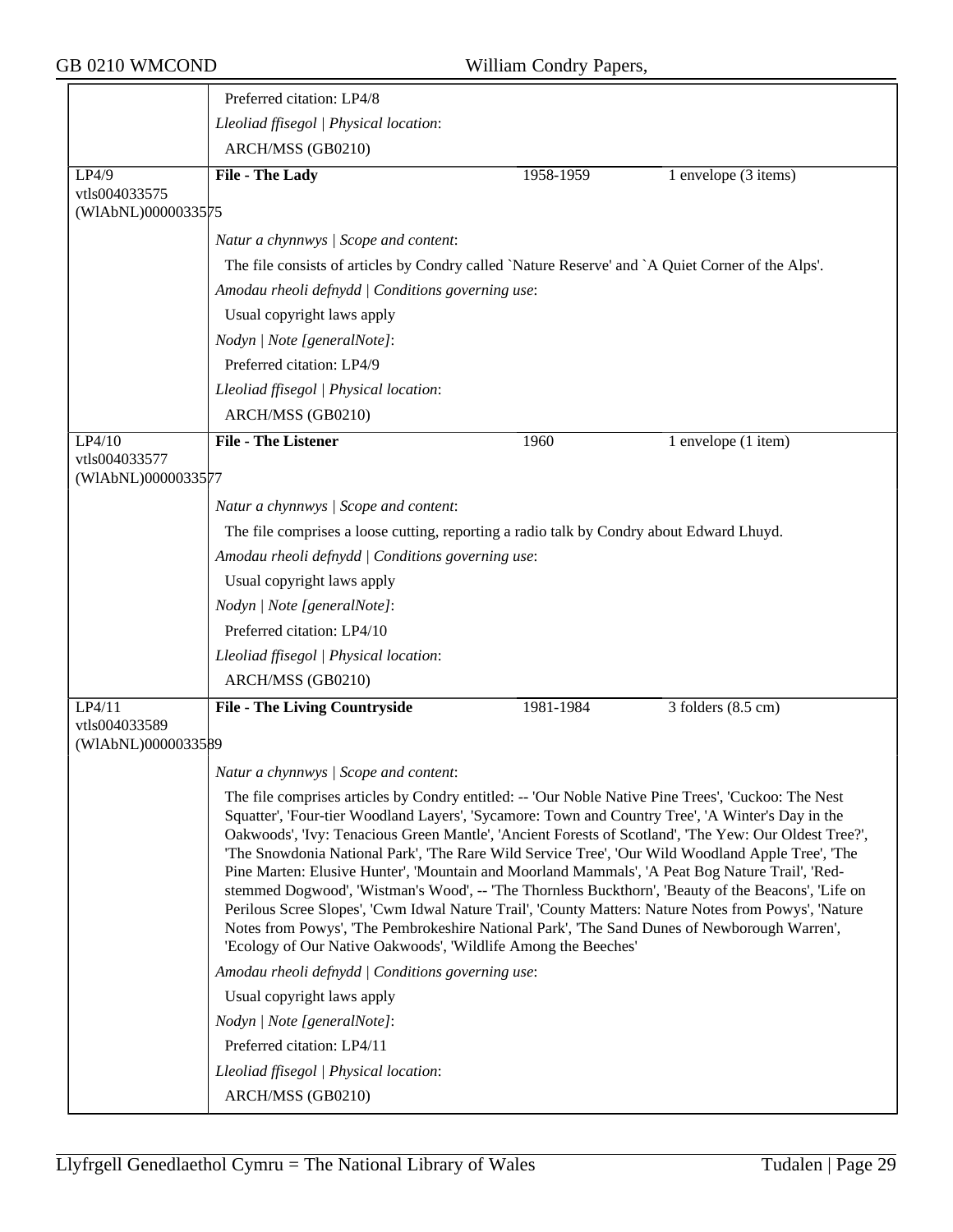| GB 0210 WMCOND                                |                                                                                                                                                 | William Condry Papers, |                                                                                                             |
|-----------------------------------------------|-------------------------------------------------------------------------------------------------------------------------------------------------|------------------------|-------------------------------------------------------------------------------------------------------------|
| LP4/12<br>vtls004033592<br>(WIAbNL)0000033592 | <b>File - The Manchester Guardian</b>                                                                                                           | 1959                   | 1 envelope (1 item)                                                                                         |
|                                               | Natur a chynnwys / Scope and content:                                                                                                           |                        |                                                                                                             |
|                                               | The file comprises a single press article entitled `An Alpine National Park' which is separate from<br>Condry's regular `Country Diary' column. |                        |                                                                                                             |
|                                               | Amodau rheoli defnydd   Conditions governing use:                                                                                               |                        |                                                                                                             |
|                                               | Usual copyright laws apply                                                                                                                      |                        |                                                                                                             |
|                                               | Nodyn   Note [generalNote]:                                                                                                                     |                        |                                                                                                             |
|                                               | Preferred citation: LP4/12                                                                                                                      |                        |                                                                                                             |
|                                               | Lleoliad ffisegol   Physical location:                                                                                                          |                        |                                                                                                             |
|                                               | ARCH/MSS (GB0210)                                                                                                                               |                        |                                                                                                             |
| LP4/13<br>vtls004033593<br>(WIAbNL)0000033593 | <b>File - Natural World</b>                                                                                                                     | 1987                   | 1 envelope (2 items)                                                                                        |
|                                               | Natur a chynnwys / Scope and content:                                                                                                           |                        |                                                                                                             |
|                                               | The file comprises copies of an article by Condry entitled `An Appeal for Welsh Wildlife'.                                                      |                        |                                                                                                             |
|                                               | Amodau rheoli defnydd   Conditions governing use:                                                                                               |                        |                                                                                                             |
|                                               | Usual copyright laws apply                                                                                                                      |                        |                                                                                                             |
|                                               | Nodyn   Note [generalNote]:                                                                                                                     |                        |                                                                                                             |
|                                               | Preferred citation: LP4/13                                                                                                                      |                        |                                                                                                             |
|                                               | Lleoliad ffisegol   Physical location:                                                                                                          |                        |                                                                                                             |
|                                               | ARCH/MSS (GB0210)                                                                                                                               |                        |                                                                                                             |
| LP4/14                                        | <b>File - The Seaford Naturalist</b>                                                                                                            | 1968                   | 1 pamphlet                                                                                                  |
| vtls004033596<br>(WIAbNL)0000033596           |                                                                                                                                                 |                        |                                                                                                             |
|                                               | Natur a chynnwys / Scope and content:                                                                                                           |                        |                                                                                                             |
|                                               | value of golf courses as areas for nature conservation.                                                                                         |                        | The file consists of a single issue of the journal containing a reprint of a `Country Diary' article on the |
|                                               | Amodau rheoli defnydd   Conditions governing use:                                                                                               |                        |                                                                                                             |
|                                               | Usual copyright laws apply                                                                                                                      |                        |                                                                                                             |
|                                               | Nodyn   Note [generalNote]:                                                                                                                     |                        |                                                                                                             |
|                                               | Preferred citation: LP4/14                                                                                                                      |                        |                                                                                                             |
|                                               | Lleoliad ffisegol   Physical location:                                                                                                          |                        |                                                                                                             |
|                                               | ARCH/MSS (GB0210)                                                                                                                               |                        |                                                                                                             |
| LP4/15                                        | <b>File - The Times</b>                                                                                                                         | 1962                   | 1 envelope (1 item)                                                                                         |
| vtls004033599<br>(WIAbNL)0000033599           |                                                                                                                                                 |                        |                                                                                                             |
|                                               | Natur a chynnwys / Scope and content:                                                                                                           |                        |                                                                                                             |
|                                               | 'Survey of Wales'.                                                                                                                              |                        | The file comprises an article by Condry entitled `Wild Life Needs Protection', in a supplement entitled     |
|                                               | Amodau rheoli defnydd   Conditions governing use:                                                                                               |                        |                                                                                                             |
|                                               | Usual copyright laws apply                                                                                                                      |                        |                                                                                                             |
|                                               | Nodyn   Note [generalNote]:                                                                                                                     |                        |                                                                                                             |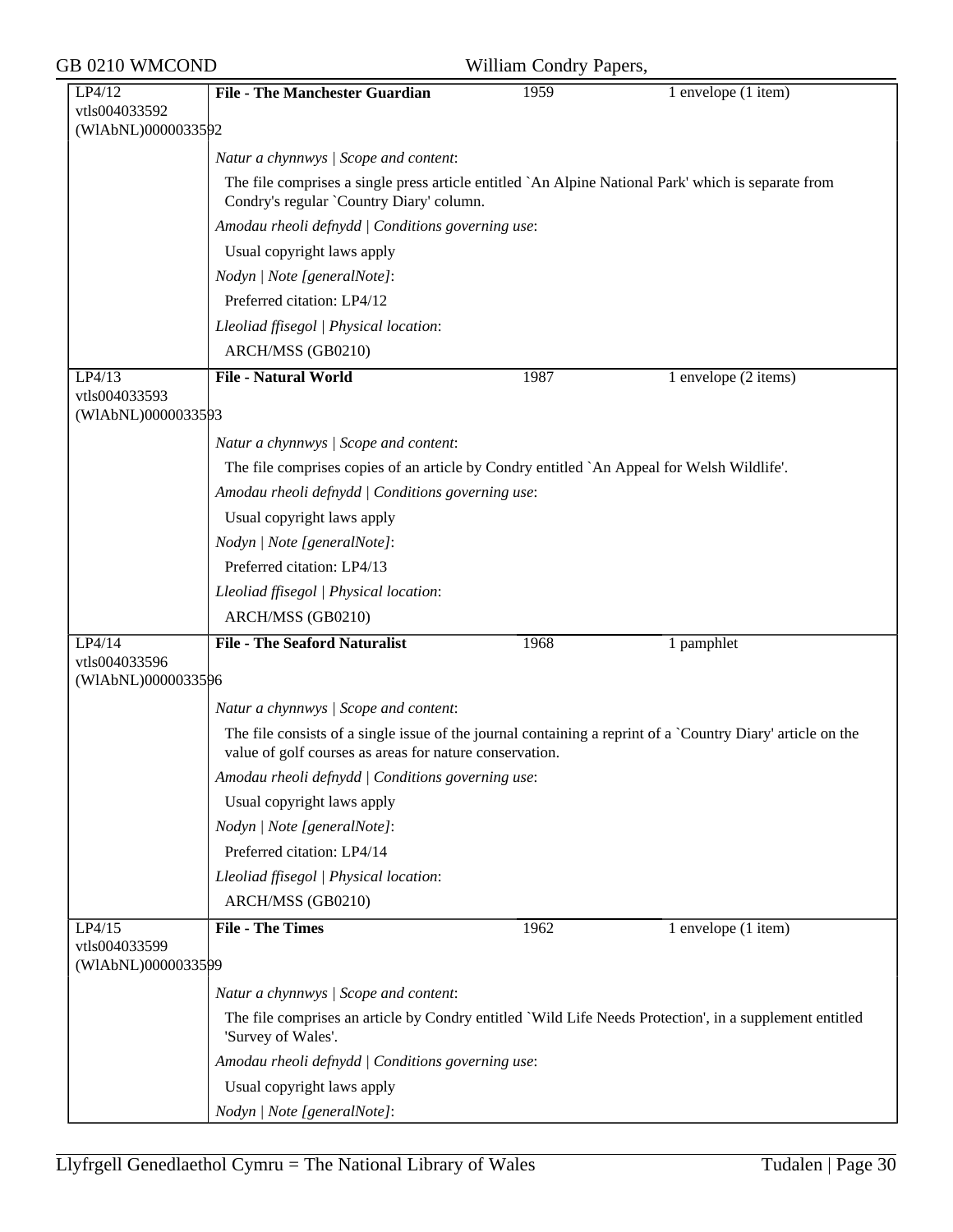|                                      | Preferred citation: LP4/15                                                                                                                                                                  |                     |                         |  |  |  |
|--------------------------------------|---------------------------------------------------------------------------------------------------------------------------------------------------------------------------------------------|---------------------|-------------------------|--|--|--|
|                                      | Lleoliad ffisegol   Physical location:                                                                                                                                                      |                     |                         |  |  |  |
|                                      | ARCH/MSS (GB0210)                                                                                                                                                                           |                     |                         |  |  |  |
| LP4/16                               | <b>File - Western Mail</b>                                                                                                                                                                  | 1964                | $1$ envelope $(1$ item) |  |  |  |
| vtls004033603<br>(WIAbNL)0000033603  |                                                                                                                                                                                             |                     |                         |  |  |  |
|                                      | Natur a chynnwys / Scope and content:                                                                                                                                                       |                     |                         |  |  |  |
|                                      | The file comprises a single press article by Condry entitled `Wild Nature in the Principality'.                                                                                             |                     |                         |  |  |  |
|                                      | Amodau rheoli defnydd   Conditions governing use:                                                                                                                                           |                     |                         |  |  |  |
|                                      | Usual copyright laws apply                                                                                                                                                                  |                     |                         |  |  |  |
|                                      | Nodyn   Note [generalNote]:                                                                                                                                                                 |                     |                         |  |  |  |
|                                      | Preferred citation: LP4/16                                                                                                                                                                  |                     |                         |  |  |  |
|                                      | Lleoliad ffisegol   Physical location:                                                                                                                                                      |                     |                         |  |  |  |
|                                      | ARCH/MSS (GB0210)                                                                                                                                                                           |                     |                         |  |  |  |
| LP4/17                               | File - Wildlife and the Countryside                                                                                                                                                         | 1969                | 1 envelope (1 item)     |  |  |  |
| vtls004033604<br>(WIAbNL)0000033604  |                                                                                                                                                                                             |                     |                         |  |  |  |
|                                      | Natur a chynnwys / Scope and content:                                                                                                                                                       |                     |                         |  |  |  |
|                                      | The file consists of a single article by Condry entitled `Wildlife Among the Conifers'.                                                                                                     |                     |                         |  |  |  |
|                                      | Amodau rheoli defnydd   Conditions governing use:                                                                                                                                           |                     |                         |  |  |  |
|                                      | Usual copyright laws apply                                                                                                                                                                  |                     |                         |  |  |  |
|                                      | Nodyn   Note [generalNote]:                                                                                                                                                                 |                     |                         |  |  |  |
|                                      | Preferred citation: LP4/17                                                                                                                                                                  |                     |                         |  |  |  |
|                                      | Lleoliad ffisegol   Physical location:                                                                                                                                                      |                     |                         |  |  |  |
|                                      | ARCH/MSS (GB0210)                                                                                                                                                                           |                     |                         |  |  |  |
| LP4/18                               | <b>File - Wildlife Observer</b>                                                                                                                                                             | 1965-1966           | 1 envelope (4 items)    |  |  |  |
| vtls004033608<br>(WIAbNL)0000033608  |                                                                                                                                                                                             |                     |                         |  |  |  |
|                                      | Natur a chynnwys / Scope and content:                                                                                                                                                       |                     |                         |  |  |  |
|                                      | The file comprises loose articles by Condry entitled `Where I Live', 'Bardsey: Birdwatchers' Island',<br>'Where I Live' (a sequel to the first of that title), and 'Birds In Hard Weather'. |                     |                         |  |  |  |
|                                      | Amodau rheoli defnydd   Conditions governing use:                                                                                                                                           |                     |                         |  |  |  |
|                                      | Usual copyright laws apply                                                                                                                                                                  |                     |                         |  |  |  |
|                                      | Nodyn   Note [generalNote]:                                                                                                                                                                 |                     |                         |  |  |  |
|                                      | Preferred citation: LP4/18                                                                                                                                                                  |                     |                         |  |  |  |
|                                      | Lleoliad ffisegol   Physical location:                                                                                                                                                      |                     |                         |  |  |  |
|                                      | ARCH/MSS (GB0210)                                                                                                                                                                           |                     |                         |  |  |  |
| LP4/19                               | File - Unidentified journal                                                                                                                                                                 | $[?1966] - [?1967]$ | 1 envelope (1 item)     |  |  |  |
| vtls004033612<br>(WIAbNL)00000336 12 |                                                                                                                                                                                             |                     |                         |  |  |  |
|                                      | Natur a chynnwys / Scope and content:                                                                                                                                                       |                     |                         |  |  |  |
|                                      | The file consists of a single article entitled 'The Kites of Europe' [Latin term Milvus], published in an<br>unidentified foreign wildlife journal.                                         |                     |                         |  |  |  |
|                                      | Amodau rheoli defnydd   Conditions governing use:                                                                                                                                           |                     |                         |  |  |  |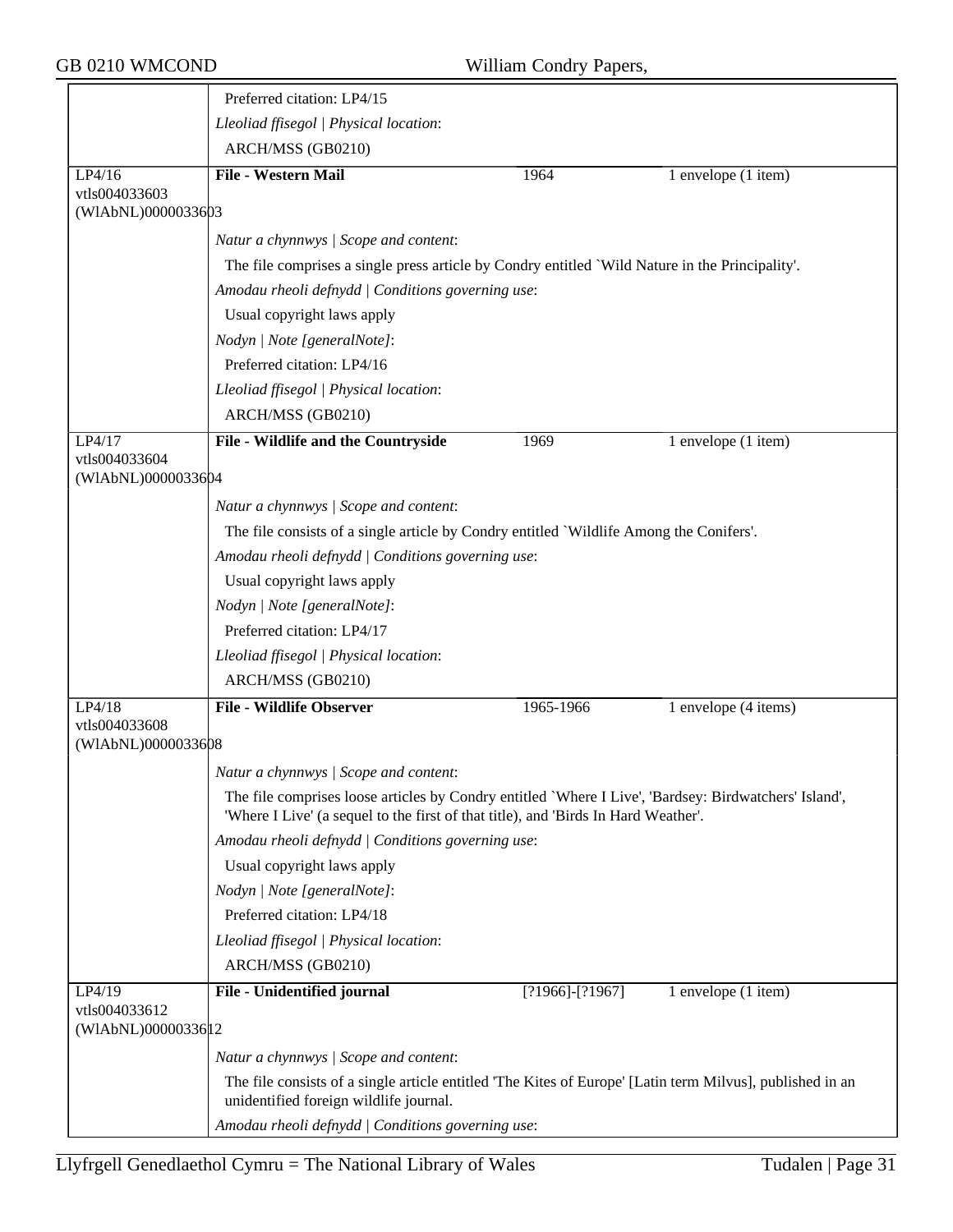Usual copyright laws apply *Nodyn | Note [generalNote]*: Preferred citation: LP4/19 *Lleoliad ffisegol | Physical location*: ARCH/MSS (GB0210)

#### **Cyfres | Series LP5 vtls004033615 (WlAbNL)0000033615: Drafts and notes for articles**

Dyddiad | Date: 1947-1998 (dyddiad creu) | (date of creation)

Natur a chynnwys | Scope and content:

The series comprises manuscript and typescript drafts of articles, notes, correspondence, printed articles, pamphlets and press cuttings, 1947-1998. Recurrent topics include birds, especially birds of prey and bird migration, the natural history of Africa, woodlands, the wildlife of historic sites and British mammals. The publications for which the articles were intended are not usually specified.

Disgrifiad ffisegol | Physical description: 9 folders, 2 envelopes

Lleoliad ffisegol | Physical location: ARCH/MSS (GB0210)

Nodyn | Note [generalNote]:

Preferred citation: LP5

Pwyntiau mynediad | Access points:

- Birds -- Great Britain (pwnc) | (subject)
- Birds of prey -- Great Britain (pwnc) | (subject)
- Birds -- Migration (pwnc) | (subject)
- Forests and forestry -- Wales (pwnc) | (subject)
- Historic sites -- Wales (pwnc) | (subject)
- Mammals -- Great Britain (pwnc) | (subject)
- Natural history -- Africa (pwnc) | (subject)

#### Trefniant | Arrangement:

The first two files are in date order, the remaining six retaining Condry's numbering

Cyfyngiadau ar fynediad | Restrictions on access:

Readers consulting modern papers in the National Library of Wales are required to abide by the conditions set out in information provided when applying for their Readers' Tickets, whereby the reader shall become responsible for compliance with the Data Protection Act 2018 and the General Data Protection Regulation 2018 in relation to any processing by them of personal data obtained from modern records held at the Library. = Disgwylir i ddarllenwyr sydd am ddefnyddio papurau modern yn Llyfrgell Genedlaethol Cymru gydymffurfio â Deddf Warchod Data 2018 a Rheoliadau Diogelu Data Cyffredinol 2018 yng nghyd-destun unrhyw brosesu ganddynt o ddata personol a gasglwyd o gofnodion modern sydd ar gadw yn y Llyfrgell. Nodir y manylion yn yr wybodaeth a roddir wrth wneud cais am Docyn Darllen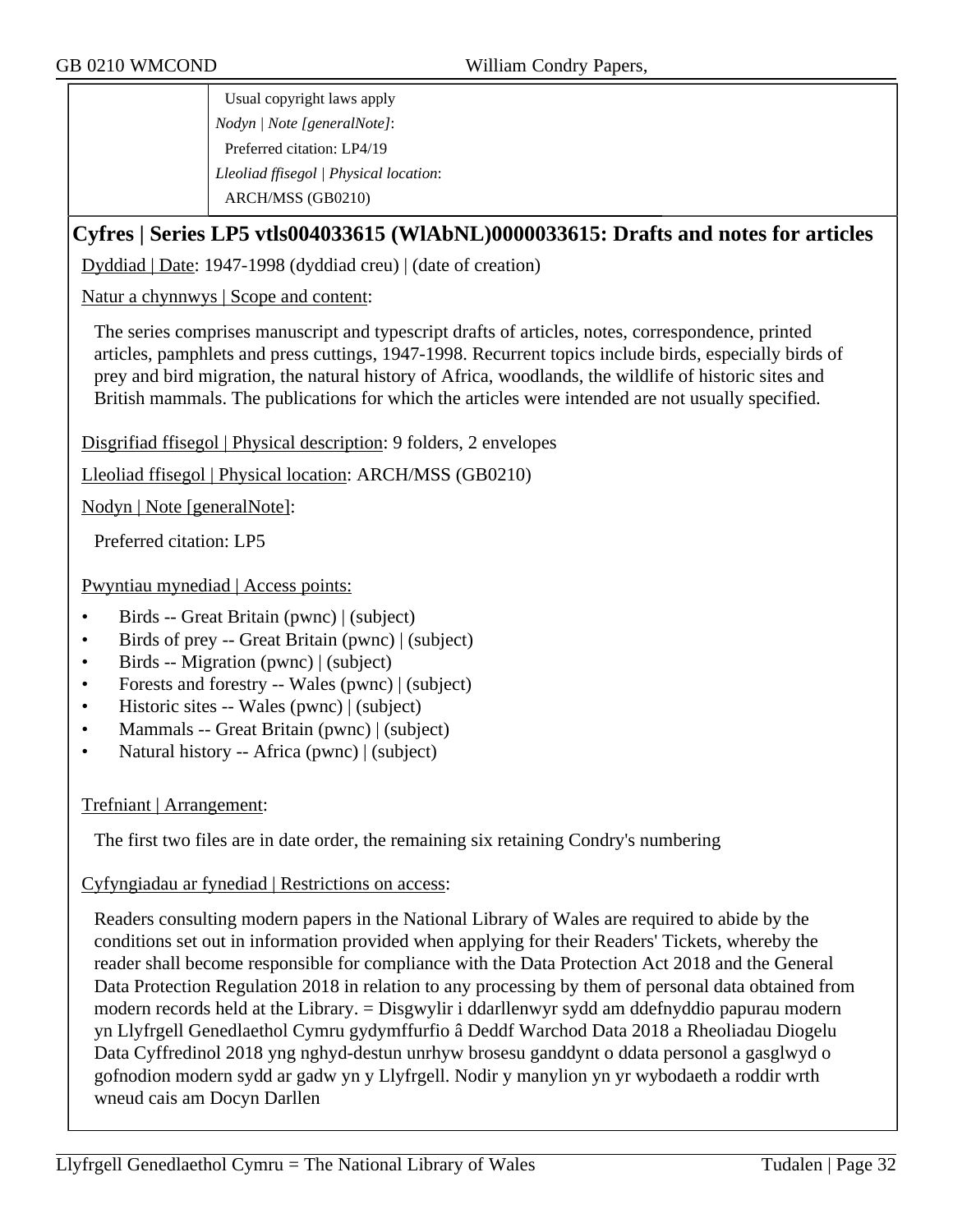|                                              | Amodau rheoli defnydd   Conditions governing use:                                                                                                                                                                                                                                                                                                                                                                                                                                                                                                                                                                                                                                                                                                                                                                                                                                                                                                                                                                                                                                                                                                                                                                                                                                                                                                                                  |                   |                                               |  |  |  |  |
|----------------------------------------------|------------------------------------------------------------------------------------------------------------------------------------------------------------------------------------------------------------------------------------------------------------------------------------------------------------------------------------------------------------------------------------------------------------------------------------------------------------------------------------------------------------------------------------------------------------------------------------------------------------------------------------------------------------------------------------------------------------------------------------------------------------------------------------------------------------------------------------------------------------------------------------------------------------------------------------------------------------------------------------------------------------------------------------------------------------------------------------------------------------------------------------------------------------------------------------------------------------------------------------------------------------------------------------------------------------------------------------------------------------------------------------|-------------------|-----------------------------------------------|--|--|--|--|
|                                              | Copyright of William Condry's writings belongs to Mrs Penny Condry, Ynys Edwin, Eglwys-fach, nr<br>Machynlleth, Powys, September 2000.<br>Usual copyright laws apply                                                                                                                                                                                                                                                                                                                                                                                                                                                                                                                                                                                                                                                                                                                                                                                                                                                                                                                                                                                                                                                                                                                                                                                                               |                   |                                               |  |  |  |  |
| FFeil / rhestr eitemau   File / item list    |                                                                                                                                                                                                                                                                                                                                                                                                                                                                                                                                                                                                                                                                                                                                                                                                                                                                                                                                                                                                                                                                                                                                                                                                                                                                                                                                                                                    |                   |                                               |  |  |  |  |
| Cod cyfeirnod<br>Reference code              | Teitl   Title                                                                                                                                                                                                                                                                                                                                                                                                                                                                                                                                                                                                                                                                                                                                                                                                                                                                                                                                                                                                                                                                                                                                                                                                                                                                                                                                                                      | Dyddiadau   Dates | Disgrifiad ffisegol   Physical<br>description |  |  |  |  |
| LP5/1<br>vtls004033767<br>(WIAbNL)0000033767 | <b>File - `Articles about Wales'</b>                                                                                                                                                                                                                                                                                                                                                                                                                                                                                                                                                                                                                                                                                                                                                                                                                                                                                                                                                                                                                                                                                                                                                                                                                                                                                                                                               | 1947-1982         | 1 folder $(3 \text{ cm})$                     |  |  |  |  |
|                                              | Natur a chynnwys / Scope and content:                                                                                                                                                                                                                                                                                                                                                                                                                                                                                                                                                                                                                                                                                                                                                                                                                                                                                                                                                                                                                                                                                                                                                                                                                                                                                                                                              |                   |                                               |  |  |  |  |
|                                              | 'Lowlands - Winter' (partly compiled from notes dated at Dale Fort, 1947), 'Forestry', 'The Raven', 'Plant<br>Hunting on a Welsh Crag', 'Birds of the Welsh Woods', 'Cwm Idwal Nature Trail', with a note, 'not essay<br>quality', 'The Welsh Marches' with a note regarding editing, part of an untitled article about buzzards,<br>notes and sources for historic sites in Harlech and Merioneth, a small notebook, 1966, containing items<br>of topographical and historical interest in Monmouthshire, Pembrokeshire and the Marches; author's<br>proof of an article on Welsh wildlife, typed drafts and a cutting of 'A Welsh Nature Note', written for<br>the Liverpool Daily Post; correspondence, 1957-76, on the effects of flood lights and lighthouses on<br>migrating birds, the Gwent Levels and photography; other typescript and printed articles, newsletters,<br>pamphlets and maps on subjects which include field studies and other outdoor educational activities,<br>conservation in agriculture, reclamation of industrial sites and history; magazine and newspaper<br>cuttings, 1955-[1974], relating to birds, geology, scenery, industry, history, crafts, natural history and<br>conservation.<br>Amodau rheoli defnydd   Conditions governing use:<br>Copyright of William Condry's writings belongs to Mrs Penny Condry, Ynys Edwin, Eglwys-fach, nr |                   |                                               |  |  |  |  |
|                                              | Machynlleth, Powys, September 2000. Usual copyright laws apply<br>Nodyn   Note [generalNote]:                                                                                                                                                                                                                                                                                                                                                                                                                                                                                                                                                                                                                                                                                                                                                                                                                                                                                                                                                                                                                                                                                                                                                                                                                                                                                      |                   |                                               |  |  |  |  |
|                                              | Preferred citation: LP5/1                                                                                                                                                                                                                                                                                                                                                                                                                                                                                                                                                                                                                                                                                                                                                                                                                                                                                                                                                                                                                                                                                                                                                                                                                                                                                                                                                          |                   |                                               |  |  |  |  |
|                                              | Lleoliad ffisegol   Physical location:                                                                                                                                                                                                                                                                                                                                                                                                                                                                                                                                                                                                                                                                                                                                                                                                                                                                                                                                                                                                                                                                                                                                                                                                                                                                                                                                             |                   |                                               |  |  |  |  |
|                                              | ARCH/MSS (GB0210)                                                                                                                                                                                                                                                                                                                                                                                                                                                                                                                                                                                                                                                                                                                                                                                                                                                                                                                                                                                                                                                                                                                                                                                                                                                                                                                                                                  |                   |                                               |  |  |  |  |
| LP5/2                                        | <b>File - Trivium</b>                                                                                                                                                                                                                                                                                                                                                                                                                                                                                                                                                                                                                                                                                                                                                                                                                                                                                                                                                                                                                                                                                                                                                                                                                                                                                                                                                              | 1996-1997         | 1 envelope (4 items)                          |  |  |  |  |
| vtls004033782<br>(WIAbNL)0000033782          |                                                                                                                                                                                                                                                                                                                                                                                                                                                                                                                                                                                                                                                                                                                                                                                                                                                                                                                                                                                                                                                                                                                                                                                                                                                                                                                                                                                    |                   |                                               |  |  |  |  |
|                                              | Natur a chynnwys / Scope and content:                                                                                                                                                                                                                                                                                                                                                                                                                                                                                                                                                                                                                                                                                                                                                                                                                                                                                                                                                                                                                                                                                                                                                                                                                                                                                                                                              |                   |                                               |  |  |  |  |
|                                              | The file comprises the amended typescript of an article for the journal, Trivium, entitled 'From Herbals'<br>to Floras: The Illustrated Botanical Works in the Founders' Library', referring to the library of the<br>University of Wales, Lampeter, together with relevant correspondence between Condry and the editor,<br>and a printed list of the contents of vols 29-30, comprising essays in memory of R. C. Rider, 1997.                                                                                                                                                                                                                                                                                                                                                                                                                                                                                                                                                                                                                                                                                                                                                                                                                                                                                                                                                   |                   |                                               |  |  |  |  |
|                                              | Amodau rheoli defnydd   Conditions governing use:                                                                                                                                                                                                                                                                                                                                                                                                                                                                                                                                                                                                                                                                                                                                                                                                                                                                                                                                                                                                                                                                                                                                                                                                                                                                                                                                  |                   |                                               |  |  |  |  |
|                                              | Copyright of William Condry's writings belongs to Mrs Penny Condry, Ynys Edwin, Eglwys-fach, nr<br>Machynlleth, Powys, September 2000. Usual copyright laws apply                                                                                                                                                                                                                                                                                                                                                                                                                                                                                                                                                                                                                                                                                                                                                                                                                                                                                                                                                                                                                                                                                                                                                                                                                  |                   |                                               |  |  |  |  |
|                                              | Nodyn   Note [generalNote]:                                                                                                                                                                                                                                                                                                                                                                                                                                                                                                                                                                                                                                                                                                                                                                                                                                                                                                                                                                                                                                                                                                                                                                                                                                                                                                                                                        |                   |                                               |  |  |  |  |
|                                              | Preferred citation: LP5/2                                                                                                                                                                                                                                                                                                                                                                                                                                                                                                                                                                                                                                                                                                                                                                                                                                                                                                                                                                                                                                                                                                                                                                                                                                                                                                                                                          |                   |                                               |  |  |  |  |
|                                              | Lleoliad ffisegol   Physical location:                                                                                                                                                                                                                                                                                                                                                                                                                                                                                                                                                                                                                                                                                                                                                                                                                                                                                                                                                                                                                                                                                                                                                                                                                                                                                                                                             |                   |                                               |  |  |  |  |
|                                              | ARCH/MSS (GB0210)                                                                                                                                                                                                                                                                                                                                                                                                                                                                                                                                                                                                                                                                                                                                                                                                                                                                                                                                                                                                                                                                                                                                                                                                                                                                                                                                                                  |                   |                                               |  |  |  |  |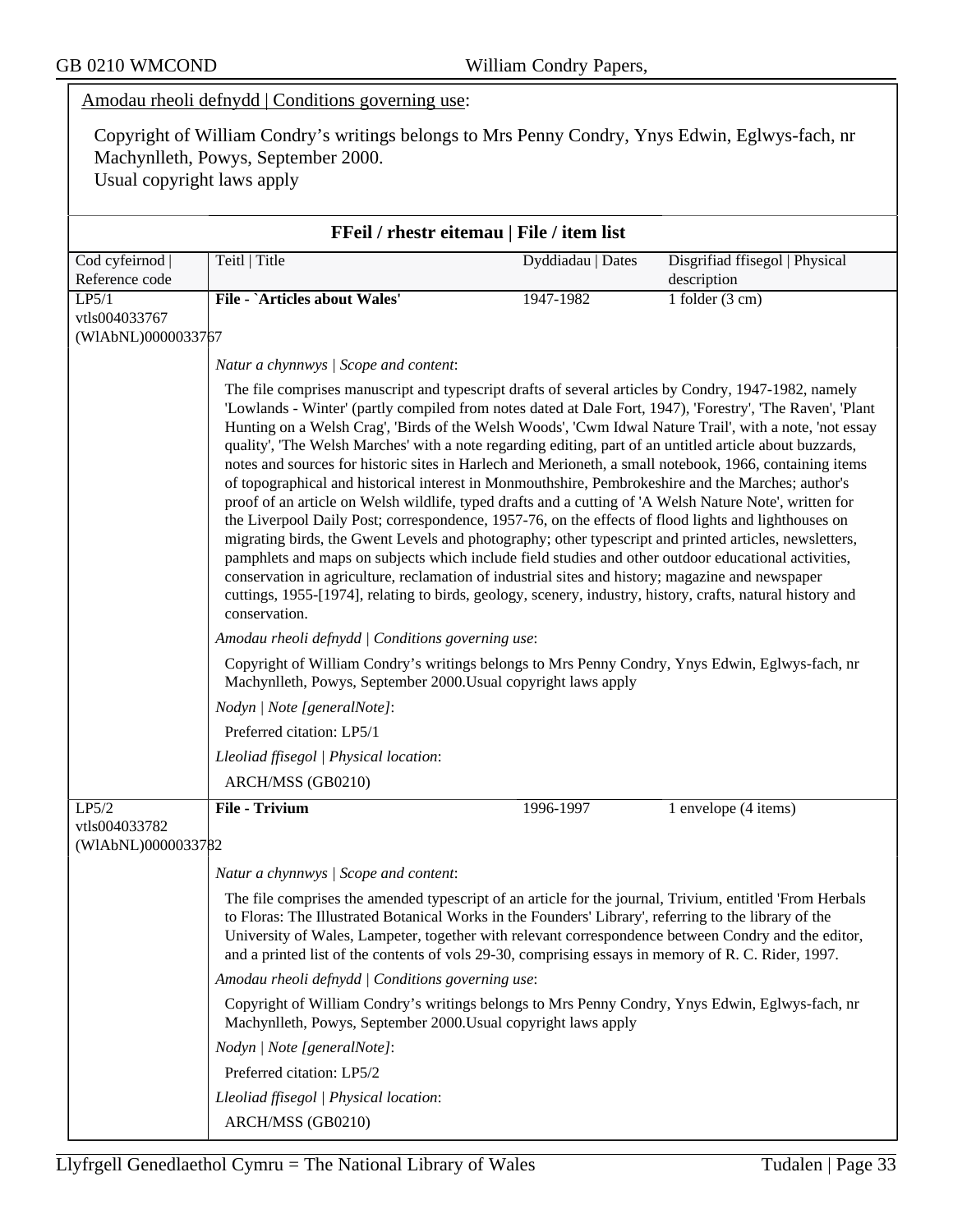| GB 0210 WMCOND                               | William Condry Papers,                                                                                                                                                                                                                                                                                                                                                                                                                                                                                                                                                                                                                                                                                                                                                                                                                                                                                                                             |  |  |  |  |  |
|----------------------------------------------|----------------------------------------------------------------------------------------------------------------------------------------------------------------------------------------------------------------------------------------------------------------------------------------------------------------------------------------------------------------------------------------------------------------------------------------------------------------------------------------------------------------------------------------------------------------------------------------------------------------------------------------------------------------------------------------------------------------------------------------------------------------------------------------------------------------------------------------------------------------------------------------------------------------------------------------------------|--|--|--|--|--|
| LP5/3<br>vtls004033876                       | File - `Miscellaneous articles 1'<br>1948-1982<br>2 folders $(4.5 \text{ cm})$                                                                                                                                                                                                                                                                                                                                                                                                                                                                                                                                                                                                                                                                                                                                                                                                                                                                     |  |  |  |  |  |
| (WIAbNL)0000033876                           |                                                                                                                                                                                                                                                                                                                                                                                                                                                                                                                                                                                                                                                                                                                                                                                                                                                                                                                                                    |  |  |  |  |  |
|                                              | Natur a chynnwys / Scope and content:                                                                                                                                                                                                                                                                                                                                                                                                                                                                                                                                                                                                                                                                                                                                                                                                                                                                                                              |  |  |  |  |  |
|                                              | The file comprises articles, some of them accompanied by Condry's notes and correspondence with<br>editors, on miscellaneous subjects, including Africa, autumn, birds and their habitats, birdwatching,<br>migration, forests and woodlands, mammals, nature reserves, historical roads, mountains and moorlands,<br>the Brecon Beacons, Snowdonia, Snowdonia National Park, other national parks, Housman's Shropshire,<br>Walden in the USA, 44 articles for the Liverpool Post entitled 'A Welsh Nature Note', some dated<br>between 1952 and 1959, untitled pieces on Gilbert White, William and Catherine Hutton, the 18th<br>century Birmingham travellers, and the script of a radio programme involving a search for the Black<br>Woodpecker in 1963. The file also includes a photocopy of 'The Breeding Birds of an Area of Central<br>Wales', a report to the West Wales Field Society, which was published in The Naturalist in 1950. |  |  |  |  |  |
|                                              | Amodau rheoli defnydd   Conditions governing use:                                                                                                                                                                                                                                                                                                                                                                                                                                                                                                                                                                                                                                                                                                                                                                                                                                                                                                  |  |  |  |  |  |
|                                              | Copyright of William Condry's writings belongs to Mrs Penny Condry, Ynys Edwin, Eglwys-fach, nr<br>Machynlleth, Powys, September 2000. Usual copyright laws apply                                                                                                                                                                                                                                                                                                                                                                                                                                                                                                                                                                                                                                                                                                                                                                                  |  |  |  |  |  |
|                                              | Nodyn   Note [generalNote]:                                                                                                                                                                                                                                                                                                                                                                                                                                                                                                                                                                                                                                                                                                                                                                                                                                                                                                                        |  |  |  |  |  |
|                                              | Creator ref. no.: 1                                                                                                                                                                                                                                                                                                                                                                                                                                                                                                                                                                                                                                                                                                                                                                                                                                                                                                                                |  |  |  |  |  |
|                                              | Nodyn   Note [generalNote]:                                                                                                                                                                                                                                                                                                                                                                                                                                                                                                                                                                                                                                                                                                                                                                                                                                                                                                                        |  |  |  |  |  |
|                                              | Preferred citation: LP5/3                                                                                                                                                                                                                                                                                                                                                                                                                                                                                                                                                                                                                                                                                                                                                                                                                                                                                                                          |  |  |  |  |  |
|                                              | Lleoliad ffisegol   Physical location:                                                                                                                                                                                                                                                                                                                                                                                                                                                                                                                                                                                                                                                                                                                                                                                                                                                                                                             |  |  |  |  |  |
|                                              | ARCH/MSS (GB0210)                                                                                                                                                                                                                                                                                                                                                                                                                                                                                                                                                                                                                                                                                                                                                                                                                                                                                                                                  |  |  |  |  |  |
| LP5/4<br>vtls004033900                       | File - `Miscellaneous articles 2'<br>1 folder $(2 \text{ cm})$<br>1962-1986                                                                                                                                                                                                                                                                                                                                                                                                                                                                                                                                                                                                                                                                                                                                                                                                                                                                        |  |  |  |  |  |
| (WIAbNL)0000033900                           |                                                                                                                                                                                                                                                                                                                                                                                                                                                                                                                                                                                                                                                                                                                                                                                                                                                                                                                                                    |  |  |  |  |  |
|                                              | Natur a chynnwys   Scope and content:                                                                                                                                                                                                                                                                                                                                                                                                                                                                                                                                                                                                                                                                                                                                                                                                                                                                                                              |  |  |  |  |  |
|                                              | The file comprises miscellaneous articles and occasional correspondence, 1962-1986, on African<br>wildlife, the habitats and behaviour of birds, especially the kite in Europe and in Wales, a Spanish nature<br>reserve, the tercentenary of Edward Lhuyd and his discovery of the Snowdon Lily, plant hunting on<br>Cader Idris and the natural history of Cardiganshire.                                                                                                                                                                                                                                                                                                                                                                                                                                                                                                                                                                        |  |  |  |  |  |
|                                              | Amodau rheoli defnydd   Conditions governing use:                                                                                                                                                                                                                                                                                                                                                                                                                                                                                                                                                                                                                                                                                                                                                                                                                                                                                                  |  |  |  |  |  |
|                                              | Copyright of William Condry's writings belongs to Mrs Penny Condry, Ynys Edwin, Eglwys-fach, nr<br>Machynlleth, Powys, September 2000. Usual copyright laws apply                                                                                                                                                                                                                                                                                                                                                                                                                                                                                                                                                                                                                                                                                                                                                                                  |  |  |  |  |  |
|                                              | Nodyn   Note [generalNote]:                                                                                                                                                                                                                                                                                                                                                                                                                                                                                                                                                                                                                                                                                                                                                                                                                                                                                                                        |  |  |  |  |  |
|                                              | Creator ref. no.: 2                                                                                                                                                                                                                                                                                                                                                                                                                                                                                                                                                                                                                                                                                                                                                                                                                                                                                                                                |  |  |  |  |  |
|                                              | Nodyn   Note [generalNote]:                                                                                                                                                                                                                                                                                                                                                                                                                                                                                                                                                                                                                                                                                                                                                                                                                                                                                                                        |  |  |  |  |  |
|                                              | Preferred citation: LP5/4                                                                                                                                                                                                                                                                                                                                                                                                                                                                                                                                                                                                                                                                                                                                                                                                                                                                                                                          |  |  |  |  |  |
|                                              | Lleoliad ffisegol   Physical location:                                                                                                                                                                                                                                                                                                                                                                                                                                                                                                                                                                                                                                                                                                                                                                                                                                                                                                             |  |  |  |  |  |
|                                              | ARCH/MSS (GB0210)                                                                                                                                                                                                                                                                                                                                                                                                                                                                                                                                                                                                                                                                                                                                                                                                                                                                                                                                  |  |  |  |  |  |
| LP5/5<br>vtls004033905<br>(WIAbNL)0000033905 | File - `Miscellaneous articles 3'<br>1 envelope (60 items)<br>1949-1974                                                                                                                                                                                                                                                                                                                                                                                                                                                                                                                                                                                                                                                                                                                                                                                                                                                                            |  |  |  |  |  |
|                                              | Natur a chynnwys / Scope and content:                                                                                                                                                                                                                                                                                                                                                                                                                                                                                                                                                                                                                                                                                                                                                                                                                                                                                                              |  |  |  |  |  |
|                                              | The file comprises miscellaneous newspaper articles, mainly on birds, some of which were written for<br>the Cambrian News, 1949-1950, twenty one cuttings of 'A Welsh Nature Note', some dated 1949-1951,<br>articles relating to the Guardian Country Diarists, 1974, polecats, Condry's wardenship of Ynys-hir, and<br>kites, together with correspondence, 1962 and 1966, in connection with the 'Country Diary' column.                                                                                                                                                                                                                                                                                                                                                                                                                                                                                                                        |  |  |  |  |  |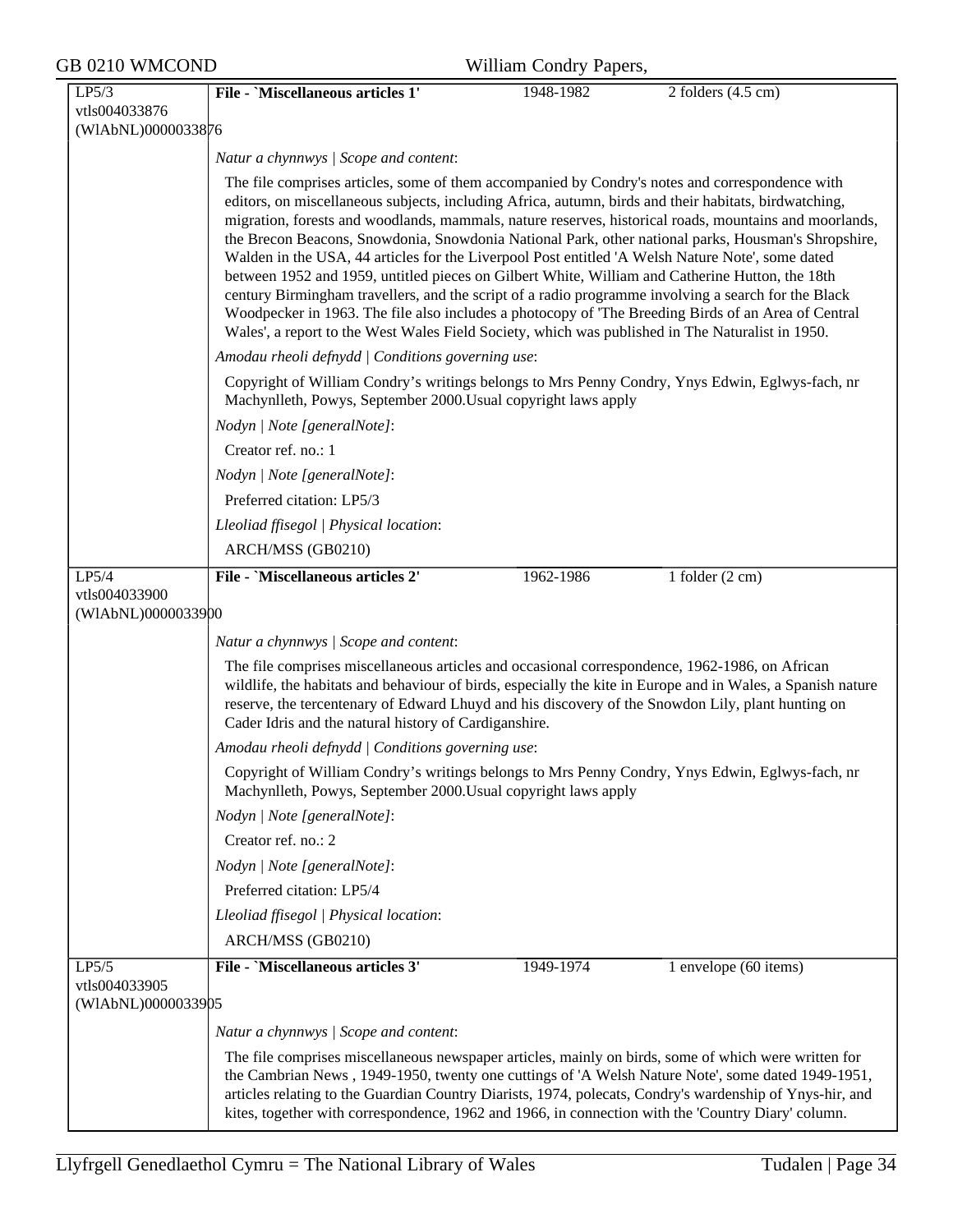|                                     | Amodau rheoli defnydd   Conditions governing use:                                                                                                                                                                                                                                                                                                                                                                                                                                                                                                                                                                        |  |  |  |  |
|-------------------------------------|--------------------------------------------------------------------------------------------------------------------------------------------------------------------------------------------------------------------------------------------------------------------------------------------------------------------------------------------------------------------------------------------------------------------------------------------------------------------------------------------------------------------------------------------------------------------------------------------------------------------------|--|--|--|--|
|                                     | Copyright of William Condry's writings belongs to Mrs Penny Condry, Ynys Edwin, Eglwys-fach, nr<br>Machynlleth, Powys, September 2000. Usual copyright laws apply                                                                                                                                                                                                                                                                                                                                                                                                                                                        |  |  |  |  |
|                                     | Nodyn   Note [generalNote]:                                                                                                                                                                                                                                                                                                                                                                                                                                                                                                                                                                                              |  |  |  |  |
|                                     | Creator ref. no.: 3                                                                                                                                                                                                                                                                                                                                                                                                                                                                                                                                                                                                      |  |  |  |  |
|                                     | Nodyn   Note [generalNote]:                                                                                                                                                                                                                                                                                                                                                                                                                                                                                                                                                                                              |  |  |  |  |
|                                     | Preferred citation: LP5/5                                                                                                                                                                                                                                                                                                                                                                                                                                                                                                                                                                                                |  |  |  |  |
|                                     | Lleoliad ffisegol   Physical location:                                                                                                                                                                                                                                                                                                                                                                                                                                                                                                                                                                                   |  |  |  |  |
|                                     | ARCH/MSS (GB0210)                                                                                                                                                                                                                                                                                                                                                                                                                                                                                                                                                                                                        |  |  |  |  |
| LP5/6                               | <b>File - `Miscellaneous articles 4'</b><br>1957-1989<br>1 folder $(2 \text{ cm})$                                                                                                                                                                                                                                                                                                                                                                                                                                                                                                                                       |  |  |  |  |
| vtls004033908<br>(WIAbNL)0000033908 |                                                                                                                                                                                                                                                                                                                                                                                                                                                                                                                                                                                                                          |  |  |  |  |
|                                     | Natur a chynnwys / Scope and content:                                                                                                                                                                                                                                                                                                                                                                                                                                                                                                                                                                                    |  |  |  |  |
|                                     | The file comprises miscellaneous articles, 1957-1989, on the seasons at Ynys-hir, birdwatching in Wales,<br>particularly on Bardsey Island, individual bird species, such as swallows, marsh and willow tits and<br>woodlarks, migratory birds, nature conservation in Wales, red squirrels the wildlife of historical sites and<br>conifer forests, with relevant correspondence, lists of photographs and captions to accompany the articles.                                                                                                                                                                          |  |  |  |  |
|                                     | Amodau rheoli defnydd   Conditions governing use:                                                                                                                                                                                                                                                                                                                                                                                                                                                                                                                                                                        |  |  |  |  |
|                                     | Copyright of William Condry's writings belongs to Mrs Penny Condry, Ynys Edwin, Eglwys-fach, nr<br>Machynlleth, Powys, September 2000. Usual copyright laws apply                                                                                                                                                                                                                                                                                                                                                                                                                                                        |  |  |  |  |
|                                     | Nodyn   Note [generalNote]:                                                                                                                                                                                                                                                                                                                                                                                                                                                                                                                                                                                              |  |  |  |  |
|                                     | Creator ref. no.: 4                                                                                                                                                                                                                                                                                                                                                                                                                                                                                                                                                                                                      |  |  |  |  |
|                                     | Nodyn   Note [generalNote]:                                                                                                                                                                                                                                                                                                                                                                                                                                                                                                                                                                                              |  |  |  |  |
|                                     | Preferred citation: LP5/6                                                                                                                                                                                                                                                                                                                                                                                                                                                                                                                                                                                                |  |  |  |  |
|                                     | Lleoliad ffisegol   Physical location:                                                                                                                                                                                                                                                                                                                                                                                                                                                                                                                                                                                   |  |  |  |  |
|                                     | ARCH/MSS (GB0210)                                                                                                                                                                                                                                                                                                                                                                                                                                                                                                                                                                                                        |  |  |  |  |
| LP5/7                               | <b>File - 'Miscellaneous articles 5'</b><br>1948-1987<br>2 folders (4 cm)                                                                                                                                                                                                                                                                                                                                                                                                                                                                                                                                                |  |  |  |  |
| vtls004033916<br>(WIAbNL)0000033916 |                                                                                                                                                                                                                                                                                                                                                                                                                                                                                                                                                                                                                          |  |  |  |  |
|                                     | Natur a chynnwys / Scope and content:                                                                                                                                                                                                                                                                                                                                                                                                                                                                                                                                                                                    |  |  |  |  |
|                                     | The file mainly comprises articles, 1948-1987, on miscellaneous topics, including African birds, different<br>types of trees, shrubs and woodlands in Wales, including alder buckthorn, ash, beech, birch, oak, wild<br>service and conifers, the conservation of woods, birds such as the cuckoo and Montagu's harrier, the<br>Brecon Beacons and Pembrokeshire Coast national parks, the nature of the Welsh Marches, River Wye,<br>Powys and Newborough Warren, pine martens, red squirrels, butterflies, and obituaries of David Paish<br>and Tommie Warren Davies, with related correspondence, notes and synopses. |  |  |  |  |
|                                     | Amodau rheoli defnydd   Conditions governing use:                                                                                                                                                                                                                                                                                                                                                                                                                                                                                                                                                                        |  |  |  |  |
|                                     | Copyright of William Condry's writings belongs to Mrs Penny Condry, Ynys Edwin, Eglwys-fach, nr<br>Machynlleth, Powys, September 2000. Usual copyright laws apply                                                                                                                                                                                                                                                                                                                                                                                                                                                        |  |  |  |  |
|                                     | Nodyn   Note [generalNote]:                                                                                                                                                                                                                                                                                                                                                                                                                                                                                                                                                                                              |  |  |  |  |
|                                     | Creator ref. no.: 5                                                                                                                                                                                                                                                                                                                                                                                                                                                                                                                                                                                                      |  |  |  |  |
|                                     | Nodyn   Note [generalNote]:                                                                                                                                                                                                                                                                                                                                                                                                                                                                                                                                                                                              |  |  |  |  |
|                                     | Preferred citation: LP5/7                                                                                                                                                                                                                                                                                                                                                                                                                                                                                                                                                                                                |  |  |  |  |
|                                     | Lleoliad ffisegol   Physical location:                                                                                                                                                                                                                                                                                                                                                                                                                                                                                                                                                                                   |  |  |  |  |
|                                     | ARCH/MSS (GB0210)                                                                                                                                                                                                                                                                                                                                                                                                                                                                                                                                                                                                        |  |  |  |  |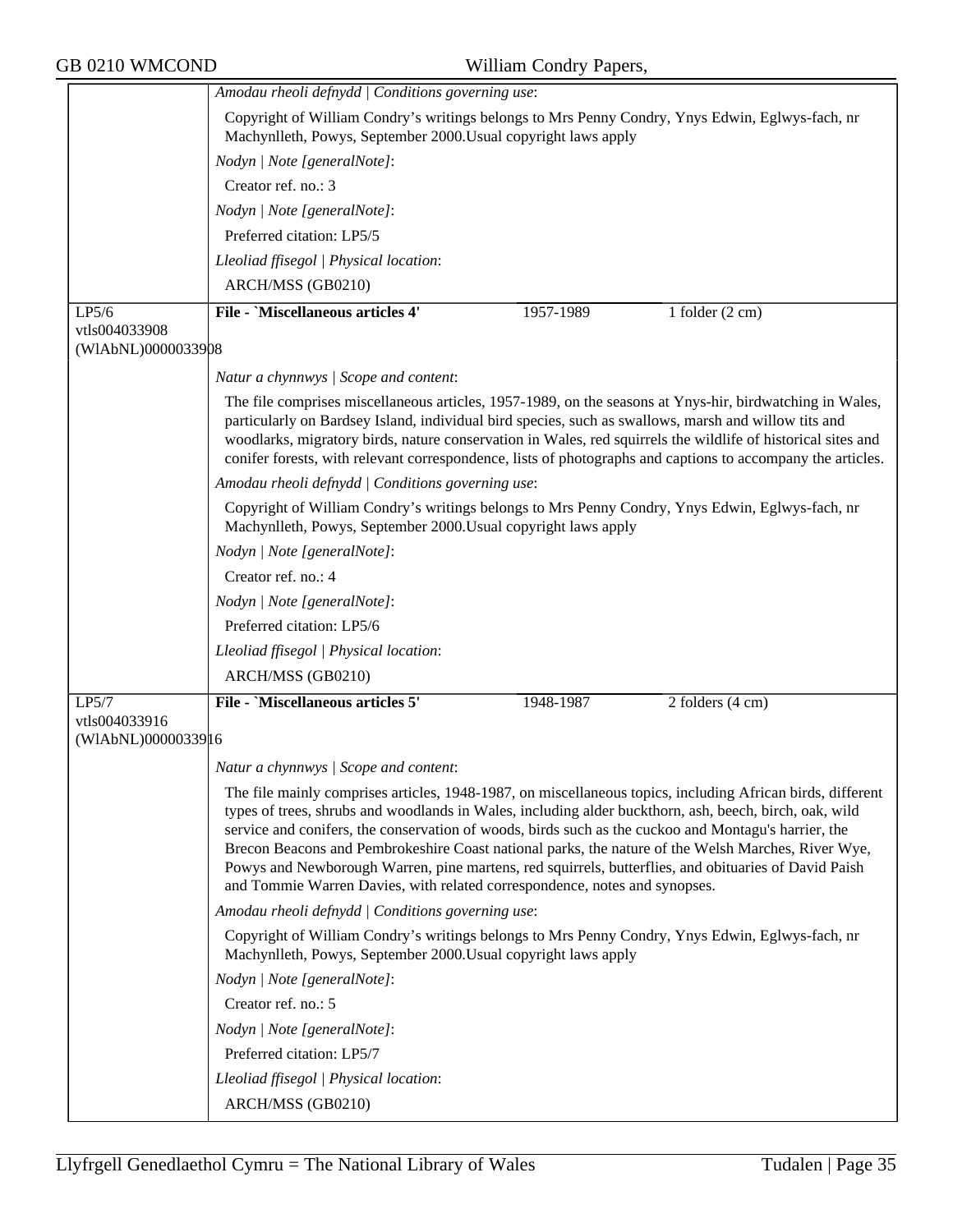| <b>GB 0210 WMCOND</b>                        |                                                                                                                                                                                                                                                                                                                                                                                                                                                                                                                                                                                                         | William Condry Papers, |                            |  |  |  |
|----------------------------------------------|---------------------------------------------------------------------------------------------------------------------------------------------------------------------------------------------------------------------------------------------------------------------------------------------------------------------------------------------------------------------------------------------------------------------------------------------------------------------------------------------------------------------------------------------------------------------------------------------------------|------------------------|----------------------------|--|--|--|
| LP5/8<br>vtls004033920<br>(WIAbNL)0000033920 | File - `Miscellaneous articles 6'                                                                                                                                                                                                                                                                                                                                                                                                                                                                                                                                                                       | 1950-1998              | 2 folders $(5 \text{ cm})$ |  |  |  |
|                                              | Natur a chynnwys / Scope and content:                                                                                                                                                                                                                                                                                                                                                                                                                                                                                                                                                                   |                        |                            |  |  |  |
|                                              | The file consists of articles, 1950-1998, on birdwatching in Wales, mammals in general, polecats, Welsh<br>botanists, including Mary Richards, the natural history of mountains, the Bardsey bird observatory, an<br>obituary of Eric Hosking, the Snowdonia National Park, the alpine flora of Snowdon, the environment<br>and conservation, together with a list of Condry's publications and reports, 1950-1959, and substantial<br>number of press cuttings of articles mostly by other Guardian Country Diarists, mainly 1997-1998, and of<br>Condry's own articles in 'Country Diary', 1950-1998. |                        |                            |  |  |  |
|                                              | Amodau rheoli defnydd   Conditions governing use:                                                                                                                                                                                                                                                                                                                                                                                                                                                                                                                                                       |                        |                            |  |  |  |
|                                              | Copyright of William Condry's writings belongs to Mrs Penny Condry, Ynys Edwin, Eglwys-fach, nr<br>Machynlleth, Powys, September 2000. Usual copyright laws apply                                                                                                                                                                                                                                                                                                                                                                                                                                       |                        |                            |  |  |  |
|                                              | Nodyn   Note [generalNote]:                                                                                                                                                                                                                                                                                                                                                                                                                                                                                                                                                                             |                        |                            |  |  |  |
|                                              | Creator ref. no.: 6                                                                                                                                                                                                                                                                                                                                                                                                                                                                                                                                                                                     |                        |                            |  |  |  |
|                                              | Nodyn   Note [generalNote]:                                                                                                                                                                                                                                                                                                                                                                                                                                                                                                                                                                             |                        |                            |  |  |  |
|                                              | Preferred citation: LP5/8                                                                                                                                                                                                                                                                                                                                                                                                                                                                                                                                                                               |                        |                            |  |  |  |
|                                              | Lleoliad ffisegol   Physical location:                                                                                                                                                                                                                                                                                                                                                                                                                                                                                                                                                                  |                        |                            |  |  |  |
|                                              | ARCH/MSS (GB0210)                                                                                                                                                                                                                                                                                                                                                                                                                                                                                                                                                                                       |                        |                            |  |  |  |

## **Cyfres | Series LP6 vtls004034038 (WlAbNL)0000034038: Finding aids and research notes**

Dyddiad | Date: 1930-1998 (dyddiad creu) | (date of creation)

Natur a chynnwys | Scope and content:

The series comprises Condry's card indexes relating to animal, bird and plant life, topography, geology, ecology, habitats, tourism, travel, landscape history, the author's own diaries, his published works and numerous bibliographic references. Most of them refer to Wales, but some of them are indicative of his interest in African wildlife and plants. Many of the entries are expanded with insertions of relevant notes, correspondence and printed articles, 1930-1998.

Disgrifiad ffisegol | Physical description: 530 cm approx

Lleoliad ffisegol | Physical location: ARCH/MSS (GB0210)

Nodyn | Note [generalNote]:

Preferred citation: LP6

Pwyntiau mynediad | Access points:

- Animal diversity -- Wales. (pwnc) | (subject)
- Birds -- Wales (pwnc) | (subject)
- Geology -- Wales (pwnc) | (subject)
- Habitat (Ecology) -- Wales (pwnc) | (subject)
- Plant species diversity -- Wales (pwnc) | (subject)
- Wales -- Historical geography (pwnc) | (subject)

Trefniant | Arrangement: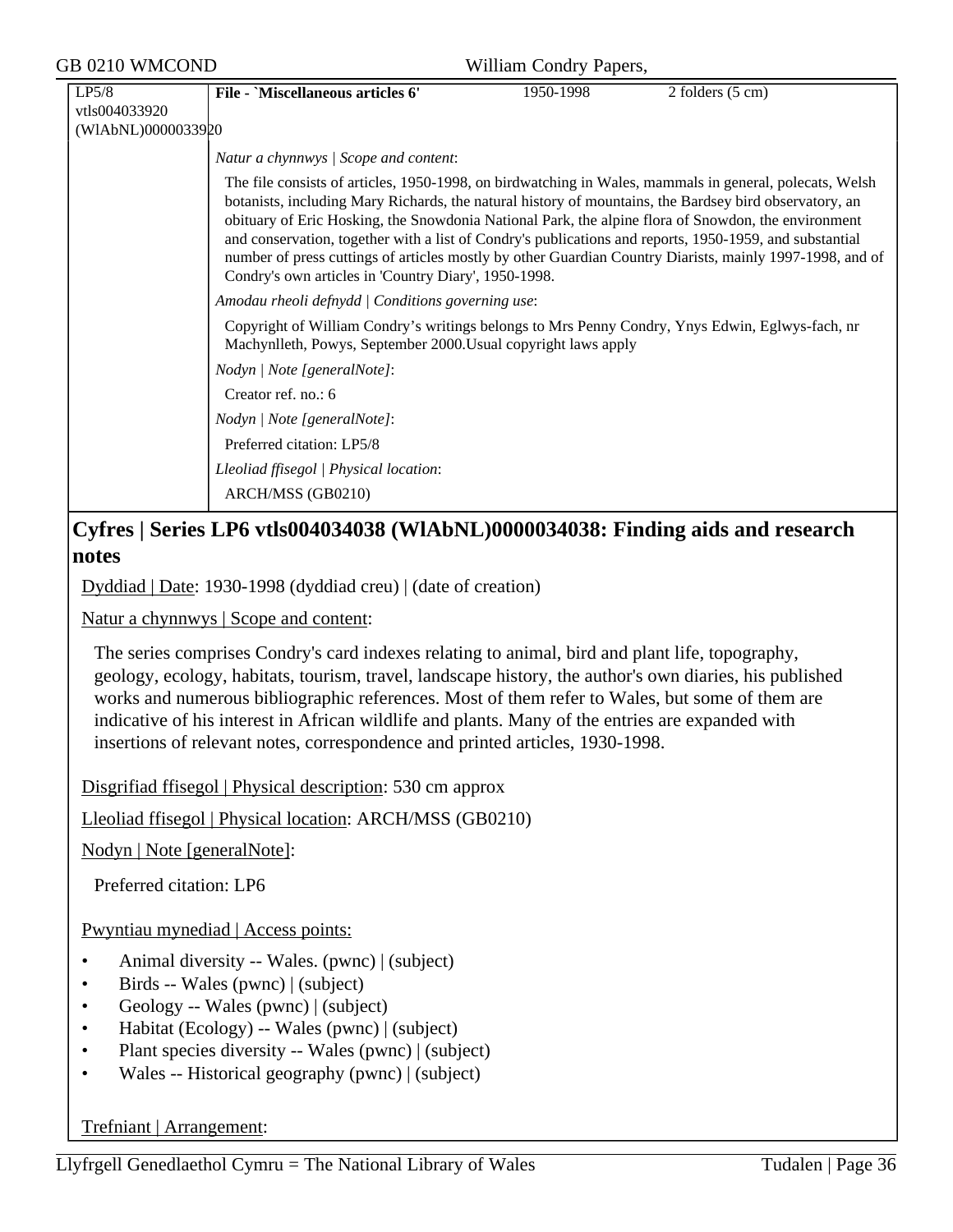Arranged in alphabetical order of the titles allocated by Condry apart from the final file which he left untitled and for which a title has now been supplied. The internal arrangement of each file is Condry's own, except where the archivist's intervention is noted.

Cyfyngiadau ar fynediad | Restrictions on access:

Readers consulting modern papers in the National Library of Wales are required to abide by the conditions set out in information provided when applying for their Readers' Tickets, whereby the reader shall become responsible for compliance with the Data Protection Act 2018 and the General Data Protection Regulation 2018 in relation to any processing by them of personal data obtained from modern records held at the Library. = Disgwylir i ddarllenwyr sydd am ddefnyddio papurau modern yn Llyfrgell Genedlaethol Cymru gydymffurfio â Deddf Warchod Data 2018 a Rheoliadau Diogelu Data Cyffredinol 2018 yng nghyd-destun unrhyw brosesu ganddynt o ddata personol a gasglwyd o gofnodion modern sydd ar gadw yn y Llyfrgell. Nodir y manylion yn yr wybodaeth a roddir wrth wneud cais am Docyn Darllen

#### Amodau rheoli defnydd | Conditions governing use:

Copyright of William Condry's writings belongs to Mrs Penny Condry, Ynys Edwin, Eglwys-fach, nr Machynlleth, Powys, September 2000. Usual copyright laws apply

| <u>Frell / Fnestr ellemau   File / Item Itst</u> |                                                                                                                                                                                                                                                                                                                                                                                                                                                                                                                                                                                                                                                                                                                                                                              |                   |                                |
|--------------------------------------------------|------------------------------------------------------------------------------------------------------------------------------------------------------------------------------------------------------------------------------------------------------------------------------------------------------------------------------------------------------------------------------------------------------------------------------------------------------------------------------------------------------------------------------------------------------------------------------------------------------------------------------------------------------------------------------------------------------------------------------------------------------------------------------|-------------------|--------------------------------|
| Cod cyfeirnod                                    | Teitl   Title                                                                                                                                                                                                                                                                                                                                                                                                                                                                                                                                                                                                                                                                                                                                                                | Dyddiadau   Dates | Disgrifiad ffisegol   Physical |
| Reference code                                   |                                                                                                                                                                                                                                                                                                                                                                                                                                                                                                                                                                                                                                                                                                                                                                              |                   | description                    |
| LP6/1                                            | File - Africa                                                                                                                                                                                                                                                                                                                                                                                                                                                                                                                                                                                                                                                                                                                                                                | 1963-1978         | 30 cm (1000 items approx)      |
| vtls004034054                                    |                                                                                                                                                                                                                                                                                                                                                                                                                                                                                                                                                                                                                                                                                                                                                                              |                   |                                |
| (WIAbNL)0000034054                               |                                                                                                                                                                                                                                                                                                                                                                                                                                                                                                                                                                                                                                                                                                                                                                              |                   |                                |
|                                                  | Natur a chynnwys / Scope and content:                                                                                                                                                                                                                                                                                                                                                                                                                                                                                                                                                                                                                                                                                                                                        |                   |                                |
|                                                  | The file consists of a card index compiled following Condry's visits to Africa in 1963-4, 1967 and<br>1971, which included visits to Rukwa and Arusha. The entries for African birds include lists of birds<br>spotted, individual descriptions of the birds, many with fuller notes on distribution and habits, and details<br>of when and where seen, references to relevant literature, notes of photographs taken and occasional<br>printed articles. A small section of the index comprises a bibliography, and the remainder covers climate,<br>geology, history, land use, natural history and literary references, and includes occasional sketches, press<br>cuttings and correspondence, 1966-1967, relating to reference sources, botany, slides and photographs. |                   |                                |
|                                                  | Amodau rheoli defnydd   Conditions governing use:                                                                                                                                                                                                                                                                                                                                                                                                                                                                                                                                                                                                                                                                                                                            |                   |                                |
|                                                  | Copyright of William Condry's writings belongs to Mrs Penny Condry, Ynys Edwin, Eglwys-fach, nr<br>Machynlleth, Powys, September 2000. Usual copyright laws apply                                                                                                                                                                                                                                                                                                                                                                                                                                                                                                                                                                                                            |                   |                                |
|                                                  | Nodyn / Note [generalNote]:                                                                                                                                                                                                                                                                                                                                                                                                                                                                                                                                                                                                                                                                                                                                                  |                   |                                |
|                                                  | Preferred citation: LP6/1                                                                                                                                                                                                                                                                                                                                                                                                                                                                                                                                                                                                                                                                                                                                                    |                   |                                |
|                                                  | Lleoliad ffisegol   Physical location:                                                                                                                                                                                                                                                                                                                                                                                                                                                                                                                                                                                                                                                                                                                                       |                   |                                |
|                                                  | ARCH/MSS (GB0210)                                                                                                                                                                                                                                                                                                                                                                                                                                                                                                                                                                                                                                                                                                                                                            |                   |                                |
| LP6/2<br>vtls004034059<br>(WIAbNL)0000034059     | <b>File - Coast</b>                                                                                                                                                                                                                                                                                                                                                                                                                                                                                                                                                                                                                                                                                                                                                          | 1945-1979         | 25 cm (830 items approx)       |
|                                                  | Natur a chynnwys / Scope and content:                                                                                                                                                                                                                                                                                                                                                                                                                                                                                                                                                                                                                                                                                                                                        |                   |                                |

# **FFeil / rhestr eitemau | File / item list**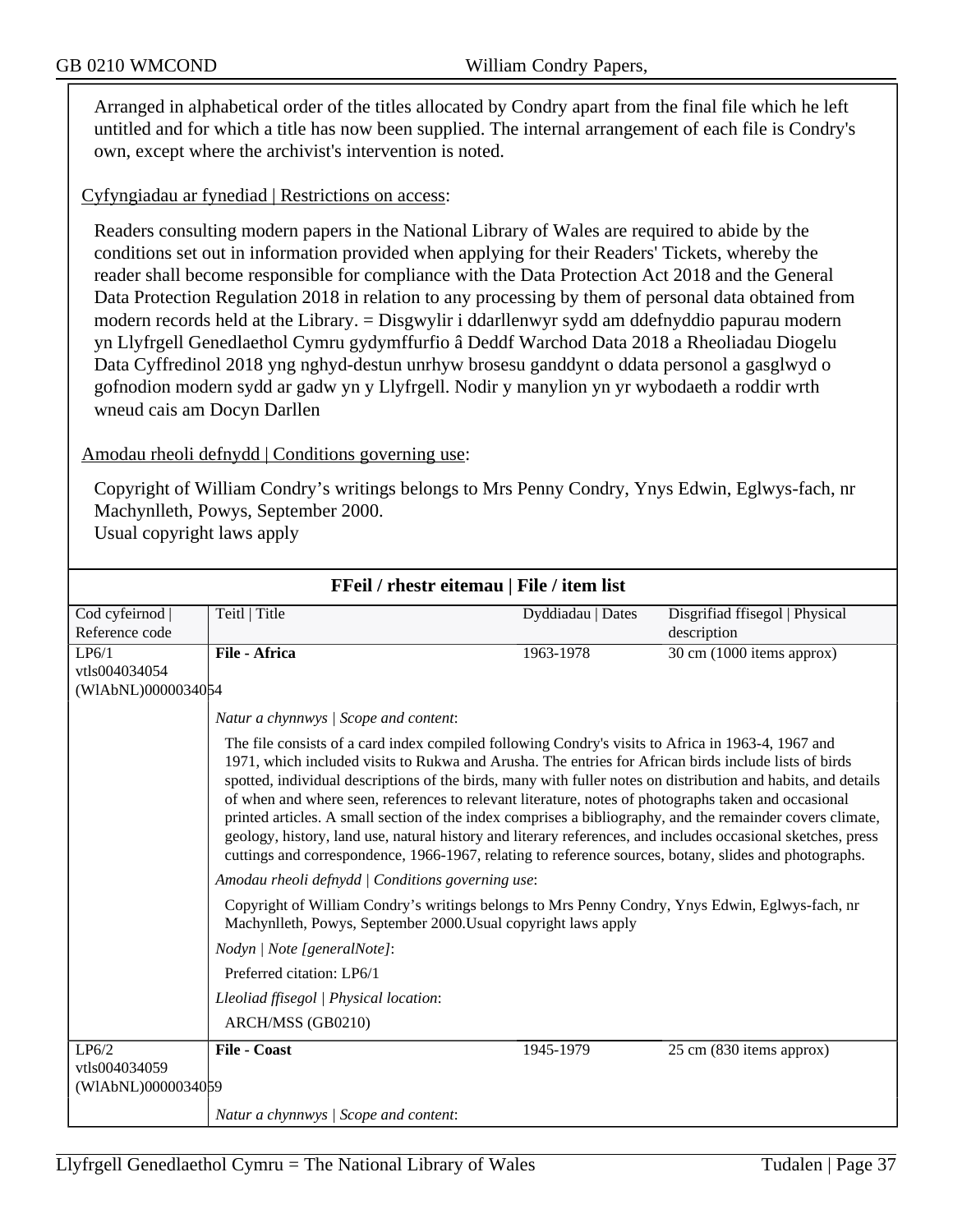|                                        | The file comprises index cards relating to various coastal districts, mainly in Wales, covering several<br>habitats, i.e. bogs, beaches, dunes and estuaries, together with brief and more detailed notes, literary<br>references, occasional printed articles and correspondence, 1969-1977, concerning flowering plants,<br>submerged forests and grazing damage to coastal areas. |                |                            |  |
|----------------------------------------|--------------------------------------------------------------------------------------------------------------------------------------------------------------------------------------------------------------------------------------------------------------------------------------------------------------------------------------------------------------------------------------|----------------|----------------------------|--|
|                                        | Amodau rheoli defnydd   Conditions governing use:<br>Copyright of William Condry's writings belongs to Mrs Penny Condry, Ynys Edwin, Eglwys-fach, nr<br>Machynlleth, Powys, September 2000. Usual copyright laws apply                                                                                                                                                               |                |                            |  |
|                                        |                                                                                                                                                                                                                                                                                                                                                                                      |                |                            |  |
|                                        | Nodyn   Note [generalNote]:                                                                                                                                                                                                                                                                                                                                                          |                |                            |  |
|                                        | Preferred citation: LP6/2                                                                                                                                                                                                                                                                                                                                                            |                |                            |  |
|                                        | Lleoliad ffisegol   Physical location:                                                                                                                                                                                                                                                                                                                                               |                |                            |  |
|                                        | ARCH/MSS (GB0210)                                                                                                                                                                                                                                                                                                                                                                    |                |                            |  |
| LP6/3                                  | File - 'A Country Diary'                                                                                                                                                                                                                                                                                                                                                             | 1957-1991      | 15 cm (500 items, approx)  |  |
| vtls004034080                          |                                                                                                                                                                                                                                                                                                                                                                                      |                |                            |  |
| (WIAbNL)0000034080                     |                                                                                                                                                                                                                                                                                                                                                                                      |                |                            |  |
|                                        | Crëwr   Creator:                                                                                                                                                                                                                                                                                                                                                                     |                |                            |  |
|                                        | Condry, William, 1918-1998                                                                                                                                                                                                                                                                                                                                                           |                |                            |  |
|                                        | Natur a chynnwys / Scope and content:                                                                                                                                                                                                                                                                                                                                                |                |                            |  |
|                                        | The file comprises newspaper cuttings of 'A Country Diary' articles from The Guardian, 1957-1991,<br>pasted onto index cards. The articles each have a descriptive title, which would seem to indicate that they<br>were intended for the book A Welsh Country Diary, which was published in 1993.                                                                                   |                |                            |  |
|                                        | Amodau rheoli defnydd   Conditions governing use:                                                                                                                                                                                                                                                                                                                                    |                |                            |  |
|                                        | Copyright of William Condry's writings belongs to Mrs Penny Condry, Ynys Edwin, Eglwys-fach, nr<br>Machynlleth, Powys, September 2000. Usual copyright laws apply                                                                                                                                                                                                                    |                |                            |  |
| Nodyn   Note [generalNote]:            |                                                                                                                                                                                                                                                                                                                                                                                      |                |                            |  |
|                                        | Preferred citation: LP6/3                                                                                                                                                                                                                                                                                                                                                            |                |                            |  |
| Lleoliad ffisegol   Physical location: |                                                                                                                                                                                                                                                                                                                                                                                      |                |                            |  |
|                                        | ARCH/MSS (GB0210)                                                                                                                                                                                                                                                                                                                                                                    |                |                            |  |
| LP6/4                                  | <b>File - Diary entries</b>                                                                                                                                                                                                                                                                                                                                                          | 1939-1987      | 15 cm (500 items approx)   |  |
| vtls004034084                          |                                                                                                                                                                                                                                                                                                                                                                                      | (predominantly |                            |  |
| (WIAbNL)0000034084                     |                                                                                                                                                                                                                                                                                                                                                                                      | 1947-1985)     |                            |  |
|                                        | Natur a chynnwys / Scope and content:                                                                                                                                                                                                                                                                                                                                                |                |                            |  |
|                                        | The file consists of brief notes based on Condry's regular diaries, noting important events in his life and<br>amongst natural history organisations, sightings of plants and wildlife, excursions for research purposes,<br>preparation and publication of books and articles, visits of other naturalists, deaths of family members<br>and friends.                                |                |                            |  |
|                                        | Amodau rheoli defnydd   Conditions governing use:                                                                                                                                                                                                                                                                                                                                    |                |                            |  |
|                                        | Copyright of William Condry's writings belongs to Mrs Penny Condry, Ynys Edwin, Eglwys-fach, nr<br>Machynlleth, Powys, September 2000. Usual copyright laws apply                                                                                                                                                                                                                    |                |                            |  |
|                                        | Nodyn   Note [generalNote]:                                                                                                                                                                                                                                                                                                                                                          |                |                            |  |
|                                        | Preferred citation: LP6/4                                                                                                                                                                                                                                                                                                                                                            |                |                            |  |
|                                        | Lleoliad ffisegol   Physical location:                                                                                                                                                                                                                                                                                                                                               |                |                            |  |
|                                        | ARCH/MSS (GB0210)                                                                                                                                                                                                                                                                                                                                                                    |                |                            |  |
| LP6/5                                  | <b>File - General notes</b>                                                                                                                                                                                                                                                                                                                                                          | 1955-1998      | 36 cm (1200 items, approx) |  |
| vtls004034091<br>(WIAbNL)0000034091    |                                                                                                                                                                                                                                                                                                                                                                                      |                |                            |  |
|                                        |                                                                                                                                                                                                                                                                                                                                                                                      |                |                            |  |
|                                        | Crëwr   Creator:                                                                                                                                                                                                                                                                                                                                                                     |                |                            |  |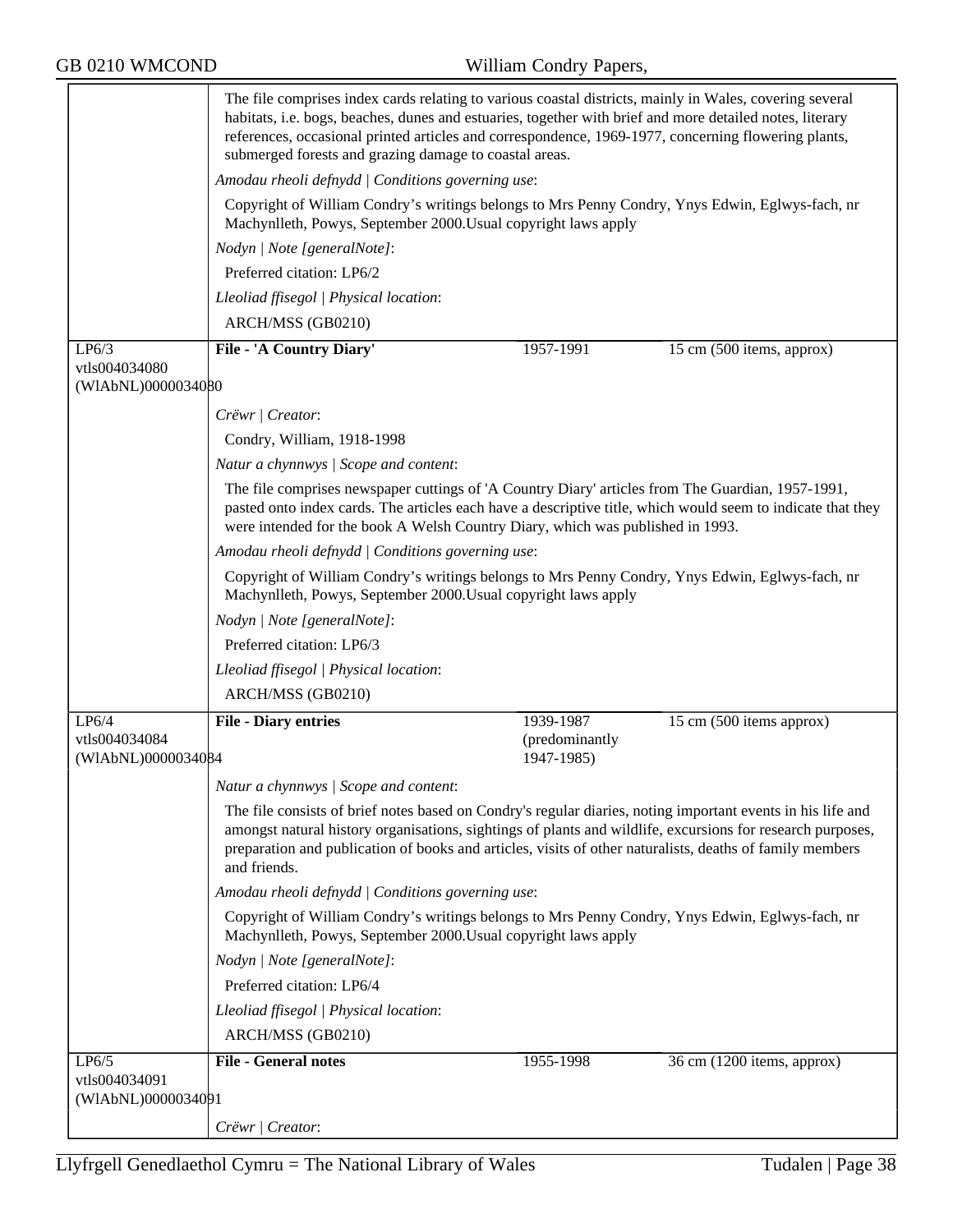|                                     | Bowen, E. G. (Emrys George), 1900-                                                                                                                                                                                                                                                                                                                                                                                                                                                                                                                                                                                                                                                                                                                                                                                                                   |           |                                |
|-------------------------------------|------------------------------------------------------------------------------------------------------------------------------------------------------------------------------------------------------------------------------------------------------------------------------------------------------------------------------------------------------------------------------------------------------------------------------------------------------------------------------------------------------------------------------------------------------------------------------------------------------------------------------------------------------------------------------------------------------------------------------------------------------------------------------------------------------------------------------------------------------|-----------|--------------------------------|
|                                     | Natur a chynnwys / Scope and content:                                                                                                                                                                                                                                                                                                                                                                                                                                                                                                                                                                                                                                                                                                                                                                                                                |           |                                |
|                                     | The file comprises card index entries covering Condry's own writing, photographs, bibliographies and<br>other literary sources, birds, fish, animals, insects, plants, trees, habitats, climate, important figures such<br>as George Borrow and Thoreau, and places of interest, with a section specifically about Ynys-hir. Some<br>notes are quite detailed, accompanied by relevant cuttings and correspondence, which includes letters<br>from Prof. E. G. Bowen, 1982, regarding St Beuno and Bardsey, Arthur Chater, 1963, 1992, on history<br>books of Welsh interest and a plant species, Pip Miles on entomology, 1958, 1975, Derek [Ratcliffe],<br>1981, mainly concerning peregrine falcons, H. R. H. (Taff') Vaughan, 1976-1977, on the history of local<br>industries, and Irene ('Benjamin') Vaughan (1976), on the wild service tree. |           |                                |
|                                     | Amodau rheoli defnydd   Conditions governing use:                                                                                                                                                                                                                                                                                                                                                                                                                                                                                                                                                                                                                                                                                                                                                                                                    |           |                                |
|                                     | Copyright of William Condry's writings belongs to Mrs Penny Condry, Ynys Edwin, Eglwys-fach, nr<br>Machynlleth, Powys, September 2000. Usual copyright laws apply                                                                                                                                                                                                                                                                                                                                                                                                                                                                                                                                                                                                                                                                                    |           |                                |
|                                     | Nodyn   Note [generalNote]:                                                                                                                                                                                                                                                                                                                                                                                                                                                                                                                                                                                                                                                                                                                                                                                                                          |           |                                |
|                                     | Preferred citation: LP6/5                                                                                                                                                                                                                                                                                                                                                                                                                                                                                                                                                                                                                                                                                                                                                                                                                            |           |                                |
|                                     | Lleoliad ffisegol   Physical location:                                                                                                                                                                                                                                                                                                                                                                                                                                                                                                                                                                                                                                                                                                                                                                                                               |           |                                |
|                                     | ARCH/MSS (GB0210)                                                                                                                                                                                                                                                                                                                                                                                                                                                                                                                                                                                                                                                                                                                                                                                                                                    |           |                                |
| LP <sub>6/6</sub>                   | File - 'Limestone Country, Chapter 6'                                                                                                                                                                                                                                                                                                                                                                                                                                                                                                                                                                                                                                                                                                                                                                                                                | 1948-1980 | 56 cm (1870 items approx)      |
| vtls004034339                       |                                                                                                                                                                                                                                                                                                                                                                                                                                                                                                                                                                                                                                                                                                                                                                                                                                                      |           |                                |
| (WIAbNL)0000034389                  |                                                                                                                                                                                                                                                                                                                                                                                                                                                                                                                                                                                                                                                                                                                                                                                                                                                      |           |                                |
|                                     | Crëwr   Creator:                                                                                                                                                                                                                                                                                                                                                                                                                                                                                                                                                                                                                                                                                                                                                                                                                                     |           |                                |
|                                     | Chater, A.O.                                                                                                                                                                                                                                                                                                                                                                                                                                                                                                                                                                                                                                                                                                                                                                                                                                         |           |                                |
|                                     | Natur a chynnwys / Scope and content:                                                                                                                                                                                                                                                                                                                                                                                                                                                                                                                                                                                                                                                                                                                                                                                                                |           |                                |
|                                     | The file comprises an index apparently intended for a particular chapter in a book, probably The Natural<br>History of Wales. Entries include bibliographies and notes taken from literary sources, geology and<br>topography, agriculture, the impact of grazing, trees, plants, wildlife, and architecture of farmlands,<br>villages, churchyards and estates, scenery, nature reserves and other places of interest to visit, sometimes<br>with fuller notes, pressed leaves, press cuttings, articles, pamphlets and correspondence, including letters<br>from Arthur Chater, 1974, 1978, mainly on laburnum and plants in churchyards, Derek Ratcliffe, 1970,<br>on upland meadows and birds of prey, H.R.H.('Taff') Vaughan, 1974-1975, mainly relating to swans in<br>history, and Irene ('Benjamin') Vaughan, 1975-1978, on various plants.  |           |                                |
|                                     | Amodau rheoli defnydd   Conditions governing use:                                                                                                                                                                                                                                                                                                                                                                                                                                                                                                                                                                                                                                                                                                                                                                                                    |           |                                |
|                                     | Copyright of William Condry's writings belongs to Mrs Penny Condry, Ynys Edwin, Eglwys-fach, nr<br>Machynlleth, Powys, September 2000. Usual copyright laws apply                                                                                                                                                                                                                                                                                                                                                                                                                                                                                                                                                                                                                                                                                    |           |                                |
|                                     | Nodyn   Note [generalNote]:                                                                                                                                                                                                                                                                                                                                                                                                                                                                                                                                                                                                                                                                                                                                                                                                                          |           |                                |
|                                     | Endorsed: 'Chapter 6, Farmlands and Villages'                                                                                                                                                                                                                                                                                                                                                                                                                                                                                                                                                                                                                                                                                                                                                                                                        |           |                                |
|                                     | Nodyn   Note [generalNote]:                                                                                                                                                                                                                                                                                                                                                                                                                                                                                                                                                                                                                                                                                                                                                                                                                          |           |                                |
|                                     | Preferred citation: LP6/6                                                                                                                                                                                                                                                                                                                                                                                                                                                                                                                                                                                                                                                                                                                                                                                                                            |           |                                |
|                                     | Lleoliad ffisegol   Physical location:                                                                                                                                                                                                                                                                                                                                                                                                                                                                                                                                                                                                                                                                                                                                                                                                               |           |                                |
|                                     | ARCH/MSS (GB0210)                                                                                                                                                                                                                                                                                                                                                                                                                                                                                                                                                                                                                                                                                                                                                                                                                                    |           |                                |
| LP6/7                               | File - 'Mary Richards Book'                                                                                                                                                                                                                                                                                                                                                                                                                                                                                                                                                                                                                                                                                                                                                                                                                          | 1946-1971 | 18 linear cm/600 items, approx |
| vtls004034359<br>(WIAbNL)0000034359 |                                                                                                                                                                                                                                                                                                                                                                                                                                                                                                                                                                                                                                                                                                                                                                                                                                                      |           |                                |
|                                     | Natur a chynnwys / Scope and content:                                                                                                                                                                                                                                                                                                                                                                                                                                                                                                                                                                                                                                                                                                                                                                                                                |           |                                |
|                                     | The file is an index to slides intended for illustrating the book. Entries include Mary Richards herself and<br>associated people, places, plants, animals, insects and birds, in both Wales and Africa, 1946-1971.                                                                                                                                                                                                                                                                                                                                                                                                                                                                                                                                                                                                                                  |           |                                |
|                                     | Amodau rheoli defnydd   Conditions governing use:                                                                                                                                                                                                                                                                                                                                                                                                                                                                                                                                                                                                                                                                                                                                                                                                    |           |                                |

٦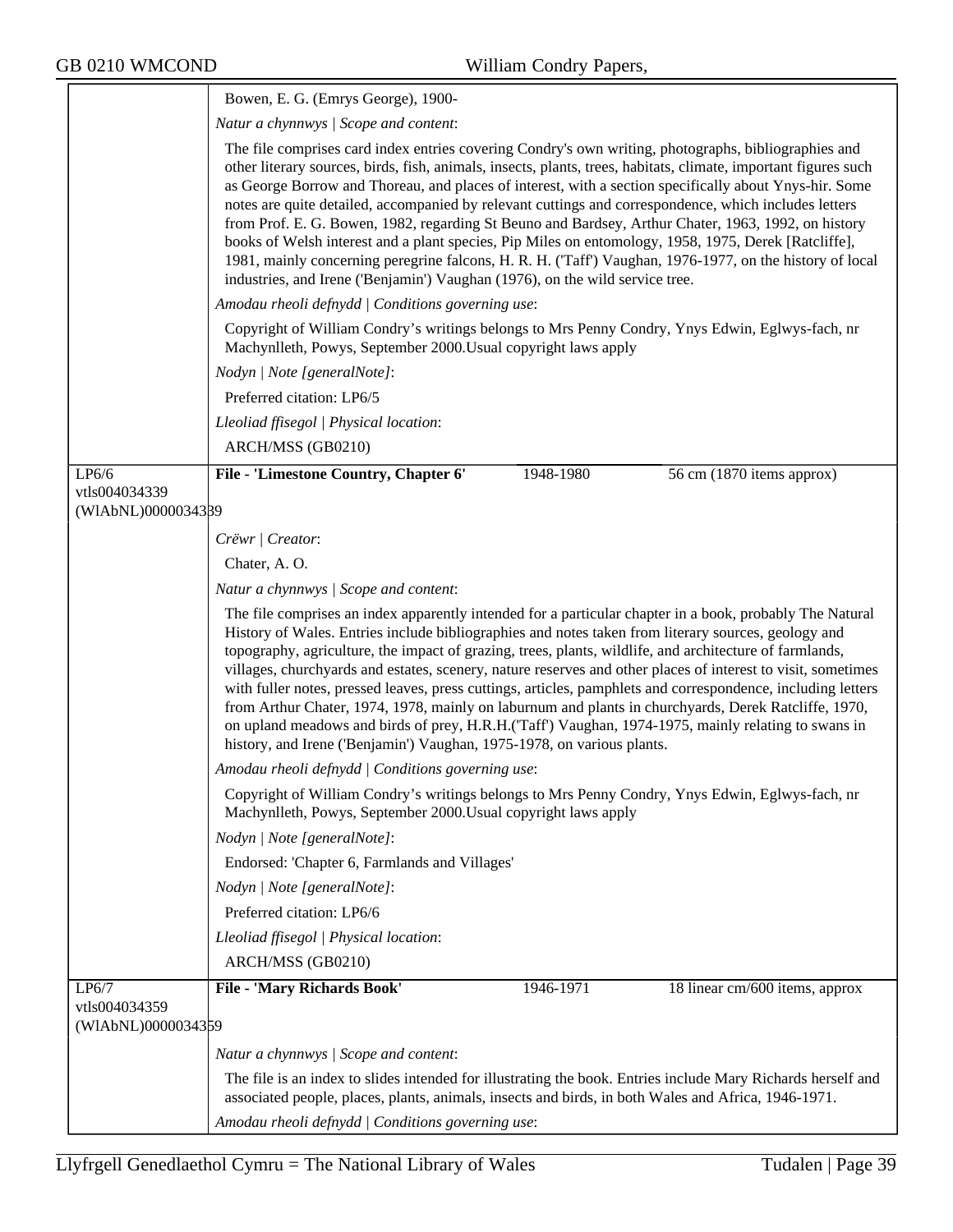|                                     | Copyright of William Condry's writings belongs to Mrs Penny Condry, Ynys Edwin, Eglwys-fach, nr<br>Machynlleth, Powys, September 2000. Usual copyright laws apply                                                                                                                                                                                                                                                                                                                                                                                                                                                                                                                                                                                                                                                                                                                                                                                                          |           |                           |
|-------------------------------------|----------------------------------------------------------------------------------------------------------------------------------------------------------------------------------------------------------------------------------------------------------------------------------------------------------------------------------------------------------------------------------------------------------------------------------------------------------------------------------------------------------------------------------------------------------------------------------------------------------------------------------------------------------------------------------------------------------------------------------------------------------------------------------------------------------------------------------------------------------------------------------------------------------------------------------------------------------------------------|-----------|---------------------------|
|                                     | Nodyn   Note [generalNote]:                                                                                                                                                                                                                                                                                                                                                                                                                                                                                                                                                                                                                                                                                                                                                                                                                                                                                                                                                |           |                           |
|                                     | Preferred citation: LP6/7                                                                                                                                                                                                                                                                                                                                                                                                                                                                                                                                                                                                                                                                                                                                                                                                                                                                                                                                                  |           |                           |
|                                     | Lleoliad ffisegol   Physical location:                                                                                                                                                                                                                                                                                                                                                                                                                                                                                                                                                                                                                                                                                                                                                                                                                                                                                                                                     |           |                           |
|                                     | ARCH/MSS (GB0210)                                                                                                                                                                                                                                                                                                                                                                                                                                                                                                                                                                                                                                                                                                                                                                                                                                                                                                                                                          |           |                           |
| LP6/8                               | <b>File - Miscellaneous card index</b>                                                                                                                                                                                                                                                                                                                                                                                                                                                                                                                                                                                                                                                                                                                                                                                                                                                                                                                                     | 1958-1997 | 15 cm (500 items, approx) |
| vtls004034363<br>(WIAbNL)0000034363 |                                                                                                                                                                                                                                                                                                                                                                                                                                                                                                                                                                                                                                                                                                                                                                                                                                                                                                                                                                            |           |                           |
|                                     | Crëwr   Creator:                                                                                                                                                                                                                                                                                                                                                                                                                                                                                                                                                                                                                                                                                                                                                                                                                                                                                                                                                           |           |                           |
|                                     | Vaughan, H.R.H. 1893-1978                                                                                                                                                                                                                                                                                                                                                                                                                                                                                                                                                                                                                                                                                                                                                                                                                                                                                                                                                  |           |                           |
|                                     | Natur a chynnwys / Scope and content:                                                                                                                                                                                                                                                                                                                                                                                                                                                                                                                                                                                                                                                                                                                                                                                                                                                                                                                                      |           |                           |
|                                     | The file comprises index cards in six sections, with Condry's titles (where given) in quotation marks:<br>'Birds Not Yet Seen', a list of African birds, giving the sizes, colours and habits of each; 'Gide and<br>Music', brief biographical notes and press cuttings relating to the writer André Gide; 'Red Kite', notes<br>on their history, literary sources, distribution, habits and distinguishing features; a slides index for a<br>lecture on the natural history of Snowdonia, with a note by Condry, 'Not used for talk to students, Oct.<br>'97'; travel, access to wild mountain areas and development of national parks; 'Writing Notes', ideas and<br>descriptive phrases, bibliographic entries, quotations, spellings, vocabulary, writing techniques, notes<br>on gardens, letter from H. R. H. ('Taff') Vaughan, 1976, and a subsection entitled 'Industry', but which<br>appears to be a list of articles on various historical and wildlife topics. |           |                           |
|                                     | Amodau rheoli defnydd   Conditions governing use:                                                                                                                                                                                                                                                                                                                                                                                                                                                                                                                                                                                                                                                                                                                                                                                                                                                                                                                          |           |                           |
|                                     | Copyright of William Condry's writings belongs to Mrs Penny Condry, Ynys Edwin, Eglwys-fach, nr<br>Machynlleth, Powys, September 2000. Usual copyright laws apply                                                                                                                                                                                                                                                                                                                                                                                                                                                                                                                                                                                                                                                                                                                                                                                                          |           |                           |
|                                     | Nodyn   Note [generalNote]:                                                                                                                                                                                                                                                                                                                                                                                                                                                                                                                                                                                                                                                                                                                                                                                                                                                                                                                                                |           |                           |
|                                     | Preferred citation: LP6/8                                                                                                                                                                                                                                                                                                                                                                                                                                                                                                                                                                                                                                                                                                                                                                                                                                                                                                                                                  |           |                           |
|                                     | Lleoliad ffisegol   Physical location:                                                                                                                                                                                                                                                                                                                                                                                                                                                                                                                                                                                                                                                                                                                                                                                                                                                                                                                                     |           |                           |
|                                     | ARCH/MSS (GB0210)                                                                                                                                                                                                                                                                                                                                                                                                                                                                                                                                                                                                                                                                                                                                                                                                                                                                                                                                                          |           |                           |
| LP6/9                               | <b>File - Moorlands and Bogs</b>                                                                                                                                                                                                                                                                                                                                                                                                                                                                                                                                                                                                                                                                                                                                                                                                                                                                                                                                           | 1947-1990 | 27 cm (900 items, approx) |
| vtls004034376<br>(WIAbNL)0000034376 |                                                                                                                                                                                                                                                                                                                                                                                                                                                                                                                                                                                                                                                                                                                                                                                                                                                                                                                                                                            |           |                           |
|                                     | Crëwr   Creator:                                                                                                                                                                                                                                                                                                                                                                                                                                                                                                                                                                                                                                                                                                                                                                                                                                                                                                                                                           |           |                           |
|                                     | Lockley, R. M. (Ronald Mathias), 1903-2000                                                                                                                                                                                                                                                                                                                                                                                                                                                                                                                                                                                                                                                                                                                                                                                                                                                                                                                                 |           |                           |
|                                     | Natur a chynnwys / Scope and content:                                                                                                                                                                                                                                                                                                                                                                                                                                                                                                                                                                                                                                                                                                                                                                                                                                                                                                                                      |           |                           |
|                                     | The file comprises index entries and fuller notes on cards arranged into sections which include conifer<br>plantations, ecology, development and wildlife of peat bogs, topographical descriptions, moorland<br>man, emphasising depopulation, with subsections on stone walls, prehistory and old roads, heath fires,<br>grazing by sheep and goats, moorland and bog plants, insects, mammals, birds - with a subsection on the<br>Red Kite - rivers and lakes, conservation and inland bogs; the file also includes literary sources, plant<br>lists, press cuttings, articles and correspondence, including letters from Ronald [Lockley], 1949, Derek<br>[Ratcliffe], 1974, H. R. H. Vaughan, 1948-1949. -- .                                                                                                                                                                                                                                                         |           |                           |
|                                     | Amodau rheoli defnydd   Conditions governing use:                                                                                                                                                                                                                                                                                                                                                                                                                                                                                                                                                                                                                                                                                                                                                                                                                                                                                                                          |           |                           |
|                                     | Copyright of William Condry's writings belongs to Mrs Penny Condry, Ynys Edwin, Eglwys-fach, nr<br>Machynlleth, Powys, September 2000. Usual copyright laws apply                                                                                                                                                                                                                                                                                                                                                                                                                                                                                                                                                                                                                                                                                                                                                                                                          |           |                           |
|                                     | Nodyn   Note [generalNote]:                                                                                                                                                                                                                                                                                                                                                                                                                                                                                                                                                                                                                                                                                                                                                                                                                                                                                                                                                |           |                           |
|                                     | Creator ref. no.: 'Chapter 2'                                                                                                                                                                                                                                                                                                                                                                                                                                                                                                                                                                                                                                                                                                                                                                                                                                                                                                                                              |           |                           |
|                                     | Nodyn   Note [generalNote]:                                                                                                                                                                                                                                                                                                                                                                                                                                                                                                                                                                                                                                                                                                                                                                                                                                                                                                                                                |           |                           |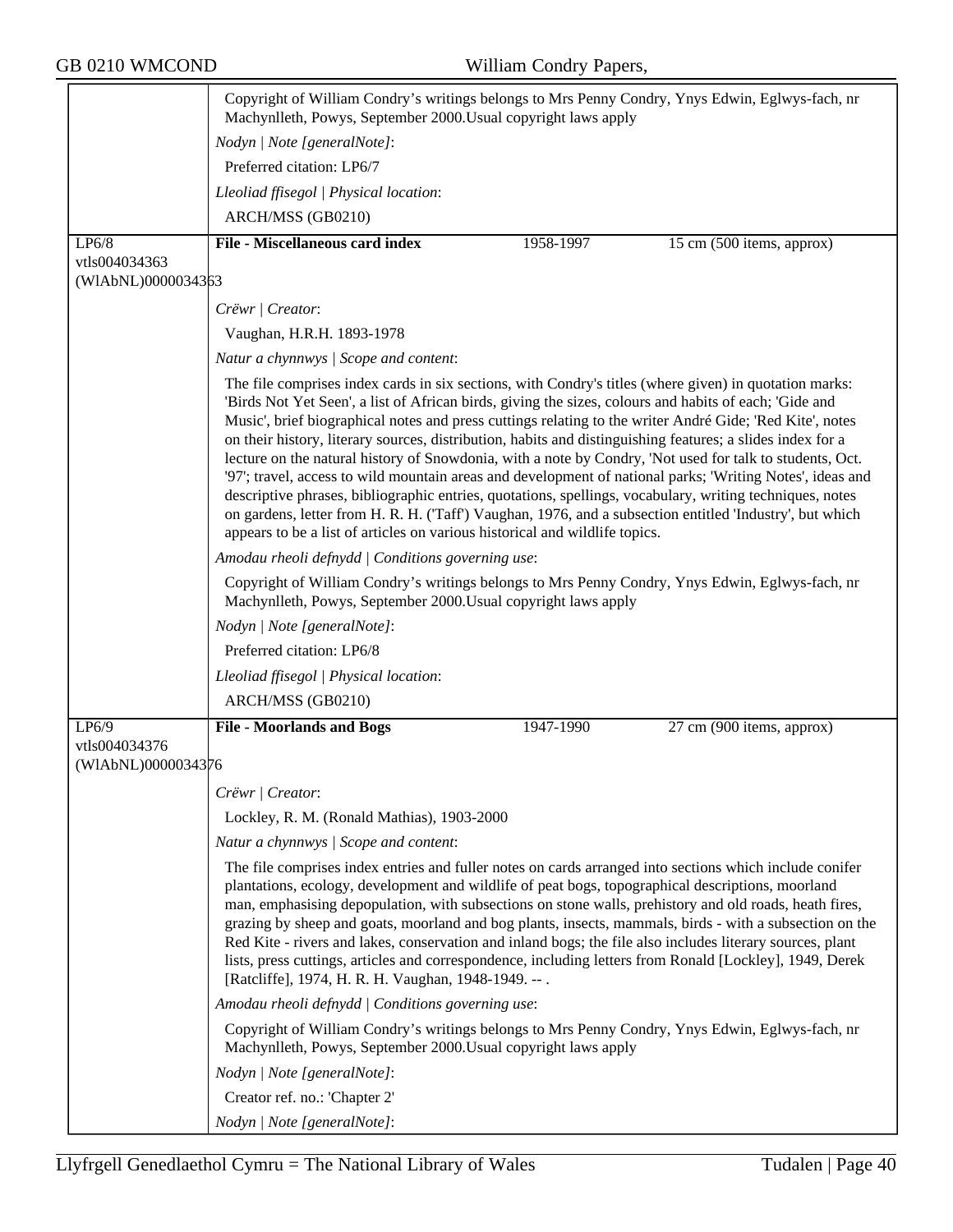|                                               | Preferred citation: LP6/9                                                                                                                                                                                                                                                                                                                                                                                                                                                                                                                                                                               |           |                            |
|-----------------------------------------------|---------------------------------------------------------------------------------------------------------------------------------------------------------------------------------------------------------------------------------------------------------------------------------------------------------------------------------------------------------------------------------------------------------------------------------------------------------------------------------------------------------------------------------------------------------------------------------------------------------|-----------|----------------------------|
|                                               | Lleoliad ffisegol   Physical location:                                                                                                                                                                                                                                                                                                                                                                                                                                                                                                                                                                  |           |                            |
|                                               | ARCH/MSS (GB0210)                                                                                                                                                                                                                                                                                                                                                                                                                                                                                                                                                                                       |           |                            |
| LP6/10                                        | <b>File - Mountains</b>                                                                                                                                                                                                                                                                                                                                                                                                                                                                                                                                                                                 | 1948-1980 | 24 cm (800 items, approx)  |
| vtls004034380<br>(WIAbNL)0000034380           |                                                                                                                                                                                                                                                                                                                                                                                                                                                                                                                                                                                                         |           |                            |
|                                               | Crëwr   Creator:                                                                                                                                                                                                                                                                                                                                                                                                                                                                                                                                                                                        |           |                            |
|                                               | Benoit, Peter Michael, 1931-                                                                                                                                                                                                                                                                                                                                                                                                                                                                                                                                                                            |           |                            |
|                                               | Natur a chynnwys / Scope and content:                                                                                                                                                                                                                                                                                                                                                                                                                                                                                                                                                                   |           |                            |
|                                               | The file comprises a card index covering descriptions of mountains, geology, climate, alpine plants, other<br>flora, ferns and trees, the uplands of Snowdonia, Cader Idris, Plynlimon and South Wales, animal life,<br>bibliography and notes taken from literary sources, 1948-1980. Some of the entries are accompanied<br>by more detailed notes, sketches, pamphlets and correspondence including letters from Peter [Benoit],<br>1979, Evan Price Evans, 1955-1958, Derek Ratcliffe, 1973, on peregrine falcons, and Irene ('Benjamin')<br>Vaughan, post-1971, mainly concerning mountain plants. |           |                            |
|                                               | Amodau rheoli defnydd   Conditions governing use:                                                                                                                                                                                                                                                                                                                                                                                                                                                                                                                                                       |           |                            |
|                                               | Copyright of William Condry's writings belongs to Mrs Penny Condry, Ynys Edwin, Eglwys-fach, nr<br>Machynlleth, Powys, September 2000. Usual copyright laws apply                                                                                                                                                                                                                                                                                                                                                                                                                                       |           |                            |
|                                               | Nodyn   Note [generalNote]:                                                                                                                                                                                                                                                                                                                                                                                                                                                                                                                                                                             |           |                            |
|                                               | Creator ref. no.: I                                                                                                                                                                                                                                                                                                                                                                                                                                                                                                                                                                                     |           |                            |
|                                               | Nodyn   Note [generalNote]:                                                                                                                                                                                                                                                                                                                                                                                                                                                                                                                                                                             |           |                            |
|                                               | Preferred citation: LP6/10                                                                                                                                                                                                                                                                                                                                                                                                                                                                                                                                                                              |           |                            |
|                                               | Lleoliad ffisegol   Physical location:                                                                                                                                                                                                                                                                                                                                                                                                                                                                                                                                                                  |           |                            |
|                                               | ARCH/MSS (GB0210)                                                                                                                                                                                                                                                                                                                                                                                                                                                                                                                                                                                       |           |                            |
| LP6/11                                        | <b>File - National Trust Notes</b>                                                                                                                                                                                                                                                                                                                                                                                                                                                                                                                                                                      | 1975-1989 | 19 cm (633 items, approx)  |
| vtls004034412<br>(WIAbNL)00000344 12          |                                                                                                                                                                                                                                                                                                                                                                                                                                                                                                                                                                                                         |           |                            |
|                                               | Natur a chynnwys / Scope and content:                                                                                                                                                                                                                                                                                                                                                                                                                                                                                                                                                                   |           |                            |
|                                               | The file consists of a card index for properties in Wales owned by the National Trust, with some entries<br>accompanied by additional notes covering the history and architecture of ancient monuments and other<br>buildings, industrial sites, geology, natural history, scenery, visitor access, walks, development of NT<br>sites, bibliographical and reference notes, pamphlets and maps.                                                                                                                                                                                                         |           |                            |
|                                               | Amodau rheoli defnydd   Conditions governing use:                                                                                                                                                                                                                                                                                                                                                                                                                                                                                                                                                       |           |                            |
|                                               | Copyright of William Condry's writings belongs to Mrs Penny Condry, Ynys Edwin, Eglwys-fach, nr<br>Machynlleth, Powys, September 2000. Usual copyright laws apply                                                                                                                                                                                                                                                                                                                                                                                                                                       |           |                            |
|                                               | Nodyn   Note [generalNote]:                                                                                                                                                                                                                                                                                                                                                                                                                                                                                                                                                                             |           |                            |
|                                               | Preferred citation: LP6/11                                                                                                                                                                                                                                                                                                                                                                                                                                                                                                                                                                              |           |                            |
|                                               | Lleoliad ffisegol   Physical location:                                                                                                                                                                                                                                                                                                                                                                                                                                                                                                                                                                  |           |                            |
|                                               | ARCH/MSS (GB0210)                                                                                                                                                                                                                                                                                                                                                                                                                                                                                                                                                                                       |           |                            |
| LP6/12<br>vtls004034432<br>(WIAbNL)0000034482 | <b>File - Natural History of Wales</b>                                                                                                                                                                                                                                                                                                                                                                                                                                                                                                                                                                  | 1954-1986 | 30 cm (1000 items, approx) |
|                                               | Natur a chynnwys / Scope and content:                                                                                                                                                                                                                                                                                                                                                                                                                                                                                                                                                                   |           |                            |
|                                               | The file comprises a card index referring mainly to places of natural history interest, with a brief                                                                                                                                                                                                                                                                                                                                                                                                                                                                                                    |           |                            |
|                                               | description of each and notes on visitor access, bibliographic and reference sources, acknowledgements,<br>places to visit and notes on the author's indexing system, and a separate gazetteer consisting of notes,                                                                                                                                                                                                                                                                                                                                                                                     |           |                            |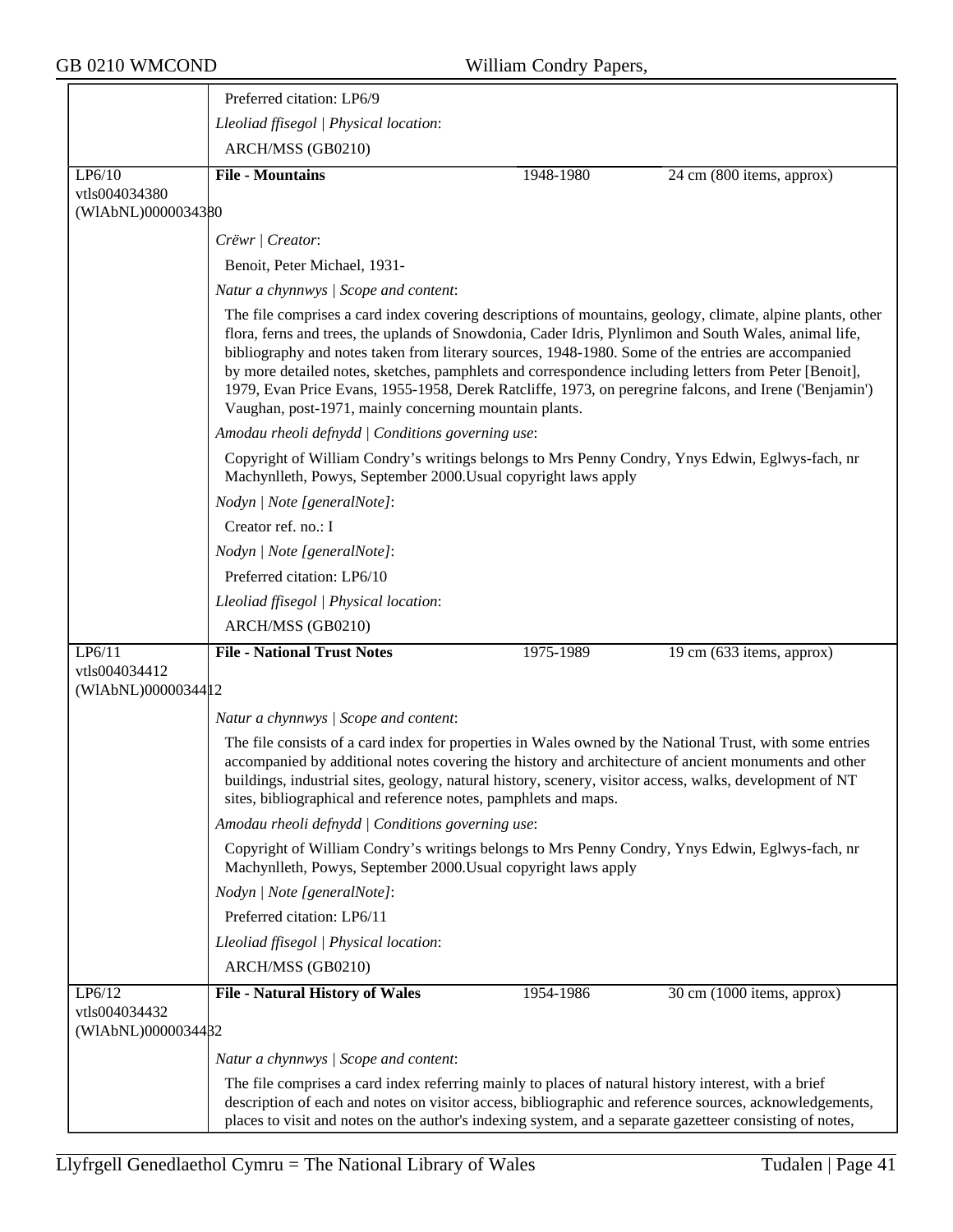|                                      | information leaflets and press cuttings mostly relating to historical sites in Wales, with subsections on<br>national nature reserves, the wildlife, plants and history of Harlech and botanical sites from the Nature<br>Conservancy Council inventory, 1954-1986.                                                                                                                                                                                                                                                                                                                                                                                                                                                                                                                                                                   |  |  |
|--------------------------------------|---------------------------------------------------------------------------------------------------------------------------------------------------------------------------------------------------------------------------------------------------------------------------------------------------------------------------------------------------------------------------------------------------------------------------------------------------------------------------------------------------------------------------------------------------------------------------------------------------------------------------------------------------------------------------------------------------------------------------------------------------------------------------------------------------------------------------------------|--|--|
|                                      | Amodau rheoli defnydd   Conditions governing use:                                                                                                                                                                                                                                                                                                                                                                                                                                                                                                                                                                                                                                                                                                                                                                                     |  |  |
|                                      | Copyright of William Condry's writings belongs to Mrs Penny Condry, Ynys Edwin, Eglwys-fach, nr<br>Machynlleth, Powys, September 2000. Usual copyright laws apply                                                                                                                                                                                                                                                                                                                                                                                                                                                                                                                                                                                                                                                                     |  |  |
|                                      | Nodyn   Note [generalNote]:                                                                                                                                                                                                                                                                                                                                                                                                                                                                                                                                                                                                                                                                                                                                                                                                           |  |  |
|                                      | Preferred citation: LP6/12                                                                                                                                                                                                                                                                                                                                                                                                                                                                                                                                                                                                                                                                                                                                                                                                            |  |  |
|                                      | Lleoliad ffisegol   Physical location:                                                                                                                                                                                                                                                                                                                                                                                                                                                                                                                                                                                                                                                                                                                                                                                                |  |  |
|                                      | ARCH/MSS (GB0210)                                                                                                                                                                                                                                                                                                                                                                                                                                                                                                                                                                                                                                                                                                                                                                                                                     |  |  |
| LP6/13                               | <b>File - A Slice of Welsh Wildlife</b><br>1930-1998<br>22 cm (730 items, approx)                                                                                                                                                                                                                                                                                                                                                                                                                                                                                                                                                                                                                                                                                                                                                     |  |  |
| vtls004034441<br>(WIAbNL)0000034441  |                                                                                                                                                                                                                                                                                                                                                                                                                                                                                                                                                                                                                                                                                                                                                                                                                                       |  |  |
|                                      | Crëwr   Creator:                                                                                                                                                                                                                                                                                                                                                                                                                                                                                                                                                                                                                                                                                                                                                                                                                      |  |  |
|                                      | Chater, A.O.                                                                                                                                                                                                                                                                                                                                                                                                                                                                                                                                                                                                                                                                                                                                                                                                                          |  |  |
|                                      | Natur a chynnwys / Scope and content:                                                                                                                                                                                                                                                                                                                                                                                                                                                                                                                                                                                                                                                                                                                                                                                                 |  |  |
|                                      | Despite Condry's title only a small proportion of this file actually relates to wildlife. The file includes<br>a sketch map of mid-Wales and some details of birds, mammals, plants and insects, but the majority<br>of the entries concern place names and items of historical and topographical interest, particularly<br>churches, castles, standing stones and bridges, sometimes illustrated by sketches; other items include<br>brief biographies of past naturalists, articles from newspapers and journals, bibliographic information<br>and unidentified reference numbers (many marked in red ink), literary references, 1930-1998, and<br>correspondence, including a postcard from Arthur [Chater], 1998, discussing narcissus species and a<br>letter about the naturalist, J. H. Salter, from his grand-daughter, 1975. |  |  |
|                                      | Amodau rheoli defnydd   Conditions governing use:                                                                                                                                                                                                                                                                                                                                                                                                                                                                                                                                                                                                                                                                                                                                                                                     |  |  |
|                                      | Copyright of William Condry's writings belongs to Mrs Penny Condry, Ynys Edwin, Eglwys-fach, nr<br>Machynlleth, Powys, September 2000. Usual copyright laws apply                                                                                                                                                                                                                                                                                                                                                                                                                                                                                                                                                                                                                                                                     |  |  |
|                                      | Nodyn   Note [generalNote]:                                                                                                                                                                                                                                                                                                                                                                                                                                                                                                                                                                                                                                                                                                                                                                                                           |  |  |
|                                      | Preferred citation: LP6/13                                                                                                                                                                                                                                                                                                                                                                                                                                                                                                                                                                                                                                                                                                                                                                                                            |  |  |
|                                      | Lleoliad ffisegol   Physical location:                                                                                                                                                                                                                                                                                                                                                                                                                                                                                                                                                                                                                                                                                                                                                                                                |  |  |
|                                      | ARCH/MSS (GB0210)                                                                                                                                                                                                                                                                                                                                                                                                                                                                                                                                                                                                                                                                                                                                                                                                                     |  |  |
| LP6/14                               | File - Snowdonia<br>30 cm (1000 items, approx)<br>1933-1985                                                                                                                                                                                                                                                                                                                                                                                                                                                                                                                                                                                                                                                                                                                                                                           |  |  |
| vtls004034819<br>(WIAbNL)00000348 19 |                                                                                                                                                                                                                                                                                                                                                                                                                                                                                                                                                                                                                                                                                                                                                                                                                                       |  |  |
|                                      | Crëwr   Creator:                                                                                                                                                                                                                                                                                                                                                                                                                                                                                                                                                                                                                                                                                                                                                                                                                      |  |  |
|                                      | Benoit, Peter Michael, 1931-                                                                                                                                                                                                                                                                                                                                                                                                                                                                                                                                                                                                                                                                                                                                                                                                          |  |  |
|                                      | Natur a chynnwys / Scope and content:                                                                                                                                                                                                                                                                                                                                                                                                                                                                                                                                                                                                                                                                                                                                                                                                 |  |  |
|                                      | The file comprises a card index, the main sections referring to weather, the shape of the Snowdonia<br>landscape (i.e. geology and scenery), natural history of wild plants and fauna, nature reserves, human<br>history and man's impact on the landscape, various means of access for visitors to the area, miscellaneous<br>entries, including a subsection on Edward Lhuyd, a list of places to visit, and records of photographs and<br>bibliography, 1933-1985. Some entries are accompanied by fuller notes, especially on early Snowdonia<br>naturalists and travellers, literary quotations and references, press cuttings, sketches and correspondence,<br>including letters from Peter Benoit, 1960-1966, Arthur [Chater], 1984, Derek Ratcliffe, 1963, and Evan<br>Roberts, 1962, all mainly concerned with wild plants.  |  |  |
|                                      | Amodau rheoli defnydd   Conditions governing use:                                                                                                                                                                                                                                                                                                                                                                                                                                                                                                                                                                                                                                                                                                                                                                                     |  |  |
|                                      | Copyright of William Condry's writings belongs to Mrs Penny Condry, Ynys Edwin, Eglwys-fach, nr<br>Machynlleth, Powys, September 2000. Usual copyright laws apply                                                                                                                                                                                                                                                                                                                                                                                                                                                                                                                                                                                                                                                                     |  |  |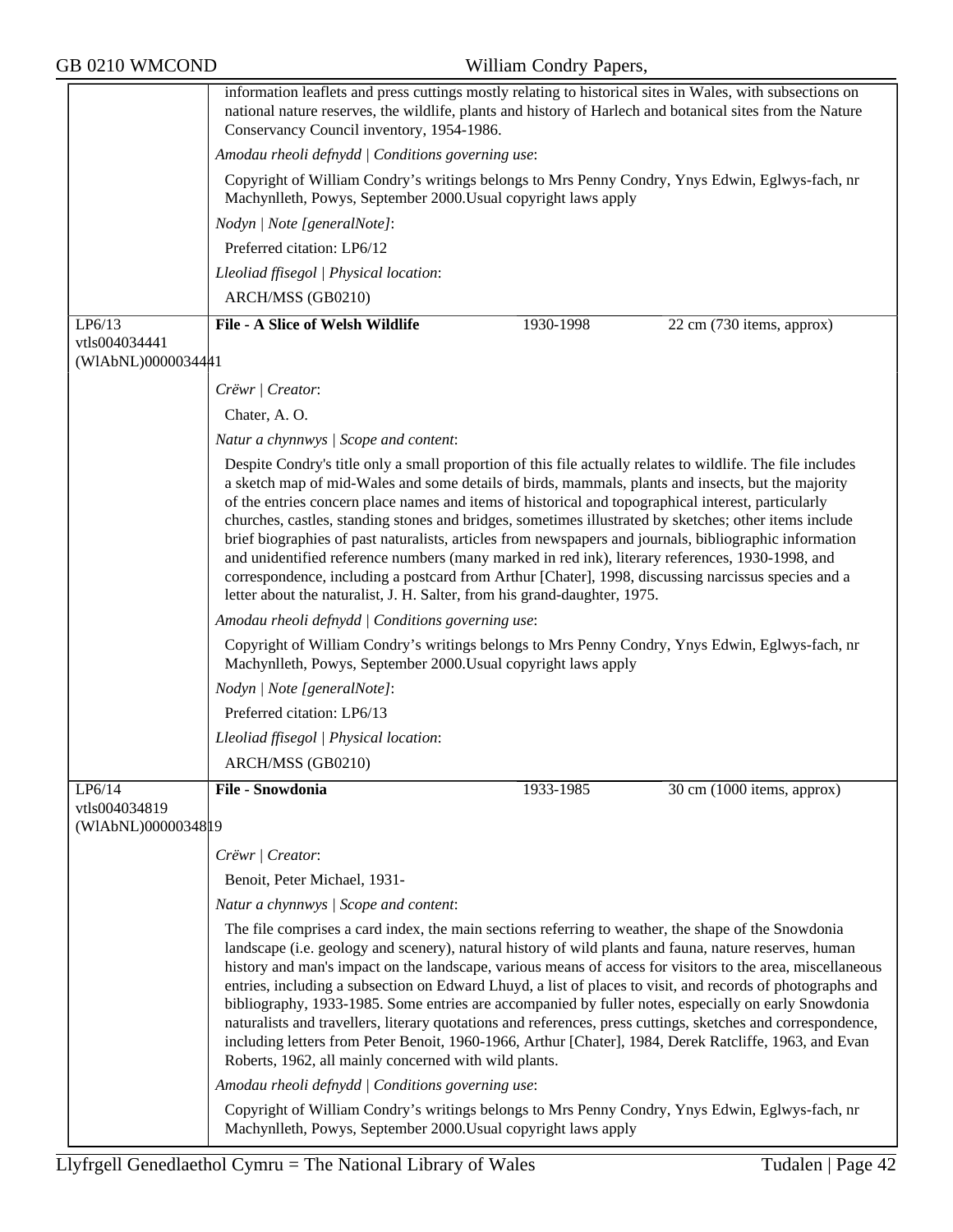|                                     | Nodyn   Note [generalNote]:                                                                                                                                                                                                                                                                                                                                                                                                                                                                                                                |                                    |                              |
|-------------------------------------|--------------------------------------------------------------------------------------------------------------------------------------------------------------------------------------------------------------------------------------------------------------------------------------------------------------------------------------------------------------------------------------------------------------------------------------------------------------------------------------------------------------------------------------------|------------------------------------|------------------------------|
|                                     | Preferred citation: LP6/14                                                                                                                                                                                                                                                                                                                                                                                                                                                                                                                 |                                    |                              |
|                                     | Lleoliad ffisegol   Physical location:                                                                                                                                                                                                                                                                                                                                                                                                                                                                                                     |                                    |                              |
|                                     | ARCH/MSS (GB0210)                                                                                                                                                                                                                                                                                                                                                                                                                                                                                                                          |                                    |                              |
| LP6/15<br>vtls004034821             | <b>File - Snowdon Summit</b>                                                                                                                                                                                                                                                                                                                                                                                                                                                                                                               | $[?1825]$ , $[?1966]$ -[?<br>1987] | 2 linear cm/66 items, approx |
| (WIAbNL)0000034821                  |                                                                                                                                                                                                                                                                                                                                                                                                                                                                                                                                            |                                    |                              |
|                                     | Natur a chynnwys / Scope and content:                                                                                                                                                                                                                                                                                                                                                                                                                                                                                                      |                                    |                              |
|                                     | The file comprises a card index with entries for the history of the mountain top, ascents and races,<br>vandalism and litter, bibliographic references, literary descriptions, history of tourist facilities and an<br>early printed guide to the summit                                                                                                                                                                                                                                                                                   |                                    |                              |
|                                     | Amodau rheoli defnydd   Conditions governing use:                                                                                                                                                                                                                                                                                                                                                                                                                                                                                          |                                    |                              |
|                                     | Copyright of William Condry's writings belongs to Mrs Penny Condry, Ynys Edwin, Eglwys-fach, nr<br>Machynlleth, Powys, September 2000. Usual copyright laws apply                                                                                                                                                                                                                                                                                                                                                                          |                                    |                              |
|                                     | Nodyn   Note [generalNote]:                                                                                                                                                                                                                                                                                                                                                                                                                                                                                                                |                                    |                              |
|                                     | The dates for this index cannot be established with any certainty. The printed guide to Snowdon appears<br>to have been published in 1825, and the manuscript entries were probably compiled between 1966 and<br>1987, which are the dates of Condry's two books about the region                                                                                                                                                                                                                                                          |                                    |                              |
|                                     | Nodyn   Note [generalNote]:                                                                                                                                                                                                                                                                                                                                                                                                                                                                                                                |                                    |                              |
|                                     | Preferred citation: LP6/15                                                                                                                                                                                                                                                                                                                                                                                                                                                                                                                 |                                    |                              |
|                                     | Lleoliad ffisegol   Physical location:                                                                                                                                                                                                                                                                                                                                                                                                                                                                                                     |                                    |                              |
|                                     | ARCH/MSS (GB0210)                                                                                                                                                                                                                                                                                                                                                                                                                                                                                                                          |                                    |                              |
| LP6/16                              | <b>File - Trivium</b>                                                                                                                                                                                                                                                                                                                                                                                                                                                                                                                      | 1995-1996                          | 4 cm (133 items, approx)     |
| vtls004034826<br>(WIAbNL)0000034826 |                                                                                                                                                                                                                                                                                                                                                                                                                                                                                                                                            |                                    |                              |
|                                     | Natur a chynnwys / Scope and content:                                                                                                                                                                                                                                                                                                                                                                                                                                                                                                      |                                    |                              |
|                                     | The file is a card index consisting of typed and manuscript entries on early botanists, the formats,<br>texts and illustrations of printed herbals and personal reminders to check references. A miscellaneous<br>subsection includes bibliographic references, notes on printing and techniques of illustration. The<br>material was used for an article published in Trivium, in February 1997.                                                                                                                                          |                                    |                              |
|                                     | Amodau rheoli defnydd   Conditions governing use:                                                                                                                                                                                                                                                                                                                                                                                                                                                                                          |                                    |                              |
|                                     | Copyright of William Condry's writings belongs to Mrs Penny Condry, Ynys Edwin, Eglwys-fach, nr<br>Machynlleth, Powys, September 2000. Usual copyright laws apply                                                                                                                                                                                                                                                                                                                                                                          |                                    |                              |
|                                     | Nodyn   Note [generalNote]:                                                                                                                                                                                                                                                                                                                                                                                                                                                                                                                |                                    |                              |
|                                     | Preferred citation: LP6/16                                                                                                                                                                                                                                                                                                                                                                                                                                                                                                                 |                                    |                              |
|                                     | Lleoliad ffisegol   Physical location:                                                                                                                                                                                                                                                                                                                                                                                                                                                                                                     |                                    |                              |
|                                     | ARCH/MSS (GB0210)                                                                                                                                                                                                                                                                                                                                                                                                                                                                                                                          |                                    |                              |
| LP6/17                              | File - Vertebrate Animals of Cardiganshire                                                                                                                                                                                                                                                                                                                                                                                                                                                                                                 | 1947-1984                          | 9 cm (300 items, approx)     |
| vtls004034841<br>(WIAbNL)0000034841 |                                                                                                                                                                                                                                                                                                                                                                                                                                                                                                                                            |                                    |                              |
|                                     |                                                                                                                                                                                                                                                                                                                                                                                                                                                                                                                                            |                                    |                              |
|                                     | Natur a chynnwys / Scope and content:                                                                                                                                                                                                                                                                                                                                                                                                                                                                                                      |                                    |                              |
|                                     | The file comprises an index and notes compiled by Condry for his chapter to the first volume of<br>the Cardiganshire County History, entitled 'The Vertebrate Animals of Cardiganshire'. It includes a<br>bibliography with a list of references and page numbers, entries relating to the history, folklore, names,<br>descriptions, distribution and habits of various birds, amphibians and reptiles, fish, marine creatures,<br>carnivores, grazing animals and rodents, information on prehistoric animals and man, the landscape and |                                    |                              |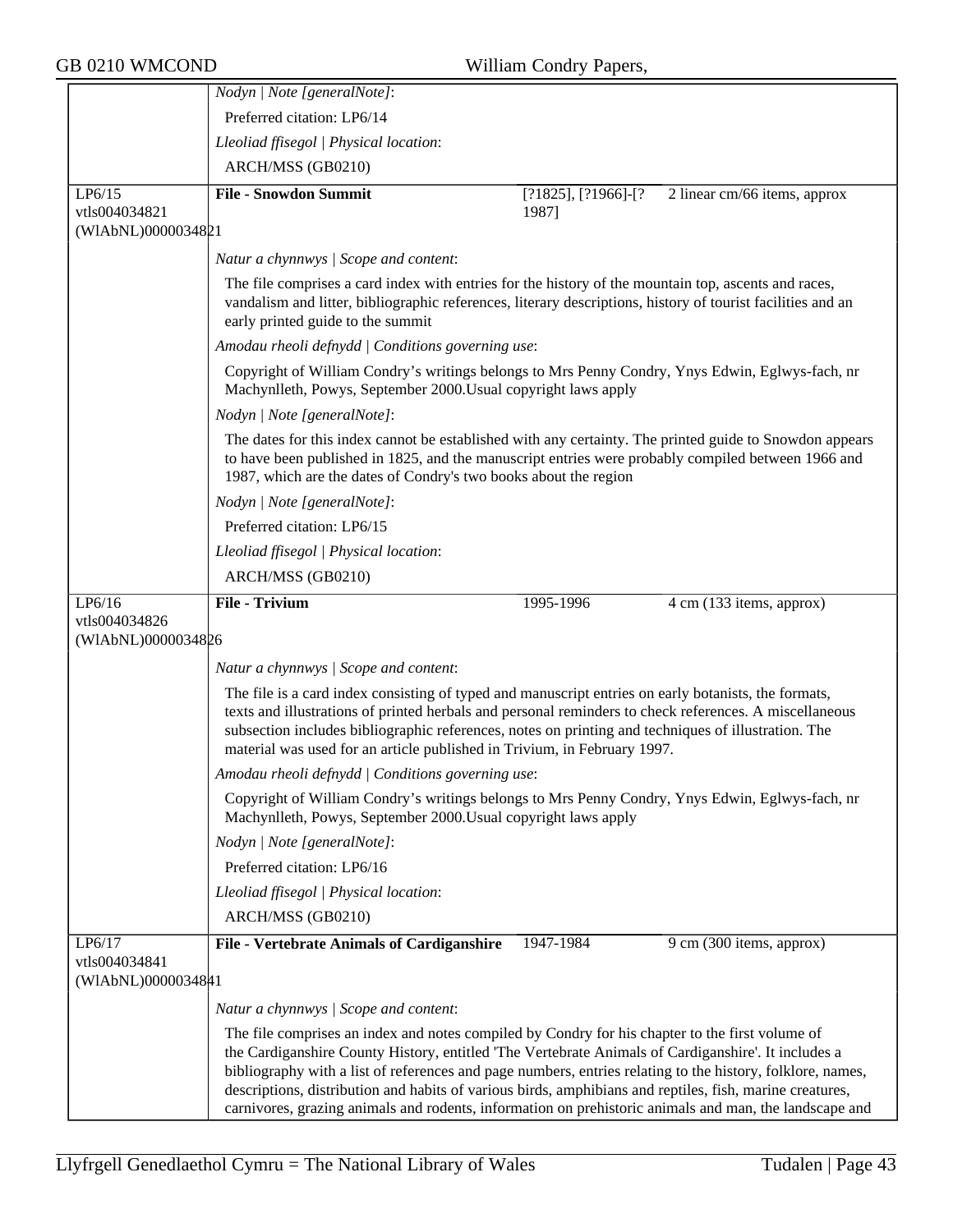|                                     | climate, and notes concerning the order of the book, 1947-1984. Printed articles, literary sources and<br>correspondence accompany some entries.                                                                                                                                                                                                                                                                                                                                                                                                                                                                                    |  |  |  |
|-------------------------------------|-------------------------------------------------------------------------------------------------------------------------------------------------------------------------------------------------------------------------------------------------------------------------------------------------------------------------------------------------------------------------------------------------------------------------------------------------------------------------------------------------------------------------------------------------------------------------------------------------------------------------------------|--|--|--|
|                                     | Amodau rheoli defnydd   Conditions governing use:                                                                                                                                                                                                                                                                                                                                                                                                                                                                                                                                                                                   |  |  |  |
|                                     | Copyright of William Condry's writings belongs to Mrs Penny Condry, Ynys Edwin, Eglwys-fach, nr<br>Machynlleth, Powys, September 2000. Usual copyright laws apply                                                                                                                                                                                                                                                                                                                                                                                                                                                                   |  |  |  |
|                                     | Nodyn   Note [generalNote]:                                                                                                                                                                                                                                                                                                                                                                                                                                                                                                                                                                                                         |  |  |  |
|                                     | Preferred citation: LP6/17                                                                                                                                                                                                                                                                                                                                                                                                                                                                                                                                                                                                          |  |  |  |
|                                     | Lleoliad ffisegol   Physical location:                                                                                                                                                                                                                                                                                                                                                                                                                                                                                                                                                                                              |  |  |  |
|                                     | ARCH/MSS (GB0210)                                                                                                                                                                                                                                                                                                                                                                                                                                                                                                                                                                                                                   |  |  |  |
| LP6/18                              | <b>File - Water</b><br>1947-1979<br>23 cm (760 items, approx)                                                                                                                                                                                                                                                                                                                                                                                                                                                                                                                                                                       |  |  |  |
| vtls004034845                       |                                                                                                                                                                                                                                                                                                                                                                                                                                                                                                                                                                                                                                     |  |  |  |
| (WIAbNL)0000034845                  |                                                                                                                                                                                                                                                                                                                                                                                                                                                                                                                                                                                                                                     |  |  |  |
|                                     | Natur a chynnwys / Scope and content:                                                                                                                                                                                                                                                                                                                                                                                                                                                                                                                                                                                               |  |  |  |
|                                     | The file comprises a card index divided into sections on lakes, classified according to area and type,<br>wetlands and rivers, indexed by name, plants, insects, fish and mammals, 1947-1979. Some of the<br>entries are expanded by additional notes on history, geology, distribution and early discoveries of certain<br>species, threats and conservation issues, topographical descriptions, human activities, bibliographic<br>references, preparatory notes and personal reminders, and derivations of place names, sometimes<br>accompanied by press cuttings, species lists, typed reports, sketches and printed pamphlets |  |  |  |
|                                     | Amodau rheoli defnydd   Conditions governing use:                                                                                                                                                                                                                                                                                                                                                                                                                                                                                                                                                                                   |  |  |  |
|                                     | Copyright of William Condry's writings belongs to Mrs Penny Condry, Ynys Edwin, Eglwys-fach, nr<br>Machynlleth, Powys, September 2000. Usual copyright laws apply                                                                                                                                                                                                                                                                                                                                                                                                                                                                   |  |  |  |
|                                     | Nodyn   Note [generalNote]:                                                                                                                                                                                                                                                                                                                                                                                                                                                                                                                                                                                                         |  |  |  |
|                                     | Preferred citation: LP6/18                                                                                                                                                                                                                                                                                                                                                                                                                                                                                                                                                                                                          |  |  |  |
|                                     | Lleoliad ffisegol   Physical location:                                                                                                                                                                                                                                                                                                                                                                                                                                                                                                                                                                                              |  |  |  |
|                                     | ARCH/MSS (GB0210)                                                                                                                                                                                                                                                                                                                                                                                                                                                                                                                                                                                                                   |  |  |  |
| LP6/19                              | File - W[elsh] C[ountry] Essays<br>$[1952]$ - $[1987]$<br>13 cm (433 items, appprox)                                                                                                                                                                                                                                                                                                                                                                                                                                                                                                                                                |  |  |  |
| vtls004034849<br>(WIAbNL)0000034849 |                                                                                                                                                                                                                                                                                                                                                                                                                                                                                                                                                                                                                                     |  |  |  |
|                                     | Natur a chynnwys / Scope and content:                                                                                                                                                                                                                                                                                                                                                                                                                                                                                                                                                                                               |  |  |  |
|                                     | The file comprises a card index which Condry used for his book, Welsh Country Essays, published<br>in 1996, covering place names, personal names, plants, birds, fish, reptiles, mammals, trees, insects,<br>geology, literary references and historical topics, [1952]-[1987], marked with numbers which denote<br>pages in the printed version of the book.                                                                                                                                                                                                                                                                       |  |  |  |
|                                     | Amodau rheoli defnydd   Conditions governing use:                                                                                                                                                                                                                                                                                                                                                                                                                                                                                                                                                                                   |  |  |  |
|                                     | Copyright of William Condry's writings belongs to Mrs Penny Condry, Ynys Edwin, Eglwys-fach, nr<br>Machynlleth, Powys, September 2000. Usual copyright laws apply                                                                                                                                                                                                                                                                                                                                                                                                                                                                   |  |  |  |
|                                     | Nodyn   Note [generalNote]:                                                                                                                                                                                                                                                                                                                                                                                                                                                                                                                                                                                                         |  |  |  |
|                                     | The dates for this file have been obtained from the printed version of the book, which states when the<br>original articles were written.                                                                                                                                                                                                                                                                                                                                                                                                                                                                                           |  |  |  |
|                                     | Nodyn   Note [generalNote]:                                                                                                                                                                                                                                                                                                                                                                                                                                                                                                                                                                                                         |  |  |  |
|                                     | Preferred citation: LP6/19                                                                                                                                                                                                                                                                                                                                                                                                                                                                                                                                                                                                          |  |  |  |
|                                     | Lleoliad ffisegol   Physical location:                                                                                                                                                                                                                                                                                                                                                                                                                                                                                                                                                                                              |  |  |  |
|                                     | ARCH/MSS (GB0210)                                                                                                                                                                                                                                                                                                                                                                                                                                                                                                                                                                                                                   |  |  |  |
| LP6/20                              | $50 \text{ cm}$ (1666 items, approx)<br>File - W[ild] W[elsh] G[arden]<br>1947-1998                                                                                                                                                                                                                                                                                                                                                                                                                                                                                                                                                 |  |  |  |
| vtls004034892                       |                                                                                                                                                                                                                                                                                                                                                                                                                                                                                                                                                                                                                                     |  |  |  |
| (WlAbNL)0000034892                  |                                                                                                                                                                                                                                                                                                                                                                                                                                                                                                                                                                                                                                     |  |  |  |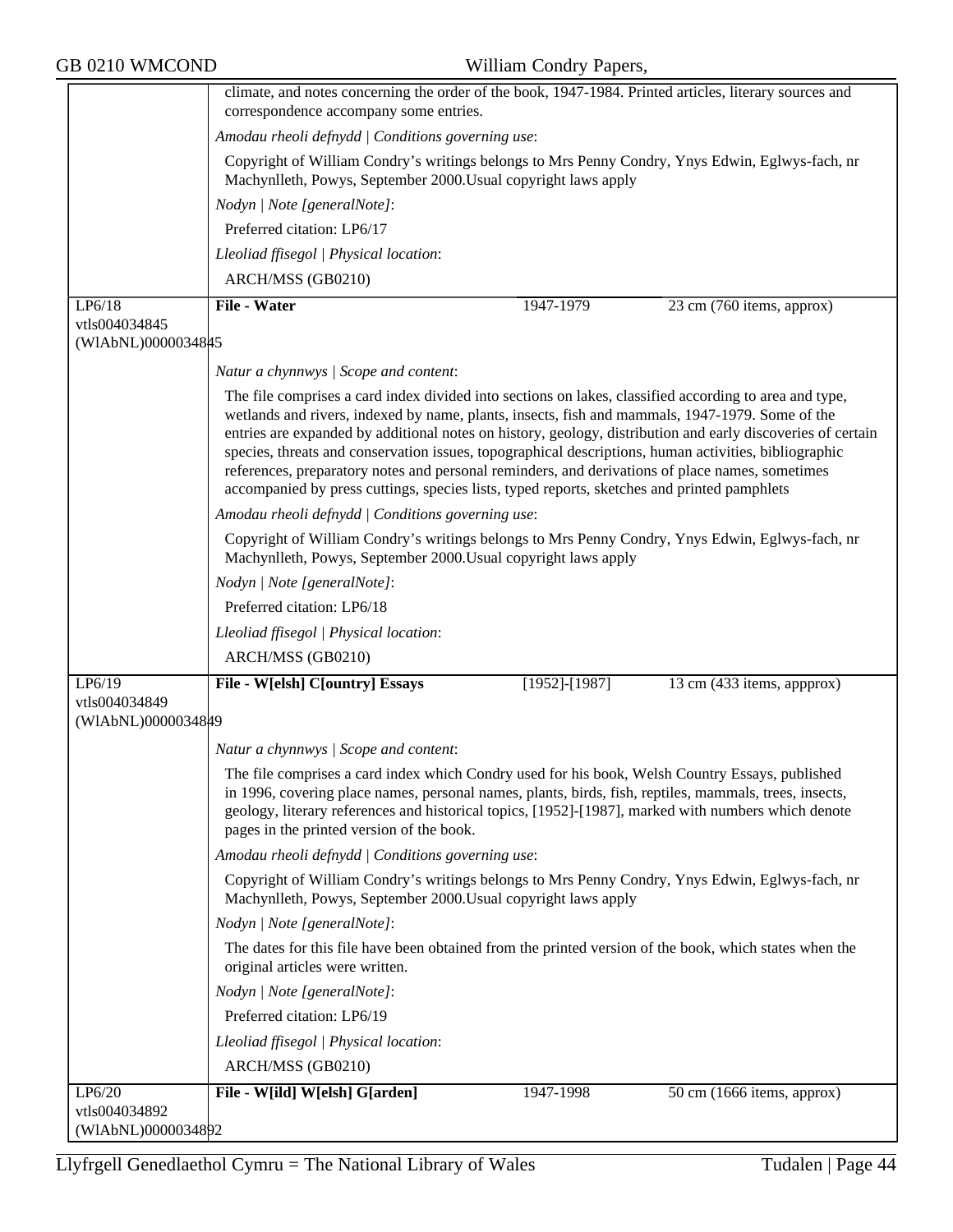|                    | Crëwr   Creator:                                                                                                                                                                                                                                                                                                                                                                                                                                                                                                                                                                                                                                                                                                                                                                                                                                                                                                                                                                                                                                                                                                                                                                                                                                                                                                                                                                                                                                                                                                                                                                                  |
|--------------------|---------------------------------------------------------------------------------------------------------------------------------------------------------------------------------------------------------------------------------------------------------------------------------------------------------------------------------------------------------------------------------------------------------------------------------------------------------------------------------------------------------------------------------------------------------------------------------------------------------------------------------------------------------------------------------------------------------------------------------------------------------------------------------------------------------------------------------------------------------------------------------------------------------------------------------------------------------------------------------------------------------------------------------------------------------------------------------------------------------------------------------------------------------------------------------------------------------------------------------------------------------------------------------------------------------------------------------------------------------------------------------------------------------------------------------------------------------------------------------------------------------------------------------------------------------------------------------------------------|
|                    | Chater, A.O.                                                                                                                                                                                                                                                                                                                                                                                                                                                                                                                                                                                                                                                                                                                                                                                                                                                                                                                                                                                                                                                                                                                                                                                                                                                                                                                                                                                                                                                                                                                                                                                      |
|                    | Natur a chynnwys / Scope and content:                                                                                                                                                                                                                                                                                                                                                                                                                                                                                                                                                                                                                                                                                                                                                                                                                                                                                                                                                                                                                                                                                                                                                                                                                                                                                                                                                                                                                                                                                                                                                             |
|                    | The file consists of a card index and additional notes divided into four distinct sections. -- The first part<br>comprises miscellaneous entries, covering the habits, habitats, folklore and botanical descriptions of<br>wild and garden plants, and their capacity to attract wildlife; famous gardeners and botanists; birds,<br>reptiles, insects; the relevance of some items to Penny Condry's garden, and the effects of weather;<br>bibliographic references, personal reminders, printed articles, useful addresses, sketches, and relevant<br>letters from Arthur [Chater], 1987, Peggy [Chater], 1986, Evan Price Evans, 1959, and marked 'the last<br>letter from E. Price Evans', and Irene (Benjamin) Vaughan, 1983. -- The second section consists mainly<br>of descriptions of plants and accounts of their performance in Penny Condry's garden, accompanied by<br>literary references and anecdotes, and occasional press cuttings. -- The third section is a list of birds,<br>invertebrates, mammals, wild plants, reptiles and weather conditions in the garden at Ynys Edwin, with<br>exact dates in most cases. Some of the entries are expanded with notes on plant characteristics, the garden<br>as a wildlife habitat, the author's work plans, notes on style and personal reminders. -- The fourth set of<br>entries covers wild flowers, garden plants, trees, animals, birds, personal names, place names, climate,<br>soil and gardening activities, the majority annotated with numbers which appear to denote pages in the<br>typescript of the proposed work. |
|                    | Amodau rheoli defnydd   Conditions governing use:                                                                                                                                                                                                                                                                                                                                                                                                                                                                                                                                                                                                                                                                                                                                                                                                                                                                                                                                                                                                                                                                                                                                                                                                                                                                                                                                                                                                                                                                                                                                                 |
|                    | Copyright of William Condry's writings belongs to Mrs Penny Condry, Ynys Edwin, Eglwys-fach, nr<br>Machynlleth, Powys, September 2000. Usual copyright laws apply                                                                                                                                                                                                                                                                                                                                                                                                                                                                                                                                                                                                                                                                                                                                                                                                                                                                                                                                                                                                                                                                                                                                                                                                                                                                                                                                                                                                                                 |
|                    | Nodyn   Note [generalNote]:                                                                                                                                                                                                                                                                                                                                                                                                                                                                                                                                                                                                                                                                                                                                                                                                                                                                                                                                                                                                                                                                                                                                                                                                                                                                                                                                                                                                                                                                                                                                                                       |
|                    | Preferred citation: LP6/20                                                                                                                                                                                                                                                                                                                                                                                                                                                                                                                                                                                                                                                                                                                                                                                                                                                                                                                                                                                                                                                                                                                                                                                                                                                                                                                                                                                                                                                                                                                                                                        |
|                    | Lleoliad ffisegol   Physical location:                                                                                                                                                                                                                                                                                                                                                                                                                                                                                                                                                                                                                                                                                                                                                                                                                                                                                                                                                                                                                                                                                                                                                                                                                                                                                                                                                                                                                                                                                                                                                            |
|                    | ARCH/MSS (GB0210)                                                                                                                                                                                                                                                                                                                                                                                                                                                                                                                                                                                                                                                                                                                                                                                                                                                                                                                                                                                                                                                                                                                                                                                                                                                                                                                                                                                                                                                                                                                                                                                 |
|                    |                                                                                                                                                                                                                                                                                                                                                                                                                                                                                                                                                                                                                                                                                                                                                                                                                                                                                                                                                                                                                                                                                                                                                                                                                                                                                                                                                                                                                                                                                                                                                                                                   |
| LP6/21             | <b>File - Woodlands</b><br>1948-1985<br>54 cm (1800 items, approx)                                                                                                                                                                                                                                                                                                                                                                                                                                                                                                                                                                                                                                                                                                                                                                                                                                                                                                                                                                                                                                                                                                                                                                                                                                                                                                                                                                                                                                                                                                                                |
| vtls004035044      |                                                                                                                                                                                                                                                                                                                                                                                                                                                                                                                                                                                                                                                                                                                                                                                                                                                                                                                                                                                                                                                                                                                                                                                                                                                                                                                                                                                                                                                                                                                                                                                                   |
| (WIAbNL)0000035044 |                                                                                                                                                                                                                                                                                                                                                                                                                                                                                                                                                                                                                                                                                                                                                                                                                                                                                                                                                                                                                                                                                                                                                                                                                                                                                                                                                                                                                                                                                                                                                                                                   |
|                    | Crëwr   Creator:                                                                                                                                                                                                                                                                                                                                                                                                                                                                                                                                                                                                                                                                                                                                                                                                                                                                                                                                                                                                                                                                                                                                                                                                                                                                                                                                                                                                                                                                                                                                                                                  |
|                    | Benoit, Peter Michael, 1931-                                                                                                                                                                                                                                                                                                                                                                                                                                                                                                                                                                                                                                                                                                                                                                                                                                                                                                                                                                                                                                                                                                                                                                                                                                                                                                                                                                                                                                                                                                                                                                      |
|                    | Natur a chynnwys / Scope and content:                                                                                                                                                                                                                                                                                                                                                                                                                                                                                                                                                                                                                                                                                                                                                                                                                                                                                                                                                                                                                                                                                                                                                                                                                                                                                                                                                                                                                                                                                                                                                             |
|                    | The file comprises a two-part index and additional notes. The first part concerns the history of<br>woodlands from prehistoric times to the present day, particularly noting man's influence and the need for<br>conservation, characteristic plants, birds, insects and mammals, with subsections on each species, and<br>notes on individual, named woods. The second part provides details of different trees, noting their growth<br>habits, ecology, plants, birds and animals associated with each type. Some entries are expanded by fuller<br>topographical and botanical descriptions, the etymology of Welsh species names, folklore, bibliographic<br>information and literary references, press cuttings, pamphlets, printed articles, sketches and maps, and<br>correspondence, including letters from Peter [Benoit], 1973-1976, and Arthur [Chater], 1969-1976, on<br>woodland plants, Peter Crow, 1975, on moths, H. R. H. ('Taff') Vaughan, 1975-1977, mainly on the<br>history of forest land use, and Irene Vaughan, 1949, on squirrels. A note by the author, dated August<br>1975, indicates his purpose and method of using the index cards.                                                                                                                                                                                                                                                                                                                                                                                                                                |
|                    | Amodau rheoli defnydd   Conditions governing use:                                                                                                                                                                                                                                                                                                                                                                                                                                                                                                                                                                                                                                                                                                                                                                                                                                                                                                                                                                                                                                                                                                                                                                                                                                                                                                                                                                                                                                                                                                                                                 |
|                    | Copyright of William Condry's writings belongs to Mrs Penny Condry, Ynys Edwin, Eglwys-fach, nr<br>Machynlleth, Powys, September 2000. Usual copyright laws apply                                                                                                                                                                                                                                                                                                                                                                                                                                                                                                                                                                                                                                                                                                                                                                                                                                                                                                                                                                                                                                                                                                                                                                                                                                                                                                                                                                                                                                 |
|                    | Nodyn   Note [generalNote]:                                                                                                                                                                                                                                                                                                                                                                                                                                                                                                                                                                                                                                                                                                                                                                                                                                                                                                                                                                                                                                                                                                                                                                                                                                                                                                                                                                                                                                                                                                                                                                       |
|                    | Preferred citation: LP6/21                                                                                                                                                                                                                                                                                                                                                                                                                                                                                                                                                                                                                                                                                                                                                                                                                                                                                                                                                                                                                                                                                                                                                                                                                                                                                                                                                                                                                                                                                                                                                                        |
|                    | Lleoliad ffisegol   Physical location:                                                                                                                                                                                                                                                                                                                                                                                                                                                                                                                                                                                                                                                                                                                                                                                                                                                                                                                                                                                                                                                                                                                                                                                                                                                                                                                                                                                                                                                                                                                                                            |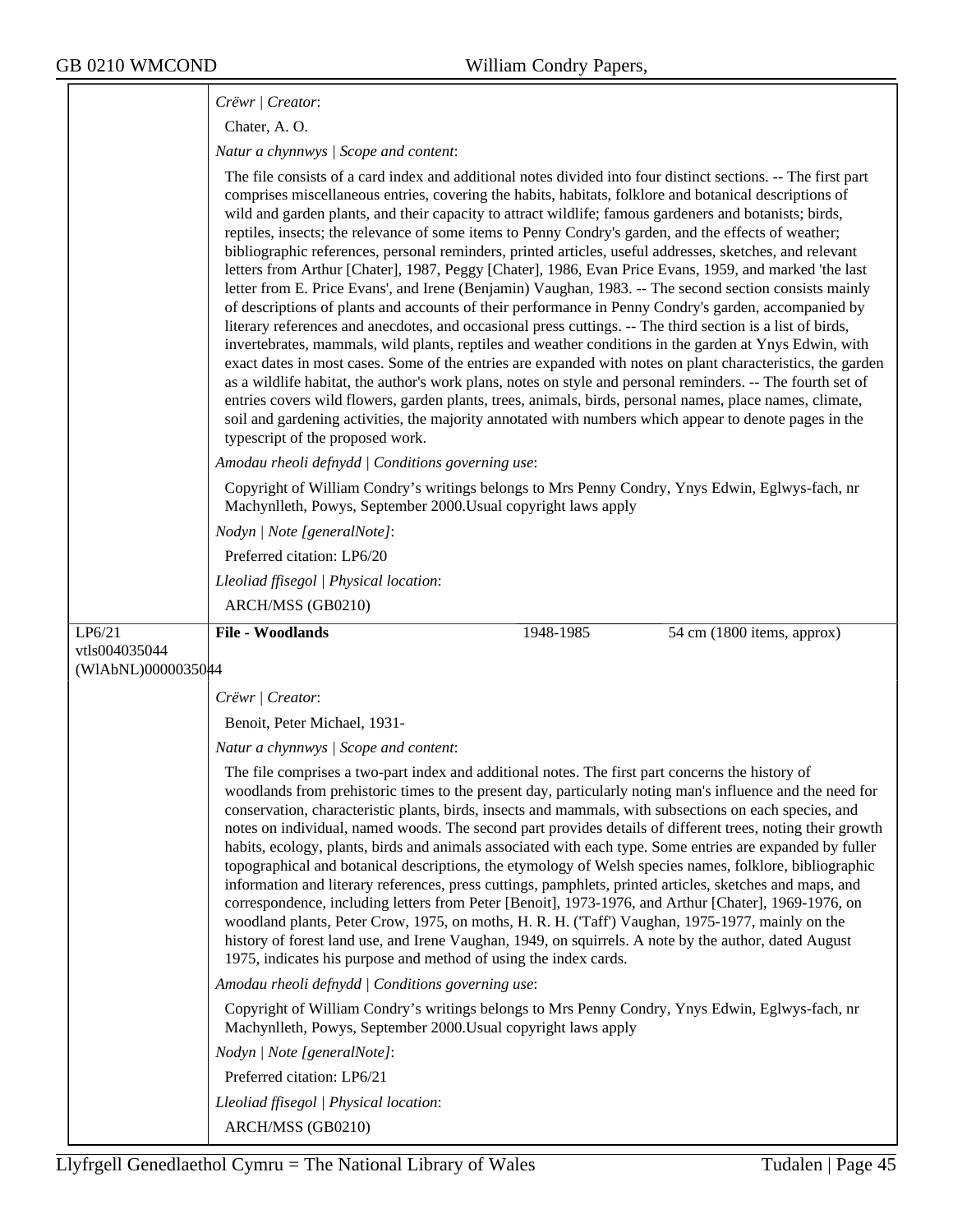| <b>GB 0210 WMCOND</b><br>William Condry Papers, |                         |                                                                                                                                                                                                                                                                                                                                                                                                                                                                                                                                                                                                                                                                           |           |                           |
|-------------------------------------------------|-------------------------|---------------------------------------------------------------------------------------------------------------------------------------------------------------------------------------------------------------------------------------------------------------------------------------------------------------------------------------------------------------------------------------------------------------------------------------------------------------------------------------------------------------------------------------------------------------------------------------------------------------------------------------------------------------------------|-----------|---------------------------|
|                                                 | LP6/22<br>vtls004035072 | File - Flintshire and Cardiganshire                                                                                                                                                                                                                                                                                                                                                                                                                                                                                                                                                                                                                                       | 1952-1976 | 12 cm (400 items, approx) |
|                                                 | (WIAbNL)0000035072      |                                                                                                                                                                                                                                                                                                                                                                                                                                                                                                                                                                                                                                                                           |           |                           |
|                                                 |                         | Crëwr   Creator:                                                                                                                                                                                                                                                                                                                                                                                                                                                                                                                                                                                                                                                          |           |                           |
|                                                 |                         | Chater, A. O.                                                                                                                                                                                                                                                                                                                                                                                                                                                                                                                                                                                                                                                             |           |                           |
|                                                 |                         | Natur a chynnwys / Scope and content:                                                                                                                                                                                                                                                                                                                                                                                                                                                                                                                                                                                                                                     |           |                           |
|                                                 |                         | The file consists of two bundles of notes on cards for the counties of Flintshire and Cardiganshire,<br>concerning archaeology, history, architecture, features of interest, tourist attractions, place names,<br>industries, bibliographic and literary references, occasionally illustrated by sketches or maps,<br>accompanied by newspaper and magazine articles and relevant correspondence, including a letter and<br>postcard from Arthur [Chater], 1967, 1972, on points of local history in Cardiganshire, Iorwerth Peate,<br>1952, regarding a find of ancient arrowheads, and Melville Richards, 1969, concerning the nomenclature<br>of Pumlumon (Plynlimon). |           |                           |
|                                                 |                         | Amodau rheoli defnydd   Conditions governing use:                                                                                                                                                                                                                                                                                                                                                                                                                                                                                                                                                                                                                         |           |                           |
|                                                 |                         | Copyright of William Condry's writings belongs to Mrs Penny Condry, Ynys Edwin, Eglwys-fach, nr<br>Machynlleth, Powys, September 2000. Usual copyright laws apply                                                                                                                                                                                                                                                                                                                                                                                                                                                                                                         |           |                           |
|                                                 |                         | Nodyn   Note [generalNote]:                                                                                                                                                                                                                                                                                                                                                                                                                                                                                                                                                                                                                                               |           |                           |
|                                                 |                         | Title supplied from contents.                                                                                                                                                                                                                                                                                                                                                                                                                                                                                                                                                                                                                                             |           |                           |
|                                                 |                         | Nodyn   Note [generalNote]:                                                                                                                                                                                                                                                                                                                                                                                                                                                                                                                                                                                                                                               |           |                           |
|                                                 |                         | Preferred citation: LP6/22                                                                                                                                                                                                                                                                                                                                                                                                                                                                                                                                                                                                                                                |           |                           |
|                                                 |                         | Lleoliad ffisegol   Physical location:                                                                                                                                                                                                                                                                                                                                                                                                                                                                                                                                                                                                                                    |           |                           |
|                                                 |                         | ARCH/MSS (GB0210)                                                                                                                                                                                                                                                                                                                                                                                                                                                                                                                                                                                                                                                         |           |                           |
|                                                 |                         |                                                                                                                                                                                                                                                                                                                                                                                                                                                                                                                                                                                                                                                                           |           |                           |

## **Cyfres | Series LP7 vtls004035142 (WlAbNL)0000035142: Preparatory notes**

Dyddiad | Date: [?1938]-[?1997] (dyddiad creu) | (date of creation)

Natur a chynnwys | Scope and content:

The series comprises notebooks, [?1938]-[?1955]), a loose list, a chronology on cardboard sheets and photocopies of printed articles, [1979]-[1984], evidently used as literary source materials, but without a specific connection to any of Condry's named books or articles.

Disgrifiad ffisegol | Physical description: 2 vols, 1 folder, 2 loose items

Lleoliad ffisegol | Physical location: ARCH/MSS (GB0210)

Nodyn | Note [generalNote]:

Preferred citation: LP7

Trefniant | Arrangement:

Arranged at NLW according to physical composition and chronology.

Cyfyngiadau ar fynediad | Restrictions on access:

Readers consulting modern papers in the National Library of Wales are required to abide by the conditions set out in information provided when applying for their Readers' Tickets, whereby the reader shall become responsible for compliance with the Data Protection Act 2018 and the General Data Protection Regulation 2018 in relation to any processing by them of personal data obtained from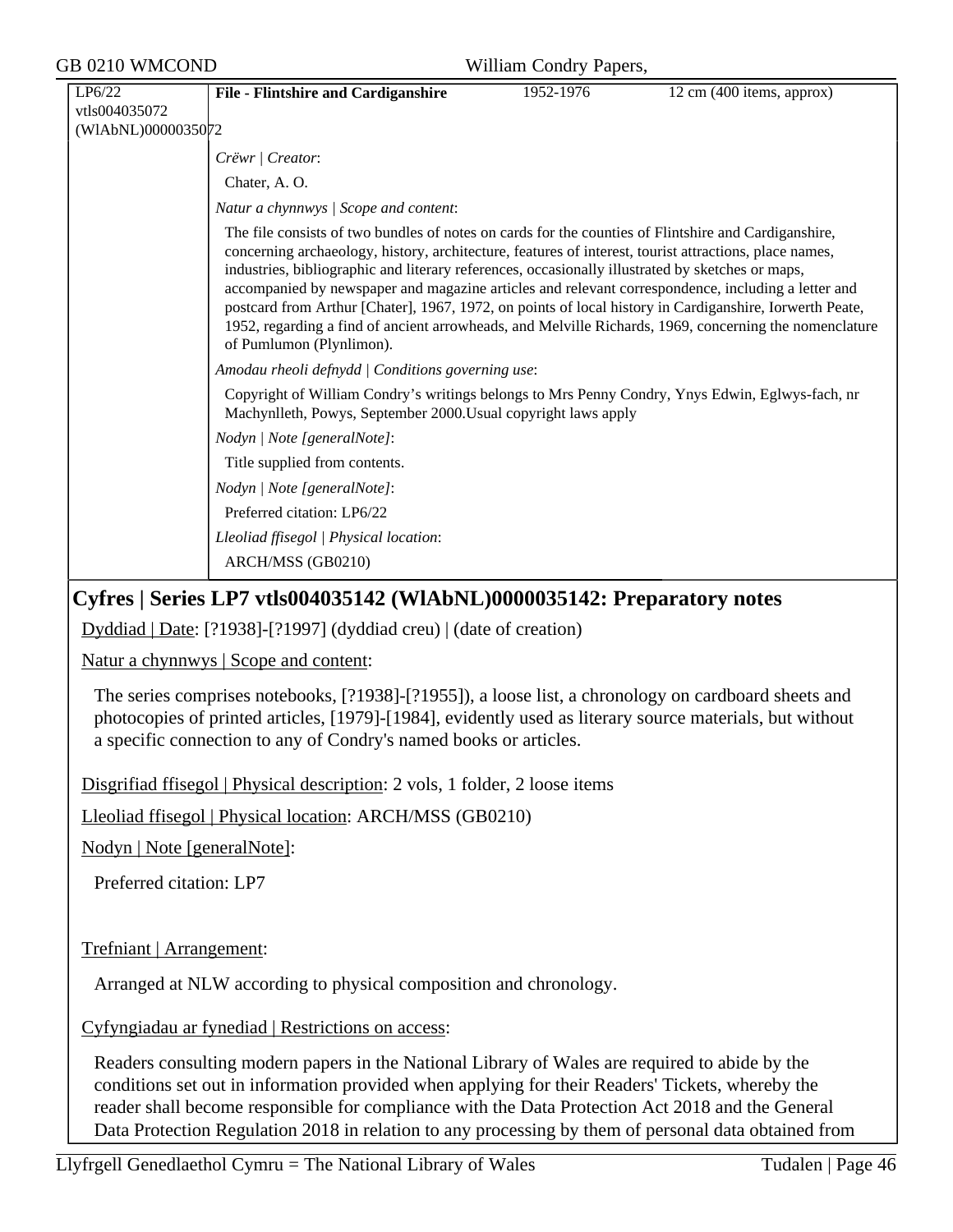modern records held at the Library. = Disgwylir i ddarllenwyr sydd am ddefnyddio papurau modern yn Llyfrgell Genedlaethol Cymru gydymffurfio â Deddf Warchod Data 2018 a Rheoliadau Diogelu Data Cyffredinol 2018 yng nghyd-destun unrhyw brosesu ganddynt o ddata personol a gasglwyd o gofnodion modern sydd ar gadw yn y Llyfrgell. Nodir y manylion yn yr wybodaeth a roddir wrth wneud cais am Docyn Darllen

Amodau rheoli defnydd | Conditions governing use:

Copyright of William Condry's writings belongs to Mrs Penny Condry, Ynys Edwin, Eglwys-fach, nr Machynlleth, Powys, September 2000.

Usual copyright laws apply

| FFeil / rhestr eitemau   File / item list |                                                                                                                                                                                                                                                                                                                                                                                                                                                                       |                     |                                               |
|-------------------------------------------|-----------------------------------------------------------------------------------------------------------------------------------------------------------------------------------------------------------------------------------------------------------------------------------------------------------------------------------------------------------------------------------------------------------------------------------------------------------------------|---------------------|-----------------------------------------------|
| Cod cyfeirnod<br>Reference code           | Teitl   Title                                                                                                                                                                                                                                                                                                                                                                                                                                                         | Dyddiadau   Dates   | Disgrifiad ffisegol   Physical<br>description |
| LP7/1                                     | <b>File - Literature notebook</b>                                                                                                                                                                                                                                                                                                                                                                                                                                     | $[?1938] - [?1944]$ | $1$ vol. (18ff of text)                       |
| vtls004037302<br>(WIAbNL)0000037302       |                                                                                                                                                                                                                                                                                                                                                                                                                                                                       |                     |                                               |
|                                           |                                                                                                                                                                                                                                                                                                                                                                                                                                                                       |                     |                                               |
|                                           | Natur a chynnwys / Scope and content:                                                                                                                                                                                                                                                                                                                                                                                                                                 |                     |                                               |
|                                           | The file comprises a hardback notebook, [?1938]-[?1944], containing lists of unusual or interesting words<br>with definitions and their Latin and French equivalents, notes on being a nature lover and a conscientious<br>objector, quotations from English and French literature, especially poetry, with translations by Condry,<br>probably dating from around the time of World War II.                                                                          |                     |                                               |
|                                           | Amodau rheoli defnydd   Conditions governing use:                                                                                                                                                                                                                                                                                                                                                                                                                     |                     |                                               |
|                                           | Copyright of William Condry's writings belongs to Mrs Penny Condry, Ynys Edwin, Eglwys-fach, nr<br>Machynlleth, Powys, September 2000. Usual copyright laws apply                                                                                                                                                                                                                                                                                                     |                     |                                               |
|                                           | Nodyn   Note [generalNote]:                                                                                                                                                                                                                                                                                                                                                                                                                                           |                     |                                               |
|                                           | Endorsed on flyleaf: the original title, 'Words', with an appropriate quotation from Shakespeare                                                                                                                                                                                                                                                                                                                                                                      |                     |                                               |
|                                           | Nodyn   Note [generalNote]:                                                                                                                                                                                                                                                                                                                                                                                                                                           |                     |                                               |
|                                           | Preferred citation: LP7/1                                                                                                                                                                                                                                                                                                                                                                                                                                             |                     |                                               |
|                                           | Lleoliad ffisegol   Physical location:                                                                                                                                                                                                                                                                                                                                                                                                                                |                     |                                               |
|                                           | ARCH/MSS (GB0210)                                                                                                                                                                                                                                                                                                                                                                                                                                                     |                     |                                               |
| LP7/2                                     | File - History and ecology notebook                                                                                                                                                                                                                                                                                                                                                                                                                                   | $1948 - [?1956]$    | $1$ vol. $(52$ ff. of text)                   |
| vtls004037303<br>(WIAbNL)0000037303       |                                                                                                                                                                                                                                                                                                                                                                                                                                                                       |                     |                                               |
|                                           | Crëwr   Creator:                                                                                                                                                                                                                                                                                                                                                                                                                                                      |                     |                                               |
|                                           | Lockley, R. M. (Ronald Mathias), 1903-2000                                                                                                                                                                                                                                                                                                                                                                                                                            |                     |                                               |
|                                           | Natur a chynnwys / Scope and content:                                                                                                                                                                                                                                                                                                                                                                                                                                 |                     |                                               |
|                                           | The file comprises a hardback notebook, containing mainly notes taken from literary sources, with<br>references given. Subjects cover the geology and natural history of Cardiganshire, including the ecology<br>of Tregaron Bog (Cors Caron) and the history of Hafod mansion, plants of the Swiss National Park<br>[?1956], heath and breckland ecology, and the life of William Hutton of Birmingham (1723-1815), a<br>bookbinder, bookseller and renowned walker. |                     |                                               |
|                                           | Amodau rheoli defnydd   Conditions governing use:                                                                                                                                                                                                                                                                                                                                                                                                                     |                     |                                               |
|                                           | Copyright of William Condry's writings belongs to Mrs Penny Condry, Ynys Edwin, Eglwys-fach, nr<br>Machynlleth, Powys, September 2000. Usual copyright laws apply                                                                                                                                                                                                                                                                                                     |                     |                                               |
|                                           | Nodyn   Note [generalNote]:                                                                                                                                                                                                                                                                                                                                                                                                                                           |                     |                                               |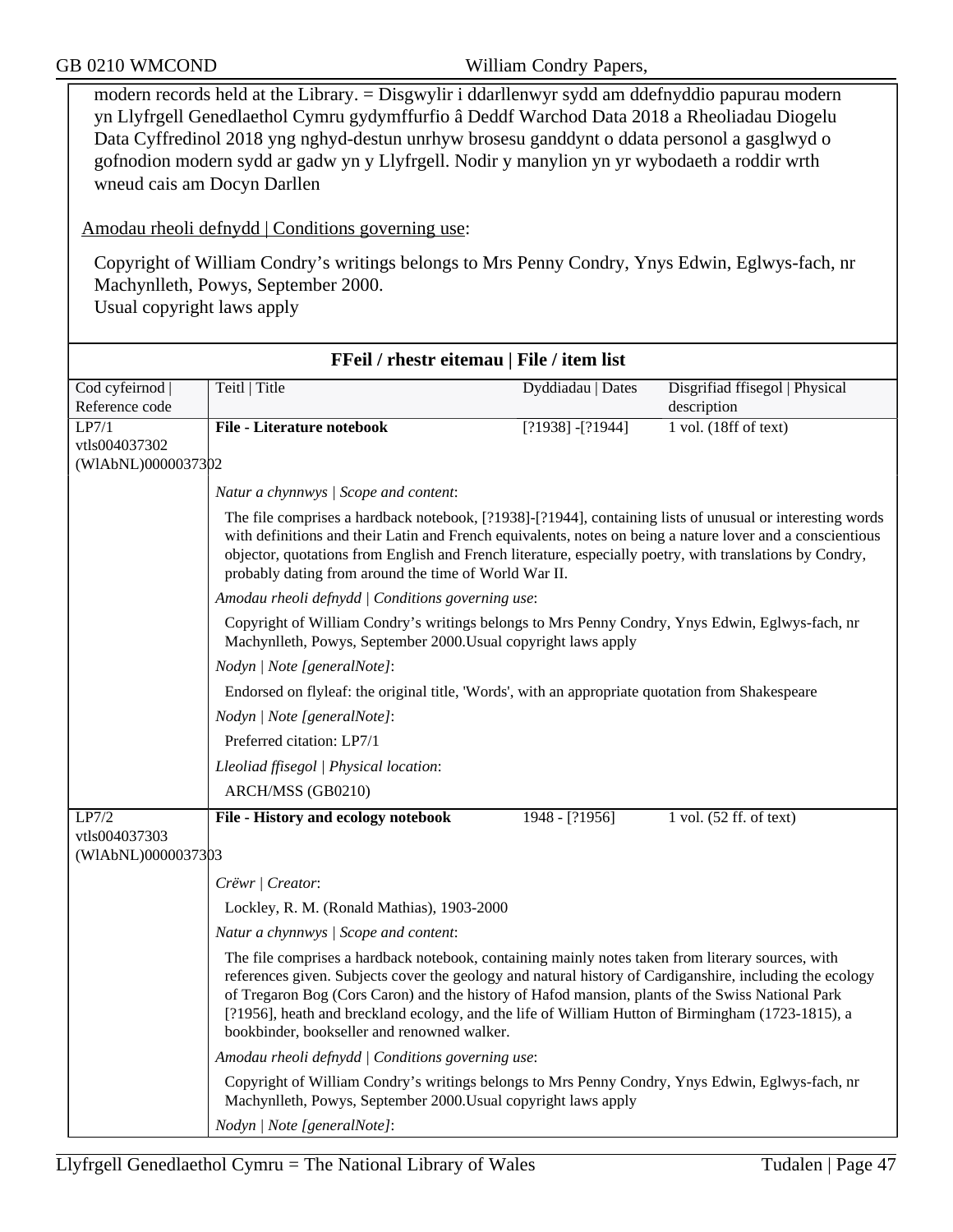|                                     | Endorsed: 'Keep for notes on Wm. Hutton' Enclosures: letter from Ronald Lockley, 1948, concerning<br>publication of an ecological survey report, loose notes on mountains, planning, bee-keeping, humming<br>bird flight, vegetation and maps of Cardiganshire, with sketch map. |
|-------------------------------------|----------------------------------------------------------------------------------------------------------------------------------------------------------------------------------------------------------------------------------------------------------------------------------|
|                                     | Nodyn   Note [generalNote]:                                                                                                                                                                                                                                                      |
|                                     | Preferred citation: LP7/2                                                                                                                                                                                                                                                        |
|                                     | Lleoliad ffisegol   Physical location:                                                                                                                                                                                                                                           |
|                                     | ARCH/MSS (GB0210)                                                                                                                                                                                                                                                                |
| LP7/3                               | File - List of miscellaneous papers<br>[?1997]<br>1 item                                                                                                                                                                                                                         |
| vtls004037304<br>(WIAbNL)0000037304 |                                                                                                                                                                                                                                                                                  |
|                                     | Natur a chynnwys / Scope and content:                                                                                                                                                                                                                                            |
|                                     | The file is a list of the author's miscellaneous papers.                                                                                                                                                                                                                         |
|                                     | Amodau rheoli defnydd   Conditions governing use:                                                                                                                                                                                                                                |
|                                     | Copyright of William Condry's writings belongs to Mrs Penny Condry, Ynys Edwin, Eglwys-fach, nr<br>Machynlleth, Powys, September 2000. Usual copyright laws apply                                                                                                                |
|                                     | Nodyn   Note [generalNote]:                                                                                                                                                                                                                                                      |
|                                     | Date surmised from the inclusion in the list of the article on herbals in LP 5/2.                                                                                                                                                                                                |
|                                     | Nodyn   Note [generalNote]:                                                                                                                                                                                                                                                      |
|                                     | Preferred citation: LP7/3                                                                                                                                                                                                                                                        |
|                                     | Lleoliad ffisegol   Physical location:                                                                                                                                                                                                                                           |
|                                     | ARCH/MSS (GB0210)                                                                                                                                                                                                                                                                |
| LP7/4<br>vtls004037305              | 1 item<br><b>File - Travel chronology</b><br>[pre- $1995$ ]                                                                                                                                                                                                                      |
| (WIAbNL)0000037305                  |                                                                                                                                                                                                                                                                                  |
|                                     | Natur a chynnwys / Scope and content:                                                                                                                                                                                                                                            |
|                                     | The file comprises a schematic chronology of published works on the subject of travel in Wales,<br>handwritten on two cardboard sheets.                                                                                                                                          |
|                                     | Amodau rheoli defnydd   Conditions governing use:                                                                                                                                                                                                                                |
|                                     | Copyright of William Condry's writings belongs to Mrs Penny Condry, Ynys Edwin, Eglwys-fach, nr<br>Machynlleth, Powys, September 2000. Usual copyright laws apply                                                                                                                |
|                                     | Nodyn   Note [generalNote]:                                                                                                                                                                                                                                                      |
|                                     | Date surmised from (deleted) endorsement mentioning Wildlife, My Life which was published 1995.                                                                                                                                                                                  |
|                                     | Nodyn   Note [generalNote]:                                                                                                                                                                                                                                                      |
|                                     | Endorsed: Calculations (deleted) for numbers of photographs required for two of Condry's books.                                                                                                                                                                                  |
|                                     | Nodyn   Note [generalNote]:                                                                                                                                                                                                                                                      |
|                                     | Preferred citation: LP7/4                                                                                                                                                                                                                                                        |
|                                     | Lleoliad ffisegol   Physical location:                                                                                                                                                                                                                                           |
|                                     | ARCH/MSS (GB0210)                                                                                                                                                                                                                                                                |
| LP7/5<br>vtls004037306              | <b>File - Country Walks - photocopies</b><br>$[1979]$ - $[1984]$<br>1 folder $(1 \text{ cm})$                                                                                                                                                                                    |
| (WIAbNL)0000037306                  |                                                                                                                                                                                                                                                                                  |
|                                     | Natur a chynnwys / Scope and content:                                                                                                                                                                                                                                            |
|                                     | The file comprises photocopies of articles pertaining to Wales, selected from the AA Book of Country<br>Walks                                                                                                                                                                    |
|                                     | Amodau rheoli defnydd   Conditions governing use:                                                                                                                                                                                                                                |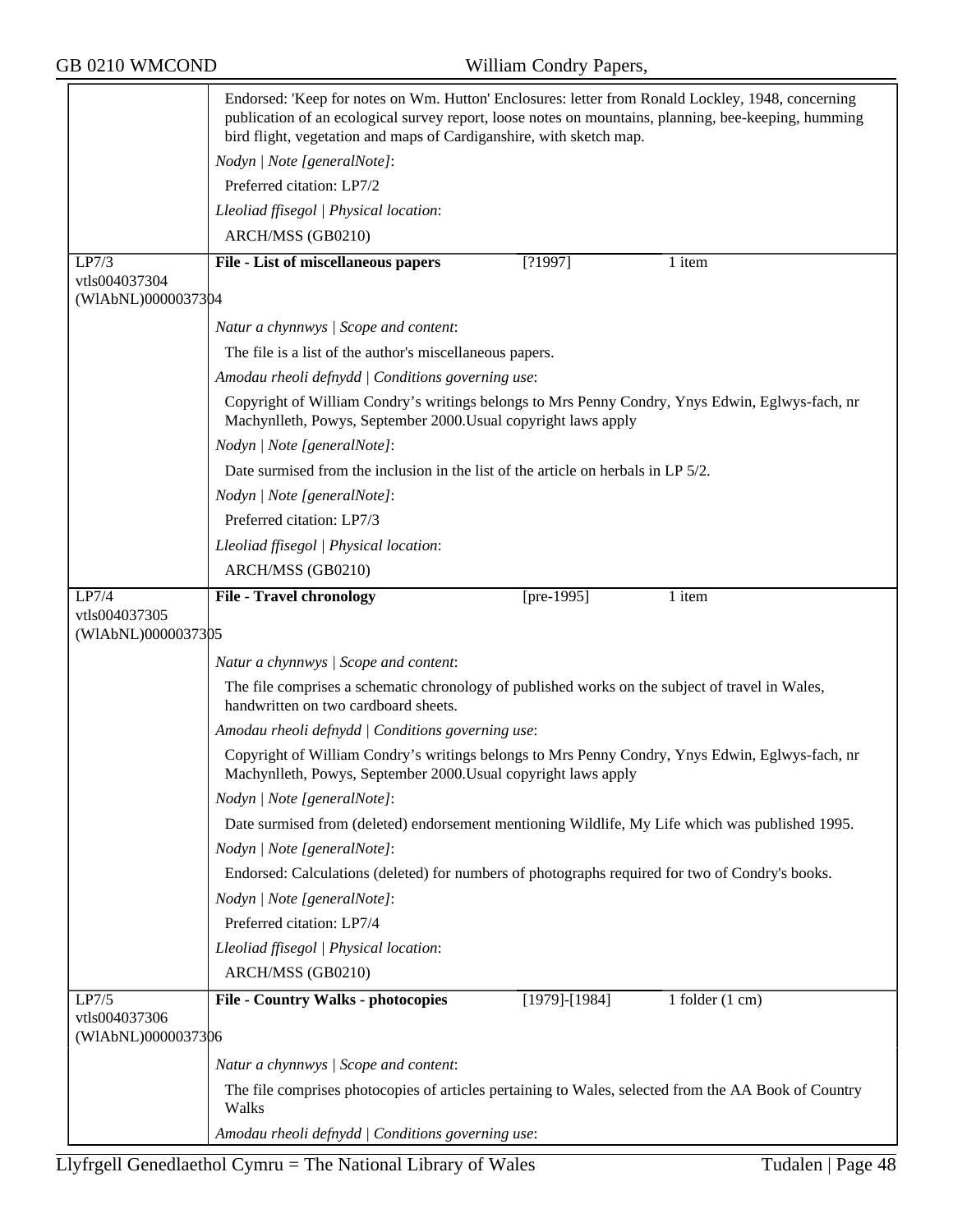Usual copyright laws apply *Nodyn | Note [generalNote]*: Dates surmised from printed editions *Nodyn | Note [generalNote]*: Preferred citation: LP7/5 *Lleoliad ffisegol | Physical location*: ARCH/MSS (GB0210)

## **Cyfres | Series LP8 vtls004037307 (WlAbNL)0000037307: Reviews**

Dyddiad | Date: 1954-2001 (dyddiad creu) | (date of creation)

Natur a chynnwys | Scope and content:

The series comprises reviews, some about Condry's publications, 1954-2001, and others by him, 1958-1997, in the form of press cuttings, printed articles and photocopies from journals, typescript drafts and handwritten notes, with relevant correspondence.

Disgrifiad ffisegol | Physical description: 3 folders

Lleoliad ffisegol | Physical location: ARCH/MSS (GB0210)

Nodyn | Note [generalNote]:

Preferred citation: LP8

Pwyntiau mynediad | Access points:

• Natural history -- Book reviews (pwnc) | (subject)

#### Trefniant | Arrangement:

Arranged into two files: reviews of Condry's publications and reviews by Condry.

Cyfyngiadau ar fynediad | Restrictions on access:

Readers consulting modern papers in the National Library of Wales are required to abide by the conditions set out in information provided when applying for their Readers' Tickets, whereby the reader shall become responsible for compliance with the Data Protection Act 2018 and the General Data Protection Regulation 2018 in relation to any processing by them of personal data obtained from modern records held at the Library. = Disgwylir i ddarllenwyr sydd am ddefnyddio papurau modern yn Llyfrgell Genedlaethol Cymru gydymffurfio â Deddf Warchod Data 2018 a Rheoliadau Diogelu Data Cyffredinol 2018 yng nghyd-destun unrhyw brosesu ganddynt o ddata personol a gasglwyd o gofnodion modern sydd ar gadw yn y Llyfrgell. Nodir y manylion yn yr wybodaeth a roddir wrth wneud cais am Docyn Darllen

Amodau rheoli defnydd | Conditions governing use:

Copyright of William Condry's writings belongs to Mrs Penny Condry, Ynys Edwin, Eglwys-fach, nr Machynlleth, Powys, September 2000.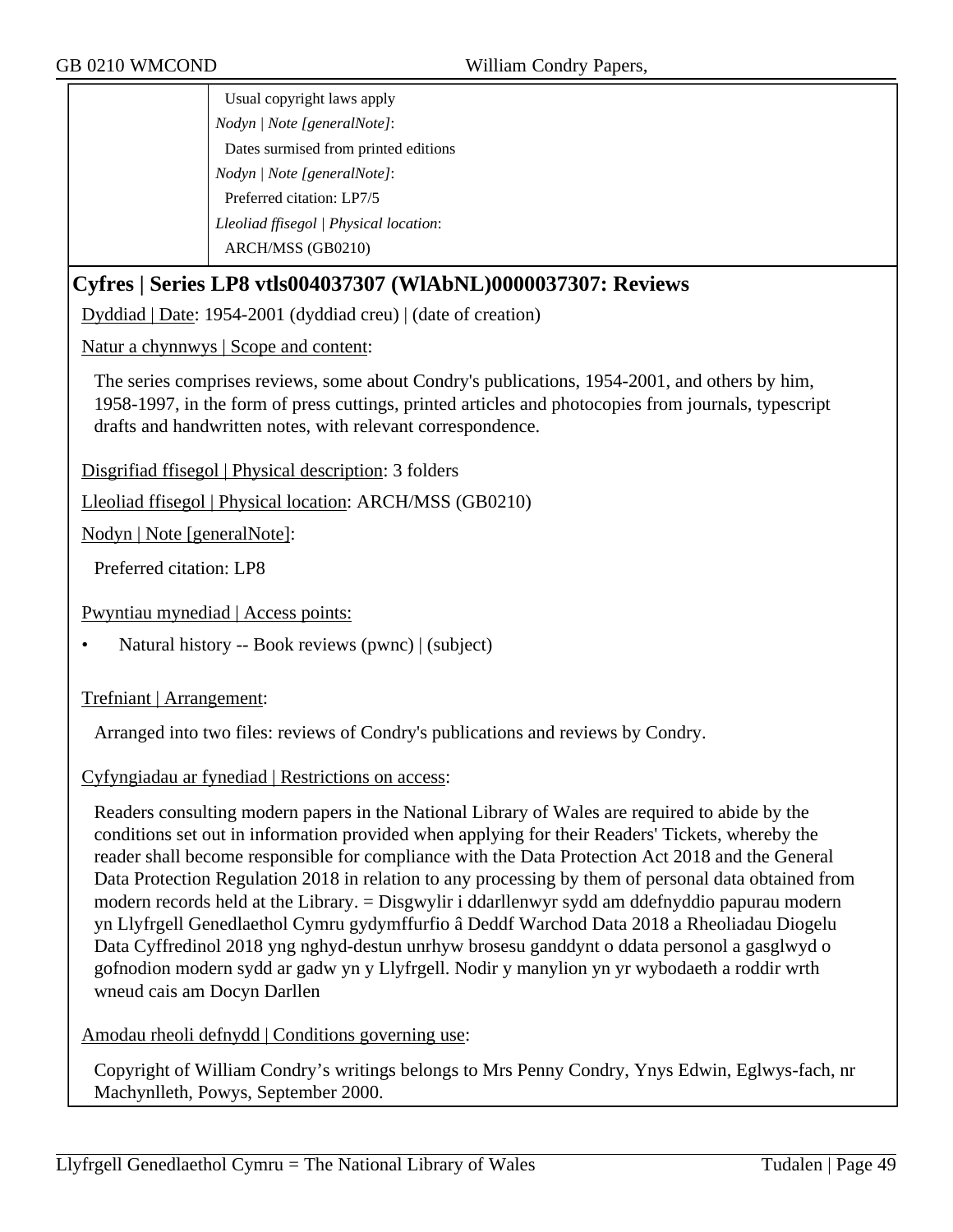≂

| Usual copyright laws apply                    |                                                                                                                                                                                                                                                                                                                                                                                |                   |                                               |
|-----------------------------------------------|--------------------------------------------------------------------------------------------------------------------------------------------------------------------------------------------------------------------------------------------------------------------------------------------------------------------------------------------------------------------------------|-------------------|-----------------------------------------------|
|                                               | FFeil / rhestr eitemau   File / item list                                                                                                                                                                                                                                                                                                                                      |                   |                                               |
| Cod cyfeirnod  <br>Reference code             | Teitl   Title                                                                                                                                                                                                                                                                                                                                                                  | Dyddiadau   Dates | Disgrifiad ffisegol   Physical<br>description |
| LP8/1<br>vtls004037311                        | File - Reviews of William Condry's<br>publications                                                                                                                                                                                                                                                                                                                             | $1954 - 2001$     | $2$ folders $(6 \text{ cm})$                  |
| (WIAbNL)0000037311                            |                                                                                                                                                                                                                                                                                                                                                                                |                   |                                               |
|                                               | Crëwr   Creator:                                                                                                                                                                                                                                                                                                                                                               |                   |                                               |
|                                               | Fishlock, Trevor, 1941-<br>Natur a chynnwys / Scope and content:                                                                                                                                                                                                                                                                                                               |                   |                                               |
|                                               | The file comprises occasional complete journals, but mainly press cuttings and photocopies of reviews<br>of fourteen of Condry's publications, and includes letters of appreciation from Buckingham Palace, 1981,<br>Trevor Fishlock, 1992, Morrey [Salmon], 1981, Lady White, 1981, Irene ('Benjamin') Vaughan, 1981,<br>and Jeffery Boswall, 1995                            |                   |                                               |
|                                               | Amodau rheoli defnydd   Conditions governing use:                                                                                                                                                                                                                                                                                                                              |                   |                                               |
|                                               | Usual copyright laws apply                                                                                                                                                                                                                                                                                                                                                     |                   |                                               |
|                                               | Nodyn   Note [generalNote]:                                                                                                                                                                                                                                                                                                                                                    |                   |                                               |
|                                               | Preferred citation: LP8/1                                                                                                                                                                                                                                                                                                                                                      |                   |                                               |
|                                               | Lleoliad ffisegol   Physical location:                                                                                                                                                                                                                                                                                                                                         |                   |                                               |
|                                               | ARCH/MSS (GB0210)                                                                                                                                                                                                                                                                                                                                                              |                   |                                               |
| LP8/2<br>vtls004037312<br>(WIAbNL)00000373 12 | <b>File - Reviews by William Condry</b><br>Natur a chynnwys / Scope and content:                                                                                                                                                                                                                                                                                               | 1958-1997         | 1 folder $(1 \text{ cm})$                     |
|                                               | The file comprises mainly typescripts, with occasional manuscript drafts and finished printed versions,<br>of reviews by Condry of publications about African and British wildlife, Snowdonia, gardening,<br>woodlands, forestry, literature and motoring in Wales. Some of the more significant authors include<br>George Adamson, Wynford Vaughan-Thomas and Ronald Lockley. |                   |                                               |
|                                               | Amodau rheoli defnydd   Conditions governing use:                                                                                                                                                                                                                                                                                                                              |                   |                                               |
|                                               | Copyright of William Condry's writings belongs to Mrs Penny Condry, Ynys Edwin, Eglwys-fach, nr<br>Machynlleth, Powys, September 2000. Usual copyright laws apply                                                                                                                                                                                                              |                   |                                               |
|                                               | Nodyn   Note [generalNote]:                                                                                                                                                                                                                                                                                                                                                    |                   |                                               |
|                                               | Preferred citation: LP8/2                                                                                                                                                                                                                                                                                                                                                      |                   |                                               |
|                                               | Lleoliad ffisegol   Physical location:                                                                                                                                                                                                                                                                                                                                         |                   |                                               |
|                                               | ARCH/MSS (GB0210)                                                                                                                                                                                                                                                                                                                                                              |                   |                                               |
|                                               | Is-fonds   Subfonds P vtls004037380 (WIAbNL)0000037380: Professional Papers                                                                                                                                                                                                                                                                                                    |                   |                                               |
|                                               | Dyddiad   Date: 1932-2005 (accumulated [c.1947]-2005) (dyddiad creu)   (date of creation)                                                                                                                                                                                                                                                                                      |                   |                                               |
|                                               | Natur a chynnwys   Scope and content:                                                                                                                                                                                                                                                                                                                                          |                   |                                               |
|                                               | The sub-fonds consists of papers connected with Condry's professional work in conservation and                                                                                                                                                                                                                                                                                 |                   |                                               |

natural history, 1932-1998, his membership of committees and societies, 1947-2005, and lectures and talks, 1948-1993. The papers relate mainly to Wales, but include references to other parts of the British Isles.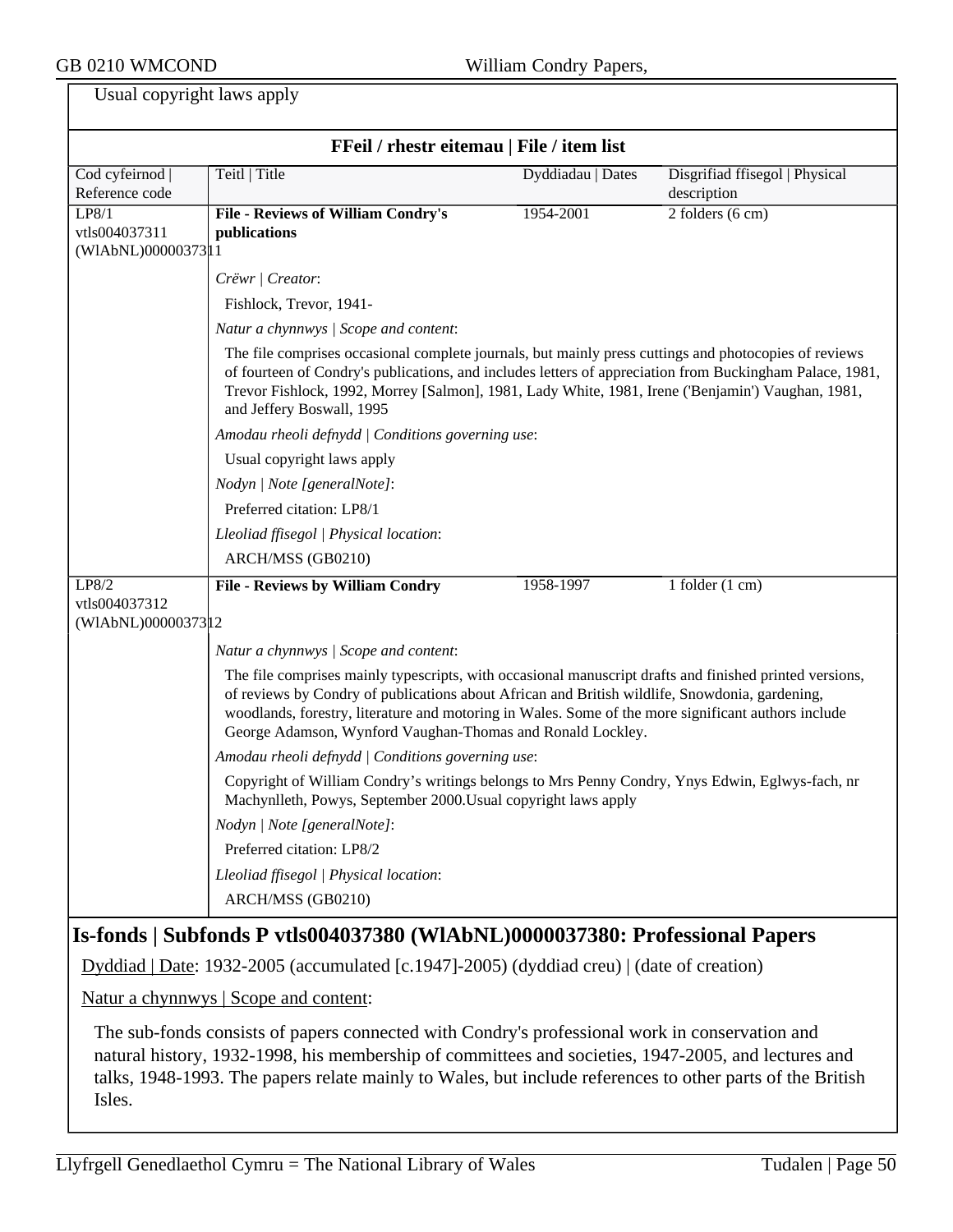Disgrifiad ffisegol | Physical description: 35 folders, 32 envelopes, 4 volumes, 3 binders, 2 bundles

Lleoliad ffisegol | Physical location: ARCH/MSS (GB0210)

Nodyn | Note [generalNote]:

Preferred citation: P

#### Nodyn | Note [generalNote]:

Some items post-date Condry's death, having been collected by his widow, Penny.

#### Pwyntiau mynediad | Access points:

• Nature conservation -- Wales (pwnc) | (subject)

#### Trefniant | Arrangement:

Arranged into four sections: committees and societies' papers, conservation papers, natural history papers, and lectures and radio/television scripts

#### Cyfyngiadau ar fynediad | Restrictions on access:

Readers consulting modern papers in the National Library of Wales are required to abide by the conditions set out in information provided when applying for their Readers' Tickets, whereby the reader shall become responsible for compliance with the Data Protection Act 2018 and the General Data Protection Regulation 2018 in relation to any processing by them of personal data obtained from modern records held at the Library. = Disgwylir i ddarllenwyr sydd am ddefnyddio papurau modern yn Llyfrgell Genedlaethol Cymru gydymffurfio â Deddf Warchod Data 2018 a Rheoliadau Diogelu Data Cyffredinol 2018 yng nghyd-destun unrhyw brosesu ganddynt o ddata personol a gasglwyd o gofnodion modern sydd ar gadw yn y Llyfrgell. Nodir y manylion yn yr wybodaeth a roddir wrth wneud cais am Docyn Darllen

| Amodau rheoli defnydd   Conditions governing use: |  |  |
|---------------------------------------------------|--|--|
|                                                   |  |  |
|                                                   |  |  |

Copyright of William Condry's writings belongs to Mrs Penny Condry, Ynys Edwin, Eglwys-fach, nr Machynlleth, Powys, September 2000.

Usual copyright laws apply

| FFeil / rhestr eitemau   File / item list                                    |                                       |                   |                                |
|------------------------------------------------------------------------------|---------------------------------------|-------------------|--------------------------------|
| Cod cyfeirnod                                                                | Teitl   Title                         | Dyddiadau   Dates | Disgrifiad ffisegol   Physical |
| Reference code                                                               |                                       |                   | description                    |
| Sub-sub-fonds PC vtls004037407 (WIAbNL)0000037407: Committees and societies' |                                       |                   |                                |
| <i> papers</i>                                                               |                                       |                   |                                |
| Dyddiad   Date: 1947-2005 (dyddiad creu)   (date of creation)                |                                       |                   |                                |
|                                                                              | Natur a chynnwys   Scope and content: |                   |                                |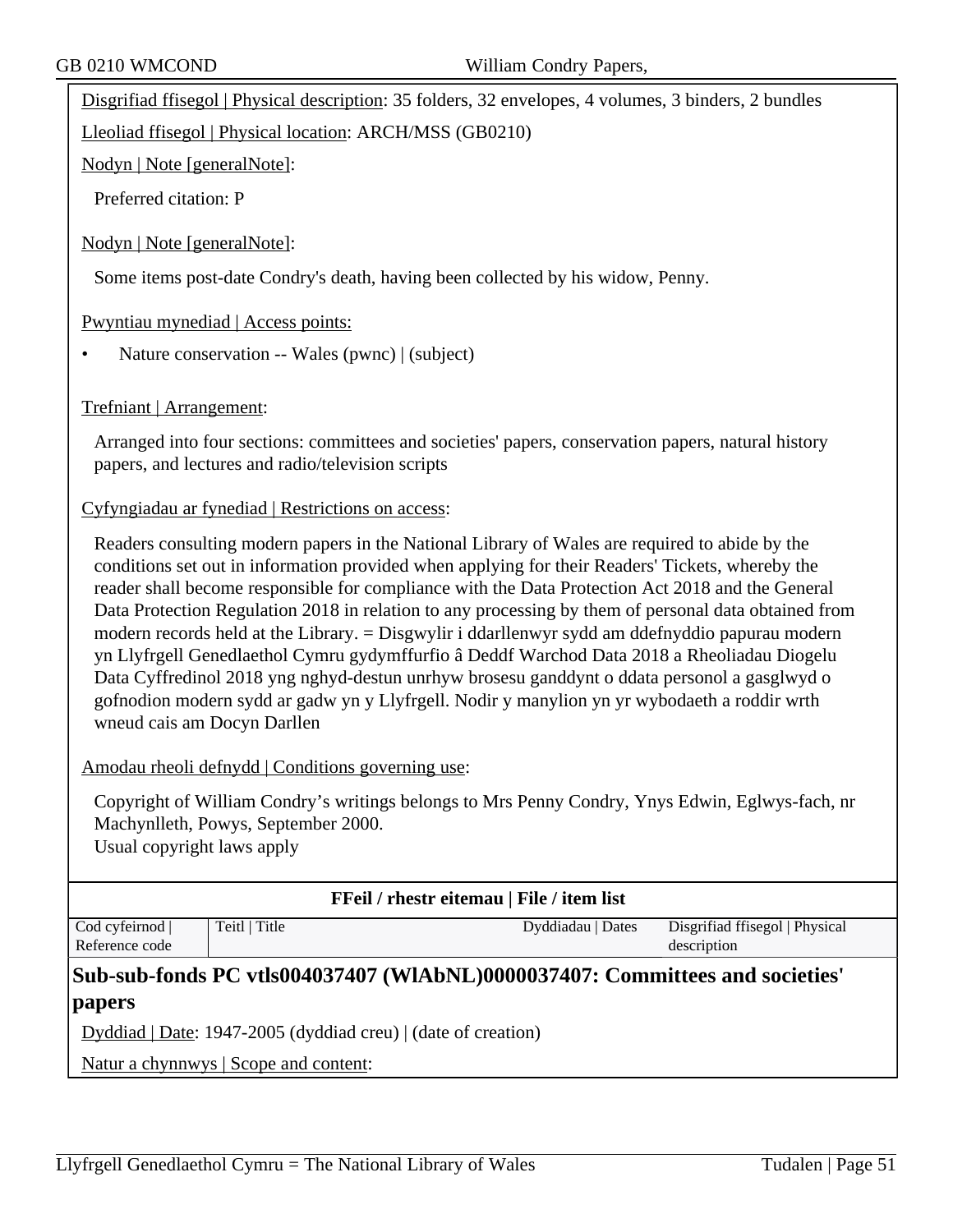The section consists of newsletters, annual reports, circulars, printed pamphlets, fact sheets, correspondence and notes relating to various conservation groups with which Condry was involved, 1947-2005

Disgrifiad ffisegol | Physical description: 1 ring-binder, 6 folders, 12 envelopes

Lleoliad ffisegol | Physical location: ARCH/MSS (GB0210)

Nodyn | Note [generalNote]:

Preferred citation: PC

Pwyntiau mynediad | Access points:

- Annual reports (ffurfiau dogfennol) | (documentary form)
- Newsletters (ffurfiau dogfennol) | (documentary form)
- Reports (ffurfiau dogfennol) | (documentary form)

#### Trefniant | Arrangement:

Arranged into five series by alphabetical order of title, followed by a sixth, comprising a further donation: Council for the Protection of Rural Wales, 1966-1984, Dyfed Wildlife Trust and Forest Enterprise Panel, 1992-1998, the Kite Committee, 1947-1971, North Wales Naturalists' Trust, 1968-1990, West Wales Naturalists' Trust, 1964-1981; and the further, sixth series, comprising Friends of Cardigan Bay and the Woodland Trust, 1987-2005.

Cyfyngiadau ar fynediad | Restrictions on access:

Readers consulting modern papers in the National Library of Wales are required to abide by the conditions set out in information provided when applying for their Readers' Tickets, whereby the reader shall become responsible for compliance with the Data Protection Act 2018 and the General Data Protection Regulation 2018 in relation to any processing by them of personal data obtained from modern records held at the Library. = Disgwylir i ddarllenwyr sydd am ddefnyddio papurau modern yn Llyfrgell Genedlaethol Cymru gydymffurfio â Deddf Warchod Data 2018 a Rheoliadau Diogelu Data Cyffredinol 2018 yng nghyd-destun unrhyw brosesu ganddynt o ddata personol a gasglwyd o gofnodion modern sydd ar gadw yn y Llyfrgell. Nodir y manylion yn yr wybodaeth a roddir wrth wneud cais am Docyn Darllen

#### Amodau rheoli defnydd | Conditions governing use:

Copyright of William Condry's writings belongs to Mrs Penny Condry, Ynys Edwin, Eglwys-fach, nr Machynlleth, Powys, September 2000. Usual copyright laws apply

## **Cyfres | Series PC1 vtls004037409 (WlAbNL)0000037409: Council for the Protection of Rural Wales papers**

Crëwr | Creator: Council for the Preservation of Rural Wales

Dyddiad | Date: 1966-1984 (dyddiad creu) | (date of creation)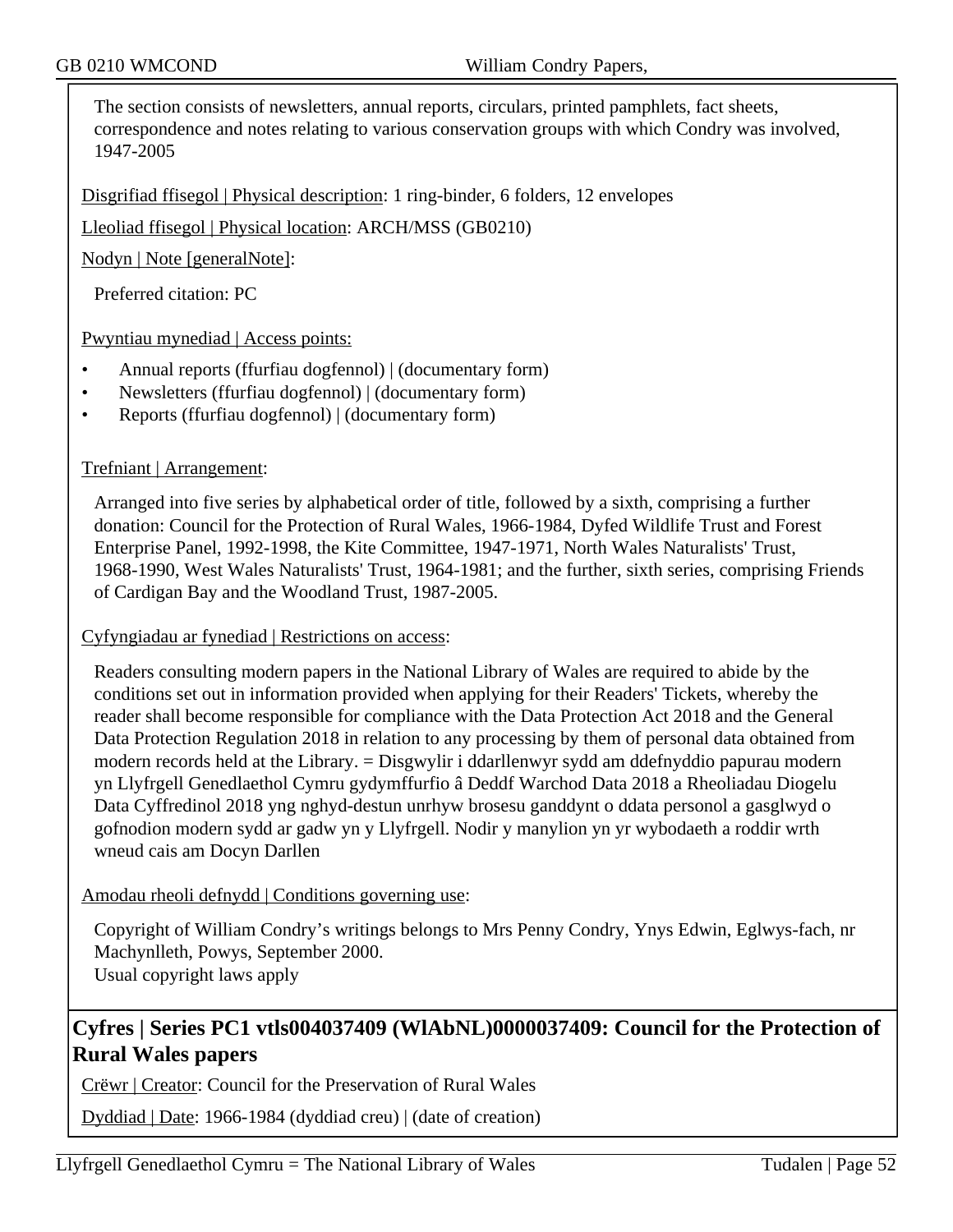#### Natur a chynnwys | Scope and content:

The series comprises newsletters and annual reports of the CPRW, 1966-1984, lectures, 1971-[1976], circulars and other correspondence, 1974-1981, and surveys, [?1960's].

Disgrifiad ffisegol | Physical description: 1 ring binder, 1 folder, 4 envelopes

Lleoliad ffisegol | Physical location: ARCH/MSS (GB0210)

Nodyn | Note [generalNote]:

Preferred citation: PC1

Trefniant | Arrangement:

Arranged chronologically by type, apart from the last file which is undated

Cyfyngiadau ar fynediad | Restrictions on access:

Readers consulting modern papers in the National Library of Wales are required to abide by the conditions set out in information provided when applying for their Readers' Tickets, whereby the reader shall become responsible for compliance with the Data Protection Act 2018 and the General Data Protection Regulation 2018 in relation to any processing by them of personal data obtained from modern records held at the Library. = Disgwylir i ddarllenwyr sydd am ddefnyddio papurau modern yn Llyfrgell Genedlaethol Cymru gydymffurfio â Deddf Warchod Data 2018 a Rheoliadau Diogelu Data Cyffredinol 2018 yng nghyd-destun unrhyw brosesu ganddynt o ddata personol a gasglwyd o gofnodion modern sydd ar gadw yn y Llyfrgell. Nodir y manylion yn yr wybodaeth a roddir wrth wneud cais am Docyn Darllen

Amodau rheoli defnydd | Conditions governing use:

Copyright of William Condry's writings belongs to Mrs Penny Condry, Ynys Edwin, Eglwys-fach, nr Machynlleth, Powys, September 2000. Usual copyright laws apply

| FFeil / rhestr eitemau   File / item list |                                                                                                                                                                                                                                                                   |                   |                                             |
|-------------------------------------------|-------------------------------------------------------------------------------------------------------------------------------------------------------------------------------------------------------------------------------------------------------------------|-------------------|---------------------------------------------|
| Cod cyfeirnod                             | Teitl   Title                                                                                                                                                                                                                                                     | Dyddiadau   Dates | Disgrifiad ffisegol   Physical              |
| Reference code                            |                                                                                                                                                                                                                                                                   |                   | description                                 |
| PC1/1                                     | <b>File - Newsletters and reports</b>                                                                                                                                                                                                                             | 1966-1984         | 1 ring binder $(3.5 \text{ cm})$ , 1 folder |
| vtls004037420                             |                                                                                                                                                                                                                                                                   |                   | $(1.5 \text{ cm})$                          |
| (WIAbNL)0000037420                        |                                                                                                                                                                                                                                                                   |                   |                                             |
|                                           | Natur a chynnwys   Scope and content:                                                                                                                                                                                                                             |                   |                                             |
|                                           | The file consists mainly of printed newsletters, 1966-1981, and a supplement of 1984, with insertions of<br>a draft article and handwritten notes, annual reports, accounts, printed pamphlets, reports and agenda of<br>annual general meetings and conferences. |                   |                                             |
|                                           | Amodau rheoli defnydd   Conditions governing use:                                                                                                                                                                                                                 |                   |                                             |
|                                           | Copyright of William Condry's writings belongs to Mrs Penny Condry, Ynys Edwin, Eglwys-fach, nr<br>Machynlleth, Powys, September 2000. Usual copyright laws apply                                                                                                 |                   |                                             |
|                                           | Nodyn / Note [generalNote]:                                                                                                                                                                                                                                       |                   |                                             |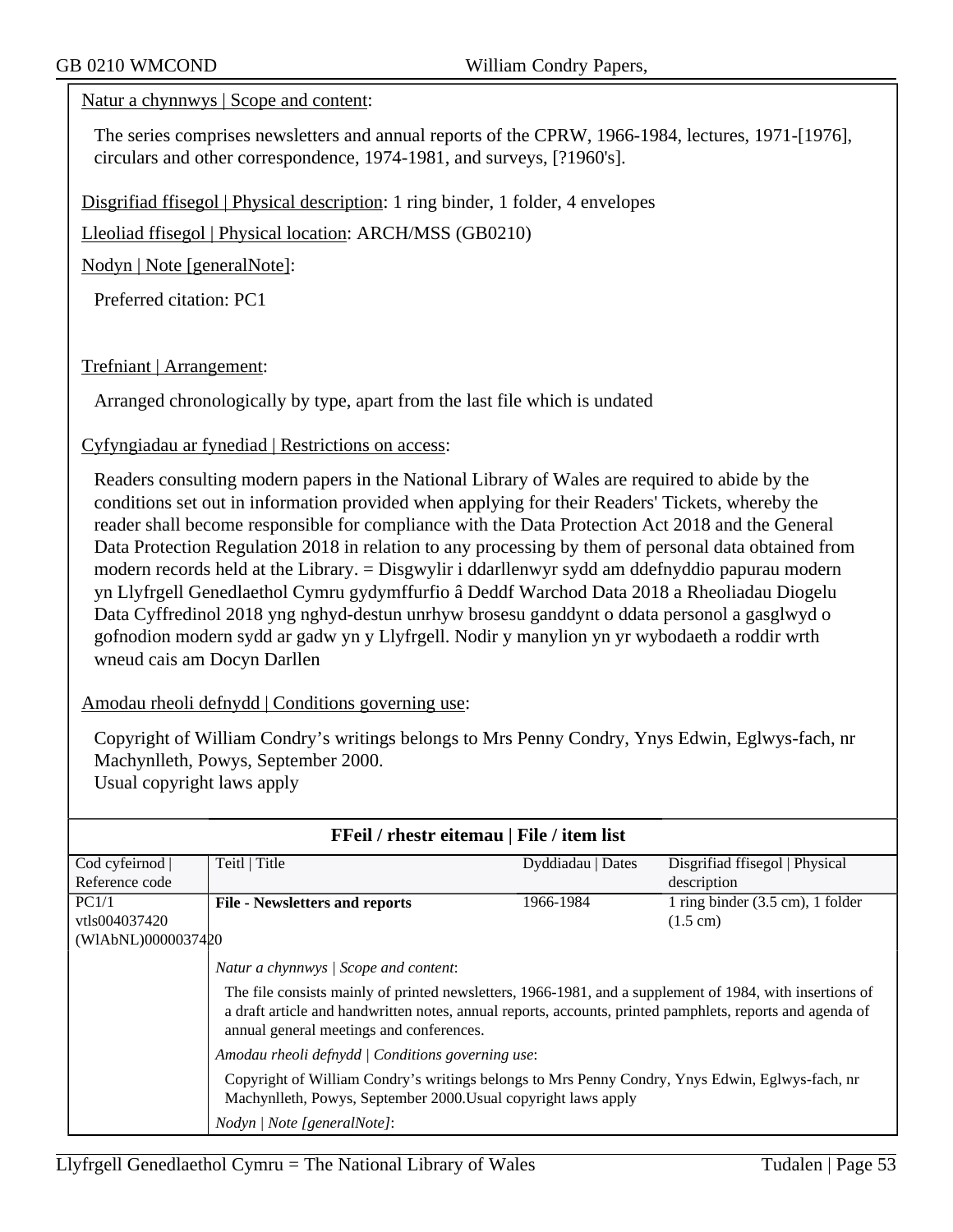|                                     | Enclosures: Typed draft of an article discussing points raised at the CPRW's first annual study<br>conference, and a single sheet of handwritten notes about the dunes at Kenfig.                                                                                                                                                                                             |              |                      |
|-------------------------------------|-------------------------------------------------------------------------------------------------------------------------------------------------------------------------------------------------------------------------------------------------------------------------------------------------------------------------------------------------------------------------------|--------------|----------------------|
|                                     | Nodyn   Note [generalNote]:                                                                                                                                                                                                                                                                                                                                                   |              |                      |
|                                     | Preferred citation: PC1/1                                                                                                                                                                                                                                                                                                                                                     |              |                      |
|                                     | Lleoliad ffisegol   Physical location:                                                                                                                                                                                                                                                                                                                                        |              |                      |
|                                     | ARCH/MSS (GB0210)                                                                                                                                                                                                                                                                                                                                                             |              |                      |
| PC1/2                               | <b>File - Lectures</b>                                                                                                                                                                                                                                                                                                                                                        | 1971, [1976] | 1 envelope (2 items) |
| vtls004037423                       |                                                                                                                                                                                                                                                                                                                                                                               |              |                      |
| (WIAbNL)0000037423                  |                                                                                                                                                                                                                                                                                                                                                                               |              |                      |
|                                     | Natur a chynnwys / Scope and content:                                                                                                                                                                                                                                                                                                                                         |              |                      |
|                                     | The file comprises typescripts of lectures presented at the CPRW's annual study conferences 1971<br>and [1976], on the subjects of coastal pollution, the Montgomery Waterway Restoration Project, the<br>development of a disused chapel as a community centre and the use of volunteer resources for restoration<br>projects, with a list of conference delegates attached. |              |                      |
|                                     | Amodau rheoli defnydd   Conditions governing use:                                                                                                                                                                                                                                                                                                                             |              |                      |
|                                     | Copyright of William Condry's writings belongs to Mrs Penny Condry, Ynys Edwin, Eglwys-fach, nr<br>Machynlleth, Powys, September 2000. Usual copyright laws apply                                                                                                                                                                                                             |              |                      |
|                                     | Nodyn   Note [generalNote]:                                                                                                                                                                                                                                                                                                                                                   |              |                      |
|                                     | Preferred citation: PC1/2                                                                                                                                                                                                                                                                                                                                                     |              |                      |
|                                     | Lleoliad ffisegol   Physical location:                                                                                                                                                                                                                                                                                                                                        |              |                      |
|                                     | ARCH/MSS (GB0210)                                                                                                                                                                                                                                                                                                                                                             |              |                      |
| PC1/3                               | <b>File - Circulars</b>                                                                                                                                                                                                                                                                                                                                                       | 1974-1977    | 1 envelope (6 items) |
| vtls004037424                       |                                                                                                                                                                                                                                                                                                                                                                               |              |                      |
| (WIAbNL)0000037424                  |                                                                                                                                                                                                                                                                                                                                                                               |              |                      |
|                                     | Natur a chynnwys / Scope and content:                                                                                                                                                                                                                                                                                                                                         |              |                      |
|                                     | The file consists of typed circulars, 1974-1977, concerning subscriptions, notices of meetings and<br>conferences, agenda, and discussion of the County Structure Plan Options Document.                                                                                                                                                                                      |              |                      |
|                                     | Amodau rheoli defnydd   Conditions governing use:                                                                                                                                                                                                                                                                                                                             |              |                      |
|                                     | Usual copyright laws apply                                                                                                                                                                                                                                                                                                                                                    |              |                      |
|                                     | Nodyn   Note [generalNote]:                                                                                                                                                                                                                                                                                                                                                   |              |                      |
|                                     | Preferred citation: PC1/3                                                                                                                                                                                                                                                                                                                                                     |              |                      |
|                                     | Lleoliad ffisegol   Physical location:                                                                                                                                                                                                                                                                                                                                        |              |                      |
|                                     | ARCH/MSS (GB0210)                                                                                                                                                                                                                                                                                                                                                             |              |                      |
| PC1/4                               | <b>File - Letters</b>                                                                                                                                                                                                                                                                                                                                                         | 1977, 1981   | 1 envelope (3 items) |
| vtls004037435<br>(WIAbNL)0000037485 |                                                                                                                                                                                                                                                                                                                                                                               |              |                      |
|                                     | Natur a chynnwys / Scope and content:                                                                                                                                                                                                                                                                                                                                         |              |                      |
|                                     | The file comprises a photocopy of a letter from local residents in the area of Llanwrtyd Wells<br>complaining about a car rally, 1977, and two letters from the CPRW, regarding a book review by Condry,<br>1981.                                                                                                                                                             |              |                      |
|                                     | Amodau rheoli defnydd   Conditions governing use:                                                                                                                                                                                                                                                                                                                             |              |                      |
|                                     | Usual copyright laws apply                                                                                                                                                                                                                                                                                                                                                    |              |                      |
|                                     | Nodyn   Note [generalNote]:                                                                                                                                                                                                                                                                                                                                                   |              |                      |
|                                     | Preferred citation: PC1/4                                                                                                                                                                                                                                                                                                                                                     |              |                      |
|                                     | Lleoliad ffisegol   Physical location:                                                                                                                                                                                                                                                                                                                                        |              |                      |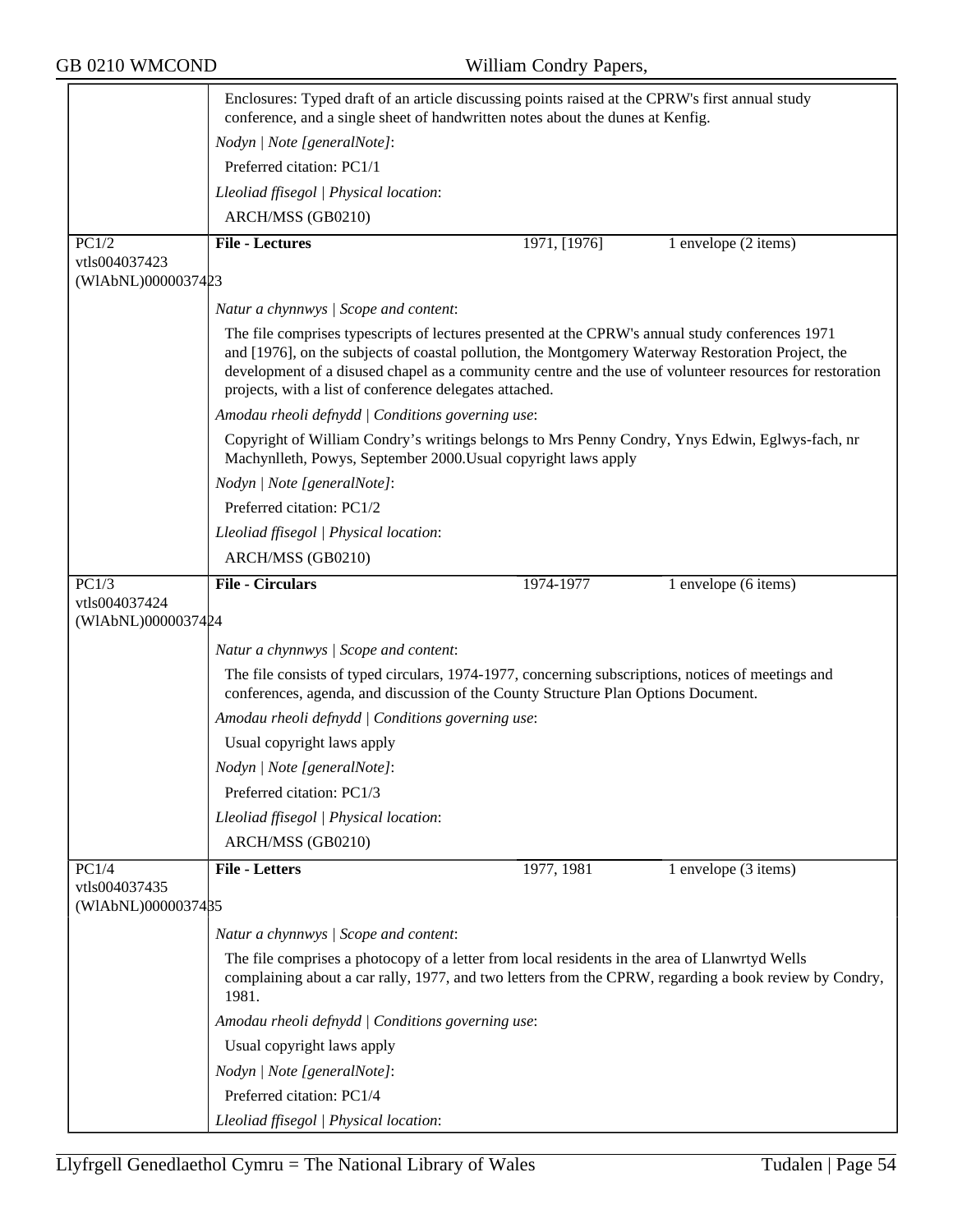|                                | ARCH/MSS (GB0210)                                                                                                                                                                                                  |                  |                                                                                                                                                                                                                                                                                                                                        |
|--------------------------------|--------------------------------------------------------------------------------------------------------------------------------------------------------------------------------------------------------------------|------------------|----------------------------------------------------------------------------------------------------------------------------------------------------------------------------------------------------------------------------------------------------------------------------------------------------------------------------------------|
| PC1/5                          | <b>File - Surveys</b>                                                                                                                                                                                              | [?late $1960s$ ] | 1 envelope (4 items)                                                                                                                                                                                                                                                                                                                   |
| vtls004037444                  |                                                                                                                                                                                                                    |                  |                                                                                                                                                                                                                                                                                                                                        |
| (WIAbNL)0000037444             |                                                                                                                                                                                                                    |                  |                                                                                                                                                                                                                                                                                                                                        |
|                                | Natur a chynnwys / Scope and content:                                                                                                                                                                              |                  |                                                                                                                                                                                                                                                                                                                                        |
|                                | development and conservation issues.                                                                                                                                                                               |                  | The file comprises typed surveys of particular areas, namely Aberdyfi, Pennal, Tarrenhendre, and Cwm<br>Cywarch, to include natural features, degree of afforestation, access by road and on foot, interesting or<br>intrusive structures, industry, tourist and recreation facilities, and villages, noting problems of litter, over- |
|                                | Amodau rheoli defnydd   Conditions governing use:                                                                                                                                                                  |                  |                                                                                                                                                                                                                                                                                                                                        |
|                                | Usual copyright laws apply                                                                                                                                                                                         |                  |                                                                                                                                                                                                                                                                                                                                        |
|                                | Nodyn   Note [generalNote]:                                                                                                                                                                                        |                  |                                                                                                                                                                                                                                                                                                                                        |
|                                | Preferred citation: PC1/5                                                                                                                                                                                          |                  |                                                                                                                                                                                                                                                                                                                                        |
|                                | Lleoliad ffisegol   Physical location:                                                                                                                                                                             |                  |                                                                                                                                                                                                                                                                                                                                        |
|                                | ARCH/MSS (GB0210)                                                                                                                                                                                                  |                  |                                                                                                                                                                                                                                                                                                                                        |
|                                | Cyfres   Series PC2 vtls004037445 (WlAbNL)0000037445: Dyfed Wildlife Trust and                                                                                                                                     |                  |                                                                                                                                                                                                                                                                                                                                        |
| <b>Forest Enterprise Panel</b> |                                                                                                                                                                                                                    |                  |                                                                                                                                                                                                                                                                                                                                        |
|                                | $Dyddiad   Date: 1992-1998 (dyddiad creu)   (date of creation)$                                                                                                                                                    |                  |                                                                                                                                                                                                                                                                                                                                        |
|                                | <u>Natur a chynnwys</u>   Scope and content:                                                                                                                                                                       |                  |                                                                                                                                                                                                                                                                                                                                        |
|                                | The series comprises a printed ecological assessment of a proposed site for the large-scale extraction<br>of sand and gravel near the River Rheidol at Capel Bangor, 1994, and a file of papers entitled 'Forestry |                  |                                                                                                                                                                                                                                                                                                                                        |

of sand and gravel near the River Rheidol at Capel Bangor, 1994, and a file of papers entitled 'Forestry Panel' relating to the Carmel Woods campaign and Condry's advisory role on the Forest Enterprise Panel, 1992-1998.

Disgrifiad ffisegol | Physical description: 1 folder, 1 envelope

Lleoliad ffisegol | Physical location: ARCH/MSS (GB0210)

Nodyn | Note [generalNote]:

Preferred citation: PC2

Pwyntiau mynediad | Access points:

- Dyfed Wildlife Trust
- Forest Enterprise (Great Britain) (pwnc) | (subject)
- Sand and gravel mines and mining -- Wales -- Capel Bangor (pwnc) | (subject)
- Rheidol, River (Wales) (pwnc) | (subject)

### Trefniant | Arrangement:

Alphabetical order by name of organisation.

Cyfyngiadau ar fynediad | Restrictions on access:

Readers consulting modern papers in the National Library of Wales are required to abide by the conditions set out in information provided when applying for their Readers' Tickets, whereby the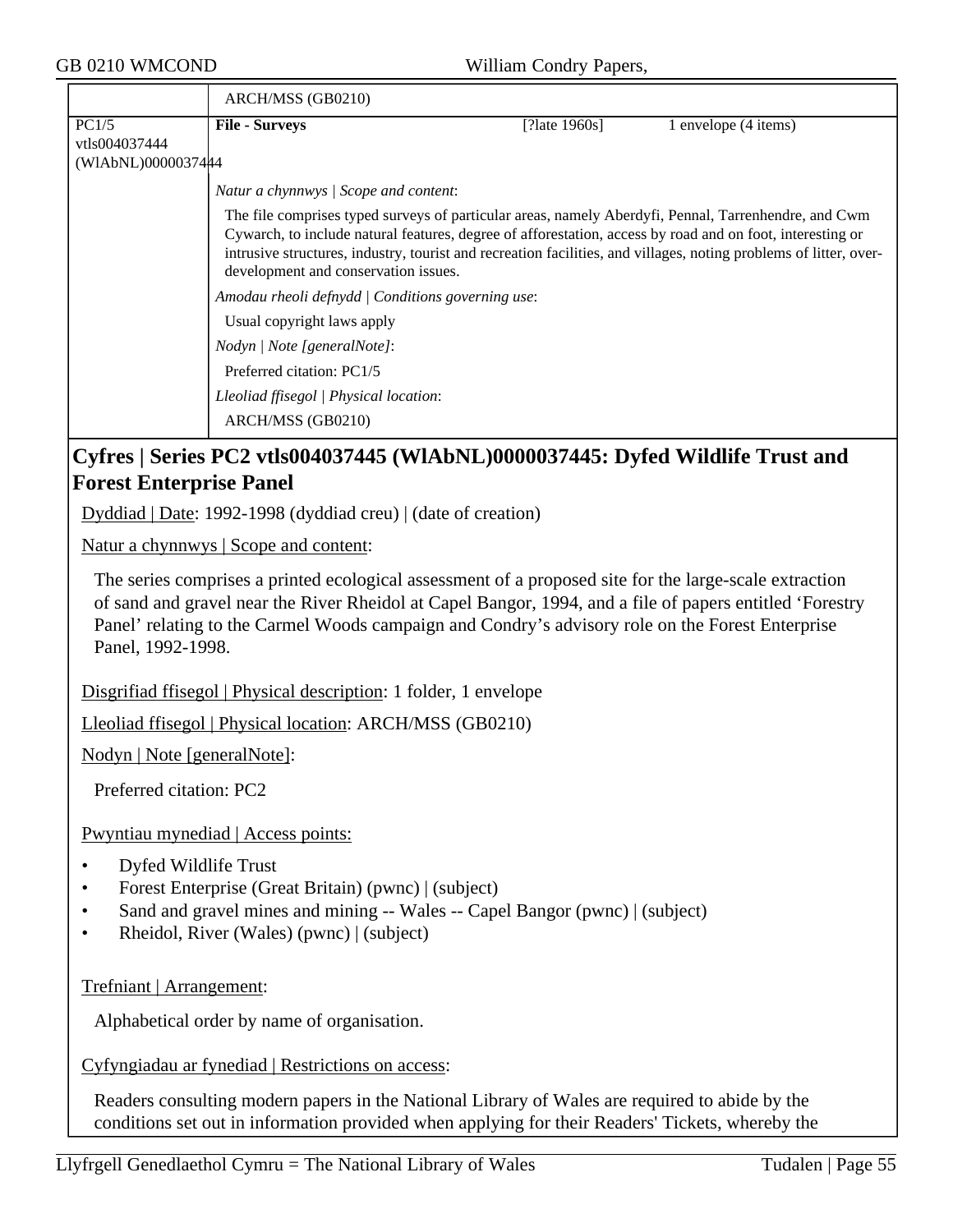reader shall become responsible for compliance with the Data Protection Act 2018 and the General Data Protection Regulation 2018 in relation to any processing by them of personal data obtained from modern records held at the Library. = Disgwylir i ddarllenwyr sydd am ddefnyddio papurau modern yn Llyfrgell Genedlaethol Cymru gydymffurfio â Deddf Warchod Data 2018 a Rheoliadau Diogelu Data Cyffredinol 2018 yng nghyd-destun unrhyw brosesu ganddynt o ddata personol a gasglwyd o gofnodion modern sydd ar gadw yn y Llyfrgell. Nodir y manylion yn yr wybodaeth a roddir wrth wneud cais am Docyn Darllen

Amodau rheoli defnydd | Conditions governing use:

Copyright of William Condry's writings belongs to Mrs Penny Condry, Ynys Edwin, Eglwys-fach, nr Machynlleth, Powys, September 2000. Usual copyright laws apply

|                    | FFeil / rhestr eitemau   File / item list                                                                                                                                                                                                                                                                                                                                                                      |                   |                                |
|--------------------|----------------------------------------------------------------------------------------------------------------------------------------------------------------------------------------------------------------------------------------------------------------------------------------------------------------------------------------------------------------------------------------------------------------|-------------------|--------------------------------|
| Cod cyfeirnod      | Teitl   Title                                                                                                                                                                                                                                                                                                                                                                                                  | Dyddiadau   Dates | Disgrifiad ffisegol   Physical |
| Reference code     |                                                                                                                                                                                                                                                                                                                                                                                                                |                   | description                    |
| PC2/1              | <b>File - Dyfed Wildlife Trust</b>                                                                                                                                                                                                                                                                                                                                                                             | 1994              | 1 envelope (2 items)           |
| vtls004180989      |                                                                                                                                                                                                                                                                                                                                                                                                                |                   |                                |
| (WIAbNL)0000180989 |                                                                                                                                                                                                                                                                                                                                                                                                                |                   |                                |
|                    | Natur a chynnwys / Scope and content:                                                                                                                                                                                                                                                                                                                                                                          |                   |                                |
|                    | Printed ecological assessment of a proposed site for the large-scale extraction of sand and gravel near the<br>River Rheidol at Capel Bangor, 1994, made on behalf of the developers, accompanied by a manuscript<br>draft of Condry's evidence on behalf of Dyfed Wildlife Trust, given at a public enquiry held by the Welsh<br>Office, following the refusal of planning permission.                        |                   |                                |
|                    | Amodau rheoli defnydd   Conditions governing use:                                                                                                                                                                                                                                                                                                                                                              |                   |                                |
|                    | Copyright of William Condry's writings belongs to Mrs Penny Condry, Ynys Edwin, Eglwys-fach, nr<br>Machynlleth, Powys, September 2000. Usual copyright laws apply                                                                                                                                                                                                                                              |                   |                                |
|                    | Nodyn   Note [generalNote]:                                                                                                                                                                                                                                                                                                                                                                                    |                   |                                |
|                    | Preferred citation: PC2/1                                                                                                                                                                                                                                                                                                                                                                                      |                   |                                |
|                    | Lleoliad ffisegol   Physical location:                                                                                                                                                                                                                                                                                                                                                                         |                   |                                |
|                    | ARCH/MSS (GB0210)                                                                                                                                                                                                                                                                                                                                                                                              |                   |                                |
| PC2/2              | <b>File - Forestry Panel</b>                                                                                                                                                                                                                                                                                                                                                                                   | 1992-1998         | 1 folder (16 items)            |
|                    | Natur a chynnwys / Scope and content:                                                                                                                                                                                                                                                                                                                                                                          |                   |                                |
|                    | Circulars and pamphlets concerning the Carmel Woods Campaign by Dyfed Wildlife Trust, and the<br>Forest Enterprise scheme in Ceredigion, for which Condry acted in an advisory role on the panel, with<br>particular reference to the Myherin and Tarenig forests, and Cwm Einion, 1992-1998, and a letter from<br>Dick [Roberts], Bangor, about amenity restoration at Hafna mine in the Gwydir forest, 1993. |                   |                                |
|                    | Amodau rheoli defnydd   Conditions governing use:                                                                                                                                                                                                                                                                                                                                                              |                   |                                |
|                    | Usual copyright laws apply                                                                                                                                                                                                                                                                                                                                                                                     |                   |                                |
|                    | Lleoliad ffisegol   Physical location:                                                                                                                                                                                                                                                                                                                                                                         |                   |                                |
|                    | ARCH/MSS (GB0210)                                                                                                                                                                                                                                                                                                                                                                                              |                   |                                |
|                    | Cyfres   Series PC3 vtls004037456 (WlAbNL)0000037456: Kite Committee papers                                                                                                                                                                                                                                                                                                                                    |                   |                                |
|                    | Crëwr   Creator: Vaughan, H.R.H. 1893-1978                                                                                                                                                                                                                                                                                                                                                                     |                   |                                |
|                    | Dyddiad   Date: 1947-1971 (dyddiad creu)   (date of creation)                                                                                                                                                                                                                                                                                                                                                  |                   |                                |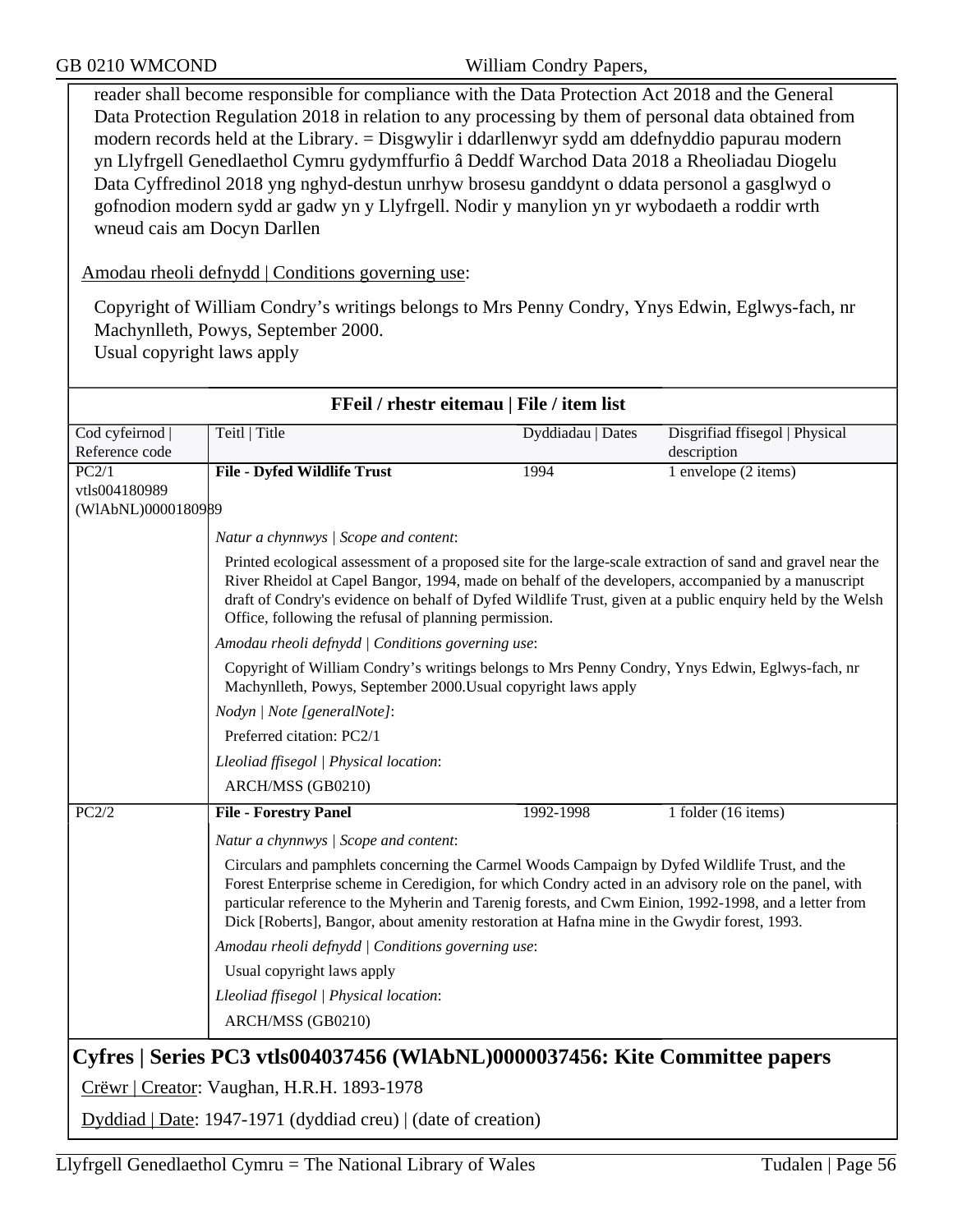Natur a chynnwys | Scope and content:

The series comprises letters, 1947-1950, printed articles about Red Kites, 1947-1971, together with notes and a talk on the formation of the Kite Committee, 1949, resulting from William Condry's involvement with fellow West Wales Field Society members, Captain and Mrs H. R. H. Vaughan of Rhandir-mwyn near Llandovery, who were dedicated to the preservation of the Red Kite. He took an active part in surveying the kites, in order to establish the locations of nests, to gain more accurate information regarding numbers and to judge the breeding success rate.

Disgrifiad ffisegol | Physical description: 1 folder

Lleoliad ffisegol | Physical location: ARCH/MSS (GB0210)

Iaith y deunydd | Language of the material:

Nodyn | Note [generalNote]:

Preferred citation: PC3

Pwyntiau mynediad | Access points:

- West Wales Field Society
- Kite Committee
- Vaughan, Irene, 1890-1993 (pwnc) | (subject)
- Birds -- Conservation (pwnc) | (subject)
- Red kite -- Wales (pwnc) | (subject)

Trefniant | Arrangement:

Arranged chronologically by type

#### Cyfyngiadau ar fynediad | Restrictions on access:

Readers consulting modern papers in the National Library of Wales are required to abide by the conditions set out in information provided when applying for their Readers' Tickets, whereby the reader shall become responsible for compliance with the Data Protection Act 2018 and the General Data Protection Regulation 2018 in relation to any processing by them of personal data obtained from modern records held at the Library. = Disgwylir i ddarllenwyr sydd am ddefnyddio papurau modern yn Llyfrgell Genedlaethol Cymru gydymffurfio â Deddf Warchod Data 2018 a Rheoliadau Diogelu Data Cyffredinol 2018 yng nghyd-destun unrhyw brosesu ganddynt o ddata personol a gasglwyd o gofnodion modern sydd ar gadw yn y Llyfrgell. Nodir y manylion yn yr wybodaeth a roddir wrth wneud cais am Docyn Darllen

Amodau rheoli defnydd | Conditions governing use:

Copyright of William Condry's writings belongs to Mrs Penny Condry, Ynys Edwin, Eglwys-fach, nr Machynlleth, Powys, September 2000. Usual copyright laws apply

Disgrifiadau deunydd | Related material: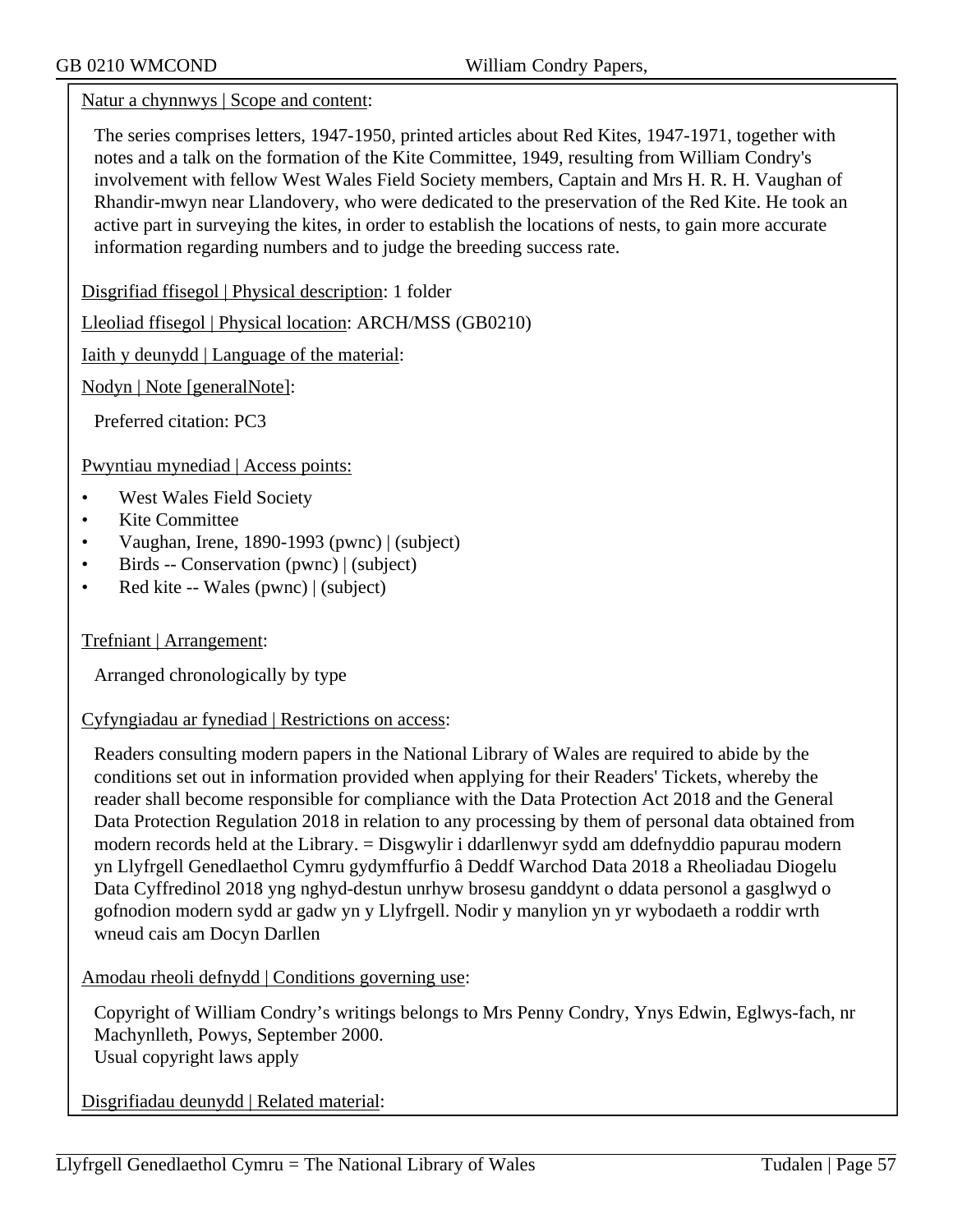| Further papers concerning kite preservation in West Wales are in PA2/1 and RT5/4, and in NLW,<br>RSPB Red Kite Papers.                        |                                                                                                                                                                                                                                                                                                                                                                                                                                                                                                                                                                                                                                                                                                                                                                                                                                                                                                                                                                                                                                 |                                           |                                               |  |
|-----------------------------------------------------------------------------------------------------------------------------------------------|---------------------------------------------------------------------------------------------------------------------------------------------------------------------------------------------------------------------------------------------------------------------------------------------------------------------------------------------------------------------------------------------------------------------------------------------------------------------------------------------------------------------------------------------------------------------------------------------------------------------------------------------------------------------------------------------------------------------------------------------------------------------------------------------------------------------------------------------------------------------------------------------------------------------------------------------------------------------------------------------------------------------------------|-------------------------------------------|-----------------------------------------------|--|
|                                                                                                                                               |                                                                                                                                                                                                                                                                                                                                                                                                                                                                                                                                                                                                                                                                                                                                                                                                                                                                                                                                                                                                                                 | FFeil / rhestr eitemau   File / item list |                                               |  |
| Cod cyfeirnod<br>Reference code                                                                                                               | Teitl   Title                                                                                                                                                                                                                                                                                                                                                                                                                                                                                                                                                                                                                                                                                                                                                                                                                                                                                                                                                                                                                   | Dyddiadau   Dates                         | Disgrifiad ffisegol   Physical<br>description |  |
| PC3/1<br>vtls004037460<br>(WIAbNL)0000037460                                                                                                  | <b>File - Kite Committee</b>                                                                                                                                                                                                                                                                                                                                                                                                                                                                                                                                                                                                                                                                                                                                                                                                                                                                                                                                                                                                    | 1947-1971                                 | 1 folder (18 items)                           |  |
|                                                                                                                                               | Crëwr   Creator:<br>Ingram, G.C.S. (Geoffrey Cheselden S.), 1881-1971<br>Natur a chynnwys / Scope and content:                                                                                                                                                                                                                                                                                                                                                                                                                                                                                                                                                                                                                                                                                                                                                                                                                                                                                                                  |                                           |                                               |  |
|                                                                                                                                               | The file comprises letters concerning the proposed formation of the Kite Committee, the need for<br>protection, ways of increasing kite population and distribution, requirements for public awareness,<br>secrecy of nest locations, habits of nesting kites and distinguishing features, the correspondents including<br>Dorothy Raikes, 1947, and Geoffrey Ingram, 1949; articles on kites by Condry, H. R. H. Vaughan<br>and Morrey Salmon; notebooks containing minutes of a meeting of the West Wales Field Society,<br>1950, history of the Red Kite and its decline in Britain, notes recording sightings of kites, nest sites,<br>condition and success of nests and useful contacts; typed private newsletter of the Kite Committee, 1971,<br>and a typed extract from the journal of Bertram Lloyd for 1931; manuscript draft of a talk given by<br>Condry at Shrewsbury in 1949, regarding the current position of the Kite Committee, its weaknesses and<br>suggestions for improvement in kite protection methods |                                           |                                               |  |
|                                                                                                                                               | Amodau rheoli defnydd   Conditions governing use:<br>Copyright of William Condry's writings belongs to Mrs Penny Condry, Ynys Edwin, Eglwys-fach, nr<br>Machynlleth, Powys, September 2000. Usual copyright laws apply<br>Nodyn   Note [generalNote]:<br>Preferred citation: PC3/1                                                                                                                                                                                                                                                                                                                                                                                                                                                                                                                                                                                                                                                                                                                                              |                                           |                                               |  |
| Lleoliad ffisegol   Physical location:<br>ARCH/MSS (GB0210)<br>Cyfres   Series PC4 vtls004037467 (WIAbNL)0000037467: North Wales Naturalists' |                                                                                                                                                                                                                                                                                                                                                                                                                                                                                                                                                                                                                                                                                                                                                                                                                                                                                                                                                                                                                                 |                                           |                                               |  |
| <b>Trust papers</b>                                                                                                                           |                                                                                                                                                                                                                                                                                                                                                                                                                                                                                                                                                                                                                                                                                                                                                                                                                                                                                                                                                                                                                                 |                                           |                                               |  |

Crëwr | Creator: North Wales Naturalists' Trust

Dyddiad | Date: 1968-1990 (dyddiad creu) | (date of creation)

Natur a chynnwys | Scope and content:

The series comprises newsletters of North Wales Naturalists' Trust and its branches, 1968-1990, annual reports, 1973-1987, fact sheets, correspondence, 1978-1986 and notes.

Disgrifiad ffisegol | Physical description: 2 folders, 6 envelopes

Lleoliad ffisegol | Physical location: ARCH/MSS (GB0210)

Iaith y deunydd | Language of the material:

Nodyn | Note [generalNote]:

Preferred citation: PC4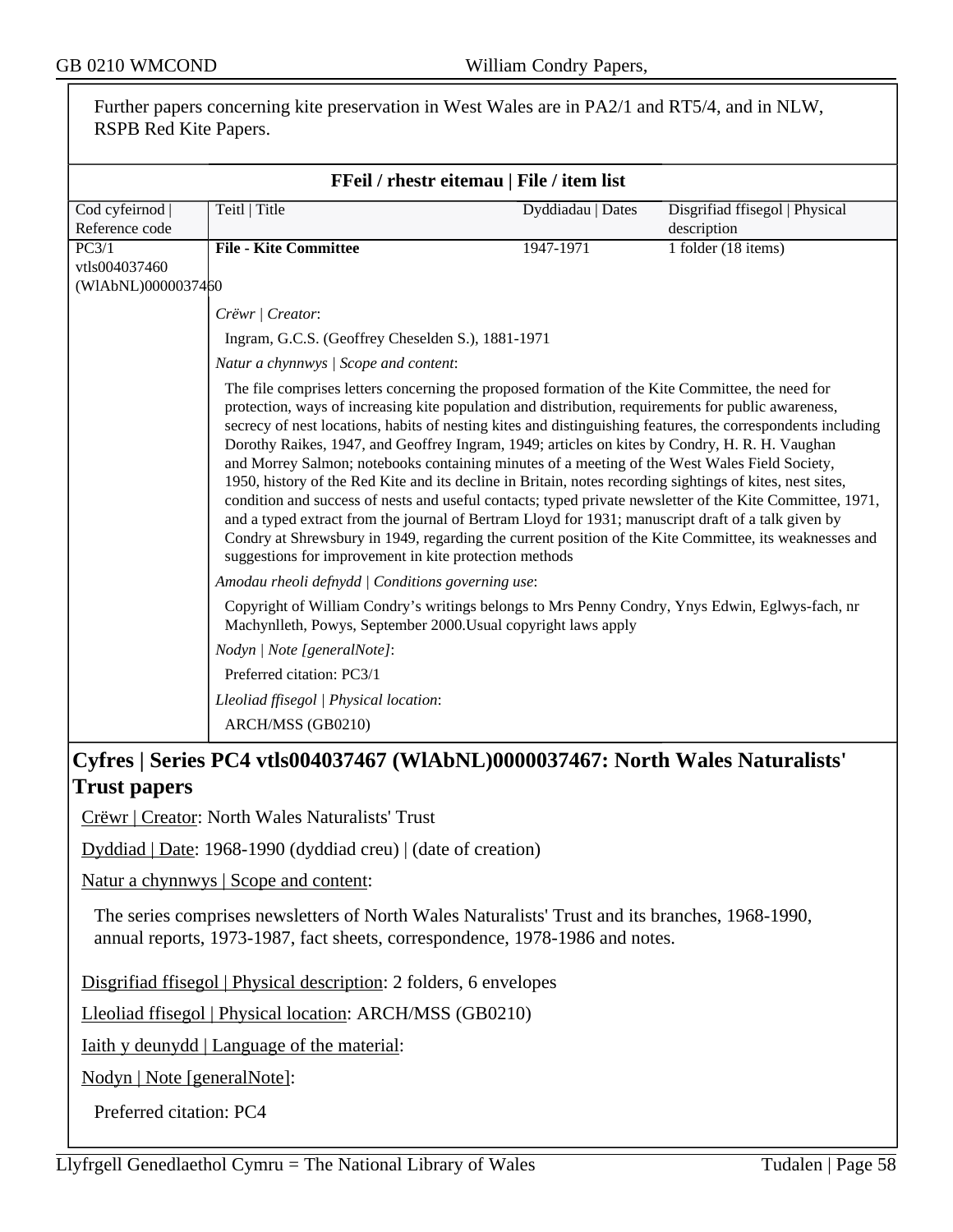### Trefniant | Arrangement:

Arranged chronologically by and within file, apart from the last file, which contains many undated items.

#### Cyfyngiadau ar fynediad | Restrictions on access:

Readers consulting modern papers in the National Library of Wales are required to abide by the conditions set out in information provided when applying for their Readers' Tickets, whereby the reader shall become responsible for compliance with the Data Protection Act 2018 and the General Data Protection Regulation 2018 in relation to any processing by them of personal data obtained from modern records held at the Library. = Disgwylir i ddarllenwyr sydd am ddefnyddio papurau modern yn Llyfrgell Genedlaethol Cymru gydymffurfio â Deddf Warchod Data 2018 a Rheoliadau Diogelu Data Cyffredinol 2018 yng nghyd-destun unrhyw brosesu ganddynt o ddata personol a gasglwyd o gofnodion modern sydd ar gadw yn y Llyfrgell. Nodir y manylion yn yr wybodaeth a roddir wrth wneud cais am Docyn Darllen

Amodau rheoli defnydd | Conditions governing use:

Copyright of William Condry's writings belongs to Mrs Penny Condry, Ynys Edwin, Eglwys-fach, nr Machynlleth, Powys, September 2000.

| Usual copyright laws apply |  |
|----------------------------|--|
|----------------------------|--|

|                    | FFeil / rhestr eitemau   File / item list                                                                                                                                                                                                                                          |                   |                                |
|--------------------|------------------------------------------------------------------------------------------------------------------------------------------------------------------------------------------------------------------------------------------------------------------------------------|-------------------|--------------------------------|
| Cod cyfeirnod      | Teitl   Title                                                                                                                                                                                                                                                                      | Dyddiadau   Dates | Disgrifiad ffisegol   Physical |
| Reference code     |                                                                                                                                                                                                                                                                                    |                   | description                    |
| PC4/1              | <b>File - Newsletters</b>                                                                                                                                                                                                                                                          | 1968-1990         | $2$ folders $(5 \text{ cm})$   |
| vtls004037490      |                                                                                                                                                                                                                                                                                    |                   |                                |
| (WIAbNL)0000037490 |                                                                                                                                                                                                                                                                                    |                   |                                |
|                    | Natur a chynnwys / Scope and content:                                                                                                                                                                                                                                              |                   |                                |
|                    | The file consists of typed newsletters, covering annual general meetings, staff news, branch news,<br>programmes of activities, sites of particular interest and conservation issues.                                                                                              |                   |                                |
|                    | Amodau rheoli defnydd   Conditions governing use:                                                                                                                                                                                                                                  |                   |                                |
|                    | Usual copyright laws apply                                                                                                                                                                                                                                                         |                   |                                |
|                    | Nodyn   Note [generalNote]:                                                                                                                                                                                                                                                        |                   |                                |
|                    | Preferred citation: PC4/1                                                                                                                                                                                                                                                          |                   |                                |
|                    | Lleoliad ffisegol   Physical location:                                                                                                                                                                                                                                             |                   |                                |
|                    | ARCH/MSS (GB0210)                                                                                                                                                                                                                                                                  |                   |                                |
| PC4/2              | <b>File - Branch News</b>                                                                                                                                                                                                                                                          | 1973-1983, 1998   | 1 envelope (15 items)          |
| vtls004037494      |                                                                                                                                                                                                                                                                                    |                   |                                |
| (WIAbNL)0000037494 |                                                                                                                                                                                                                                                                                    |                   |                                |
|                    | Natur a chynnwys / Scope and content:                                                                                                                                                                                                                                              |                   |                                |
|                    | The file comprises newsletters and activity programmes of the various branches, with some items<br>specifically deriving from the Merioneth branch and the Montgomery branch, which later became the<br>Montgomery Trust for Nature Conservation, and a relevant letter to Condry. |                   |                                |
|                    | Amodau rheoli defnydd   Conditions governing use:                                                                                                                                                                                                                                  |                   |                                |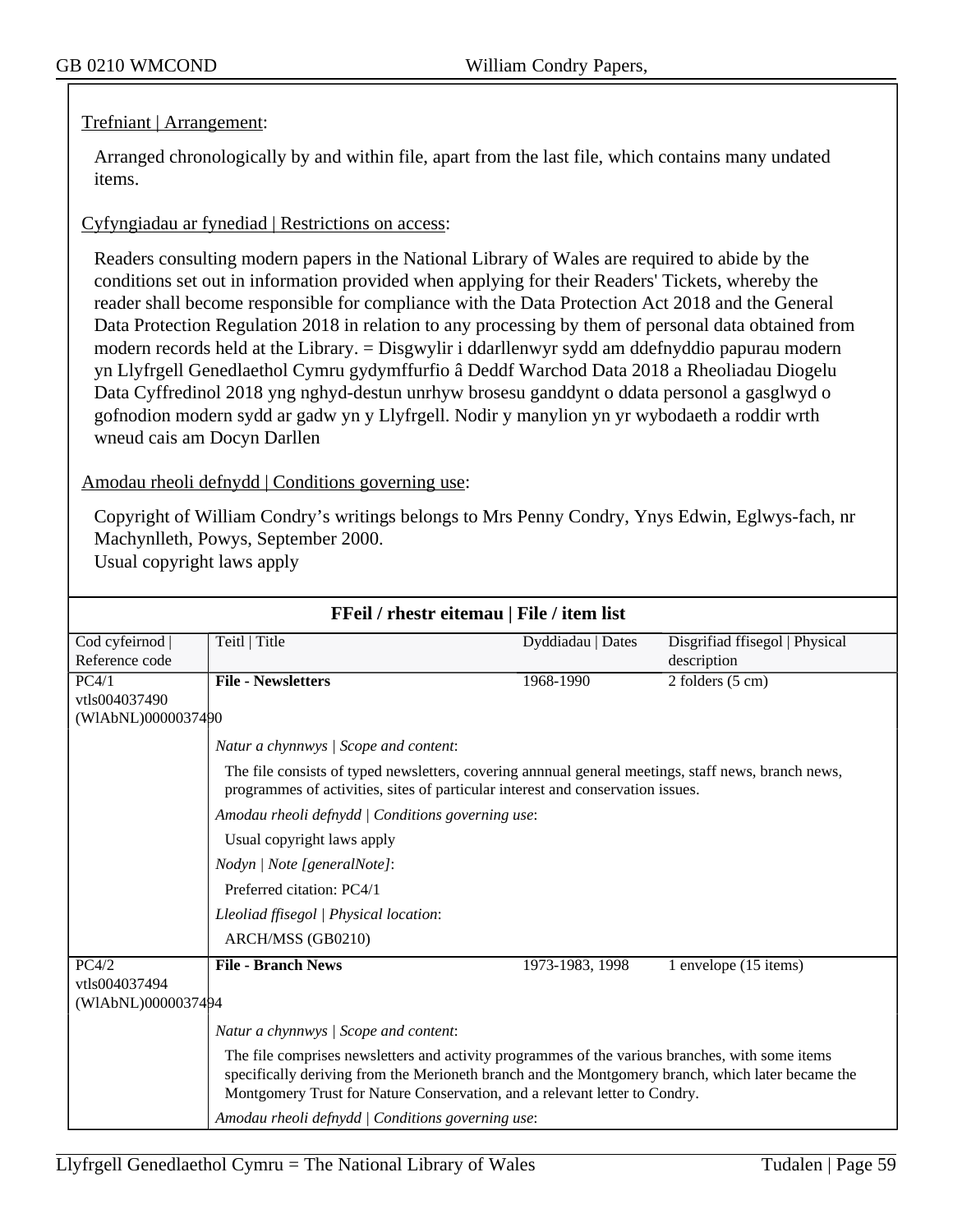|                                     | Usual copyright laws apply                                                                                                                                                                                                                                                                                                                                                                                     |                    |                                   |
|-------------------------------------|----------------------------------------------------------------------------------------------------------------------------------------------------------------------------------------------------------------------------------------------------------------------------------------------------------------------------------------------------------------------------------------------------------------|--------------------|-----------------------------------|
|                                     | Nodyn   Note [generalNote]:                                                                                                                                                                                                                                                                                                                                                                                    |                    |                                   |
|                                     | Preferred citation: PC4/2                                                                                                                                                                                                                                                                                                                                                                                      |                    |                                   |
|                                     | Lleoliad ffisegol   Physical location:                                                                                                                                                                                                                                                                                                                                                                         |                    |                                   |
|                                     | ARCH/MSS (GB0210)                                                                                                                                                                                                                                                                                                                                                                                              |                    |                                   |
| PC4/3                               | <b>File - Fact sheets</b>                                                                                                                                                                                                                                                                                                                                                                                      | 1973-[c.1983]      | 1 envelope (9 items)              |
| vtls004037502                       |                                                                                                                                                                                                                                                                                                                                                                                                                |                    |                                   |
| (WIAbNL)0000037502                  |                                                                                                                                                                                                                                                                                                                                                                                                                |                    |                                   |
|                                     | Natur a chynnwys / Scope and content:                                                                                                                                                                                                                                                                                                                                                                          |                    |                                   |
|                                     | The file comprises a typed account of the ecology of Craig y Penglog, near Dolgellau, printed fact sheets,<br>describing the acquisition, access, geology, flora and fauna of several nature reserves in Gwynedd, Clwyd<br>and Powys, their locations indicated by ordnance survey grid references and maps, and a press release<br>with typed sheets, outlining the environmental impact of the Conwy Tunnel. |                    |                                   |
|                                     | Amodau rheoli defnydd   Conditions governing use:                                                                                                                                                                                                                                                                                                                                                              |                    |                                   |
|                                     | Usual copyright laws apply                                                                                                                                                                                                                                                                                                                                                                                     |                    |                                   |
|                                     | Nodyn   Note [generalNote]:                                                                                                                                                                                                                                                                                                                                                                                    |                    |                                   |
|                                     | Preferred citation: PC4/3                                                                                                                                                                                                                                                                                                                                                                                      |                    |                                   |
|                                     | Lleoliad ffisegol   Physical location:                                                                                                                                                                                                                                                                                                                                                                         |                    |                                   |
|                                     | ARCH/MSS (GB0210)                                                                                                                                                                                                                                                                                                                                                                                              |                    |                                   |
| PC4/4                               | <b>File - Annual reports</b>                                                                                                                                                                                                                                                                                                                                                                                   | 1973-1987 (lacking | 1 envelope (10 items)             |
| vtls004037496                       |                                                                                                                                                                                                                                                                                                                                                                                                                | 1974-1981,         |                                   |
| (WIAbNL)0000037496                  |                                                                                                                                                                                                                                                                                                                                                                                                                | 1984-1986)         |                                   |
|                                     | Natur a chynnwys / Scope and content:                                                                                                                                                                                                                                                                                                                                                                          |                    |                                   |
|                                     | The file consists of annual reports for 1973, 1982, 1983 and 1987.                                                                                                                                                                                                                                                                                                                                             |                    |                                   |
|                                     | Amodau rheoli defnydd / Conditions governing use:                                                                                                                                                                                                                                                                                                                                                              |                    |                                   |
|                                     | Usual copyright laws apply                                                                                                                                                                                                                                                                                                                                                                                     |                    |                                   |
|                                     | Nodyn   Note [generalNote]:                                                                                                                                                                                                                                                                                                                                                                                    |                    |                                   |
|                                     | Enclosures: Minutes of annual general meetings on loose sheets                                                                                                                                                                                                                                                                                                                                                 |                    |                                   |
|                                     | Nodyn   Note [generalNote]:                                                                                                                                                                                                                                                                                                                                                                                    |                    |                                   |
|                                     | Preferred citation: PC4/4                                                                                                                                                                                                                                                                                                                                                                                      |                    |                                   |
|                                     | Lleoliad ffisegol   Physical location:                                                                                                                                                                                                                                                                                                                                                                         |                    |                                   |
|                                     | ARCH/MSS (GB0210)                                                                                                                                                                                                                                                                                                                                                                                              |                    |                                   |
| PC4/5                               | File - Miscellaneous printed leaflets                                                                                                                                                                                                                                                                                                                                                                          | 1973-1987          | 1 envelope $(\overline{3}$ items) |
| vtls004037509<br>(WIAbNL)0000037509 |                                                                                                                                                                                                                                                                                                                                                                                                                |                    |                                   |
|                                     | Natur a chynnwys / Scope and content:                                                                                                                                                                                                                                                                                                                                                                          |                    |                                   |
|                                     | The file consists of a printed pamphlet for Penrhos nature reserve, a newsletter of Clwyd Badger Group<br>and a book advertisement.                                                                                                                                                                                                                                                                            |                    |                                   |
|                                     | Amodau rheoli defnydd   Conditions governing use:                                                                                                                                                                                                                                                                                                                                                              |                    |                                   |
|                                     | Usual copyright laws apply                                                                                                                                                                                                                                                                                                                                                                                     |                    |                                   |
|                                     | Nodyn   Note [generalNote]:                                                                                                                                                                                                                                                                                                                                                                                    |                    |                                   |
|                                     | Preferred citation: PC4/5                                                                                                                                                                                                                                                                                                                                                                                      |                    |                                   |
|                                     | Lleoliad ffisegol   Physical location:                                                                                                                                                                                                                                                                                                                                                                         |                    |                                   |
|                                     | ARCH/MSS (GB0210)                                                                                                                                                                                                                                                                                                                                                                                              |                    |                                   |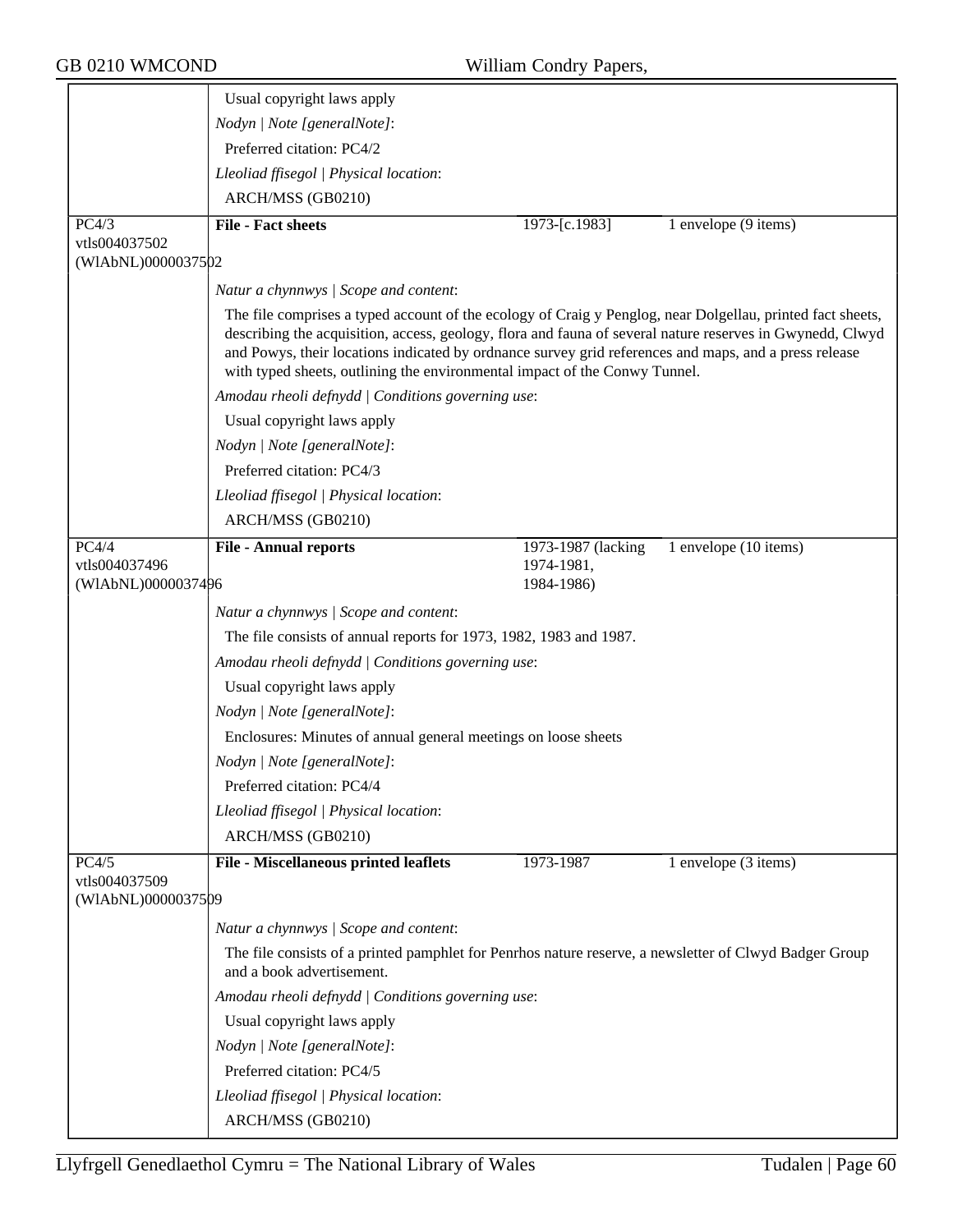| GB 0210 WMCOND     | William Condry Papers,                                 |                                                                                                      |                                                                                                                                                                                                                                                                                                                                                                                                                                                                                                                                                                                                                                                                                                                                                                    |  |
|--------------------|--------------------------------------------------------|------------------------------------------------------------------------------------------------------|--------------------------------------------------------------------------------------------------------------------------------------------------------------------------------------------------------------------------------------------------------------------------------------------------------------------------------------------------------------------------------------------------------------------------------------------------------------------------------------------------------------------------------------------------------------------------------------------------------------------------------------------------------------------------------------------------------------------------------------------------------------------|--|
| PC4/6              | File - Letters,                                        | 1978-1986                                                                                            | 1 envelope (40 items)                                                                                                                                                                                                                                                                                                                                                                                                                                                                                                                                                                                                                                                                                                                                              |  |
| vtls004037506      |                                                        |                                                                                                      |                                                                                                                                                                                                                                                                                                                                                                                                                                                                                                                                                                                                                                                                                                                                                                    |  |
| (WIAbNL)0000037506 |                                                        |                                                                                                      |                                                                                                                                                                                                                                                                                                                                                                                                                                                                                                                                                                                                                                                                                                                                                                    |  |
|                    | Crëwr   Creator:                                       |                                                                                                      |                                                                                                                                                                                                                                                                                                                                                                                                                                                                                                                                                                                                                                                                                                                                                                    |  |
|                    | Benoit, Peter Michael, 1931-                           |                                                                                                      |                                                                                                                                                                                                                                                                                                                                                                                                                                                                                                                                                                                                                                                                                                                                                                    |  |
|                    | Natur a chynnwys / Scope and content:                  |                                                                                                      |                                                                                                                                                                                                                                                                                                                                                                                                                                                                                                                                                                                                                                                                                                                                                                    |  |
|                    |                                                        | a botanical survey, photocopied maps and plant lists in connection with the designation of fields at | The file comprises letters regarding possible dangers posed by rock blasting to nesting birds at Craig yr<br>Aderyn, Meirionydd, thanks for funds raised from sale of books, an invitation to become president of<br>the Trust, with a carbon copy of Condry's refusal, 1982, subscriptions, a request for professional advice<br>in advance of a road improvement scheme and staff changes; a bundle of correspondence, photocopied<br>notes and maps in connection with the preservation and possible purchase of unimproved meadow land<br>at Ty Glas, Brithdir, including letters from Peter Benoit, 1982-1983; and a bundle of correspondence,<br>Talsarnau as a site of special scientific interest, including carbon copies of two letters by Condry, 1985. |  |
|                    | Amodau rheoli defnydd   Conditions governing use:      |                                                                                                      |                                                                                                                                                                                                                                                                                                                                                                                                                                                                                                                                                                                                                                                                                                                                                                    |  |
|                    |                                                        | Machynlleth, Powys, September 2000. Usual copyright laws apply                                       | Copyright of William Condry's writings belongs to Mrs Penny Condry, Ynys Edwin, Eglwys-fach, nr                                                                                                                                                                                                                                                                                                                                                                                                                                                                                                                                                                                                                                                                    |  |
|                    | Nodyn   Note [generalNote]:                            |                                                                                                      |                                                                                                                                                                                                                                                                                                                                                                                                                                                                                                                                                                                                                                                                                                                                                                    |  |
|                    | Preferred citation: PC4/6                              |                                                                                                      |                                                                                                                                                                                                                                                                                                                                                                                                                                                                                                                                                                                                                                                                                                                                                                    |  |
|                    | Lleoliad ffisegol   Physical location:                 |                                                                                                      |                                                                                                                                                                                                                                                                                                                                                                                                                                                                                                                                                                                                                                                                                                                                                                    |  |
|                    | ARCH/MSS (GB0210)                                      |                                                                                                      |                                                                                                                                                                                                                                                                                                                                                                                                                                                                                                                                                                                                                                                                                                                                                                    |  |
| PC4/7              | <b>File - Notes</b>                                    | [1955x1982]                                                                                          | 1 envelope (3 items)                                                                                                                                                                                                                                                                                                                                                                                                                                                                                                                                                                                                                                                                                                                                               |  |
| vtls004037511      |                                                        |                                                                                                      |                                                                                                                                                                                                                                                                                                                                                                                                                                                                                                                                                                                                                                                                                                                                                                    |  |
| (WIAbNL)00000375 1 |                                                        |                                                                                                      |                                                                                                                                                                                                                                                                                                                                                                                                                                                                                                                                                                                                                                                                                                                                                                    |  |
|                    | Natur a chynnwys / Scope and content:                  |                                                                                                      |                                                                                                                                                                                                                                                                                                                                                                                                                                                                                                                                                                                                                                                                                                                                                                    |  |
|                    |                                                        | Trust members, Harold and Gertrude Armfield, and a handwritten plant list.                           | The file consists of handwritten and typed notes on naturalist A. G. Tansley and North Wales Naturalists'                                                                                                                                                                                                                                                                                                                                                                                                                                                                                                                                                                                                                                                          |  |
|                    | Amodau rheoli defnydd   Conditions governing use:      |                                                                                                      |                                                                                                                                                                                                                                                                                                                                                                                                                                                                                                                                                                                                                                                                                                                                                                    |  |
|                    |                                                        | Machynlleth, Powys, September 2000. Usual copyright laws apply                                       | Copyright of William Condry's writings belongs to Mrs Penny Condry, Ynys Edwin, Eglwys-fach, nr                                                                                                                                                                                                                                                                                                                                                                                                                                                                                                                                                                                                                                                                    |  |
|                    | Nodyn   Note [generalNote]:                            |                                                                                                      |                                                                                                                                                                                                                                                                                                                                                                                                                                                                                                                                                                                                                                                                                                                                                                    |  |
|                    | Dates surmised from information contained in the notes |                                                                                                      |                                                                                                                                                                                                                                                                                                                                                                                                                                                                                                                                                                                                                                                                                                                                                                    |  |
|                    | Nodyn   Note [generalNote]:                            |                                                                                                      |                                                                                                                                                                                                                                                                                                                                                                                                                                                                                                                                                                                                                                                                                                                                                                    |  |
|                    | Preferred citation: PC4/7                              |                                                                                                      |                                                                                                                                                                                                                                                                                                                                                                                                                                                                                                                                                                                                                                                                                                                                                                    |  |
|                    | Lleoliad ffisegol   Physical location:                 |                                                                                                      |                                                                                                                                                                                                                                                                                                                                                                                                                                                                                                                                                                                                                                                                                                                                                                    |  |
|                    |                                                        |                                                                                                      |                                                                                                                                                                                                                                                                                                                                                                                                                                                                                                                                                                                                                                                                                                                                                                    |  |

## **Trust papers**

Crëwr | Creator: West Wales Naturalists' Trust

Dyddiad | Date: 1964-1981 (dyddiad creu) | (date of creation)

Natur a chynnwys | Scope and content:

The series comprises correspondence and minutes of committee meetings regarding the wetland area of Barfog, and a bulletin.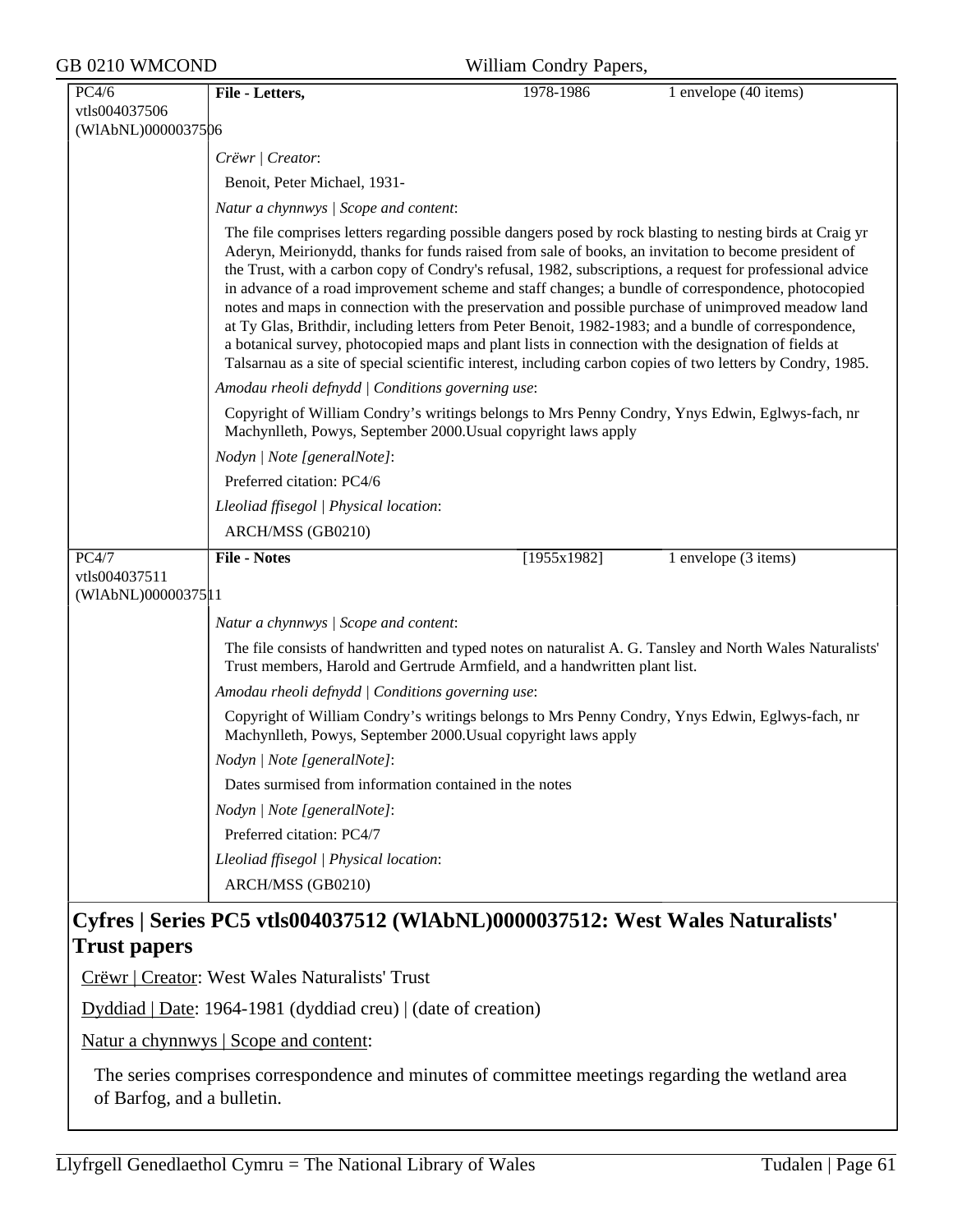Disgrifiad ffisegol | Physical description: 1 envelope

Lleoliad ffisegol | Physical location: ARCH/MSS (GB0210)

Nodyn | Note [generalNote]:

Preferred citation: PC5

#### Trefniant | Arrangement:

Arranged by record type: correspondence and minutes, and bulletins.

Cyfyngiadau ar fynediad | Restrictions on access:

Readers consulting modern papers in the National Library of Wales are required to abide by the conditions set out in information provided when applying for their Readers' Tickets, whereby the reader shall become responsible for compliance with the Data Protection Act 2018 and the General Data Protection Regulation 2018 in relation to any processing by them of personal data obtained from modern records held at the Library. = Disgwylir i ddarllenwyr sydd am ddefnyddio papurau modern yn Llyfrgell Genedlaethol Cymru gydymffurfio â Deddf Warchod Data 2018 a Rheoliadau Diogelu Data Cyffredinol 2018 yng nghyd-destun unrhyw brosesu ganddynt o ddata personol a gasglwyd o gofnodion modern sydd ar gadw yn y Llyfrgell. Nodir y manylion yn yr wybodaeth a roddir wrth wneud cais am Docyn Darllen

#### Amodau rheoli defnydd | Conditions governing use:

Copyright of William Condry's writings belongs to Mrs Penny Condry, Ynys Edwin, Eglwys-fach, nr Machynlleth, Powys, September 2000. Usual copyright laws apply

| FFeil / rhestr eitemau   File / item list |                                                                                                                                                                                                                                                                                                                                                                                                                                                          |                   |                                |  |
|-------------------------------------------|----------------------------------------------------------------------------------------------------------------------------------------------------------------------------------------------------------------------------------------------------------------------------------------------------------------------------------------------------------------------------------------------------------------------------------------------------------|-------------------|--------------------------------|--|
| Cod cyfeirnod                             | Teitl   Title                                                                                                                                                                                                                                                                                                                                                                                                                                            | Dyddiadau   Dates | Disgrifiad ffisegol   Physical |  |
| Reference code                            |                                                                                                                                                                                                                                                                                                                                                                                                                                                          |                   | description                    |  |
| PC5/1                                     | File - Barfog Lake papers and general                                                                                                                                                                                                                                                                                                                                                                                                                    | 1964-1981         | 1 envelope (8 items)           |  |
| vtls004037515                             | <b>bulletin</b>                                                                                                                                                                                                                                                                                                                                                                                                                                          |                   |                                |  |
| (WIAbNL)00000375 15                       |                                                                                                                                                                                                                                                                                                                                                                                                                                                          |                   |                                |  |
|                                           | Crëwr   Creator:                                                                                                                                                                                                                                                                                                                                                                                                                                         |                   |                                |  |
|                                           | Chater, A.O.                                                                                                                                                                                                                                                                                                                                                                                                                                             |                   |                                |  |
|                                           | Natur a chynnwys / Scope and content:                                                                                                                                                                                                                                                                                                                                                                                                                    |                   |                                |  |
|                                           | The file comprises correspondence and minutes of committee meetings in connection with the protection<br>of the Barfog lake and bog from drainage, and designation of the area as a Site of Special Scientific<br>Interest, 1964-1981, including a letter from Arthur [Chater], 1964, on the flora of the bog, together<br>with a copy of a bulletin, 1970, of the Haverfordwest, Tenby and North Pembrokeshire sections of the<br>Pembrokeshire branch. |                   |                                |  |
|                                           | Amodau rheoli defnydd   Conditions governing use:                                                                                                                                                                                                                                                                                                                                                                                                        |                   |                                |  |
|                                           | Copyright of William Condry's writings belongs to Mrs Penny Condry, Ynys Edwin, Eglwys-fach, nr<br>Machynlleth, Powys, September 2000. Usual copyright laws apply                                                                                                                                                                                                                                                                                        |                   |                                |  |
|                                           | Nodyn   Note [generalNote]:                                                                                                                                                                                                                                                                                                                                                                                                                              |                   |                                |  |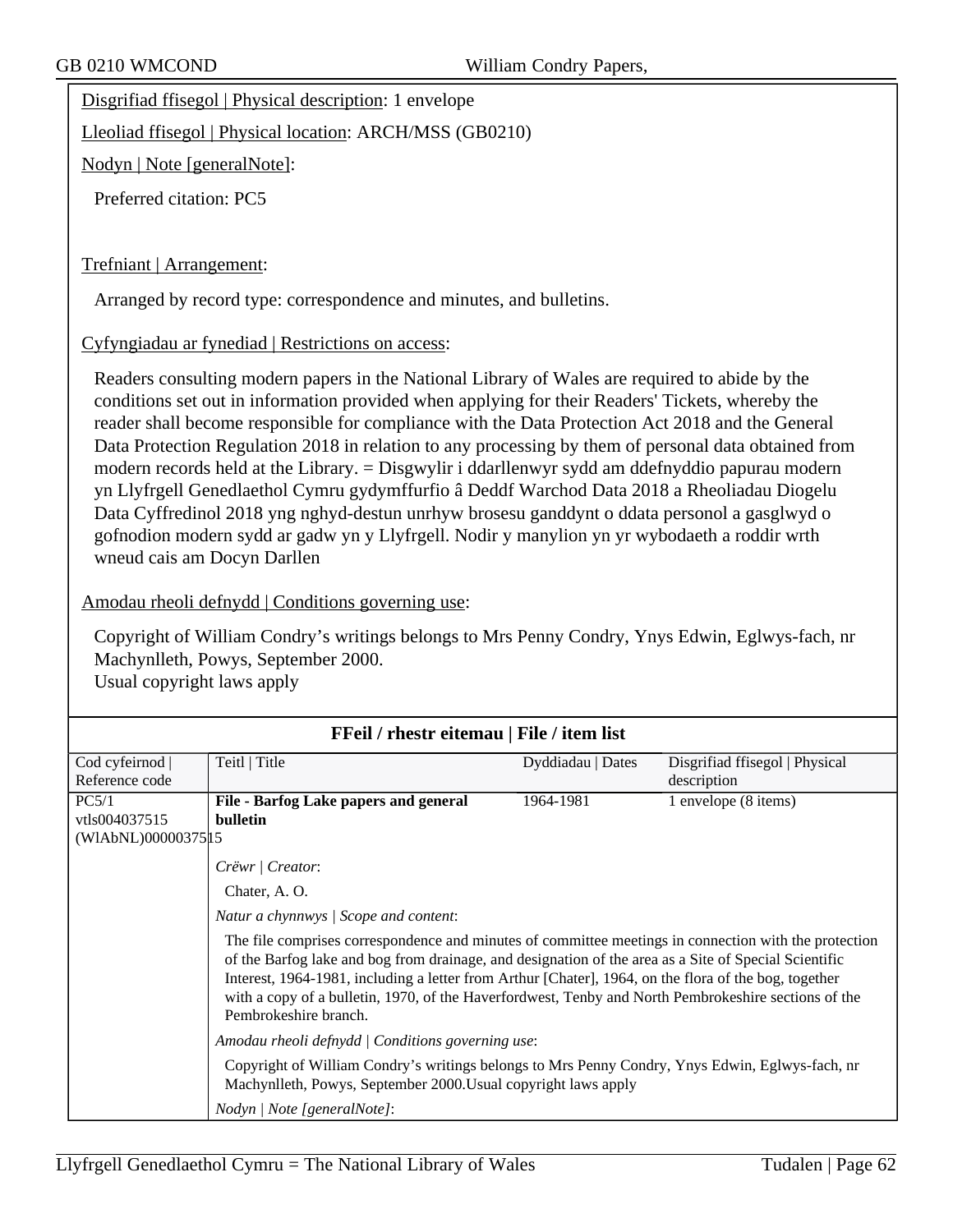Preferred citation: PC5/1 *Lleoliad ffisegol | Physical location*: ARCH/MSS (GB0210)

## **Cyfres | Series PC6: Friends of Cardigan Bay and Woodland Trust papers**

Dyddiad | Date: 1987-2005 (dyddiad creu) | (date of creation)

Natur a chynnwys | Scope and content:

Circulars, pamphlets, newletters, etc. of the Friends of Cardigan Bay, 1990-1998, and the Woodland Trust, 1987-2005.

Disgrifiad ffisegol | Physical description: 2 folders

Lleoliad ffisegol | Physical location: ARCH/MSS (GB0210)

Nodyn | Note [generalNote]:

Some items post-date Condry's death, collected by his widow, Penny.

Pwyntiau mynediad | Access points:

- Woodland Trust (Great Britain) (pwnc) | (subject)
- Friends of Cardigan Bay.

Trefniant | Arrangement:

Arranged alphabetically by name of organisation.

#### Cyfyngiadau ar fynediad | Restrictions on access:

Readers consulting modern papers in the National Library of Wales are required to abide by the conditions set out in information provided when applying for their Readers' Tickets, whereby the reader shall become responsible for compliance with the Data Protection Act 2018 and the General Data Protection Regulation 2018 in relation to any processing by them of personal data obtained from modern records held at the Library. = Disgwylir i ddarllenwyr sydd am ddefnyddio papurau modern yn Llyfrgell Genedlaethol Cymru gydymffurfio â Deddf Warchod Data 2018 a Rheoliadau Diogelu Data Cyffredinol 2018 yng nghyd-destun unrhyw brosesu ganddynt o ddata personol a gasglwyd o gofnodion modern sydd ar gadw yn y Llyfrgell. Nodir y manylion yn yr wybodaeth a roddir wrth wneud cais am Docyn Darllen

Amodau rheoli defnydd | Conditions governing use:

Copyright of William Condry's writings belongs to Mrs Penny Condry, Ynys Edwin, Eglwys-fach, nr Machynlleth, Powys, September 2000. Usual copyright laws apply

| <b>FFeil / rhestr eitemau   File / item list</b> |                                       |                   |                                |  |
|--------------------------------------------------|---------------------------------------|-------------------|--------------------------------|--|
| $\text{Cod}$ cyfeirnod $\vert$                   | Teitl   Title                         | Dyddiadau   Dates | Disgrifiad ffisegol   Physical |  |
| Reference code                                   |                                       |                   | description                    |  |
| PC6/1                                            | <b>File - Friends of Cardigan Bay</b> | 1990-1998         | 1 folder (18 items)            |  |
|                                                  |                                       |                   |                                |  |

Llyfrgell Genedlaethol Cymru = The National Library of Wales Tudalen | Page 63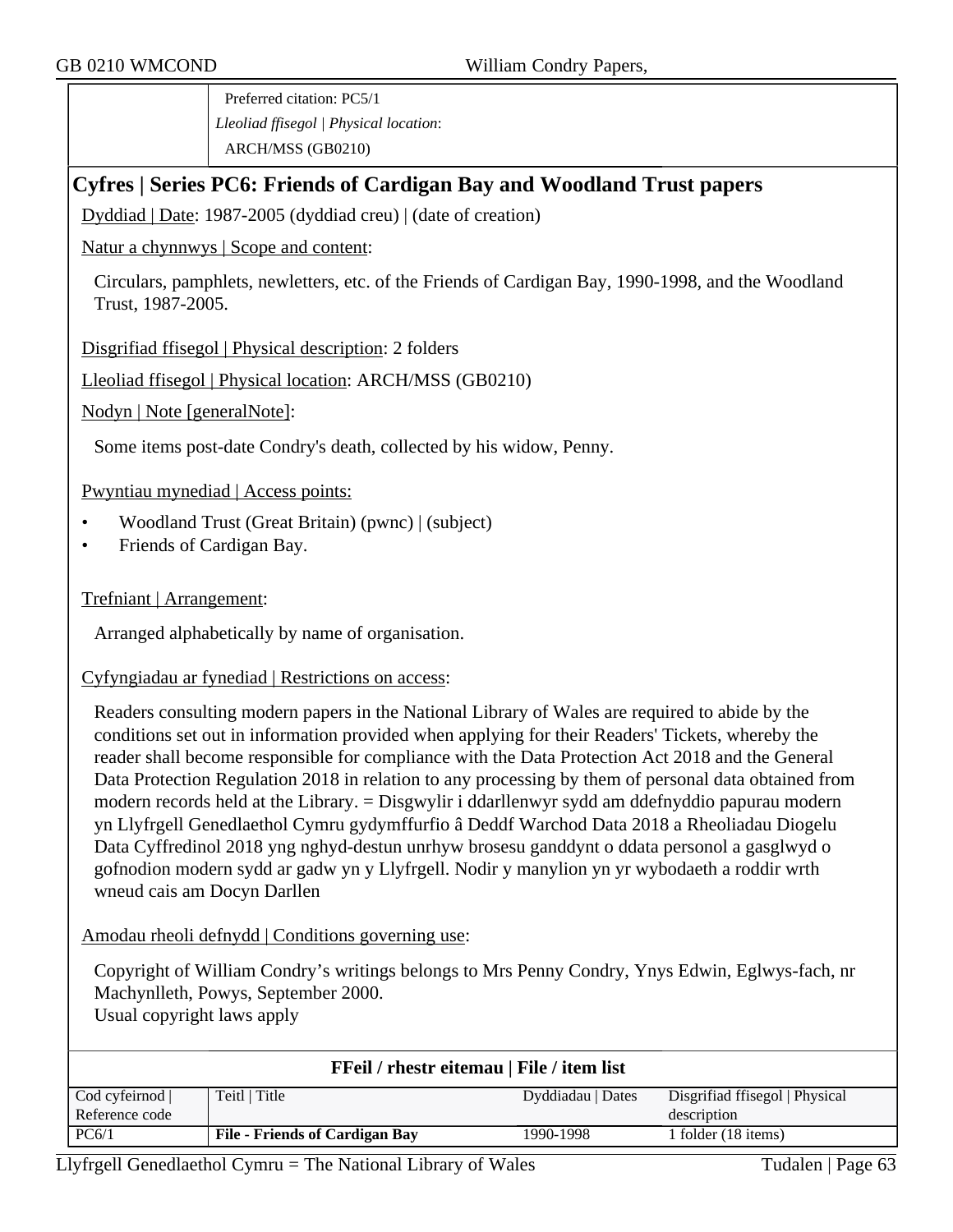| GB 0210 WMCOND                                                                                                                                                                                              | William Condry Papers,                                                                                                                                                                                                                                                                                                                                                                    |  |  |  |
|-------------------------------------------------------------------------------------------------------------------------------------------------------------------------------------------------------------|-------------------------------------------------------------------------------------------------------------------------------------------------------------------------------------------------------------------------------------------------------------------------------------------------------------------------------------------------------------------------------------------|--|--|--|
|                                                                                                                                                                                                             | Natur a chynnwys / Scope and content:                                                                                                                                                                                                                                                                                                                                                     |  |  |  |
|                                                                                                                                                                                                             | Circulars, pamphlets and newsletters of the Friends of Cardigan Bay, of which Condry was vice-<br>president, 1990-1998, and an issue of 'The Living World', Winter 1995, in a re-used folder entitled<br>'Chapter I, The Mountains', covered with deleted notes on the same.                                                                                                              |  |  |  |
|                                                                                                                                                                                                             | Amodau rheoli defnydd   Conditions governing use:                                                                                                                                                                                                                                                                                                                                         |  |  |  |
| Copyright of William Condry's writings belongs to Mrs Penny Condry, Ynys Edwin, Eglwys-fach, nr<br>Machynlleth, Powys, September 2000. Usual copyright laws apply<br>Lleoliad ffisegol   Physical location: |                                                                                                                                                                                                                                                                                                                                                                                           |  |  |  |
|                                                                                                                                                                                                             |                                                                                                                                                                                                                                                                                                                                                                                           |  |  |  |
| PC6/2                                                                                                                                                                                                       | <b>File - Woodland Trust</b><br>1987-2005<br>1 folder (27 items)                                                                                                                                                                                                                                                                                                                          |  |  |  |
|                                                                                                                                                                                                             | Natur a chynnwys / Scope and content:                                                                                                                                                                                                                                                                                                                                                     |  |  |  |
|                                                                                                                                                                                                             | An annual report, 1986/7, and other circulars, pamphlets and newsletters of the Woodland Trust,<br>1988-2005.                                                                                                                                                                                                                                                                             |  |  |  |
|                                                                                                                                                                                                             | Amodau rheoli defnydd   Conditions governing use:                                                                                                                                                                                                                                                                                                                                         |  |  |  |
|                                                                                                                                                                                                             | Usual copyright laws apply                                                                                                                                                                                                                                                                                                                                                                |  |  |  |
|                                                                                                                                                                                                             | Lleoliad ffisegol   Physical location:                                                                                                                                                                                                                                                                                                                                                    |  |  |  |
|                                                                                                                                                                                                             | ARCH/MSS (GB0210)                                                                                                                                                                                                                                                                                                                                                                         |  |  |  |
|                                                                                                                                                                                                             | Sub-sub-fonds PV vtls004037582 (WIAbNL)0000037582: Conservation papers                                                                                                                                                                                                                                                                                                                    |  |  |  |
|                                                                                                                                                                                                             | Crëwr   Creator: Nature Conservancy Council (Great Britain)                                                                                                                                                                                                                                                                                                                               |  |  |  |
|                                                                                                                                                                                                             | $Dyddiad   Date: 1949-1998 (dyddiad creu)   (date of creation)$                                                                                                                                                                                                                                                                                                                           |  |  |  |
|                                                                                                                                                                                                             | <u>Natur a chynnwys</u>   Scope and content:                                                                                                                                                                                                                                                                                                                                              |  |  |  |
|                                                                                                                                                                                                             | The section comprises press cuttings relating to wildlife and conservation, 1949-1980, printed<br>information leaflets, Nature Conservancy Council handbooks and a register, 1971-1998, letters from<br>professional bodies and individuals, 1962-1985, papers relating to Ynys-hir reserve, 1969-1990, and<br>papers concerning Montgomeryshire and Cardiganshire conservation projects. |  |  |  |
|                                                                                                                                                                                                             | Disgrifiad ffisegol   Physical description: 3 folders, 3 envelopes, 4 volumes                                                                                                                                                                                                                                                                                                             |  |  |  |
|                                                                                                                                                                                                             | Lleoliad ffisegol   Physical location: ARCH/MSS (GB0210)                                                                                                                                                                                                                                                                                                                                  |  |  |  |
|                                                                                                                                                                                                             |                                                                                                                                                                                                                                                                                                                                                                                           |  |  |  |
| Nodyn   Note [generalNote]:                                                                                                                                                                                 |                                                                                                                                                                                                                                                                                                                                                                                           |  |  |  |
| Preferred citation: PV                                                                                                                                                                                      |                                                                                                                                                                                                                                                                                                                                                                                           |  |  |  |
|                                                                                                                                                                                                             | Pwyntiau mynediad   Access points:                                                                                                                                                                                                                                                                                                                                                        |  |  |  |
|                                                                                                                                                                                                             | Natural areas -- Wales. (pwnc)   (subject)                                                                                                                                                                                                                                                                                                                                                |  |  |  |
| Trefniant   Arrangement:                                                                                                                                                                                    |                                                                                                                                                                                                                                                                                                                                                                                           |  |  |  |
|                                                                                                                                                                                                             | Arranged at NLW into 4 groups: namely printed conservation material, 1949-1995, professional<br>letters, 1962-1985, Ynys-hir warden's reports and related items, 1969-1990, and Montgomeryshire and<br>Cardiganshire conservation projects, 1984-1998.                                                                                                                                    |  |  |  |
|                                                                                                                                                                                                             | Cyfyngiadau ar fynediad   Restrictions on access:                                                                                                                                                                                                                                                                                                                                         |  |  |  |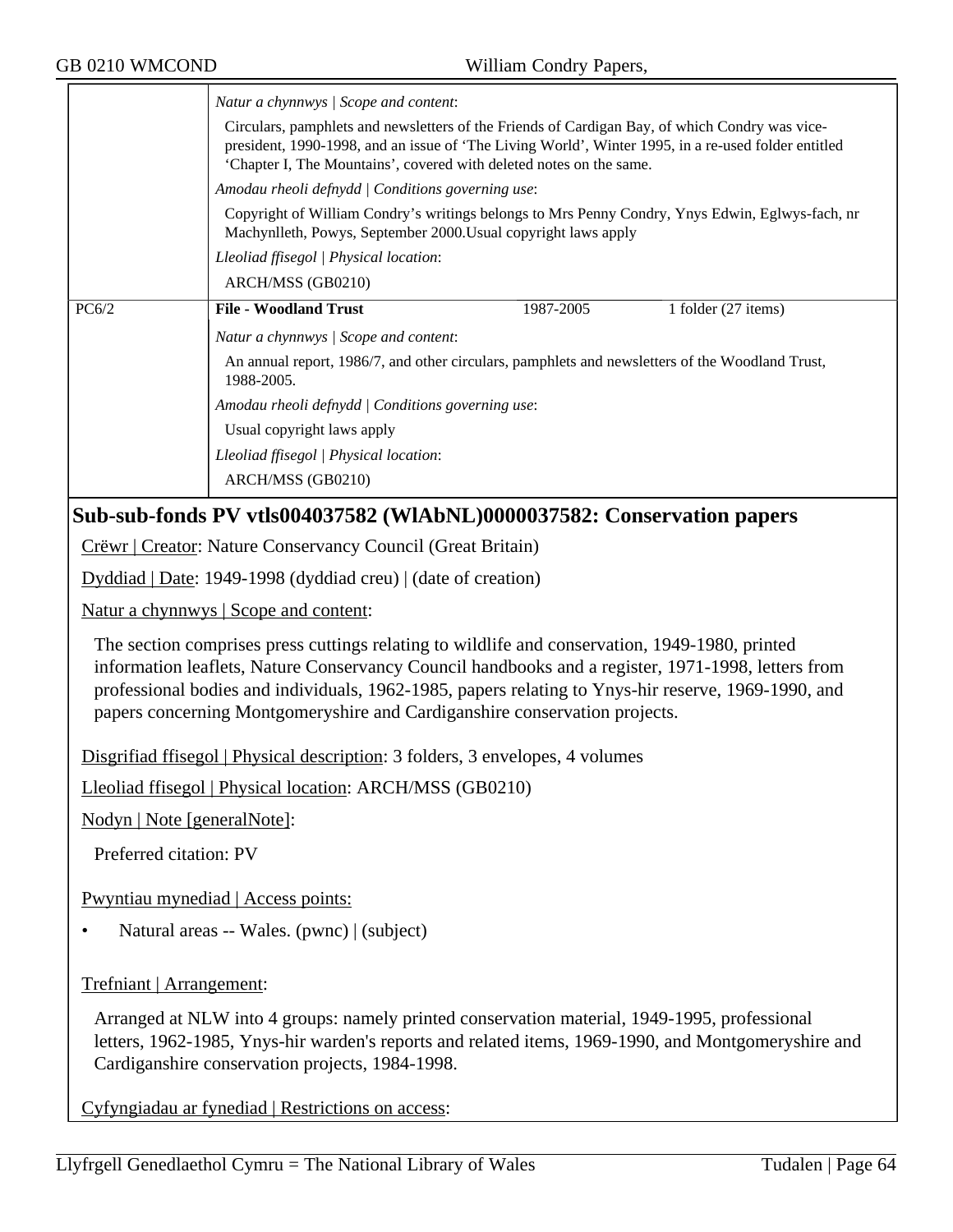Readers consulting modern papers in the National Library of Wales are required to abide by the conditions set out in information provided when applying for their Readers' Tickets, whereby the reader shall become responsible for compliance with the Data Protection Act 2018 and the General Data Protection Regulation 2018 in relation to any processing by them of personal data obtained from modern records held at the Library. = Disgwylir i ddarllenwyr sydd am ddefnyddio papurau modern yn Llyfrgell Genedlaethol Cymru gydymffurfio â Deddf Warchod Data 2018 a Rheoliadau Diogelu Data Cyffredinol 2018 yng nghyd-destun unrhyw brosesu ganddynt o ddata personol a gasglwyd o gofnodion modern sydd ar gadw yn y Llyfrgell. Nodir y manylion yn yr wybodaeth a roddir wrth wneud cais am Docyn Darllen

Amodau rheoli defnydd | Conditions governing use:

Usual copyright laws apply

## **Cyfres | Series PV1 vtls004037587 (WlAbNL)0000037587: Printed conservation material**

Dyddiad | Date: 1949-1995 (dyddiad creu) | (date of creation)

Natur a chynnwys | Scope and content:

The series comprises press cuttings, printed information leaflets, Nature Conservancy Council handbooks, a botanical register and a survey.

Disgrifiad ffisegol | Physical description: 2 envelopes, 4 vols

Lleoliad ffisegol | Physical location: ARCH/MSS (GB0210)

Nodyn | Note [generalNote]:

Preferred citation: PV1

Pwyntiau mynediad | Access points:

• Botanical literature -- Wales. (pwnc) | (subject)

Trefniant | Arrangement:

Arranged chronologically by and within each file

Cyfyngiadau ar fynediad | Restrictions on access:

Readers consulting modern papers in the National Library of Wales are required to abide by the conditions set out in information provided when applying for their Readers' Tickets, whereby the reader shall become responsible for compliance with the Data Protection Act 2018 and the General Data Protection Regulation 2018 in relation to any processing by them of personal data obtained from modern records held at the Library. = Disgwylir i ddarllenwyr sydd am ddefnyddio papurau modern yn Llyfrgell Genedlaethol Cymru gydymffurfio â Deddf Warchod Data 2018 a Rheoliadau Diogelu Data Cyffredinol 2018 yng nghyd-destun unrhyw brosesu ganddynt o ddata personol a gasglwyd o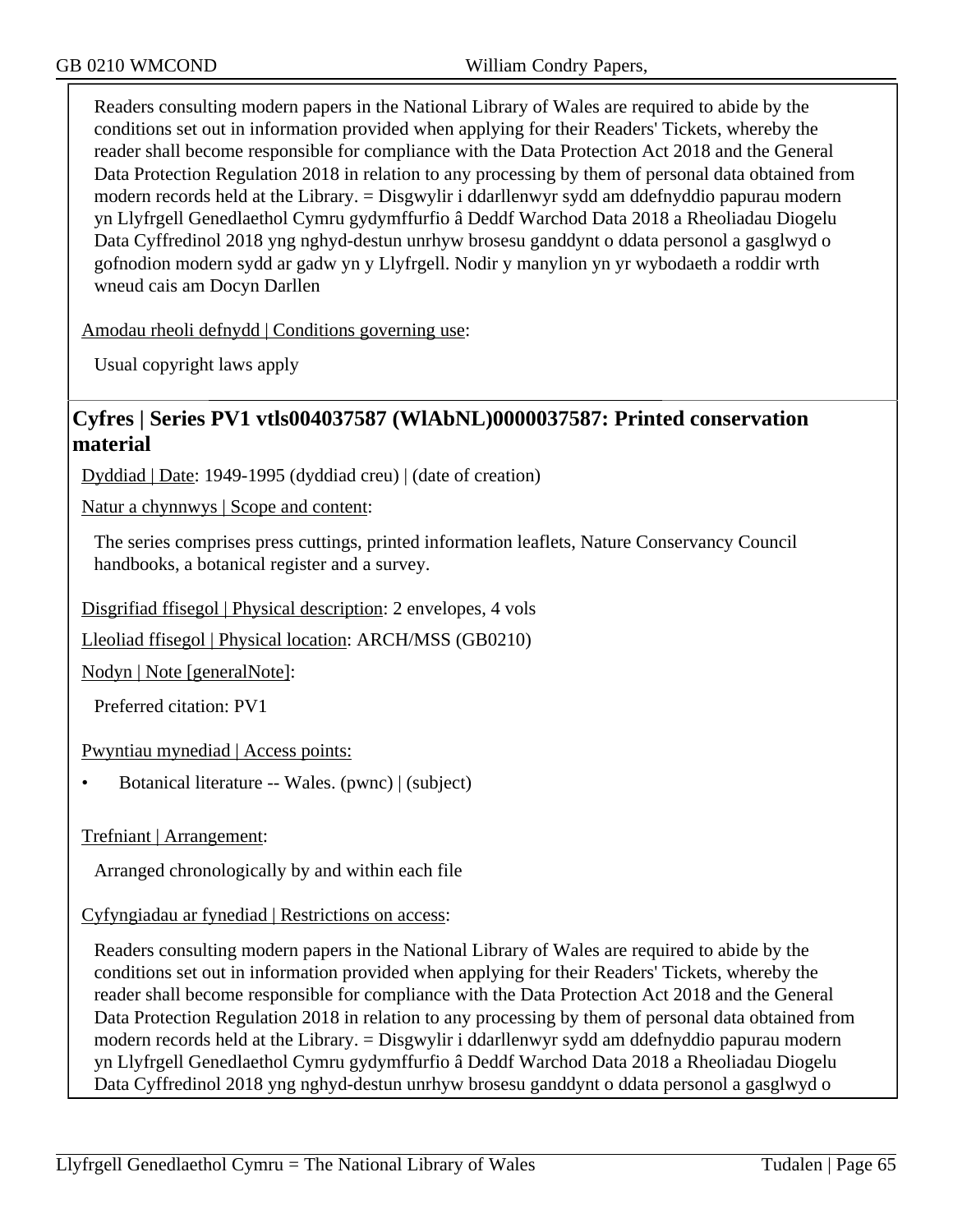| GB 0210 WMCOND                      |                                                                                                                                                                                                                                                                                                                                                                                   | William Condry Papers, |                                |  |  |
|-------------------------------------|-----------------------------------------------------------------------------------------------------------------------------------------------------------------------------------------------------------------------------------------------------------------------------------------------------------------------------------------------------------------------------------|------------------------|--------------------------------|--|--|
|                                     | gofnodion modern sydd ar gadw yn y Llyfrgell. Nodir y manylion yn yr wybodaeth a roddir wrth<br>wneud cais am Docyn Darllen                                                                                                                                                                                                                                                       |                        |                                |  |  |
|                                     | Amodau rheoli defnydd   Conditions governing use:                                                                                                                                                                                                                                                                                                                                 |                        |                                |  |  |
|                                     | Usual copyright laws apply                                                                                                                                                                                                                                                                                                                                                        |                        |                                |  |  |
|                                     | FFeil / rhestr eitemau   File / item list                                                                                                                                                                                                                                                                                                                                         |                        |                                |  |  |
| Cod cyfeirnod                       | Teitl   Title                                                                                                                                                                                                                                                                                                                                                                     | Dyddiadau   Dates      | Disgrifiad ffisegol   Physical |  |  |
| Reference code                      |                                                                                                                                                                                                                                                                                                                                                                                   |                        | description                    |  |  |
| PV1/1                               | File - Cuttings                                                                                                                                                                                                                                                                                                                                                                   | 1949-1980              | 1 envelope (43 items)          |  |  |
| vtls004037598<br>(WIAbNL)0000037598 |                                                                                                                                                                                                                                                                                                                                                                                   |                        |                                |  |  |
|                                     | Natur a chynnwys / Scope and content:                                                                                                                                                                                                                                                                                                                                             |                        |                                |  |  |
|                                     | The file comprises newspaper and magazine cuttings on the subjects of wildlife persecution and the need<br>for preservation, the impact of industrial developments on the environment, natural history and special<br>sightings of particular birds, plants, reptiles, mammals and insects, agricultural methods, traditional<br>crafts, land management and conservation issues. |                        |                                |  |  |
|                                     | Amodau rheoli defnydd   Conditions governing use:<br>Usual copyright laws apply                                                                                                                                                                                                                                                                                                   |                        |                                |  |  |
|                                     |                                                                                                                                                                                                                                                                                                                                                                                   |                        |                                |  |  |
|                                     | Nodyn   Note [generalNote]:                                                                                                                                                                                                                                                                                                                                                       |                        |                                |  |  |
|                                     | Although this file relates to a variety of topics, the majority are connected with the type of conservation<br>issues which William Condry addressed on a regular basis during his professional duties, hence their<br>inclusion with his professional papers.                                                                                                                    |                        |                                |  |  |
|                                     | Nodyn   Note [generalNote]:                                                                                                                                                                                                                                                                                                                                                       |                        |                                |  |  |
|                                     | Preferred citation: PV1/1                                                                                                                                                                                                                                                                                                                                                         |                        |                                |  |  |
|                                     | Lleoliad ffisegol   Physical location:                                                                                                                                                                                                                                                                                                                                            |                        |                                |  |  |
|                                     | ARCH/MSS (GB0210)                                                                                                                                                                                                                                                                                                                                                                 |                        |                                |  |  |
| PV1/2                               | <b>File - Information leaflets</b>                                                                                                                                                                                                                                                                                                                                                | 1971-1995              | 1 envelope (5 items)           |  |  |
| vtls004037631<br>(WIAbNL)0000037681 |                                                                                                                                                                                                                                                                                                                                                                                   |                        |                                |  |  |
|                                     | Natur a chynnwys / Scope and content:                                                                                                                                                                                                                                                                                                                                             |                        |                                |  |  |
|                                     | The file consists of printed leaflets on the subjects of Dutch elm disease, the management of Snowdonia<br>and other British upland areas, Cors Caron Nature Reserve and Barn Owls.                                                                                                                                                                                               |                        |                                |  |  |
|                                     | Amodau rheoli defnydd   Conditions governing use:                                                                                                                                                                                                                                                                                                                                 |                        |                                |  |  |
|                                     | Usual copyright laws apply                                                                                                                                                                                                                                                                                                                                                        |                        |                                |  |  |
|                                     | Nodyn   Note [generalNote]:                                                                                                                                                                                                                                                                                                                                                       |                        |                                |  |  |
|                                     | Preferred citation: PV1/2                                                                                                                                                                                                                                                                                                                                                         |                        |                                |  |  |
|                                     | Lleoliad ffisegol   Physical location:                                                                                                                                                                                                                                                                                                                                            |                        |                                |  |  |
|                                     | ARCH/MSS (GB0210)                                                                                                                                                                                                                                                                                                                                                                 |                        |                                |  |  |
| PV1/3<br>vtls004037637              | File - Ynyslas Nature Reserve Handbook                                                                                                                                                                                                                                                                                                                                            | 1972                   | 1 volume $(105ff)$             |  |  |
| (WIAbNL)0000037687                  |                                                                                                                                                                                                                                                                                                                                                                                   |                        |                                |  |  |
|                                     | Natur a chynnwys / Scope and content:                                                                                                                                                                                                                                                                                                                                             |                        |                                |  |  |
|                                     | The file comprises a volume produced as a field studies guide to the reserve by the Nature Conservancy<br>Council and the University College of Wales.                                                                                                                                                                                                                            |                        |                                |  |  |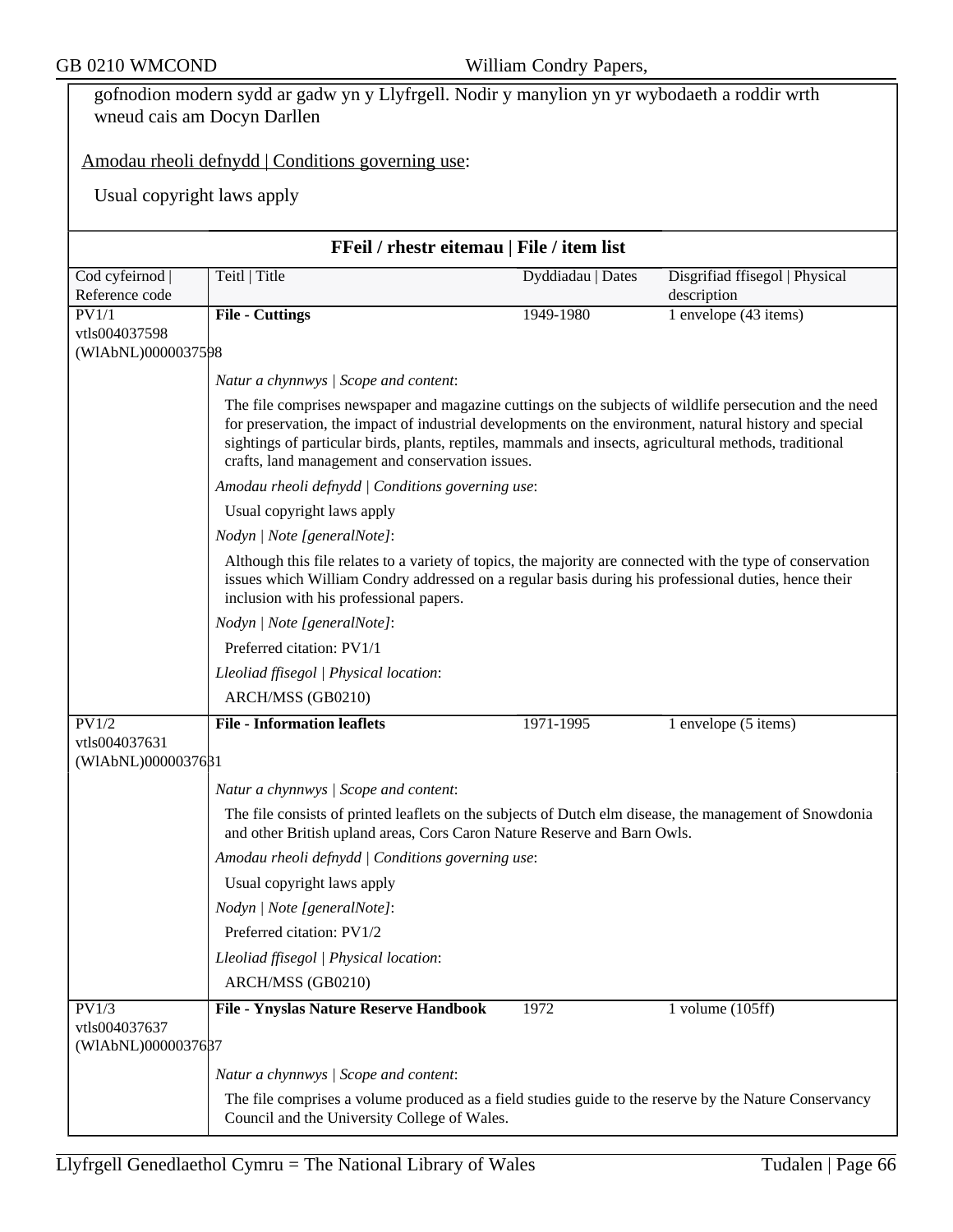|                                                                                                                                                                                                                                                                                                               | Amodau rheoli defnydd   Conditions governing use:                                                                                                                                                                             |  |  |  |
|---------------------------------------------------------------------------------------------------------------------------------------------------------------------------------------------------------------------------------------------------------------------------------------------------------------|-------------------------------------------------------------------------------------------------------------------------------------------------------------------------------------------------------------------------------|--|--|--|
|                                                                                                                                                                                                                                                                                                               | Usual copyright laws apply                                                                                                                                                                                                    |  |  |  |
|                                                                                                                                                                                                                                                                                                               | Nodyn   Note [generalNote]:                                                                                                                                                                                                   |  |  |  |
|                                                                                                                                                                                                                                                                                                               | Preferred citation: PV1/3                                                                                                                                                                                                     |  |  |  |
|                                                                                                                                                                                                                                                                                                               | Lleoliad ffisegol   Physical location:                                                                                                                                                                                        |  |  |  |
|                                                                                                                                                                                                                                                                                                               | ARCH/MSS (GB0210)                                                                                                                                                                                                             |  |  |  |
| PV1/4                                                                                                                                                                                                                                                                                                         | <b>File - Ceredigion Rare Plant Register</b><br>1988, 1990<br>2 volumes (1 cm)                                                                                                                                                |  |  |  |
| vtls004037641<br>(WIAbNL)0000037641                                                                                                                                                                                                                                                                           |                                                                                                                                                                                                                               |  |  |  |
|                                                                                                                                                                                                                                                                                                               | Crëwr   Creator:                                                                                                                                                                                                              |  |  |  |
|                                                                                                                                                                                                                                                                                                               | Chater, A.O.                                                                                                                                                                                                                  |  |  |  |
|                                                                                                                                                                                                                                                                                                               | Natur a chynnwys / Scope and content:                                                                                                                                                                                         |  |  |  |
|                                                                                                                                                                                                                                                                                                               | The file consists of two registers compiled by A. O. Chater and produced by the Nature Conservancy<br>Council, containing alphabetical lists of species with ordnance survey references, dates, site status and<br>locations. |  |  |  |
|                                                                                                                                                                                                                                                                                                               | Amodau rheoli defnydd   Conditions governing use:                                                                                                                                                                             |  |  |  |
|                                                                                                                                                                                                                                                                                                               | Usual copyright laws apply                                                                                                                                                                                                    |  |  |  |
|                                                                                                                                                                                                                                                                                                               | Nodyn   Note [generalNote]:                                                                                                                                                                                                   |  |  |  |
|                                                                                                                                                                                                                                                                                                               | Preferred citation: PV1/4                                                                                                                                                                                                     |  |  |  |
|                                                                                                                                                                                                                                                                                                               | Lleoliad ffisegol   Physical location:                                                                                                                                                                                        |  |  |  |
|                                                                                                                                                                                                                                                                                                               | ARCH/MSS (GB0210)                                                                                                                                                                                                             |  |  |  |
| PV1/5<br>vtls004037644                                                                                                                                                                                                                                                                                        | <b>File - Grassland survey</b><br>[?1981]<br>1 volume $(2 \text{ cm})$                                                                                                                                                        |  |  |  |
| (WIAbNL)00000376#4                                                                                                                                                                                                                                                                                            |                                                                                                                                                                                                                               |  |  |  |
|                                                                                                                                                                                                                                                                                                               | Natur a chynnwys / Scope and content:                                                                                                                                                                                         |  |  |  |
|                                                                                                                                                                                                                                                                                                               | The file comprises a volume, entitled A Preliminary Survey of Lowland Grassland in Two Areas of<br>North Wales, Volume 2, by Paul Day, produced by the Nature Conservancy Council.                                            |  |  |  |
|                                                                                                                                                                                                                                                                                                               | Amodau rheoli defnydd   Conditions governing use:                                                                                                                                                                             |  |  |  |
|                                                                                                                                                                                                                                                                                                               | Usual copyright laws apply                                                                                                                                                                                                    |  |  |  |
|                                                                                                                                                                                                                                                                                                               | Nodyn   Note [generalNote]:                                                                                                                                                                                                   |  |  |  |
|                                                                                                                                                                                                                                                                                                               | Date is uncertain, surmised from personal communications of 1980 mentioned in the text                                                                                                                                        |  |  |  |
|                                                                                                                                                                                                                                                                                                               | Nodyn   Note [generalNote]:                                                                                                                                                                                                   |  |  |  |
|                                                                                                                                                                                                                                                                                                               | Preferred citation: PV1/5                                                                                                                                                                                                     |  |  |  |
|                                                                                                                                                                                                                                                                                                               | Lleoliad ffisegol   Physical location:                                                                                                                                                                                        |  |  |  |
|                                                                                                                                                                                                                                                                                                               | ARCH/MSS (GB0210)                                                                                                                                                                                                             |  |  |  |
| Cyfres   Series PV2 vtls004037804 (WIAbNL)0000037804: Professional letters                                                                                                                                                                                                                                    |                                                                                                                                                                                                                               |  |  |  |
| Crëwr   Creator: Scott, Peter, 1909-1989                                                                                                                                                                                                                                                                      |                                                                                                                                                                                                                               |  |  |  |
| Dyddiad   Date: 1962-1985 (dyddiad creu)   (date of creation)                                                                                                                                                                                                                                                 |                                                                                                                                                                                                                               |  |  |  |
| Natur a chynnwys   Scope and content:                                                                                                                                                                                                                                                                         |                                                                                                                                                                                                                               |  |  |  |
| The series comprises letters and enclosures relating to the creation and preservation of plant and<br>wildlife habitats from various organisations, specifically the National Trust, regarding the possible<br>acquisition of a traditional hay meadow at Penybont, Powys, The West Wales Naturalists' Trust, |                                                                                                                                                                                                                               |  |  |  |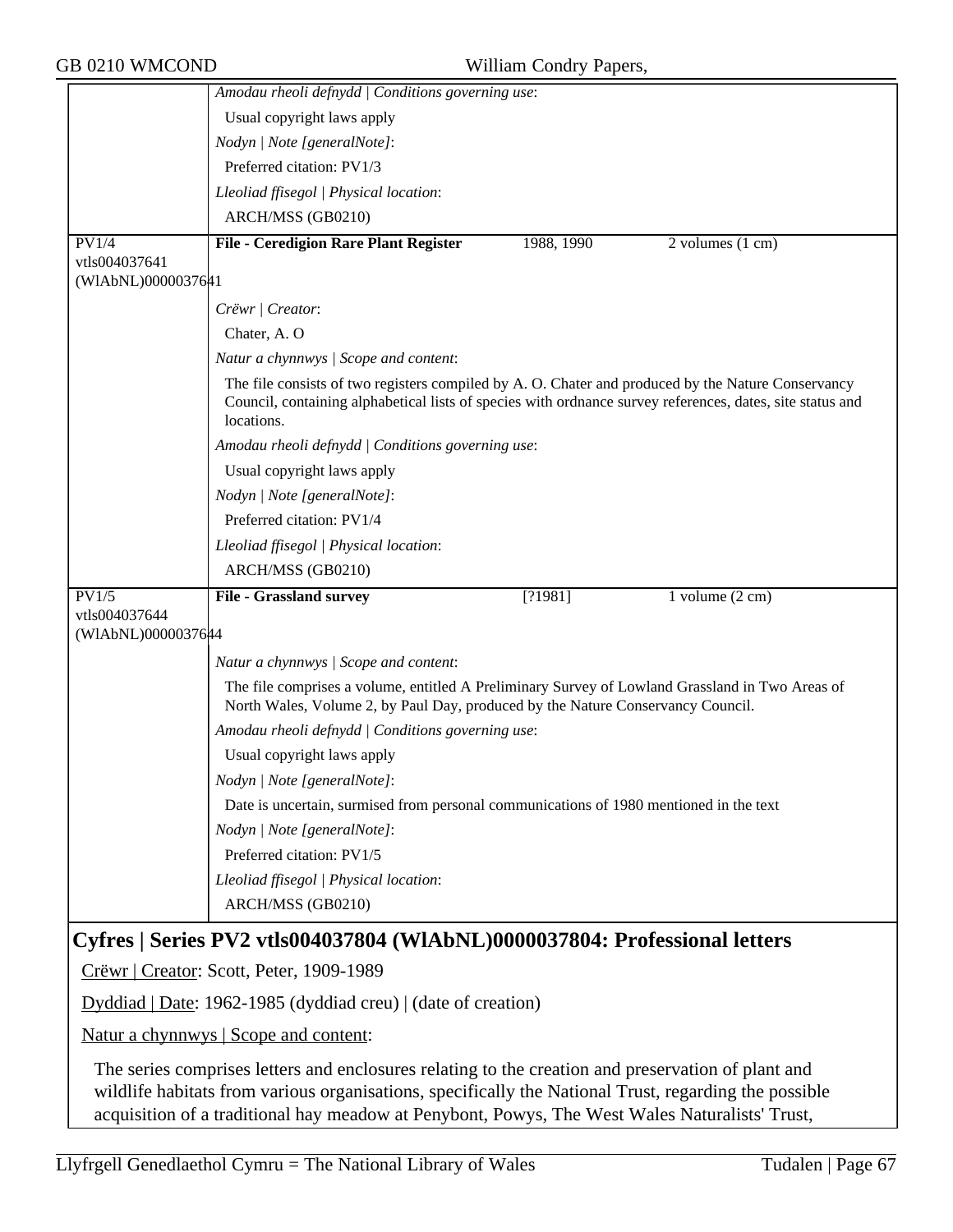mainly in connection with an appeal to to save the habitat of wild orchids, and the Wildfowl Trust, in a letter written by Peter Scott, concerning the possible creation of a wildfowl reserve on the Dovey estuary

Disgrifiad ffisegol | Physical description: 1 folder

Lleoliad ffisegol | Physical location: ARCH/MSS (GB0210)

Nodyn | Note [generalNote]:

Preferred citation: PV2

Pwyntiau mynediad | Access points:

- National Trust in Wales -- Correspondence
- West Wales Naturalists' Trust -- Correspondence.
- West Wales Naturalists' Trust
- National Trust in Wales
- Scott, Peter, 1909-1989 -- Correspondence. (pwnc) | (subject)
- Letters (ffurfiau dogfennol) | (documentary form)
- Birds -- Conservation -- Wales -- Dovey River Estuary. (pwnc) | (subject)
- Environmentally sensitive areas -- Wales (pwnc) | (subject)

#### Trefniant | Arrangement:

Arranged alphabetically by the archivist within the file under title of organisation

#### Cyfyngiadau ar fynediad | Restrictions on access:

Readers consulting modern papers in the National Library of Wales are required to abide by the conditions set out in information provided when applying for their Readers' Tickets, whereby the reader shall become responsible for compliance with the Data Protection Act 2018 and the General Data Protection Regulation 2018 in relation to any processing by them of personal data obtained from modern records held at the Library. = Disgwylir i ddarllenwyr sydd am ddefnyddio papurau modern yn Llyfrgell Genedlaethol Cymru gydymffurfio â Deddf Warchod Data 2018 a Rheoliadau Diogelu Data Cyffredinol 2018 yng nghyd-destun unrhyw brosesu ganddynt o ddata personol a gasglwyd o gofnodion modern sydd ar gadw yn y Llyfrgell. Nodir y manylion yn yr wybodaeth a roddir wrth wneud cais am Docyn Darllen

Amodau rheoli defnydd | Conditions governing use:

Usual copyright laws apply

| <b>FFeil</b> / rhestr eitemau   File / item list  |                       |                   |                                |  |
|---------------------------------------------------|-----------------------|-------------------|--------------------------------|--|
| Cod cyfeirnod                                     | Teitl   Title         | Dyddiadau   Dates | Disgrifiad ffisegol   Physical |  |
| Reference code                                    |                       |                   | description                    |  |
| PV2/1                                             | <b>File - Letters</b> | 1962-1985         | 13 items                       |  |
| vtls004037806                                     |                       |                   |                                |  |
| (WIAbNL)0000037806                                |                       |                   |                                |  |
| Amodau rheoli defnydd   Conditions governing use: |                       |                   |                                |  |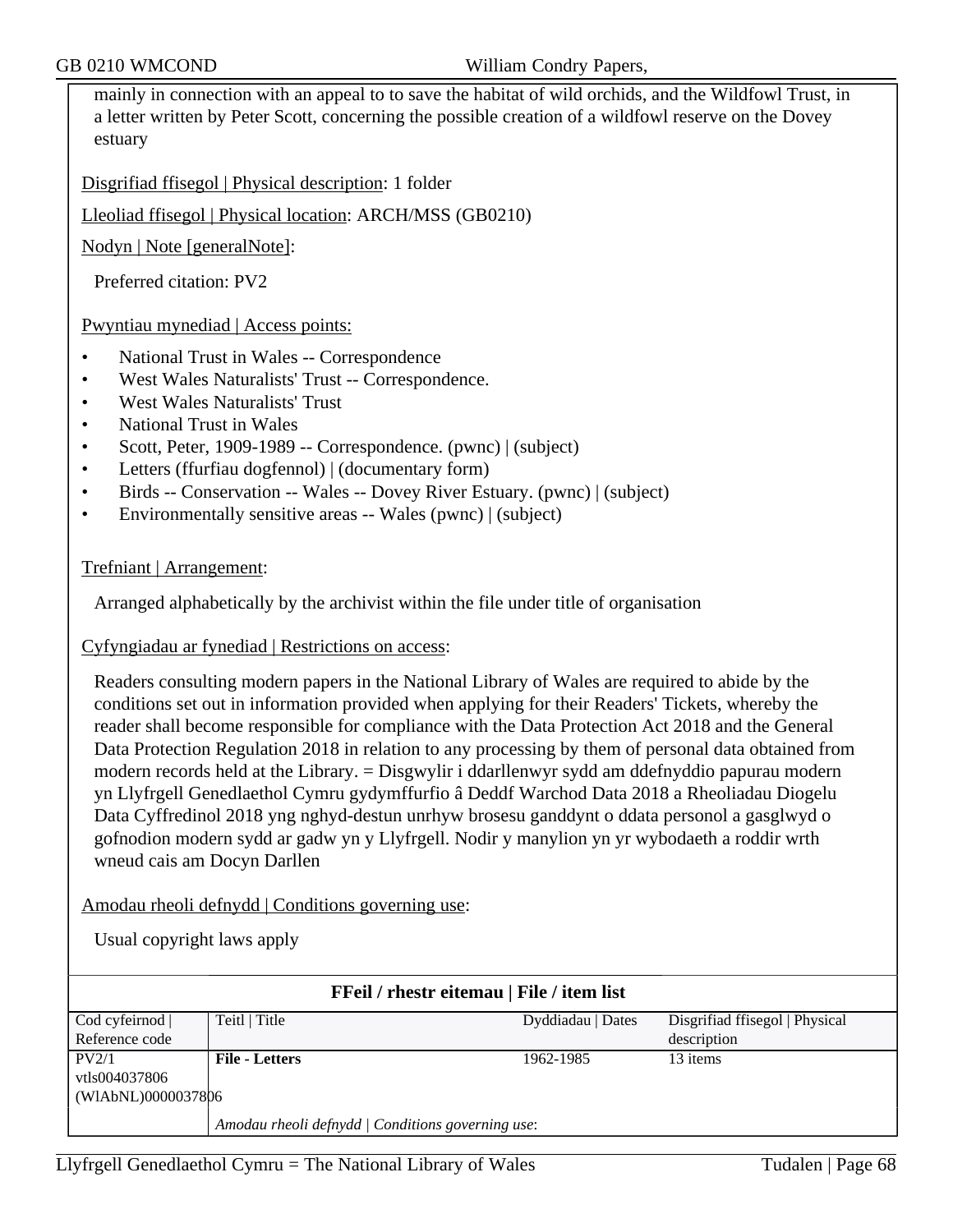Usual copyright laws apply *Nodyn | Note [generalNote]*: Preferred citation: PV2/1 *Lleoliad ffisegol | Physical location*: ARCH/MSS (GB0210)

## **Cyfres | Series PV3 vtls004037817 (WlAbNL)0000037817: Ynys-hir nature reserve reports**

Dyddiad | Date: 1969-1990 (dyddiad creu) | (date of creation)

Natur a chynnwys | Scope and content:

The series consists of warden's monthly reports, 1969-1980, Ynys-hir nature reserve annual report and draft, 1981, 1990, and a checklist of birds on the reserve, 1983

Disgrifiad ffisegol | Physical description: 2 folders

Lleoliad ffisegol | Physical location: ARCH/MSS (GB0210)

Nodyn | Note [generalNote]:

Preferred citation: PV3

Pwyntiau mynediad | Access points:

• Ynys-hir Nature Reserve (Ceredigion, Wales) (pwnc) | (subject)

Trefniant | Arrangement:

Arranged chronologically by and within file

Cyfyngiadau ar fynediad | Restrictions on access:

Readers consulting modern papers in the National Library of Wales are required to abide by the conditions set out in information provided when applying for their Readers' Tickets, whereby the reader shall become responsible for compliance with the Data Protection Act 2018 and the General Data Protection Regulation 2018 in relation to any processing by them of personal data obtained from modern records held at the Library. = Disgwylir i ddarllenwyr sydd am ddefnyddio papurau modern yn Llyfrgell Genedlaethol Cymru gydymffurfio â Deddf Warchod Data 2018 a Rheoliadau Diogelu Data Cyffredinol 2018 yng nghyd-destun unrhyw brosesu ganddynt o ddata personol a gasglwyd o gofnodion modern sydd ar gadw yn y Llyfrgell. Nodir y manylion yn yr wybodaeth a roddir wrth wneud cais am Docyn Darllen

Amodau rheoli defnydd | Conditions governing use:

Usual copyright laws apply

| <b>FFeil</b> / rhestr eitemau   File / item list |               |                   |                                |  |
|--------------------------------------------------|---------------|-------------------|--------------------------------|--|
| Cod cyfeirnod                                    | Teitl   Title | Dyddiadau   Dates | Disgrifiad ffisegol   Physical |  |
| Reference code                                   |               |                   | description                    |  |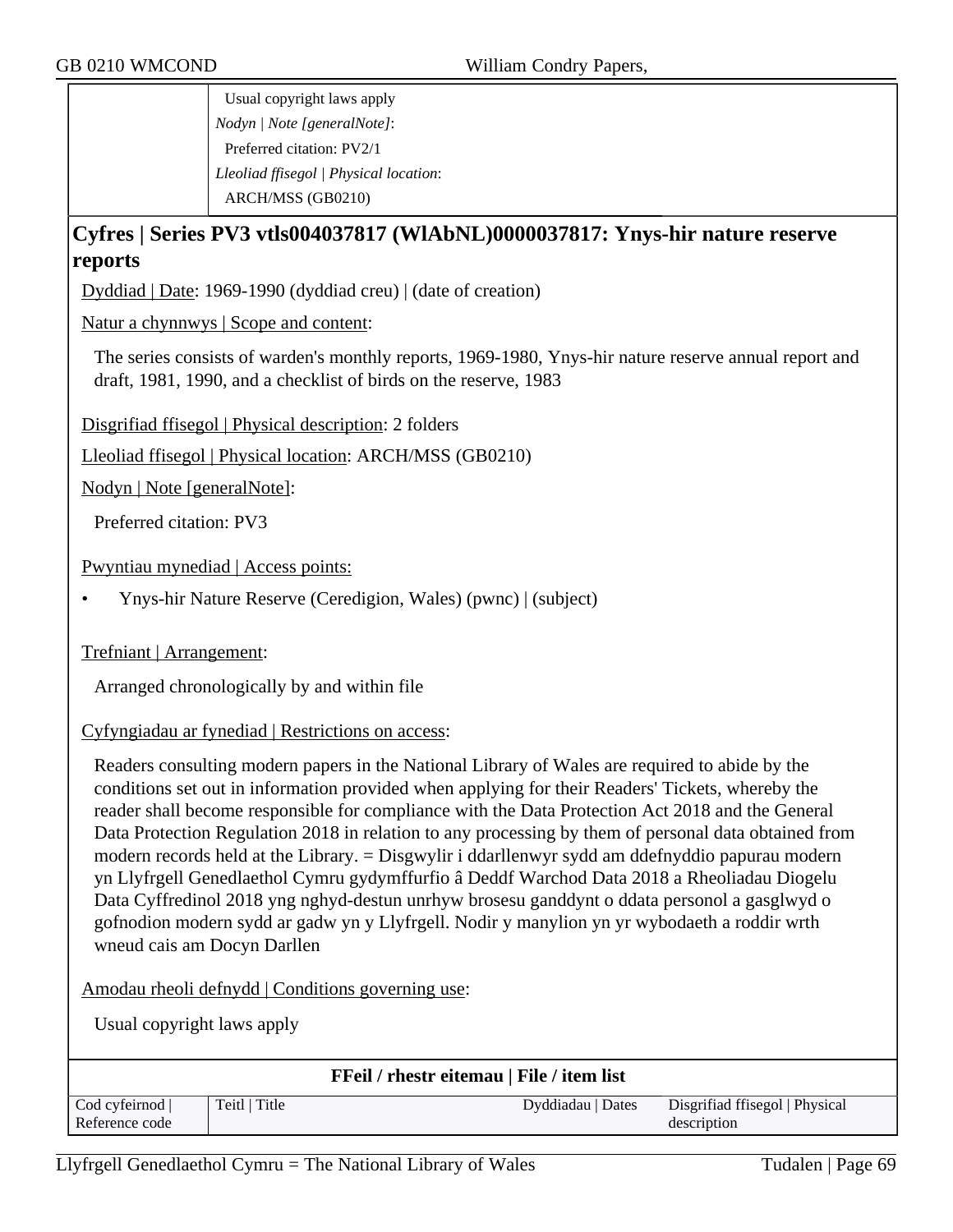| GB 0210 WMCOND                               | William Condry Papers,                                                                                                                                                                                                                                                                                                                                        |            |                    |  |
|----------------------------------------------|---------------------------------------------------------------------------------------------------------------------------------------------------------------------------------------------------------------------------------------------------------------------------------------------------------------------------------------------------------------|------------|--------------------|--|
| PV3/1<br>vtls004037819<br>(WIAbNL)0000037819 | File - Ynys-hir: warden's reports                                                                                                                                                                                                                                                                                                                             | 1969-1990  | 1 folder $(1.5cm)$ |  |
|                                              |                                                                                                                                                                                                                                                                                                                                                               |            |                    |  |
|                                              | Natur a chynnwys / Scope and content:<br>The file comprises handwritten and typescript drafts of of the warden's monthly reports, providing<br>information about numbers and types of birds nesting or visiting, insects, reptiles, mammals, plants,<br>weather conditions, human visitors, construction of new habitats and conservation work on the reserve |            |                    |  |
|                                              | Amodau rheoli defnydd   Conditions governing use:                                                                                                                                                                                                                                                                                                             |            |                    |  |
|                                              | Usual copyright laws apply                                                                                                                                                                                                                                                                                                                                    |            |                    |  |
|                                              | Nodyn   Note [generalNote]:                                                                                                                                                                                                                                                                                                                                   |            |                    |  |
|                                              | Preferred citation: PV3/1                                                                                                                                                                                                                                                                                                                                     |            |                    |  |
|                                              | Lleoliad ffisegol   Physical location:                                                                                                                                                                                                                                                                                                                        |            |                    |  |
|                                              | ARCH/MSS (GB0210)                                                                                                                                                                                                                                                                                                                                             |            |                    |  |
| PV3/2                                        | <b>File - Annual Reports</b>                                                                                                                                                                                                                                                                                                                                  | 1981, 1990 | 2 items            |  |
| vtls004182642<br>(WIAbNL)0000182642          |                                                                                                                                                                                                                                                                                                                                                               |            |                    |  |
|                                              | Natur a chynnwys / Scope and content:                                                                                                                                                                                                                                                                                                                         |            |                    |  |
|                                              | The file consists of a printed volume containing the Ynys-hir annual report for 1981, to which Condry<br>contributed a section on the flora of the reserve, and the typed draft of an article for the 1990 report,<br>entitled 'Some Glimpses of the Past', about the history of Ynys-hir and Eglwys-fach.                                                    |            |                    |  |
|                                              | Amodau rheoli defnydd   Conditions governing use:                                                                                                                                                                                                                                                                                                             |            |                    |  |
|                                              | Usual copyright laws apply                                                                                                                                                                                                                                                                                                                                    |            |                    |  |
|                                              | Nodyn   Note [generalNote]:                                                                                                                                                                                                                                                                                                                                   |            |                    |  |
|                                              | Preferred citation: PV3/2                                                                                                                                                                                                                                                                                                                                     |            |                    |  |
|                                              | Lleoliad ffisegol   Physical location:                                                                                                                                                                                                                                                                                                                        |            |                    |  |
|                                              | ARCH/MSS (GB0210)                                                                                                                                                                                                                                                                                                                                             |            |                    |  |
| PV3/3                                        | <b>File - Checklist of Birds</b>                                                                                                                                                                                                                                                                                                                              | 1983       | 1 item             |  |
| vtls004182643<br>(WIAbNL)0000182643          |                                                                                                                                                                                                                                                                                                                                                               |            |                    |  |
|                                              | Natur a chynnwys / Scope and content:                                                                                                                                                                                                                                                                                                                         |            |                    |  |
|                                              | The file consists of a printed volume, containing a checklist of birds at Ynys-hir reserve, giving the<br>names of species, numbers and dates when seen                                                                                                                                                                                                       |            |                    |  |
|                                              | Amodau rheoli defnydd   Conditions governing use:                                                                                                                                                                                                                                                                                                             |            |                    |  |
|                                              | Usual copyright laws apply                                                                                                                                                                                                                                                                                                                                    |            |                    |  |
|                                              |                                                                                                                                                                                                                                                                                                                                                               |            |                    |  |
|                                              |                                                                                                                                                                                                                                                                                                                                                               |            |                    |  |
|                                              | Nodyn   Note [generalNote]:<br>Preferred citation: PV3/3                                                                                                                                                                                                                                                                                                      |            |                    |  |
|                                              |                                                                                                                                                                                                                                                                                                                                                               |            |                    |  |
|                                              | Lleoliad ffisegol   Physical location:<br>ARCH/MSS (GB0210)                                                                                                                                                                                                                                                                                                   |            |                    |  |

Natur a chynnwys | Scope and content: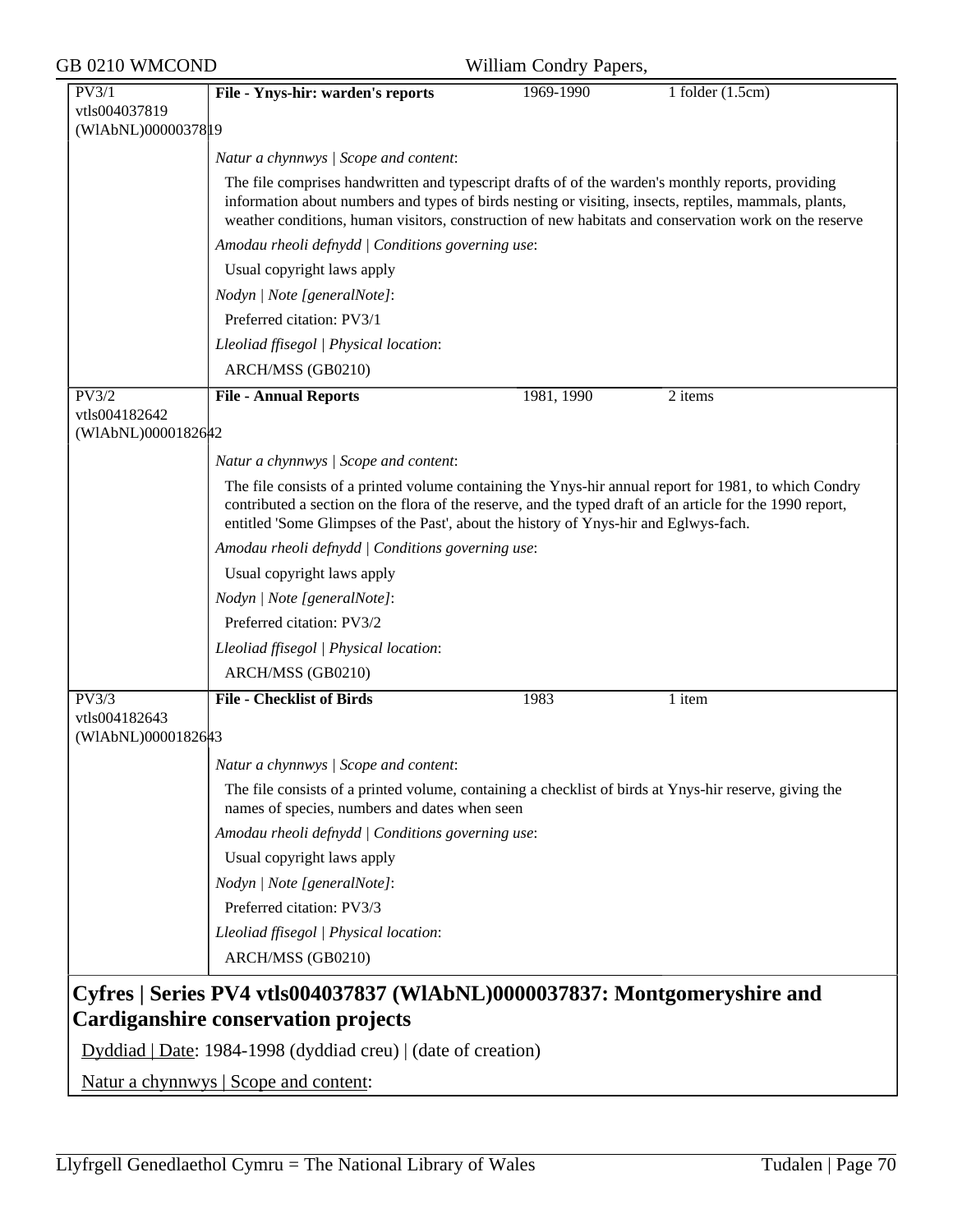The series comprises circulars, fact sheets, pamphlets and correspondence concerning the Montgomeryshire Flora Project, 1984-1994, and the Montgomeryshire Canal Conservation Project, 1988-1989, together with postcards from Penny Condry to NLW reporting the successful outcome of conservation measures in Cwm Einion and the Dyfi marshes initiated by her late husband, 1998.

Disgrifiad ffisegol | Physical description: 1 envelope

Lleoliad ffisegol | Physical location: ARCH/MSS (GB0210)

Nodyn | Note [generalNote]:

Preferred citation: PV4

Pwyntiau mynediad | Access points:

- Botanical literature -- Wales -- Montgomeryshire. (pwnc) | (subject)
- Canals -- Wales -- Montgomeryshire (pwnc) | (subject)
- Nature conservation -- Wales -- Cardiganshire (pwnc) | (subject)
- Montgomeryshire. (lle) | (place)
- Montgomeryshire (lle) | (place)

Trefniant | Arrangement:

Arranged by subject chronologically: Montgomeryshire Flora Project, Montgomeryshire Canal Conservation Project, other measures.

Cyfyngiadau ar fynediad | Restrictions on access:

Readers consulting modern papers in the National Library of Wales are required to abide by the conditions set out in information provided when applying for their Readers' Tickets, whereby the reader shall become responsible for compliance with the Data Protection Act 2018 and the General Data Protection Regulation 2018 in relation to any processing by them of personal data obtained from modern records held at the Library. = Disgwylir i ddarllenwyr sydd am ddefnyddio papurau modern yn Llyfrgell Genedlaethol Cymru gydymffurfio â Deddf Warchod Data 2018 a Rheoliadau Diogelu Data Cyffredinol 2018 yng nghyd-destun unrhyw brosesu ganddynt o ddata personol a gasglwyd o gofnodion modern sydd ar gadw yn y Llyfrgell. Nodir y manylion yn yr wybodaeth a roddir wrth wneud cais am Docyn Darllen

Amodau rheoli defnydd | Conditions governing use:

Copyright belongs to Mrs Penny Condry, Ynys Edwin, Eglwys-fach, nr Machynlleth, Powys, September 2000.

Usual copyright laws apply

| <b>FFeil</b> / rhestr eitemau   File / item list |                                          |                   |                                |  |  |
|--------------------------------------------------|------------------------------------------|-------------------|--------------------------------|--|--|
| Cod cyfeirnod                                    | Teitl   Title                            | Dyddiadau   Dates | Disgrifiad ffisegol   Physical |  |  |
| Reference code                                   |                                          |                   | description                    |  |  |
| PV4/1                                            | File - Montgomeryshire and Cardiganshire | 1984-1994         | l envelope (11 items)          |  |  |
| vtls004037844                                    | conservation projects                    |                   |                                |  |  |
| (WIAbNL)0000037844                               |                                          |                   |                                |  |  |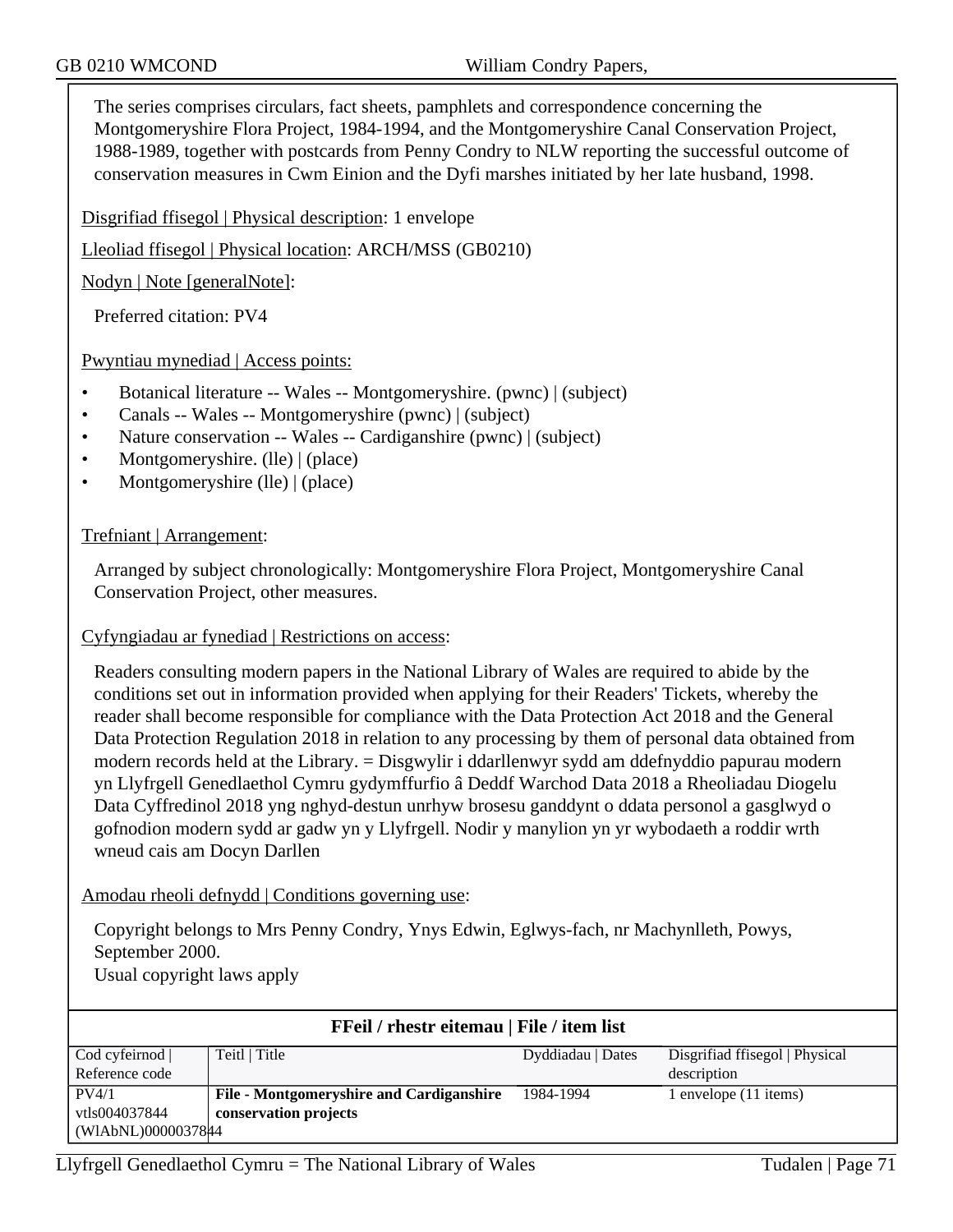*Amodau rheoli defnydd | Conditions governing use*:

Copyright belongs to Mrs Penny Condry, Ynys Edwin, Eglwys-fach, nr Machynlleth, Powys, September 2000.Usual copyright laws apply *Nodyn | Note [generalNote]*: Preferred citation: PV4/1 *Lleoliad ffisegol | Physical location*:

ARCH/MSS (GB0210)

## **Sub-sub-fonds PN vtls004037893 (WlAbNL)0000037893: Natural History Papers**

Crëwr | Creator: Benoit, Peter Michael, 1931-

Dyddiad | Date: 1932-1997 (dyddiad creu) | (date of creation)

Natur a chynnwys | Scope and content:

The section comprises loose, handwritten and typed notes, notebook, binders, substantial correspondence, photographs, vegetation samples, circulars, press cuttings, maps, loose printed articles, offprints and information leaflets, accumulated during work in natural history and conservation. The material is indicative of Condry's dedicated and detailed approach to research concerning plants, birds, animals and their different habitats. It is obvious that some of the information which he gathered represented an extension of his personal interests and was used for the compilation of books and articles. -- The main subjects comprise botany, ecology, geology, zoology and the work of other naturalists, such as Evan Price Evans, Mary Richards and Evan Roberts. Regular correspondents include Peter Benoit, E. H. T. Bible, Arthur Chater, Dafydd Davies, Evan Price Evans, Jack Grasse, Dewi Jones, Derek Ratcliffe, Mary Richards, Richard H. Roberts, Morrey Salmon, H. R. H. Vaughan and Irene Vaughan.

Disgrifiad ffisegol | Physical description: 2 hard-back binders, 17 folders, 2 envelopes

Lleoliad ffisegol | Physical location: ARCH/MSS (GB0210)

Nodyn | Note [generalNote]:

Original file titles allocated by Condry are denoted by inverted commas at the appropriate level.

Nodyn | Note [generalNote]:

Preferred citation: PN

#### Pwyntiau mynediad | Access points:

- Benoit, Peter Michael, 1931 - Correspondence. (pwnc) | (subject)
- Bible, E. H. T. (Edward Henry T.), 1873-1956 -- Correspondence. (pwnc) | (subject)
- Chater, A. O. -- Correspondence. (pwnc) | (subject)
- Davies, Dafydd, 1924 - Correspondence. (pwnc) | (subject)
- Evans, Evan Price, 1880-1959 -- Correspondence. (pwnc) | (subject)
- Grasse, Jack, 1942- -- Correspondence. (pwnc) | (subject)
- Jones, Dewi, 1942- -- Correspondence. (pwnc) | (subject)
- Ratcliffe, Derek, 1929- -- Correspondence. (pwnc) | (subject)
- Richards, Mary, 1885-1977 -- Correspondence. (pwnc) | (subject)
- Roberts, R. H. (Richard Henry), 1910- -- Correspondence. (pwnc) | (subject)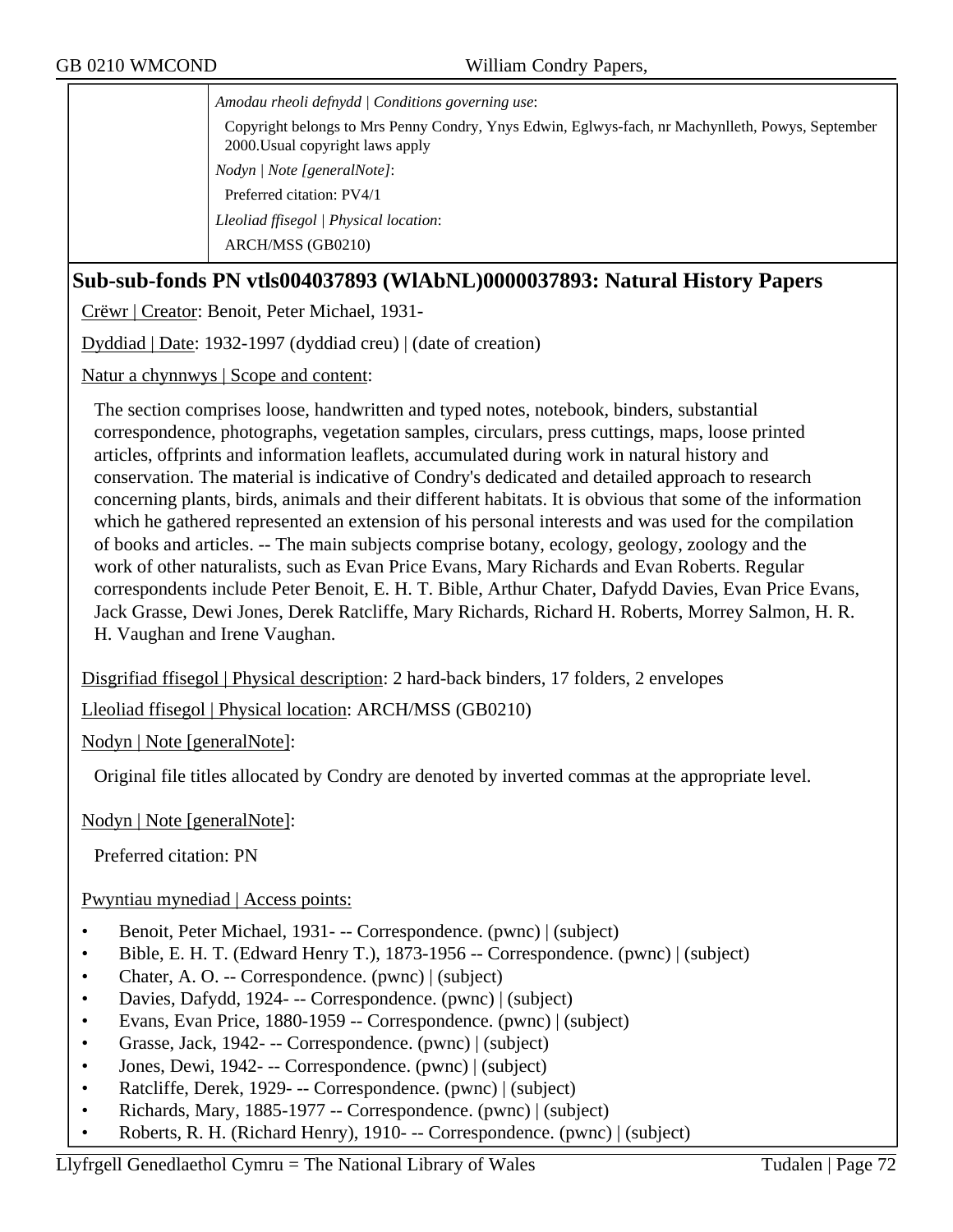- Salmon, H. Morrey (Harry Morrey) -- Correspondence. (pwnc) | (subject)
- Vaughan, H.R.H. 1893-1978 -- Correspondence. (pwnc) | (subject)
- Vaughan, Irene, 1890-1993 -- Correspondence. (pwnc) | (subject)
- Evans, Evan Price, 1880-1959 (pwnc) | (subject)
- Richards, Mary, 1885-1977 (pwnc) | (subject)
- Roberts, Evan, 1906-1991 (pwnc) | (subject)
- Bible, E. H. T. (Edward Henry T.), 1873-1956 (pwnc) | (subject)
- Chater, A. O. (pwnc) | (subject)
- Davies, Dafydd, 1924- (pwnc) | (subject)
- Evans, Evan Price, 1880-1959 (pwnc) | (subject)
- Grasse, Jack, 1942- (pwnc) | (subject)
- Jones, Dewi, 1942- (pwnc) | (subject)
- Ratcliffe, Derek, 1929- (pwnc) | (subject)
- Richards, Mary, 1885-1977 (pwnc) | (subject)
- Roberts, R. H. (Richard Henry), 1910- (pwnc) | (subject)
- Salmon, H. Morrey (Harry Morrey) (pwnc) | (subject)
- Vaughan, H.R.H. 1893-1978 (pwnc) | (subject)
- Vaughan, Irene 1890-1993 (pwnc) | (subject)
- Botany -- Wales (pwnc) | (subject)
- Geology -- Wales (pwnc) | (subject)
- Naturalists -- Wales (pwnc) | (subject)
- Zoology -- Wales (pwnc) | (subject)

### Trefniant | Arrangement:

Arranged at NLW into three series: plants, Wales (ecology and geology) and zoology.

Cyfyngiadau ar fynediad | Restrictions on access:

Readers consulting modern papers in the National Library of Wales are required to abide by the conditions set out in information provided when applying for their Readers' Tickets, whereby the reader shall become responsible for compliance with the Data Protection Act 2018 and the General Data Protection Regulation 2018 in relation to any processing by them of personal data obtained from modern records held at the Library. = Disgwylir i ddarllenwyr sydd am ddefnyddio papurau modern yn Llyfrgell Genedlaethol Cymru gydymffurfio â Deddf Warchod Data 2018 a Rheoliadau Diogelu Data Cyffredinol 2018 yng nghyd-destun unrhyw brosesu ganddynt o ddata personol a gasglwyd o gofnodion modern sydd ar gadw yn y Llyfrgell. Nodir y manylion yn yr wybodaeth a roddir wrth wneud cais am Docyn Darllen

Amodau rheoli defnydd | Conditions governing use:

Copyright of William Condry's writings belongs to Mrs Penny Condry, Ynys Edwin, Eglwys-fach, nr Machynlleth, Powys, September 2000. Usual copyright laws apply

Disgrifiadau deunydd | Related material: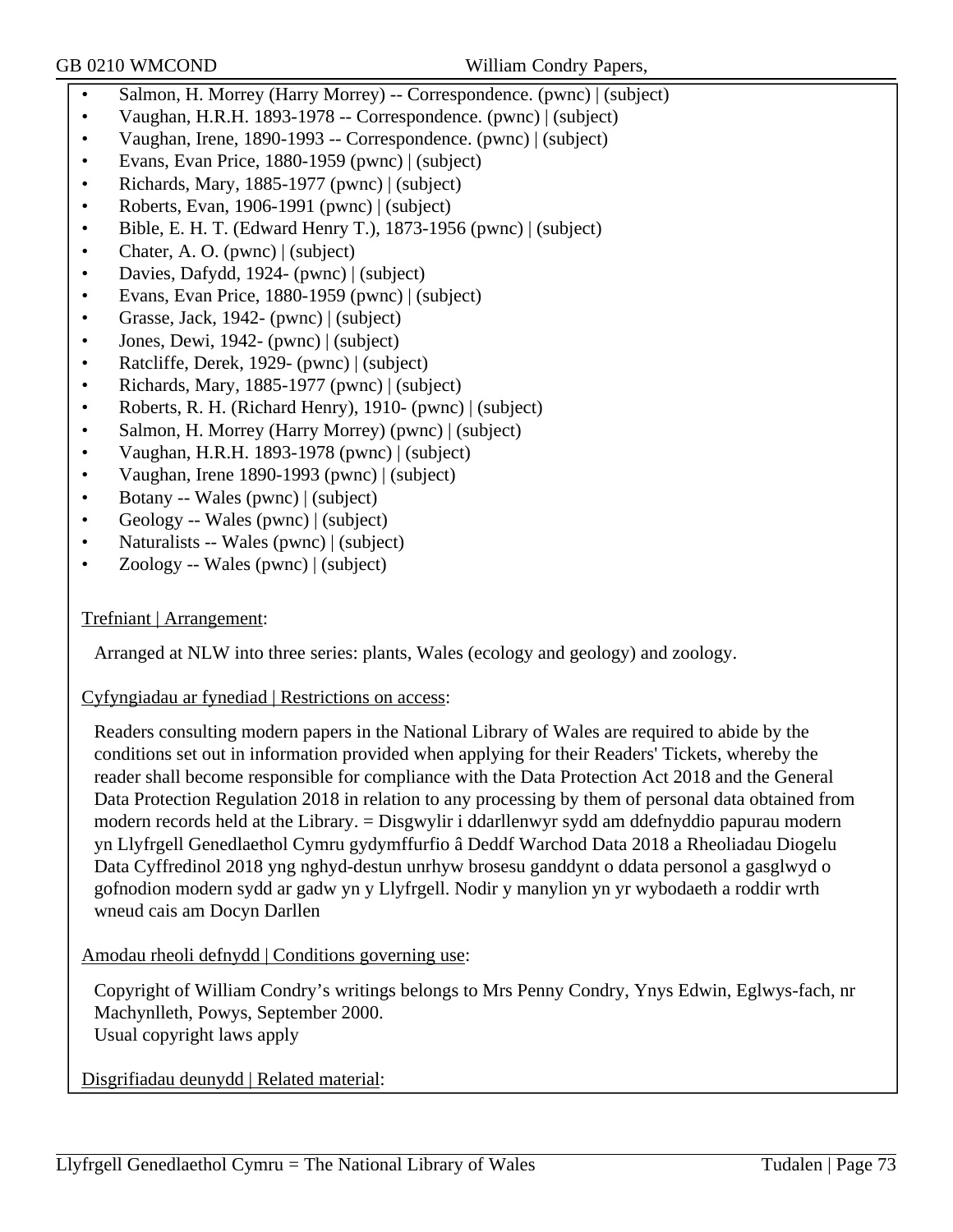Further papers on similar topics are in LP and RT.

# **Cyfres | Series PN1 vtls004037996 (WlAbNL)0000037996: Papers relating to plants**

Dyddiad | Date: 1932-1996 (dyddiad creu) | (date of creation)

Natur a chynnwys | Scope and content:

The series comprises loose, handwritten and typed notes, a notebook, correspondence, circulars, press cuttings, loose printed articles, offprints, vegetation samples and information leaflets, mainly concerning the discovery, location and identification of wild plants, with a strong bias towards alpine varieties found in North Wales, in the localities of Snowdonia and Cader Idris.

Disgrifiad ffisegol | Physical description: 8 folders

Lleoliad ffisegol | Physical location: ARCH/MSS (GB0210)

Nodyn | Note [generalNote]:

Preferred citation: PN1

Pwyntiau mynediad | Access points:

• Mountain plants -- Wales, North (pwnc) | (subject)

#### Trefniant | Arrangement:

Arranged in alphabetical order: 'Alpines', Botanical Subjects (general), 'Cader' and 'Woodsia'.

Cyfyngiadau ar fynediad | Restrictions on access:

Readers consulting modern papers in the National Library of Wales are required to abide by the conditions set out in information provided when applying for their Readers' Tickets, whereby the reader shall become responsible for compliance with the Data Protection Act 2018 and the General Data Protection Regulation 2018 in relation to any processing by them of personal data obtained from modern records held at the Library. = Disgwylir i ddarllenwyr sydd am ddefnyddio papurau modern yn Llyfrgell Genedlaethol Cymru gydymffurfio â Deddf Warchod Data 2018 a Rheoliadau Diogelu Data Cyffredinol 2018 yng nghyd-destun unrhyw brosesu ganddynt o ddata personol a gasglwyd o gofnodion modern sydd ar gadw yn y Llyfrgell. Nodir y manylion yn yr wybodaeth a roddir wrth wneud cais am Docyn Darllen

Amodau rheoli defnydd | Conditions governing use:

Copyright of William Condry's writings belongs to Mrs Penny Condry, Ynys Edwin, Eglwys-fach, nr Machynlleth, Powys, September 2000. Usual copyright laws apply

| <b>FFeil / rhestr eitemau   File / item list</b> |               |                   |                                |
|--------------------------------------------------|---------------|-------------------|--------------------------------|
| Cod cyfeirnod                                    | Teitl   Title | Dyddiadau   Dates | Disgrifiad ffisegol   Physical |
| Reference code                                   |               |                   | description                    |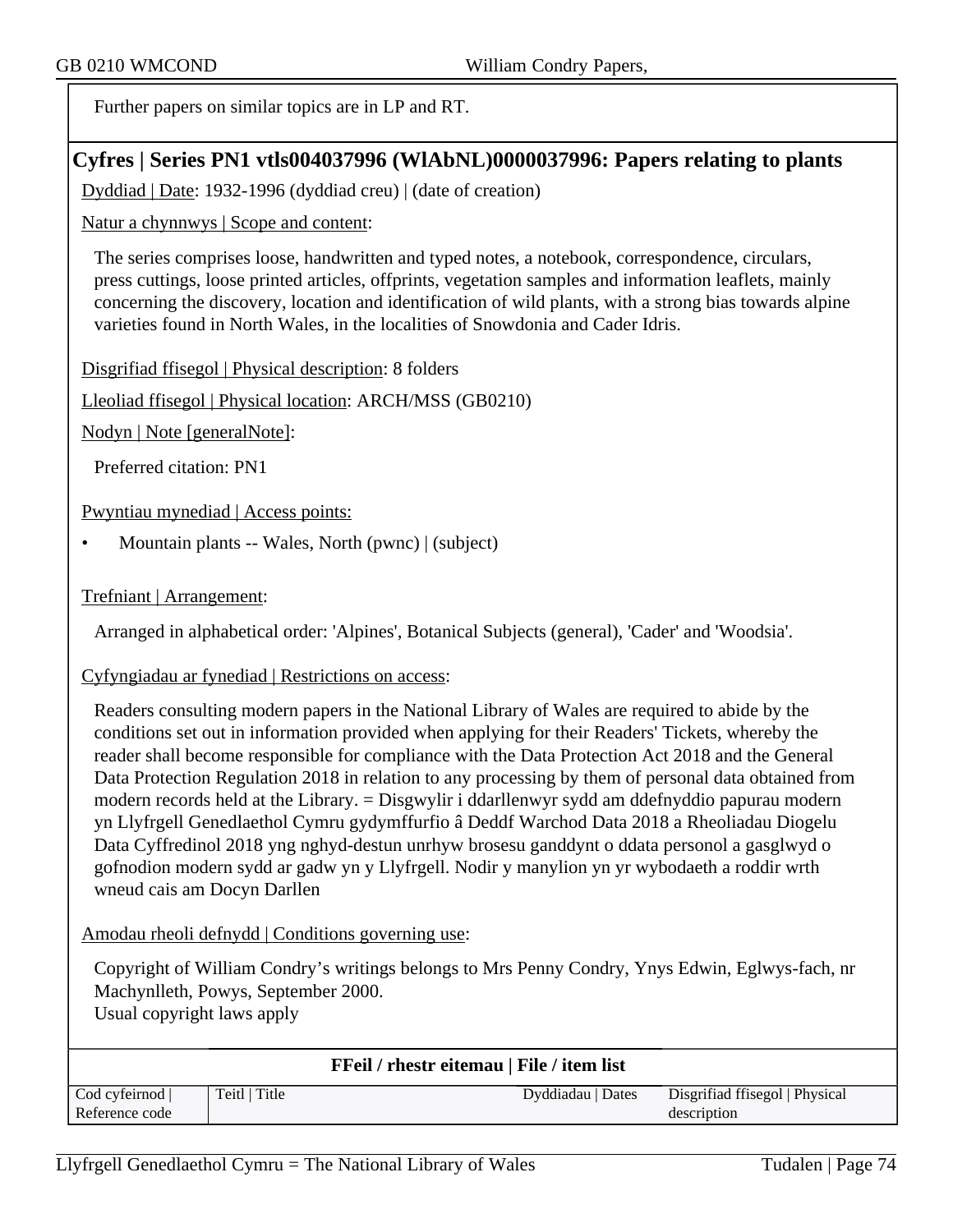| GB 0210 WMCOND                      |                                                                                                                                                                                                                                                                                                                                                                                                                                                                                                                                                                                                                                                                                                                                                                                                                 | William Condry Papers, |                                                                                                                                                                                                                                                                                                                                                                                                                                                                                                                                                                                                                                                                                                                                                                                                                                                                                      |
|-------------------------------------|-----------------------------------------------------------------------------------------------------------------------------------------------------------------------------------------------------------------------------------------------------------------------------------------------------------------------------------------------------------------------------------------------------------------------------------------------------------------------------------------------------------------------------------------------------------------------------------------------------------------------------------------------------------------------------------------------------------------------------------------------------------------------------------------------------------------|------------------------|--------------------------------------------------------------------------------------------------------------------------------------------------------------------------------------------------------------------------------------------------------------------------------------------------------------------------------------------------------------------------------------------------------------------------------------------------------------------------------------------------------------------------------------------------------------------------------------------------------------------------------------------------------------------------------------------------------------------------------------------------------------------------------------------------------------------------------------------------------------------------------------|
| PN1/1<br>vtls004038007              | <b>File - 'Alpines'</b>                                                                                                                                                                                                                                                                                                                                                                                                                                                                                                                                                                                                                                                                                                                                                                                         | 1932-1997              | 3 folders (8 cm)                                                                                                                                                                                                                                                                                                                                                                                                                                                                                                                                                                                                                                                                                                                                                                                                                                                                     |
| (WIAbNL)0000038007                  |                                                                                                                                                                                                                                                                                                                                                                                                                                                                                                                                                                                                                                                                                                                                                                                                                 |                        |                                                                                                                                                                                                                                                                                                                                                                                                                                                                                                                                                                                                                                                                                                                                                                                                                                                                                      |
|                                     | Natur a chynnwys / Scope and content:<br>The file comprises handwritten notes on loose sheets and index cards, covering the discovery,<br>notes for a lecture on the history of botanical and ecological studies on Cader Idris, with a schematic<br>biography of the Snowdonia botanist E. Price Evans, literary and bibliographic references, typed and<br>botanist, occasional items relating to plants in Scotland and other areas of Britain, pressed and dried<br>similar topics, notably from Peter Benoit (15), 1962-1995, Arthur Chater, (7), 1985-1994, Dafydd<br>Davies (27), 1986-1997, E. Price Evans, (1), 1957, Dewi Jones (24), 1988-1997, with an enclosed<br>Conservancy Council (5), 1983, and Richard ('Dick') Roberts (7), 1985-1991.<br>Amodau rheoli defnydd   Conditions governing use: |                        | identification, location and lists of alpine plants, mainly in the upland areas of Merionethshire, a set of<br>handwritten surveys, reports and newsletters relating to the ecology of certain Sites of Special Scientific<br>Interest (SSSI) in North Wales, 1968-1996, photocopies and off prints, including two papers on the flora<br>of Cader Idris by E. Price Evans, 1932, and press articles about Evan Roberts, 1979, another Snowdonia<br>specimens of alpine ferns with relevant notes, and a large quantity of letters and enclosures concerning<br>typescript article on William Williams, the botanical guide of Snowdonia, Derek Ratcliffe of the Nature                                                                                                                                                                                                              |
|                                     | Machynlleth, Powys, September 2000. Usual copyright laws apply                                                                                                                                                                                                                                                                                                                                                                                                                                                                                                                                                                                                                                                                                                                                                  |                        | Copyright of William Condry's writings belongs to Mrs Penny Condry, Ynys Edwin, Eglwys-fach, nr                                                                                                                                                                                                                                                                                                                                                                                                                                                                                                                                                                                                                                                                                                                                                                                      |
|                                     | Nodyn   Note [generalNote]:                                                                                                                                                                                                                                                                                                                                                                                                                                                                                                                                                                                                                                                                                                                                                                                     |                        |                                                                                                                                                                                                                                                                                                                                                                                                                                                                                                                                                                                                                                                                                                                                                                                                                                                                                      |
|                                     | Preferred citation: PN1/1                                                                                                                                                                                                                                                                                                                                                                                                                                                                                                                                                                                                                                                                                                                                                                                       |                        |                                                                                                                                                                                                                                                                                                                                                                                                                                                                                                                                                                                                                                                                                                                                                                                                                                                                                      |
|                                     | Lleoliad ffisegol   Physical location:                                                                                                                                                                                                                                                                                                                                                                                                                                                                                                                                                                                                                                                                                                                                                                          |                        |                                                                                                                                                                                                                                                                                                                                                                                                                                                                                                                                                                                                                                                                                                                                                                                                                                                                                      |
|                                     | ARCH/MSS (GB0210)                                                                                                                                                                                                                                                                                                                                                                                                                                                                                                                                                                                                                                                                                                                                                                                               |                        |                                                                                                                                                                                                                                                                                                                                                                                                                                                                                                                                                                                                                                                                                                                                                                                                                                                                                      |
| PN1/2                               | File - Botanical subjects (general)                                                                                                                                                                                                                                                                                                                                                                                                                                                                                                                                                                                                                                                                                                                                                                             | $[c.1950] - 1986$      | 2 folders (6 cm)                                                                                                                                                                                                                                                                                                                                                                                                                                                                                                                                                                                                                                                                                                                                                                                                                                                                     |
| vtls004038048<br>(WIAbNL)0000038048 |                                                                                                                                                                                                                                                                                                                                                                                                                                                                                                                                                                                                                                                                                                                                                                                                                 |                        |                                                                                                                                                                                                                                                                                                                                                                                                                                                                                                                                                                                                                                                                                                                                                                                                                                                                                      |
|                                     | Natur a chynnwys / Scope and content:                                                                                                                                                                                                                                                                                                                                                                                                                                                                                                                                                                                                                                                                                                                                                                           |                        |                                                                                                                                                                                                                                                                                                                                                                                                                                                                                                                                                                                                                                                                                                                                                                                                                                                                                      |
|                                     | circulars regarding the botanical interest of the Shropshire Union Canal and sites in Merionethshire,<br>printed articles on particular plant species, wild plant conservation pamphlets, letters and related<br>enclosures from Peter Benoit (55), 1954-1986, discussing the discovery and identification of various<br>Gwbert and red kites.                                                                                                                                                                                                                                                                                                                                                                                                                                                                  |                        | The file consists of loose, handwritten notes about early printed botanical records, lists of plants and their<br>identifying features, with sketches and a vegetation sample, outline plans for a lake flora survey, typed<br>plants, with frequent mention of Mary Richards, local conservation issues and the problems of editing<br>Nature in Wales, E. H. T. Bible (1), 1954, Arthur Chater (5), 1961-1986, regarding a proposed motorway<br>route, bird watching, willow identification and the provenance of a plant specimen, E. Price Evans (6),<br>1956-1957, partly on plant habitats and his research work in Bangor, Mary Richards (1), ca1950, on the<br>diaries of James Backhouse and a plant list, R. H. Roberts (1), 1955, on identifying features of orchids,<br>and Irene ('Benjamin') Vaughan (3), 1953-1962, with news of WWFS, a proposed botanical survey of |
|                                     | Amodau rheoli defnydd   Conditions governing use:                                                                                                                                                                                                                                                                                                                                                                                                                                                                                                                                                                                                                                                                                                                                                               |                        |                                                                                                                                                                                                                                                                                                                                                                                                                                                                                                                                                                                                                                                                                                                                                                                                                                                                                      |
|                                     | Machynlleth, Powys, September 2000. Usual copyright laws apply                                                                                                                                                                                                                                                                                                                                                                                                                                                                                                                                                                                                                                                                                                                                                  |                        | Copyright of William Condry's writings belongs to Mrs Penny Condry, Ynys Edwin, Eglwys-fach, nr                                                                                                                                                                                                                                                                                                                                                                                                                                                                                                                                                                                                                                                                                                                                                                                      |
|                                     | Nodyn   Note [generalNote]:                                                                                                                                                                                                                                                                                                                                                                                                                                                                                                                                                                                                                                                                                                                                                                                     |                        |                                                                                                                                                                                                                                                                                                                                                                                                                                                                                                                                                                                                                                                                                                                                                                                                                                                                                      |
|                                     | Preferred citation: PN1/2                                                                                                                                                                                                                                                                                                                                                                                                                                                                                                                                                                                                                                                                                                                                                                                       |                        |                                                                                                                                                                                                                                                                                                                                                                                                                                                                                                                                                                                                                                                                                                                                                                                                                                                                                      |
|                                     |                                                                                                                                                                                                                                                                                                                                                                                                                                                                                                                                                                                                                                                                                                                                                                                                                 |                        |                                                                                                                                                                                                                                                                                                                                                                                                                                                                                                                                                                                                                                                                                                                                                                                                                                                                                      |
|                                     | Lleoliad ffisegol   Physical location:                                                                                                                                                                                                                                                                                                                                                                                                                                                                                                                                                                                                                                                                                                                                                                          |                        |                                                                                                                                                                                                                                                                                                                                                                                                                                                                                                                                                                                                                                                                                                                                                                                                                                                                                      |
|                                     | ARCH/MSS (GB0210)                                                                                                                                                                                                                                                                                                                                                                                                                                                                                                                                                                                                                                                                                                                                                                                               |                        |                                                                                                                                                                                                                                                                                                                                                                                                                                                                                                                                                                                                                                                                                                                                                                                                                                                                                      |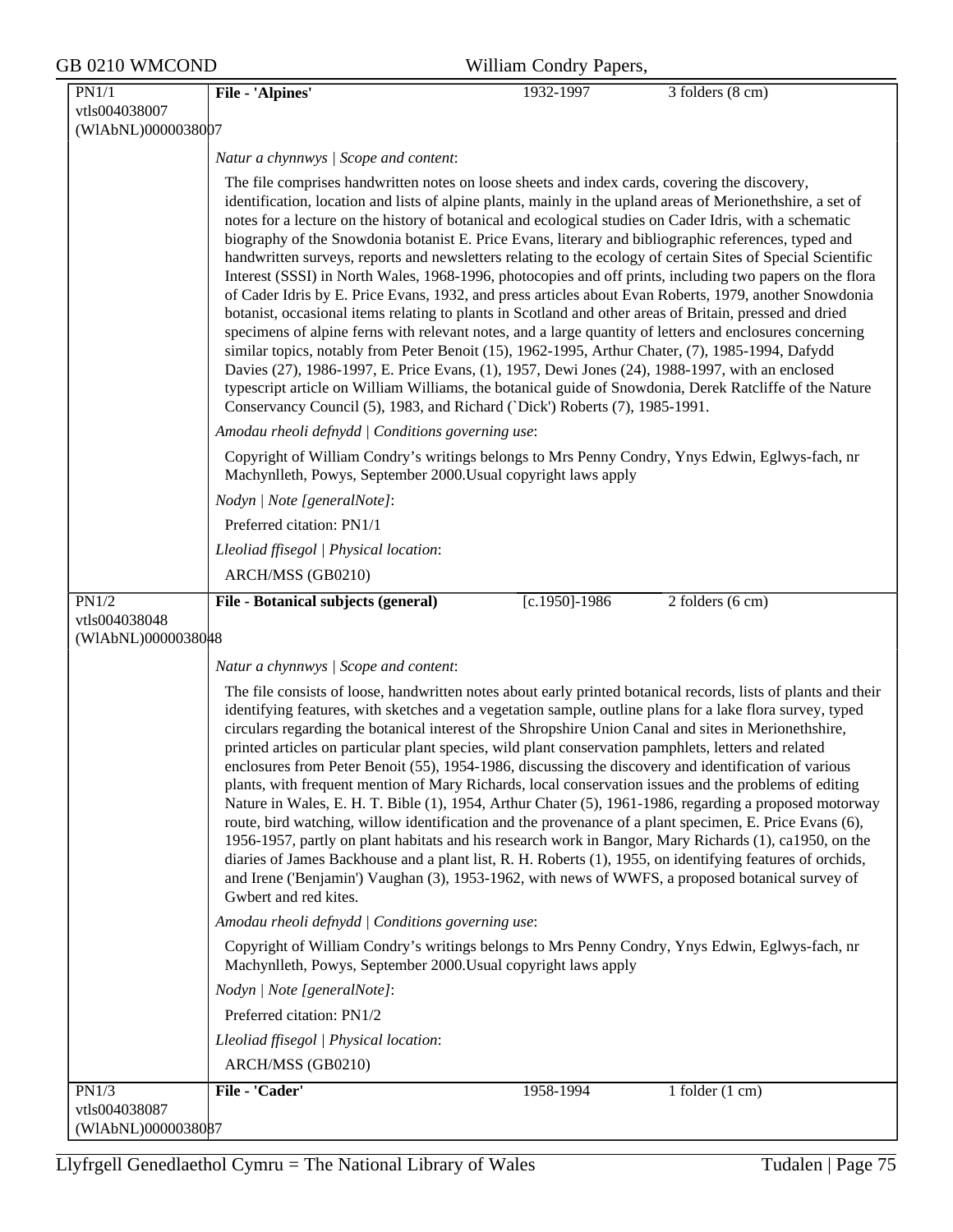ᅮ

| The file comprises loose, handwritten lists of plants and their sites on Cader Idris, occasionally illustrated<br>by rough sketches, notes on flowering times, 1958-1959, 1983-1993, outline plan of a lecture, list of<br>slides and sketch map, notebook detailing access to botanical sites and views from the mountain, 1994,<br>index cards with entries on the botanical discoveries of the Backhouse family, printed and photocopied<br>articles on plant species and the early naturalist, William Bingley, correspondence from Peter [Benoit]<br>(4) 1984, Dafydd Davies (1) 1989, Jack [Grasse] (2), 1987, all on botanical topics, and Dewi Jones (1)<br>1994, discussing Cader Idris guides.<br>Amodau rheoli defnydd   Conditions governing use:<br>Copyright of William Condry's writings belongs to Mrs Penny Condry, Ynys Edwin, Eglwys-fach, nr<br>Machynlleth, Powys, September 2000. Usual copyright laws apply<br>Nodyn   Note [generalNote]:<br>Preferred citation: PN1/3<br>Lleoliad ffisegol   Physical location:<br>ARCH/MSS (GB0210)<br>File - 'Woodsia'<br>PN1/4<br>1933-1996<br>2 folders $(4.5 \text{ cm})$<br>vtls004038102<br>(WIAbNL)0000038102<br>Natur a chynnwys / Scope and content:<br>The file comprises material almost exclusively concerned with alpine ferns in North Wales, including a<br>typescript draft of an article by Condry, entitled 'Two Rare Ferns of Snowdonia', index cards and loose<br>notes on their identification, sites and altitudes, extracts from literary sources, printed and photocopied<br>articles, relevant letters and enclosures, with occasional copies of Condry's replies. The correspondents<br>inclue Peter Benoit (1), 1983, Arthur Chater (4) 1985-1992, Dafydd Davies (14) 1985-1993, enclosing<br>hand-copied extracts from J. Lloyd Williams' descriptions of Woodsia and Trichomanes, Jack Grasse (1),<br>1985, Dewi Jones (38), 1985-1996, expressing interest in the diaries of Mary Richards, Derek Ratcliffe<br>(1), 1984, and Richard (Dick) H. Roberts (3) 1985.<br>Amodau rheoli defnydd   Conditions governing use:<br>Copyright of William Condry's writings belongs to Mrs Penny Condry, Ynys Edwin, Eglwys-fach, nr<br>Machynlleth, Powys, September 2000. Usual copyright laws apply<br>Nodyn   Note [generalNote]:<br>Preferred citation: PN1/4<br>Lleoliad ffisegol   Physical location:<br>ARCH/MSS (GB0210) | Natur a chynnwys / Scope and content: |  |  |  |  |
|----------------------------------------------------------------------------------------------------------------------------------------------------------------------------------------------------------------------------------------------------------------------------------------------------------------------------------------------------------------------------------------------------------------------------------------------------------------------------------------------------------------------------------------------------------------------------------------------------------------------------------------------------------------------------------------------------------------------------------------------------------------------------------------------------------------------------------------------------------------------------------------------------------------------------------------------------------------------------------------------------------------------------------------------------------------------------------------------------------------------------------------------------------------------------------------------------------------------------------------------------------------------------------------------------------------------------------------------------------------------------------------------------------------------------------------------------------------------------------------------------------------------------------------------------------------------------------------------------------------------------------------------------------------------------------------------------------------------------------------------------------------------------------------------------------------------------------------------------------------------------------------------------------------------------------------------------------------------------------------------------------------------------------------------------------------------------------------------------------------------------------------------------------------------------------------------------------------------------------------------------------------------------------------------------------------------------------------------------------------------------------------------------------------|---------------------------------------|--|--|--|--|
|                                                                                                                                                                                                                                                                                                                                                                                                                                                                                                                                                                                                                                                                                                                                                                                                                                                                                                                                                                                                                                                                                                                                                                                                                                                                                                                                                                                                                                                                                                                                                                                                                                                                                                                                                                                                                                                                                                                                                                                                                                                                                                                                                                                                                                                                                                                                                                                                                |                                       |  |  |  |  |
|                                                                                                                                                                                                                                                                                                                                                                                                                                                                                                                                                                                                                                                                                                                                                                                                                                                                                                                                                                                                                                                                                                                                                                                                                                                                                                                                                                                                                                                                                                                                                                                                                                                                                                                                                                                                                                                                                                                                                                                                                                                                                                                                                                                                                                                                                                                                                                                                                |                                       |  |  |  |  |
|                                                                                                                                                                                                                                                                                                                                                                                                                                                                                                                                                                                                                                                                                                                                                                                                                                                                                                                                                                                                                                                                                                                                                                                                                                                                                                                                                                                                                                                                                                                                                                                                                                                                                                                                                                                                                                                                                                                                                                                                                                                                                                                                                                                                                                                                                                                                                                                                                |                                       |  |  |  |  |
|                                                                                                                                                                                                                                                                                                                                                                                                                                                                                                                                                                                                                                                                                                                                                                                                                                                                                                                                                                                                                                                                                                                                                                                                                                                                                                                                                                                                                                                                                                                                                                                                                                                                                                                                                                                                                                                                                                                                                                                                                                                                                                                                                                                                                                                                                                                                                                                                                |                                       |  |  |  |  |
|                                                                                                                                                                                                                                                                                                                                                                                                                                                                                                                                                                                                                                                                                                                                                                                                                                                                                                                                                                                                                                                                                                                                                                                                                                                                                                                                                                                                                                                                                                                                                                                                                                                                                                                                                                                                                                                                                                                                                                                                                                                                                                                                                                                                                                                                                                                                                                                                                |                                       |  |  |  |  |
|                                                                                                                                                                                                                                                                                                                                                                                                                                                                                                                                                                                                                                                                                                                                                                                                                                                                                                                                                                                                                                                                                                                                                                                                                                                                                                                                                                                                                                                                                                                                                                                                                                                                                                                                                                                                                                                                                                                                                                                                                                                                                                                                                                                                                                                                                                                                                                                                                |                                       |  |  |  |  |
|                                                                                                                                                                                                                                                                                                                                                                                                                                                                                                                                                                                                                                                                                                                                                                                                                                                                                                                                                                                                                                                                                                                                                                                                                                                                                                                                                                                                                                                                                                                                                                                                                                                                                                                                                                                                                                                                                                                                                                                                                                                                                                                                                                                                                                                                                                                                                                                                                |                                       |  |  |  |  |
|                                                                                                                                                                                                                                                                                                                                                                                                                                                                                                                                                                                                                                                                                                                                                                                                                                                                                                                                                                                                                                                                                                                                                                                                                                                                                                                                                                                                                                                                                                                                                                                                                                                                                                                                                                                                                                                                                                                                                                                                                                                                                                                                                                                                                                                                                                                                                                                                                |                                       |  |  |  |  |
|                                                                                                                                                                                                                                                                                                                                                                                                                                                                                                                                                                                                                                                                                                                                                                                                                                                                                                                                                                                                                                                                                                                                                                                                                                                                                                                                                                                                                                                                                                                                                                                                                                                                                                                                                                                                                                                                                                                                                                                                                                                                                                                                                                                                                                                                                                                                                                                                                |                                       |  |  |  |  |
|                                                                                                                                                                                                                                                                                                                                                                                                                                                                                                                                                                                                                                                                                                                                                                                                                                                                                                                                                                                                                                                                                                                                                                                                                                                                                                                                                                                                                                                                                                                                                                                                                                                                                                                                                                                                                                                                                                                                                                                                                                                                                                                                                                                                                                                                                                                                                                                                                |                                       |  |  |  |  |
|                                                                                                                                                                                                                                                                                                                                                                                                                                                                                                                                                                                                                                                                                                                                                                                                                                                                                                                                                                                                                                                                                                                                                                                                                                                                                                                                                                                                                                                                                                                                                                                                                                                                                                                                                                                                                                                                                                                                                                                                                                                                                                                                                                                                                                                                                                                                                                                                                |                                       |  |  |  |  |
|                                                                                                                                                                                                                                                                                                                                                                                                                                                                                                                                                                                                                                                                                                                                                                                                                                                                                                                                                                                                                                                                                                                                                                                                                                                                                                                                                                                                                                                                                                                                                                                                                                                                                                                                                                                                                                                                                                                                                                                                                                                                                                                                                                                                                                                                                                                                                                                                                |                                       |  |  |  |  |
|                                                                                                                                                                                                                                                                                                                                                                                                                                                                                                                                                                                                                                                                                                                                                                                                                                                                                                                                                                                                                                                                                                                                                                                                                                                                                                                                                                                                                                                                                                                                                                                                                                                                                                                                                                                                                                                                                                                                                                                                                                                                                                                                                                                                                                                                                                                                                                                                                |                                       |  |  |  |  |
|                                                                                                                                                                                                                                                                                                                                                                                                                                                                                                                                                                                                                                                                                                                                                                                                                                                                                                                                                                                                                                                                                                                                                                                                                                                                                                                                                                                                                                                                                                                                                                                                                                                                                                                                                                                                                                                                                                                                                                                                                                                                                                                                                                                                                                                                                                                                                                                                                |                                       |  |  |  |  |
|                                                                                                                                                                                                                                                                                                                                                                                                                                                                                                                                                                                                                                                                                                                                                                                                                                                                                                                                                                                                                                                                                                                                                                                                                                                                                                                                                                                                                                                                                                                                                                                                                                                                                                                                                                                                                                                                                                                                                                                                                                                                                                                                                                                                                                                                                                                                                                                                                |                                       |  |  |  |  |
|                                                                                                                                                                                                                                                                                                                                                                                                                                                                                                                                                                                                                                                                                                                                                                                                                                                                                                                                                                                                                                                                                                                                                                                                                                                                                                                                                                                                                                                                                                                                                                                                                                                                                                                                                                                                                                                                                                                                                                                                                                                                                                                                                                                                                                                                                                                                                                                                                |                                       |  |  |  |  |
|                                                                                                                                                                                                                                                                                                                                                                                                                                                                                                                                                                                                                                                                                                                                                                                                                                                                                                                                                                                                                                                                                                                                                                                                                                                                                                                                                                                                                                                                                                                                                                                                                                                                                                                                                                                                                                                                                                                                                                                                                                                                                                                                                                                                                                                                                                                                                                                                                |                                       |  |  |  |  |

# **Cyfres | Series PN2 vtls004038433 (WlAbNL)0000038433: Wales: ecological and geological papers**

Dyddiad | Date: 1947-1996 (dyddiad creu) | (date of creation)

Natur a chynnwys | Scope and content:

The series comprises notes, drafts of articles, reports, correspondence, maps, printed articles and press cuttings relating to island habitats, 1956-1982; geographical and geological features, 1963-1996; and the history, landscape, wildlife and conservation issues of Snowdonia, 1947-1995.

Disgrifiad ffisegol | Physical description: 7 folders, 1 envelope

Lleoliad ffisegol | Physical location: ARCH/MSS (GB0210)

Nodyn | Note [generalNote]: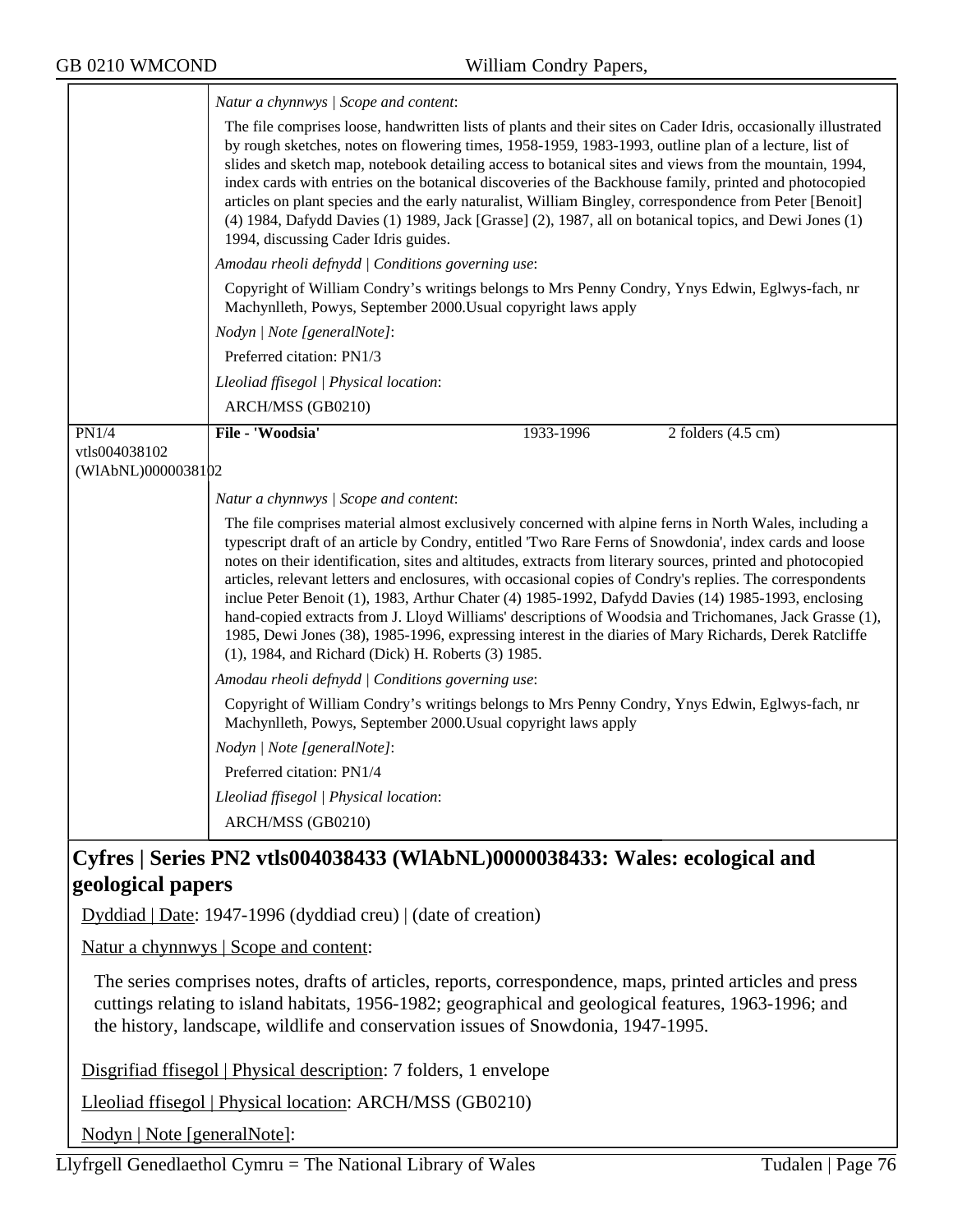Preferred citation: PN2

Pwyntiau mynediad | Access points:

- Habitat (Ecology) -- Wales (pwnc) | (subject)
- Landscape -- Wales (pwnc) | (subject)
- Wales -- Historical geography (pwnc) | (subject)

## Trefniant | Arrangement:

Arranged into four files alphabetical by title: Islands, Maps, Sedimentary Rocks and Snowdonia.

## Cyfyngiadau ar fynediad | Restrictions on access:

Readers consulting modern papers in the National Library of Wales are required to abide by the conditions set out in information provided when applying for their Readers' Tickets, whereby the reader shall become responsible for compliance with the Data Protection Act 2018 and the General Data Protection Regulation 2018 in relation to any processing by them of personal data obtained from modern records held at the Library. = Disgwylir i ddarllenwyr sydd am ddefnyddio papurau modern yn Llyfrgell Genedlaethol Cymru gydymffurfio â Deddf Warchod Data 2018 a Rheoliadau Diogelu Data Cyffredinol 2018 yng nghyd-destun unrhyw brosesu ganddynt o ddata personol a gasglwyd o gofnodion modern sydd ar gadw yn y Llyfrgell. Nodir y manylion yn yr wybodaeth a roddir wrth wneud cais am Docyn Darllen

### Amodau rheoli defnydd | Conditions governing use:

Copyright of William Condry's writings belongs to Mrs Penny Condry, Ynys Edwin, Eglwys-fach, nr Machynlleth, Powys, September 2000. Usual copyright laws apply

| FFeil / rhestr eitemau   File / item list |                                                                                                                                                                                                                                                                                                                                                                                                                                                                                                                                                                                                                                                                                                                                                    |                   |                                |  |
|-------------------------------------------|----------------------------------------------------------------------------------------------------------------------------------------------------------------------------------------------------------------------------------------------------------------------------------------------------------------------------------------------------------------------------------------------------------------------------------------------------------------------------------------------------------------------------------------------------------------------------------------------------------------------------------------------------------------------------------------------------------------------------------------------------|-------------------|--------------------------------|--|
| Cod cyfeirnod                             | Teitl   Title                                                                                                                                                                                                                                                                                                                                                                                                                                                                                                                                                                                                                                                                                                                                      | Dyddiadau   Dates | Disgrifiad ffisegol   Physical |  |
| Reference code                            |                                                                                                                                                                                                                                                                                                                                                                                                                                                                                                                                                                                                                                                                                                                                                    |                   | description                    |  |
| PN2/1                                     | <b>File - Islands</b>                                                                                                                                                                                                                                                                                                                                                                                                                                                                                                                                                                                                                                                                                                                              | 1956-1982         | 1 folder $(1.5 \text{ cm})$    |  |
| vtls004038436                             |                                                                                                                                                                                                                                                                                                                                                                                                                                                                                                                                                                                                                                                                                                                                                    |                   |                                |  |
| (WIAbNL)00000384B6                        |                                                                                                                                                                                                                                                                                                                                                                                                                                                                                                                                                                                                                                                                                                                                                    |                   |                                |  |
|                                           | Natur a chynnwys / Scope and content:                                                                                                                                                                                                                                                                                                                                                                                                                                                                                                                                                                                                                                                                                                              |                   |                                |  |
|                                           | The file comprises two typescript drafts of articles by Condry, entitled 'Exploring a Welsh Island' and<br>'Island of a Celtic Saint' [ca.1961], handwritten notes covering the subjects of the islands' nomenclature,<br>conservation issues, historical changes wrought by man and nature, geology, flora and fauna, typed<br>reports on the wardening of a roseate tern colony, 1969, a settlement site on Grassholm and wildlife<br>management on Puffin Island, three printed articles, and correspondence, including a note from Arthur<br>Chater, 1982, enclosing copies of three letters to other recipients, 1980-1982, regarding conservation<br>problems on Cardigan Island and the need for its proper management as a nature reserve. |                   |                                |  |
|                                           | Amodau rheoli defnydd   Conditions governing use:                                                                                                                                                                                                                                                                                                                                                                                                                                                                                                                                                                                                                                                                                                  |                   |                                |  |
|                                           | Copyright of William Condry's writings belongs to Mrs Penny Condry, Ynys Edwin, Eglwys-fach, nr<br>Machynlleth, Powys, September 2000. Usual copyright laws apply                                                                                                                                                                                                                                                                                                                                                                                                                                                                                                                                                                                  |                   |                                |  |
|                                           | Nodyn   Note [generalNote]:                                                                                                                                                                                                                                                                                                                                                                                                                                                                                                                                                                                                                                                                                                                        |                   |                                |  |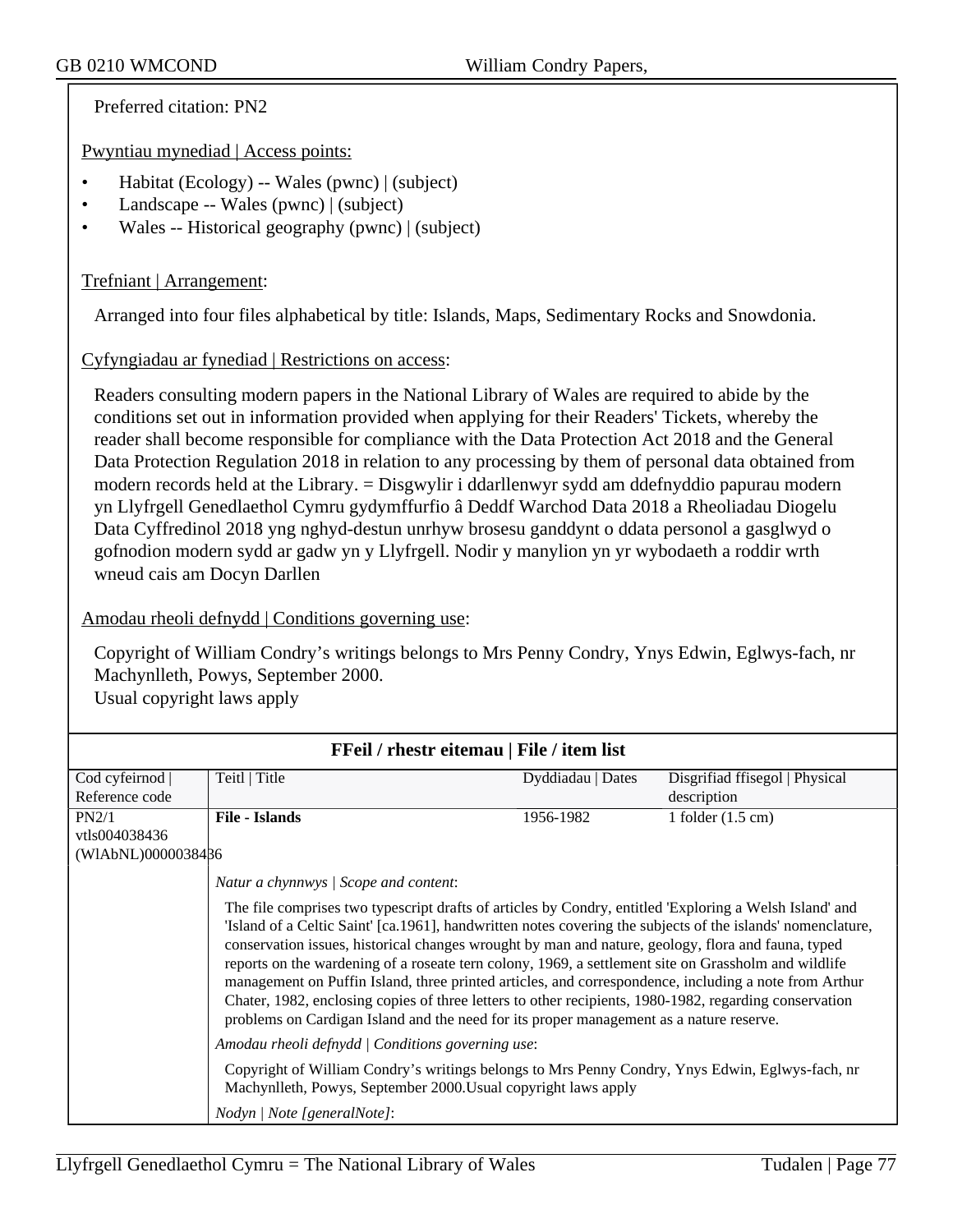|                                              | Preferred citation: PN2/1                                                                                                                                                                                                                                                                                                                                                                                                                                                                                                                                                                                                                                                                                                                                                                                                                                                                                                                                                                                                                                                 |           |                                  |  |
|----------------------------------------------|---------------------------------------------------------------------------------------------------------------------------------------------------------------------------------------------------------------------------------------------------------------------------------------------------------------------------------------------------------------------------------------------------------------------------------------------------------------------------------------------------------------------------------------------------------------------------------------------------------------------------------------------------------------------------------------------------------------------------------------------------------------------------------------------------------------------------------------------------------------------------------------------------------------------------------------------------------------------------------------------------------------------------------------------------------------------------|-----------|----------------------------------|--|
|                                              | Lleoliad ffisegol   Physical location:                                                                                                                                                                                                                                                                                                                                                                                                                                                                                                                                                                                                                                                                                                                                                                                                                                                                                                                                                                                                                                    |           |                                  |  |
|                                              | ARCH/MSS (GB0210)                                                                                                                                                                                                                                                                                                                                                                                                                                                                                                                                                                                                                                                                                                                                                                                                                                                                                                                                                                                                                                                         |           |                                  |  |
| PN2/2                                        | <b>File - Maps</b>                                                                                                                                                                                                                                                                                                                                                                                                                                                                                                                                                                                                                                                                                                                                                                                                                                                                                                                                                                                                                                                        | 1963-1986 | 1 folder $(0.5 \text{ cm})$      |  |
| vtls004038455<br>(WIAbNL)0000038455          |                                                                                                                                                                                                                                                                                                                                                                                                                                                                                                                                                                                                                                                                                                                                                                                                                                                                                                                                                                                                                                                                           |           |                                  |  |
|                                              | Natur a chynnwys / Scope and content:                                                                                                                                                                                                                                                                                                                                                                                                                                                                                                                                                                                                                                                                                                                                                                                                                                                                                                                                                                                                                                     |           |                                  |  |
|                                              | The file consists of an ordnance survey map of Wales and the Marches, with places of wildlife, historical<br>and scenic interest marked heavily in red, photocopied archaeological survey map of Llwynysgaw,<br>coloured, black and white paper and acetate maps of special areas and centres in the Snowdonia National<br>Park, black and white paper and actetate geological maps of North Wales                                                                                                                                                                                                                                                                                                                                                                                                                                                                                                                                                                                                                                                                        |           |                                  |  |
|                                              | Amodau rheoli defnydd   Conditions governing use:                                                                                                                                                                                                                                                                                                                                                                                                                                                                                                                                                                                                                                                                                                                                                                                                                                                                                                                                                                                                                         |           |                                  |  |
|                                              | Copyright of William Condry's writings belongs to Mrs Penny Condry, Ynys Edwin, Eglwys-fach, nr<br>Machynlleth, Powys, September 2000. Usual copyright laws apply                                                                                                                                                                                                                                                                                                                                                                                                                                                                                                                                                                                                                                                                                                                                                                                                                                                                                                         |           |                                  |  |
|                                              | Nodyn   Note [generalNote]:                                                                                                                                                                                                                                                                                                                                                                                                                                                                                                                                                                                                                                                                                                                                                                                                                                                                                                                                                                                                                                               |           |                                  |  |
|                                              | Retained with the manuscript material due to the presence of handwritten annotations and photocopied<br>item                                                                                                                                                                                                                                                                                                                                                                                                                                                                                                                                                                                                                                                                                                                                                                                                                                                                                                                                                              |           |                                  |  |
|                                              | Nodyn   Note [generalNote]:                                                                                                                                                                                                                                                                                                                                                                                                                                                                                                                                                                                                                                                                                                                                                                                                                                                                                                                                                                                                                                               |           |                                  |  |
|                                              | Preferred citation: PN2/2                                                                                                                                                                                                                                                                                                                                                                                                                                                                                                                                                                                                                                                                                                                                                                                                                                                                                                                                                                                                                                                 |           |                                  |  |
|                                              | Lleoliad ffisegol   Physical location:                                                                                                                                                                                                                                                                                                                                                                                                                                                                                                                                                                                                                                                                                                                                                                                                                                                                                                                                                                                                                                    |           |                                  |  |
|                                              | ARCH/MSS (GB0210)                                                                                                                                                                                                                                                                                                                                                                                                                                                                                                                                                                                                                                                                                                                                                                                                                                                                                                                                                                                                                                                         |           |                                  |  |
| PN2/3<br>vtls004038463<br>(WIAbNL)0000038463 | <b>File - Sedimentary rocks</b>                                                                                                                                                                                                                                                                                                                                                                                                                                                                                                                                                                                                                                                                                                                                                                                                                                                                                                                                                                                                                                           | 1978-1996 | 1 folder $(0.5 \text{ cm})$      |  |
|                                              | Natur a chynnwys   Scope and content:                                                                                                                                                                                                                                                                                                                                                                                                                                                                                                                                                                                                                                                                                                                                                                                                                                                                                                                                                                                                                                     |           |                                  |  |
|                                              | The file comprises printed articles on the formation and characteristics of sedimentary mudstone,<br>Ordovician rocks, mainly in mid and north Wales, including 'Nod Glas'.                                                                                                                                                                                                                                                                                                                                                                                                                                                                                                                                                                                                                                                                                                                                                                                                                                                                                               |           |                                  |  |
|                                              | Amodau rheoli defnydd   Conditions governing use:                                                                                                                                                                                                                                                                                                                                                                                                                                                                                                                                                                                                                                                                                                                                                                                                                                                                                                                                                                                                                         |           |                                  |  |
|                                              | Usual copyright laws apply                                                                                                                                                                                                                                                                                                                                                                                                                                                                                                                                                                                                                                                                                                                                                                                                                                                                                                                                                                                                                                                |           |                                  |  |
|                                              | Nodyn   Note [generalNote]:                                                                                                                                                                                                                                                                                                                                                                                                                                                                                                                                                                                                                                                                                                                                                                                                                                                                                                                                                                                                                                               |           |                                  |  |
|                                              | Preferred citation: PN2/3                                                                                                                                                                                                                                                                                                                                                                                                                                                                                                                                                                                                                                                                                                                                                                                                                                                                                                                                                                                                                                                 |           |                                  |  |
|                                              | Lleoliad ffisegol   Physical location:                                                                                                                                                                                                                                                                                                                                                                                                                                                                                                                                                                                                                                                                                                                                                                                                                                                                                                                                                                                                                                    |           |                                  |  |
|                                              | ARCH/MSS (GB0210)                                                                                                                                                                                                                                                                                                                                                                                                                                                                                                                                                                                                                                                                                                                                                                                                                                                                                                                                                                                                                                                         |           |                                  |  |
| PN2/4                                        | File - Snowdonia                                                                                                                                                                                                                                                                                                                                                                                                                                                                                                                                                                                                                                                                                                                                                                                                                                                                                                                                                                                                                                                          | 1947-1995 | 4 folders (7 cm), 1 envelope (71 |  |
| vtls004042890<br>(WIAbNL)0000042890          |                                                                                                                                                                                                                                                                                                                                                                                                                                                                                                                                                                                                                                                                                                                                                                                                                                                                                                                                                                                                                                                                           |           | items)                           |  |
|                                              | Natur a chynnwys / Scope and content:                                                                                                                                                                                                                                                                                                                                                                                                                                                                                                                                                                                                                                                                                                                                                                                                                                                                                                                                                                                                                                     |           |                                  |  |
|                                              | The file comprises drafts of articles by Condry, entitled 'The Abereden Project' and 'The Snowdonia<br>National Park' (1982), an untitled [radio] talk about the distribution of various wildlife and formation<br>of new Welsh nature reserves, handwritten notes on Snowdonia place names and their associations<br>with ruminant grazing, the geology and landscape of Cader [Idris], Rhinog and Harlech Dome, pine<br>martens, railways, history of the landscape, ancient monuments, bibliographic references, articles on<br>botanical subjects, early travellers in Wales, including Thomas Pennant and Prince H.L.H. von Puckler-<br>Muskrau,, periodical and newspaper cuttings, 1949-1990, newsletters, printed information sheets and<br>booklets, mainly concerned with visitor amenities, administration problems, conservation, and pressures<br>on national parks from agriculture, industry and tourism. -- The file also includes letters from the<br>Government, 1963, inviting Condry to serve on the Merioneth Park Planning Committee, Peter Benoit, |           |                                  |  |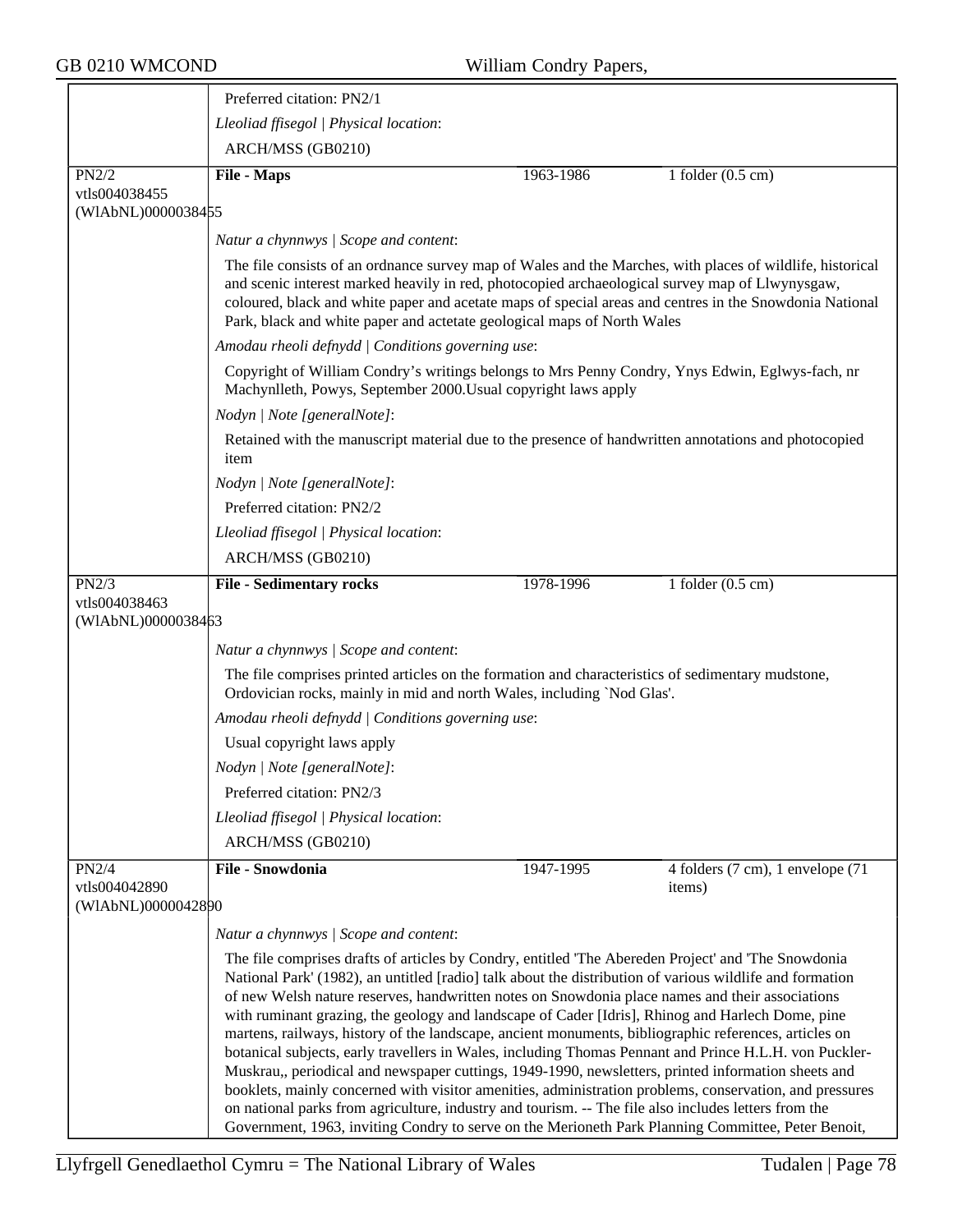1963, jointly addressing the Condrys and Mary Richards mainly with regard to wild plants and the first meeting of North Wales Naturalists' Trust, Arthur Chater, 1963, discussing plant species and antiquarian topographical books, Jack [Grasse], [1978x1996], remarking on a particular rock type, Richard Dean, 1982, and Richard (`Dick') [Roberts], 1986, on daffodils and a group of letters about Welsh viewpoints. *Amodau rheoli defnydd | Conditions governing use*: Copyright of William Condry's writings belongs to Mrs Penny Condry, Ynys Edwin, Eglwys-fach, nr Machynlleth, Powys, September 2000.Usual copyright laws apply *Nodyn | Note [generalNote]*: Preferred citation: PN2/4 *Lleoliad ffisegol | Physical location*: ARCH/MSS (GB0210)

# **Cyfres | Series PN3 vtls004042909 (WlAbNL)0000042909: Zoology papers**

Dyddiad | Date: 1935-1996 (dyddiad creu) | (date of creation)

Natur a chynnwys | Scope and content:

The series comprises notes, articles, correspondence, newsletters and surveys concerning the identification, distribution and habits of birds, insects and mammals.

Disgrifiad ffisegol | Physical description: 2 hard-back binders, 2 folders, 1 envelope

Lleoliad ffisegol | Physical location: ARCH/MSS (GB0210)

Nodyn | Note [generalNote]:

Preferred citation: PN3

Pwyntiau mynediad | Access points:

- Birds -- Wales (pwnc) | (subject)
- Insects -- Wales (pwnc) | (subject)
- Mammals -- Great Britain (pwnc) | (subject)

Trefniant | Arrangement:

Arranged into three files: Bird Records, insects and mammals

Cyfyngiadau ar fynediad | Restrictions on access:

Readers consulting modern papers in the National Library of Wales are required to abide by the conditions set out in information provided when applying for their Readers' Tickets, whereby the reader shall become responsible for compliance with the Data Protection Act 2018 and the General Data Protection Regulation 2018 in relation to any processing by them of personal data obtained from modern records held at the Library. = Disgwylir i ddarllenwyr sydd am ddefnyddio papurau modern yn Llyfrgell Genedlaethol Cymru gydymffurfio â Deddf Warchod Data 2018 a Rheoliadau Diogelu Data Cyffredinol 2018 yng nghyd-destun unrhyw brosesu ganddynt o ddata personol a gasglwyd o gofnodion modern sydd ar gadw yn y Llyfrgell. Nodir y manylion yn yr wybodaeth a roddir wrth wneud cais am Docyn Darllen

Amodau rheoli defnydd | Conditions governing use: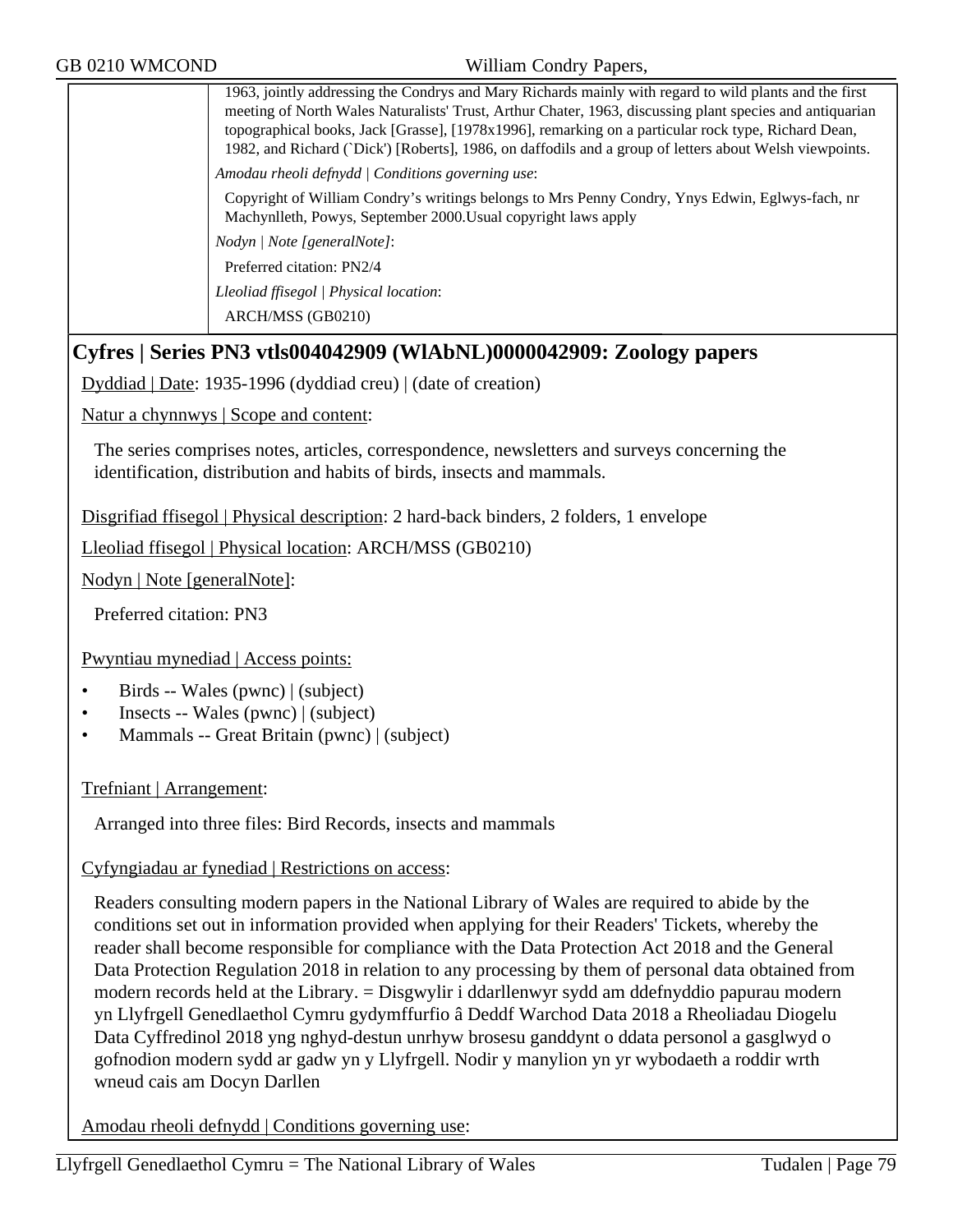Copyright of William Condry's writings belongs to Mrs Penny Condry, Ynys Edwin, Eglwys-fach, nr Machynlleth, Powys, September 2000. Usual copyright laws apply **FFeil / rhestr eitemau | File / item list** Cod cyfeirnod | Reference code Teitl | Title Dyddiadau | Dates Disgrifiad ffisegol | Physical description PN3/1 vtls004042929 (WlAbNL)0000042929 **File - Bird Records** 1944-1994 2 hard back binders with enclosures (8 cm) *Natur a chynnwys | Scope and content*: The file principally comprises notes on literary references, sightings, identification, distribution, calls, habitats and habits of wild birds, mainly in Wales, but with some examples from England, Scotland and Jersey. Some of the observations are Condry's own, but many are quotations or summaries from diaries or articles by other naturalists, especially J. H. Salter and E. H. T. Bible. Of particular importance are extracts copied from Salter's notebooks, monitoring the red kite population between 1902 and 1933. *Amodau rheoli defnydd | Conditions governing use*: Copyright of William Condry's writings belongs to Mrs Penny Condry, Ynys Edwin, Eglwys-fach, nr Machynlleth, Powys, September 2000.Usual copyright laws apply *Nodyn | Note [generalNote]*: Enclosures: enclosures are numerous and include general notes regarding the decline of farmland birds, tit invasion, mountain birds, bird ecology and distribution, sightings of mammals, reptiles, fish and insects, bird-nesting, and climate, mainly in Merioneth; printed articles, press cuttings, bulletins and newsletters of ornithological societies; and correspondence relevant to the bird records including letters from Peter Benoit, [c.1959], on black-headed gulls, T.A.W. [Davis], 1959, discussing an injured barn owl, reptiles and news of birds spotted, Cecil Lambourne, 1956, on the whiskered tern, Morrey Salmon, 1955-1962, on the kentish plover, kittiwakes and choughs, and peregrine falcons, Derek Ratcliffe, 1960-1964, concerning peregrines, and H. R. H. ('Taff') Vaughan, 1953, on red kites. *Nodyn | Note [generalNote]*: Preferred citation: PN3/1 *Lleoliad ffisegol | Physical location*: ARCH/MSS (GB0210) PN3/2 vtls004042936 (WlAbNL)0000042936 **File - Insects** 1943-1996 1 folder (1 cm) *Crëwr | Creator*: Miles, Philip M. ca. 1930- *Natur a chynnwys | Scope and content*: The file comprises notes on the distribution of particular moths and butterflies in Wales; correspondence, 1943-1994, concerning moths, flies, butterflies and beetles, their identification, habitats, distribution, the collection and mounting of specimens, and recommended books, including letters and enclosed articles from Cardiganshire entomologist, Philip (`Pip') Miles (9), 1956-1980, press cutting relating to spiders, typed lists, manuscript notes and printed articles on the subject of insect migration, 1950-1955, and newsletters from groups with interests in invertebrates, 1989-1996. *Amodau rheoli defnydd | Conditions governing use*: Copyright of William Condry's writings belongs to Mrs Penny Condry, Ynys Edwin, Eglwys-fach, nr Machynlleth, Powys, September 2000.Usual copyright laws apply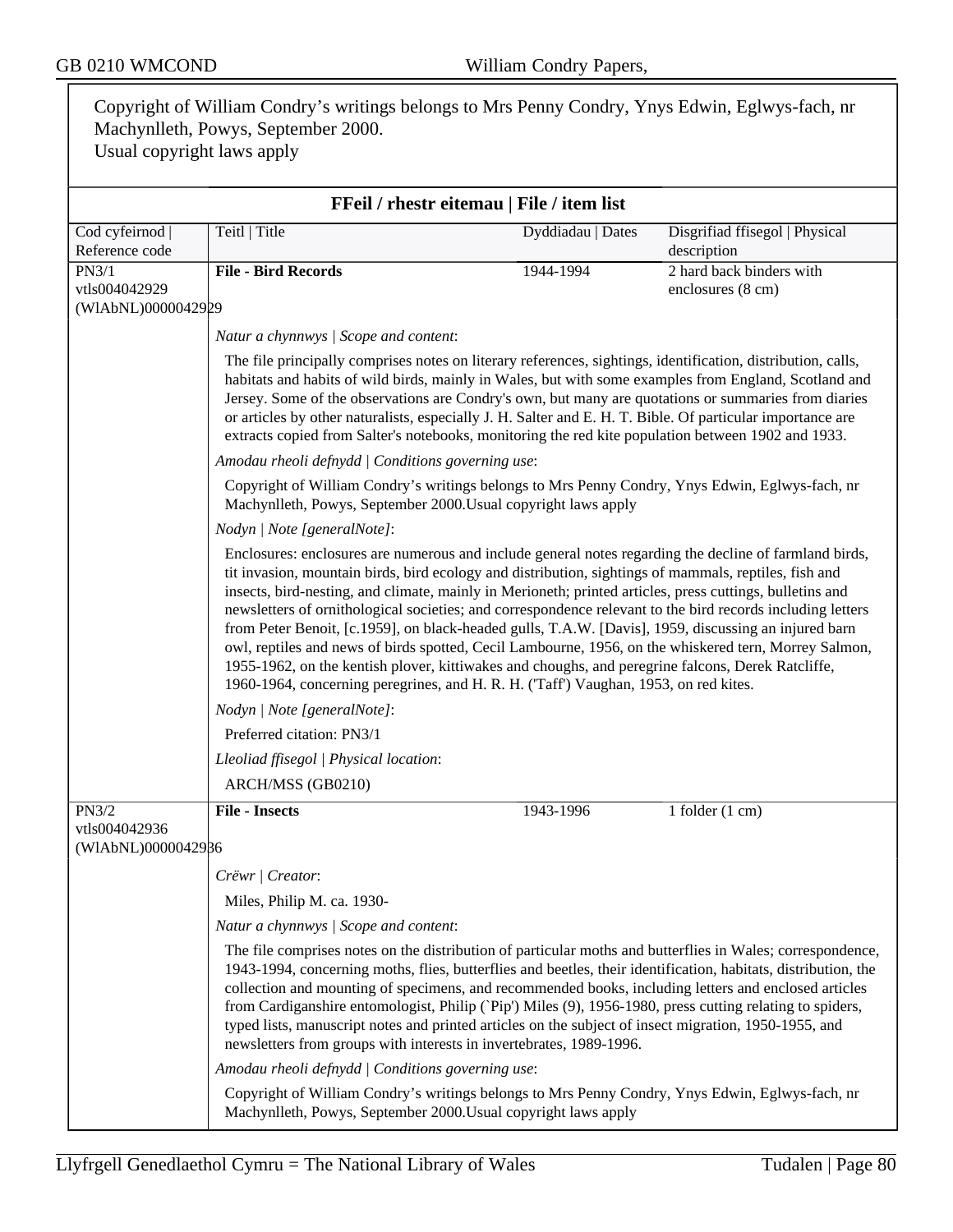|                    | Nodyn   Note [generalNote]:                                                                                                                                                                                                                                                                                                                                                                                                                                                                                                                                                                                                              |           |                                                         |
|--------------------|------------------------------------------------------------------------------------------------------------------------------------------------------------------------------------------------------------------------------------------------------------------------------------------------------------------------------------------------------------------------------------------------------------------------------------------------------------------------------------------------------------------------------------------------------------------------------------------------------------------------------------------|-----------|---------------------------------------------------------|
|                    | Preferred citation: PN3/2                                                                                                                                                                                                                                                                                                                                                                                                                                                                                                                                                                                                                |           |                                                         |
|                    | Lleoliad ffisegol   Physical location:                                                                                                                                                                                                                                                                                                                                                                                                                                                                                                                                                                                                   |           |                                                         |
|                    | ARCH/MSS (GB0210)                                                                                                                                                                                                                                                                                                                                                                                                                                                                                                                                                                                                                        |           |                                                         |
| PN3/3              | <b>File - Mammals</b>                                                                                                                                                                                                                                                                                                                                                                                                                                                                                                                                                                                                                    | 1935-1993 | 1 folder $(4 \text{ cm})$ , 1 envelope $(50 \text{ m})$ |
| vtls004042951      |                                                                                                                                                                                                                                                                                                                                                                                                                                                                                                                                                                                                                                          |           | items)                                                  |
| (WIAbNL)0000042951 |                                                                                                                                                                                                                                                                                                                                                                                                                                                                                                                                                                                                                                          |           |                                                         |
|                    | Crëwr   Creator:                                                                                                                                                                                                                                                                                                                                                                                                                                                                                                                                                                                                                         |           |                                                         |
|                    | Brook, Arthur, 1886-1957                                                                                                                                                                                                                                                                                                                                                                                                                                                                                                                                                                                                                 |           |                                                         |
|                    | Natur a chynnwys / Scope and content:                                                                                                                                                                                                                                                                                                                                                                                                                                                                                                                                                                                                    |           |                                                         |
|                    | The file comprises draft and printed articles, notes, species lists, survey sheets, radio and television<br>scripts, questionnaires, press cuttings, maps and correspondence relating to wildlife in general and British<br>mammals, particularly badgers, bats, dormice, otters, polecats and pine martens, rabbits and hares, seals<br>and squirrels. Amongst the correspondents supplying Condry with relevant information about these<br>mammals are `Biblos' [E. H. T. Bible], G. C. S. Ingram, `Bob' Owen of Croesor, J. H. Owen, Iorwerth C.<br>Peate, Jack [Grasse], Arthur Brook, Frances Pitt and [H. R. H.] `Taff' [Vaughan]. |           |                                                         |
|                    | Amodau rheoli defnydd   Conditions governing use:                                                                                                                                                                                                                                                                                                                                                                                                                                                                                                                                                                                        |           |                                                         |
|                    | Copyright of William Condry's writings belongs to Mrs Penny Condry, Ynys Edwin, Eglwys-fach, nr<br>Machynlleth, Powys, September 2000. Usual copyright laws apply                                                                                                                                                                                                                                                                                                                                                                                                                                                                        |           |                                                         |
|                    | Nodyn   Note [generalNote]:                                                                                                                                                                                                                                                                                                                                                                                                                                                                                                                                                                                                              |           |                                                         |
|                    | Preferred citation: PN3/3                                                                                                                                                                                                                                                                                                                                                                                                                                                                                                                                                                                                                |           |                                                         |
|                    | Lleoliad ffisegol   Physical location:                                                                                                                                                                                                                                                                                                                                                                                                                                                                                                                                                                                                   |           |                                                         |
|                    | ARCH/MSS (GB0210)                                                                                                                                                                                                                                                                                                                                                                                                                                                                                                                                                                                                                        |           |                                                         |

# **Sub-sub-fonds PA vtls004043108 (WlAbNL)0000043108: Lectures and radio/television scripts**

Dyddiad | Date: 1948-1993 (dyddiad creu) | (date of creation)

Natur a chynnwys | Scope and content:

The section comprises notes and slide lists for lectures given to extra-mural classes, natural history societies and other groups at different locations throughout mid-Wales, and in Shropshire, 1966-1993, and scripts for radio and television programmes, 1948-1980, together with relevant correspondence. Subjects include ecological and environmental issues, conservation, nature reserves, geology and topography.

Disgrifiad ffisegol | Physical description: 7 folders, 15 envelopes, 2 bundles

Lleoliad ffisegol | Physical location: ARCH/MSS (GB0210)

Nodyn | Note [generalNote]:

Preferred citation: PA

Pwyntiau mynediad | Access points:

- Ecology -- Wales (pwnc) | (subject)
- Geology -- Wales (pwnc) | (subject)
- Landscape -- Wales (pwnc) | (subject)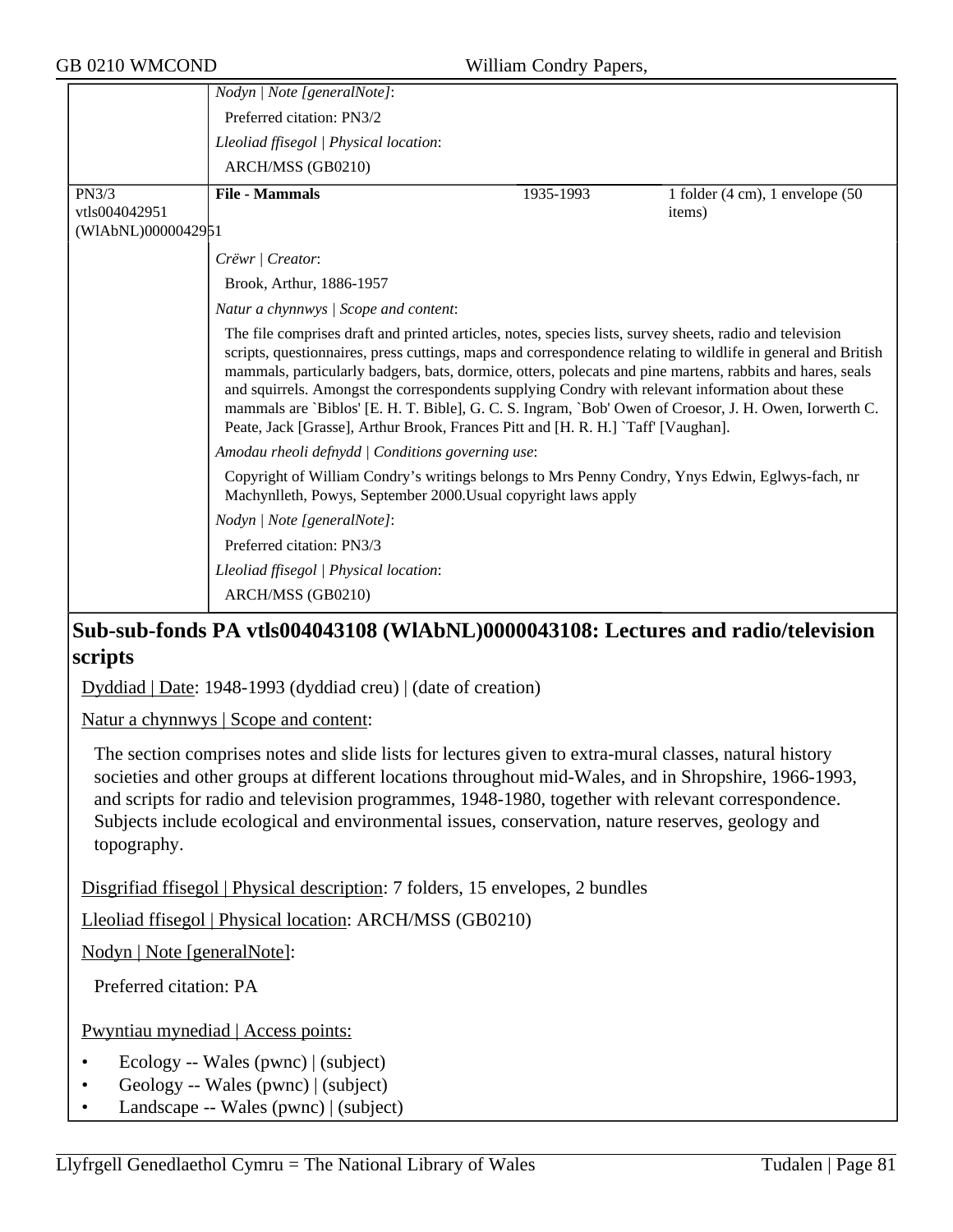• Natural areas -- Wales (pwnc) | (subject)

Trefniant | Arrangement:

Arranged into two series: lectures and radio and television scripts.

Cyfyngiadau ar fynediad | Restrictions on access:

Readers consulting modern papers in the National Library of Wales are required to abide by the conditions set out in information provided when applying for their Readers' Tickets, whereby the reader shall become responsible for compliance with the Data Protection Act 2018 and the General Data Protection Regulation 2018 in relation to any processing by them of personal data obtained from modern records held at the Library. = Disgwylir i ddarllenwyr sydd am ddefnyddio papurau modern yn Llyfrgell Genedlaethol Cymru gydymffurfio â Deddf Warchod Data 2018 a Rheoliadau Diogelu Data Cyffredinol 2018 yng nghyd-destun unrhyw brosesu ganddynt o ddata personol a gasglwyd o gofnodion modern sydd ar gadw yn y Llyfrgell. Nodir y manylion yn yr wybodaeth a roddir wrth wneud cais am Docyn Darllen

Amodau rheoli defnydd | Conditions governing use:

Copyright of William Condry's writings belongs to Mrs Penny Condry, Ynys Edwin, Eglwys-fach, nr Machynlleth, Powys, September 2000. Usual copyright laws apply

# **Cyfres | Series PA1 vtls004043111 (WlAbNL)0000043111: Lecture notes**

Dyddiad | Date: 1966-1993 (dyddiad creu) | (date of creation)

Natur a chynnwys | Scope and content:

The series comprises preparatory notes for lectures to wildlife groups, students and the WI in Wales and the border counties; lists of slides, occasional correspondence and a press cutting.

Disgrifiad ffisegol | Physical description: 3 envelopes, 1 folder

Lleoliad ffisegol | Physical location: ARCH/MSS (GB0210)

Nodyn | Note [generalNote]:

Titles allocated by Condry have been retained, denoted by inverted commas.

Nodyn | Note [generalNote]:

Preferred citation: PA1

Pwyntiau mynediad | Access points:

- Lectures and lecturing -- Wales (pwnc) | (subject)
- Lectures and lecturing -- Welsh Borders (England and Wales) (pwnc) | (subject)
- Welsh Borders (England and Wales) (lle) | (place)

Trefniant | Arrangement:

Llyfrgell Genedlaethol Cymru = The National Library of Wales Tudalen | Page 82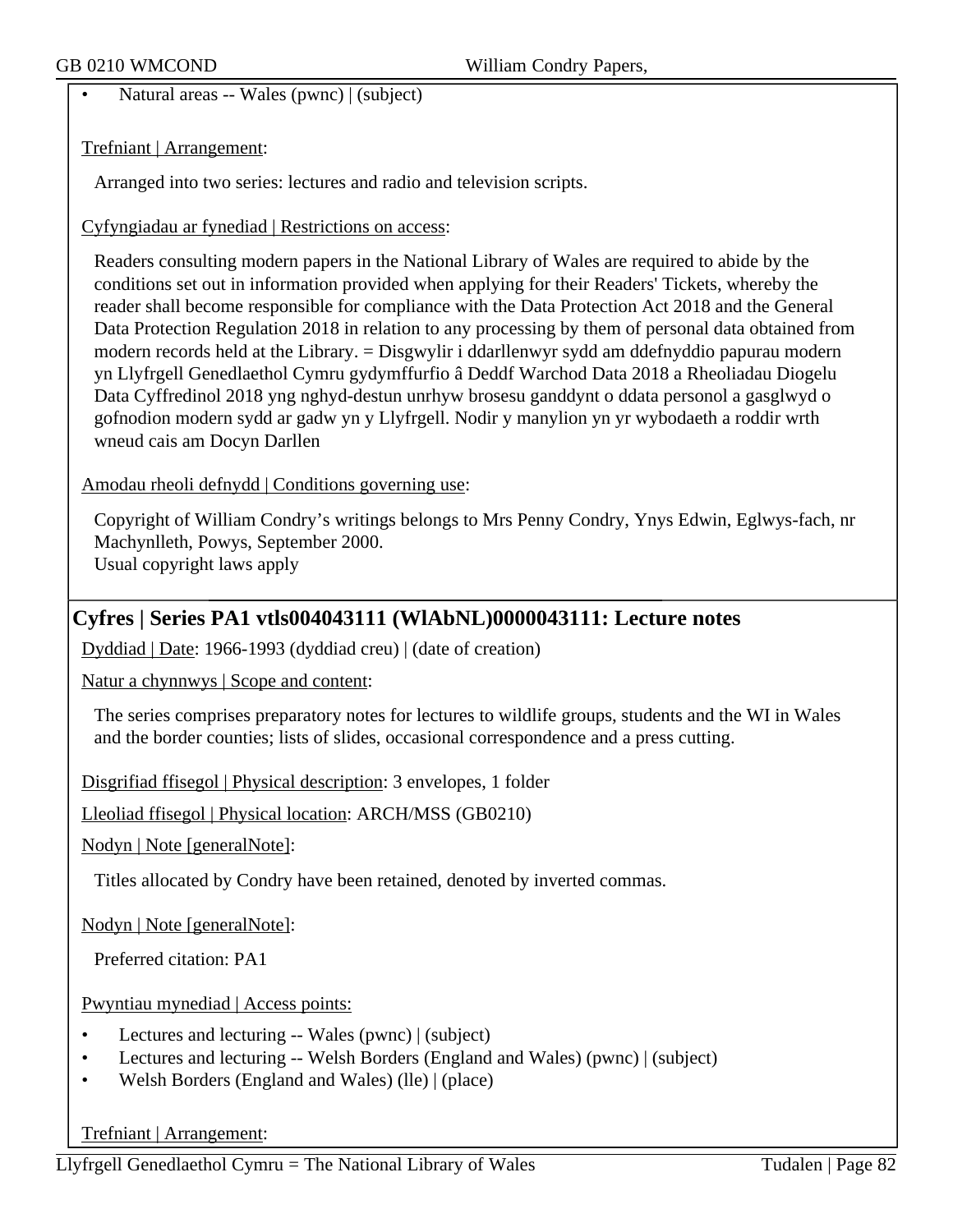Arranged chronologically as far as possible.

## Cyfyngiadau ar fynediad | Restrictions on access:

Readers consulting modern papers in the National Library of Wales are required to abide by the conditions set out in information provided when applying for their Readers' Tickets, whereby the reader shall become responsible for compliance with the Data Protection Act 2018 and the General Data Protection Regulation 2018 in relation to any processing by them of personal data obtained from modern records held at the Library. = Disgwylir i ddarllenwyr sydd am ddefnyddio papurau modern yn Llyfrgell Genedlaethol Cymru gydymffurfio â Deddf Warchod Data 2018 a Rheoliadau Diogelu Data Cyffredinol 2018 yng nghyd-destun unrhyw brosesu ganddynt o ddata personol a gasglwyd o gofnodion modern sydd ar gadw yn y Llyfrgell. Nodir y manylion yn yr wybodaeth a roddir wrth wneud cais am Docyn Darllen

#### Amodau rheoli defnydd | Conditions governing use:

Copyright of William Condry's writings belongs to Mrs Penny Condry, Ynys Edwin, Eglwys-fach, nr Machynlleth, Powys, September 2000. Usual copyright laws apply

| FFeil / rhestr eitemau   File / item list |                                                                                                                                                                                                                                                                                                                     |                   |                                |  |  |
|-------------------------------------------|---------------------------------------------------------------------------------------------------------------------------------------------------------------------------------------------------------------------------------------------------------------------------------------------------------------------|-------------------|--------------------------------|--|--|
| Cod cyfeirnod                             | Teitl   Title                                                                                                                                                                                                                                                                                                       | Dyddiadau   Dates | Disgrifiad ffisegol   Physical |  |  |
| Reference code                            |                                                                                                                                                                                                                                                                                                                     |                   | description                    |  |  |
| PA1/1                                     | File - Lecture report                                                                                                                                                                                                                                                                                               | 1966              | 1 envelope (1 item)            |  |  |
| vtls004043117                             |                                                                                                                                                                                                                                                                                                                     |                   |                                |  |  |
| (WIAbNL)0000043117                        |                                                                                                                                                                                                                                                                                                                     |                   |                                |  |  |
|                                           | Natur a chynnwys / Scope and content:                                                                                                                                                                                                                                                                               |                   |                                |  |  |
|                                           | The file is a cutting of a press article, reporting a slide lecture on birdwatching, given by Condry to the<br>Cambrian Ornithological Society at Colwyn Bay.                                                                                                                                                       |                   |                                |  |  |
|                                           | Amodau rheoli defnydd   Conditions governing use:                                                                                                                                                                                                                                                                   |                   |                                |  |  |
|                                           | Usual copyright laws apply                                                                                                                                                                                                                                                                                          |                   |                                |  |  |
|                                           | Nodyn   Note [generalNote]:                                                                                                                                                                                                                                                                                         |                   |                                |  |  |
|                                           | Preferred citation: PA1/1                                                                                                                                                                                                                                                                                           |                   |                                |  |  |
|                                           | Lleoliad ffisegol   Physical location:                                                                                                                                                                                                                                                                              |                   |                                |  |  |
|                                           | ARCH/MSS (GB0210)                                                                                                                                                                                                                                                                                                   |                   |                                |  |  |
| PA1/2                                     | File - 'Treasures [i.e. antiquities] of                                                                                                                                                                                                                                                                             | 1969              | 1 envelope (3 items)           |  |  |
| vtls004043122                             | Cardiganshire'                                                                                                                                                                                                                                                                                                      |                   |                                |  |  |
| (WIAbNL)0000043122                        |                                                                                                                                                                                                                                                                                                                     |                   |                                |  |  |
|                                           | Natur a chynnwys / Scope and content:                                                                                                                                                                                                                                                                               |                   |                                |  |  |
|                                           | The file comprises a letter and two copies of a list by Arthur Chater, outlining antiquities in<br>Cardiganshire worthy of preservation, including church architecture, inscribed stones and industrial ruins.<br>Condry used the material for a lecture to the WI in 1970, to celebrate European Conservation Year |                   |                                |  |  |
|                                           | Amodau rheoli defnydd   Conditions governing use:                                                                                                                                                                                                                                                                   |                   |                                |  |  |
|                                           | Copyright of William Condry's writings belongs to Mrs Penny Condry, Ynys Edwin, Eglwys-fach, nr<br>Machynlleth, Powys, September 2000. Usual copyright laws apply                                                                                                                                                   |                   |                                |  |  |
|                                           | Nodyn   Note [generalNote]:                                                                                                                                                                                                                                                                                         |                   |                                |  |  |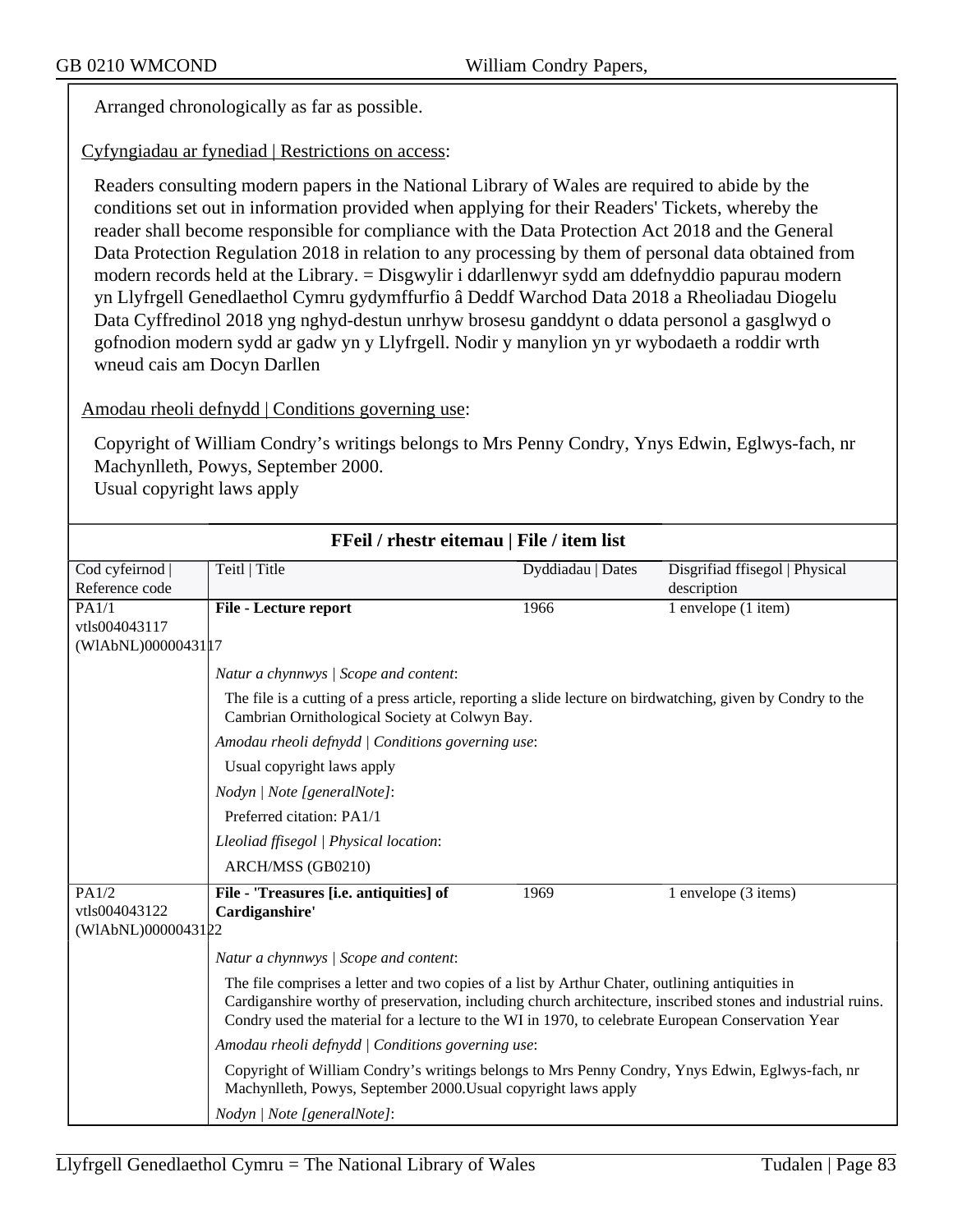|                                              | Preferred citation: PA1/2                                                                                                                                                                                                                                                |  |  |  |  |
|----------------------------------------------|--------------------------------------------------------------------------------------------------------------------------------------------------------------------------------------------------------------------------------------------------------------------------|--|--|--|--|
|                                              | Lleoliad ffisegol   Physical location:                                                                                                                                                                                                                                   |  |  |  |  |
|                                              | ARCH/MSS (GB0210)                                                                                                                                                                                                                                                        |  |  |  |  |
| PA1/3                                        | File - 'A Naturalist in Snowdonia'<br>$[c.1980] - 1993$<br>1 envelope (9 items)                                                                                                                                                                                          |  |  |  |  |
| vtls004043130<br>(WIAbNL)0000043180          |                                                                                                                                                                                                                                                                          |  |  |  |  |
|                                              | Natur a chynnwys / Scope and content:                                                                                                                                                                                                                                    |  |  |  |  |
|                                              | The file contains material relating to the geology and scenery of Snowdonia, early botanists, mountain<br>creatures and plants and their Latin names                                                                                                                     |  |  |  |  |
|                                              | Amodau rheoli defnydd   Conditions governing use:<br>Copyright of William Condry's writings belongs to Mrs Penny Condry, Ynys Edwin, Eglwys-fach, nr<br>Machynlleth, Powys, September 2000. Usual copyright laws apply                                                   |  |  |  |  |
|                                              |                                                                                                                                                                                                                                                                          |  |  |  |  |
|                                              | Nodyn   Note [generalNote]:                                                                                                                                                                                                                                              |  |  |  |  |
|                                              | Preferred citation: PA1/3                                                                                                                                                                                                                                                |  |  |  |  |
|                                              | Lleoliad ffisegol   Physical location:                                                                                                                                                                                                                                   |  |  |  |  |
|                                              | ARCH/MSS (GB0210)                                                                                                                                                                                                                                                        |  |  |  |  |
| PA1/4<br>vtls004043139<br>(WIAbNL)0000043189 | File - Management of woodland nature<br>1982<br>1 envelope (1 item)<br>reserves                                                                                                                                                                                          |  |  |  |  |
|                                              | Natur a chynnwys / Scope and content:                                                                                                                                                                                                                                    |  |  |  |  |
|                                              | The file consists of notes for a talk given to Herefordshire/Radnorshire Naturalists' Trust at Newbridge on<br>Wye, on the subject of sympathetic management of woodland nature reserves and the plants and animals<br>which may benefit from such conservation measures |  |  |  |  |
|                                              | Amodau rheoli defnydd   Conditions governing use:                                                                                                                                                                                                                        |  |  |  |  |
|                                              | Copyright of William Condry's writings belongs to Mrs Penny Condry, Ynys Edwin, Eglwys-fach, nr<br>Machynlleth, Powys, September 2000. Usual copyright laws apply<br>Nodyn   Note [generalNote]:                                                                         |  |  |  |  |
|                                              |                                                                                                                                                                                                                                                                          |  |  |  |  |
|                                              | Preferred citation: PA1/4                                                                                                                                                                                                                                                |  |  |  |  |
|                                              | Lleoliad ffisegol   Physical location:                                                                                                                                                                                                                                   |  |  |  |  |
|                                              | ARCH/MSS (GB0210)                                                                                                                                                                                                                                                        |  |  |  |  |
| PA1/5                                        | File - 'Bardsey Talk'<br>[c.1982]<br>1 envelope (1 item)                                                                                                                                                                                                                 |  |  |  |  |
| vtls004043142<br>(WIAbNL)0000043142          |                                                                                                                                                                                                                                                                          |  |  |  |  |
|                                              | Natur a chynnwys / Scope and content:                                                                                                                                                                                                                                    |  |  |  |  |
|                                              | The file consists of notes describing the history of Bardsey, the founding of the bird observatory in 1953,<br>the work of the Bardsey Trust, the island's geology and wildlife                                                                                          |  |  |  |  |
|                                              | Amodau rheoli defnydd   Conditions governing use:                                                                                                                                                                                                                        |  |  |  |  |
|                                              | Copyright of William Condry's writings belongs to Mrs Penny Condry, Ynys Edwin, Eglwys-fach, nr<br>Machynlleth, Powys, September 2000. Usual copyright laws apply                                                                                                        |  |  |  |  |
|                                              | Nodyn   Note [generalNote]:                                                                                                                                                                                                                                              |  |  |  |  |
|                                              | Date surmised from contents                                                                                                                                                                                                                                              |  |  |  |  |
|                                              | Nodyn   Note [generalNote]:                                                                                                                                                                                                                                              |  |  |  |  |
|                                              | Preferred citation: PA1/5                                                                                                                                                                                                                                                |  |  |  |  |
|                                              | Lleoliad ffisegol   Physical location:                                                                                                                                                                                                                                   |  |  |  |  |
|                                              | ARCH/MSS (GB0210)                                                                                                                                                                                                                                                        |  |  |  |  |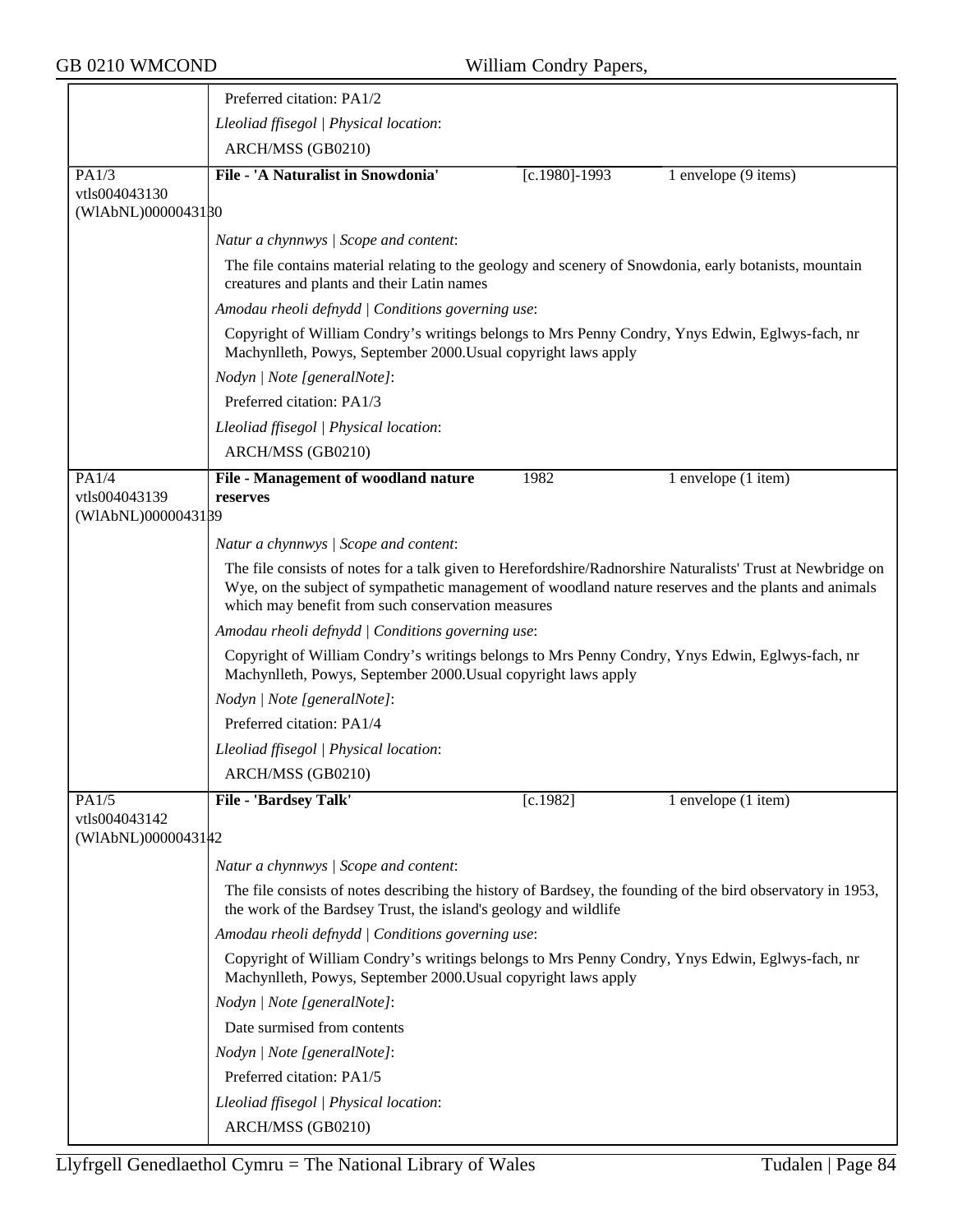| GB 0210 WMCOND | William Condry Papers, |
|----------------|------------------------|
|----------------|------------------------|

| William Condry Papers, |  |
|------------------------|--|
|------------------------|--|

| PA1/6                  | <b>File - 'Endangered Sites in North</b>                                                                                                                                                                                                                                                                      | [c.1990]  | 1 bundle $(0.8 \text{ cm})$ |  |  |
|------------------------|---------------------------------------------------------------------------------------------------------------------------------------------------------------------------------------------------------------------------------------------------------------------------------------------------------------|-----------|-----------------------------|--|--|
| vtls004043149          | <b>Wales'</b> (mainly Snowdonia)                                                                                                                                                                                                                                                                              |           |                             |  |  |
| (WIAbNL)0000043149     |                                                                                                                                                                                                                                                                                                               |           |                             |  |  |
|                        | Natur a chynnwys / Scope and content:                                                                                                                                                                                                                                                                         |           |                             |  |  |
|                        | The file comprises notes for a slide lecture on endangered sites, including the mountains of Snowdonia<br>which are subject to erosion, broad-leaved woodlands threatened by conifer plantations, lakes at risk from<br>pollution, antiquities worthy of conservation and natural scenery spoiled by industry |           |                             |  |  |
|                        | Amodau rheoli defnydd   Conditions governing use:                                                                                                                                                                                                                                                             |           |                             |  |  |
|                        | Copyright of William Condry's writings belongs to Mrs Penny Condry, Ynys Edwin, Eglwys-fach, nr<br>Machynlleth, Powys, September 2000. Usual copyright laws apply                                                                                                                                             |           |                             |  |  |
|                        | Nodyn   Note [generalNote]:                                                                                                                                                                                                                                                                                   |           |                             |  |  |
|                        | Preferred citation: PA1/6                                                                                                                                                                                                                                                                                     |           |                             |  |  |
|                        | Lleoliad ffisegol   Physical location:                                                                                                                                                                                                                                                                        |           |                             |  |  |
|                        | ARCH/MSS (GB0210)                                                                                                                                                                                                                                                                                             |           |                             |  |  |
|                        |                                                                                                                                                                                                                                                                                                               |           |                             |  |  |
| PA1/7<br>vtls004043164 | <b>File - 'Nature in the Garden'</b>                                                                                                                                                                                                                                                                          | [c. 1991] | 1 envelope (3 items)        |  |  |
| (WIAbNL)0000043164     |                                                                                                                                                                                                                                                                                                               |           |                             |  |  |
|                        | Natur a chynnwys / Scope and content:                                                                                                                                                                                                                                                                         |           |                             |  |  |
|                        | The file comprises notes prepared for a talk on garden ecology, covering non-flowering plants, ferns,<br>wild flowers, creation of a hay meadow, pests, garden flowers and wildlife.                                                                                                                          |           |                             |  |  |
|                        | Amodau rheoli defnydd   Conditions governing use:                                                                                                                                                                                                                                                             |           |                             |  |  |
|                        | Copyright of William Condry's writings belongs to Mrs Penny Condry, Ynys Edwin, Eglwys-fach, nr<br>Machynlleth, Powys, September 2000. Usual copyright laws apply                                                                                                                                             |           |                             |  |  |
|                        | Nodyn   Note [generalNote]:                                                                                                                                                                                                                                                                                   |           |                             |  |  |
|                        | Date surmised from scrap sheets on which the notes are written.                                                                                                                                                                                                                                               |           |                             |  |  |
|                        | Nodyn   Note [generalNote]:                                                                                                                                                                                                                                                                                   |           |                             |  |  |
|                        | Preferred citation: PA1/7                                                                                                                                                                                                                                                                                     |           |                             |  |  |
|                        | Lleoliad ffisegol   Physical location:                                                                                                                                                                                                                                                                        |           |                             |  |  |
|                        | ARCH/MSS (GB0210)                                                                                                                                                                                                                                                                                             |           |                             |  |  |
|                        | File - 'Dyfi Valley'                                                                                                                                                                                                                                                                                          |           |                             |  |  |
| PA1/8<br>vtls004043183 |                                                                                                                                                                                                                                                                                                               | [c.1992]  | 1 envelope (2 items)        |  |  |
| (WIAbNL)0000043183     |                                                                                                                                                                                                                                                                                                               |           |                             |  |  |
|                        | Natur a chynnwys / Scope and content:                                                                                                                                                                                                                                                                         |           |                             |  |  |
|                        | The file comprises a list of slides for a talk on the Dyfi (Dovey) Valley, covering physical geography,<br>plants, wildlife, historic buildings, general ecology, industry and human habitation.                                                                                                              |           |                             |  |  |
|                        | Amodau rheoli defnydd   Conditions governing use:                                                                                                                                                                                                                                                             |           |                             |  |  |
|                        | Copyright of William Condry's writings belongs to Mrs Penny Condry, Ynys Edwin, Eglwys-fach, nr<br>Machynlleth, Powys, September 2000. Usual copyright laws apply                                                                                                                                             |           |                             |  |  |
|                        | Nodyn   Note [generalNote]:                                                                                                                                                                                                                                                                                   |           |                             |  |  |
|                        | Date surmised from scrap sheets on which the notes are written.                                                                                                                                                                                                                                               |           |                             |  |  |
|                        | Nodyn   Note [generalNote]:                                                                                                                                                                                                                                                                                   |           |                             |  |  |
|                        | Preferred citation: PA1/8                                                                                                                                                                                                                                                                                     |           |                             |  |  |
|                        | Lleoliad ffisegol   Physical location:                                                                                                                                                                                                                                                                        |           |                             |  |  |
|                        | ARCH/MSS (GB0210)                                                                                                                                                                                                                                                                                             |           |                             |  |  |
|                        |                                                                                                                                                                                                                                                                                                               |           |                             |  |  |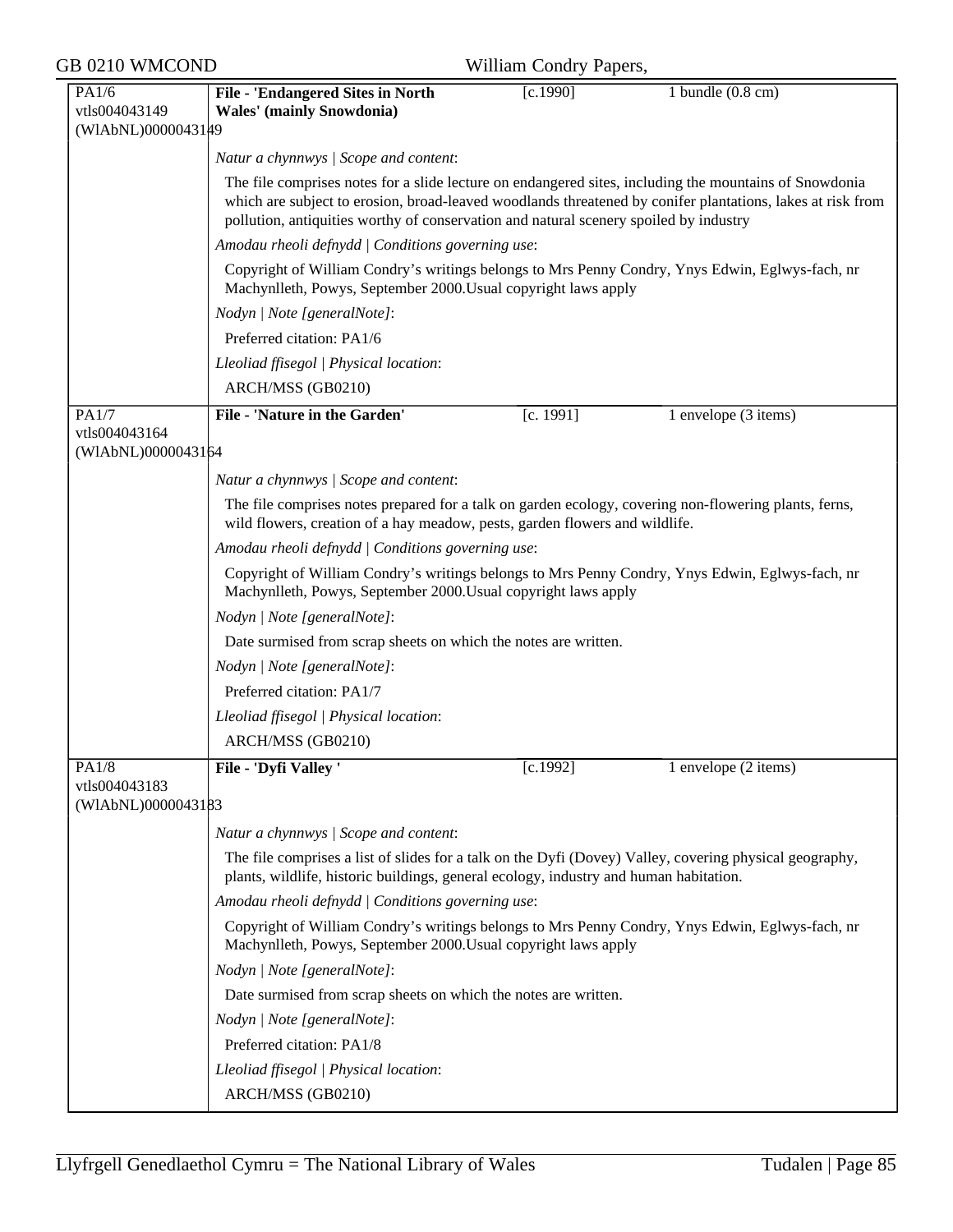| GB 0210 WMCOND                                |                                                                                                                                                                                                                                                                                      | William Condry Papers, |                             |
|-----------------------------------------------|--------------------------------------------------------------------------------------------------------------------------------------------------------------------------------------------------------------------------------------------------------------------------------------|------------------------|-----------------------------|
| PA1/9<br>vtls004043189<br>(WIAbNL)0000043189  | File - Merioneth Field Society: 40th<br>anniversary                                                                                                                                                                                                                                  | 1993                   | 1 bundle $(0.5 \text{ cm})$ |
|                                               | Natur a chynnwys / Scope and content:                                                                                                                                                                                                                                                |                        |                             |
|                                               | The file comprises notes for a lecture discussing the importance of Evan Price Evans and Mary Richards<br>in founding the Society, early meetings, members, past activities and the running of the organisation,<br>with especial gratitude to Peter Benoit.                         |                        |                             |
|                                               | Amodau rheoli defnydd   Conditions governing use:                                                                                                                                                                                                                                    |                        |                             |
|                                               | Copyright of William Condry's writings belongs to Mrs Penny Condry, Ynys Edwin, Eglwys-fach, nr<br>Machynlleth, Powys, September 2000. Usual copyright laws apply                                                                                                                    |                        |                             |
|                                               | Nodyn   Note [generalNote]:                                                                                                                                                                                                                                                          |                        |                             |
|                                               | Preferred citation: PA1/9                                                                                                                                                                                                                                                            |                        |                             |
|                                               | Lleoliad ffisegol   Physical location:                                                                                                                                                                                                                                               |                        |                             |
|                                               | ARCH/MSS (GB0210)                                                                                                                                                                                                                                                                    |                        |                             |
| PA1/10<br>vtls004043203<br>(WIAbNL)0000043203 | File - 'Plant Hunting on Cader Idris'                                                                                                                                                                                                                                                | [c. 1993]              | 1 envelope (1 item)         |
|                                               | Natur a chynnwys / Scope and content:                                                                                                                                                                                                                                                |                        |                             |
|                                               | The file comprises a slide list for a lecture to discuss the plants of Cader Idris, covering habitats, lime<br>tolerance and rare ferns.                                                                                                                                             |                        |                             |
|                                               | Amodau rheoli defnydd   Conditions governing use:                                                                                                                                                                                                                                    |                        |                             |
|                                               | Copyright of William Condry's writings belongs to Mrs Penny Condry, Ynys Edwin, Eglwys-fach, nr<br>Machynlleth, Powys, September 2000. Usual copyright laws apply                                                                                                                    |                        |                             |
|                                               | Nodyn   Note [generalNote]:                                                                                                                                                                                                                                                          |                        |                             |
|                                               | Date surmised from scrap sheets on which the notes are written.                                                                                                                                                                                                                      |                        |                             |
|                                               | Nodyn   Note [generalNote]:                                                                                                                                                                                                                                                          |                        |                             |
|                                               | Preferred citation: PA1/10                                                                                                                                                                                                                                                           |                        |                             |
|                                               | Lleoliad ffisegol   Physical location:                                                                                                                                                                                                                                               |                        |                             |
|                                               | ARCH/MSS (GB0210)                                                                                                                                                                                                                                                                    |                        |                             |
|                                               | Cyfres   Series PA2 vtls004043211 (WIAbNL)0000043211: Radio and television scripts<br>Crëwr   Creator: Boswall, Jeffery, 1931-                                                                                                                                                       |                        |                             |
|                                               | Dyddiad   Date: 1948-1980 (dyddiad creu)   (date of creation)                                                                                                                                                                                                                        |                        |                             |
|                                               | Natur a chynnwys   Scope and content:                                                                                                                                                                                                                                                |                        |                             |
|                                               | The series comprises typed scripts for radio and television programmes on a variety of subjects<br>connected with plant and animal life, the seasons, history, topography and the work of early<br>naturalists, with occasional letters from producers, who include Jeffery Boswall. |                        |                             |
|                                               | Disgrifiad ffisegol   Physical description: 7 folders, 7 envelopes                                                                                                                                                                                                                   |                        |                             |
|                                               | Lleoliad ffisegol   Physical location: ARCH/MSS (GB0210)                                                                                                                                                                                                                             |                        |                             |
| Nodyn   Note [generalNote]:                   |                                                                                                                                                                                                                                                                                      |                        |                             |
| Preferred citation: PA2                       |                                                                                                                                                                                                                                                                                      |                        |                             |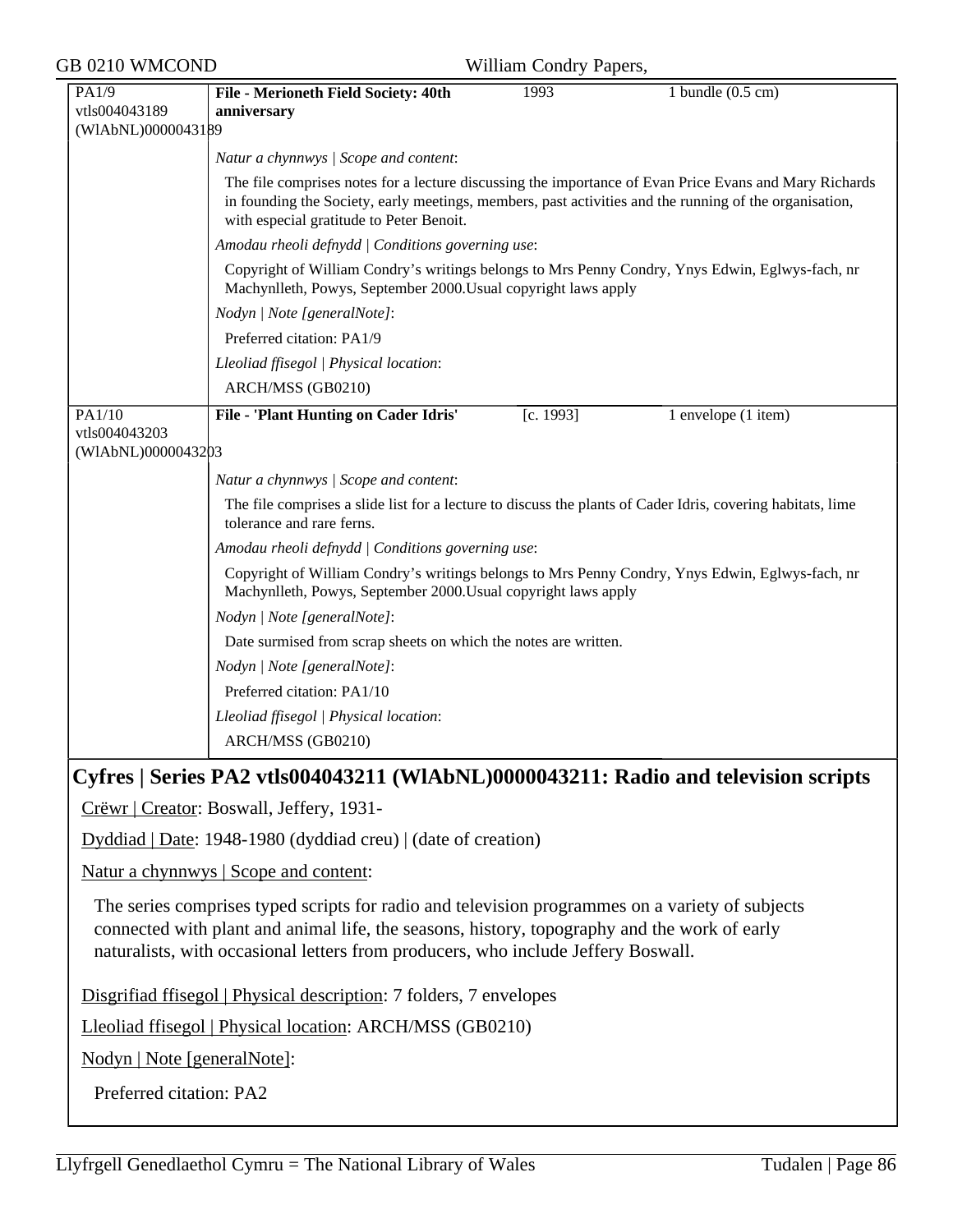Pwyntiau mynediad | Access points:

- Boswall, Jeffery, 1931 - Correspondence. (pwnc) | (subject)
- Radio scripts (ffurfiau dogfennol) | (documentary form)
- Television scripts (ffurfiau dogfennol) | (documentary form)
- Animals -- Wales (pwnc) | (subject)
- Naturalists -- Wales (pwnc) | (subject)
- Plants -- Wales (pwnc) | (subject)
- Seasons -- Great Britain (pwnc) | (subject)

# Trefniant | Arrangement:

Arranged alphabetically by title of radio or television programme apart from the last file, comprising miscellaneous scripts, which do not obviously belong to any particular programme, and which are arranged alphabetically under their own individual titles, where possible.

# Cyfyngiadau ar fynediad | Restrictions on access:

Readers consulting modern papers in the National Library of Wales are required to abide by the conditions set out in information provided when applying for their Readers' Tickets, whereby the reader shall become responsible for compliance with the Data Protection Act 2018 and the General Data Protection Regulation 2018 in relation to any processing by them of personal data obtained from modern records held at the Library. = Disgwylir i ddarllenwyr sydd am ddefnyddio papurau modern yn Llyfrgell Genedlaethol Cymru gydymffurfio â Deddf Warchod Data 2018 a Rheoliadau Diogelu Data Cyffredinol 2018 yng nghyd-destun unrhyw brosesu ganddynt o ddata personol a gasglwyd o gofnodion modern sydd ar gadw yn y Llyfrgell. Nodir y manylion yn yr wybodaeth a roddir wrth wneud cais am Docyn Darllen

# Amodau rheoli defnydd | Conditions governing use:

Copyright of William Condry's writings belongs to Mrs Penny Condry, Ynys Edwin, Eglwys-fach, nr Machynlleth, Powys, September 2000. Usual copyright laws apply

| FFeil / rhestr eitemau   File / item list |                                                                                                                                                                                                  |                   |                                |  |  |
|-------------------------------------------|--------------------------------------------------------------------------------------------------------------------------------------------------------------------------------------------------|-------------------|--------------------------------|--|--|
| Cod cyfeirnod                             | Teitl   Title                                                                                                                                                                                    | Dyddiadau   Dates | Disgrifiad ffisegol   Physical |  |  |
| Reference code                            |                                                                                                                                                                                                  |                   | description                    |  |  |
| PA2/1                                     | <b>File - Birds in Britain</b>                                                                                                                                                                   | 1951-1961         | 1 folder $(3 \text{ cm})$      |  |  |
| vtls004043218                             |                                                                                                                                                                                                  |                   |                                |  |  |
| (WIAbNL)00000432 18                       |                                                                                                                                                                                                  |                   |                                |  |  |
|                                           | Crëwr   Creator:                                                                                                                                                                                 |                   |                                |  |  |
|                                           | Lockley, R. M. (Ronald Mathias), 1903-2000                                                                                                                                                       |                   |                                |  |  |
|                                           | Natur a chynnwys / Scope and content:                                                                                                                                                            |                   |                                |  |  |
|                                           | The file comprises radio scripts, and among the more significant items are remarks on bird protection by<br>Condry and R. M. Lockley, and the draft of a contribution by Condry on the Red Kite. |                   |                                |  |  |
|                                           | Amodau rheoli defnydd   Conditions governing use:                                                                                                                                                |                   |                                |  |  |
|                                           | Copyright of William Condry's writings belongs to Mrs Penny Condry, Ynys Edwin, Eglwys-fach, nr<br>Machynlleth, Powys, September 2000. Usual copyright laws apply                                |                   |                                |  |  |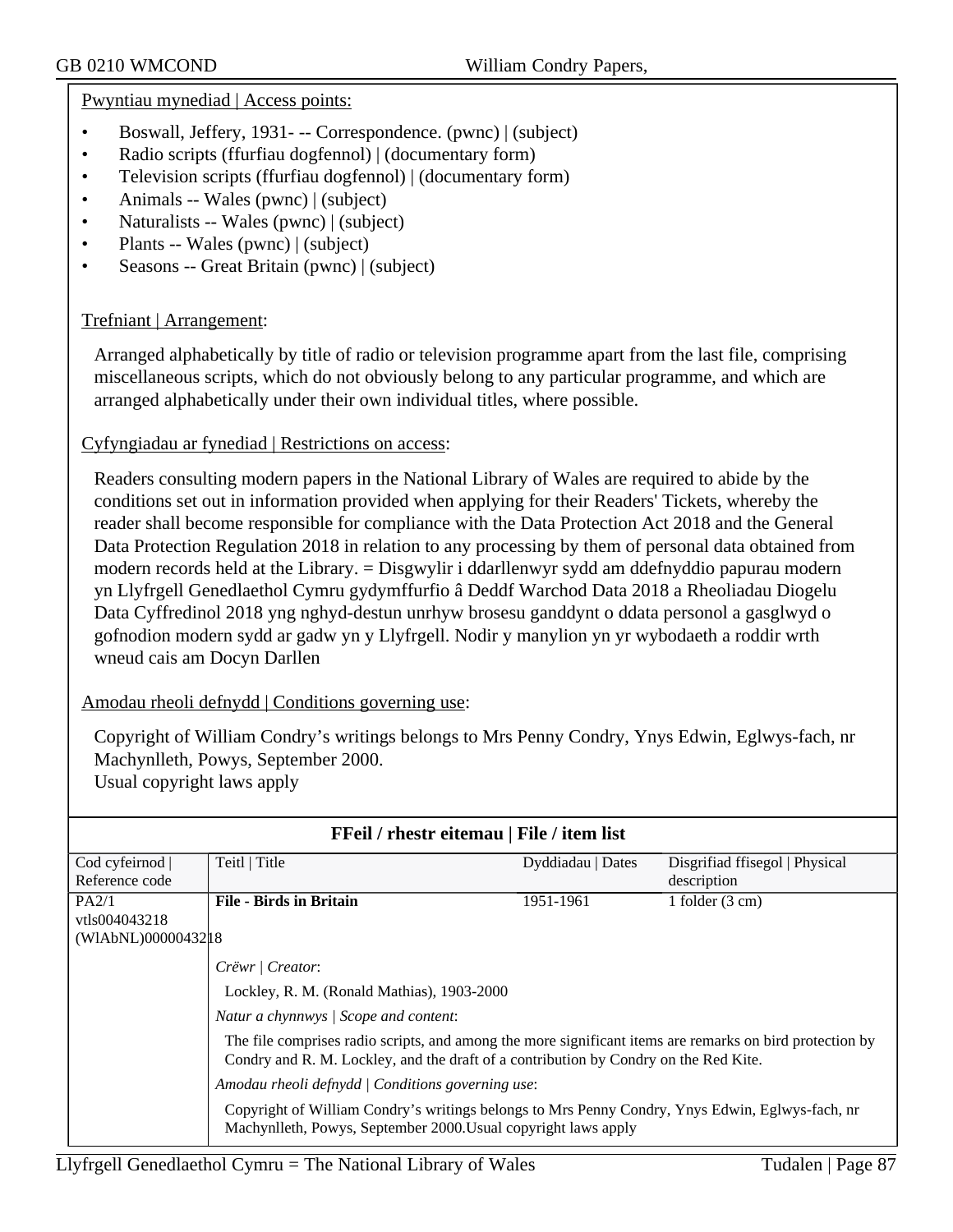|                        | Nodyn   Note [generalNote]:                                                                                                                                                     |           |                             |
|------------------------|---------------------------------------------------------------------------------------------------------------------------------------------------------------------------------|-----------|-----------------------------|
|                        | Preferred citation: PA2/1                                                                                                                                                       |           |                             |
|                        | Lleoliad ffisegol   Physical location:                                                                                                                                          |           |                             |
|                        | ARCH/MSS (GB0210)                                                                                                                                                               |           |                             |
| PA2/2                  | <b>File - The Naturalist</b>                                                                                                                                                    | 1952-1963 | 1 folder $(1.5 \text{ cm})$ |
| vtls004043222          |                                                                                                                                                                                 |           |                             |
| (WIAbNL)0000043222     |                                                                                                                                                                                 |           |                             |
|                        | Crëwr   Creator:                                                                                                                                                                |           |                             |
|                        | Roberts, Evan, 1906-1991                                                                                                                                                        |           |                             |
|                        | Natur a chynnwys / Scope and content:                                                                                                                                           |           |                             |
|                        | The file includes material on badgers; the ecology of railways, mainly relating to plants; and National<br>Nature Week; one programme features Evan Roberts as a guest speaker. |           |                             |
|                        | Amodau rheoli defnydd   Conditions governing use:                                                                                                                               |           |                             |
|                        | Copyright of William Condry's writings belongs to Mrs Penny Condry, Ynys Edwin, Eglwys-fach, nr<br>Machynlleth, Powys, September 2000. Usual copyright laws apply               |           |                             |
|                        | Nodyn   Note [generalNote]:                                                                                                                                                     |           |                             |
|                        | Preferred citation: PA2/2                                                                                                                                                       |           |                             |
|                        | Lleoliad ffisegol   Physical location:                                                                                                                                          |           |                             |
|                        | ARCH/MSS (GB0210)                                                                                                                                                               |           |                             |
| PA2/3<br>vtls004043226 | <b>File - Naturalists' Notebook</b>                                                                                                                                             | 1957-1959 | 1 folder $(1.5 \text{ cm})$ |
| (WIAbNL)0000043226     |                                                                                                                                                                                 |           |                             |
|                        | Crëwr   Creator:                                                                                                                                                                |           |                             |
|                        | Roberts, Evan, 1906-1991                                                                                                                                                        |           |                             |
|                        | Natur a chynnwys / Scope and content:                                                                                                                                           |           |                             |
|                        | The file includes Condry's remarks on the Bardsey bird observatory and a talk by Evan Roberts on the<br>natural history of Wales                                                |           |                             |
|                        | Amodau rheoli defnydd   Conditions governing use:                                                                                                                               |           |                             |
|                        | Copyright of William Condry's writings belongs to Mrs Penny Condry, Ynys Edwin, Eglwys-fach, nr<br>Machynlleth, Powys, September 2000. Usual copyright laws apply               |           |                             |
|                        | Nodyn   Note [generalNote]:                                                                                                                                                     |           |                             |
|                        | Preferred citation: PA2/3                                                                                                                                                       |           |                             |
|                        | Lleoliad ffisegol   Physical location:                                                                                                                                          |           |                             |
|                        | ARCH/MSS (GB0210)                                                                                                                                                               |           |                             |
| PA2/4                  | <b>File - Nature</b>                                                                                                                                                            | 1978-1980 | 1 folder $(1 \text{ cm})$   |
| vtls004043230          |                                                                                                                                                                                 |           |                             |
| (WIAbNL)0000043280     |                                                                                                                                                                                 |           |                             |
|                        | Natur a chynnwys / Scope and content:                                                                                                                                           |           |                             |
|                        | The file includes a radio script called 'Wales: Welsh Marsh', written and presented entirely by Condry.                                                                         |           |                             |
|                        | Amodau rheoli defnydd   Conditions governing use:                                                                                                                               |           |                             |
|                        | Copyright of William Condry's writings belongs to Mrs Penny Condry, Ynys Edwin, Eglwys-fach, nr<br>Machynlleth, Powys, September 2000. Usual copyright laws apply               |           |                             |
|                        | Nodyn   Note [generalNote]:                                                                                                                                                     |           |                             |
|                        | Preferred citation: PA2/4                                                                                                                                                       |           |                             |
|                        | Lleoliad ffisegol   Physical location:                                                                                                                                          |           |                             |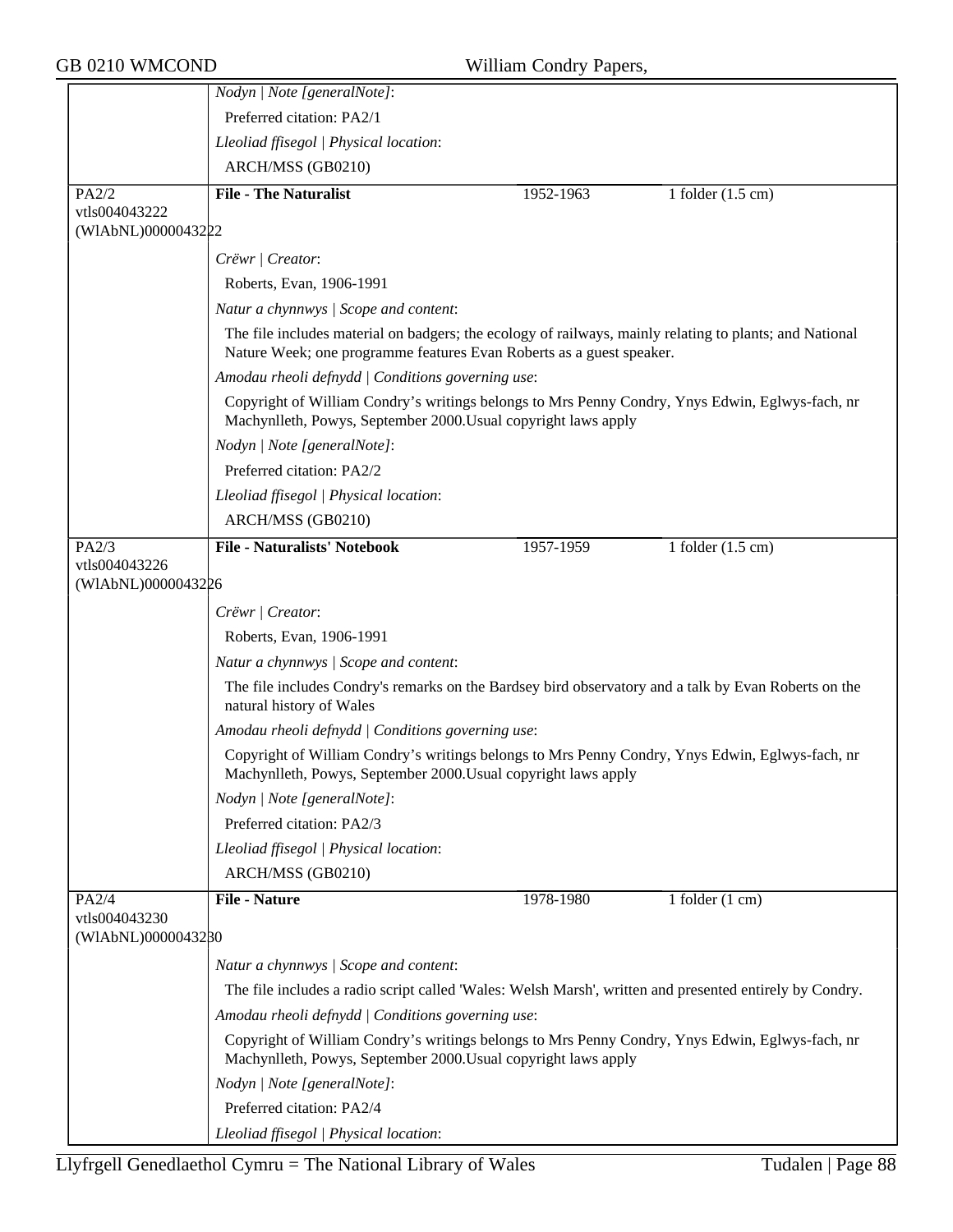$\overline{ }$ 

|                                     | ARCH/MSS (GB0210)                                                                                                                                                 |           |                                                                                                 |  |  |
|-------------------------------------|-------------------------------------------------------------------------------------------------------------------------------------------------------------------|-----------|-------------------------------------------------------------------------------------------------|--|--|
| PA2/5                               | <b>File - Nature News</b>                                                                                                                                         | 1962-1966 | 1 folder $(1 \text{ cm})$                                                                       |  |  |
| vtls004043235<br>(WIAbNL)0000043285 |                                                                                                                                                                   |           |                                                                                                 |  |  |
|                                     | Natur a chynnwys / Scope and content:                                                                                                                             |           |                                                                                                 |  |  |
|                                     | The file includes an announcement regarding publication of the Merioneth Flora, 1962, in addition to<br>wildlife news.                                            |           |                                                                                                 |  |  |
|                                     | Amodau rheoli defnydd   Conditions governing use:                                                                                                                 |           |                                                                                                 |  |  |
|                                     | Copyright of William Condry's writings belongs to Mrs Penny Condry, Ynys Edwin, Eglwys-fach, nr<br>Machynlleth, Powys, September 2000. Usual copyright laws apply |           |                                                                                                 |  |  |
|                                     | Nodyn   Note [generalNote]:                                                                                                                                       |           |                                                                                                 |  |  |
|                                     | Preferred citation: PA2/5                                                                                                                                         |           |                                                                                                 |  |  |
|                                     | Lleoliad ffisegol   Physical location:                                                                                                                            |           |                                                                                                 |  |  |
|                                     | ARCH/MSS (GB0210)                                                                                                                                                 |           |                                                                                                 |  |  |
| PA2/6                               | <b>File - Out of Doors</b>                                                                                                                                        | 1961      | 1 envelope (2 items)                                                                            |  |  |
| vtls004045314<br>(WIAbNL)0000045314 |                                                                                                                                                                   |           |                                                                                                 |  |  |
|                                     | Natur a chynnwys / Scope and content:                                                                                                                             |           |                                                                                                 |  |  |
|                                     | The file comprises a television script, to which Condry contributed a section on wildlife in Wales.                                                               |           |                                                                                                 |  |  |
|                                     | Amodau rheoli defnydd   Conditions governing use:                                                                                                                 |           |                                                                                                 |  |  |
|                                     | Copyright of William Condry's writings belongs to Mrs Penny Condry, Ynys Edwin, Eglwys-fach, nr<br>Machynlleth, Powys, September 2000. Usual copyright laws apply |           |                                                                                                 |  |  |
|                                     | Nodyn   Note [generalNote]:                                                                                                                                       |           |                                                                                                 |  |  |
|                                     | Preferred citation: PA2/6                                                                                                                                         |           |                                                                                                 |  |  |
|                                     | Lleoliad ffisegol   Physical location:                                                                                                                            |           |                                                                                                 |  |  |
|                                     | ARCH/MSS (GB0210)                                                                                                                                                 |           |                                                                                                 |  |  |
| PA2/7<br>vtls004045318              | <b>File - Place and People</b>                                                                                                                                    | 1961      | 1 envelope (3 items)                                                                            |  |  |
| (WIAbNL)0000045318                  |                                                                                                                                                                   |           |                                                                                                 |  |  |
|                                     | Natur a chynnwys / Scope and content:                                                                                                                             |           |                                                                                                 |  |  |
|                                     | The file consists of a radio script about Wells-Next-The Sea, Norfolk.                                                                                            |           |                                                                                                 |  |  |
|                                     | Amodau rheoli defnydd   Conditions governing use:                                                                                                                 |           |                                                                                                 |  |  |
|                                     | Machynlleth, Powys, September 2000. Usual copyright laws apply                                                                                                    |           | Copyright of William Condry's writings belongs to Mrs Penny Condry, Ynys Edwin, Eglwys-fach, nr |  |  |
|                                     | Nodyn   Note [generalNote]:                                                                                                                                       |           |                                                                                                 |  |  |
|                                     | Preferred citation: PA2/7                                                                                                                                         |           |                                                                                                 |  |  |
|                                     | Lleoliad ffisegol   Physical location:                                                                                                                            |           |                                                                                                 |  |  |
|                                     | ARCH/MSS (GB0210)                                                                                                                                                 |           |                                                                                                 |  |  |
| PA2/8<br>vtls004045323              | File - Sunday Out                                                                                                                                                 | 1960      | 1 envelope (3 items)                                                                            |  |  |
| (WIAbNL)0000045323                  |                                                                                                                                                                   |           |                                                                                                 |  |  |
|                                     | Natur a chynnwys / Scope and content:                                                                                                                             |           |                                                                                                 |  |  |
|                                     | The file consists of a radio script about Woofferton, Shropshire.                                                                                                 |           |                                                                                                 |  |  |
|                                     | Amodau rheoli defnydd   Conditions governing use:                                                                                                                 |           |                                                                                                 |  |  |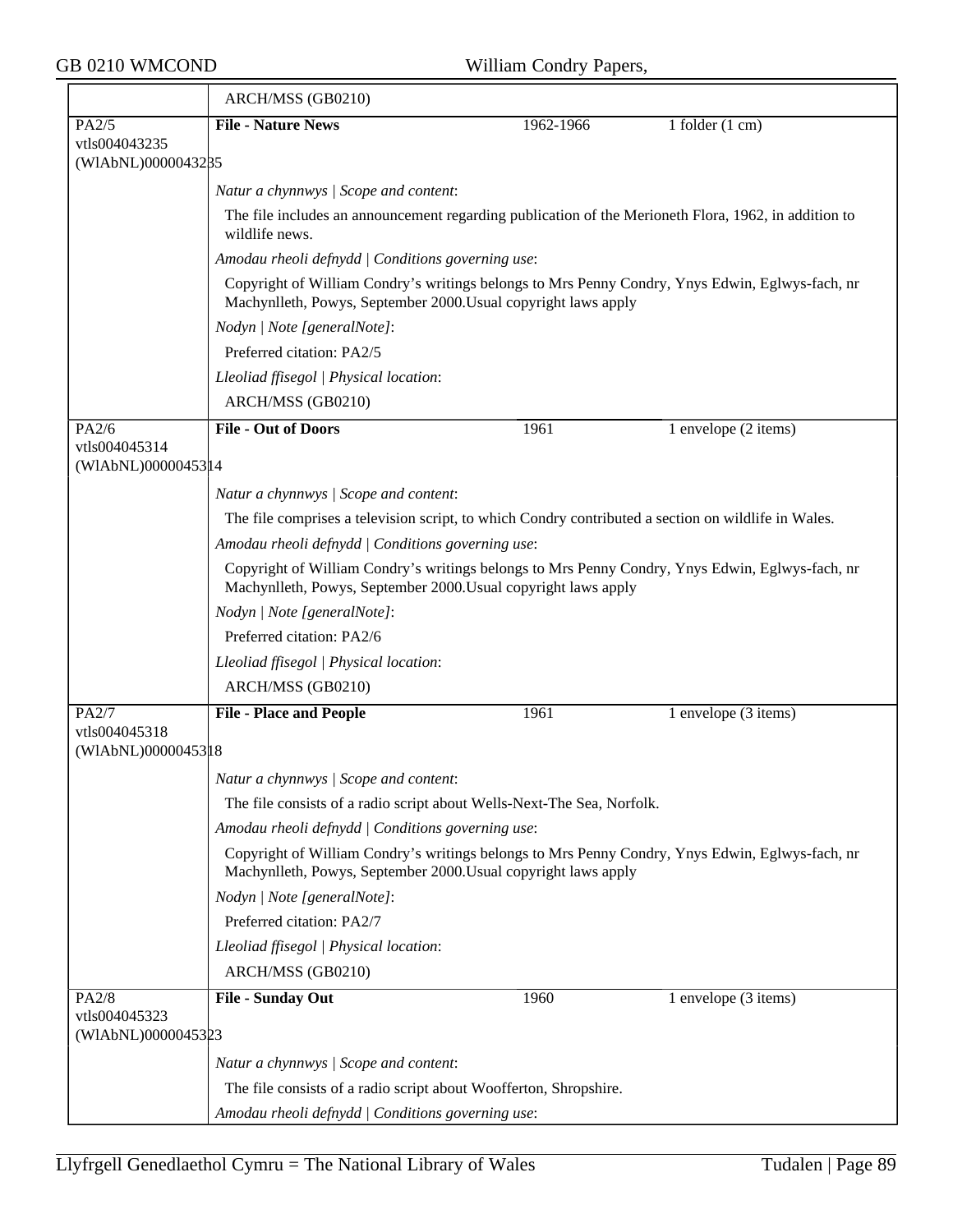|                                     | Copyright of William Condry's writings belongs to Mrs Penny Condry, Ynys Edwin, Eglwys-fach, nr<br>Machynlleth, Powys, September 2000. Usual copyright laws apply |      |                                                                                                 |  |
|-------------------------------------|-------------------------------------------------------------------------------------------------------------------------------------------------------------------|------|-------------------------------------------------------------------------------------------------|--|
|                                     | Nodyn   Note [generalNote]:                                                                                                                                       |      |                                                                                                 |  |
|                                     | Preferred citation: PA2/8                                                                                                                                         |      |                                                                                                 |  |
|                                     | Lleoliad ffisegol   Physical location:                                                                                                                            |      |                                                                                                 |  |
|                                     | ARCH/MSS (GB0210)                                                                                                                                                 |      |                                                                                                 |  |
| PA2/9                               | <b>File - Welsh Bookshelf</b>                                                                                                                                     | 1958 | 1 envelope (3 items)                                                                            |  |
| vtls004045326<br>(WIAbNL)0000045326 |                                                                                                                                                                   |      |                                                                                                 |  |
|                                     | Natur a chynnwys / Scope and content:                                                                                                                             |      |                                                                                                 |  |
|                                     | The file comprises Condry's radio reviews of books on mountaineering and nature reserves.                                                                         |      |                                                                                                 |  |
|                                     | Amodau rheoli defnydd   Conditions governing use:                                                                                                                 |      |                                                                                                 |  |
|                                     | Machynlleth, Powys, September 2000. Usual copyright laws apply                                                                                                    |      | Copyright of William Condry's writings belongs to Mrs Penny Condry, Ynys Edwin, Eglwys-fach, nr |  |
|                                     | Nodyn   Note [generalNote]:                                                                                                                                       |      |                                                                                                 |  |
|                                     | Preferred citation: PA2/9                                                                                                                                         |      |                                                                                                 |  |
|                                     | Lleoliad ffisegol   Physical location:                                                                                                                            |      |                                                                                                 |  |
|                                     | ARCH/MSS (GB0210)                                                                                                                                                 |      |                                                                                                 |  |
| PA2/10                              | <b>File - Welsh Guide Book</b>                                                                                                                                    | 1949 | 1 envelope (1 item)                                                                             |  |
| vtls004045379<br>(WIAbNL)0000045379 |                                                                                                                                                                   |      |                                                                                                 |  |
|                                     | Natur a chynnwys / Scope and content:                                                                                                                             |      |                                                                                                 |  |
|                                     | The file consists of a radio script about the Dovey Estuary.                                                                                                      |      |                                                                                                 |  |
|                                     | Amodau rheoli defnydd   Conditions governing use:                                                                                                                 |      |                                                                                                 |  |
|                                     | Machynlleth, Powys, September 2000. Usual copyright laws apply                                                                                                    |      | Copyright of William Condry's writings belongs to Mrs Penny Condry, Ynys Edwin, Eglwys-fach, nr |  |
|                                     | Nodyn   Note [generalNote]:                                                                                                                                       |      |                                                                                                 |  |
|                                     | Preferred citation: PA2/10                                                                                                                                        |      |                                                                                                 |  |
|                                     | Lleoliad ffisegol   Physical location:                                                                                                                            |      |                                                                                                 |  |
|                                     | ARCH/MSS (GB0210)                                                                                                                                                 |      |                                                                                                 |  |
| PA2/11                              | File - West of the Dyke                                                                                                                                           | 1957 | 1 envelope (2 items)                                                                            |  |
| vtls004045386<br>(WIAbNL)0000045386 |                                                                                                                                                                   |      |                                                                                                 |  |
|                                     | Natur a chynnwys / Scope and content:                                                                                                                             |      |                                                                                                 |  |
|                                     | The file consists of a script about springtime in Wales.                                                                                                          |      |                                                                                                 |  |
|                                     | Amodau rheoli defnydd   Conditions governing use:                                                                                                                 |      |                                                                                                 |  |
|                                     | Machynlleth, Powys, September 2000. Usual copyright laws apply                                                                                                    |      | Copyright of William Condry's writings belongs to Mrs Penny Condry, Ynys Edwin, Eglwys-fach, nr |  |
|                                     | Nodyn   Note [generalNote]:                                                                                                                                       |      |                                                                                                 |  |
|                                     | Preferred citation: PA2/11                                                                                                                                        |      |                                                                                                 |  |
|                                     | Lleoliad ffisegol   Physical location:                                                                                                                            |      |                                                                                                 |  |
|                                     | ARCH/MSS (GB0210)                                                                                                                                                 |      |                                                                                                 |  |
| PA2/12                              | <b>File - Wildlife Review</b>                                                                                                                                     | 1967 | 1 envelope (2 items)                                                                            |  |
| vtls004045389                       |                                                                                                                                                                   |      |                                                                                                 |  |
| (WIAbNL)0000045389                  |                                                                                                                                                                   |      |                                                                                                 |  |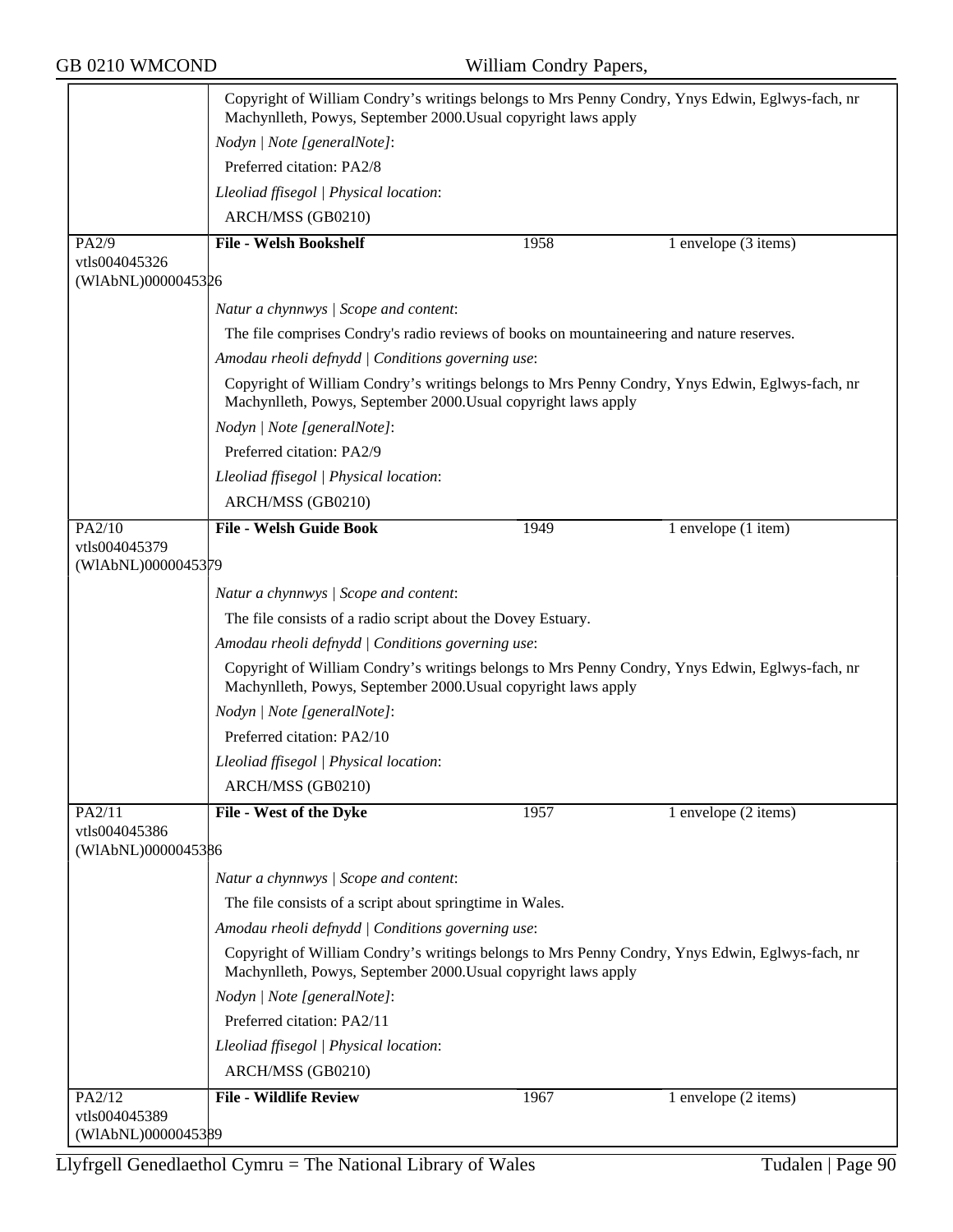|                    | Natur a chynnwys / Scope and content:                                                                                                                                                                                                                                                                                                                                                                                  |                                                                                                                                                                   |                              |  |  |
|--------------------|------------------------------------------------------------------------------------------------------------------------------------------------------------------------------------------------------------------------------------------------------------------------------------------------------------------------------------------------------------------------------------------------------------------------|-------------------------------------------------------------------------------------------------------------------------------------------------------------------|------------------------------|--|--|
|                    | The file consists of a radio script discussing the naturalist, T. A. Coward, protection of predatory<br>mammals such as the otter, and bird news.                                                                                                                                                                                                                                                                      |                                                                                                                                                                   |                              |  |  |
|                    | Amodau rheoli defnydd   Conditions governing use:                                                                                                                                                                                                                                                                                                                                                                      |                                                                                                                                                                   |                              |  |  |
|                    | Copyright of William Condry's writings belongs to Mrs Penny Condry, Ynys Edwin, Eglwys-fach, nr<br>Machynlleth, Powys, September 2000. Usual copyright laws apply                                                                                                                                                                                                                                                      |                                                                                                                                                                   |                              |  |  |
|                    | Nodyn   Note [generalNote]:                                                                                                                                                                                                                                                                                                                                                                                            |                                                                                                                                                                   |                              |  |  |
|                    | Preferred citation: PA2/12                                                                                                                                                                                                                                                                                                                                                                                             |                                                                                                                                                                   |                              |  |  |
|                    | Lleoliad ffisegol   Physical location:                                                                                                                                                                                                                                                                                                                                                                                 |                                                                                                                                                                   |                              |  |  |
|                    | ARCH/MSS (GB0210)                                                                                                                                                                                                                                                                                                                                                                                                      |                                                                                                                                                                   |                              |  |  |
| PA2/13             | File - Miscellaneous radio scripts                                                                                                                                                                                                                                                                                                                                                                                     | 1948-1966                                                                                                                                                         | $2$ folders $(5 \text{ cm})$ |  |  |
| vtls004045406      |                                                                                                                                                                                                                                                                                                                                                                                                                        |                                                                                                                                                                   |                              |  |  |
| (WIAbNL)0000045406 |                                                                                                                                                                                                                                                                                                                                                                                                                        |                                                                                                                                                                   |                              |  |  |
|                    | Crëwr   Creator:                                                                                                                                                                                                                                                                                                                                                                                                       |                                                                                                                                                                   |                              |  |  |
|                    | Scott, Peter, 1909-1989                                                                                                                                                                                                                                                                                                                                                                                                |                                                                                                                                                                   |                              |  |  |
|                    | Natur a chynnwys / Scope and content:                                                                                                                                                                                                                                                                                                                                                                                  |                                                                                                                                                                   |                              |  |  |
|                    | The file includes scripts about marshland birds, 1961, birdwatching in Switzerland, Edward Lhuyd,<br>1960, 1966, leadmining in Wales, 1963, island birdwatching, 1957, polecats, 1954, seals, 1954, and a<br>programme in which Peter Scott and Tony Soper also participated, 1963.                                                                                                                                    |                                                                                                                                                                   |                              |  |  |
|                    | Amodau rheoli defnydd   Conditions governing use:                                                                                                                                                                                                                                                                                                                                                                      |                                                                                                                                                                   |                              |  |  |
|                    |                                                                                                                                                                                                                                                                                                                                                                                                                        | Copyright of William Condry's writings belongs to Mrs Penny Condry, Ynys Edwin, Eglwys-fach, nr<br>Machynlleth, Powys, September 2000. Usual copyright laws apply |                              |  |  |
|                    | Nodyn   Note [generalNote]:                                                                                                                                                                                                                                                                                                                                                                                            |                                                                                                                                                                   |                              |  |  |
|                    | Preferred citation: PA2/13                                                                                                                                                                                                                                                                                                                                                                                             |                                                                                                                                                                   |                              |  |  |
|                    | Lleoliad ffisegol   Physical location:                                                                                                                                                                                                                                                                                                                                                                                 |                                                                                                                                                                   |                              |  |  |
|                    | ARCH/MSS (GB0210)                                                                                                                                                                                                                                                                                                                                                                                                      |                                                                                                                                                                   |                              |  |  |
|                    | Is-fonds   Subfonds R vtls004045535 (WIAbNL)0000045535: Personal papers                                                                                                                                                                                                                                                                                                                                                |                                                                                                                                                                   |                              |  |  |
|                    |                                                                                                                                                                                                                                                                                                                                                                                                                        |                                                                                                                                                                   |                              |  |  |
|                    | Dyddiad   Date: 1928-2020 (dyddiad creu)   (date of creation)                                                                                                                                                                                                                                                                                                                                                          |                                                                                                                                                                   |                              |  |  |
|                    | Natur a chynnwys   Scope and content:                                                                                                                                                                                                                                                                                                                                                                                  |                                                                                                                                                                   |                              |  |  |
|                    | The sub-fonds comprises William Condry's personal papers, being defined as those which provide an<br>insight into his character, education, special interests, travels, friends and acquaintances. The papers<br>include nature diaries, 1935-1998, field notebooks, 1952-1994, printed books, journals, press cuttings<br>and notes about other naturalists, 1935-1996, and Henry Thoreau, 1943-1999, correspondence, |                                                                                                                                                                   |                              |  |  |

[c.1938]-2016, travel records, 1947-1994, school records, 1929-1936, biographical sources, and a number of letters and tributes received by his wife after his death, 1998-2020.

Disgrifiad ffisegol | Physical description: 30 folders, 24 envelopes, 55 volumes, 1 ring-binder, 1 loose pamphlet

Lleoliad ffisegol | Physical location: ARCH/MSS (GB0210)

Nodyn | Note [generalNote]:

Preferred citation: R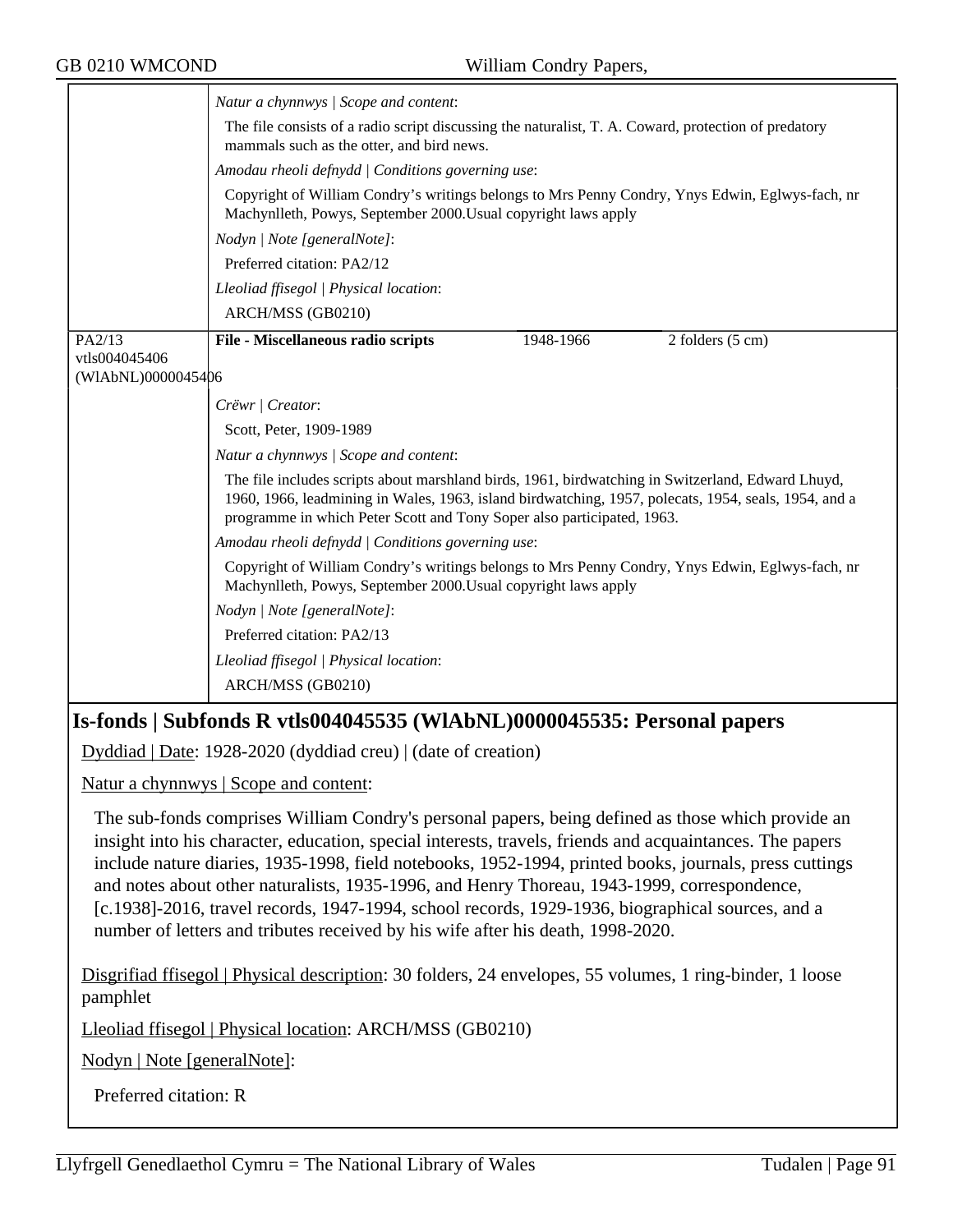#### Pwyntiau mynediad | Access points:

- Condry, William, 1918-1998 -- Education (pwnc) | (subject)
- Condry, William, 1918-1998 -- Knowledge -- Natural history (pwnc) | (subject)
- Condry, William, 1918-1998 -- Travel (pwnc) | (subject)

#### Trefniant | Arrangement:

Arranged at NLW into two sections: personal interests and observations, and education and biographical material.

#### Cyfyngiadau ar fynediad | Restrictions on access:

Readers consulting modern papers in the National Library of Wales are required to abide by the conditions set out in information provided when applying for their Readers' Tickets, whereby the reader shall become responsible for compliance with the Data Protection Act 2018 and the General Data Protection Regulation 2018 in relation to any processing by them of personal data obtained from modern records held at the Library. = Disgwylir i ddarllenwyr sydd am ddefnyddio papurau modern yn Llyfrgell Genedlaethol Cymru gydymffurfio â Deddf Warchod Data 2018 a Rheoliadau Diogelu Data Cyffredinol 2018 yng nghyd-destun unrhyw brosesu ganddynt o ddata personol a gasglwyd o gofnodion modern sydd ar gadw yn y Llyfrgell. Nodir y manylion yn yr wybodaeth a roddir wrth wneud cais am Docyn Darllen

Amodau rheoli defnydd | Conditions governing use:

Copyright of William Condry's writings belongs to Mrs Penny Condry, Ynys Edwin, Eglwys-fach, nr Machynlleth, Powys, September 2000. Usual copyright laws apply

| <b>FFeil</b> / rhestr eitemau   File / item list |               |                   |                                |
|--------------------------------------------------|---------------|-------------------|--------------------------------|
| Cod cyfeirnod                                    | Teitl   Title | Dyddiadau   Dates | Disgrifiad ffisegol   Physical |
| Reference code                                   |               |                   | description                    |
|                                                  |               |                   |                                |

# **Sub-sub-fonds RT vtls004045563 (WlAbNL)0000045563: Personal interests and observations**

Dyddiad | Date: 1928-2016 (dyddiad creu) | (date of creation)

Natur a chynnwys | Scope and content:

The unit consists of notes and printed material relating to Welsh topography and history, 1928-1997, nature diaries, 1935-1998, field notebooks, 1952-1994, personal diaries, 1994-1998, notes and printed matter relating to Henry Thoreau, 1943-1999, and other naturalists, 1935-1996, correspondence, [c.1938]-2016, and travel records, 1947-1994.

Disgrifiad ffisegol | Physical description: 29 folders, 20 envelopes, 55 volumes, 1 ring-binder

Lleoliad ffisegol | Physical location: ARCH/MSS (GB0210)

Nodyn | Note [generalNote]: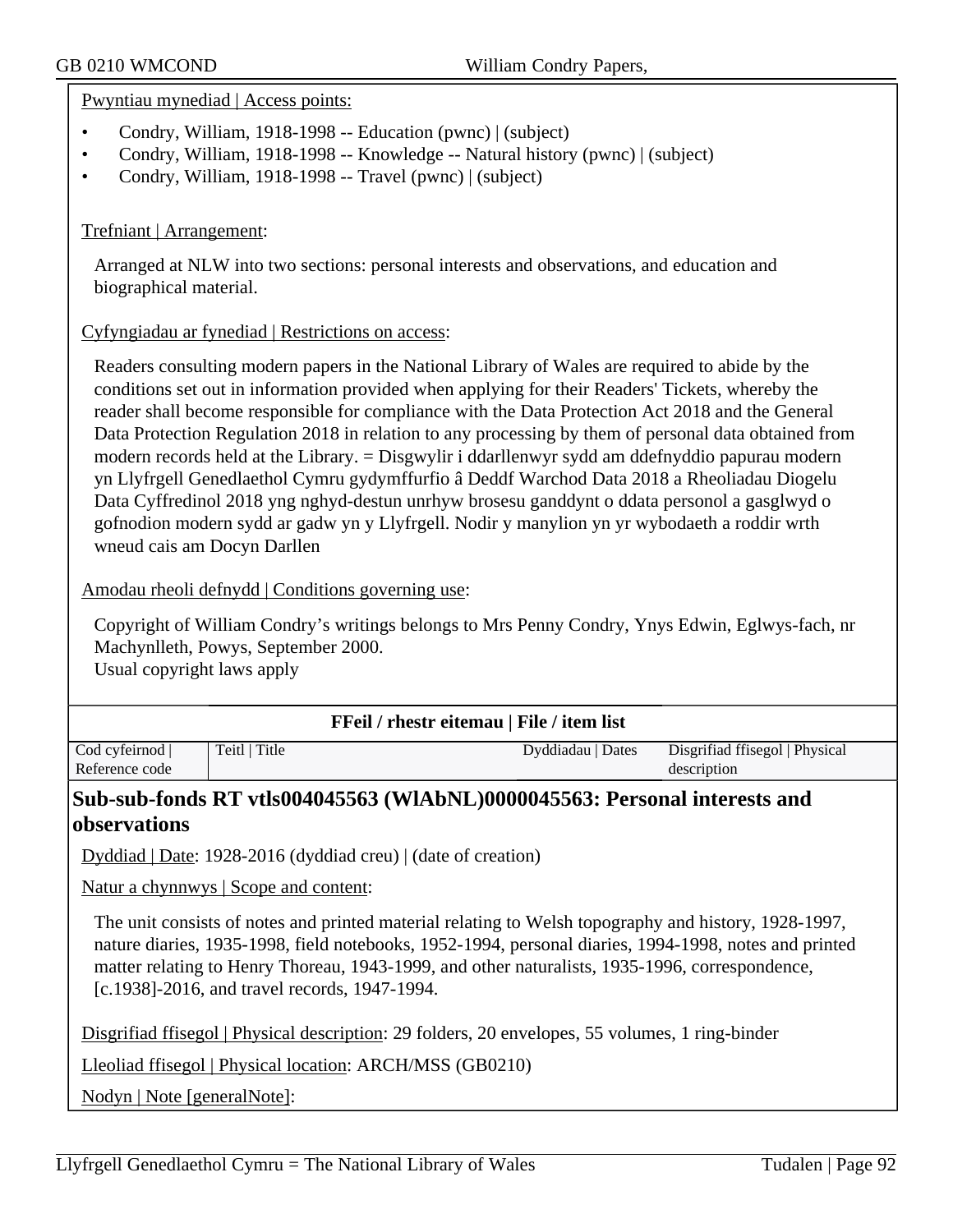Preferred citation: RT

Pwyntiau mynediad | Access points:

- Landscape -- Wales (pwnc) | (subject)
- Naturalists (pwnc) | (subject)
- Travel (pwnc) | (subject)

## Trefniant | Arrangement:

Arranged into ten series: historical and topographical papers, nature diaries, field notes, personal diaries, general letters , photography notes, notes on other naturalists, Thoreau research material, travel records and subject file letters. The separation of Condry's personal correspondence into two nonsequential series has been imposed by another party.

#### Cyfyngiadau ar fynediad | Restrictions on access:

Readers consulting modern papers in the National Library of Wales are required to abide by the conditions set out in information provided when applying for their Readers' Tickets, whereby the reader shall become responsible for compliance with the Data Protection Act 2018 and the General Data Protection Regulation 2018 in relation to any processing by them of personal data obtained from modern records held at the Library. = Disgwylir i ddarllenwyr sydd am ddefnyddio papurau modern yn Llyfrgell Genedlaethol Cymru gydymffurfio â Deddf Warchod Data 2018 a Rheoliadau Diogelu Data Cyffredinol 2018 yng nghyd-destun unrhyw brosesu ganddynt o ddata personol a gasglwyd o gofnodion modern sydd ar gadw yn y Llyfrgell. Nodir y manylion yn yr wybodaeth a roddir wrth wneud cais am Docyn Darllen

#### Amodau rheoli defnydd | Conditions governing use:

Copyright of William Condry's writings belongs to Mrs Penny Condry, Ynys Edwin, Eglwys-fach, nr Machynlleth, Powys, September 2000. Usual copyright laws apply

# **Cyfres | Series RT1 vtls004047653 (WlAbNL)0000047653: Historical and topographical papers**

Dyddiad | Date: 1928-1997 (dyddiad creu) | (date of creation)

Natur a chynnwys | Scope and content:

The series comprises notes, correspondence, printed information leaflets, maps, press cuttings and other printed articles relating to antiquities, archaeology, history of the landscape, past and modern day travel and tourism.

Disgrifiad ffisegol | Physical description: 5 folders, 6 envelopes

Lleoliad ffisegol | Physical location: ARCH/MSS (GB0210)

Nodyn | Note [generalNote]: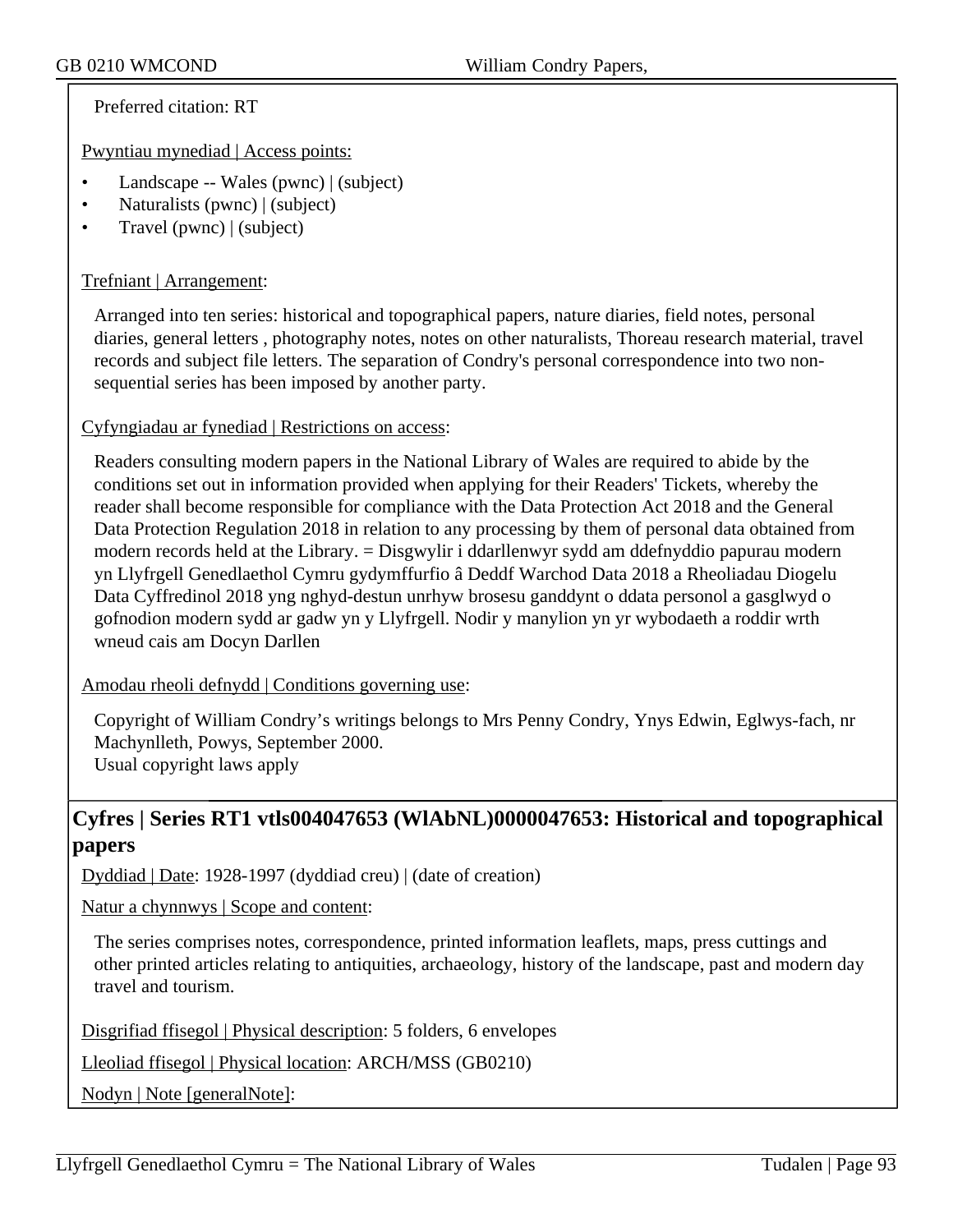Preferred citation: RT1

Pwyntiau mynediad | Access points:

- Tourism -- Wales (pwnc) | (subject)
- Wales -- Historical geography (pwnc) | (subject)
- Wales -- Description and travel (pwnc) | (subject)

### Trefniant | Arrangement:

Arranged in six files alphabetically by place name, with titles originally allocated by Condry denoted by inverted commas.

## Cyfyngiadau ar fynediad | Restrictions on access:

Readers consulting modern papers in the National Library of Wales are required to abide by the conditions set out in information provided when applying for their Readers' Tickets, whereby the reader shall become responsible for compliance with the Data Protection Act 2018 and the General Data Protection Regulation 2018 in relation to any processing by them of personal data obtained from modern records held at the Library. = Disgwylir i ddarllenwyr sydd am ddefnyddio papurau modern yn Llyfrgell Genedlaethol Cymru gydymffurfio â Deddf Warchod Data 2018 a Rheoliadau Diogelu Data Cyffredinol 2018 yng nghyd-destun unrhyw brosesu ganddynt o ddata personol a gasglwyd o gofnodion modern sydd ar gadw yn y Llyfrgell. Nodir y manylion yn yr wybodaeth a roddir wrth wneud cais am Docyn Darllen

#### Amodau rheoli defnydd | Conditions governing use:

Copyright of William Condry's writings belongs to Mrs Penny Condry, Ynys Edwin, Eglwys-fach, nr Machynlleth, Powys, September 2000. Usual copyright laws apply

| FFeil / rhestr eitemau   File / item list |                                                                                                                                                                                                                                                                                                                                                                                                                                                            |                   |                                |  |  |
|-------------------------------------------|------------------------------------------------------------------------------------------------------------------------------------------------------------------------------------------------------------------------------------------------------------------------------------------------------------------------------------------------------------------------------------------------------------------------------------------------------------|-------------------|--------------------------------|--|--|
| Cod cyfeirnod                             | Teitl   Title                                                                                                                                                                                                                                                                                                                                                                                                                                              | Dyddiadau   Dates | Disgrifiad ffisegol   Physical |  |  |
| Reference code                            |                                                                                                                                                                                                                                                                                                                                                                                                                                                            |                   | description                    |  |  |
| RT1/1                                     | <b>File - 'Great Orme'</b>                                                                                                                                                                                                                                                                                                                                                                                                                                 | 1967-1987         | 1 folder $(1 \text{ cm})$      |  |  |
| vtls004047662                             |                                                                                                                                                                                                                                                                                                                                                                                                                                                            |                   |                                |  |  |
| (WIAbNL)0000047662                        |                                                                                                                                                                                                                                                                                                                                                                                                                                                            |                   |                                |  |  |
|                                           | Natur a chynnwys / Scope and content:                                                                                                                                                                                                                                                                                                                                                                                                                      |                   |                                |  |  |
|                                           | The file contains a letter from Peter Benoit, 1967, which includes an account of a plant-hunting<br>expedition to the Great Orme and information about [Evan] Price Evans and Mary Richards, a list of<br>Great Orme plants, an account of a motor journey made by Condry to the peninsula, remarking on the<br>geology, scenery, flora, ancient monuments, history, growth of Llandudno as a holiday resort, the Orme<br>visitor centre and conservation. |                   |                                |  |  |
|                                           | Amodau rheoli defnydd   Conditions governing use:                                                                                                                                                                                                                                                                                                                                                                                                          |                   |                                |  |  |
|                                           | Copyright of William Condry's writings belongs to Mrs Penny Condry, Ynys Edwin, Eglwys-fach, nr<br>Machynlleth, Powys, September 2000. Usual copyright laws apply                                                                                                                                                                                                                                                                                          |                   |                                |  |  |
|                                           | Nodyn   Note [generalNote]:                                                                                                                                                                                                                                                                                                                                                                                                                                |                   |                                |  |  |
|                                           | Preferred citation: RT1/1                                                                                                                                                                                                                                                                                                                                                                                                                                  |                   |                                |  |  |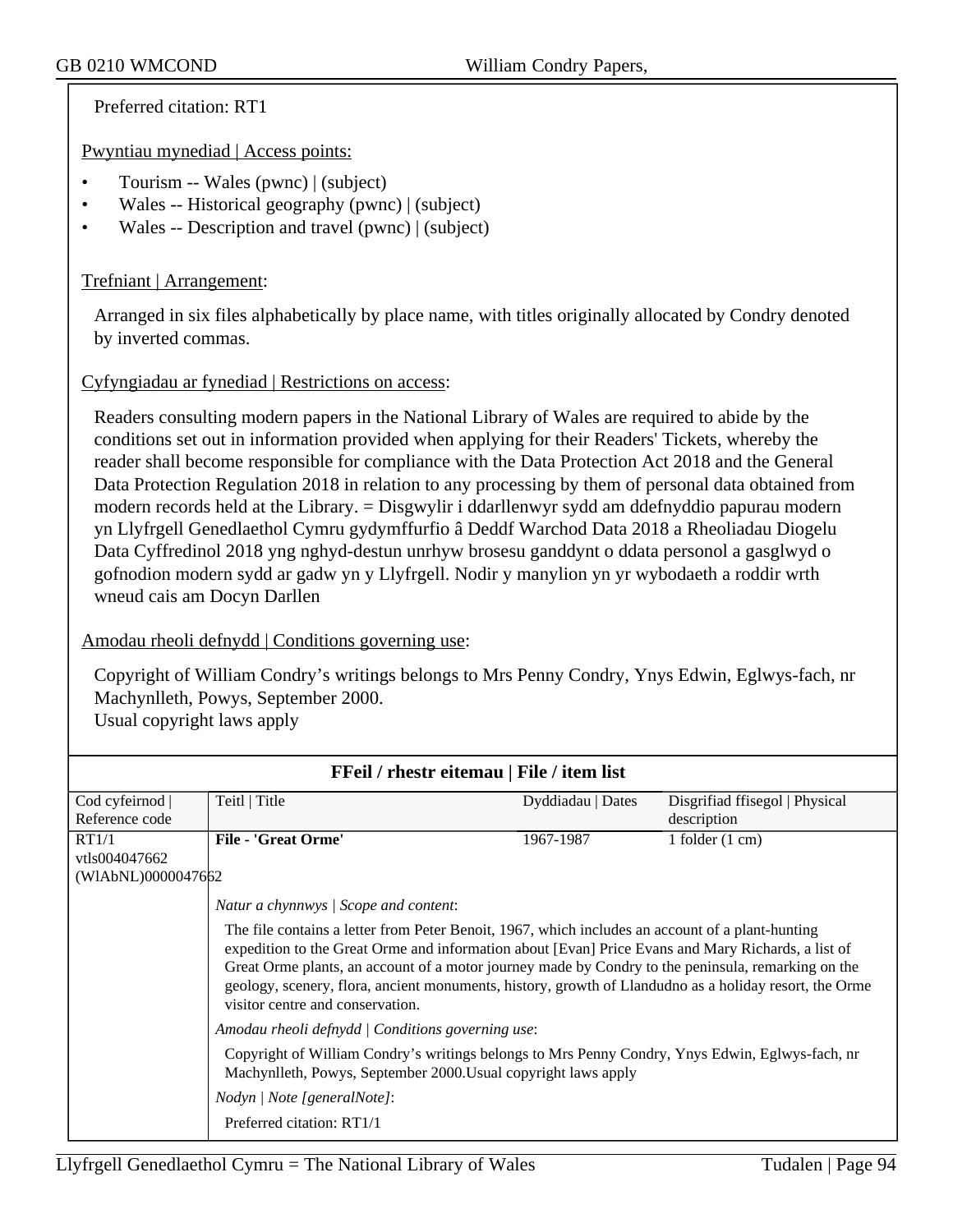|                                              | Lleoliad ffisegol   Physical location:                                                                                                                                                                                                                                                                                    |                                           |                             |  |  |
|----------------------------------------------|---------------------------------------------------------------------------------------------------------------------------------------------------------------------------------------------------------------------------------------------------------------------------------------------------------------------------|-------------------------------------------|-----------------------------|--|--|
|                                              | ARCH/MSS (GB0210)                                                                                                                                                                                                                                                                                                         |                                           |                             |  |  |
| RT1/2                                        | File - 'Lower Wye Valley'                                                                                                                                                                                                                                                                                                 | 1993                                      | 1 envelope (2 items)        |  |  |
| vtls004047668<br>(WIAbNL)0000047668          |                                                                                                                                                                                                                                                                                                                           |                                           |                             |  |  |
|                                              | Natur a chynnwys / Scope and content:                                                                                                                                                                                                                                                                                     |                                           |                             |  |  |
|                                              | The file consists of a letter and an extract of an unpublished book, sent to Condry by its author as a<br>compliment, describing the historical development of Chepstow and the topography of the Wye valley<br>and Trellech.                                                                                             |                                           |                             |  |  |
|                                              | Amodau rheoli defnydd   Conditions governing use:                                                                                                                                                                                                                                                                         |                                           |                             |  |  |
|                                              | Usual copyright laws apply                                                                                                                                                                                                                                                                                                |                                           |                             |  |  |
|                                              | Nodyn   Note [generalNote]:                                                                                                                                                                                                                                                                                               |                                           |                             |  |  |
|                                              | Preferred citation: RT1/2                                                                                                                                                                                                                                                                                                 |                                           |                             |  |  |
|                                              | Lleoliad ffisegol   Physical location:                                                                                                                                                                                                                                                                                    |                                           |                             |  |  |
|                                              | ARCH/MSS (GB0210)                                                                                                                                                                                                                                                                                                         |                                           |                             |  |  |
| RT1/3                                        | File - 'Offa's Dyke'                                                                                                                                                                                                                                                                                                      | 1993-1995                                 | 1 envelope (8 items)        |  |  |
| vtls004047672<br>(WIAbNL)0000047672          |                                                                                                                                                                                                                                                                                                                           |                                           |                             |  |  |
|                                              | Natur a chynnwys / Scope and content:                                                                                                                                                                                                                                                                                     |                                           |                             |  |  |
|                                              | The file comprises a newsletter, 1995, containing an article of Condry's which the Offa's Dyke<br>Association had previously obtained his permission to reprint, together with related information leaflets<br>and visitor guides.                                                                                        |                                           |                             |  |  |
|                                              | Amodau rheoli defnydd   Conditions governing use:                                                                                                                                                                                                                                                                         |                                           |                             |  |  |
|                                              | Copyright of William Condry's writings belongs to Mrs Penny Condry, Ynys Edwin, Eglwys-fach, nr<br>Machynlleth, Powys, September 2000. Usual copyright laws apply                                                                                                                                                         |                                           |                             |  |  |
|                                              | Nodyn   Note [generalNote]:                                                                                                                                                                                                                                                                                               |                                           |                             |  |  |
|                                              | Preferred citation: RT1/3                                                                                                                                                                                                                                                                                                 |                                           |                             |  |  |
|                                              | Lleoliad ffisegol   Physical location:                                                                                                                                                                                                                                                                                    |                                           |                             |  |  |
|                                              | ARCH/MSS (GB0210)                                                                                                                                                                                                                                                                                                         |                                           |                             |  |  |
| RT1/4<br>vtls004047698<br>(WIAbNL)0000047698 | File - 'Roman Road' (Wroxeter to<br><b>Trawsgoed</b> )                                                                                                                                                                                                                                                                    | 1928-1991<br>(predominantly<br>1960-1961) | $1$ folder $(1 \text{ cm})$ |  |  |
|                                              | Natur a chynnwys / Scope and content:                                                                                                                                                                                                                                                                                     |                                           |                             |  |  |
|                                              | The file includes a handwritten list of appropriate vocabulary, notes on the Roman road's appearance,<br>route, landmarks, archaeology and local history studies, letters from J. M. Lewis, 1960, and C. E.<br>Vaughan Owen, 1960, printed leaflets about Wroxeter and a copy of an article by Condry, published<br>1961. |                                           |                             |  |  |
|                                              | Amodau rheoli defnydd   Conditions governing use:                                                                                                                                                                                                                                                                         |                                           |                             |  |  |
|                                              | Copyright of William Condry's writings belongs to Mrs Penny Condry, Ynys Edwin, Eglwys-fach, nr<br>Machynlleth, Powys, September 2000. Usual copyright laws apply                                                                                                                                                         |                                           |                             |  |  |
|                                              | Nodyn   Note [generalNote]:                                                                                                                                                                                                                                                                                               |                                           |                             |  |  |
|                                              | Preferred citation: RT1/4                                                                                                                                                                                                                                                                                                 |                                           |                             |  |  |
|                                              | Lleoliad ffisegol   Physical location:                                                                                                                                                                                                                                                                                    |                                           |                             |  |  |
|                                              | ARCH/MSS (GB0210)                                                                                                                                                                                                                                                                                                         |                                           |                             |  |  |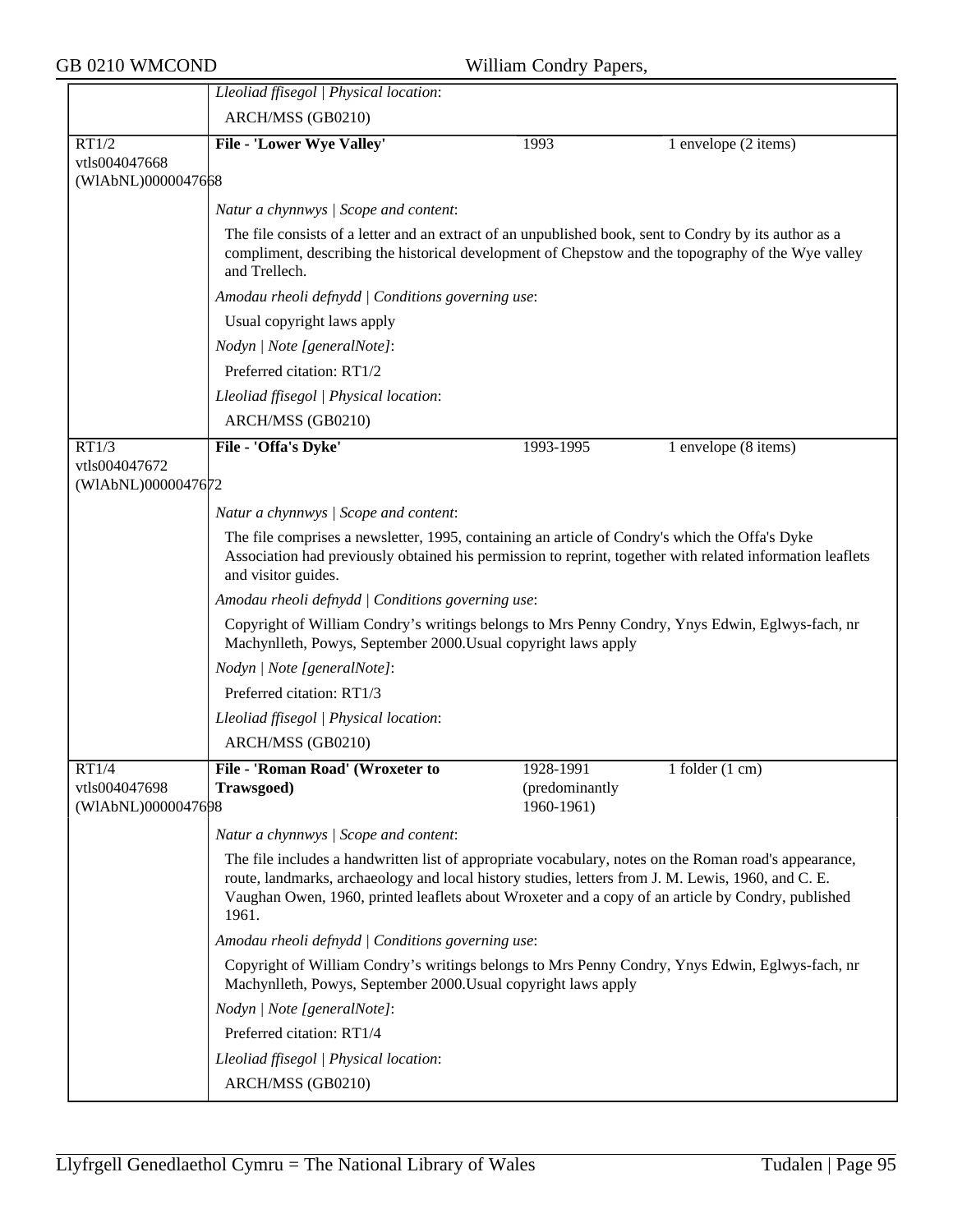| GB 0210 WMCOND                               |                                                                                                                                                                                                                                                                                                                                                                                                                                                                                          | William Condry Papers,                  |                                                                                                                                                                                                                                                                                                                           |  |
|----------------------------------------------|------------------------------------------------------------------------------------------------------------------------------------------------------------------------------------------------------------------------------------------------------------------------------------------------------------------------------------------------------------------------------------------------------------------------------------------------------------------------------------------|-----------------------------------------|---------------------------------------------------------------------------------------------------------------------------------------------------------------------------------------------------------------------------------------------------------------------------------------------------------------------------|--|
| RT1/5<br>vtls004055844<br>(WIAbNL)00000558#4 | File - 'Wales - Misc'                                                                                                                                                                                                                                                                                                                                                                                                                                                                    | 1952-1985                               | 1 folder (1.8cm), 1 envelope (94<br>items)                                                                                                                                                                                                                                                                                |  |
|                                              | Crëwr   Creator:                                                                                                                                                                                                                                                                                                                                                                                                                                                                         |                                         |                                                                                                                                                                                                                                                                                                                           |  |
|                                              | Chater, A. O.                                                                                                                                                                                                                                                                                                                                                                                                                                                                            |                                         |                                                                                                                                                                                                                                                                                                                           |  |
|                                              | Natur a chynnwys / Scope and content:                                                                                                                                                                                                                                                                                                                                                                                                                                                    |                                         |                                                                                                                                                                                                                                                                                                                           |  |
|                                              | The file comprises handwritten and typed notes, sketch maps, printed pamphlets, correspondence,<br>newsletters, newspaper and magazine articles, covering various topics of Welsh history, ancient<br>monuments, local historical attractions, legends, traditions, crafts, industry, transport, archaeology,<br>an unsightly footbridge at Llandovery.                                                                                                                                  |                                         | architecture, ancient herbals, ornithology, botany, geology, the Welsh landscape, destruction of scenic<br>areas and the need for their conservation. Correspondents include Arthur Chater, Iorwerth Peate, 1967,<br>about a prehistoric ox horn, and H. R. H. Vaughan, 1969, reporting action by CPRW for the removal of |  |
|                                              | Amodau rheoli defnydd   Conditions governing use:                                                                                                                                                                                                                                                                                                                                                                                                                                        |                                         |                                                                                                                                                                                                                                                                                                                           |  |
|                                              | Machynlleth, Powys, September 2000. Usual copyright laws apply                                                                                                                                                                                                                                                                                                                                                                                                                           |                                         | Copyright of William Condry's writings belongs to Mrs Penny Condry, Ynys Edwin, Eglwys-fach, nr                                                                                                                                                                                                                           |  |
|                                              | Nodyn   Note [generalNote]:                                                                                                                                                                                                                                                                                                                                                                                                                                                              |                                         |                                                                                                                                                                                                                                                                                                                           |  |
|                                              | Preferred citation: RT1/5                                                                                                                                                                                                                                                                                                                                                                                                                                                                |                                         |                                                                                                                                                                                                                                                                                                                           |  |
|                                              | Lleoliad ffisegol   Physical location:                                                                                                                                                                                                                                                                                                                                                                                                                                                   |                                         |                                                                                                                                                                                                                                                                                                                           |  |
|                                              | ARCH/MSS (GB0210)                                                                                                                                                                                                                                                                                                                                                                                                                                                                        |                                         |                                                                                                                                                                                                                                                                                                                           |  |
| RT1/6<br>vtls004057930<br>(WIAbNL)0000057980 | File - 'Ysgubor-y-coed'                                                                                                                                                                                                                                                                                                                                                                                                                                                                  | 1950-1997<br>(accumulated<br>1954-1997) | 2 folders (2.5 cm), 3 envelopes<br>(44, 21 and 8 items respectively)                                                                                                                                                                                                                                                      |  |
|                                              | Crëwr   Creator:                                                                                                                                                                                                                                                                                                                                                                                                                                                                         |                                         |                                                                                                                                                                                                                                                                                                                           |  |
|                                              | Bowen, E. G. (Emrys George), 1900-                                                                                                                                                                                                                                                                                                                                                                                                                                                       |                                         |                                                                                                                                                                                                                                                                                                                           |  |
|                                              | Natur a chynnwys / Scope and content:                                                                                                                                                                                                                                                                                                                                                                                                                                                    |                                         |                                                                                                                                                                                                                                                                                                                           |  |
|                                              | The file comprises material accumulated for a proposed history of the parish of Ygubor-y-coed<br>comprising handwritten and typed notes, index cards, lists of historical sources, correspondence,<br>interest are old roads and transport in the parish, location of the original barn, architecture, former<br>attraction, and Ynys Edwin, with relevant correspondence from E. G. Bowen, 1972, Arthur Chater,<br>1972-1986, Lionel Madden, 1996, and H. R. H. ('Taff') Vaughan, 1960. |                                         | photocopied maps, pictures and plans, printed articles and information leaflets. Subjects of particular<br>inhabitants of the Ynys-hir estate, Eglwys-fach church, Dyfi Furnace and its development as a tourist                                                                                                          |  |
|                                              | Amodau rheoli defnydd   Conditions governing use:                                                                                                                                                                                                                                                                                                                                                                                                                                        |                                         |                                                                                                                                                                                                                                                                                                                           |  |
|                                              | Copyright of William Condry's writings belongs to Mrs Penny Condry, Ynys Edwin, Eglwys-fach, nr<br>Machynlleth, Powys, September 2000. Usual copyright laws apply                                                                                                                                                                                                                                                                                                                        |                                         |                                                                                                                                                                                                                                                                                                                           |  |
|                                              | Nodyn   Note [generalNote]:                                                                                                                                                                                                                                                                                                                                                                                                                                                              |                                         |                                                                                                                                                                                                                                                                                                                           |  |
|                                              | the project, and the accumulated research notes are the result.                                                                                                                                                                                                                                                                                                                                                                                                                          |                                         | Endorsed: A note, dated 1992, on the dorse of a letter, 1954, states that Geoffrey Gall proposed to write<br>a history of the parish, but went blind after retiring to Eglwys-fach. He asked William Condry to take on                                                                                                    |  |
|                                              | Nodyn   Note [generalNote]:                                                                                                                                                                                                                                                                                                                                                                                                                                                              |                                         |                                                                                                                                                                                                                                                                                                                           |  |
|                                              | Preferred citation: RT1/6                                                                                                                                                                                                                                                                                                                                                                                                                                                                |                                         |                                                                                                                                                                                                                                                                                                                           |  |
|                                              | Lleoliad ffisegol   Physical location:                                                                                                                                                                                                                                                                                                                                                                                                                                                   |                                         |                                                                                                                                                                                                                                                                                                                           |  |
|                                              | ARCH/MSS (GB0210)                                                                                                                                                                                                                                                                                                                                                                                                                                                                        |                                         |                                                                                                                                                                                                                                                                                                                           |  |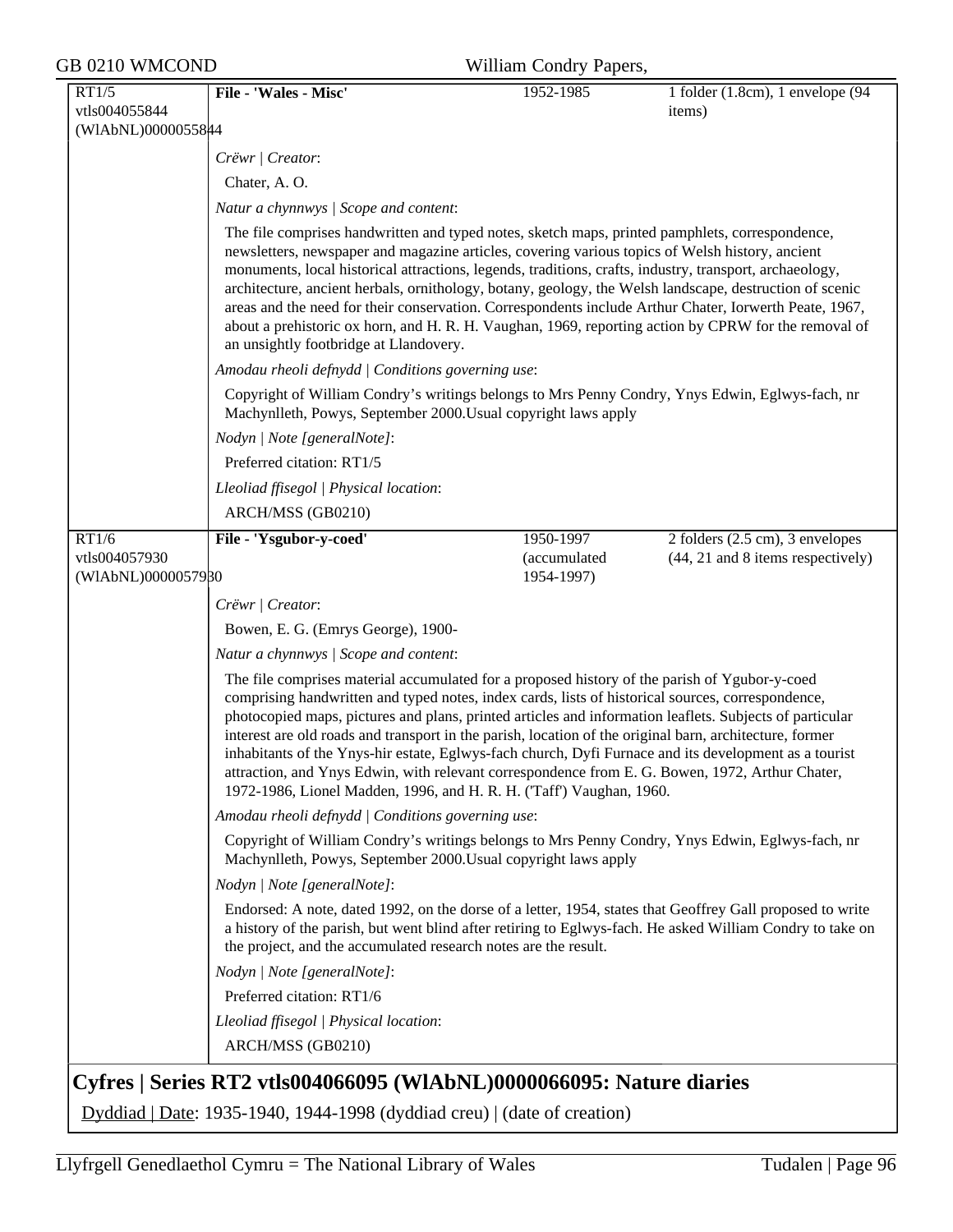Natur a chynnwys | Scope and content:

The series comprises a complete set of nature diaries which William Condry kept from his late teens, the only significant omission being a deliberate one, during the years of the Second World War. The earlier diaries are almost exclusively concerned with birds, noting the sightings, calls, nests, feeding and courtship habits, and identifying features, with occasional sketches. A gradual progression may be seen, from about 1949 onwards, as Condry developed his interest in other wildlife, and more particularly in plants, recording their habitats, individual sightings and identification, sometimes assisted by drawings. Species of birds, mammals, insects and plants are usually underlined for clarity. Accounts are given of daily events, meetings and places visited in connection with Condry's professional conservation duties and literary work. Several of the diaries contain charts of birds and butterflies recorded at Ynys-hir. Weather conditions are recorded throughout. Relevant enclosures are frequent. Some of the diaries have integral indexes, and it is evident from the other papers in the archive that the entries formed useful points of reference for the preparation of books and articles.

Disgrifiad ffisegol | Physical description: 32 volumes

Lleoliad ffisegol | Physical location: ARCH/MSS (GB0210)

Nodyn | Note [generalNote]:

Preferred citation: RT2

Pwyntiau mynediad | Access points:

- Condry, William, 1918-1998 -- Diaries (pwnc) | (subject)
- Diaries (ffurfiau dogfennol) | (documentary form)
- Birds (pwnc) | (subject)
- Insects (pwnc) | (subject)
- Mammals (pwnc) | (subject)
- Nature conservation -- Wales (pwnc) | (subject)
- Plants (pwnc) | (subject)

Trefniant | Arrangement:

Arranged chronologically

Cyfyngiadau ar fynediad | Restrictions on access:

Written permission must be obtained to consult some of the diaries. See file level descriptions for details.

Readers consulting modern papers in the National Library of Wales are required to abide by the conditions set out in information provided when applying for their Readers' Tickets, whereby the reader shall become responsible for compliance with the Data Protection Act 2018 and the General Data Protection Regulation 2018 in relation to any processing by them of personal data obtained from modern records held at the Library. = Disgwylir i ddarllenwyr sydd am ddefnyddio papurau modern yn Llyfrgell Genedlaethol Cymru gydymffurfio â Deddf Warchod Data 2018 a Rheoliadau Diogelu Data Cyffredinol 2018 yng nghyd-destun unrhyw brosesu ganddynt o ddata personol a gasglwyd o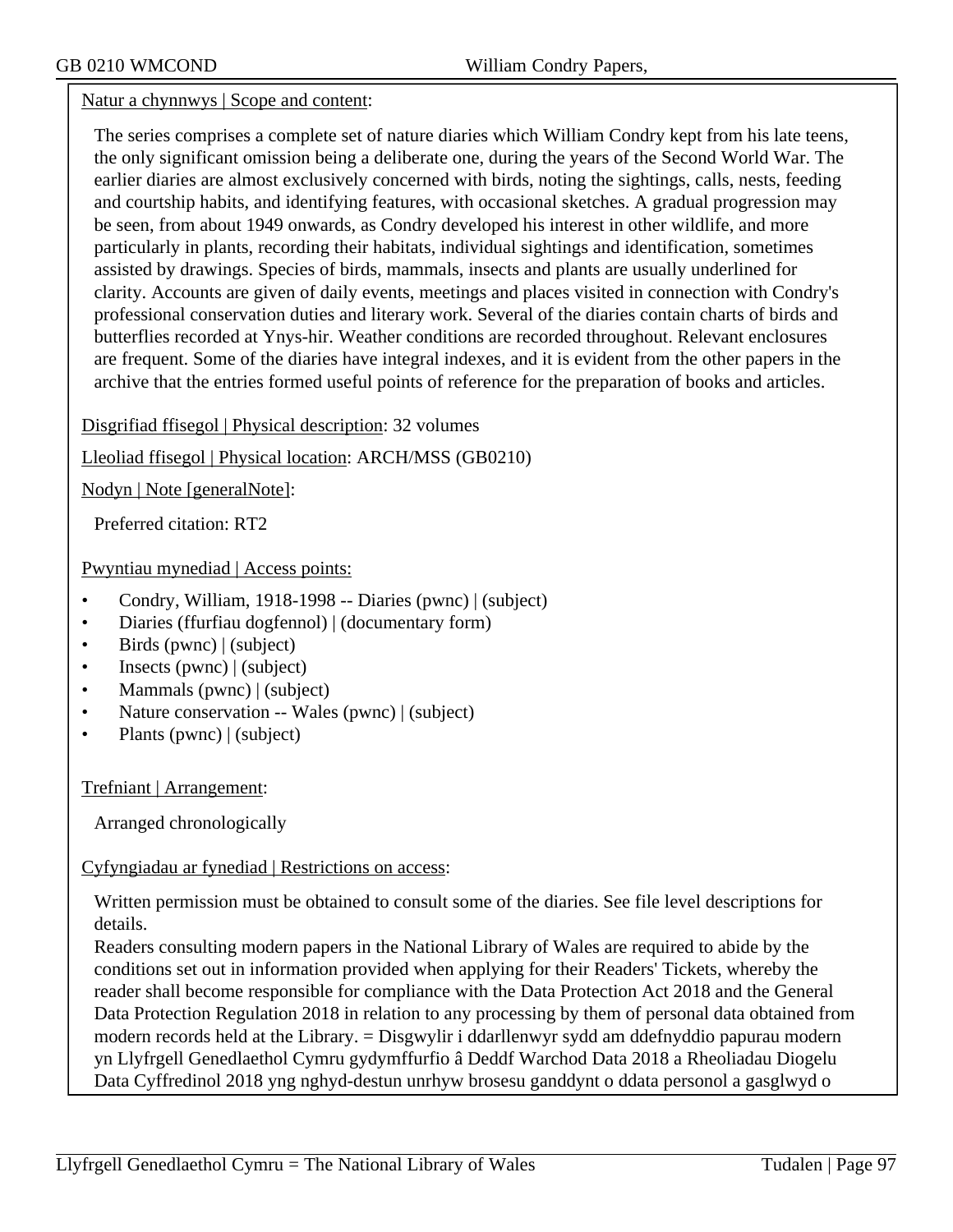gofnodion modern sydd ar gadw yn y Llyfrgell. Nodir y manylion yn yr wybodaeth a roddir wrth wneud cais am Docyn Darllen

## Amodau rheoli defnydd | Conditions governing use:

Copyright of William Condry's writings belongs to Mrs Penny Condry, Ynys Edwin, Eglwys-fach, nr Machynlleth, Powys, September 2000. Usual copyright laws apply

Rhestrau cymorth | Finding aids:

An index to diary entries is in LP6/4 and some diaries have integral indexes: see file level descriptions for details.

Disgrifiadau deunydd | Related material:

Further diaries are in RT9.

| FFeil / rhestr eitemau   File / item list    |                                                                                                                                                                   |                   |                                               |  |  |
|----------------------------------------------|-------------------------------------------------------------------------------------------------------------------------------------------------------------------|-------------------|-----------------------------------------------|--|--|
| Cod cyfeirnod  <br>Reference code            | Teitl   Title                                                                                                                                                     | Dyddiadau   Dates | Disgrifiad ffisegol   Physical<br>description |  |  |
| RT2/1<br>vtls004066103<br>(WIAbNL)0000066103 | <b>File - Nature diary</b>                                                                                                                                        | 1935-1936         | 15 ff. of text                                |  |  |
|                                              | Amodau rheoli defnydd   Conditions governing use:                                                                                                                 |                   |                                               |  |  |
|                                              | Copyright of William Condry's writings belongs to Mrs Penny Condry, Ynys Edwin, Eglwys-fach, nr<br>Machynlleth, Powys, September 2000. Usual copyright laws apply |                   |                                               |  |  |
|                                              | Nodyn   Note [generalNote]:                                                                                                                                       |                   |                                               |  |  |
|                                              | Enclosures: printed questionnaire, inquiring into the feeding habits of the Little Owl, and handwritten<br>chart of birds' nests found between 1935 and 1939      |                   |                                               |  |  |
|                                              | Nodyn   Note [generalNote]:                                                                                                                                       |                   |                                               |  |  |
|                                              | Preferred citation: RT2/1                                                                                                                                         |                   |                                               |  |  |
|                                              | Lleoliad ffisegol   Physical location:                                                                                                                            |                   |                                               |  |  |
|                                              | ARCH/MSS (GB0210)                                                                                                                                                 |                   |                                               |  |  |
| RT2/2                                        | <b>File - Nature diary</b>                                                                                                                                        | 1937              | 235ff. of text                                |  |  |
| vtls004066104<br>(WIAbNL)0000066104          |                                                                                                                                                                   |                   |                                               |  |  |
|                                              | Amodau rheoli defnydd   Conditions governing use:                                                                                                                 |                   |                                               |  |  |
|                                              | Copyright of William Condry's writings belongs to Mrs Penny Condry, Ynys Edwin, Eglwys-fach, nr<br>Machynlleth, Powys, September 2000. Usual copyright laws apply |                   |                                               |  |  |
|                                              | Nodyn   Note [generalNote]:                                                                                                                                       |                   |                                               |  |  |
|                                              | Preferred citation: RT2/2                                                                                                                                         |                   |                                               |  |  |
|                                              | Lleoliad ffisegol   Physical location:                                                                                                                            |                   |                                               |  |  |
|                                              | ARCH/MSS (GB0210)                                                                                                                                                 |                   |                                               |  |  |
| RT2/3                                        | <b>File - Nature diary</b>                                                                                                                                        | 1938              | 66ff. of text                                 |  |  |
| vtls004066389                                |                                                                                                                                                                   |                   |                                               |  |  |
| (WIAbNL)0000066389                           |                                                                                                                                                                   |                   |                                               |  |  |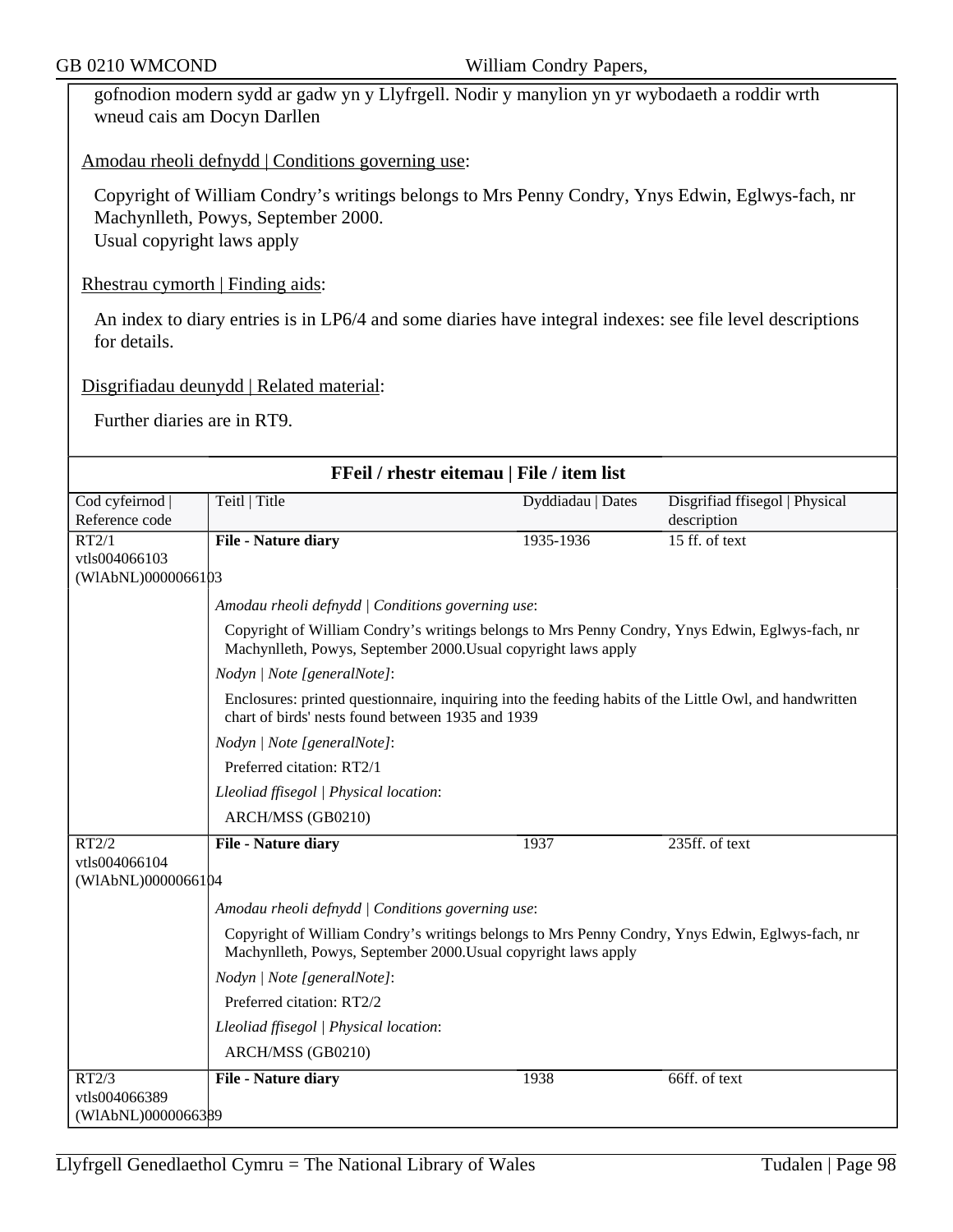|                                     | Amodau rheoli defnydd   Conditions governing use:                                                                                                                 |           |                |  |  |
|-------------------------------------|-------------------------------------------------------------------------------------------------------------------------------------------------------------------|-----------|----------------|--|--|
|                                     | Copyright of William Condry's writings belongs to Mrs Penny Condry, Ynys Edwin, Eglwys-fach, nr<br>Machynlleth, Powys, September 2000. Usual copyright laws apply |           |                |  |  |
|                                     | Nodyn   Note [generalNote]:                                                                                                                                       |           |                |  |  |
|                                     | Preferred citation: RT2/3                                                                                                                                         |           |                |  |  |
|                                     | Lleoliad ffisegol   Physical location:                                                                                                                            |           |                |  |  |
|                                     | ARCH/MSS (GB0210)                                                                                                                                                 |           |                |  |  |
| RT2/4                               | File - Nature diary                                                                                                                                               | 1939-1940 | 125ff. of text |  |  |
| vtls004066517                       |                                                                                                                                                                   |           |                |  |  |
| (WIAbNL)00000665 17                 |                                                                                                                                                                   |           |                |  |  |
|                                     | Amodau rheoli defnydd   Conditions governing use:                                                                                                                 |           |                |  |  |
|                                     | Copyright of William Condry's writings belongs to Mrs Penny Condry, Ynys Edwin, Eglwys-fach, nr<br>Machynlleth, Powys, September 2000. Usual copyright laws apply |           |                |  |  |
|                                     | Nodyn   Note [generalNote]:                                                                                                                                       |           |                |  |  |
|                                     | Preferred citation: RT2/4                                                                                                                                         |           |                |  |  |
|                                     | Lleoliad ffisegol   Physical location:                                                                                                                            |           |                |  |  |
|                                     | ARCH/MSS (GB0210)                                                                                                                                                 |           |                |  |  |
| RT2/5                               | File - Nature diary                                                                                                                                               | 1940      | 62ff. of text  |  |  |
| vtls004066857<br>(WIAbNL)0000066857 |                                                                                                                                                                   |           |                |  |  |
|                                     | Amodau rheoli defnydd   Conditions governing use:                                                                                                                 |           |                |  |  |
|                                     | Copyright of William Condry's writings belongs to Mrs Penny Condry, Ynys Edwin, Eglwys-fach, nr<br>Machynlleth, Powys, September 2000. Usual copyright laws apply |           |                |  |  |
|                                     | Nodyn   Note [generalNote]:                                                                                                                                       |           |                |  |  |
|                                     | Enclosures: vegetation sample, press cutting concerning freezing weather and handwritten notes on bird<br>spotting, nest boxes and mallard habits, with sketches. |           |                |  |  |
|                                     | Nodyn   Note [generalNote]:                                                                                                                                       |           |                |  |  |
|                                     | Preferred citation: RT2/5                                                                                                                                         |           |                |  |  |
|                                     | Lleoliad ffisegol   Physical location:                                                                                                                            |           |                |  |  |
|                                     | ARCH/MSS (GB0210)                                                                                                                                                 |           |                |  |  |
| RT2/6                               | File - Nature diary                                                                                                                                               | 1944-1947 | 107ff. of text |  |  |
| vtls004067549<br>(WIAbNL)00000675#9 |                                                                                                                                                                   |           |                |  |  |
|                                     | Amodau rheoli defnydd   Conditions governing use:                                                                                                                 |           |                |  |  |
|                                     | Copyright of William Condry's writings belongs to Mrs Penny Condry, Ynys Edwin, Eglwys-fach, nr<br>Machynlleth, Powys, September 2000. Usual copyright laws apply |           |                |  |  |
|                                     | Nodyn   Note [generalNote]:                                                                                                                                       |           |                |  |  |
|                                     | Enclosures: brief notes on moths, green plovers and godwits                                                                                                       |           |                |  |  |
|                                     | Nodyn   Note [generalNote]:                                                                                                                                       |           |                |  |  |
|                                     | Preferred citation: RT2/6                                                                                                                                         |           |                |  |  |
|                                     | Lleoliad ffisegol   Physical location:                                                                                                                            |           |                |  |  |
|                                     | ARCH/MSS (GB0210)                                                                                                                                                 |           |                |  |  |
| RT2/7                               | File - Nature diary                                                                                                                                               | 1947      | 58 ff. of text |  |  |
| vtls004084387                       |                                                                                                                                                                   |           |                |  |  |
| (WIAbNL)0000084387                  |                                                                                                                                                                   |           |                |  |  |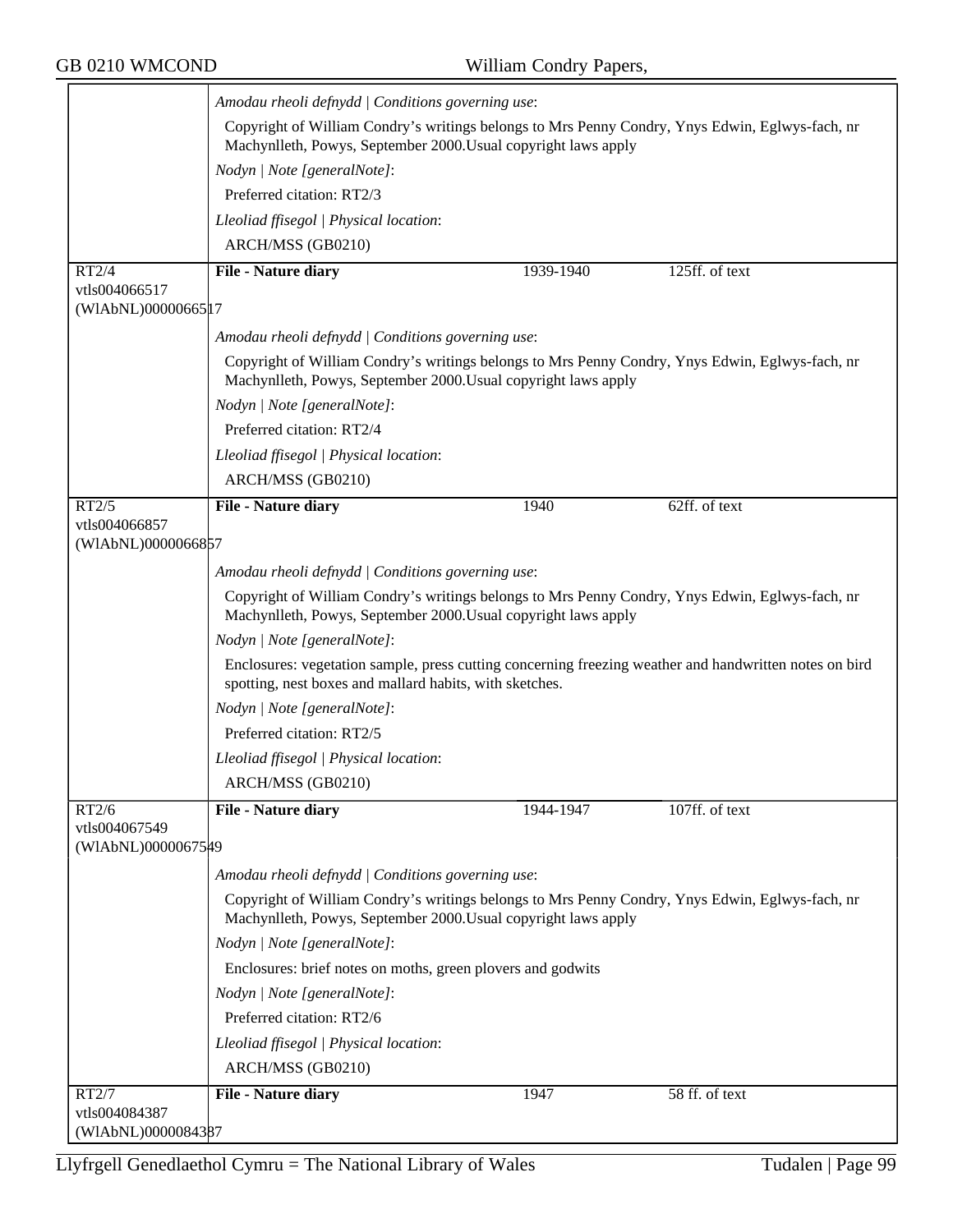╤

|                                     | Amodau rheoli defnydd   Conditions governing use:                                                                                                                                                                                                                                                                                                                                                                                                                                                                                                                                                          |           |                |  |  |  |
|-------------------------------------|------------------------------------------------------------------------------------------------------------------------------------------------------------------------------------------------------------------------------------------------------------------------------------------------------------------------------------------------------------------------------------------------------------------------------------------------------------------------------------------------------------------------------------------------------------------------------------------------------------|-----------|----------------|--|--|--|
|                                     | Copyright of William Condry's writings belongs to Mrs Penny Condry, Ynys Edwin, Eglwys-fach, nr<br>Machynlleth, Powys, September 2000. Usual copyright laws apply                                                                                                                                                                                                                                                                                                                                                                                                                                          |           |                |  |  |  |
|                                     | Nodyn   Note [generalNote]:                                                                                                                                                                                                                                                                                                                                                                                                                                                                                                                                                                                |           |                |  |  |  |
|                                     | Enclosures: notes on information provided verbally by E. H. T. Bible about the distribution of various<br>bird species, mostly in the Dyfi estuary, and observations of resident and passage migrant birds in<br>Cardiganshire, with dates.                                                                                                                                                                                                                                                                                                                                                                |           |                |  |  |  |
|                                     | Nodyn   Note [generalNote]:                                                                                                                                                                                                                                                                                                                                                                                                                                                                                                                                                                                |           |                |  |  |  |
|                                     | Preferred citation: RT2/7                                                                                                                                                                                                                                                                                                                                                                                                                                                                                                                                                                                  |           |                |  |  |  |
|                                     | Lleoliad ffisegol   Physical location:                                                                                                                                                                                                                                                                                                                                                                                                                                                                                                                                                                     |           |                |  |  |  |
|                                     | ARCH/MSS (GB0210)                                                                                                                                                                                                                                                                                                                                                                                                                                                                                                                                                                                          |           |                |  |  |  |
| RT2/8                               | File - Nature diary                                                                                                                                                                                                                                                                                                                                                                                                                                                                                                                                                                                        | 1948      | 99ff. of text  |  |  |  |
| vtls004084394<br>(WIAbNL)0000084394 |                                                                                                                                                                                                                                                                                                                                                                                                                                                                                                                                                                                                            |           |                |  |  |  |
|                                     | Amodau rheoli defnydd   Conditions governing use:                                                                                                                                                                                                                                                                                                                                                                                                                                                                                                                                                          |           |                |  |  |  |
|                                     | Copyright of William Condry's writings belongs to Mrs Penny Condry, Ynys Edwin, Eglwys-fach, nr<br>Machynlleth, Powys, September 2000. Usual copyright laws apply                                                                                                                                                                                                                                                                                                                                                                                                                                          |           |                |  |  |  |
|                                     | Nodyn   Note [generalNote]:                                                                                                                                                                                                                                                                                                                                                                                                                                                                                                                                                                                |           |                |  |  |  |
|                                     | Enclosures: incomplete, typescript draft of an article, possibly intended for radio, entitled 'Hills, Forests<br>and Birds in Mid-Wales', Jan. 1948, substantial loose notes, giving an account of an April day, the<br>coming of spring in the hills of central Wales, ornithological information extracted from various sources,<br>migrant birds, and more detailed observations on selected bird species, Winchat hide notes, a detailed<br>diary entry from Oct. 1948, recounting a birdwatching session on Tregaron Bog (Cors Caron) and<br>correspondence, including a letter from Harold [Wright]. |           |                |  |  |  |
|                                     | Nodyn   Note [generalNote]:                                                                                                                                                                                                                                                                                                                                                                                                                                                                                                                                                                                |           |                |  |  |  |
|                                     | Preferred citation: RT2/8                                                                                                                                                                                                                                                                                                                                                                                                                                                                                                                                                                                  |           |                |  |  |  |
|                                     | Lleoliad ffisegol   Physical location:                                                                                                                                                                                                                                                                                                                                                                                                                                                                                                                                                                     |           |                |  |  |  |
|                                     | ARCH/MSS (GB0210)                                                                                                                                                                                                                                                                                                                                                                                                                                                                                                                                                                                          |           |                |  |  |  |
| RT2/9                               | File - Nature diary                                                                                                                                                                                                                                                                                                                                                                                                                                                                                                                                                                                        | 1948-1949 | 76ff. of text  |  |  |  |
| vtls004084396<br>(WIAbNL)0000084396 |                                                                                                                                                                                                                                                                                                                                                                                                                                                                                                                                                                                                            |           |                |  |  |  |
|                                     |                                                                                                                                                                                                                                                                                                                                                                                                                                                                                                                                                                                                            |           |                |  |  |  |
|                                     | Natur a chynnwys / Scope and content:                                                                                                                                                                                                                                                                                                                                                                                                                                                                                                                                                                      |           |                |  |  |  |
|                                     | The file contains some entries in a different hand, presumably by Penny Condry.                                                                                                                                                                                                                                                                                                                                                                                                                                                                                                                            |           |                |  |  |  |
|                                     | Amodau rheoli defnydd   Conditions governing use:                                                                                                                                                                                                                                                                                                                                                                                                                                                                                                                                                          |           |                |  |  |  |
|                                     | Copyright of William Condry's writings belongs to Mrs Penny Condry, Ynys Edwin, Eglwys-fach, nr<br>Machynlleth, Powys, September 2000. Usual copyright laws apply                                                                                                                                                                                                                                                                                                                                                                                                                                          |           |                |  |  |  |
|                                     | Nodyn   Note [generalNote]:                                                                                                                                                                                                                                                                                                                                                                                                                                                                                                                                                                                |           |                |  |  |  |
|                                     | Preferred citation: RT2/9                                                                                                                                                                                                                                                                                                                                                                                                                                                                                                                                                                                  |           |                |  |  |  |
|                                     | Lleoliad ffisegol   Physical location:                                                                                                                                                                                                                                                                                                                                                                                                                                                                                                                                                                     |           |                |  |  |  |
|                                     | ARCH/MSS (GB0210)                                                                                                                                                                                                                                                                                                                                                                                                                                                                                                                                                                                          |           |                |  |  |  |
| RT2/10<br>vtls004084407             | <b>File - Nature diary</b>                                                                                                                                                                                                                                                                                                                                                                                                                                                                                                                                                                                 | 1949-1950 | 105ff. of text |  |  |  |
| (WIAbNL)0000084407                  |                                                                                                                                                                                                                                                                                                                                                                                                                                                                                                                                                                                                            |           |                |  |  |  |
|                                     | Natur a chynnwys / Scope and content:                                                                                                                                                                                                                                                                                                                                                                                                                                                                                                                                                                      |           |                |  |  |  |
|                                     | This file contains some entries in a different hand, presumably by Penny Condry.                                                                                                                                                                                                                                                                                                                                                                                                                                                                                                                           |           |                |  |  |  |
|                                     | Amodau rheoli defnydd   Conditions governing use:                                                                                                                                                                                                                                                                                                                                                                                                                                                                                                                                                          |           |                |  |  |  |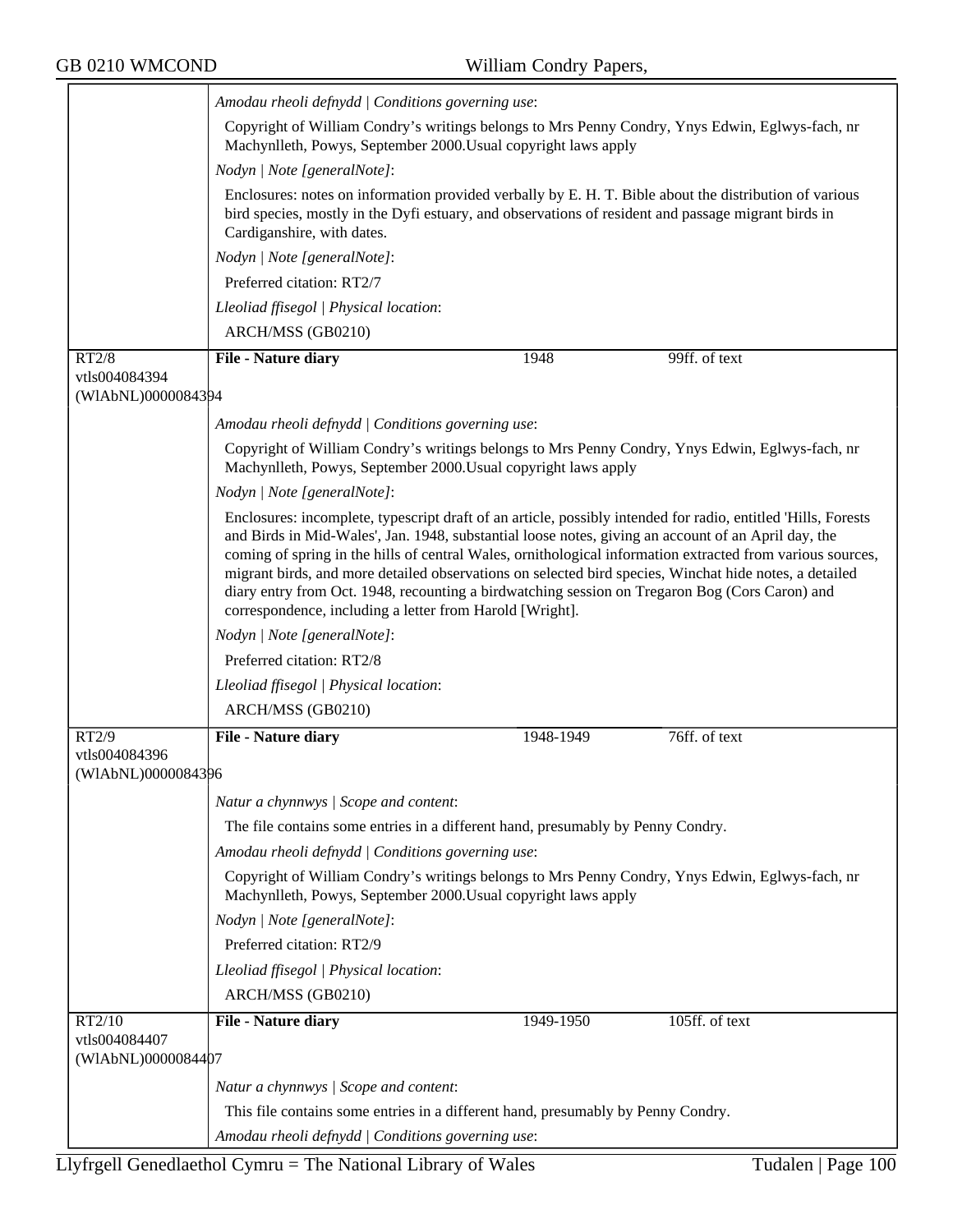|                    | Copyright of William Condry's writings belongs to Mrs Penny Condry, Ynys Edwin, Eglwys-fach, nr<br>Machynlleth, Powys, September 2000. Usual copyright laws apply                                                                                                                                                                                              |  |  |  |  |
|--------------------|----------------------------------------------------------------------------------------------------------------------------------------------------------------------------------------------------------------------------------------------------------------------------------------------------------------------------------------------------------------|--|--|--|--|
|                    | Nodyn   Note [generalNote]:                                                                                                                                                                                                                                                                                                                                    |  |  |  |  |
|                    | Tal-y-bont and Glygyrog Ddu' Enclosures: a letter, probably from Harold Wright, [1949x1950]                                                                                                                                                                                                                                                                    |  |  |  |  |
|                    | Nodyn   Note [generalNote]:                                                                                                                                                                                                                                                                                                                                    |  |  |  |  |
|                    | Preferred citation: RT2/10                                                                                                                                                                                                                                                                                                                                     |  |  |  |  |
|                    | Lleoliad ffisegol   Physical location:                                                                                                                                                                                                                                                                                                                         |  |  |  |  |
|                    | ARCH/MSS (GB0210)                                                                                                                                                                                                                                                                                                                                              |  |  |  |  |
| RT2/11             | 60 ff. of text<br>File - Nature diary<br>1950-1952                                                                                                                                                                                                                                                                                                             |  |  |  |  |
| vtls004084428      |                                                                                                                                                                                                                                                                                                                                                                |  |  |  |  |
| (WIAbNL)0000084428 |                                                                                                                                                                                                                                                                                                                                                                |  |  |  |  |
|                    | Natur a chynnwys / Scope and content:                                                                                                                                                                                                                                                                                                                          |  |  |  |  |
|                    | The file contains some entries in a different hand, presumably by Penny Condry.                                                                                                                                                                                                                                                                                |  |  |  |  |
|                    | Amodau rheoli defnydd   Conditions governing use:                                                                                                                                                                                                                                                                                                              |  |  |  |  |
|                    | Copyright of William Condry's writings belongs to Mrs Penny Condry, Ynys Edwin, Eglwys-fach, nr<br>Machynlleth, Powys, September 2000. Usual copyright laws apply                                                                                                                                                                                              |  |  |  |  |
|                    | Nodyn   Note [generalNote]:                                                                                                                                                                                                                                                                                                                                    |  |  |  |  |
|                    | 'Glygyrog Ddu, Felin-y-cwm' Enclosures: note from Hubert Mappin, 1950, pasted inside front cover,<br>loose diary entries, observations on wild trees and plants and detailed notes on birds, especially redpolls<br>(finch family), description of buzzard's nest, completed bird distribution record sheet, tail feathers from<br>willow tit and bird sketch. |  |  |  |  |
|                    | Nodyn   Note [generalNote]:                                                                                                                                                                                                                                                                                                                                    |  |  |  |  |
|                    | Preferred citation: RT2/11                                                                                                                                                                                                                                                                                                                                     |  |  |  |  |
|                    | Lleoliad ffisegol   Physical location:                                                                                                                                                                                                                                                                                                                         |  |  |  |  |
|                    | ARCH/MSS (GB0210)                                                                                                                                                                                                                                                                                                                                              |  |  |  |  |
| RT2/12             | 146ff. of text<br>File - Nature diary<br>1952-1955                                                                                                                                                                                                                                                                                                             |  |  |  |  |
| vtls004084449      |                                                                                                                                                                                                                                                                                                                                                                |  |  |  |  |
| (WIAbNL)0000084449 |                                                                                                                                                                                                                                                                                                                                                                |  |  |  |  |
|                    | Amodau rheoli defnydd   Conditions governing use:                                                                                                                                                                                                                                                                                                              |  |  |  |  |
|                    | Copyright of William Condry's writings belongs to Mrs Penny Condry, Ynys Edwin, Eglwys-fach, nr<br>Machynlleth, Powys, September 2000. Usual copyright laws apply                                                                                                                                                                                              |  |  |  |  |
|                    | Nodyn   Note [generalNote]:                                                                                                                                                                                                                                                                                                                                    |  |  |  |  |
|                    | Enclosures: list of wild plants at Gwbert attributed to A. Chater, and a printed bird list for Bardsey, with<br>plant sketch on reverse                                                                                                                                                                                                                        |  |  |  |  |
|                    | Nodyn   Note [generalNote]:                                                                                                                                                                                                                                                                                                                                    |  |  |  |  |
|                    | Preferred citation: RT2/12                                                                                                                                                                                                                                                                                                                                     |  |  |  |  |
|                    | Lleoliad ffisegol   Physical location:                                                                                                                                                                                                                                                                                                                         |  |  |  |  |
|                    | ARCH/MSS (GB0210)                                                                                                                                                                                                                                                                                                                                              |  |  |  |  |
| RT2/13             | <b>File - Nature diary</b><br>1955-1957<br>91ff. of text                                                                                                                                                                                                                                                                                                       |  |  |  |  |
| vtls004084455      |                                                                                                                                                                                                                                                                                                                                                                |  |  |  |  |
| (WIAbNL)0000084455 |                                                                                                                                                                                                                                                                                                                                                                |  |  |  |  |
|                    | Natur a chynnwys / Scope and content:                                                                                                                                                                                                                                                                                                                          |  |  |  |  |
|                    | There are no entries from July to August 1956 when Condry was in Switzerland.                                                                                                                                                                                                                                                                                  |  |  |  |  |
|                    | Amodau rheoli defnydd   Conditions governing use:                                                                                                                                                                                                                                                                                                              |  |  |  |  |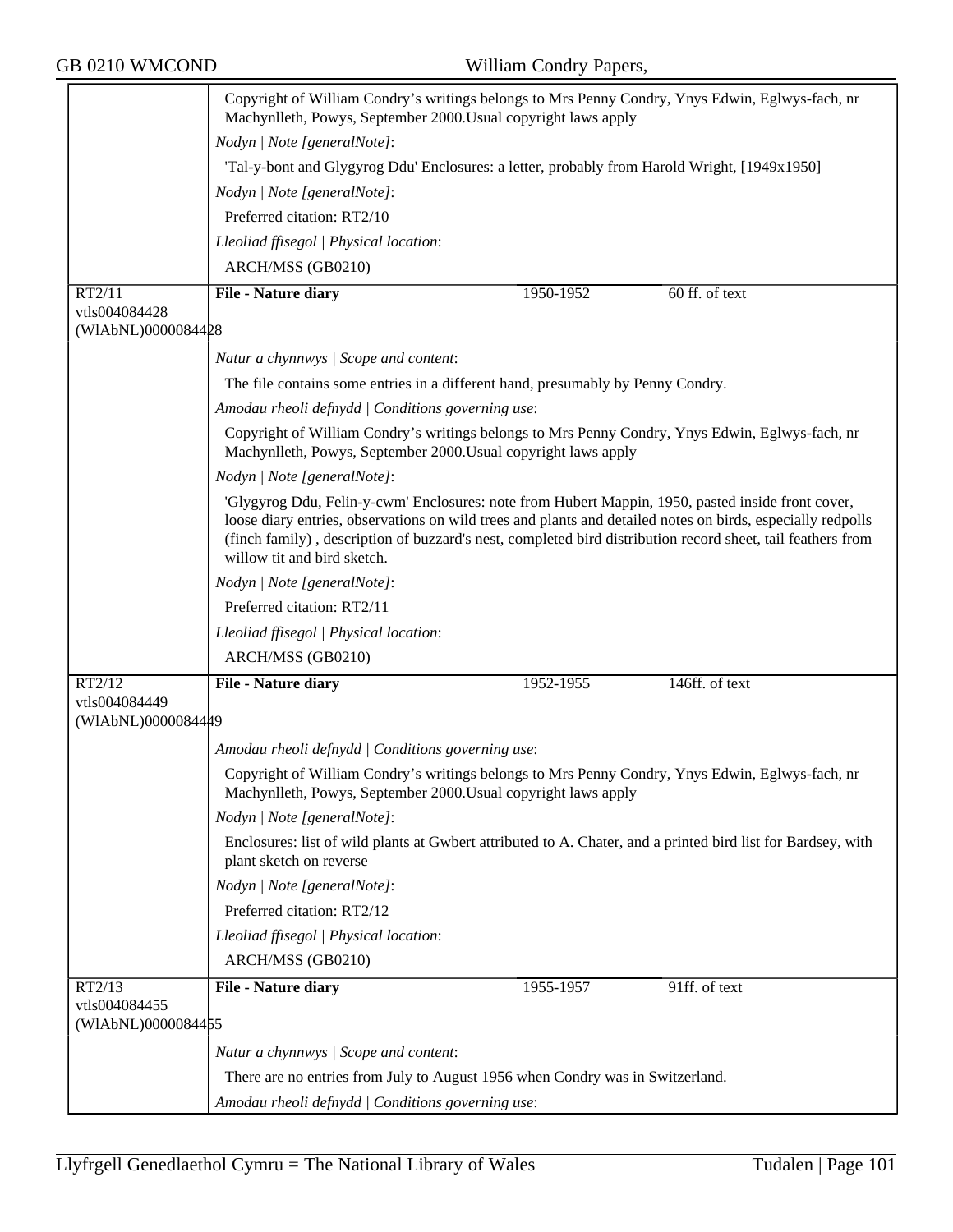|                                     | Copyright of William Condry's writings belongs to Mrs Penny Condry, Ynys Edwin, Eglwys-fach, nr<br>Machynlleth, Powys, September 2000. Usual copyright laws apply        |                                                                                                      |               |  |  |
|-------------------------------------|--------------------------------------------------------------------------------------------------------------------------------------------------------------------------|------------------------------------------------------------------------------------------------------|---------------|--|--|
|                                     | Nodyn   Note [generalNote]:                                                                                                                                              |                                                                                                      |               |  |  |
|                                     | Preferred citation: RT2/13                                                                                                                                               |                                                                                                      |               |  |  |
|                                     | Lleoliad ffisegol   Physical location:                                                                                                                                   |                                                                                                      |               |  |  |
|                                     | ARCH/MSS (GB0210)                                                                                                                                                        |                                                                                                      |               |  |  |
| RT2/14                              | File - Nature diary                                                                                                                                                      | 1957-1958                                                                                            | 36ff. of text |  |  |
| vtls004085115                       |                                                                                                                                                                          |                                                                                                      |               |  |  |
| (WIAbNL)00000851 15                 |                                                                                                                                                                          |                                                                                                      |               |  |  |
|                                     | Amodau rheoli defnydd   Conditions governing use:                                                                                                                        |                                                                                                      |               |  |  |
|                                     | Copyright of William Condry's writings belongs to Mrs Penny Condry, Ynys Edwin, Eglwys-fach, nr<br>Machynlleth, Powys, September 2000. Usual copyright laws apply        |                                                                                                      |               |  |  |
|                                     | Nodyn   Note [generalNote]:                                                                                                                                              |                                                                                                      |               |  |  |
|                                     |                                                                                                                                                                          | Enclosures: single, loose sheet, describing a boat trip to Bardsey, to investigate a migrant tanager |               |  |  |
|                                     | Nodyn   Note [generalNote]:                                                                                                                                              |                                                                                                      |               |  |  |
|                                     | Preferred citation: RT2/14                                                                                                                                               |                                                                                                      |               |  |  |
|                                     | Lleoliad ffisegol   Physical location:                                                                                                                                   |                                                                                                      |               |  |  |
|                                     | ARCH/MSS (GB0210)                                                                                                                                                        |                                                                                                      |               |  |  |
| RT2/15                              | File - Nature diary                                                                                                                                                      | 1958                                                                                                 | 45ff. of text |  |  |
| vtls004088085<br>(WIAbNL)0000088085 |                                                                                                                                                                          |                                                                                                      |               |  |  |
|                                     | Amodau rheoli defnydd   Conditions governing use:                                                                                                                        |                                                                                                      |               |  |  |
|                                     | Copyright of William Condry's writings belongs to Mrs Penny Condry, Ynys Edwin, Eglwys-fach, nr<br>Machynlleth, Powys, September 2000. Usual copyright laws apply        |                                                                                                      |               |  |  |
|                                     | Nodyn   Note [generalNote]:                                                                                                                                              |                                                                                                      |               |  |  |
|                                     | Enclosures: loose diary entry for June 4 and a letter concerning warbler (Sylviidae) migration                                                                           |                                                                                                      |               |  |  |
|                                     | Nodyn   Note [generalNote]:                                                                                                                                              |                                                                                                      |               |  |  |
|                                     | Preferred citation: RT2/15                                                                                                                                               |                                                                                                      |               |  |  |
|                                     | Lleoliad ffisegol   Physical location:                                                                                                                                   |                                                                                                      |               |  |  |
|                                     | ARCH/MSS (GB0210)                                                                                                                                                        |                                                                                                      |               |  |  |
| RT2/16                              | File - Nature diary                                                                                                                                                      | 1959                                                                                                 | 33ff. of text |  |  |
| vtls004088087<br>(WIAbNL)0000088087 |                                                                                                                                                                          |                                                                                                      |               |  |  |
|                                     | Natur a chynnwys / Scope and content:                                                                                                                                    |                                                                                                      |               |  |  |
|                                     | A photograph of Evan Price Evans is pasted under the entry for 13 May.                                                                                                   |                                                                                                      |               |  |  |
|                                     | Amodau rheoli defnydd   Conditions governing use:                                                                                                                        |                                                                                                      |               |  |  |
|                                     | Copyright of William Condry's writings belongs to Mrs Penny Condry, Ynys Edwin, Eglwys-fach, nr<br>Machynlleth, Powys, September 2000. Usual copyright laws apply        |                                                                                                      |               |  |  |
|                                     | Nodyn   Note [generalNote]:                                                                                                                                              |                                                                                                      |               |  |  |
|                                     | Endorsed: Rough sketch map of Llyn Idwal and surrounding area, in red ink Enclosures: pressed, dried<br>plant specimens, taped onto paper and labelled, dated April 1959 |                                                                                                      |               |  |  |
|                                     | Nodyn   Note [generalNote]:                                                                                                                                              |                                                                                                      |               |  |  |
|                                     | Preferred citation: RT2/16                                                                                                                                               |                                                                                                      |               |  |  |
|                                     | Lleoliad ffisegol   Physical location:                                                                                                                                   |                                                                                                      |               |  |  |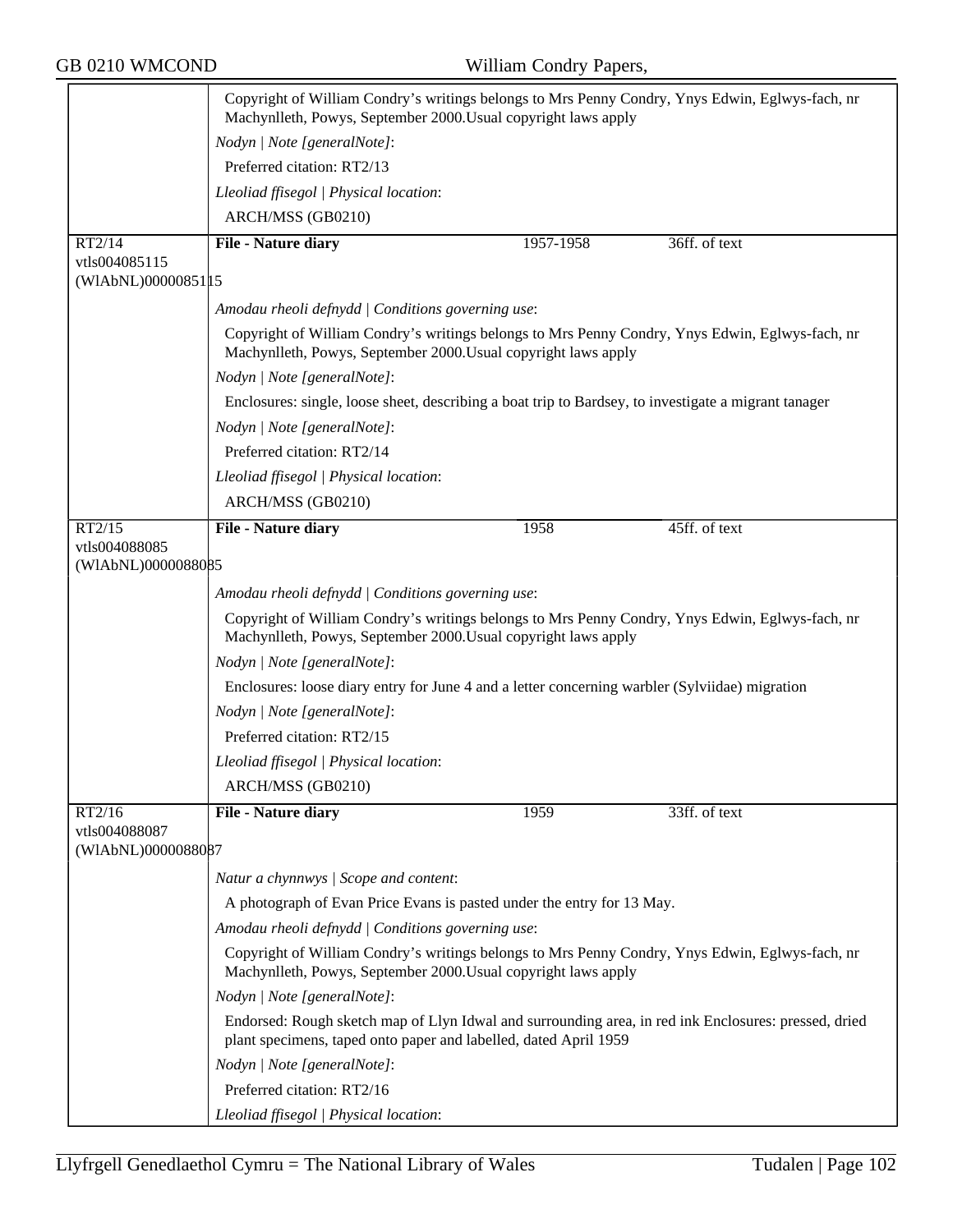$\overline{ }$ 

|                                     | ARCH/MSS (GB0210)                                                                                                                                                                                                                                                                                                                                                                                          |           |                |  |  |
|-------------------------------------|------------------------------------------------------------------------------------------------------------------------------------------------------------------------------------------------------------------------------------------------------------------------------------------------------------------------------------------------------------------------------------------------------------|-----------|----------------|--|--|
| RT2/17                              | File - Nature diary                                                                                                                                                                                                                                                                                                                                                                                        | 1959-1960 | 48ff. of text  |  |  |
| vtls004088090<br>(WIAbNL)0000088090 |                                                                                                                                                                                                                                                                                                                                                                                                            |           |                |  |  |
|                                     | Amodau rheoli defnydd   Conditions governing use:                                                                                                                                                                                                                                                                                                                                                          |           |                |  |  |
|                                     | Copyright of William Condry's writings belongs to Mrs Penny Condry, Ynys Edwin, Eglwys-fach, nr<br>Machynlleth, Powys, September 2000. Usual copyright laws apply                                                                                                                                                                                                                                          |           |                |  |  |
|                                     | Nodyn   Note [generalNote]:                                                                                                                                                                                                                                                                                                                                                                                |           |                |  |  |
|                                     | Preferred citation: RT2/17                                                                                                                                                                                                                                                                                                                                                                                 |           |                |  |  |
|                                     | Lleoliad ffisegol   Physical location:                                                                                                                                                                                                                                                                                                                                                                     |           |                |  |  |
|                                     | ARCH/MSS (GB0210)                                                                                                                                                                                                                                                                                                                                                                                          |           |                |  |  |
| RT2/18                              | File - Nature diary                                                                                                                                                                                                                                                                                                                                                                                        | 1960-1968 | 187ff. of text |  |  |
| vtls004088236                       |                                                                                                                                                                                                                                                                                                                                                                                                            |           |                |  |  |
| (WIAbNL)0000088286                  |                                                                                                                                                                                                                                                                                                                                                                                                            |           |                |  |  |
|                                     | Natur a chynnwys / Scope and content:                                                                                                                                                                                                                                                                                                                                                                      |           |                |  |  |
|                                     | There are no entries between October 1963 and February 1964, when Condry was in Africa.                                                                                                                                                                                                                                                                                                                    |           |                |  |  |
|                                     | Amodau rheoli defnydd   Conditions governing use:                                                                                                                                                                                                                                                                                                                                                          |           |                |  |  |
|                                     | Copyright of William Condry's writings belongs to Mrs Penny Condry, Ynys Edwin, Eglwys-fach, nr<br>Machynlleth, Powys, September 2000. Usual copyright laws apply                                                                                                                                                                                                                                          |           |                |  |  |
|                                     | Nodyn   Note [generalNote]:                                                                                                                                                                                                                                                                                                                                                                                |           |                |  |  |
|                                     | Creator ref. no.: 2                                                                                                                                                                                                                                                                                                                                                                                        |           |                |  |  |
|                                     | Nodyn   Note [generalNote]:                                                                                                                                                                                                                                                                                                                                                                                |           |                |  |  |
|                                     | Endorsed: '2 '60' Enclosures: loose page recording heron returns for 1964 and ring numbers, and pressed<br>plant specimen. Other enclosures, which have been pasted in, include: billing for a BBC radio broadcast,<br>sketch of a moth, programmes for educational natural history courses, continuation of diary entry for 27<br>April 1961, sketch map, and correspondence concerning mammal specimens. |           |                |  |  |
|                                     | Nodyn   Note [generalNote]:                                                                                                                                                                                                                                                                                                                                                                                |           |                |  |  |
|                                     | Preferred citation: RT2/18                                                                                                                                                                                                                                                                                                                                                                                 |           |                |  |  |
|                                     | Lleoliad ffisegol   Physical location:                                                                                                                                                                                                                                                                                                                                                                     |           |                |  |  |
|                                     | ARCH/MSS (GB0210)                                                                                                                                                                                                                                                                                                                                                                                          |           |                |  |  |
| RT2/19                              | <b>File - Nature diary</b>                                                                                                                                                                                                                                                                                                                                                                                 | 1969      | 69ff. of text  |  |  |
| vtls004088238<br>(WIAbNL)0000088288 |                                                                                                                                                                                                                                                                                                                                                                                                            |           |                |  |  |
|                                     | Amodau rheoli defnydd   Conditions governing use:                                                                                                                                                                                                                                                                                                                                                          |           |                |  |  |
|                                     | Copyright of William Condry's writings belongs to Mrs Penny Condry, Ynys Edwin, Eglwys-fach, nr<br>Machynlleth, Powys, September 2000. Usual copyright laws apply                                                                                                                                                                                                                                          |           |                |  |  |
|                                     | Nodyn   Note [generalNote]:                                                                                                                                                                                                                                                                                                                                                                                |           |                |  |  |
|                                     | Creator ref. no.: 3                                                                                                                                                                                                                                                                                                                                                                                        |           |                |  |  |
|                                     | Nodyn   Note [generalNote]:                                                                                                                                                                                                                                                                                                                                                                                |           |                |  |  |
|                                     | Endorsed: '3 '69' Enclosures: loose notes on birds in the Dovey estuary and at Ynys-hir, giving dates<br>when spotted, and illustrated description of a mottled umber moth.                                                                                                                                                                                                                                |           |                |  |  |
|                                     | Nodyn   Note [generalNote]:                                                                                                                                                                                                                                                                                                                                                                                |           |                |  |  |
|                                     | Preferred citation: RT2/19                                                                                                                                                                                                                                                                                                                                                                                 |           |                |  |  |
|                                     | Lleoliad ffisegol   Physical location:                                                                                                                                                                                                                                                                                                                                                                     |           |                |  |  |
|                                     | ARCH/MSS (GB0210)                                                                                                                                                                                                                                                                                                                                                                                          |           |                |  |  |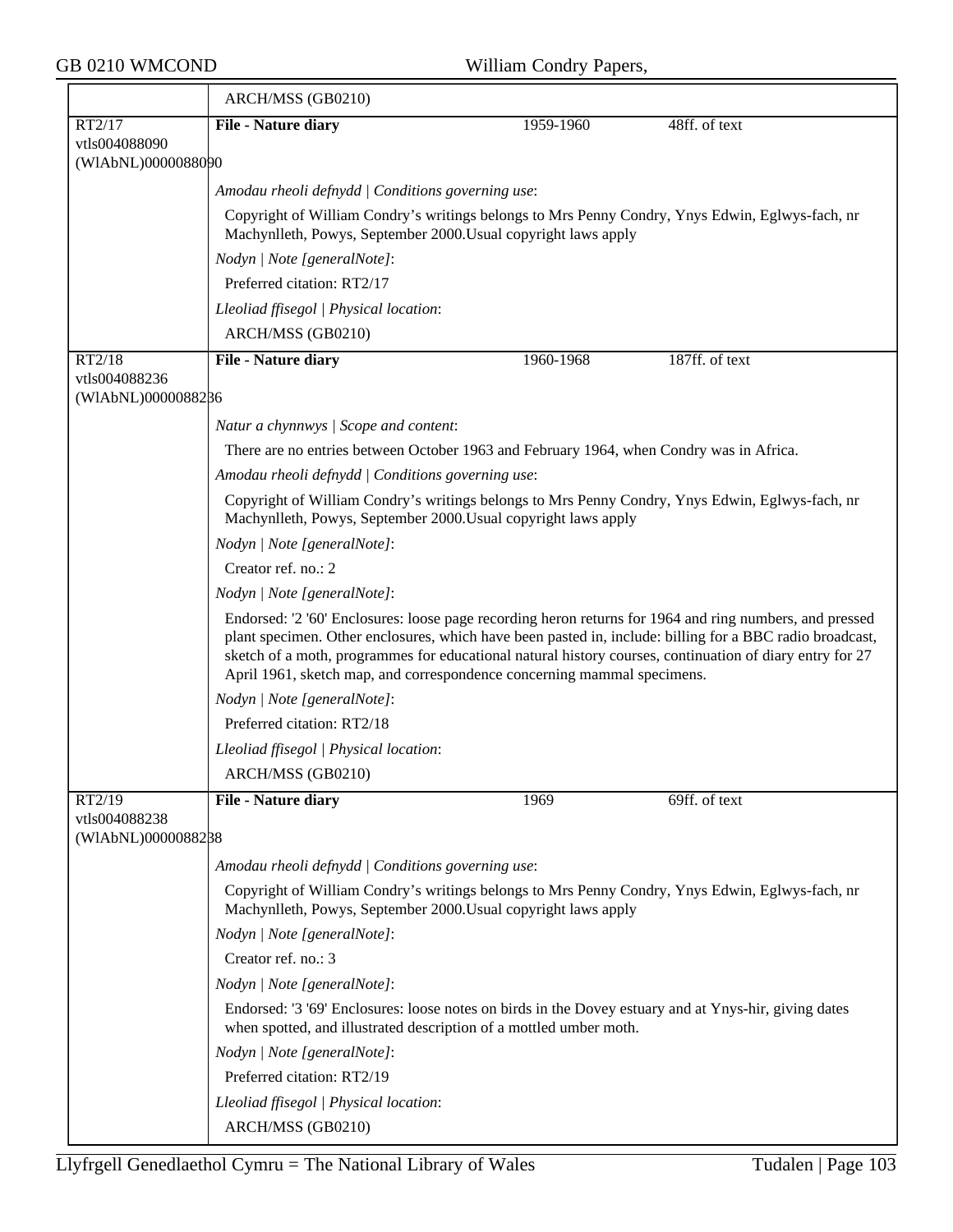| GB 0210 WMCOND                                |                                                                                                                                                                                                                                                                      | William Condry Papers, |                |  |  |
|-----------------------------------------------|----------------------------------------------------------------------------------------------------------------------------------------------------------------------------------------------------------------------------------------------------------------------|------------------------|----------------|--|--|
| RT2/20<br>vtls004088260<br>(WIAbNL)0000088260 | File - Nature diary                                                                                                                                                                                                                                                  | 1970-1971              | 109ff. of text |  |  |
|                                               | Amodau rheoli defnydd   Conditions governing use:                                                                                                                                                                                                                    |                        |                |  |  |
|                                               | Copyright of William Condry's writings belongs to Mrs Penny Condry, Ynys Edwin, Eglwys-fach, nr<br>Machynlleth, Powys, September 2000. Usual copyright laws apply                                                                                                    |                        |                |  |  |
|                                               | Nodyn   Note [generalNote]:                                                                                                                                                                                                                                          |                        |                |  |  |
|                                               | Creator ref. no.: 4                                                                                                                                                                                                                                                  |                        |                |  |  |
|                                               | Nodyn   Note [generalNote]:                                                                                                                                                                                                                                          |                        |                |  |  |
|                                               | Endorsed: '4 '70'                                                                                                                                                                                                                                                    |                        |                |  |  |
|                                               | Nodyn   Note [generalNote]:                                                                                                                                                                                                                                          |                        |                |  |  |
|                                               | Preferred citation: RT2/20                                                                                                                                                                                                                                           |                        |                |  |  |
|                                               | Lleoliad ffisegol   Physical location:                                                                                                                                                                                                                               |                        |                |  |  |
|                                               | ARCH/MSS (GB0210)                                                                                                                                                                                                                                                    |                        |                |  |  |
| RT2/21                                        | File - Nature diary                                                                                                                                                                                                                                                  | 1971-1973              | 91ff. of text  |  |  |
| vtls004088264<br>(WIAbNL)0000088264           |                                                                                                                                                                                                                                                                      |                        |                |  |  |
|                                               | Amodau rheoli defnydd   Conditions governing use:                                                                                                                                                                                                                    |                        |                |  |  |
|                                               | Copyright of William Condry's writings belongs to Mrs Penny Condry, Ynys Edwin, Eglwys-fach, nr<br>Machynlleth, Powys, September 2000. Usual copyright laws apply                                                                                                    |                        |                |  |  |
|                                               | Nodyn   Note [generalNote]:                                                                                                                                                                                                                                          |                        |                |  |  |
|                                               | Creator ref. no.: 5                                                                                                                                                                                                                                                  |                        |                |  |  |
|                                               | Nodyn   Note [generalNote]:                                                                                                                                                                                                                                          |                        |                |  |  |
|                                               | Endorsed: '5 '71' Enclosures: typed month by month account of the weather during the holiday season,<br>March - October 1972.                                                                                                                                        |                        |                |  |  |
|                                               | Nodyn   Note [generalNote]:                                                                                                                                                                                                                                          |                        |                |  |  |
|                                               | Preferred citation: RT2/21                                                                                                                                                                                                                                           |                        |                |  |  |
|                                               | Lleoliad ffisegol   Physical location:                                                                                                                                                                                                                               |                        |                |  |  |
|                                               | ARCH/MSS (GB0210)                                                                                                                                                                                                                                                    |                        |                |  |  |
| RT2/22<br>vtls004088271<br>(WIAbNL)0000088271 | File - Nature diary                                                                                                                                                                                                                                                  | 1974-1975              | 75ff. of text  |  |  |
|                                               | Amodau rheoli defnydd   Conditions governing use:                                                                                                                                                                                                                    |                        |                |  |  |
|                                               | Copyright of William Condry's writings belongs to Mrs Penny Condry, Ynys Edwin, Eglwys-fach, nr<br>Machynlleth, Powys, September 2000. Usual copyright laws apply                                                                                                    |                        |                |  |  |
|                                               | Nodyn   Note [generalNote]:                                                                                                                                                                                                                                          |                        |                |  |  |
|                                               | Creator ref. no.: 6                                                                                                                                                                                                                                                  |                        |                |  |  |
|                                               | Nodyn   Note [generalNote]:                                                                                                                                                                                                                                          |                        |                |  |  |
|                                               | Endorsed: '6 '74' Enclosures: letter concerning best kept village competition, duck counts, black and<br>white photograph of a moth, press cuttings reporting the death of Desmond Vesey-Fitzgerald, May 1974,<br>death and obituary of Hugh Chater, June-July 1975. |                        |                |  |  |
|                                               | Nodyn   Note [generalNote]:                                                                                                                                                                                                                                          |                        |                |  |  |
|                                               | Preferred citation: RT2/22                                                                                                                                                                                                                                           |                        |                |  |  |
|                                               | Lleoliad ffisegol   Physical location:                                                                                                                                                                                                                               |                        |                |  |  |
|                                               | ARCH/MSS (GB0210)                                                                                                                                                                                                                                                    |                        |                |  |  |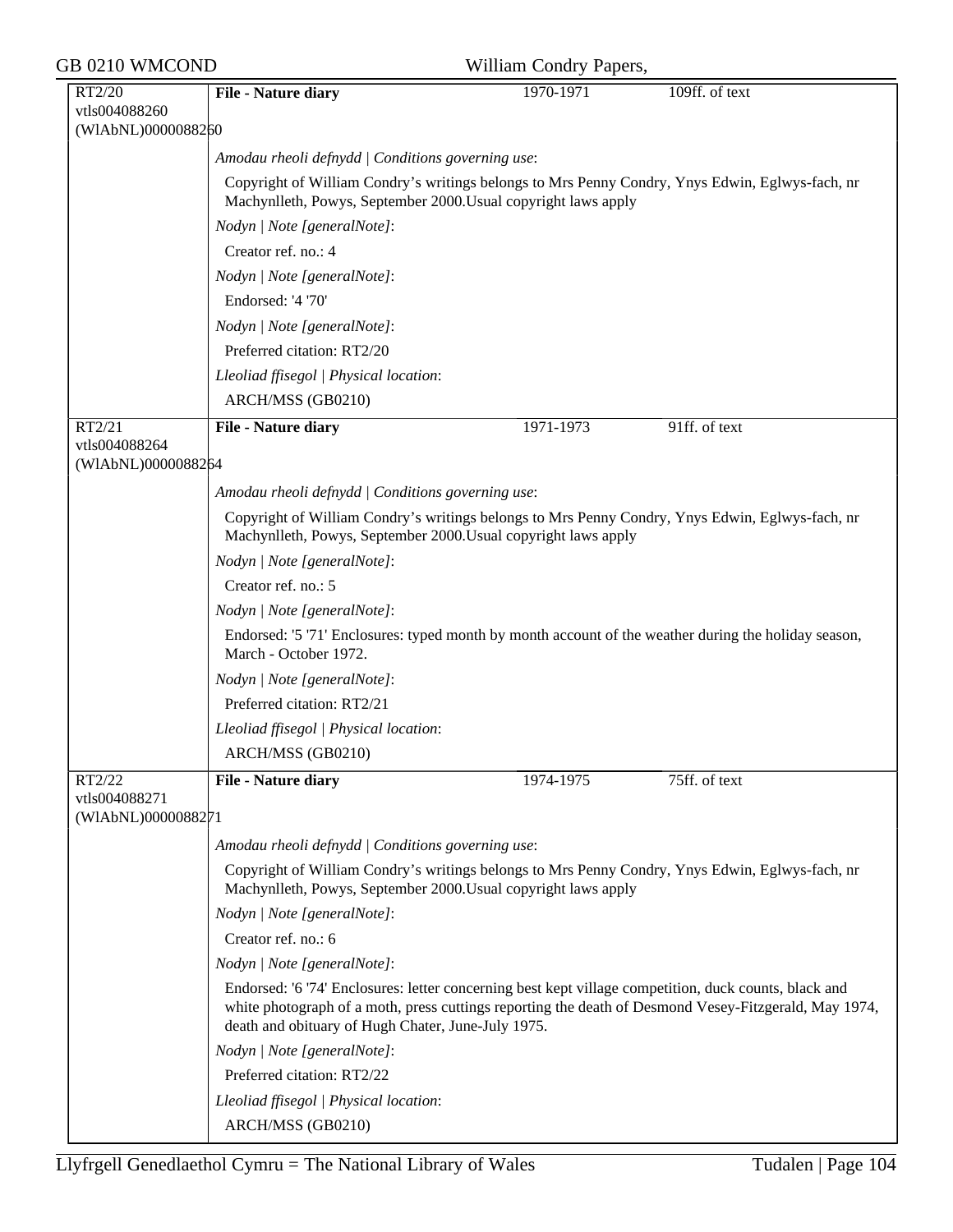| GB 0210 WMCOND                                |                                                   | William Condry Papers,                                                                                                                                                            |               |  |  |  |
|-----------------------------------------------|---------------------------------------------------|-----------------------------------------------------------------------------------------------------------------------------------------------------------------------------------|---------------|--|--|--|
| RT2/23<br>vtls004088281<br>(WIAbNL)0000088281 | File - Nature diary                               | 1975-1978                                                                                                                                                                         | 97ff. of text |  |  |  |
|                                               | Amodau rheoli defnydd   Conditions governing use: |                                                                                                                                                                                   |               |  |  |  |
|                                               |                                                   | Copyright of William Condry's writings belongs to Mrs Penny Condry, Ynys Edwin, Eglwys-fach, nr<br>Machynlleth, Powys, September 2000. Usual copyright laws apply                 |               |  |  |  |
|                                               | Nodyn   Note [generalNote]:                       |                                                                                                                                                                                   |               |  |  |  |
|                                               | Creator ref. no.: 7                               |                                                                                                                                                                                   |               |  |  |  |
|                                               | Nodyn   Note [generalNote]:                       |                                                                                                                                                                                   |               |  |  |  |
|                                               | squirrel sighting                                 | Endorsed: '7 '75' Enclosures: pressed leaf and a letter from Gwen [Moffat] (1976), about an unusual grey<br>Nodyn   Note [generalNote]:                                           |               |  |  |  |
|                                               |                                                   |                                                                                                                                                                                   |               |  |  |  |
|                                               | Preferred citation: RT2/23                        |                                                                                                                                                                                   |               |  |  |  |
|                                               | Lleoliad ffisegol   Physical location:            |                                                                                                                                                                                   |               |  |  |  |
|                                               | ARCH/MSS (GB0210)                                 |                                                                                                                                                                                   |               |  |  |  |
| RT2/24                                        | File - Nature diary                               | 1978-1980                                                                                                                                                                         | 82ff. of text |  |  |  |
| vtls004088297                                 |                                                   |                                                                                                                                                                                   |               |  |  |  |
| (WIAbNL)0000088297                            |                                                   |                                                                                                                                                                                   |               |  |  |  |
|                                               | Amodau rheoli defnydd   Conditions governing use: |                                                                                                                                                                                   |               |  |  |  |
|                                               |                                                   | Copyright of William Condry's writings belongs to Mrs Penny Condry, Ynys Edwin, Eglwys-fach, nr<br>Machynlleth, Powys, September 2000. Usual copyright laws apply                 |               |  |  |  |
|                                               | Nodyn   Note [generalNote]:                       |                                                                                                                                                                                   |               |  |  |  |
|                                               | Creator ref. no.: 8                               |                                                                                                                                                                                   |               |  |  |  |
|                                               | Nodyn   Note [generalNote]:                       |                                                                                                                                                                                   |               |  |  |  |
|                                               |                                                   | Endorsed: '8 '78' Enclosures: bird list, press cutting, photocopied butterfly illustrations                                                                                       |               |  |  |  |
|                                               | Nodyn   Note [generalNote]:                       |                                                                                                                                                                                   |               |  |  |  |
|                                               | Preferred citation: RT2/24                        |                                                                                                                                                                                   |               |  |  |  |
|                                               | Lleoliad ffisegol   Physical location:            |                                                                                                                                                                                   |               |  |  |  |
|                                               | ARCH/MSS (GB0210)                                 |                                                                                                                                                                                   |               |  |  |  |
| RT2/25<br>vtls004088305<br>(WIAbNL)0000088305 | File - Nature diary                               | 1980-1982                                                                                                                                                                         | 79ff. of text |  |  |  |
|                                               | Natur a chynnwys / Scope and content:             |                                                                                                                                                                                   |               |  |  |  |
|                                               |                                                   | File contains an account of Condry's visit to Concord, USA, July 1981                                                                                                             |               |  |  |  |
|                                               | Amodau rheoli defnydd   Conditions governing use: |                                                                                                                                                                                   |               |  |  |  |
|                                               |                                                   | Copyright of William Condry's writings belongs to Mrs Penny Condry, Ynys Edwin, Eglwys-fach, nr<br>Machynlleth, Powys, September 2000. Usual copyright laws apply                 |               |  |  |  |
|                                               | Nodyn   Note [generalNote]:                       |                                                                                                                                                                                   |               |  |  |  |
|                                               | Creator ref. no.: 9                               |                                                                                                                                                                                   |               |  |  |  |
|                                               | Nodyn   Note [generalNote]:                       |                                                                                                                                                                                   |               |  |  |  |
|                                               |                                                   | Endorsed: '9 '80' Enclosures: press cuttings comprising an obituary of Tommy Warren Davis, 31 July<br>1980, and an article on gypsy moths, and a handwritten list of wild plants. |               |  |  |  |
|                                               | Nodyn   Note [generalNote]:                       |                                                                                                                                                                                   |               |  |  |  |
|                                               | Preferred citation: RT2/25                        |                                                                                                                                                                                   |               |  |  |  |
|                                               | Lleoliad ffisegol   Physical location:            |                                                                                                                                                                                   |               |  |  |  |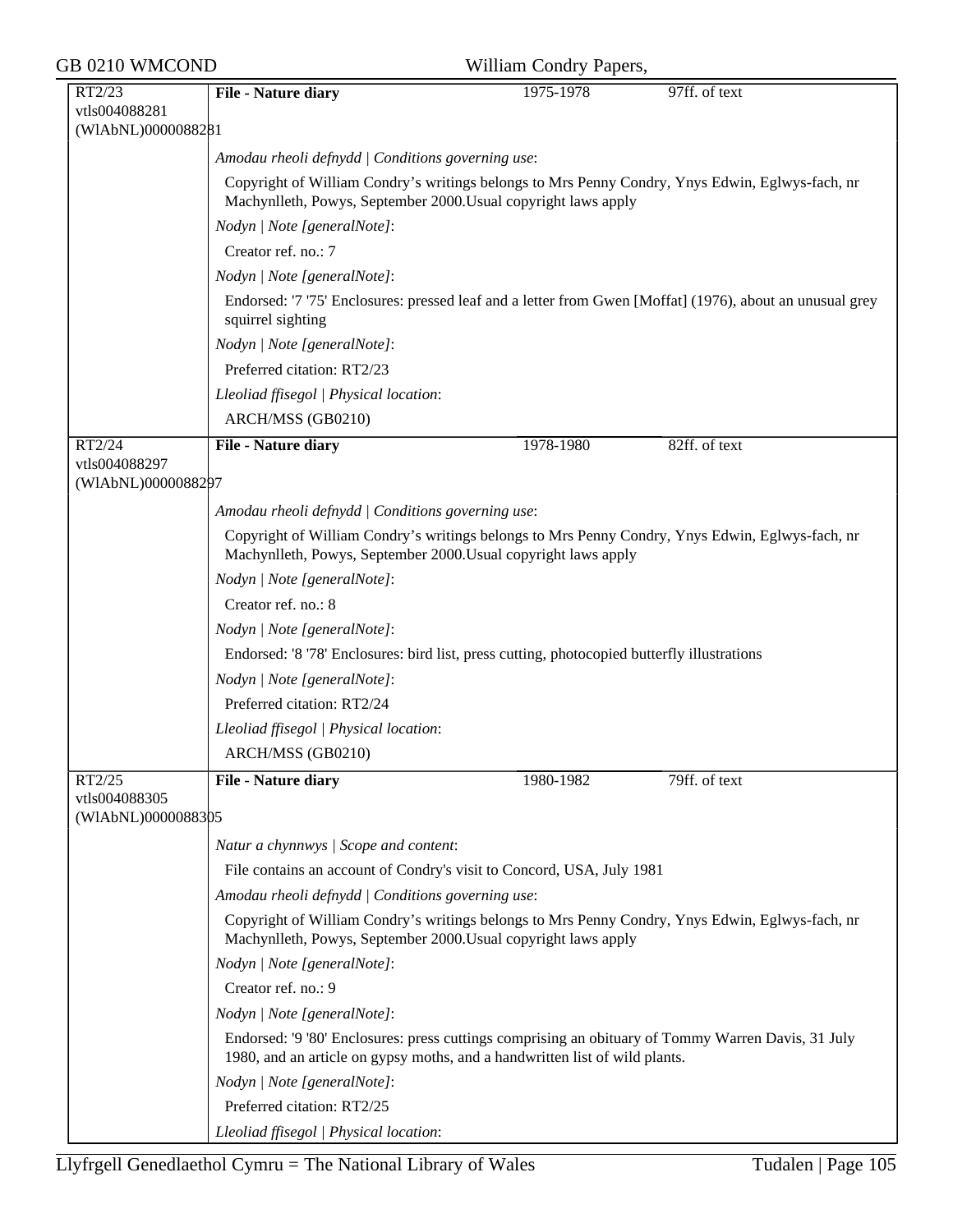$\overline{ }$ 

|                                     | ARCH/MSS (GB0210)                                                                                                                                                                                                                                                                                                                                                                                                               |           |               |  |  |
|-------------------------------------|---------------------------------------------------------------------------------------------------------------------------------------------------------------------------------------------------------------------------------------------------------------------------------------------------------------------------------------------------------------------------------------------------------------------------------|-----------|---------------|--|--|
| RT2/26                              | File - Nature diary                                                                                                                                                                                                                                                                                                                                                                                                             | 1982-1984 | 79ff. of text |  |  |
| vtls004088309                       |                                                                                                                                                                                                                                                                                                                                                                                                                                 |           |               |  |  |
| (WIAbNL)0000088309                  |                                                                                                                                                                                                                                                                                                                                                                                                                                 |           |               |  |  |
|                                     | Amodau rheoli defnydd   Conditions governing use:                                                                                                                                                                                                                                                                                                                                                                               |           |               |  |  |
|                                     | Copyright of William Condry's writings belongs to Mrs Penny Condry, Ynys Edwin, Eglwys-fach, nr<br>Machynlleth, Powys, September 2000. Usual copyright laws apply                                                                                                                                                                                                                                                               |           |               |  |  |
|                                     | Nodyn   Note [generalNote]:                                                                                                                                                                                                                                                                                                                                                                                                     |           |               |  |  |
|                                     | Creator ref. no.: 10                                                                                                                                                                                                                                                                                                                                                                                                            |           |               |  |  |
|                                     | Nodyn   Note [generalNote]:                                                                                                                                                                                                                                                                                                                                                                                                     |           |               |  |  |
|                                     | Endorsed: '10 '82' Enclosures: loose printed list of birds recorded at Bardsey observatory, and fixed<br>enclosures, which include press articles on the weather, obituary of Prof. E. G. Bowen, Nov. 1983,<br>puffins and acid rain                                                                                                                                                                                            |           |               |  |  |
|                                     | Nodyn   Note [generalNote]:                                                                                                                                                                                                                                                                                                                                                                                                     |           |               |  |  |
|                                     | Preferred citation: RT2/26                                                                                                                                                                                                                                                                                                                                                                                                      |           |               |  |  |
|                                     | Lleoliad ffisegol   Physical location:                                                                                                                                                                                                                                                                                                                                                                                          |           |               |  |  |
|                                     | ARCH/MSS (GB0210)                                                                                                                                                                                                                                                                                                                                                                                                               |           |               |  |  |
| RT2/27                              | File - Nature diary                                                                                                                                                                                                                                                                                                                                                                                                             | 1984-1986 | 96ff. of text |  |  |
| vtls004088316                       |                                                                                                                                                                                                                                                                                                                                                                                                                                 |           |               |  |  |
| (WIAbNL)0000088316                  |                                                                                                                                                                                                                                                                                                                                                                                                                                 |           |               |  |  |
|                                     | Crëwr   Creator:                                                                                                                                                                                                                                                                                                                                                                                                                |           |               |  |  |
|                                     | Davies, Dafydd, 1924-                                                                                                                                                                                                                                                                                                                                                                                                           |           |               |  |  |
|                                     | Amodau rheoli defnydd   Conditions governing use:                                                                                                                                                                                                                                                                                                                                                                               |           |               |  |  |
|                                     | Copyright of William Condry's writings belongs to Mrs Penny Condry, Ynys Edwin, Eglwys-fach, nr<br>Machynlleth, Powys, September 2000. Usual copyright laws apply                                                                                                                                                                                                                                                               |           |               |  |  |
|                                     | Nodyn   Note [generalNote]:                                                                                                                                                                                                                                                                                                                                                                                                     |           |               |  |  |
|                                     | Creator ref. no.: 11                                                                                                                                                                                                                                                                                                                                                                                                            |           |               |  |  |
|                                     | Nodyn   Note [generalNote]:                                                                                                                                                                                                                                                                                                                                                                                                     |           |               |  |  |
|                                     | Endorsed: '11 '84' Enclosures: loose items comprise a pressed fern specimen, and letters from the<br>RSPB regarding short-eared owls and from Dafydd [Davies], giving a list of Snowdonia plants. Fixed<br>enclosures consist of a letter and press articles recording the death of Col. Morrey Salmon, April 1985,<br>notes on spotted orchids, and a press cutting reporting an outing of the North Wales Naturalists' Trust. |           |               |  |  |
|                                     | Nodyn   Note [generalNote]:                                                                                                                                                                                                                                                                                                                                                                                                     |           |               |  |  |
|                                     | Preferred citation: RT2/27                                                                                                                                                                                                                                                                                                                                                                                                      |           |               |  |  |
|                                     | Lleoliad ffisegol   Physical location:                                                                                                                                                                                                                                                                                                                                                                                          |           |               |  |  |
|                                     | ARCH/MSS (GB0210)                                                                                                                                                                                                                                                                                                                                                                                                               |           |               |  |  |
| RT2/28                              | <b>File - Nature diary</b>                                                                                                                                                                                                                                                                                                                                                                                                      | 1986-1989 | 97ff. of text |  |  |
| vtls004088330<br>(WIAbNL)0000088380 |                                                                                                                                                                                                                                                                                                                                                                                                                                 |           |               |  |  |
|                                     | Crëwr   Creator:                                                                                                                                                                                                                                                                                                                                                                                                                |           |               |  |  |
|                                     | Chater, A.O.                                                                                                                                                                                                                                                                                                                                                                                                                    |           |               |  |  |
|                                     | Amodau rheoli defnydd   Conditions governing use:                                                                                                                                                                                                                                                                                                                                                                               |           |               |  |  |
|                                     | Copyright of William Condry's writings belongs to Mrs Penny Condry, Ynys Edwin, Eglwys-fach, nr<br>Machynlleth, Powys, September 2000. Usual copyright laws apply                                                                                                                                                                                                                                                               |           |               |  |  |
|                                     | Nodyn   Note [generalNote]:                                                                                                                                                                                                                                                                                                                                                                                                     |           |               |  |  |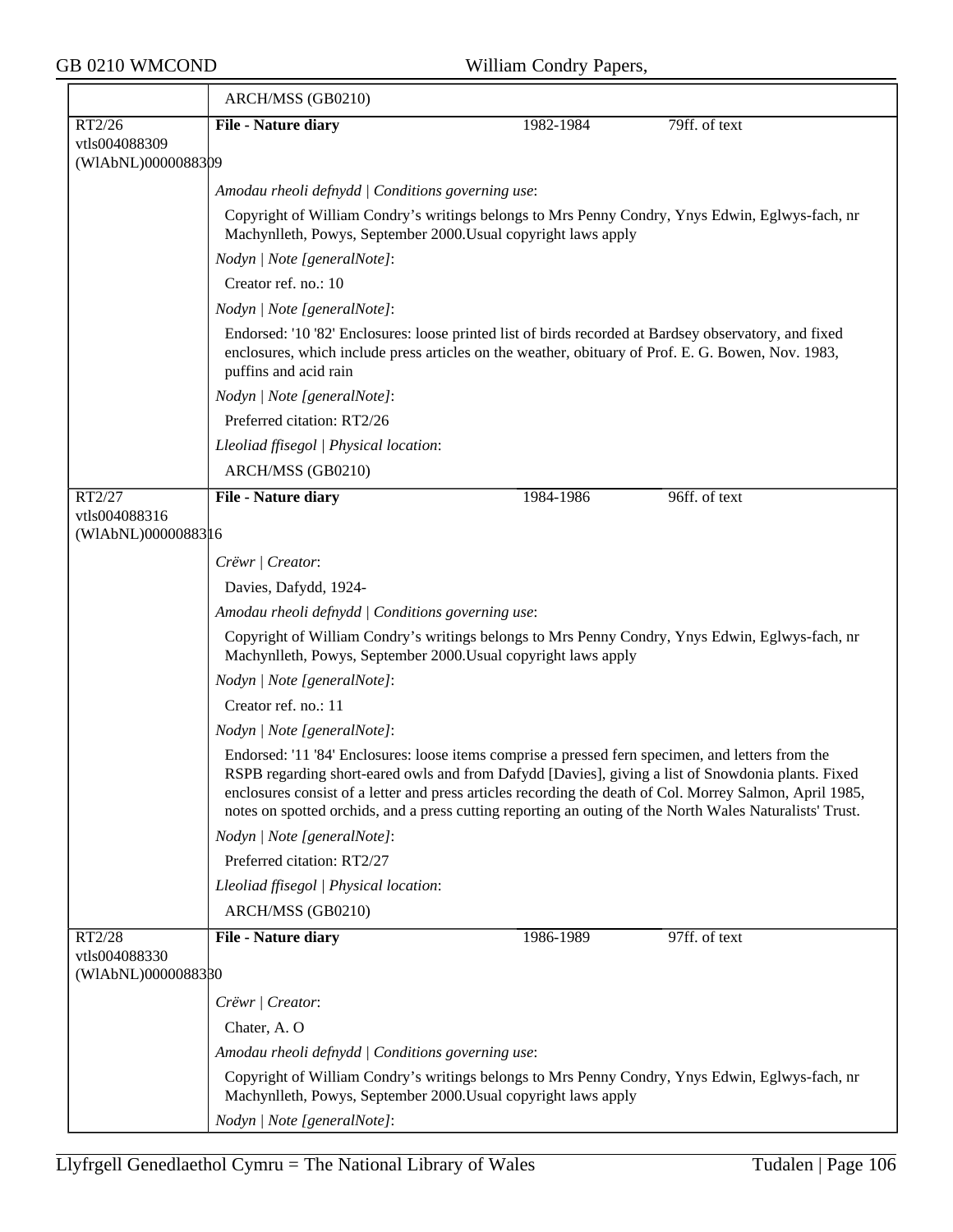|                                               | Creator ref. no.: 12                                                                                                                                                                                                                                                                                                                                                                                                                                                                                                             |  |  |  |  |
|-----------------------------------------------|----------------------------------------------------------------------------------------------------------------------------------------------------------------------------------------------------------------------------------------------------------------------------------------------------------------------------------------------------------------------------------------------------------------------------------------------------------------------------------------------------------------------------------|--|--|--|--|
|                                               | Nodyn   Note [generalNote]:                                                                                                                                                                                                                                                                                                                                                                                                                                                                                                      |  |  |  |  |
|                                               | '12 '86' Enclosures: loose papers consist of plant lists compiled by Dafydd Davies, as a result of visits<br>to sites in Snowdonia, dated September 1986, May and June 1989, and draft of a letter by Condry<br>1987, concerning bee hawkmoths. Fixed enclosures comprise a press obituary of E. L. Crouch, a<br>Pembrokeshire ornithologist, September 1987, checklist of 1988 butterflies, press cutting reporting a<br>salmon catch, further plant lists by Dafydd Davies, April and July 1989, and Arthur Chater, July 1989. |  |  |  |  |
|                                               | Nodyn   Note [generalNote]:                                                                                                                                                                                                                                                                                                                                                                                                                                                                                                      |  |  |  |  |
|                                               | Preferred citation: RT2/28                                                                                                                                                                                                                                                                                                                                                                                                                                                                                                       |  |  |  |  |
|                                               | Lleoliad ffisegol   Physical location:                                                                                                                                                                                                                                                                                                                                                                                                                                                                                           |  |  |  |  |
|                                               | ARCH/MSS (GB0210)                                                                                                                                                                                                                                                                                                                                                                                                                                                                                                                |  |  |  |  |
| RT2/29                                        | 73ff. of text<br>File - Nature diary<br>1989-1991                                                                                                                                                                                                                                                                                                                                                                                                                                                                                |  |  |  |  |
| vtls004088334                                 |                                                                                                                                                                                                                                                                                                                                                                                                                                                                                                                                  |  |  |  |  |
| (WIAbNL)0000088384                            |                                                                                                                                                                                                                                                                                                                                                                                                                                                                                                                                  |  |  |  |  |
|                                               | Amodau rheoli defnydd   Conditions governing use:                                                                                                                                                                                                                                                                                                                                                                                                                                                                                |  |  |  |  |
|                                               | Copyright of William Condry's writings belongs to Mrs Penny Condry, Ynys Edwin, Eglwys-fach, nr<br>Machynlleth, Powys, September 2000. Usual copyright laws apply                                                                                                                                                                                                                                                                                                                                                                |  |  |  |  |
|                                               | Nodyn   Note [generalNote]:                                                                                                                                                                                                                                                                                                                                                                                                                                                                                                      |  |  |  |  |
|                                               | Creator ref. no.: 13                                                                                                                                                                                                                                                                                                                                                                                                                                                                                                             |  |  |  |  |
|                                               | Nodyn   Note [generalNote]:                                                                                                                                                                                                                                                                                                                                                                                                                                                                                                      |  |  |  |  |
|                                               | Endorsed: '13 '89' Enclosures: loose items comprise handwritten notes on butterfly and moth records and<br>a pamphlet for the memorial service of Francis Peach. Fixed enclosures comprise notes on barn owls,<br>lists of Snowdonia plants, and press cuttings, including obituaries of Cecil Lambourne, January 1990,<br>Kathleen Stevens, June 1990, Jack Challinor, September 1990, Douglas Hague, September 1990, and<br>Evan Roberts, 1991.                                                                                |  |  |  |  |
|                                               | Nodyn   Note [generalNote]:                                                                                                                                                                                                                                                                                                                                                                                                                                                                                                      |  |  |  |  |
|                                               | Preferred citation: RT2/29                                                                                                                                                                                                                                                                                                                                                                                                                                                                                                       |  |  |  |  |
|                                               | Lleoliad ffisegol   Physical location:                                                                                                                                                                                                                                                                                                                                                                                                                                                                                           |  |  |  |  |
|                                               | ARCH/MSS (GB0210)                                                                                                                                                                                                                                                                                                                                                                                                                                                                                                                |  |  |  |  |
| RT2/30<br>vtls004088338<br>(WIAbNL)0000088338 | <b>File - Nature diary</b><br>84ff. of text<br>1992-1993                                                                                                                                                                                                                                                                                                                                                                                                                                                                         |  |  |  |  |
|                                               | Crëwr   Creator:                                                                                                                                                                                                                                                                                                                                                                                                                                                                                                                 |  |  |  |  |
|                                               | Chater, A.O.                                                                                                                                                                                                                                                                                                                                                                                                                                                                                                                     |  |  |  |  |
|                                               | Amodau rheoli defnydd   Conditions governing use:                                                                                                                                                                                                                                                                                                                                                                                                                                                                                |  |  |  |  |
|                                               | Copyright of William Condry's writings belongs to Mrs Penny Condry, Ynys Edwin, Eglwys-fach, nr<br>Machynlleth, Powys, September 2000. Usual copyright laws apply                                                                                                                                                                                                                                                                                                                                                                |  |  |  |  |
|                                               | Nodyn   Note [generalNote]:                                                                                                                                                                                                                                                                                                                                                                                                                                                                                                      |  |  |  |  |
|                                               | Creator ref. no.: 14                                                                                                                                                                                                                                                                                                                                                                                                                                                                                                             |  |  |  |  |
|                                               | Nodyn   Note [generalNote]:                                                                                                                                                                                                                                                                                                                                                                                                                                                                                                      |  |  |  |  |
|                                               | Endorsed: '14 '92' Enclosures: loose list of Snowdonia plants by Dafydd Davies, Aug. 1992, and another<br>pasted in, dated July 1993, together with press cuttings, including an obituary of Irene ('Benjamin')<br>Vaughan, February 1993, a map of Ffestiniog, and list of plants seen at Pennant Dyfi, compiled by Arthur<br>Chater, August 1993.                                                                                                                                                                              |  |  |  |  |
|                                               | Nodyn   Note [generalNote]:                                                                                                                                                                                                                                                                                                                                                                                                                                                                                                      |  |  |  |  |
|                                               | Preferred citation: RT2/30                                                                                                                                                                                                                                                                                                                                                                                                                                                                                                       |  |  |  |  |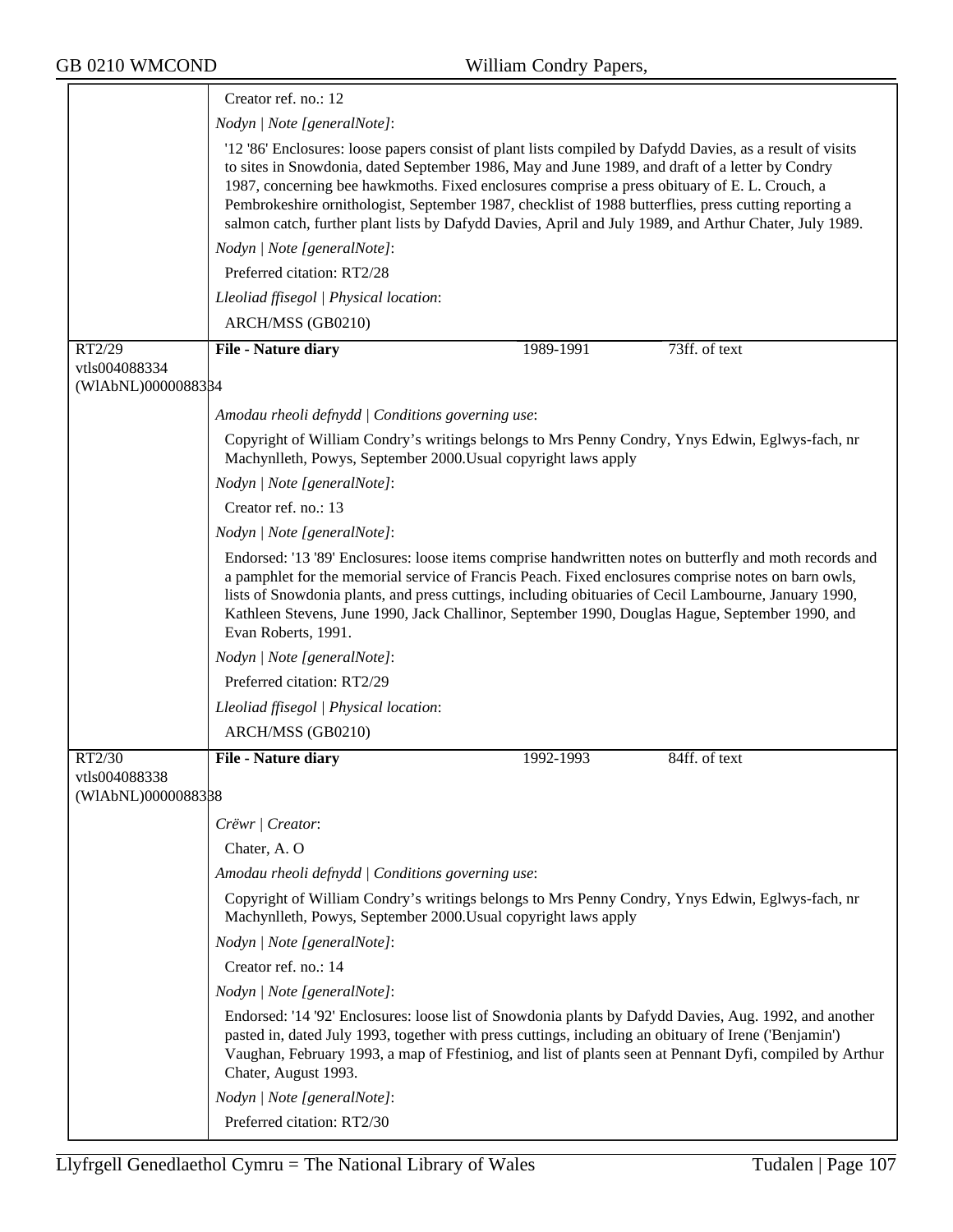|                    | Lleoliad ffisegol   Physical location:                                                                                                                                                                                                                                                         |           |               |  |  |
|--------------------|------------------------------------------------------------------------------------------------------------------------------------------------------------------------------------------------------------------------------------------------------------------------------------------------|-----------|---------------|--|--|
|                    | ARCH/MSS (GB0210)                                                                                                                                                                                                                                                                              |           |               |  |  |
| RT2/31             | <b>File - Nature diary</b>                                                                                                                                                                                                                                                                     | 1993-1996 | 97ff. of text |  |  |
| vtls004088342      |                                                                                                                                                                                                                                                                                                |           |               |  |  |
| (WIAbNL)0000088342 |                                                                                                                                                                                                                                                                                                |           |               |  |  |
|                    | Amodau rheoli defnydd   Conditions governing use:                                                                                                                                                                                                                                              |           |               |  |  |
|                    | Copyright of William Condry's writings belongs to Mrs Penny Condry, Ynys Edwin, Eglwys-fach, nr<br>Machynlleth, Powys, September 2000. Usual copyright laws apply                                                                                                                              |           |               |  |  |
|                    | Nodyn   Note [generalNote]:                                                                                                                                                                                                                                                                    |           |               |  |  |
|                    | Creator ref. no.: 15                                                                                                                                                                                                                                                                           |           |               |  |  |
|                    | Nodyn   Note [generalNote]:                                                                                                                                                                                                                                                                    |           |               |  |  |
|                    | Endorsed: '15 '93' Enclosures: loose fern specimen, and pasted-in obituaries of Peter Conder, October<br>1993, the Worcestershire naturalist, Fred Fincher, August 1995, and Susan Cowdy, July 1996, press<br>cuttings about a ladybird invasion and commemorative plaque to Evan Price Evans. |           |               |  |  |
|                    | Nodyn   Note [generalNote]:                                                                                                                                                                                                                                                                    |           |               |  |  |
|                    | Preferred citation: RT2/31                                                                                                                                                                                                                                                                     |           |               |  |  |
|                    | Lleoliad ffisegol   Physical location:                                                                                                                                                                                                                                                         |           |               |  |  |
|                    | ARCH/MSS (GB0210)                                                                                                                                                                                                                                                                              |           |               |  |  |
| RT2/32             | <b>File - Nature diary</b>                                                                                                                                                                                                                                                                     | 1997-1998 | 34ff. of text |  |  |
| vtls004088343      |                                                                                                                                                                                                                                                                                                |           |               |  |  |
| (WIAbNL)0000088343 |                                                                                                                                                                                                                                                                                                |           |               |  |  |
|                    | Amodau rheoli defnydd   Conditions governing use:                                                                                                                                                                                                                                              |           |               |  |  |
|                    | Copyright of William Condry's writings belongs to Mrs Penny Condry, Ynys Edwin, Eglwys-fach, nr<br>Machynlleth, Powys, September 2000. Usual copyright laws apply                                                                                                                              |           |               |  |  |
|                    | Nodyn   Note [generalNote]:                                                                                                                                                                                                                                                                    |           |               |  |  |
|                    | Creator ref. no.: 16                                                                                                                                                                                                                                                                           |           |               |  |  |
|                    | Nodyn   Note [generalNote]:                                                                                                                                                                                                                                                                    |           |               |  |  |
|                    | Endorsed: '16 '97' Enclosures include loose printed information about the Darwin Centre in Swansea and<br>pasted-in press cutting reporting the comet of April 1997.                                                                                                                           |           |               |  |  |
|                    | Nodyn   Note [generalNote]:                                                                                                                                                                                                                                                                    |           |               |  |  |
|                    | Preferred citation: RT2/32                                                                                                                                                                                                                                                                     |           |               |  |  |
|                    | Lleoliad ffisegol   Physical location:                                                                                                                                                                                                                                                         |           |               |  |  |
|                    | ARCH/MSS (GB0210)                                                                                                                                                                                                                                                                              |           |               |  |  |
|                    |                                                                                                                                                                                                                                                                                                |           |               |  |  |

# **Cyfres | Series RT3 vtls004088417 (WlAbNL)0000088417: Field notebooks**

Dyddiad | Date: 1952-1994, 2013. (dyddiad creu) | (date of creation)

Natur a chynnwys | Scope and content:

The series comprises small notebooks which Condry carried with him, recording descriptions of places visited, observations on wildlife, particularly birds and plants, geology, industry, historical landmarks, archaeology, personal reminders, ideas for writing and lecturing, photography, bibliographies, useful contacts and conservation issues, 1952-1994. The main geographical areas covered are Bardsey Island, Cader Idris, Cardiganshire and Merionethshire. An index to the series is provided., compiled by Ceridwen Lloyd-Morgan, 2013.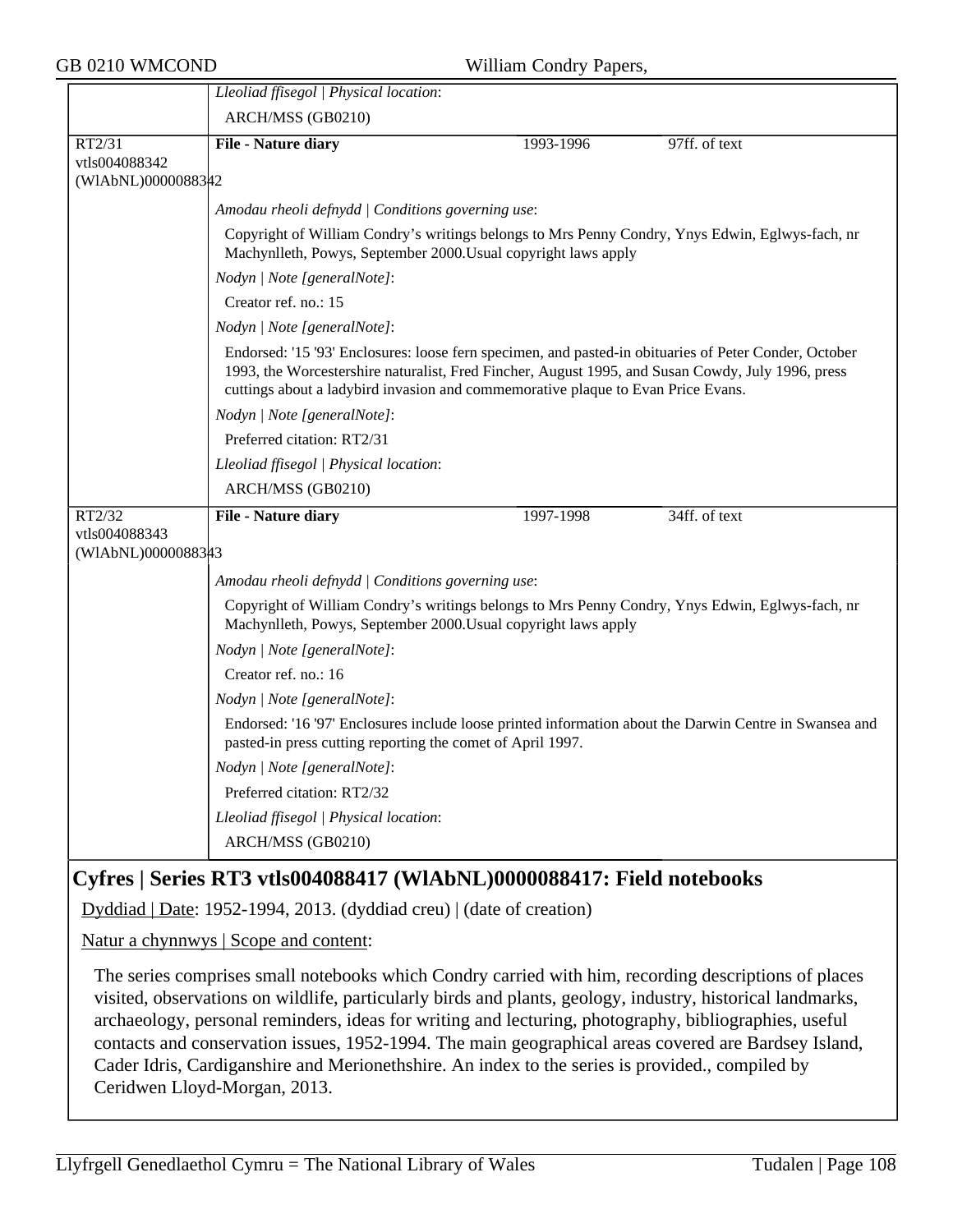Disgrifiad ffisegol | Physical description: 14 vols and index

Lleoliad ffisegol | Physical location: ARCH/MSS (GB0210)

Nodyn | Note [generalNote]:

Preferred citation: RT3

Pwyntiau mynediad | Access points:

- Condry, William, 1918-1998 -- Notebooks (pwnc) | (subject)
- Birds -- Wales (pwnc) | (subject)
- Geology -- Wales (pwnc) | (subject)
- Historic sites -- Wales (pwnc) | (subject)
- Nature conservation -- Wales (pwnc) | (subject)
- Plants -- Wales (pwnc) | (subject)
- Bardsey Island (Wales) (pwnc) | (subject)
- Cadair Idris (Wales) (pwnc) | (subject)
- Cardiganshire (Wales) (pwnc) | (subject)
- Merioneth (Wales) (pwnc) | (subject)

#### Trefniant | Arrangement:

Arranged chronologically as far as possible, the ones of uncertain date being placed at the end

Cyfyngiadau ar fynediad | Restrictions on access:

Readers consulting modern papers in the National Library of Wales are required to abide by the conditions set out in information provided when applying for their Readers' Tickets, whereby the reader shall become responsible for compliance with the Data Protection Act 2018 and the General Data Protection Regulation 2018 in relation to any processing by them of personal data obtained from modern records held at the Library. = Disgwylir i ddarllenwyr sydd am ddefnyddio papurau modern yn Llyfrgell Genedlaethol Cymru gydymffurfio â Deddf Warchod Data 2018 a Rheoliadau Diogelu Data Cyffredinol 2018 yng nghyd-destun unrhyw brosesu ganddynt o ddata personol a gasglwyd o gofnodion modern sydd ar gadw yn y Llyfrgell. Nodir y manylion yn yr wybodaeth a roddir wrth wneud cais am Docyn Darllen

### Amodau rheoli defnydd | Conditions governing use:

Copyright of William Condry's writings belongs to Mrs Penny Condry, Ynys Edwin, Eglwys-fach, nr Machynlleth, Powys, September 2000. Usual copyright laws apply

Rhestrau cymorth | Finding aids:

Index to series is supplied.

|                |               | <b>FFeil / rhestr eitemau   File / item list</b> |                                |
|----------------|---------------|--------------------------------------------------|--------------------------------|
| Cod cyfeirnod  | Teitl   Title | Dyddiadau   Dates                                | Disgrifiad ffisegol   Physical |
| Reference code |               |                                                  | description                    |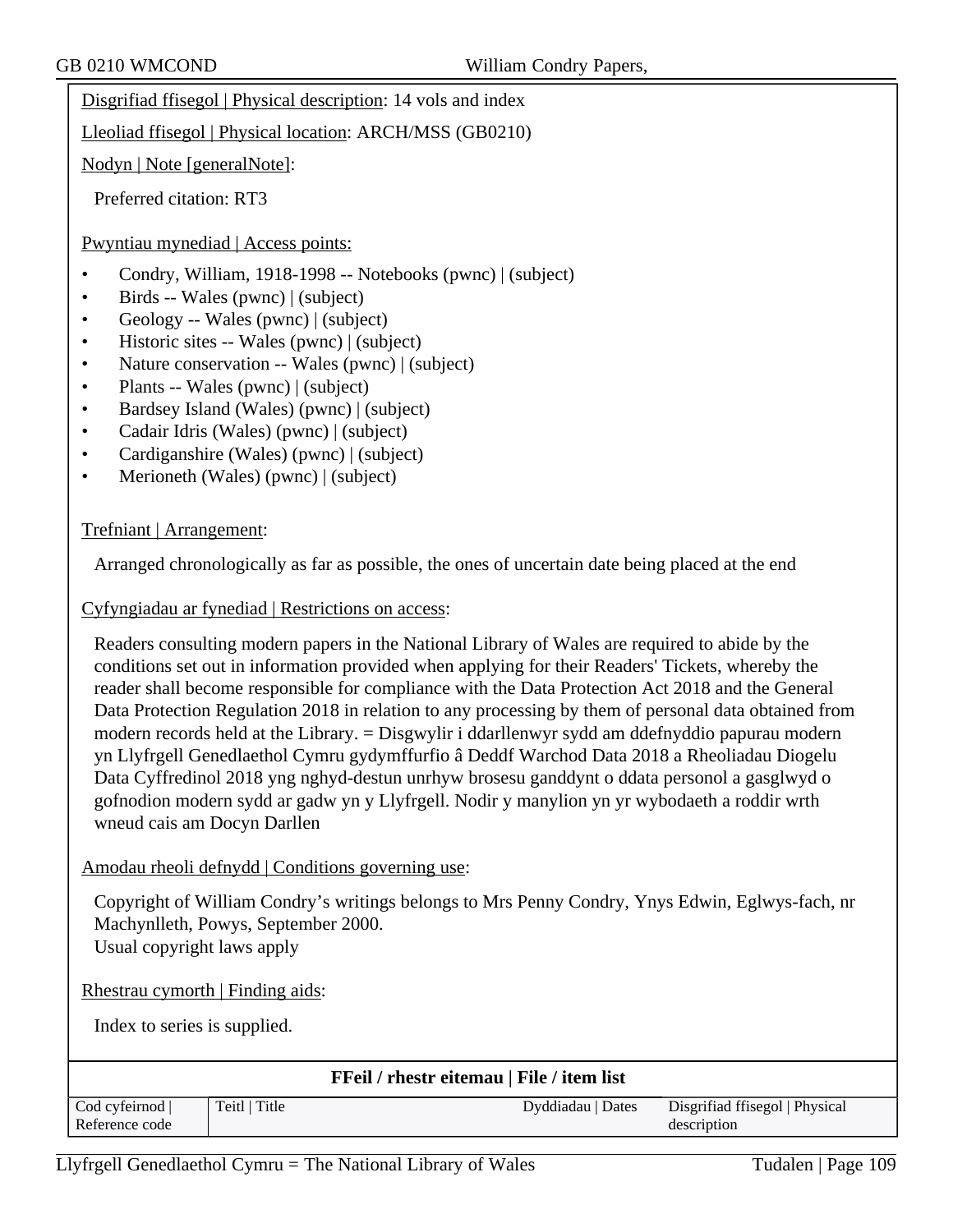| GB 0210 WMCOND                      | William Condry Papers,                                                                                                                                                                                                                                               |
|-------------------------------------|----------------------------------------------------------------------------------------------------------------------------------------------------------------------------------------------------------------------------------------------------------------------|
| RT3/1                               | <b>File - Field notebook</b><br>1952-1956<br>169ff. of text                                                                                                                                                                                                          |
| vtls004088430<br>(WIAbNL)0000088480 |                                                                                                                                                                                                                                                                      |
|                                     | Natur a chynnwys / Scope and content:                                                                                                                                                                                                                                |
|                                     | The contents of the file include a study of bird life on Tregaron Bog (Cors Caron); a bird list for Bardsey                                                                                                                                                          |
|                                     | with other notes on the island's plants, animal life, human habitation, agriculture, place names and a list                                                                                                                                                          |
|                                     | of items required for the newly established observatory; birds and plants of Morfa Harlech; observations<br>from a harrier hide at Tregaron; polecats in Cardiganshire; brief notes on cottage industry and bird                                                     |
|                                     | life of Anglesey; visits to upland sites, mainly Cardiganshire, briefly noting plants and birds; detailed                                                                                                                                                            |
|                                     | observations of wildlife and scenery during a visit to Switzerland and draft for 'A Welsh Nature Note'                                                                                                                                                               |
|                                     | article (deleted).<br>Amodau rheoli defnydd   Conditions governing use:                                                                                                                                                                                              |
|                                     | Copyright of William Condry's writings belongs to Mrs Penny Condry, Ynys Edwin, Eglwys-fach, nr                                                                                                                                                                      |
|                                     | Machynlleth, Powys, September 2000. Usual copyright laws apply                                                                                                                                                                                                       |
|                                     | Nodyn   Note [generalNote]:                                                                                                                                                                                                                                          |
|                                     | Endorsed: 'Tregaron Bog 1952, Bardsey 1952, Harrier Hide, Tregaron 1953, Polecats Oct '53, Anglesey<br>Notes 1953, Morfa Harlech Plants 1954, Cards. Hill Notes 9/4/55, Switzerland 1956' Enclosures: list of<br>French place names and four pressed plant specimens |
|                                     | Nodyn   Note [generalNote]:                                                                                                                                                                                                                                          |
|                                     | Preferred citation: RT3/1                                                                                                                                                                                                                                            |
|                                     | Lleoliad ffisegol   Physical location:                                                                                                                                                                                                                               |
|                                     | ARCH/MSS (GB0210)                                                                                                                                                                                                                                                    |
| RT3/2                               | <b>File - Field notebook</b><br>1959-1962<br>29ff. of text                                                                                                                                                                                                           |
| vtls004088451<br>(WIAbNL)0000088451 |                                                                                                                                                                                                                                                                      |
|                                     | Natur a chynnwys / Scope and content:                                                                                                                                                                                                                                |
|                                     | The file includes references to places in Shropshire connected with A. E. Housman, sketch map,                                                                                                                                                                       |
|                                     | bibliography and brief biography of the poet, plants of Cader Idris, course of an old road from Strata<br>Florida, describing architecture, wildlife and scenery en route, list of photographs wanted in connection                                                  |
|                                     | with saltmarsh habitat, notes on the history and wildlife of Welsh hill forts, history and decline of the                                                                                                                                                            |
|                                     | old, traditional life in Swaffham, Norfolk, sightings from a birdwatching hide, other, brief bird and plant                                                                                                                                                          |
|                                     | notes, and suggestions for a brochure for the Bardsey Island bird observatory.<br>Amodau rheoli defnydd   Conditions governing use:                                                                                                                                  |
|                                     | Copyright of William Condry's writings belongs to Mrs Penny Condry, Ynys Edwin, Eglwys-fach, nr                                                                                                                                                                      |
|                                     | Machynlleth, Powys, September 2000. Usual copyright laws apply                                                                                                                                                                                                       |
|                                     | Nodyn   Note [generalNote]:                                                                                                                                                                                                                                          |
|                                     | Endorsed: 'Housman, The Old Road, Strata F. June '59, Hill Forts, Swaffham', '1959-62'                                                                                                                                                                               |
|                                     | Nodyn / Note [generalNote]:                                                                                                                                                                                                                                          |
|                                     | Preferred citation: RT3/2<br>Lleoliad ffisegol   Physical location:                                                                                                                                                                                                  |
|                                     | ARCH/MSS (GB0210)                                                                                                                                                                                                                                                    |
| RT3/3                               | <b>File - Field notebook</b><br>72ff. of text<br>1961-1964                                                                                                                                                                                                           |
| vtls004088462                       |                                                                                                                                                                                                                                                                      |
| (WIAbNL)0000088462                  |                                                                                                                                                                                                                                                                      |
|                                     | Natur a chynnwys / Scope and content:                                                                                                                                                                                                                                |
|                                     | The file contains notes on birds, plants and geology of Stanner Rocks in Radnorshire; accounts of                                                                                                                                                                    |
|                                     | camping on Welsh islands, describing the weather, birds, plants, conservation problems, history and<br>archaeology, including the excavation of St Tudwals Priory in 1961; plant list for Dowrog; the source of                                                      |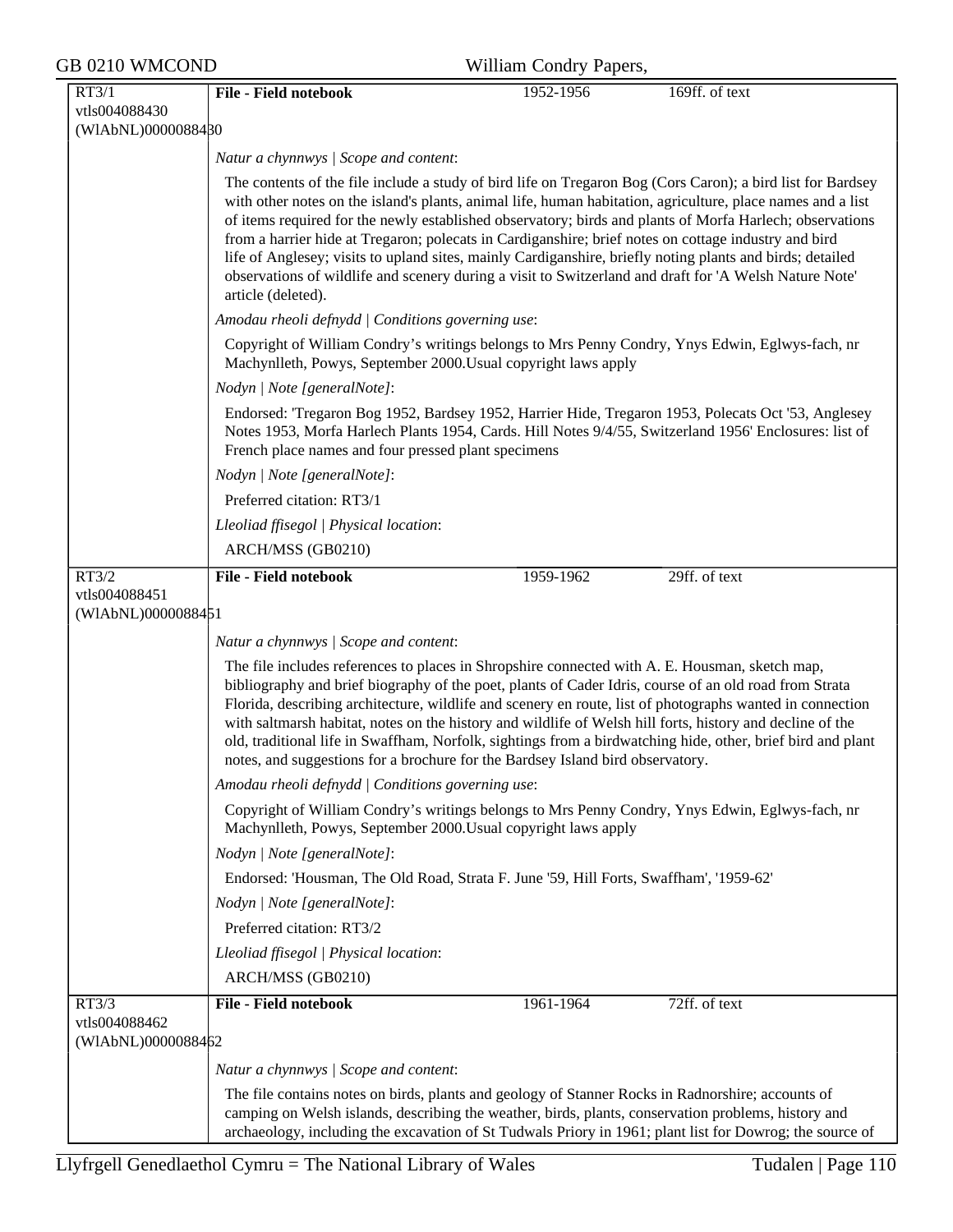|                                     | the River Rheidol and scenery of Plynlimon; bird lists for Bardsey and the Dovey; Barmouth antiquities;<br>old mountain roads and prehistoric remains in Merionethshire; impact of walls on the landscape; ancient<br>ruins and wildlife of Llyn Bodlyn; plants and views from Dduallt; kite records at Dolgoch, May 1964,<br>and a walk on Moel Siabod with a description of Dolwyddelan Castle.                                                                                                                                                                                                                                                                                                                                                                              |           |               |
|-------------------------------------|--------------------------------------------------------------------------------------------------------------------------------------------------------------------------------------------------------------------------------------------------------------------------------------------------------------------------------------------------------------------------------------------------------------------------------------------------------------------------------------------------------------------------------------------------------------------------------------------------------------------------------------------------------------------------------------------------------------------------------------------------------------------------------|-----------|---------------|
|                                     | Amodau rheoli defnydd   Conditions governing use:                                                                                                                                                                                                                                                                                                                                                                                                                                                                                                                                                                                                                                                                                                                              |           |               |
|                                     | Copyright of William Condry's writings belongs to Mrs Penny Condry, Ynys Edwin, Eglwys-fach, nr<br>Machynlleth, Powys, September 2000. Usual copyright laws apply                                                                                                                                                                                                                                                                                                                                                                                                                                                                                                                                                                                                              |           |               |
|                                     | Nodyn   Note [generalNote]:                                                                                                                                                                                                                                                                                                                                                                                                                                                                                                                                                                                                                                                                                                                                                    |           |               |
|                                     | Endorsed: 'Stanner Rocks 15/7/61, Cardigan Island 18/7/61, St Tudwals, Ramsey, Dowrog, Rheidol,<br>Barmouth Antiquities, Mountain Walls, Llyn Bodlyn, Dduallt 3/9/63, Kite, Dolgoch 16/5/64, Moel<br>Siabod', '1961-4'                                                                                                                                                                                                                                                                                                                                                                                                                                                                                                                                                         |           |               |
|                                     | Nodyn   Note [generalNote]:                                                                                                                                                                                                                                                                                                                                                                                                                                                                                                                                                                                                                                                                                                                                                    |           |               |
|                                     | Preferred citation: RT3/3                                                                                                                                                                                                                                                                                                                                                                                                                                                                                                                                                                                                                                                                                                                                                      |           |               |
|                                     | Lleoliad ffisegol   Physical location:                                                                                                                                                                                                                                                                                                                                                                                                                                                                                                                                                                                                                                                                                                                                         |           |               |
|                                     | ARCH/MSS (GB0210)                                                                                                                                                                                                                                                                                                                                                                                                                                                                                                                                                                                                                                                                                                                                                              |           |               |
| RT3/4                               | <b>File - Field notebook</b>                                                                                                                                                                                                                                                                                                                                                                                                                                                                                                                                                                                                                                                                                                                                                   | 1963-1967 | 61ff. of text |
| vtls004088485                       |                                                                                                                                                                                                                                                                                                                                                                                                                                                                                                                                                                                                                                                                                                                                                                                |           |               |
| (WIAbNL)0000088485                  |                                                                                                                                                                                                                                                                                                                                                                                                                                                                                                                                                                                                                                                                                                                                                                                |           |               |
|                                     | Natur a chynnwys / Scope and content:                                                                                                                                                                                                                                                                                                                                                                                                                                                                                                                                                                                                                                                                                                                                          |           |               |
|                                     | The file contains a diary, itinerary and bird list compiled during a visit to France, made in response to the<br>challenge of a BBC producer to search for a bird previously unseen, on a subsistence allowance of #25,<br>(Condry's choice being the Black Woodpecker), list of garden butterflies, notes on Llyn Tegid and Bala,<br>covering the bird life, geology, and history, especially the Roman road, the climate, history and bird life<br>of Bardsey, with outline plans for talks and a newsletter, deleted observations on the African landscape<br>and proposed discussion of afforestation in the Snowdonia National Park with official organisations.                                                                                                          |           |               |
|                                     | Amodau rheoli defnydd   Conditions governing use:                                                                                                                                                                                                                                                                                                                                                                                                                                                                                                                                                                                                                                                                                                                              |           |               |
|                                     | Copyright of William Condry's writings belongs to Mrs Penny Condry, Ynys Edwin, Eglwys-fach, nr<br>Machynlleth, Powys, September 2000. Usual copyright laws apply                                                                                                                                                                                                                                                                                                                                                                                                                                                                                                                                                                                                              |           |               |
|                                     | Nodyn   Note [generalNote]:                                                                                                                                                                                                                                                                                                                                                                                                                                                                                                                                                                                                                                                                                                                                                    |           |               |
|                                     | Endorsed: "#25 for a New Bird" 1963, Bardsey, Misc.' '1963'                                                                                                                                                                                                                                                                                                                                                                                                                                                                                                                                                                                                                                                                                                                    |           |               |
|                                     | Nodyn   Note [generalNote]:                                                                                                                                                                                                                                                                                                                                                                                                                                                                                                                                                                                                                                                                                                                                                    |           |               |
|                                     | Preferred citation: RT3/4                                                                                                                                                                                                                                                                                                                                                                                                                                                                                                                                                                                                                                                                                                                                                      |           |               |
|                                     | Lleoliad ffisegol   Physical location:                                                                                                                                                                                                                                                                                                                                                                                                                                                                                                                                                                                                                                                                                                                                         |           |               |
|                                     | ARCH/MSS (GB0210)                                                                                                                                                                                                                                                                                                                                                                                                                                                                                                                                                                                                                                                                                                                                                              |           |               |
| RT3/5                               | <b>File - Field notebook</b>                                                                                                                                                                                                                                                                                                                                                                                                                                                                                                                                                                                                                                                                                                                                                   | 1964-1970 | 89ff. of text |
| vtls004088494<br>(WIAbNL)0000088494 |                                                                                                                                                                                                                                                                                                                                                                                                                                                                                                                                                                                                                                                                                                                                                                                |           |               |
|                                     | Natur a chynnwys   Scope and content:                                                                                                                                                                                                                                                                                                                                                                                                                                                                                                                                                                                                                                                                                                                                          |           |               |
|                                     | The file includes deleted notes about the African landscape, outline proposals to schedule certain sites<br>in Merionethshire as nature reserves, substantial notes on Parys mine, Amlwch, Anglesey, covering the<br>geology, mineralogy, history, literary references, processing of ores, and eventual abandonment, Dovey<br>bird list and duck count, draft articles on birds, partially deleted, brief notes on various historical sites in<br>Cardiganshire with suggestions for photographs, account of a walk over the Rhinog Mountains, pressures<br>on the Welsh countryside from increased water usage, afforestation, modern agriculture and recreation,<br>definitions of common land, and results of a bird survey, giving reference numbers of the grid squares. |           |               |
|                                     | Amodau rheoli defnydd   Conditions governing use:                                                                                                                                                                                                                                                                                                                                                                                                                                                                                                                                                                                                                                                                                                                              |           |               |
|                                     | Copyright of William Condry's writings belongs to Mrs Penny Condry, Ynys Edwin, Eglwys-fach, nr<br>Machynlleth, Powys, September 2000. Usual copyright laws apply                                                                                                                                                                                                                                                                                                                                                                                                                                                                                                                                                                                                              |           |               |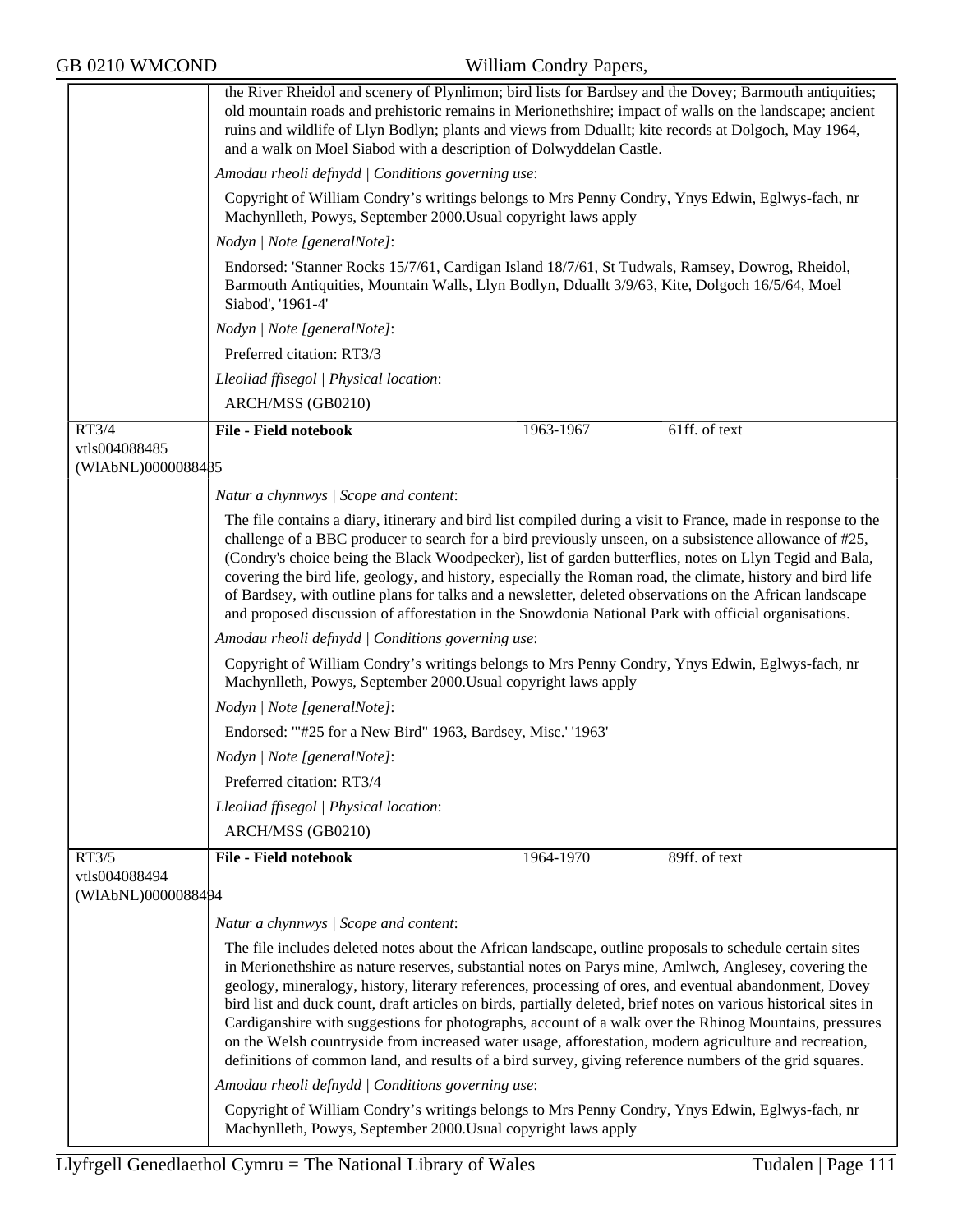|                                      | Nodyn   Note [generalNote]:                                                                                                                                                                                                                                                                                                                                                                      |
|--------------------------------------|--------------------------------------------------------------------------------------------------------------------------------------------------------------------------------------------------------------------------------------------------------------------------------------------------------------------------------------------------------------------------------------------------|
|                                      | Preferred citation: RT3/5                                                                                                                                                                                                                                                                                                                                                                        |
|                                      | Lleoliad ffisegol   Physical location:                                                                                                                                                                                                                                                                                                                                                           |
|                                      | ARCH/MSS (GB0210)                                                                                                                                                                                                                                                                                                                                                                                |
| RT3/6                                | <b>File - Field notebook</b><br>1975-1976<br>19ff. of text                                                                                                                                                                                                                                                                                                                                       |
| vtls004088501                        |                                                                                                                                                                                                                                                                                                                                                                                                  |
| (WIAbNL)0000088501                   |                                                                                                                                                                                                                                                                                                                                                                                                  |
|                                      | Natur a chynnwys / Scope and content:                                                                                                                                                                                                                                                                                                                                                            |
|                                      | The file contains a description of Hengwm, which includes the weather, landscape and intrusion of<br>modern forestry; brief notes of plants, birds and mammals recorded at various sites in Cardiganshire<br>and Pembrokeshire; geology and vegetation of the Sugar Loaf and other sandstone or limestone hills,<br>topography of mountainous areas in Breconshire and fungus list for Bont Ddu. |
|                                      | Amodau rheoli defnydd   Conditions governing use:                                                                                                                                                                                                                                                                                                                                                |
|                                      | Copyright of William Condry's writings belongs to Mrs Penny Condry, Ynys Edwin, Eglwys-fach, nr<br>Machynlleth, Powys, September 2000. Usual copyright laws apply                                                                                                                                                                                                                                |
|                                      | Nodyn   Note [generalNote]:                                                                                                                                                                                                                                                                                                                                                                      |
|                                      | Endorsed: 'Longer Field Notes'                                                                                                                                                                                                                                                                                                                                                                   |
|                                      | Nodyn   Note [generalNote]:                                                                                                                                                                                                                                                                                                                                                                      |
|                                      | Preferred citation: RT3/6                                                                                                                                                                                                                                                                                                                                                                        |
|                                      | Lleoliad ffisegol   Physical location:                                                                                                                                                                                                                                                                                                                                                           |
|                                      | ARCH/MSS (GB0210)                                                                                                                                                                                                                                                                                                                                                                                |
| RT3/7                                | <b>File - Field notebook</b><br>19ff. of text<br>1985-1990                                                                                                                                                                                                                                                                                                                                       |
| vtls004088506<br>(WIAbNL)0000088506  |                                                                                                                                                                                                                                                                                                                                                                                                  |
|                                      |                                                                                                                                                                                                                                                                                                                                                                                                  |
|                                      | Natur a chynnwys / Scope and content:                                                                                                                                                                                                                                                                                                                                                            |
|                                      | The file includes deleted list of birds and places in Shropshire, brief notes, some of them deleted, about<br>hillside embankments, Caradoc, Dinas Oleu, Cippin Bach and Pen Yr Afr, explorations of prehistoric<br>dwellings, other ancient monuments and spectacular views of the Lleyn peninsula, deleted account of a<br>walk in the local uplands.                                          |
|                                      | Amodau rheoli defnydd   Conditions governing use:                                                                                                                                                                                                                                                                                                                                                |
|                                      | Copyright of William Condry's writings belongs to Mrs Penny Condry, Ynys Edwin, Eglwys-fach, nr<br>Machynlleth, Powys, September 2000. Usual copyright laws apply                                                                                                                                                                                                                                |
|                                      | Nodyn   Note [generalNote]:                                                                                                                                                                                                                                                                                                                                                                      |
|                                      | Preferred citation: RT3/7                                                                                                                                                                                                                                                                                                                                                                        |
|                                      | Lleoliad ffisegol   Physical location:                                                                                                                                                                                                                                                                                                                                                           |
|                                      | ARCH/MSS (GB0210)                                                                                                                                                                                                                                                                                                                                                                                |
| RT3/8                                | <b>File - Field notebook</b><br>21ff. of text<br>1990                                                                                                                                                                                                                                                                                                                                            |
| vtls004088512<br>(WIAbNL)00000885 12 |                                                                                                                                                                                                                                                                                                                                                                                                  |
|                                      | Natur a chynnwys / Scope and content:                                                                                                                                                                                                                                                                                                                                                            |
|                                      | The file includes observations on the topography and wildlife of several sites in Cardiganshire and<br>Anglesey, and notes on pioneer botanists, especially William Bingley and Edward Lhuyd.                                                                                                                                                                                                    |
|                                      | Amodau rheoli defnydd   Conditions governing use:                                                                                                                                                                                                                                                                                                                                                |
|                                      | Copyright of William Condry's writings belongs to Mrs Penny Condry, Ynys Edwin, Eglwys-fach, nr<br>Machynlleth, Powys, September 2000. Usual copyright laws apply                                                                                                                                                                                                                                |
|                                      | Nodyn   Note [generalNote]:                                                                                                                                                                                                                                                                                                                                                                      |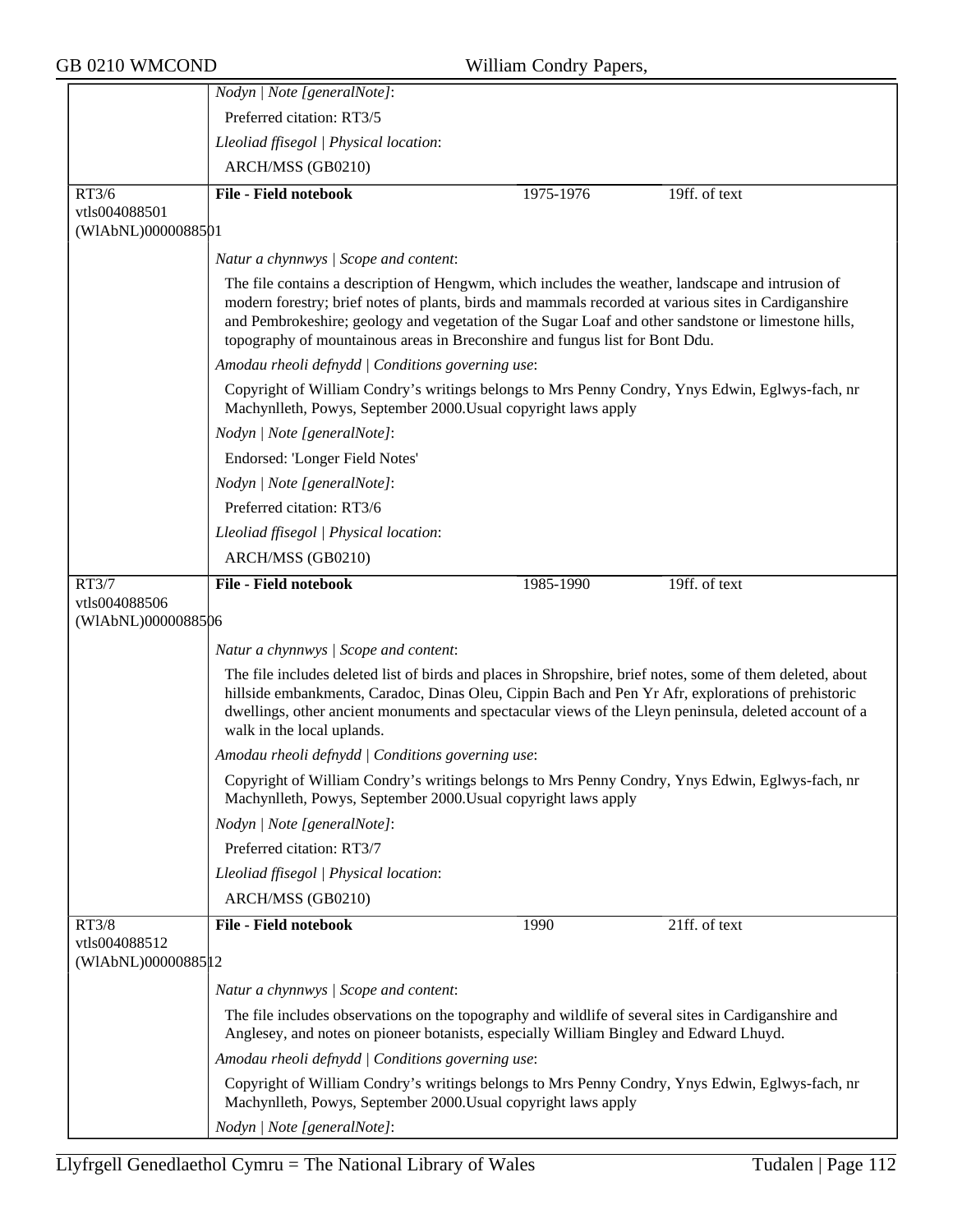|                                      | Endorsed: 'Misc. Note Book'                                                                                                                                                                                                                                                                                                                                                                                                                                                                                |                 |                         |
|--------------------------------------|------------------------------------------------------------------------------------------------------------------------------------------------------------------------------------------------------------------------------------------------------------------------------------------------------------------------------------------------------------------------------------------------------------------------------------------------------------------------------------------------------------|-----------------|-------------------------|
|                                      | Nodyn   Note [generalNote]:                                                                                                                                                                                                                                                                                                                                                                                                                                                                                |                 |                         |
|                                      | Preferred citation: RT3/8                                                                                                                                                                                                                                                                                                                                                                                                                                                                                  |                 |                         |
|                                      | Lleoliad ffisegol   Physical location:                                                                                                                                                                                                                                                                                                                                                                                                                                                                     |                 |                         |
|                                      | ARCH/MSS (GB0210)                                                                                                                                                                                                                                                                                                                                                                                                                                                                                          |                 |                         |
| RT3/9                                | File - Field notebook 9                                                                                                                                                                                                                                                                                                                                                                                                                                                                                    | 1992-1994       | 1 volume (20ff of text) |
| vtls004088436                        |                                                                                                                                                                                                                                                                                                                                                                                                                                                                                                            |                 |                         |
| (WIAbNL)0000088486                   |                                                                                                                                                                                                                                                                                                                                                                                                                                                                                                            |                 |                         |
|                                      | Natur a chynnwys / Scope and content:                                                                                                                                                                                                                                                                                                                                                                                                                                                                      |                 |                         |
|                                      | The file contains notes (1992-1994) on the locality of Harborne and other places in the West<br>Midlands, plants of Cwm Cau, past inhabitants and plant species of Ynys-hir and Eglwys-fach, the<br>Nature Conservancy Council, the Roman Steps, scenery, plants and birds of named sites in upland<br>Merionethshire, with some entries copied from Condry's nature diaries of July and August 1955, partial,<br>deleted drafts of articles, the meaning of a place name and a list of Cader Idris plants |                 |                         |
|                                      | Amodau rheoli defnydd   Conditions governing use:                                                                                                                                                                                                                                                                                                                                                                                                                                                          |                 |                         |
|                                      | Copyright of William Condry's writings belongs to Mrs Penny Condry, Ynys Edwin, Eglwys-fach, nr<br>Machynlleth, Powys, September 2000. Usual copyright laws apply                                                                                                                                                                                                                                                                                                                                          |                 |                         |
|                                      | Nodyn   Note [generalNote]:                                                                                                                                                                                                                                                                                                                                                                                                                                                                                |                 |                         |
|                                      | Preferred citation: RT3/9                                                                                                                                                                                                                                                                                                                                                                                                                                                                                  |                 |                         |
|                                      | Lleoliad ffisegol   Physical location:                                                                                                                                                                                                                                                                                                                                                                                                                                                                     |                 |                         |
|                                      | ARCH/MSS (GB0210)                                                                                                                                                                                                                                                                                                                                                                                                                                                                                          |                 |                         |
| RT3/10                               | File - Field notebook 10                                                                                                                                                                                                                                                                                                                                                                                                                                                                                   | [?1952[x[?1981] | 1 volume (31ff of text) |
| vtls004088517<br>(WIAbNL)00000885 17 |                                                                                                                                                                                                                                                                                                                                                                                                                                                                                                            |                 |                         |
|                                      | Natur a chynnwys / Scope and content:                                                                                                                                                                                                                                                                                                                                                                                                                                                                      |                 |                         |
|                                      | The file contains descriptions of the plant and bird life of Tregaron Bog (Cors Caron), especially pipits<br>and curlews, topography of the bog and River Teifi, and observations, made from a hide, on a nest of<br>young sparrowhawks.                                                                                                                                                                                                                                                                   |                 |                         |
|                                      | Amodau rheoli defnydd   Conditions governing use:                                                                                                                                                                                                                                                                                                                                                                                                                                                          |                 |                         |
|                                      | Copyright of William Condry's writings belongs to Mrs Penny Condry, Ynys Edwin, Eglwys-fach, nr<br>Machynlleth, Powys, September 2000. Usual copyright laws apply                                                                                                                                                                                                                                                                                                                                          |                 |                         |
|                                      | Nodyn   Note [generalNote]:                                                                                                                                                                                                                                                                                                                                                                                                                                                                                |                 |                         |
|                                      | Preferred citation: RT3/10                                                                                                                                                                                                                                                                                                                                                                                                                                                                                 |                 |                         |
|                                      | Lleoliad ffisegol   Physical location:                                                                                                                                                                                                                                                                                                                                                                                                                                                                     |                 |                         |
|                                      | ARCH/MSS (GB0210)                                                                                                                                                                                                                                                                                                                                                                                                                                                                                          |                 |                         |
| RT3/11                               | File - Field notebook 11                                                                                                                                                                                                                                                                                                                                                                                                                                                                                   | [?1960]x[?1987] | 1 volume (7ff of text)  |
| vtls004088523<br>(WIAbNL)0000088523  |                                                                                                                                                                                                                                                                                                                                                                                                                                                                                                            |                 |                         |
|                                      | Natur a chynnwys / Scope and content:                                                                                                                                                                                                                                                                                                                                                                                                                                                                      |                 |                         |
|                                      | The file contains a deleted account of a walk in the mountains near Dolgellau, describing views of<br>Rhobell, Rhinog, Mawddach, Cader Idris and Wnion, and bird list inside back cover                                                                                                                                                                                                                                                                                                                    |                 |                         |
|                                      | Amodau rheoli defnydd   Conditions governing use:                                                                                                                                                                                                                                                                                                                                                                                                                                                          |                 |                         |
|                                      | Copyright of William Condry's writings belongs to Mrs Penny Condry, Ynys Edwin, Eglwys-fach, nr<br>Machynlleth, Powys, September 2000. Usual copyright laws apply                                                                                                                                                                                                                                                                                                                                          |                 |                         |
|                                      | Nodyn   Note [generalNote]:                                                                                                                                                                                                                                                                                                                                                                                                                                                                                |                 |                         |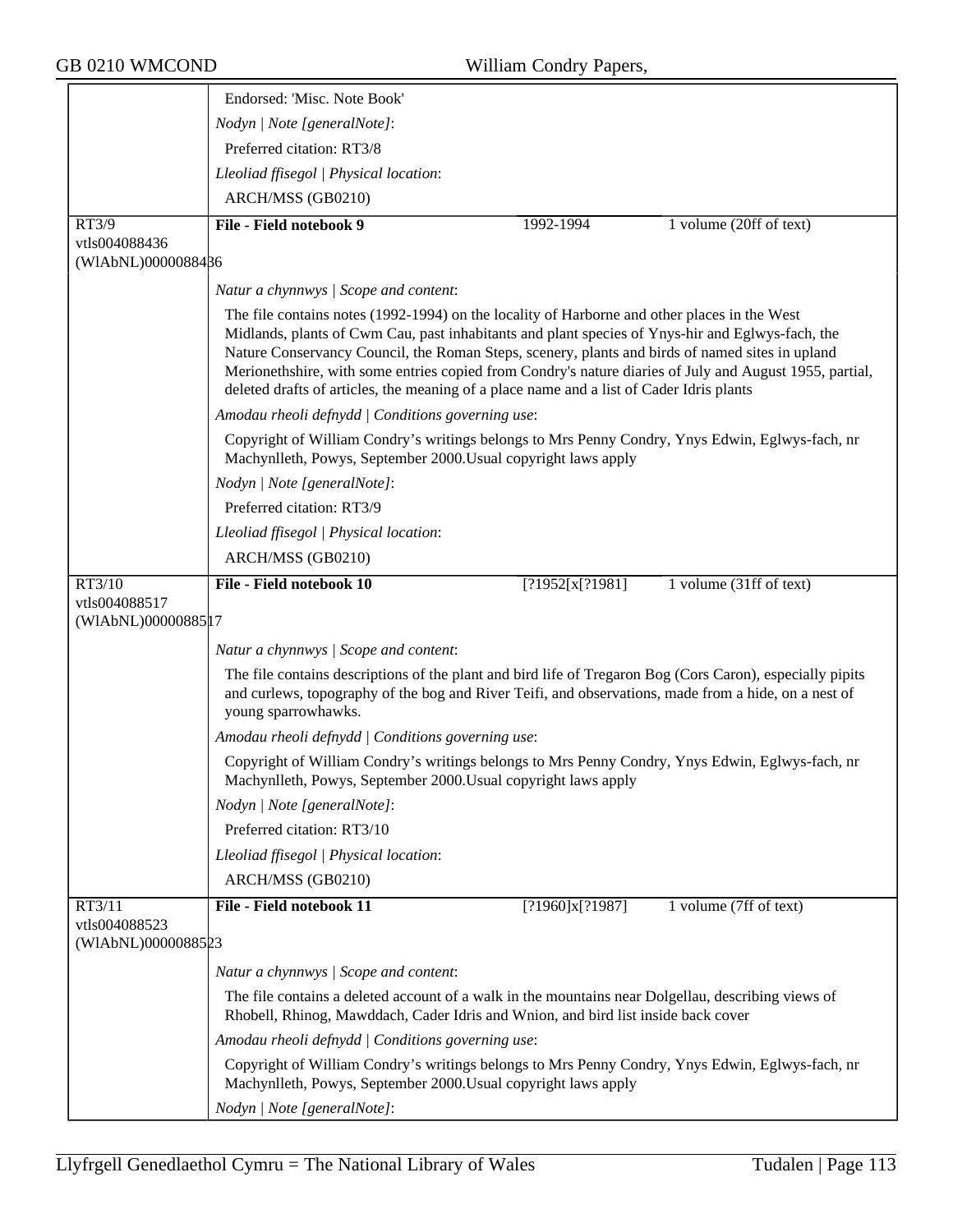|                                     | Preferred citation: RT3/11                                                                                                                                                                                                                        |  |  |  |
|-------------------------------------|---------------------------------------------------------------------------------------------------------------------------------------------------------------------------------------------------------------------------------------------------|--|--|--|
|                                     | Lleoliad ffisegol   Physical location:                                                                                                                                                                                                            |  |  |  |
|                                     | ARCH/MSS (GB0210)                                                                                                                                                                                                                                 |  |  |  |
| RT3/12                              | <b>File - Field notebook</b><br>17ff. of text<br>[?1953x?1971]                                                                                                                                                                                    |  |  |  |
| vtls004088526<br>(WIAbNL)0000088526 |                                                                                                                                                                                                                                                   |  |  |  |
|                                     | Natur a chynnwys / Scope and content:                                                                                                                                                                                                             |  |  |  |
|                                     | The file contains brief remarks, for the most part deleted, on choughs, bog plants, mountain botany,<br>woodland and an abandoned quarry in Snowdonia, and fuller notes about ring ouzels.                                                        |  |  |  |
|                                     | Amodau rheoli defnydd   Conditions governing use:                                                                                                                                                                                                 |  |  |  |
|                                     | Copyright of William Condry's writings belongs to Mrs Penny Condry, Ynys Edwin, Eglwys-fach, nr<br>Machynlleth, Powys, September 2000. Usual copyright laws apply                                                                                 |  |  |  |
|                                     | Nodyn   Note [generalNote]:                                                                                                                                                                                                                       |  |  |  |
|                                     | Endorsed: 'Where it is!'                                                                                                                                                                                                                          |  |  |  |
|                                     | Nodyn   Note [generalNote]:                                                                                                                                                                                                                       |  |  |  |
|                                     | Preferred citation: RT3/12                                                                                                                                                                                                                        |  |  |  |
|                                     | Lleoliad ffisegol   Physical location:                                                                                                                                                                                                            |  |  |  |
|                                     | ARCH/MSS (GB0210)                                                                                                                                                                                                                                 |  |  |  |
| RT3/13                              | File - Field notebook<br>[?1966x?1998]<br>4ff. of text                                                                                                                                                                                            |  |  |  |
| vtls004088529<br>(WIAbNL)0000088529 |                                                                                                                                                                                                                                                   |  |  |  |
|                                     | Natur a chynnwys   Scope and content:                                                                                                                                                                                                             |  |  |  |
|                                     | The file consists of the deleted draft of an article denouncing an hydro-electric pipeline on Snowdon and<br>a simile describing garden plants.                                                                                                   |  |  |  |
|                                     | Amodau rheoli defnydd   Conditions governing use:                                                                                                                                                                                                 |  |  |  |
|                                     | Copyright of William Condry's writings belongs to Mrs Penny Condry, Ynys Edwin, Eglwys-fach, nr<br>Machynlleth, Powys, September 2000. Usual copyright laws apply                                                                                 |  |  |  |
|                                     | Nodyn   Note [generalNote]:                                                                                                                                                                                                                       |  |  |  |
|                                     | Preferred citation: RT3/13                                                                                                                                                                                                                        |  |  |  |
|                                     | Lleoliad ffisegol   Physical location:                                                                                                                                                                                                            |  |  |  |
|                                     | ARCH/MSS (GB0210)                                                                                                                                                                                                                                 |  |  |  |
| RT3/14                              | <b>File - Field notebook</b><br>[?1972x?1998]<br>9ff. of text                                                                                                                                                                                     |  |  |  |
| vtls004088531<br>(WIAbNL)0000088581 |                                                                                                                                                                                                                                                   |  |  |  |
|                                     | Natur a chynnwys / Scope and content:                                                                                                                                                                                                             |  |  |  |
|                                     | The file contains a deleted description of Bronze Age relics, bibliographic reference, deleted 'Country<br>Diary' article, arithmetical calculations, notes on Craig Yr Aderyn (Bird Rock), disturbance of a peregrine<br>falcon and camera note. |  |  |  |
|                                     | Amodau rheoli defnydd   Conditions governing use:                                                                                                                                                                                                 |  |  |  |
|                                     | Copyright of William Condry's writings belongs to Mrs Penny Condry, Ynys Edwin, Eglwys-fach, nr<br>Machynlleth, Powys, September 2000. Usual copyright laws apply                                                                                 |  |  |  |
|                                     | Nodyn   Note [generalNote]:                                                                                                                                                                                                                       |  |  |  |
|                                     | Preferred citation: RT3/14                                                                                                                                                                                                                        |  |  |  |
|                                     | Lleoliad ffisegol   Physical location:                                                                                                                                                                                                            |  |  |  |
|                                     | ARCH/MSS (GB0210)                                                                                                                                                                                                                                 |  |  |  |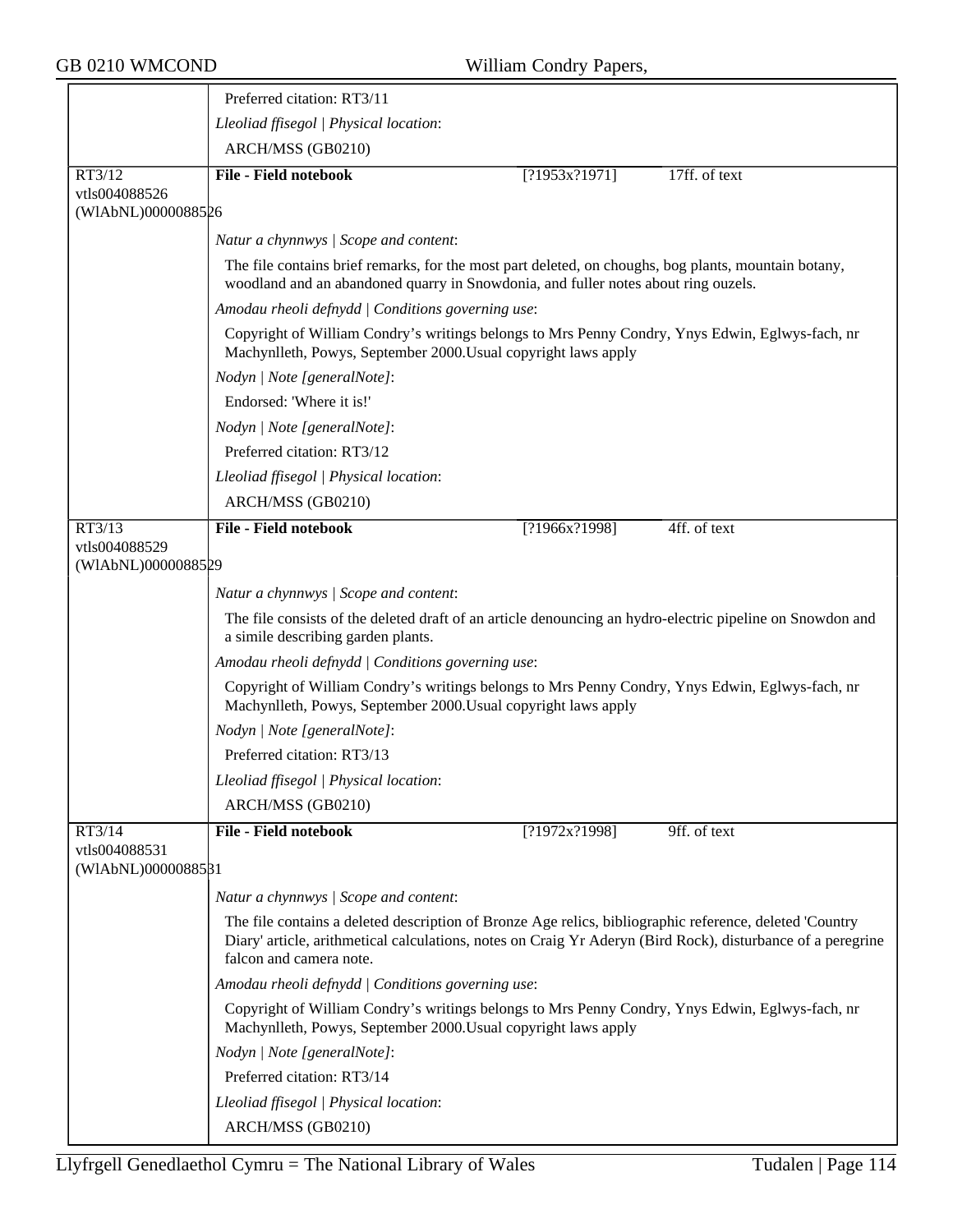# **Cyfres | Series RT4 vtls004088533 (WlAbNL)0000088533: Personal diaries**

Dyddiad | Date: 1994-1998 (dyddiad creu) | (date of creation)

Natur a chynnwys | Scope and content:

The series comprises small pocket diaries containing names of useful contacts, personal and professional engagements, brief field notes and health problems, especially attacks of migraine. Some have been re-used for bird lists at a later date.

Disgrifiad ffisegol | Physical description: 4 vols.

Lleoliad ffisegol | Physical location: ARCH/MSS (GB0210)

Nodyn | Note [generalNote]:

Preferred citation: RT4

Pwyntiau mynediad | Access points:

• Condry, William, 1918-1998 -- Diaries (pwnc) | (subject)

Trefniant | Arrangement:

Arranged chronologically

# Cyfyngiadau ar fynediad | Restrictions on access:

Readers consulting modern papers in the National Library of Wales are required to abide by the conditions set out in information provided when applying for their Readers' Tickets, whereby the reader shall become responsible for compliance with the Data Protection Act 2018 and the General Data Protection Regulation 2018 in relation to any processing by them of personal data obtained from modern records held at the Library. = Disgwylir i ddarllenwyr sydd am ddefnyddio papurau modern yn Llyfrgell Genedlaethol Cymru gydymffurfio â Deddf Warchod Data 2018 a Rheoliadau Diogelu Data Cyffredinol 2018 yng nghyd-destun unrhyw brosesu ganddynt o ddata personol a gasglwyd o gofnodion modern sydd ar gadw yn y Llyfrgell. Nodir y manylion yn yr wybodaeth a roddir wrth wneud cais am Docyn Darllen

# Amodau rheoli defnydd | Conditions governing use:

Copyright of William Condry's writings belongs to Mrs Penny Condry, Ynys Edwin, Eglwys-fach, nr Machynlleth, Powys, September 2000. Usual copyright laws apply

| FFeil / rhestr eitemau   File / item list |                                                   |                   |                                |
|-------------------------------------------|---------------------------------------------------|-------------------|--------------------------------|
| Cod cyfeirnod                             | Teitl   Title                                     | Dyddiadau   Dates | Disgrifiad ffisegol   Physical |
| Reference code                            |                                                   |                   | description                    |
| RT4/1                                     | <b>File - Personal diary</b>                      | 1994-1998         | 11ff. of text                  |
| vtls004088534                             |                                                   |                   |                                |
| (WIAbNL)0000088584                        |                                                   |                   |                                |
|                                           | Amodau rheoli defnydd   Conditions governing use: |                   |                                |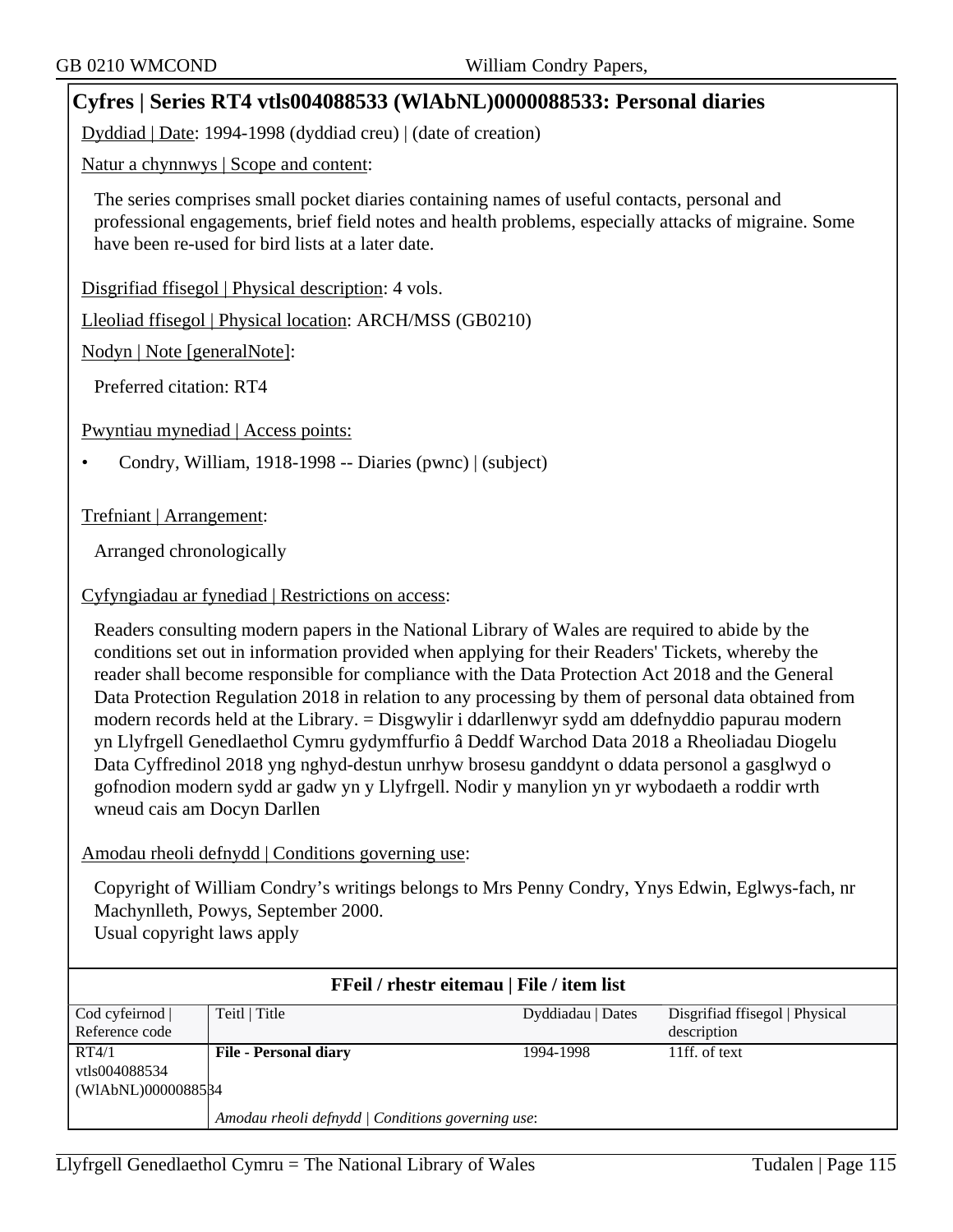|                        | Copyright of William Condry's writings belongs to Mrs Penny Condry, Ynys Edwin, Eglwys-fach, nr<br>Machynlleth, Powys, September 2000. Usual copyright laws apply |           |               |
|------------------------|-------------------------------------------------------------------------------------------------------------------------------------------------------------------|-----------|---------------|
|                        | Nodyn   Note [generalNote]:                                                                                                                                       |           |               |
|                        | Enclosures: calculations for costing of a microscope                                                                                                              |           |               |
|                        | Nodyn   Note [generalNote]:                                                                                                                                       |           |               |
|                        | Preferred citation: RT4/1                                                                                                                                         |           |               |
|                        | Lleoliad ffisegol   Physical location:                                                                                                                            |           |               |
|                        | ARCH/MSS (GB0210)                                                                                                                                                 |           |               |
|                        |                                                                                                                                                                   |           |               |
| RT4/2<br>vtls004088538 | <b>File - Personal diary</b>                                                                                                                                      | 1995-1997 | 45ff. of text |
| (WIAbNL)0000088588     |                                                                                                                                                                   |           |               |
|                        | Amodau rheoli defnydd   Conditions governing use:                                                                                                                 |           |               |
|                        | Copyright of William Condry's writings belongs to Mrs Penny Condry, Ynys Edwin, Eglwys-fach, nr<br>Machynlleth, Powys, September 2000. Usual copyright laws apply |           |               |
|                        | Nodyn   Note [generalNote]:                                                                                                                                       |           |               |
|                        | Enclosure: pressed leaf                                                                                                                                           |           |               |
|                        | Nodyn   Note [generalNote]:                                                                                                                                       |           |               |
|                        | Preferred citation: RT4/2                                                                                                                                         |           |               |
|                        | Lleoliad ffisegol   Physical location:                                                                                                                            |           |               |
|                        | ARCH/MSS (GB0210)                                                                                                                                                 |           |               |
| RT4/3                  | <b>File - Personal diary</b>                                                                                                                                      | 1997      | 17ff. of text |
| vtls004088543          |                                                                                                                                                                   |           |               |
| (WIAbNL)0000088543     |                                                                                                                                                                   |           |               |
|                        | Amodau rheoli defnydd   Conditions governing use:                                                                                                                 |           |               |
|                        | Copyright of William Condry's writings belongs to Mrs Penny Condry, Ynys Edwin, Eglwys-fach, nr<br>Machynlleth, Powys, September 2000. Usual copyright laws apply |           |               |
|                        | Nodyn   Note [generalNote]:                                                                                                                                       |           |               |
|                        | Preferred citation: RT4/3                                                                                                                                         |           |               |
|                        | Lleoliad ffisegol   Physical location:                                                                                                                            |           |               |
|                        | ARCH/MSS (GB0210)                                                                                                                                                 |           |               |
| RT4/4                  | <b>File - Personal diary</b>                                                                                                                                      | 1998      | 7ff. of text  |
| vtls004088546          |                                                                                                                                                                   |           |               |
| (WIAbNL)0000088546     |                                                                                                                                                                   |           |               |
|                        | Amodau rheoli defnydd   Conditions governing use:                                                                                                                 |           |               |
|                        | Copyright of William Condry's writings belongs to Mrs Penny Condry, Ynys Edwin, Eglwys-fach, nr<br>Machynlleth, Powys, September 2000. Usual copyright laws apply |           |               |
|                        | Nodyn   Note [generalNote]:                                                                                                                                       |           |               |
|                        | Preferred citation: RT4/4                                                                                                                                         |           |               |
|                        | Lleoliad ffisegol   Physical location:                                                                                                                            |           |               |
|                        | ARCH/MSS (GB0210)                                                                                                                                                 |           |               |
|                        |                                                                                                                                                                   |           |               |
|                        | Cyfres   Series RT5 vtls004088664 (WIAbNL)0000088664: General letters                                                                                             |           |               |
|                        | Dyddiad   Date: 1938-2016 (dyddiad creu)   (date of creation)                                                                                                     |           |               |
|                        | Natur a chynnwys   Scope and content:                                                                                                                             |           |               |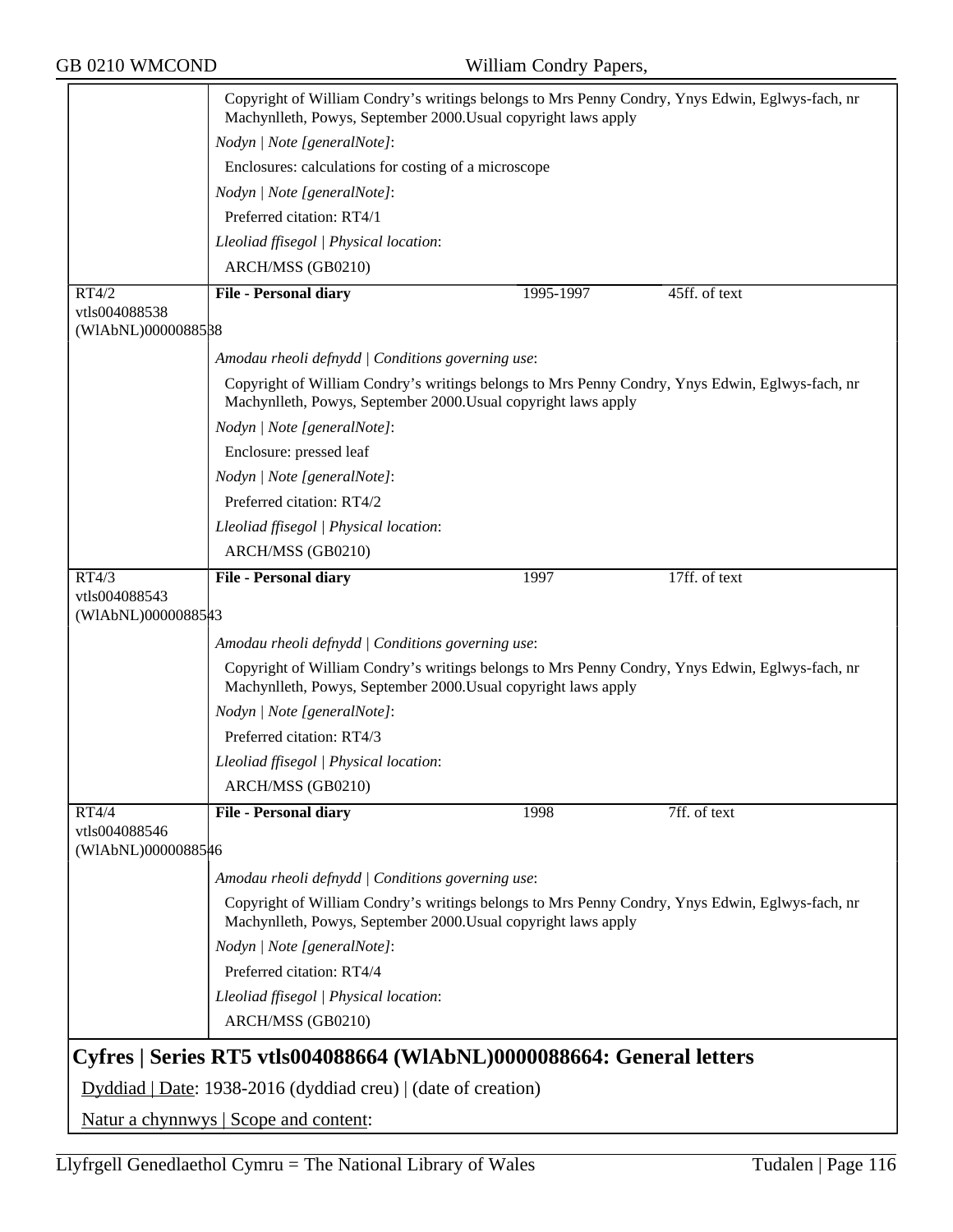The series consists of personal letters to Condry, from Ray Perry and others, on subjects relating to wild plants, bird and animal life, identification of insects, birdwatching in Britain and abroad, ornithological records, fundraising efforts for a conservation project, publishing, appreciation of Condry's 'Country Diary' articles and his books, A Welsh Country Diary and Thoreau, life during the Second World War, personal news from friends, Condry's connnections with Birmingham and enclosures of occasional printed items. Correspondents include Ronald Lockley, Ray [Perry], Morrey Salmon, H[arold Wright], Irene (`Benjamin') Vaughan, R.S. Thomas and his wife Mildred Elsie Eldridge (Elsi). There is also a letter from Condry to his niece, Chris (Christine Demmar), enclosing a story about his pet jackdaw, 1971.

Disgrifiad ffisegol | Physical description: 9 folders, 2 envelopes

Lleoliad ffisegol | Physical location: ARCH/MSS (GB0210)

Iaith y deunydd | Language of the material:

Nodyn | Note [generalNote]:

Preferred citation: RT5

Pwyntiau mynediad | Access points:

- Condry, William, 1918-1998 -- Correspondence (pwnc) | (subject)
- Condry, William, 1918-1998 (pwnc) | (subject)
- Letters (ffurfiau dogfennol) | (documentary form)
- Birds (pwnc) | (subject)
- Insects (pwnc) | (subject)
- Mammals (pwnc) | (subject)
- Nature conservation (pwnc) | (subject)
- Ornithology (pwnc) | (subject)
- Plants (pwnc) | (subject)
- World War, 1939-1945 (pwnc)  $|$  (subject)

# Trefniant | Arrangement:

Arranged at NLW alphabetically by correspondent, followed by separate files of letters from R.S. Thomas and his wife, Mildred Elsie Eldridge (Elsi), letters from miscellaneous correspondents, a letter from William Condry to Ray Perry, and a letter from Condry to his niece, Chris (Christine Demmar), enclosing a story about his pet jackdaw,which were transferred to NLW after the main donation.

Cyfyngiadau ar fynediad | Restrictions on access:

Readers consulting modern papers in the National Library of Wales are required to abide by the conditions set out in information provided when applying for their Readers' Tickets, whereby the reader shall become responsible for compliance with the Data Protection Act 2018 and the General Data Protection Regulation 2018 in relation to any processing by them of personal data obtained from modern records held at the Library. = Disgwylir i ddarllenwyr sydd am ddefnyddio papurau modern yn Llyfrgell Genedlaethol Cymru gydymffurfio â Deddf Warchod Data 2018 a Rheoliadau Diogelu Data Cyffredinol 2018 yng nghyd-destun unrhyw brosesu ganddynt o ddata personol a gasglwyd o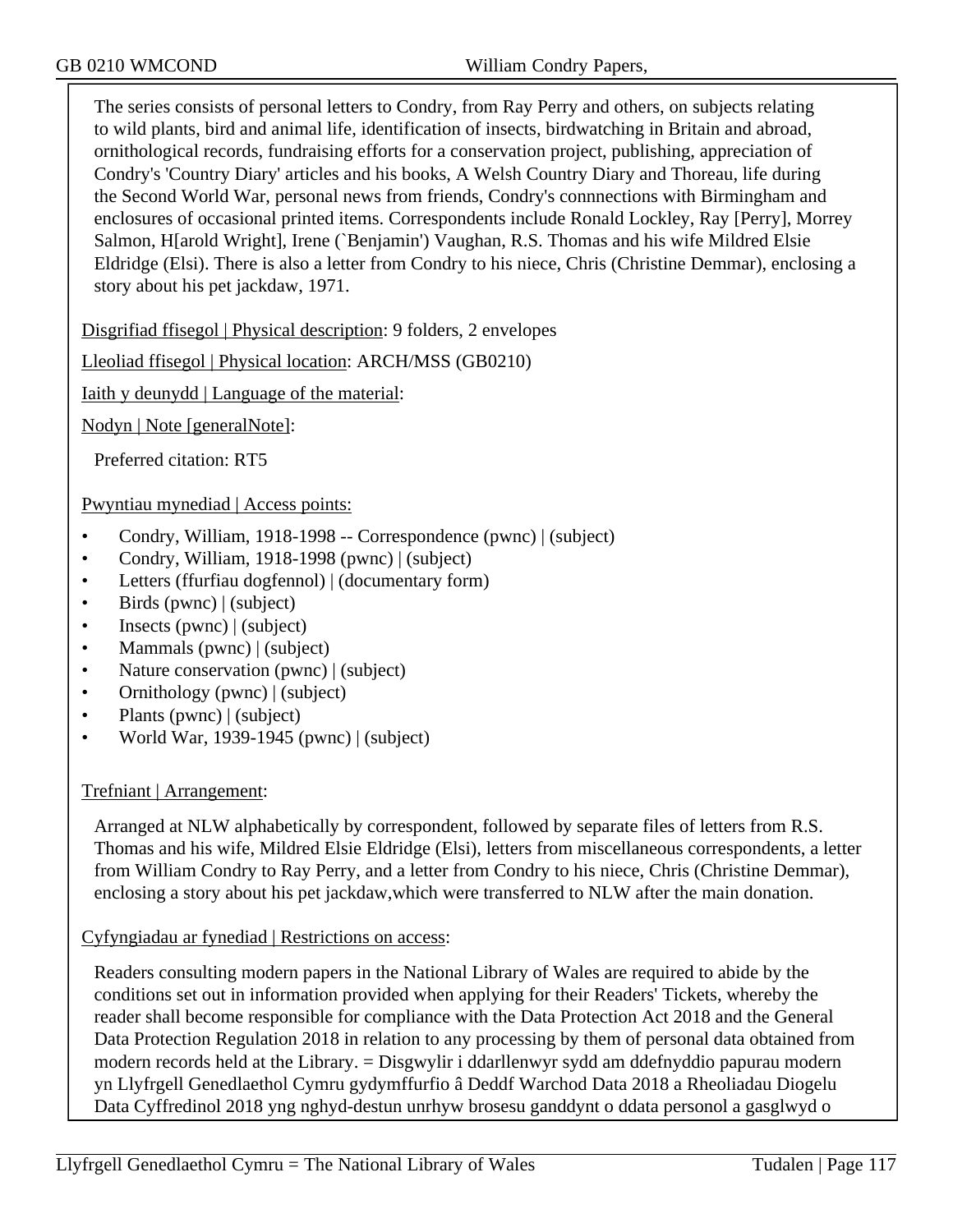gofnodion modern sydd ar gadw yn y Llyfrgell. Nodir y manylion yn yr wybodaeth a roddir wrth wneud cais am Docyn Darllen

Amodau rheoli defnydd | Conditions governing use:

Copyright of William Condry's writings belongs to Mrs Penny Condry, Ynys Edwin, Eglwys-fach, nr Machynlleth, Powys, September 2000. Usual copyright laws apply

Disgrifiadau deunydd | Related material:

For Condry's additional personal correspondence arranged by subject, see RT10. Photographs of Harborne, Birmingham, are in NLW, Department of Pictures and Maps (ref. 0199903841/1-21)

| FFeil / rhestr eitemau   File / item list |                                                                                                                                                                                                                                                                                                                                                                                                                                                                                                                                                                                                                                                                                                  |                   |                                |
|-------------------------------------------|--------------------------------------------------------------------------------------------------------------------------------------------------------------------------------------------------------------------------------------------------------------------------------------------------------------------------------------------------------------------------------------------------------------------------------------------------------------------------------------------------------------------------------------------------------------------------------------------------------------------------------------------------------------------------------------------------|-------------------|--------------------------------|
| Cod cyfeirnod                             | Teitl   Title                                                                                                                                                                                                                                                                                                                                                                                                                                                                                                                                                                                                                                                                                    | Dyddiadau   Dates | Disgrifiad ffisegol   Physical |
| Reference code                            |                                                                                                                                                                                                                                                                                                                                                                                                                                                                                                                                                                                                                                                                                                  |                   | description                    |
| RT5/1                                     | File - Letters: A-O                                                                                                                                                                                                                                                                                                                                                                                                                                                                                                                                                                                                                                                                              | 1943-ca.1993      | 13 items                       |
| vtls004182465<br>(WIAbNL)0000182465       |                                                                                                                                                                                                                                                                                                                                                                                                                                                                                                                                                                                                                                                                                                  |                   |                                |
|                                           | Crëwr   Creator:                                                                                                                                                                                                                                                                                                                                                                                                                                                                                                                                                                                                                                                                                 |                   |                                |
|                                           | Lockley, R. M. (Ronald Mathias), 1903-2000                                                                                                                                                                                                                                                                                                                                                                                                                                                                                                                                                                                                                                                       |                   |                                |
|                                           | Natur a chynnwys / Scope and content:                                                                                                                                                                                                                                                                                                                                                                                                                                                                                                                                                                                                                                                            |                   |                                |
|                                           | The file comprises letters from correspondents who include Ronald Lockley, 1948, reporting the<br>situation prior to formation of the Kite Committee, and inviting Condry to write a book on Thoreau,<br>and Sylvia Lloyd, widow of Bertram Lloyd, 1951, responding to Condry's request for information on<br>the ornithological records of Tregaron Bog (Cors Caron) prior to its designation as a nature reserve, and<br>enclosing typed copies of relevant portions from her husband's journals of 1921-1923                                                                                                                                                                                  |                   |                                |
|                                           | Amodau rheoli defnydd   Conditions governing use:                                                                                                                                                                                                                                                                                                                                                                                                                                                                                                                                                                                                                                                |                   |                                |
|                                           | Copyright of William Condry's writings belongs to Mrs Penny Condry, Ynys Edwin, Eglwys-fach, nr<br>Machynlleth, Powys, September 2000. Usual copyright laws apply                                                                                                                                                                                                                                                                                                                                                                                                                                                                                                                                |                   |                                |
|                                           | Nodyn   Note [generalNote]:                                                                                                                                                                                                                                                                                                                                                                                                                                                                                                                                                                                                                                                                      |                   |                                |
|                                           | Preferred citation: RT5/1                                                                                                                                                                                                                                                                                                                                                                                                                                                                                                                                                                                                                                                                        |                   |                                |
|                                           | Lleoliad ffisegol   Physical location:                                                                                                                                                                                                                                                                                                                                                                                                                                                                                                                                                                                                                                                           |                   |                                |
|                                           | ARCH/MSS (GB0210)                                                                                                                                                                                                                                                                                                                                                                                                                                                                                                                                                                                                                                                                                |                   |                                |
| RT5/2                                     | File - Letters: P                                                                                                                                                                                                                                                                                                                                                                                                                                                                                                                                                                                                                                                                                | 1940x1955         | 2 folders (100 items)          |
| vtls004182670                             |                                                                                                                                                                                                                                                                                                                                                                                                                                                                                                                                                                                                                                                                                                  |                   |                                |
| (WIAbNL)0000182670                        |                                                                                                                                                                                                                                                                                                                                                                                                                                                                                                                                                                                                                                                                                                  |                   |                                |
|                                           | Crëwr   Creator:                                                                                                                                                                                                                                                                                                                                                                                                                                                                                                                                                                                                                                                                                 |                   |                                |
|                                           | Perry, Ray ca. 1918-                                                                                                                                                                                                                                                                                                                                                                                                                                                                                                                                                                                                                                                                             |                   |                                |
|                                           | Natur a chynnwys / Scope and content:                                                                                                                                                                                                                                                                                                                                                                                                                                                                                                                                                                                                                                                            |                   |                                |
|                                           | The file comprises letters from Ray [Perry], containing humour, sightings of mammals, birds and<br>nests, with occasional relevant press articles, tedium of the War, pressures on conscientious objectors,<br>identification of trees, plants and fungi, birdwatching expeditions to Wales, career worries, personal<br>philosophies, forestry work, mutual acqaintances, Condry's intention to become a school teacher, lyrical<br>descriptions of Cornwall, Merionethshire and other rural areas, literary allusions, especially to Richard<br>Jefferies and Henry Williamson, with occasional sketches and manuscript and typed versions of an essay<br>by Perry, entitled 'Short-eared Owl' |                   |                                |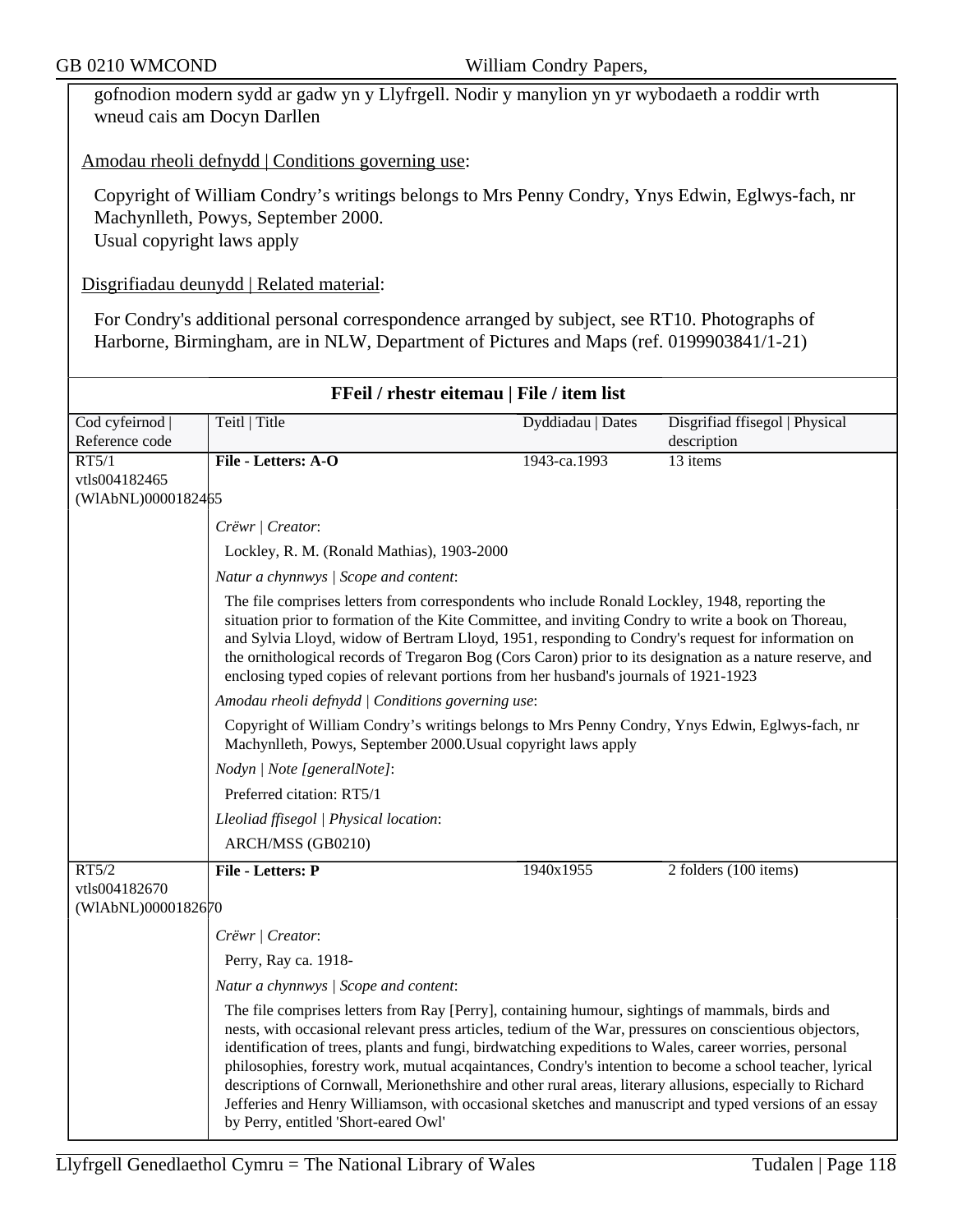|                                     | Amodau rheoli defnydd   Conditions governing use:                                                                                                                                                                                                                                                                                                                                                                                                                                                                                     |  |  |
|-------------------------------------|---------------------------------------------------------------------------------------------------------------------------------------------------------------------------------------------------------------------------------------------------------------------------------------------------------------------------------------------------------------------------------------------------------------------------------------------------------------------------------------------------------------------------------------|--|--|
|                                     | Copyright of William Condry's writings belongs to Mrs Penny Condry, Ynys Edwin, Eglwys-fach, nr<br>Machynlleth, Powys, September 2000. Usual copyright laws apply                                                                                                                                                                                                                                                                                                                                                                     |  |  |
|                                     | Nodyn   Note [generalNote]:                                                                                                                                                                                                                                                                                                                                                                                                                                                                                                           |  |  |
|                                     | Preferred citation: RT5/2                                                                                                                                                                                                                                                                                                                                                                                                                                                                                                             |  |  |
|                                     | Lleoliad ffisegol   Physical location:                                                                                                                                                                                                                                                                                                                                                                                                                                                                                                |  |  |
|                                     | ARCH/MSS (GB0210)                                                                                                                                                                                                                                                                                                                                                                                                                                                                                                                     |  |  |
| RT5/3                               | File - Letters: R-Z<br>1 folder (9 items)<br>1947-1994                                                                                                                                                                                                                                                                                                                                                                                                                                                                                |  |  |
| vtls004182673<br>(WIAbNL)0000182673 |                                                                                                                                                                                                                                                                                                                                                                                                                                                                                                                                       |  |  |
|                                     | Crëwr   Creator:                                                                                                                                                                                                                                                                                                                                                                                                                                                                                                                      |  |  |
|                                     | Salmon, H. Morrey (Harry Morrey)                                                                                                                                                                                                                                                                                                                                                                                                                                                                                                      |  |  |
|                                     | Natur a chynnwys / Scope and content:                                                                                                                                                                                                                                                                                                                                                                                                                                                                                                 |  |  |
|                                     | The file comprises letters from correspondents who include Morrey Salmon, 1977, regarding a<br>complimentary copy of a booklet sent to Condry, news of red kites and peregrines, and a meeting of<br>the Kite Committee; H[arold Wright], (postmark 1947), concerning curlews; and Irene (`Benjamin')<br>Vaughan, 1981, relating humorous anecdotes                                                                                                                                                                                   |  |  |
|                                     | Amodau rheoli defnydd   Conditions governing use:                                                                                                                                                                                                                                                                                                                                                                                                                                                                                     |  |  |
|                                     | Copyright of William Condry's writings belongs to Mrs Penny Condry, Ynys Edwin, Eglwys-fach, nr<br>Machynlleth, Powys, September 2000. Usual copyright laws apply                                                                                                                                                                                                                                                                                                                                                                     |  |  |
|                                     | Nodyn   Note [generalNote]:                                                                                                                                                                                                                                                                                                                                                                                                                                                                                                           |  |  |
|                                     | Preferred citation: RT5/3                                                                                                                                                                                                                                                                                                                                                                                                                                                                                                             |  |  |
|                                     | Lleoliad ffisegol   Physical location:                                                                                                                                                                                                                                                                                                                                                                                                                                                                                                |  |  |
|                                     | ARCH/MSS (GB0210)                                                                                                                                                                                                                                                                                                                                                                                                                                                                                                                     |  |  |
| RT5/4                               | File - Letters: unidentified correspondents<br>1938-1994<br>1 folder (17 items)                                                                                                                                                                                                                                                                                                                                                                                                                                                       |  |  |
| vtls004182676<br>(WIAbNL)0000182676 |                                                                                                                                                                                                                                                                                                                                                                                                                                                                                                                                       |  |  |
|                                     | Natur a chynnwys / Scope and content:                                                                                                                                                                                                                                                                                                                                                                                                                                                                                                 |  |  |
|                                     | The file comprises letters to Condry from unidentified correspondents                                                                                                                                                                                                                                                                                                                                                                                                                                                                 |  |  |
|                                     | Amodau rheoli defnydd   Conditions governing use:                                                                                                                                                                                                                                                                                                                                                                                                                                                                                     |  |  |
|                                     | Copyright of William Condry's writings belongs to Mrs Penny Condry, Ynys Edwin, Eglwys-fach, nr<br>Machynlleth, Powys, September 2000. Usual copyright laws apply                                                                                                                                                                                                                                                                                                                                                                     |  |  |
|                                     | Nodyn   Note [generalNote]:                                                                                                                                                                                                                                                                                                                                                                                                                                                                                                           |  |  |
|                                     | Preferred citation: RT5/4                                                                                                                                                                                                                                                                                                                                                                                                                                                                                                             |  |  |
|                                     | Lleoliad ffisegol   Physical location:                                                                                                                                                                                                                                                                                                                                                                                                                                                                                                |  |  |
|                                     | ARCH/MSS (GB0210)                                                                                                                                                                                                                                                                                                                                                                                                                                                                                                                     |  |  |
| RT5/5                               | File - Letters: R.S. Thomas and Mildred<br>1968-1998<br>2 folders (121 items)<br><b>Elsie Eldridge</b>                                                                                                                                                                                                                                                                                                                                                                                                                                |  |  |
|                                     | Crëwr   Creator:                                                                                                                                                                                                                                                                                                                                                                                                                                                                                                                      |  |  |
|                                     | Thomas, R. S. (Ronald Stuart), 1913-2000                                                                                                                                                                                                                                                                                                                                                                                                                                                                                              |  |  |
|                                     | Natur a chynnwys / Scope and content:                                                                                                                                                                                                                                                                                                                                                                                                                                                                                                 |  |  |
|                                     | Personal letters to William and Penny Condry mainly by R.S. Thomas and his wife, Mildred Elsie<br>Eldridge (Elsi) and more recently his second wife, Betty, written from Aberdaron vicarage, Sarn y Plas at<br>Y Rhiw, Pwllheli, Llanfair-yng-Nghornwy near Holyhead, Presteigne and Llanfrothen, 1968-1998. The<br>letters discuss mostly the correspondents' mutual interest in ornithology and other wildlife, frequently<br>referring to the start of the RSPB reserve at Ynyshir and Condry's wardenship, and the maintenance of |  |  |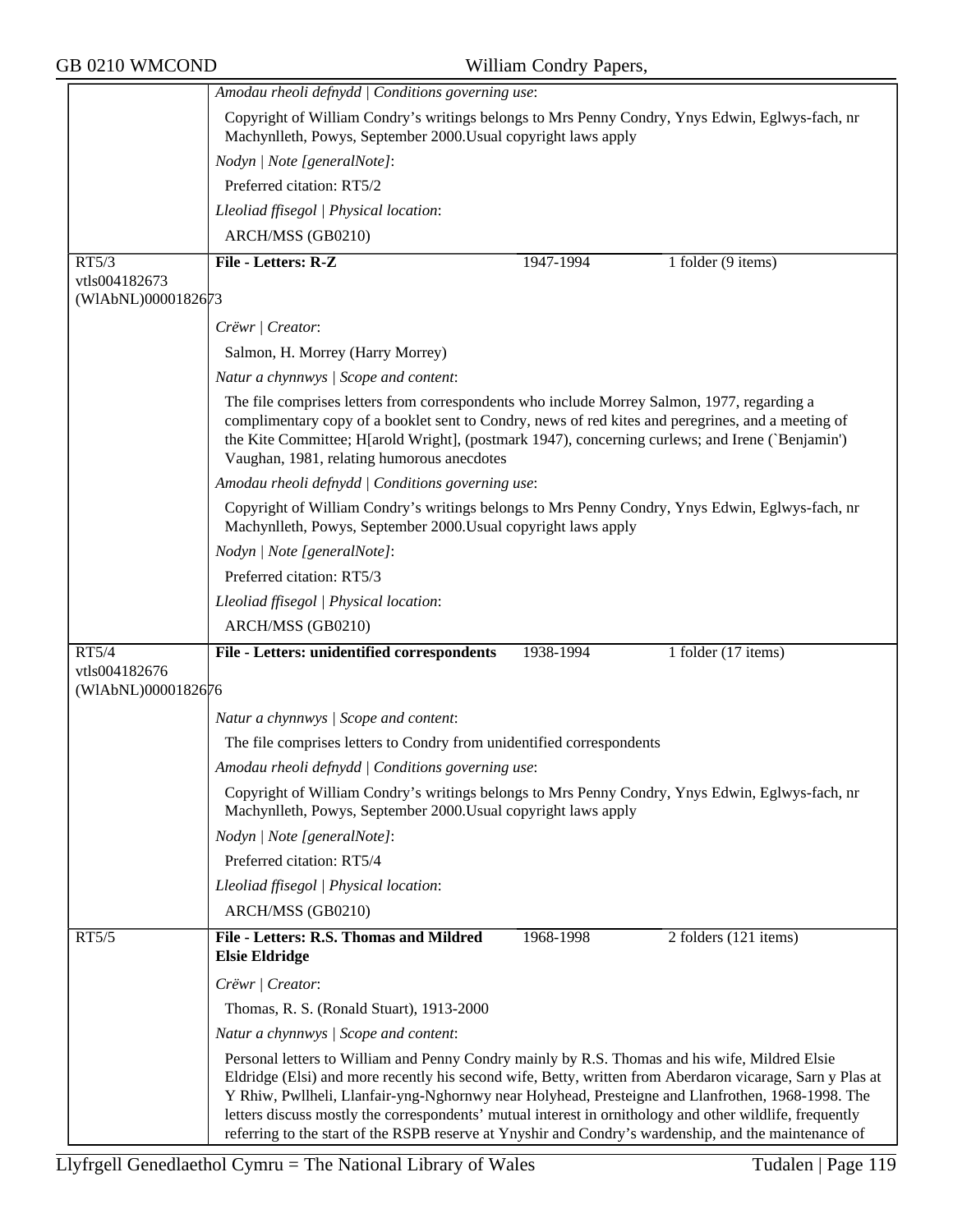|       | Bardsey Island as a nature reserve. Other topics include gardening, publishing, Thomas's family, his<br>attitude to the Welsh language and his personal beliefs; there are touches of unexpected humour. The<br>letters from Elsi Thomas sometimes include her own sketches and drawings. The file also includes a<br>letter to William Condry from the artist Meg [Stevens], 1984, letters from Thomas's biographer Justin<br>Wintle, 1995-1996, and press-cuttings about R.S. Thomas, [post-1985]-1993.                                                                |
|-------|--------------------------------------------------------------------------------------------------------------------------------------------------------------------------------------------------------------------------------------------------------------------------------------------------------------------------------------------------------------------------------------------------------------------------------------------------------------------------------------------------------------------------------------------------------------------------|
|       | Amodau rheoli defnydd   Conditions governing use:                                                                                                                                                                                                                                                                                                                                                                                                                                                                                                                        |
|       | Copyright of William Condry's writings belongs to Mrs Penny Condry, Ynys Edwin, Eglwys-fach, nr<br>Machynlleth, Powys, September 2000. Usual copyright laws apply                                                                                                                                                                                                                                                                                                                                                                                                        |
|       | Lleoliad ffisegol   Physical location:                                                                                                                                                                                                                                                                                                                                                                                                                                                                                                                                   |
|       | ARCH/MSS (GB0210)                                                                                                                                                                                                                                                                                                                                                                                                                                                                                                                                                        |
| RT5/6 | <b>File - Letters: miscellaneous</b><br>1948-1995<br>1 folder (21 items)<br>correspondents                                                                                                                                                                                                                                                                                                                                                                                                                                                                               |
|       | Natur a chynnwys / Scope and content:                                                                                                                                                                                                                                                                                                                                                                                                                                                                                                                                    |
|       | Letters to William and Penny Condry from miscellaneous correspondents, including Philip Coxon,<br>mainly about his own career as a warden for RSPB, 1975-1980; Ray Evans, 1992; Walter Harding on a<br>Thoreau commemoration, 1995; Ronald Lockley and his daughter, Ann Mark, about his life in Jersey and<br>retirement in New Zealand, 1948-1995, Irene ('Benjamin') Vaughan, on gardening, reminiscences and<br>personal news, 1989-1992; and Nicholas [?] about the Oryx project, a sailing project to commemorate<br>H.W. Tilman, and birds spotted in Oman, 1993. |
|       | Amodau rheoli defnydd   Conditions governing use:                                                                                                                                                                                                                                                                                                                                                                                                                                                                                                                        |
|       | Copyright of William Condry's writings belongs to Mrs Penny Condry, Ynys Edwin, Eglwys-fach, nr<br>Machynlleth, Powys, September 2000. Usual copyright laws apply                                                                                                                                                                                                                                                                                                                                                                                                        |
|       | Lleoliad ffisegol   Physical location:                                                                                                                                                                                                                                                                                                                                                                                                                                                                                                                                   |
|       | ARCH/MSS (GB0210)                                                                                                                                                                                                                                                                                                                                                                                                                                                                                                                                                        |
| RT5/7 | File - Letter: William Condry to Ray Perry<br>[1946]<br>1 envelope (1 item)                                                                                                                                                                                                                                                                                                                                                                                                                                                                                              |
|       |                                                                                                                                                                                                                                                                                                                                                                                                                                                                                                                                                                          |
|       | Natur a chynnwys / Scope and content:                                                                                                                                                                                                                                                                                                                                                                                                                                                                                                                                    |
|       | Letter from William Condry to Ray Perry, [March 1946], written in the form of a spring journal<br>recording walks and bike rides in and around Ponterwyd, and remarking on the weather, bird life and<br>scenery.                                                                                                                                                                                                                                                                                                                                                        |
|       | Amodau rheoli defnydd   Conditions governing use:                                                                                                                                                                                                                                                                                                                                                                                                                                                                                                                        |
|       | Copyright of William Condry's writings belongs to Mrs Penny Condry, Ynys Edwin, Eglwys-fach, nr<br>Machynlleth, Powys, September 2000. Usual copyright laws apply                                                                                                                                                                                                                                                                                                                                                                                                        |
|       | Nodyn   Note [generalNote]:                                                                                                                                                                                                                                                                                                                                                                                                                                                                                                                                              |
|       | Date 1946 suggested on the bag in which the letter was packed                                                                                                                                                                                                                                                                                                                                                                                                                                                                                                            |
|       | Lleoliad ffisegol   Physical location:                                                                                                                                                                                                                                                                                                                                                                                                                                                                                                                                   |
|       | ARCH/MSS (GB0210)                                                                                                                                                                                                                                                                                                                                                                                                                                                                                                                                                        |
| RT5/8 | 1971, 2016<br>File - Letter and story: William Condry to<br>1 envelope (3 items)<br><b>Christine Demmar</b>                                                                                                                                                                                                                                                                                                                                                                                                                                                              |
|       | Natur a chynnwys / Scope and content:                                                                                                                                                                                                                                                                                                                                                                                                                                                                                                                                    |
|       | Photocopy of a letter, dated 28 November 1971, in the hand of William Condry, addressed to his niece<br>Chris (Christine Demmar), enclosing an account of 'Jacky' his pet jackdaw; together with a covering note<br>from Chris to Penny Condry, [July 2016].                                                                                                                                                                                                                                                                                                             |
|       | Amodau rheoli defnydd   Conditions governing use:                                                                                                                                                                                                                                                                                                                                                                                                                                                                                                                        |
|       | Copyright of William Condry's writings belongs to Mrs Penny Condry, Ynys Edwin, Eglwys-fach, nr<br>Machynlleth, Powys, September 2000. Usual copyright laws apply                                                                                                                                                                                                                                                                                                                                                                                                        |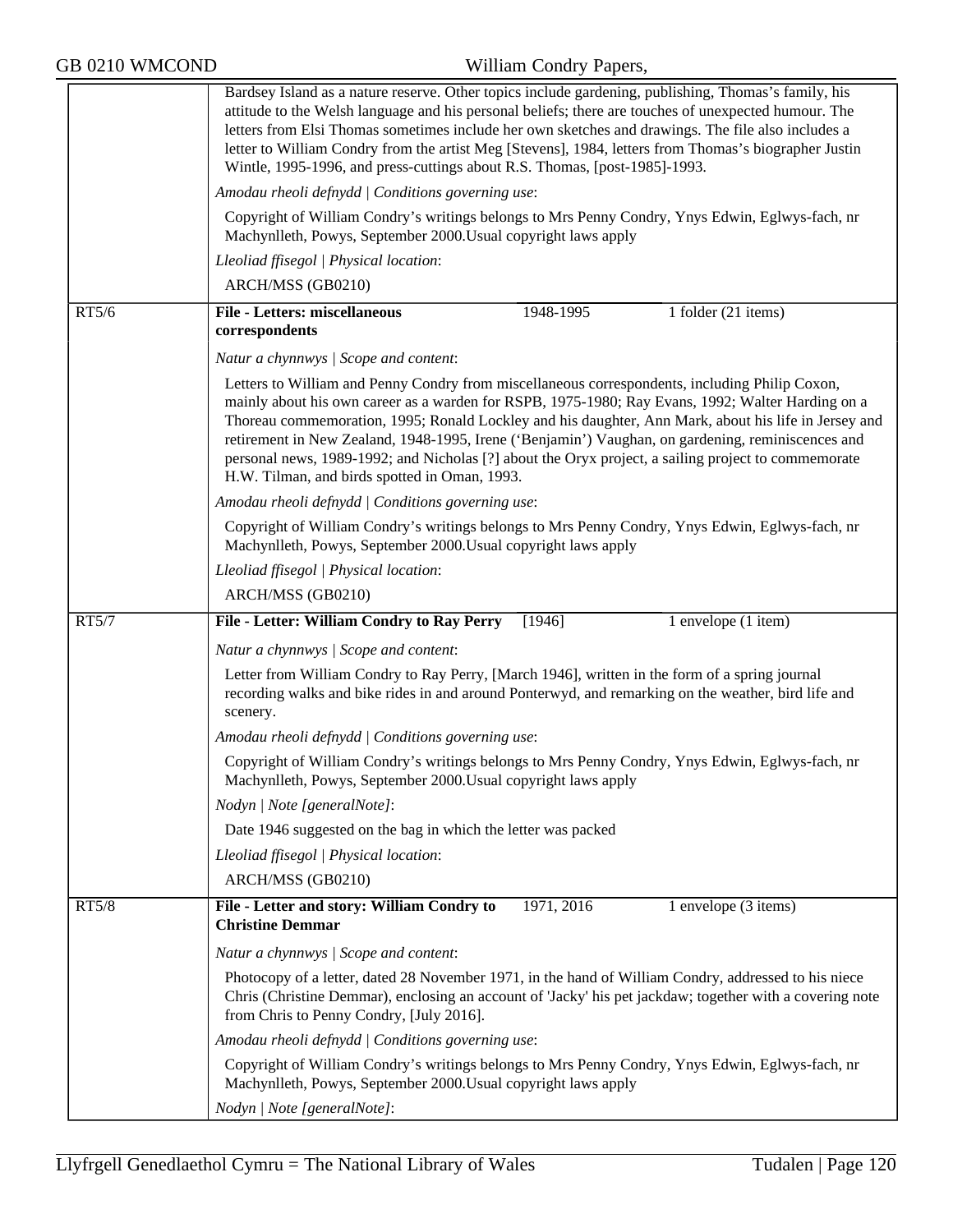|       | The file contains material which post-dates the death of William Condry.                                                                                                                                                                                                                                                                                                                                                                                                                                                                                                                                                                                                                                                                                                                                                                                                                                                                                                                                                                                                                                                                                                                                                                                                                                     |  |  |  |  |
|-------|--------------------------------------------------------------------------------------------------------------------------------------------------------------------------------------------------------------------------------------------------------------------------------------------------------------------------------------------------------------------------------------------------------------------------------------------------------------------------------------------------------------------------------------------------------------------------------------------------------------------------------------------------------------------------------------------------------------------------------------------------------------------------------------------------------------------------------------------------------------------------------------------------------------------------------------------------------------------------------------------------------------------------------------------------------------------------------------------------------------------------------------------------------------------------------------------------------------------------------------------------------------------------------------------------------------|--|--|--|--|
|       | Lleoliad ffisegol   Physical location:                                                                                                                                                                                                                                                                                                                                                                                                                                                                                                                                                                                                                                                                                                                                                                                                                                                                                                                                                                                                                                                                                                                                                                                                                                                                       |  |  |  |  |
|       | ARCH/MSS (GB2010)                                                                                                                                                                                                                                                                                                                                                                                                                                                                                                                                                                                                                                                                                                                                                                                                                                                                                                                                                                                                                                                                                                                                                                                                                                                                                            |  |  |  |  |
| RT5/9 | File - Letters: Mildred Elsie Eldridge to<br>1950-1988<br>2 folders (83 items)<br><b>Penny Condry</b>                                                                                                                                                                                                                                                                                                                                                                                                                                                                                                                                                                                                                                                                                                                                                                                                                                                                                                                                                                                                                                                                                                                                                                                                        |  |  |  |  |
|       | Crëwr   Creator:                                                                                                                                                                                                                                                                                                                                                                                                                                                                                                                                                                                                                                                                                                                                                                                                                                                                                                                                                                                                                                                                                                                                                                                                                                                                                             |  |  |  |  |
|       | Eldridge, Mildred E., 1909-1991                                                                                                                                                                                                                                                                                                                                                                                                                                                                                                                                                                                                                                                                                                                                                                                                                                                                                                                                                                                                                                                                                                                                                                                                                                                                              |  |  |  |  |
|       | Natur a chynnwys / Scope and content:                                                                                                                                                                                                                                                                                                                                                                                                                                                                                                                                                                                                                                                                                                                                                                                                                                                                                                                                                                                                                                                                                                                                                                                                                                                                        |  |  |  |  |
|       | Personal letters and greetings cards mainly to Penny Condry and occasionally to William Condry from<br>Mildred Elsie Eldridge (Elsi), wife of R.S. Thomas, written at Manafon rectory, Argaliers in France,<br>Aberdaron vicarage and Sarn y Plas, Y Rhiw, Pwllheli, They are mostly dated 1953-1988, with a gap<br>from 1954 to 1967 when R.S. Thomas was vicar of Eglwys-fach, living near to the Condrys. The letters<br>discuss mostly the correspondents' mutual interest in gardening, ornithology and other wildlife, and are<br>sometimes illustrated with delightful sketches of mice and plants. In addition they reveal aspects of Elsi's<br>life with R.S. Thomas, their son, Gwydion, Elsi's own art work, William Condry's work at Ynyshir,<br>conservation and heritage issues in North Wales, particularly the future of Bardsey Island and the garden<br>at Plas yn Rhiw. Several letters mention mutual friends such as Mary and Bow Behrend, Monica Rawlins<br>and Germaine Hunter. The file also contains a piece of creative writing by Elsi called 'A Night Garden',<br>July 1950, occasional letters from R.S. Thomas, 1978-1979, and letters from Monica Rawlins of Ystrad<br>Meurig, 196[?]-1982, and Germaine [widow of Norman Charles Hunter] of Pantlludw, Machynlleth,<br>1972. |  |  |  |  |
|       | Amodau rheoli defnydd   Conditions governing use:                                                                                                                                                                                                                                                                                                                                                                                                                                                                                                                                                                                                                                                                                                                                                                                                                                                                                                                                                                                                                                                                                                                                                                                                                                                            |  |  |  |  |
|       | Copyright of William Condry's writings belongs to Mrs Penny Condry, Ynys Edwin, Eglwys-fach, nr<br>Machynlleth, Powys, September 2000. Usual copyright laws apply                                                                                                                                                                                                                                                                                                                                                                                                                                                                                                                                                                                                                                                                                                                                                                                                                                                                                                                                                                                                                                                                                                                                            |  |  |  |  |
|       | Nodyn   Note [generalNote]:                                                                                                                                                                                                                                                                                                                                                                                                                                                                                                                                                                                                                                                                                                                                                                                                                                                                                                                                                                                                                                                                                                                                                                                                                                                                                  |  |  |  |  |
|       | Enclosed: Pressed leaves in a letter of 21 September 1972; copy extract of D.H. Lawrence 'Flowery<br>Tuscany' in a letter of 21 September 1987; a letter by Audrey Morris of The Temple in a letter by<br>Monica Rawlins to Lucy Tench, describing the memorial service of Clementine Churchill, (Postmark 10)<br>May 1978).                                                                                                                                                                                                                                                                                                                                                                                                                                                                                                                                                                                                                                                                                                                                                                                                                                                                                                                                                                                 |  |  |  |  |
|       | Lleoliad ffisegol   Physical location:                                                                                                                                                                                                                                                                                                                                                                                                                                                                                                                                                                                                                                                                                                                                                                                                                                                                                                                                                                                                                                                                                                                                                                                                                                                                       |  |  |  |  |
|       | ARCH/MSS (GB0210)                                                                                                                                                                                                                                                                                                                                                                                                                                                                                                                                                                                                                                                                                                                                                                                                                                                                                                                                                                                                                                                                                                                                                                                                                                                                                            |  |  |  |  |
|       | Cyfros   Sorios DT6 ytls004088784 (WIA bNI )0000088784, Popors relating to other                                                                                                                                                                                                                                                                                                                                                                                                                                                                                                                                                                                                                                                                                                                                                                                                                                                                                                                                                                                                                                                                                                                                                                                                                             |  |  |  |  |

# **Cyfres | Series RT6 vtls004088784 (WlAbNL)0000088784: Papers relating to other naturalists**

Crëwr | Creator:

Dyddiad | Date: 1935-1996 (dyddiad creu) | (date of creation)

Natur a chynnwys | Scope and content:

The series consists of biographies, obituaries, notes, articles, correspondence, scripts for radio talks and lectures, index cards, a poster, illustrations, press cutting and extracts from the work of other naturalists, mainly in Wales, but also in other areas of Britain and in Africa.

Disgrifiad ffisegol | Physical description: 6 envelopes, 3 volumes, 2 folders

Lleoliad ffisegol | Physical location: ARCH/MSS (GB0210)

Iaith y deunydd | Language of the material:

English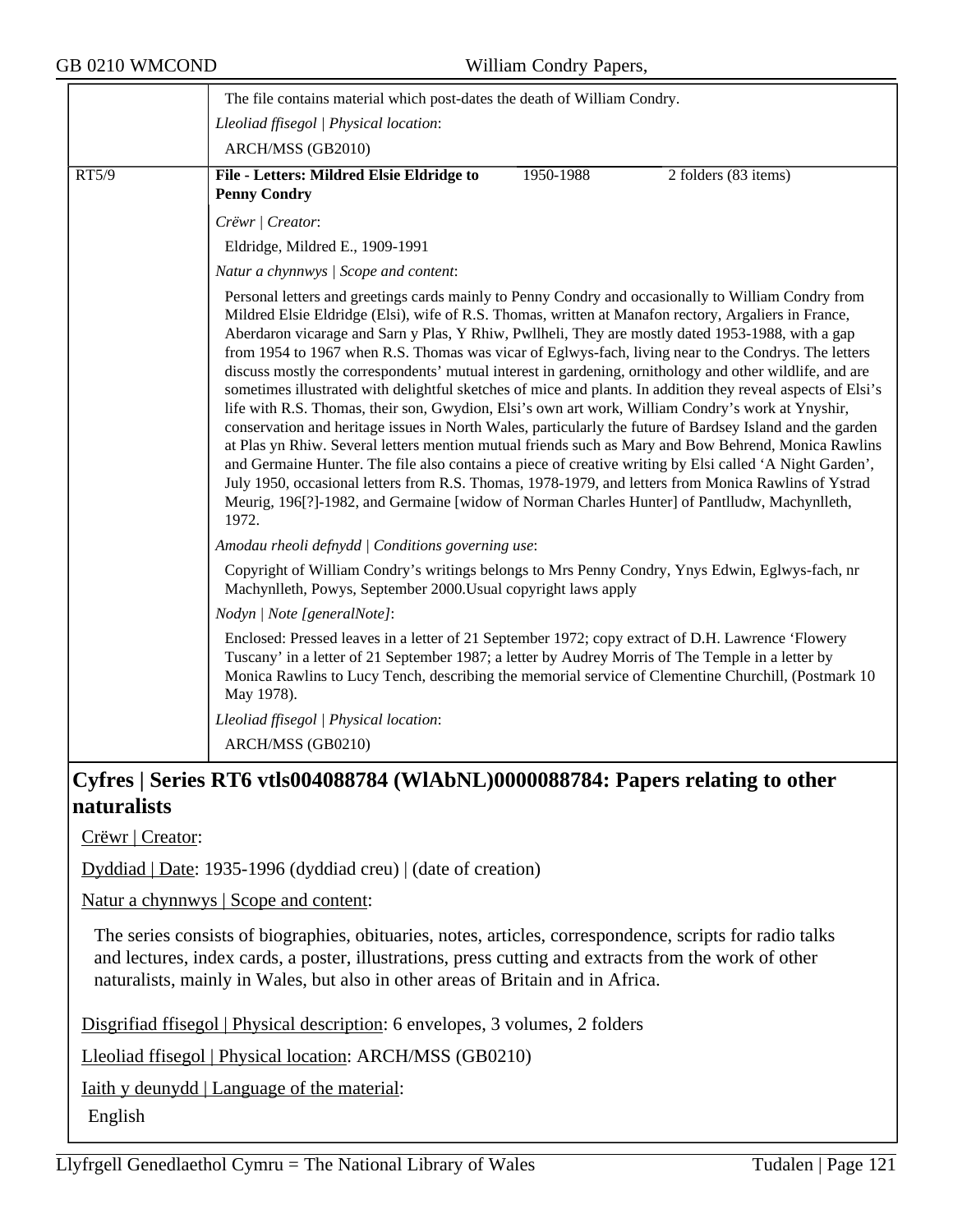Nodyn | Note [generalNote]:

Preferred citation: RT6

Pwyntiau mynediad | Access points:

- Naturalists -- Africa (pwnc) | (subject)
- Naturalists -- Great Britain (pwnc) | (subject)
- Naturalists -- Wales (pwnc) | (subject)

# Trefniant | Arrangement:

Arranged at NLW in alphabetical order by name of naturalist. Inverted commas indicate Condry's own title for a file.

# Cyfyngiadau ar fynediad | Restrictions on access:

Readers consulting modern papers in the National Library of Wales are required to abide by the conditions set out in information provided when applying for their Readers' Tickets, whereby the reader shall become responsible for compliance with the Data Protection Act 2018 and the General Data Protection Regulation 2018 in relation to any processing by them of personal data obtained from modern records held at the Library. = Disgwylir i ddarllenwyr sydd am ddefnyddio papurau modern yn Llyfrgell Genedlaethol Cymru gydymffurfio â Deddf Warchod Data 2018 a Rheoliadau Diogelu Data Cyffredinol 2018 yng nghyd-destun unrhyw brosesu ganddynt o ddata personol a gasglwyd o gofnodion modern sydd ar gadw yn y Llyfrgell. Nodir y manylion yn yr wybodaeth a roddir wrth wneud cais am Docyn Darllen

### Amodau rheoli defnydd | Conditions governing use:

Copyright of William Condry's writings belongs to Mrs Penny Condry, Ynys Edwin, Eglwys-fach, nr Machynlleth, Powys, September 2000. Usual copyright laws apply

| <b>FFeil</b> / rhestr eitemau   File / item list |                                                                                                                                                       |                   |                                |  |
|--------------------------------------------------|-------------------------------------------------------------------------------------------------------------------------------------------------------|-------------------|--------------------------------|--|
| Cod cyfeirnod                                    | Teitl   Title                                                                                                                                         | Dyddiadau   Dates | Disgrifiad ffisegol   Physical |  |
| Reference code                                   |                                                                                                                                                       |                   | description                    |  |
| RT6/1                                            | <b>File - Arthur Brook</b>                                                                                                                            | 1957              | 1 item                         |  |
| vtls004088787                                    |                                                                                                                                                       |                   |                                |  |
| (WIAbNL)0000088787                               |                                                                                                                                                       |                   |                                |  |
|                                                  | Natur a chynnwys / Scope and content:                                                                                                                 |                   |                                |  |
|                                                  | The file consists of an obituary of Arthur Brook, ornithologist and bird photographer, of Builth Wells,<br>reprinted from British Birds, October 1957 |                   |                                |  |
|                                                  | Amodau rheoli defnydd   Conditions governing use:                                                                                                     |                   |                                |  |
|                                                  | Usual copyright laws apply                                                                                                                            |                   |                                |  |
|                                                  | Nodyn / Note [generalNote]:                                                                                                                           |                   |                                |  |
|                                                  | Preferred citation: RT6/1                                                                                                                             |                   |                                |  |
|                                                  | Lleoliad ffisegol   Physical location:                                                                                                                |                   |                                |  |
|                                                  | ARCH/MSS (GB0210)                                                                                                                                     |                   |                                |  |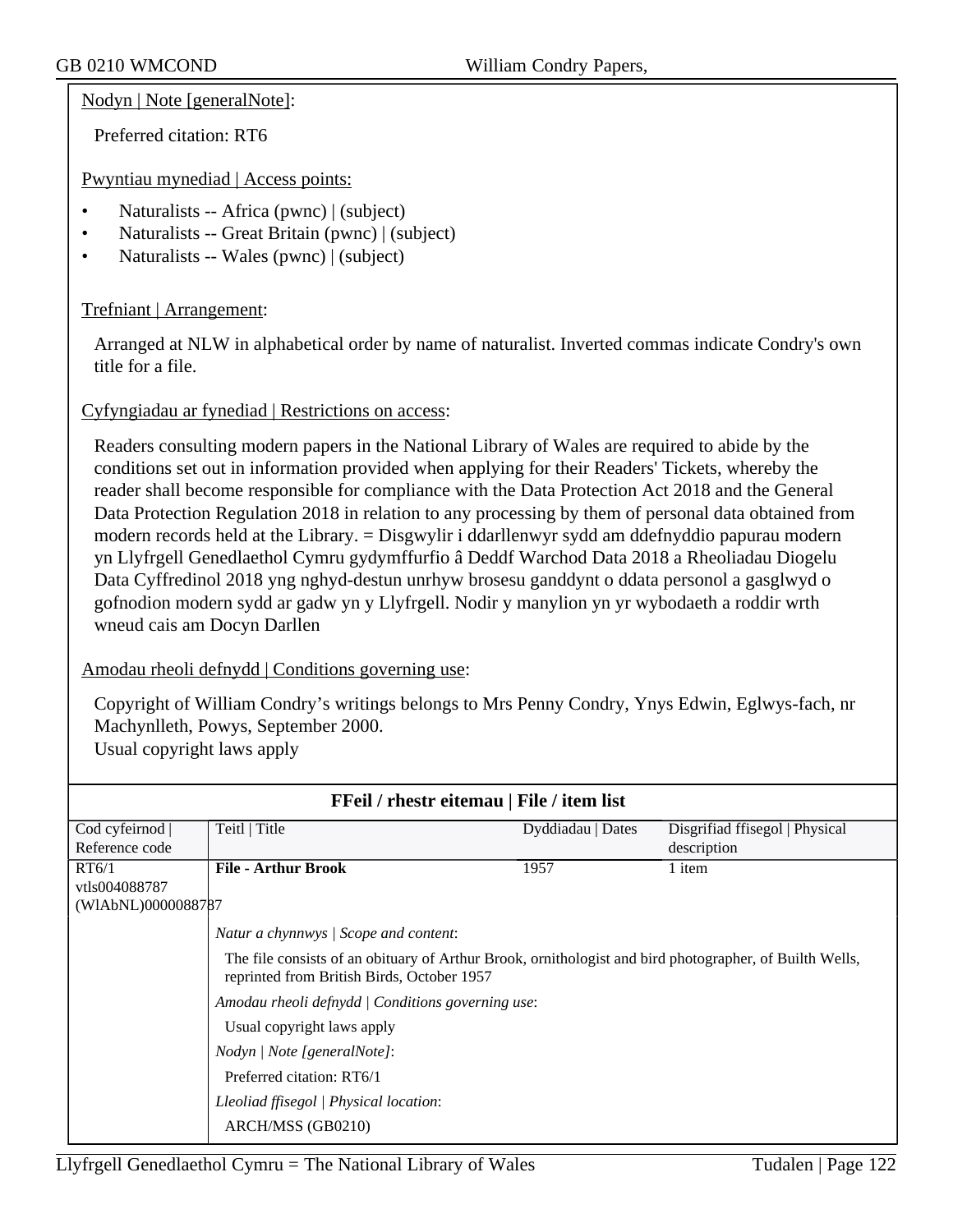|  | GB 0210 WMCOND |
|--|----------------|
|--|----------------|

| RT6/2                               | <b>File - Peter Crow</b>                                                                                                                                                                                                                                                                                                                                            | [c. 1977] | 1 envelope (1 item)     |  |
|-------------------------------------|---------------------------------------------------------------------------------------------------------------------------------------------------------------------------------------------------------------------------------------------------------------------------------------------------------------------------------------------------------------------|-----------|-------------------------|--|
| vtls004088788                       |                                                                                                                                                                                                                                                                                                                                                                     |           |                         |  |
| (WIAbNL)0000088788                  |                                                                                                                                                                                                                                                                                                                                                                     |           |                         |  |
|                                     | Natur a chynnwys   Scope and content:                                                                                                                                                                                                                                                                                                                               |           |                         |  |
|                                     | The file consists of handwritten notes, entitled 'Peter Crow and his Syrphids', describing the late North<br>Wales entomologist's interest in hover-flies.                                                                                                                                                                                                          |           |                         |  |
|                                     | Amodau rheoli defnydd   Conditions governing use:                                                                                                                                                                                                                                                                                                                   |           |                         |  |
|                                     | Copyright of William Condry's writings belongs to Mrs Penny Condry, Ynys Edwin, Eglwys-fach, nr<br>Machynlleth, Powys, September 2000. Usual copyright laws apply                                                                                                                                                                                                   |           |                         |  |
|                                     | Nodyn   Note [generalNote]:                                                                                                                                                                                                                                                                                                                                         |           |                         |  |
|                                     | Date surmised from reference to Crow, dated 1977, in Wildlife, My Life                                                                                                                                                                                                                                                                                              |           |                         |  |
|                                     | Nodyn   Note [generalNote]:                                                                                                                                                                                                                                                                                                                                         |           |                         |  |
|                                     | Preferred citation: RT6/2                                                                                                                                                                                                                                                                                                                                           |           |                         |  |
|                                     | Lleoliad ffisegol   Physical location:                                                                                                                                                                                                                                                                                                                              |           |                         |  |
|                                     | ARCH/MSS (GB0210)                                                                                                                                                                                                                                                                                                                                                   |           |                         |  |
| RT6/3                               | File - 'Early Snowdonia Botanists'                                                                                                                                                                                                                                                                                                                                  | 1984-1990 | 1 envelope (5 items)    |  |
| vtls004088794                       |                                                                                                                                                                                                                                                                                                                                                                     |           |                         |  |
| (WIAbNL)0000088794                  |                                                                                                                                                                                                                                                                                                                                                                     |           |                         |  |
|                                     | Natur a chynnwys   Scope and content:                                                                                                                                                                                                                                                                                                                               |           |                         |  |
|                                     | The file comprises brief notes on the lives and work of William Bingley, Thomas Johnson, John Ray,<br>Edward Lhuyd and Peter Bayley Williams, showing their positions in the chronology and development<br>of botany in North Wales, descriptions of certain mountain plants with the Welsh equivalents of their<br>names, and a record office information leaflet. |           |                         |  |
|                                     | Amodau rheoli defnydd   Conditions governing use:                                                                                                                                                                                                                                                                                                                   |           |                         |  |
|                                     | Copyright of William Condry's writings belongs to Mrs Penny Condry, Ynys Edwin, Eglwys-fach, nr<br>Machynlleth, Powys, September 2000. Usual copyright laws apply                                                                                                                                                                                                   |           |                         |  |
|                                     | Nodyn   Note [generalNote]:                                                                                                                                                                                                                                                                                                                                         |           |                         |  |
|                                     | Preferred citation: RT6/3                                                                                                                                                                                                                                                                                                                                           |           |                         |  |
|                                     | Lleoliad ffisegol   Physical location:                                                                                                                                                                                                                                                                                                                              |           |                         |  |
|                                     | ARCH/MSS (GB0210)                                                                                                                                                                                                                                                                                                                                                   |           |                         |  |
| RT6/4                               | File - Jack Grasse                                                                                                                                                                                                                                                                                                                                                  | 1975-1985 | 1 vol. (66 ff. of text) |  |
| vtls004088796<br>(WIAbNL)0000088796 |                                                                                                                                                                                                                                                                                                                                                                     |           |                         |  |
|                                     | Crëwr   Creator:                                                                                                                                                                                                                                                                                                                                                    |           |                         |  |
|                                     | Grasse, Jack, 1942-                                                                                                                                                                                                                                                                                                                                                 |           |                         |  |
|                                     | Natur a chynnwys / Scope and content:                                                                                                                                                                                                                                                                                                                               |           |                         |  |
|                                     | The file consists of bound, home-printed extracts from the diaries and natural history notes of Jack<br>Grasse of Corris, Machynlleth, mainly recording activities of birds and mammals in the Tal-y-llyn and<br>Cader Idris areas.                                                                                                                                 |           |                         |  |
|                                     | Amodau rheoli defnydd   Conditions governing use:                                                                                                                                                                                                                                                                                                                   |           |                         |  |
|                                     | Usual copyright laws apply                                                                                                                                                                                                                                                                                                                                          |           |                         |  |
|                                     | Nodyn   Note [generalNote]:                                                                                                                                                                                                                                                                                                                                         |           |                         |  |
|                                     | Endorsed: 'Pepys Publications, Personal Recording Specialists' and humorous, mock advertisement of<br>the work                                                                                                                                                                                                                                                      |           |                         |  |
|                                     | Nodyn   Note [generalNote]:                                                                                                                                                                                                                                                                                                                                         |           |                         |  |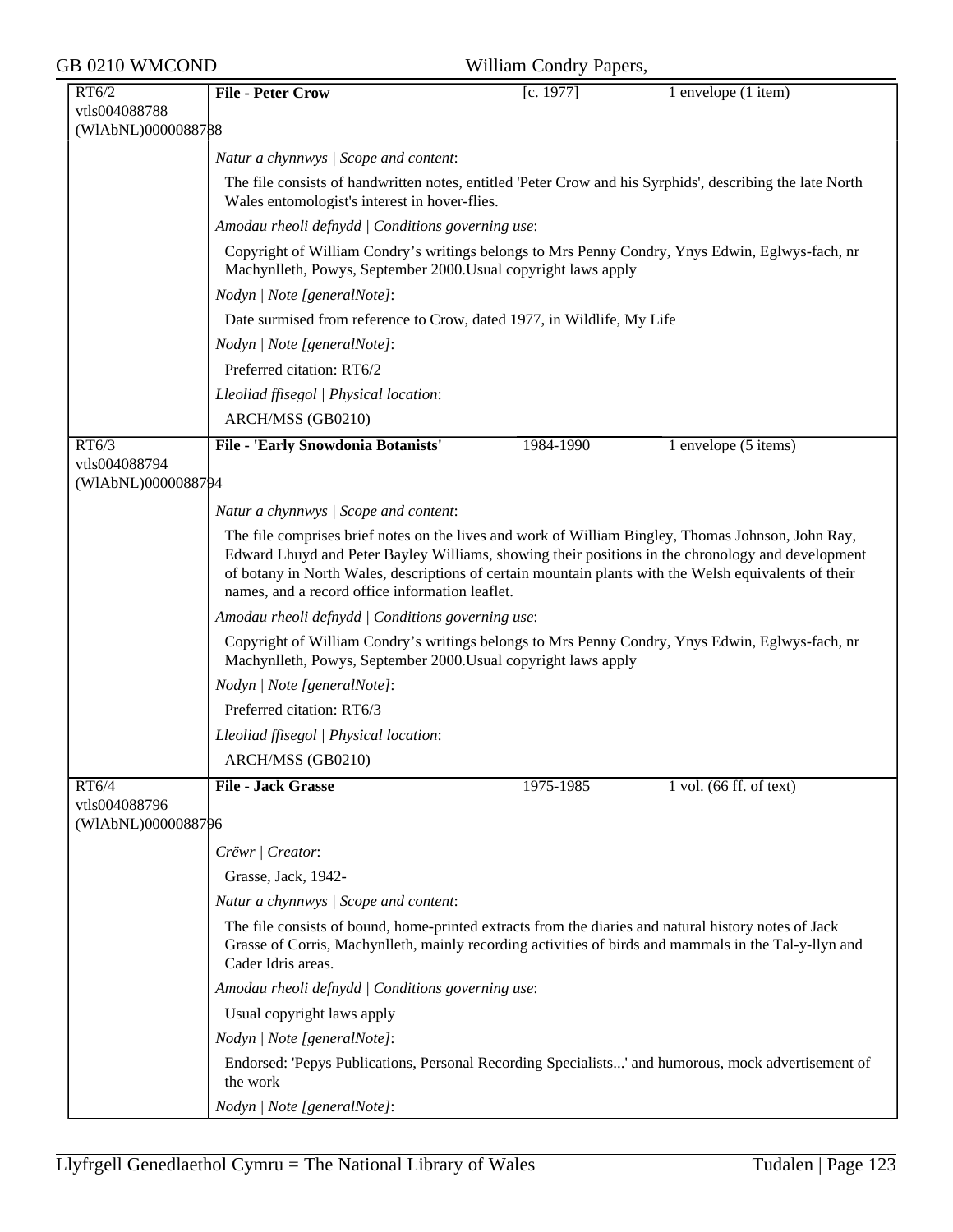|                                     | Preferred citation: RT6/4                                                                                                                                                                                                                                                                                                                                                                                                                                                                                                                                                                                                                                                                                                                                                                                                                                                                                                                                                                                                                                                                                                                                                                    |            |                       |  |  |
|-------------------------------------|----------------------------------------------------------------------------------------------------------------------------------------------------------------------------------------------------------------------------------------------------------------------------------------------------------------------------------------------------------------------------------------------------------------------------------------------------------------------------------------------------------------------------------------------------------------------------------------------------------------------------------------------------------------------------------------------------------------------------------------------------------------------------------------------------------------------------------------------------------------------------------------------------------------------------------------------------------------------------------------------------------------------------------------------------------------------------------------------------------------------------------------------------------------------------------------------|------------|-----------------------|--|--|
|                                     | Lleoliad ffisegol   Physical location:                                                                                                                                                                                                                                                                                                                                                                                                                                                                                                                                                                                                                                                                                                                                                                                                                                                                                                                                                                                                                                                                                                                                                       |            |                       |  |  |
|                                     | ARCH/MSS (GB0210)                                                                                                                                                                                                                                                                                                                                                                                                                                                                                                                                                                                                                                                                                                                                                                                                                                                                                                                                                                                                                                                                                                                                                                            |            |                       |  |  |
| RT6/5                               | <b>File - Cecil Lambourne</b>                                                                                                                                                                                                                                                                                                                                                                                                                                                                                                                                                                                                                                                                                                                                                                                                                                                                                                                                                                                                                                                                                                                                                                | [c. 1990]  | 1 vol. (7ff. of text) |  |  |
| vtls004088799<br>(WIAbNL)0000088799 |                                                                                                                                                                                                                                                                                                                                                                                                                                                                                                                                                                                                                                                                                                                                                                                                                                                                                                                                                                                                                                                                                                                                                                                              |            |                       |  |  |
|                                     | Natur a chynnwys / Scope and content:                                                                                                                                                                                                                                                                                                                                                                                                                                                                                                                                                                                                                                                                                                                                                                                                                                                                                                                                                                                                                                                                                                                                                        |            |                       |  |  |
|                                     | The file contains a partially deleted draft obituary of the Worcestershire naturalist, Cecil Lambourne.<br>Amodau rheoli defnydd   Conditions governing use:                                                                                                                                                                                                                                                                                                                                                                                                                                                                                                                                                                                                                                                                                                                                                                                                                                                                                                                                                                                                                                 |            |                       |  |  |
|                                     |                                                                                                                                                                                                                                                                                                                                                                                                                                                                                                                                                                                                                                                                                                                                                                                                                                                                                                                                                                                                                                                                                                                                                                                              |            |                       |  |  |
|                                     | Copyright of William Condry's writings belongs to Mrs Penny Condry, Ynys Edwin, Eglwys-fach, nr<br>Machynlleth, Powys, September 2000. Usual copyright laws apply                                                                                                                                                                                                                                                                                                                                                                                                                                                                                                                                                                                                                                                                                                                                                                                                                                                                                                                                                                                                                            |            |                       |  |  |
|                                     | Nodyn   Note [generalNote]:                                                                                                                                                                                                                                                                                                                                                                                                                                                                                                                                                                                                                                                                                                                                                                                                                                                                                                                                                                                                                                                                                                                                                                  |            |                       |  |  |
|                                     | Preferred citation: RT6/5                                                                                                                                                                                                                                                                                                                                                                                                                                                                                                                                                                                                                                                                                                                                                                                                                                                                                                                                                                                                                                                                                                                                                                    |            |                       |  |  |
|                                     | Lleoliad ffisegol   Physical location:                                                                                                                                                                                                                                                                                                                                                                                                                                                                                                                                                                                                                                                                                                                                                                                                                                                                                                                                                                                                                                                                                                                                                       |            |                       |  |  |
|                                     | ARCH/MSS (GB0210)                                                                                                                                                                                                                                                                                                                                                                                                                                                                                                                                                                                                                                                                                                                                                                                                                                                                                                                                                                                                                                                                                                                                                                            |            |                       |  |  |
| RT6/6                               | File - G. Philip Leedal                                                                                                                                                                                                                                                                                                                                                                                                                                                                                                                                                                                                                                                                                                                                                                                                                                                                                                                                                                                                                                                                                                                                                                      | 1984, 1995 | 1 envelope (5 items)  |  |  |
| vtls004134583<br>(WIAbNL)0000134583 |                                                                                                                                                                                                                                                                                                                                                                                                                                                                                                                                                                                                                                                                                                                                                                                                                                                                                                                                                                                                                                                                                                                                                                                              |            |                       |  |  |
|                                     | Natur a chynnwys / Scope and content:                                                                                                                                                                                                                                                                                                                                                                                                                                                                                                                                                                                                                                                                                                                                                                                                                                                                                                                                                                                                                                                                                                                                                        |            |                       |  |  |
|                                     | The file comprises letters regarding a book by Rev. G. Philip Leedal, geologist, priest and botanist,<br>who specialised in the natural history of Tanzania and the mountain flowers of Tanzania, his obituary,<br>together with a later letter from John and Rita Leedal 1995, concerning mountain ferns and the obituary.<br>Amodau rheoli defnydd   Conditions governing use:<br>Copyright of William Condry's writings belongs to Mrs Penny Condry, Ynys Edwin, Eglwys-fach, nr<br>Machynlleth, Powys, September 2000. Usual copyright laws apply<br>Nodyn   Note [generalNote]:                                                                                                                                                                                                                                                                                                                                                                                                                                                                                                                                                                                                         |            |                       |  |  |
|                                     |                                                                                                                                                                                                                                                                                                                                                                                                                                                                                                                                                                                                                                                                                                                                                                                                                                                                                                                                                                                                                                                                                                                                                                                              |            |                       |  |  |
|                                     |                                                                                                                                                                                                                                                                                                                                                                                                                                                                                                                                                                                                                                                                                                                                                                                                                                                                                                                                                                                                                                                                                                                                                                                              |            |                       |  |  |
|                                     |                                                                                                                                                                                                                                                                                                                                                                                                                                                                                                                                                                                                                                                                                                                                                                                                                                                                                                                                                                                                                                                                                                                                                                                              |            |                       |  |  |
|                                     | Preferred citation: RT6/6                                                                                                                                                                                                                                                                                                                                                                                                                                                                                                                                                                                                                                                                                                                                                                                                                                                                                                                                                                                                                                                                                                                                                                    |            |                       |  |  |
|                                     | Lleoliad ffisegol   Physical location:                                                                                                                                                                                                                                                                                                                                                                                                                                                                                                                                                                                                                                                                                                                                                                                                                                                                                                                                                                                                                                                                                                                                                       |            |                       |  |  |
|                                     | ARCH/MSS (GB0210)                                                                                                                                                                                                                                                                                                                                                                                                                                                                                                                                                                                                                                                                                                                                                                                                                                                                                                                                                                                                                                                                                                                                                                            |            |                       |  |  |
| RT6/7<br>vtls004089163              | <b>File - Edward Lhuyd</b>                                                                                                                                                                                                                                                                                                                                                                                                                                                                                                                                                                                                                                                                                                                                                                                                                                                                                                                                                                                                                                                                                                                                                                   | 1954-1993  | 2 folders (6 cm)      |  |  |
| (WIAbNL)0000089163                  |                                                                                                                                                                                                                                                                                                                                                                                                                                                                                                                                                                                                                                                                                                                                                                                                                                                                                                                                                                                                                                                                                                                                                                                              |            |                       |  |  |
|                                     | Crëwr   Creator:                                                                                                                                                                                                                                                                                                                                                                                                                                                                                                                                                                                                                                                                                                                                                                                                                                                                                                                                                                                                                                                                                                                                                                             |            |                       |  |  |
|                                     | Bowen, E. G. (Emrys George), 1900-                                                                                                                                                                                                                                                                                                                                                                                                                                                                                                                                                                                                                                                                                                                                                                                                                                                                                                                                                                                                                                                                                                                                                           |            |                       |  |  |
|                                     | Natur a chynnwys / Scope and content:                                                                                                                                                                                                                                                                                                                                                                                                                                                                                                                                                                                                                                                                                                                                                                                                                                                                                                                                                                                                                                                                                                                                                        |            |                       |  |  |
|                                     | The file comprises a handwritten schematic chronology or 'life plan' and notes describing Lhuyd's family<br>background, education, career, interests, his knowledge of Welsh mountain flora and the influence of<br>John Ray, study of antiquities, contribution to Camden's Britannia, and work for his unfinished Celtic<br>encyclopaedia, establishment of the Edward Lhuyd Society, references and quotations from relevant<br>manuscript and published sources, bibliographies, lecture notes, manuscript and typed drafts of BBC<br>radio talks, 1960, to celebrate the tercentenary of Lhuyd's birth, one of them entitled 'The Greatest<br>Naturalist in Europe', accompanied by two letters from the producer, and a typed article entitled 'A<br>Pioneer Welsh Botanist', with list of textual corrections; relevant correspondence, including letters from<br>Arthur Chater (3), 1960-1980, Dafydd Davies of Cymdeithas Edward Llwyd (1), 1985, and Brynley F.<br>Roberts (4), 1974-1993, a press cutting about Lhuyd's connection with Gogerddan, several typed and<br>printed items by other Lhuyd scholars, including the script of a radio talk, with accompanying letter, by |            |                       |  |  |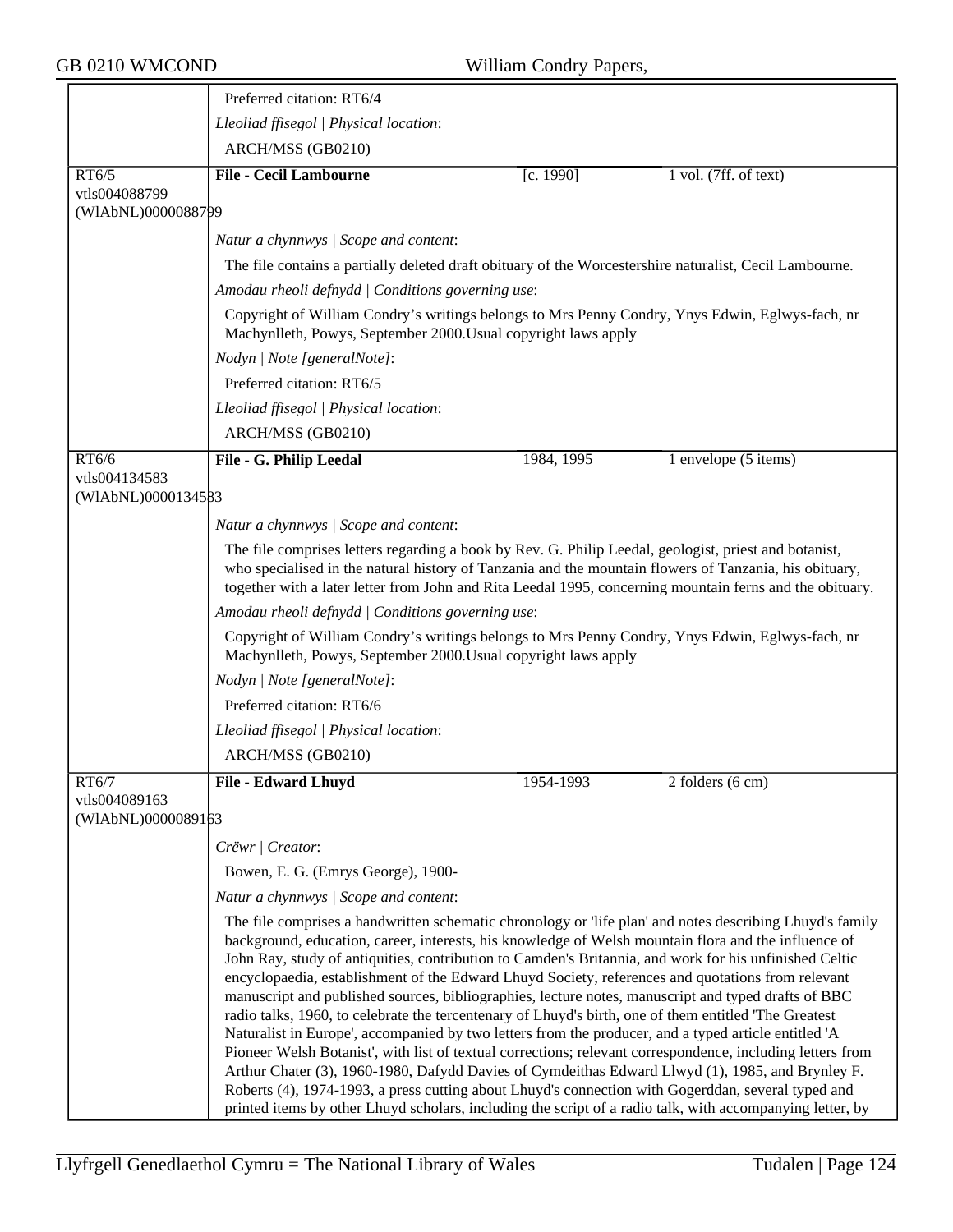|                                      | Professor E. G. Bowen, 1954, and articles by Arthur Chater, Frank Emery, Dr Brynley F. Roberts and<br>Gwyn Walters.                                                                                                                                                                                    |  |  |  |
|--------------------------------------|--------------------------------------------------------------------------------------------------------------------------------------------------------------------------------------------------------------------------------------------------------------------------------------------------------|--|--|--|
|                                      | Amodau rheoli defnydd   Conditions governing use:                                                                                                                                                                                                                                                      |  |  |  |
|                                      | Copyright of William Condry's writings belongs to Mrs Penny Condry, Ynys Edwin, Eglwys-fach, nr                                                                                                                                                                                                        |  |  |  |
|                                      | Machynlleth, Powys, September 2000. Usual copyright laws apply                                                                                                                                                                                                                                         |  |  |  |
|                                      | Nodyn   Note [generalNote]:                                                                                                                                                                                                                                                                            |  |  |  |
|                                      | Preferred citation: RT6/7                                                                                                                                                                                                                                                                              |  |  |  |
|                                      | Lleoliad ffisegol   Physical location:                                                                                                                                                                                                                                                                 |  |  |  |
|                                      | ARCH/MSS (GB0210)                                                                                                                                                                                                                                                                                      |  |  |  |
| RT6/8                                | <b>File - Ronald Lockley</b><br>1993<br>$\overline{1}$ item                                                                                                                                                                                                                                            |  |  |  |
| vtls004089213<br>(WIAbNL)00000892 13 |                                                                                                                                                                                                                                                                                                        |  |  |  |
|                                      |                                                                                                                                                                                                                                                                                                        |  |  |  |
|                                      | Natur a chynnwys / Scope and content:                                                                                                                                                                                                                                                                  |  |  |  |
|                                      | The file is a press release by Dyfed Wildlife Trust reporting the award of the Union Medal of the<br>British Ornithologists' Union to Ronald Lockley, and describing his services to ornithology, his life on<br>Skokholm, his writing career and his eventual move to New Zealand.                    |  |  |  |
|                                      | Amodau rheoli defnydd   Conditions governing use:                                                                                                                                                                                                                                                      |  |  |  |
|                                      | Usual copyright laws apply                                                                                                                                                                                                                                                                             |  |  |  |
|                                      | Nodyn   Note [generalNote]:                                                                                                                                                                                                                                                                            |  |  |  |
|                                      | Preferred citation: RT6/8                                                                                                                                                                                                                                                                              |  |  |  |
|                                      | Lleoliad ffisegol   Physical location:                                                                                                                                                                                                                                                                 |  |  |  |
|                                      | ARCH/MSS (GB0210)                                                                                                                                                                                                                                                                                      |  |  |  |
| RT6/9                                | <b>File - Sir Roderick Impey Murchison</b><br>1969-1989<br>1 envelope (3 items)                                                                                                                                                                                                                        |  |  |  |
| vtls004089214<br>(WIAbNL)00000892 14 |                                                                                                                                                                                                                                                                                                        |  |  |  |
|                                      | Natur a chynnwys / Scope and content:                                                                                                                                                                                                                                                                  |  |  |  |
|                                      | The file comprises typed and photocopied articles about the life, career and writings of Sir Roderick<br>Impey Murchison, the Scottish geologist, who was renowned for his investigations of the rocks of South<br>Wales and the border lands, and was acknowledged as founder of the Silurian system. |  |  |  |
|                                      | Amodau rheoli defnydd   Conditions governing use:                                                                                                                                                                                                                                                      |  |  |  |
|                                      | Usual copyright laws apply                                                                                                                                                                                                                                                                             |  |  |  |
|                                      | Nodyn   Note [generalNote]:                                                                                                                                                                                                                                                                            |  |  |  |
|                                      | Endorsed: 'Bill. With my compliments. Doug.'                                                                                                                                                                                                                                                           |  |  |  |
|                                      | Nodyn   Note [generalNote]:                                                                                                                                                                                                                                                                            |  |  |  |
|                                      | Preferred citation: RT6/9                                                                                                                                                                                                                                                                              |  |  |  |
|                                      | Lleoliad ffisegol   Physical location:                                                                                                                                                                                                                                                                 |  |  |  |
|                                      | ARCH/MSS (GB0210)                                                                                                                                                                                                                                                                                      |  |  |  |
| RT6/10                               | File - John Ray<br>1986<br>1 vol. (80ff. of text)                                                                                                                                                                                                                                                      |  |  |  |
| vtls004089216<br>(WIAbNL)00000892 16 |                                                                                                                                                                                                                                                                                                        |  |  |  |
|                                      |                                                                                                                                                                                                                                                                                                        |  |  |  |
|                                      | Natur a chynnwys / Scope and content:                                                                                                                                                                                                                                                                  |  |  |  |
|                                      | The file is a printed booklet describing the life, career, natural history studies and literary interests of<br>John Ray, the seventeenth century Essex naturalist, who had some influence on the work of Edward<br>Lhuyd.                                                                             |  |  |  |
|                                      | Amodau rheoli defnydd   Conditions governing use:                                                                                                                                                                                                                                                      |  |  |  |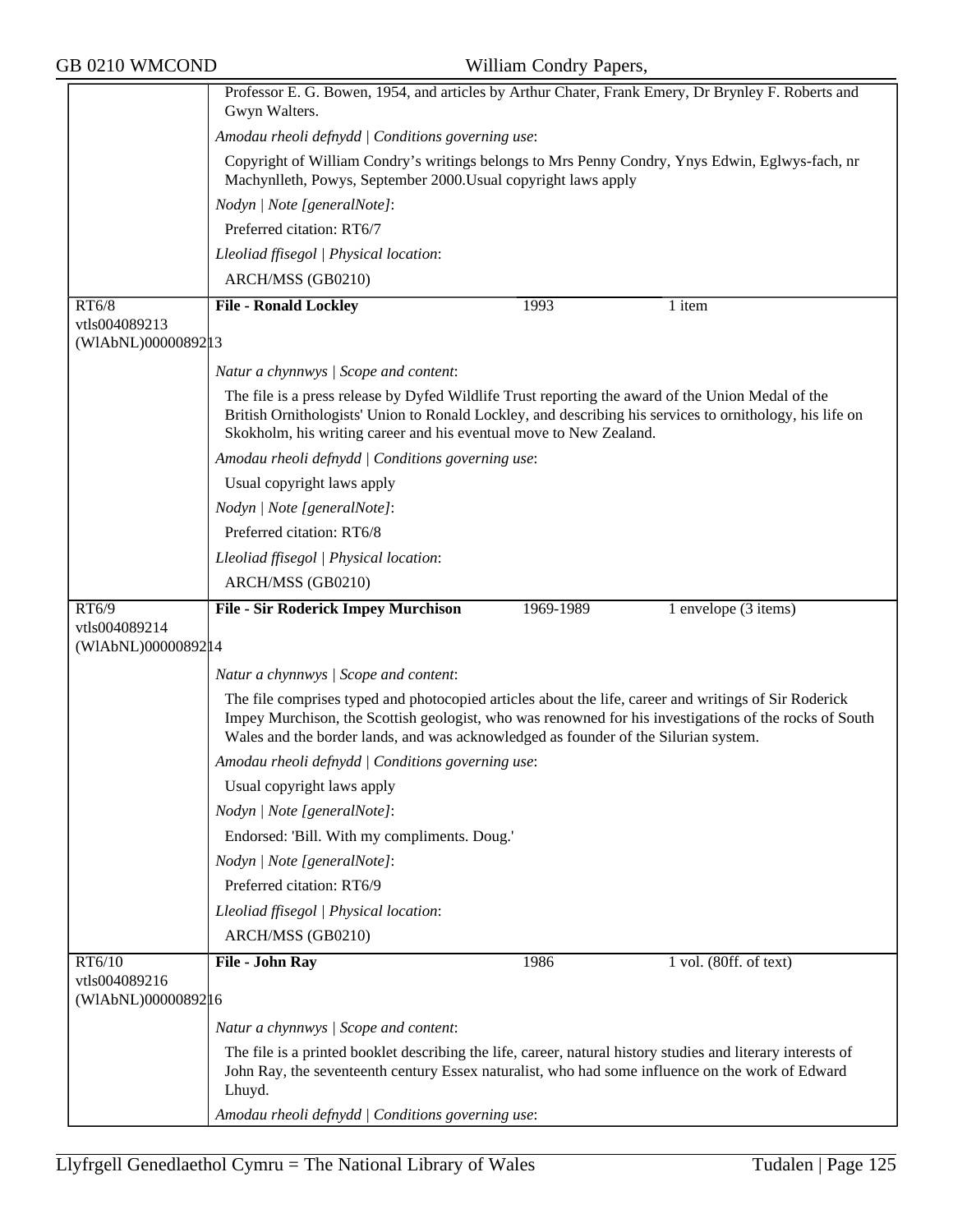Usual copyright laws apply *Nodyn | Note [generalNote]*: Preferred citation: RT6/10 *Lleoliad ffisegol | Physical location*: ARCH/MSS (GB0210)

# **Cyfres | Series RT7 vtls004089226 (WlAbNL)0000089226: Photographic records**

Dyddiad | Date: 1964-1984 (dyddiad creu) | (date of creation)

Natur a chynnwys | Scope and content:

The series consists of lists, notes, occasional sketches and correspondence concerning photographs and slides used to illustrate some of Condry's books, mainly Birds and Wild Africa.

Disgrifiad ffisegol | Physical description: 2 envelopes

Lleoliad ffisegol | Physical location: ARCH/MSS (GB0210)

Nodyn | Note [generalNote]:

Preferred citation: RT7

Pwyntiau mynediad | Access points:

- Birds -- Africa (pwnc) | (subject)
- Photography -- Africa (pwnc) | (subject)

### Trefniant | Arrangement:

Arranged by record type: notes and letters and chronologically within each file

### Cyfyngiadau ar fynediad | Restrictions on access:

Readers consulting modern papers in the National Library of Wales are required to abide by the conditions set out in information provided when applying for their Readers' Tickets, whereby the reader shall become responsible for compliance with the Data Protection Act 2018 and the General Data Protection Regulation 2018 in relation to any processing by them of personal data obtained from modern records held at the Library. = Disgwylir i ddarllenwyr sydd am ddefnyddio papurau modern yn Llyfrgell Genedlaethol Cymru gydymffurfio â Deddf Warchod Data 2018 a Rheoliadau Diogelu Data Cyffredinol 2018 yng nghyd-destun unrhyw brosesu ganddynt o ddata personol a gasglwyd o gofnodion modern sydd ar gadw yn y Llyfrgell. Nodir y manylion yn yr wybodaeth a roddir wrth wneud cais am Docyn Darllen

Amodau rheoli defnydd | Conditions governing use:

Copyright of William Condry's writings belongs to Mrs Penny Condry, Ynys Edwin, Eglwys-fach, nr Machynlleth, Powys, September 2000. Usual copyright laws apply

Disgrifiadau deunydd | Related material: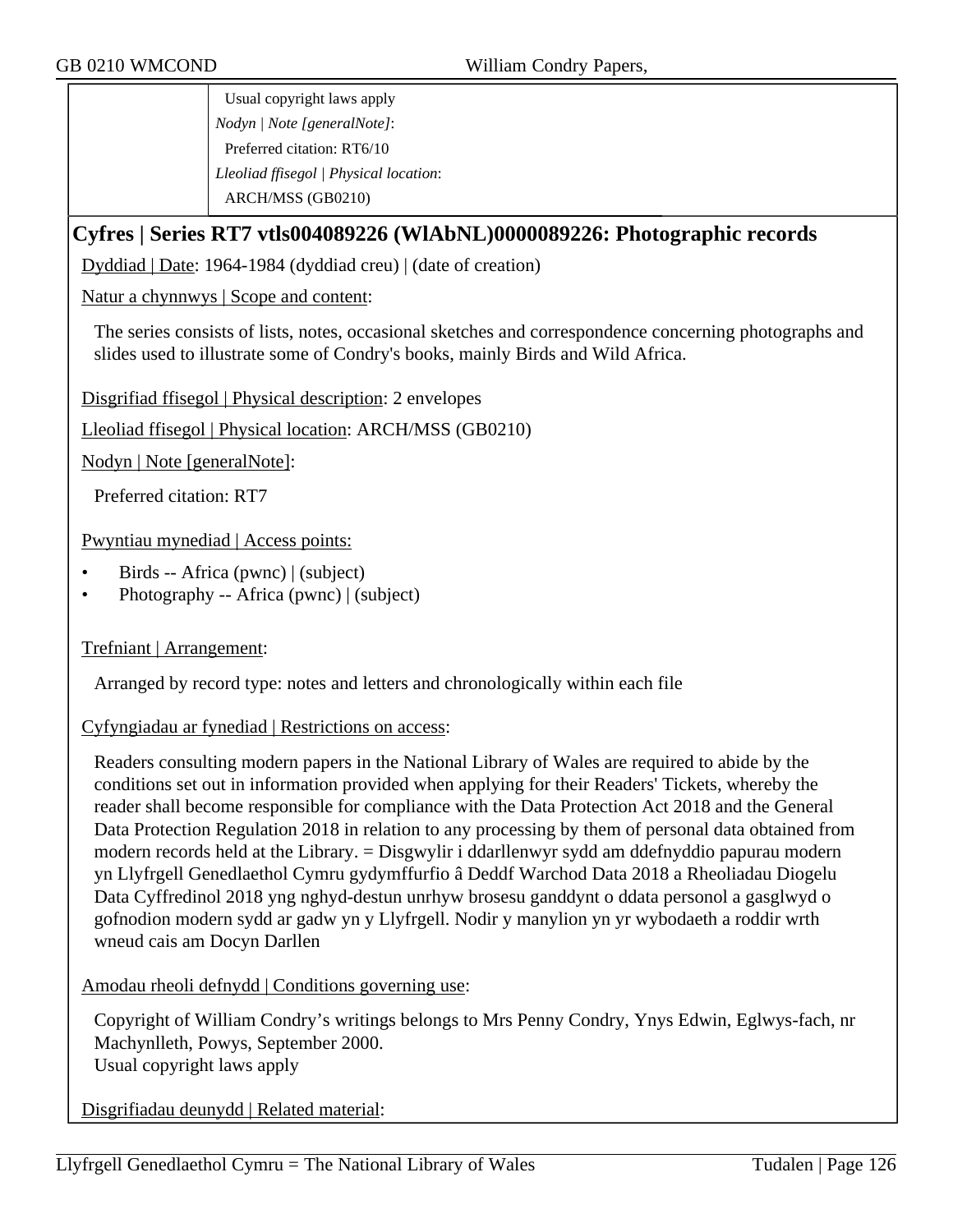|                                              | The actual photographs and slides are in NLW, Department of Pictures and Maps, and an index and<br>further notes by Condry on Africa are LP6/1.                                                                                                                 |                                           |                                                                                                                                                                                                                          |  |
|----------------------------------------------|-----------------------------------------------------------------------------------------------------------------------------------------------------------------------------------------------------------------------------------------------------------------|-------------------------------------------|--------------------------------------------------------------------------------------------------------------------------------------------------------------------------------------------------------------------------|--|
|                                              |                                                                                                                                                                                                                                                                 |                                           |                                                                                                                                                                                                                          |  |
|                                              |                                                                                                                                                                                                                                                                 | FFeil / rhestr eitemau   File / item list |                                                                                                                                                                                                                          |  |
| Cod cyfeirnod<br>Reference code              | Teitl   Title                                                                                                                                                                                                                                                   | Dyddiadau   Dates                         | Disgrifiad ffisegol   Physical<br>description                                                                                                                                                                            |  |
| RT7/1<br>vtls004089230<br>(WIAbNL)0000089280 | <b>File - Notes</b>                                                                                                                                                                                                                                             | 1964-1966                                 | 1 envelope (21 items)                                                                                                                                                                                                    |  |
|                                              |                                                                                                                                                                                                                                                                 |                                           |                                                                                                                                                                                                                          |  |
|                                              | Natur a chynnwys / Scope and content:<br>on the identification of a particular bird.                                                                                                                                                                            |                                           | The file consists of handwritten lists of photographs and slides of African birds, animals, insects, plants,<br>trees, maps and landscapes, memos, notes of suggestions made by the publishers, and a note, with sketch, |  |
|                                              | Amodau rheoli defnydd   Conditions governing use:                                                                                                                                                                                                               |                                           |                                                                                                                                                                                                                          |  |
|                                              | Copyright of William Condry's writings belongs to Mrs Penny Condry, Ynys Edwin, Eglwys-fach, nr<br>Machynlleth, Powys, September 2000. Usual copyright laws apply                                                                                               |                                           |                                                                                                                                                                                                                          |  |
|                                              | Nodyn   Note [generalNote]:                                                                                                                                                                                                                                     |                                           |                                                                                                                                                                                                                          |  |
|                                              | Preferred citation: RT7/1                                                                                                                                                                                                                                       |                                           |                                                                                                                                                                                                                          |  |
|                                              | Lleoliad ffisegol   Physical location:                                                                                                                                                                                                                          |                                           |                                                                                                                                                                                                                          |  |
|                                              | ARCH/MSS (GB0210)                                                                                                                                                                                                                                               |                                           |                                                                                                                                                                                                                          |  |
| RT7/2                                        | <b>File - Letters</b>                                                                                                                                                                                                                                           | 1966-1984                                 | 1 envelope (9 items)                                                                                                                                                                                                     |  |
| vtls004089234<br>(WIAbNL)0000089284          |                                                                                                                                                                                                                                                                 |                                           |                                                                                                                                                                                                                          |  |
|                                              | Crëwr   Creator:                                                                                                                                                                                                                                                |                                           |                                                                                                                                                                                                                          |  |
|                                              | Vesey-Fitzgerald, Desmond, 1909-1974                                                                                                                                                                                                                            |                                           |                                                                                                                                                                                                                          |  |
|                                              |                                                                                                                                                                                                                                                                 |                                           |                                                                                                                                                                                                                          |  |
|                                              | Natur a chynnwys / Scope and content:<br>The file consists of letters mainly about the habits and the identification, from photographs, of particular                                                                                                           |                                           |                                                                                                                                                                                                                          |  |
|                                              | African insects, birds and plants, including a letter from [Desmond] Vesey-[Fitzgerald], 1966; other<br>letters concern the illustrations for World of a Mountain, photographs of Ynys-hir and portraits of the<br>author for a photographic reference library. |                                           |                                                                                                                                                                                                                          |  |
|                                              | Amodau rheoli defnydd   Conditions governing use:                                                                                                                                                                                                               |                                           |                                                                                                                                                                                                                          |  |
|                                              | Copyright of William Condry's writings belongs to Mrs Penny Condry, Ynys Edwin, Eglwys-fach, nr<br>Machynlleth, Powys, September 2000. Usual copyright laws apply                                                                                               |                                           |                                                                                                                                                                                                                          |  |
|                                              | Nodyn   Note [generalNote]:                                                                                                                                                                                                                                     |                                           |                                                                                                                                                                                                                          |  |
|                                              | Preferred citation: RT7/2                                                                                                                                                                                                                                       |                                           |                                                                                                                                                                                                                          |  |
|                                              | Lleoliad ffisegol   Physical location:                                                                                                                                                                                                                          |                                           |                                                                                                                                                                                                                          |  |
|                                              | ARCH/MSS (GB0210)                                                                                                                                                                                                                                               |                                           |                                                                                                                                                                                                                          |  |
|                                              | Cyfres   Series RT8 vtls004089452 (WlAbNL)0000089452: Thoreau research papers                                                                                                                                                                                   |                                           |                                                                                                                                                                                                                          |  |
|                                              | Dyddiad   Date: 1943-1999 (dyddiad creu)   (date of creation)                                                                                                                                                                                                   |                                           |                                                                                                                                                                                                                          |  |
|                                              | <u>Natur a chynnwys</u>   Scope and content:                                                                                                                                                                                                                    |                                           |                                                                                                                                                                                                                          |  |
|                                              | The series comprises loose, printed magazine articles 1943-1995, newspaper articles 1944-1997                                                                                                                                                                   |                                           |                                                                                                                                                                                                                          |  |

The series comprises loose, printed magazine articles, 1943-1995, newspaper articles 1944-1997, letters, 1952-1999, newsletters, circulars, information leaflets, notes relating to Thoreau's life, the Walden pond and woods, Condry's book on Thoreau (published in 1954) and a lecture which he gave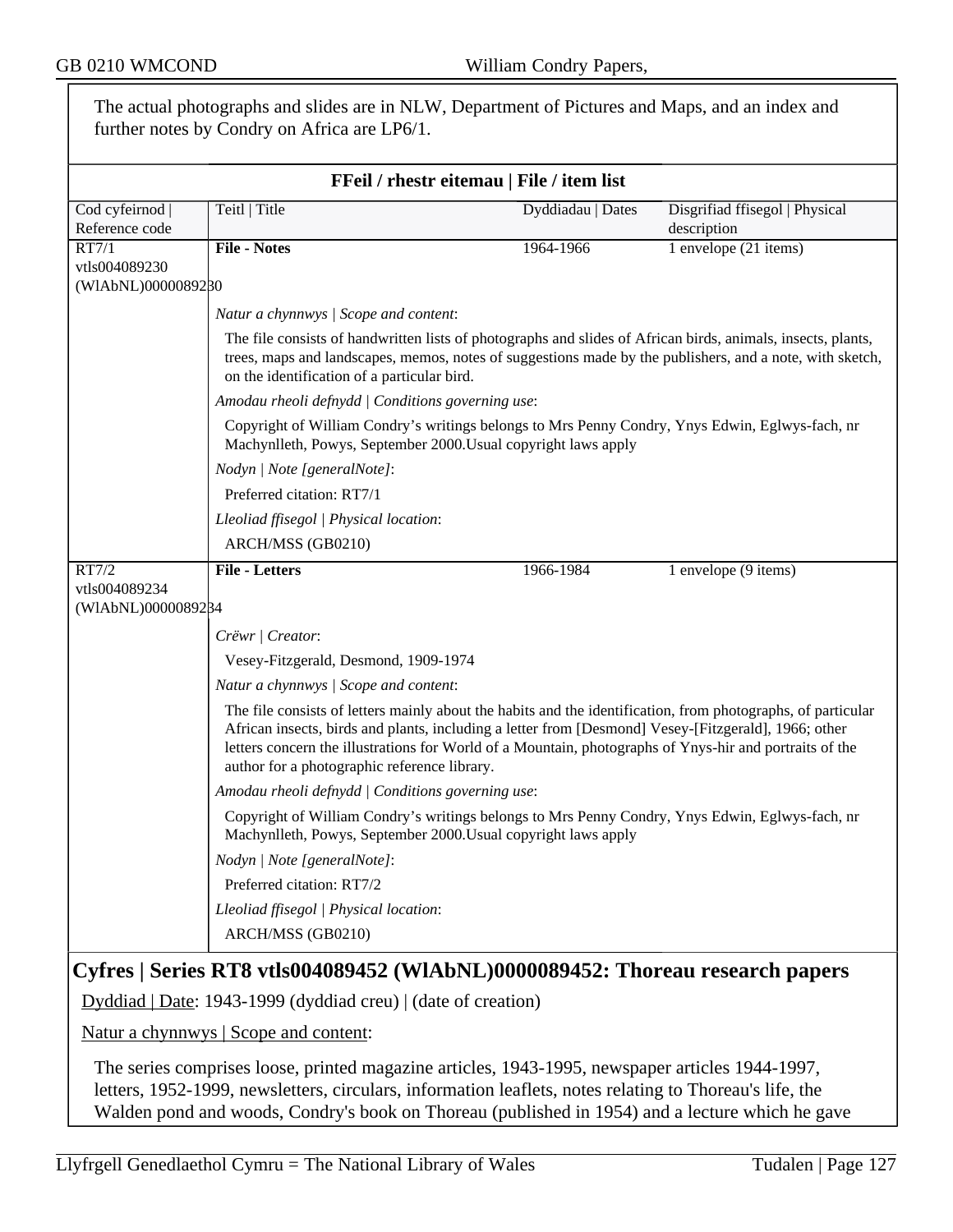to the Thoreau Society in Concord, Massachusetts, 1981. Recurrent themes include Thoreau's rejection of the conventional values of capitalist society, his life in a cabin by Walden Pond, his friendship with Ralph Waldo Emerson, his writing, admirers and imitators, activities of the Thoreau Society, environmental pressures and conservation of wildlife in Walden and Concord.

Disgrifiad ffisegol | Physical description: 8 folders, 4 envelopes, 1 ring binder

Lleoliad ffisegol | Physical location: ARCH/MSS (GB0210)

Nodyn | Note [generalNote]:

Preferred citation: RT8

Pwyntiau mynediad | Access points:

- Thoreau Society
- Thoreau, Henry David, 1817-1862 (pwnc) | (subject)
- Concord (Mass.) (pwnc) | (subject)
- Walden (Concord, Mass.) (pwnc) | (subject)

Trefniant | Arrangement:

Arranged chronologically by file, with any original titles by Condry denoted by inverted commas; contents of files are chronological, except for letters and lecture material

Cyfyngiadau ar fynediad | Restrictions on access:

Readers consulting modern papers in the National Library of Wales are required to abide by the conditions set out in information provided when applying for their Readers' Tickets, whereby the reader shall become responsible for compliance with the Data Protection Act 2018 and the General Data Protection Regulation 2018 in relation to any processing by them of personal data obtained from modern records held at the Library. = Disgwylir i ddarllenwyr sydd am ddefnyddio papurau modern yn Llyfrgell Genedlaethol Cymru gydymffurfio â Deddf Warchod Data 2018 a Rheoliadau Diogelu Data Cyffredinol 2018 yng nghyd-destun unrhyw brosesu ganddynt o ddata personol a gasglwyd o gofnodion modern sydd ar gadw yn y Llyfrgell. Nodir y manylion yn yr wybodaeth a roddir wrth wneud cais am Docyn Darllen

### Amodau rheoli defnydd | Conditions governing use:

Copyright of William Condry's writings belongs to Mrs Penny Condry, Ynys Edwin, Eglwys-fach, nr Machynlleth, Powys, September 2000. Usual copyright laws apply

Disgrifiadau deunydd | Related material:

Condry's books, journals and miscellaneous American literature acquired from Thoreau contacts are in NLW, Department of Printed Books. Visual material comprising photographs, pictures, postcards, maps and a poster are in NLW, Department of Pictures and Maps.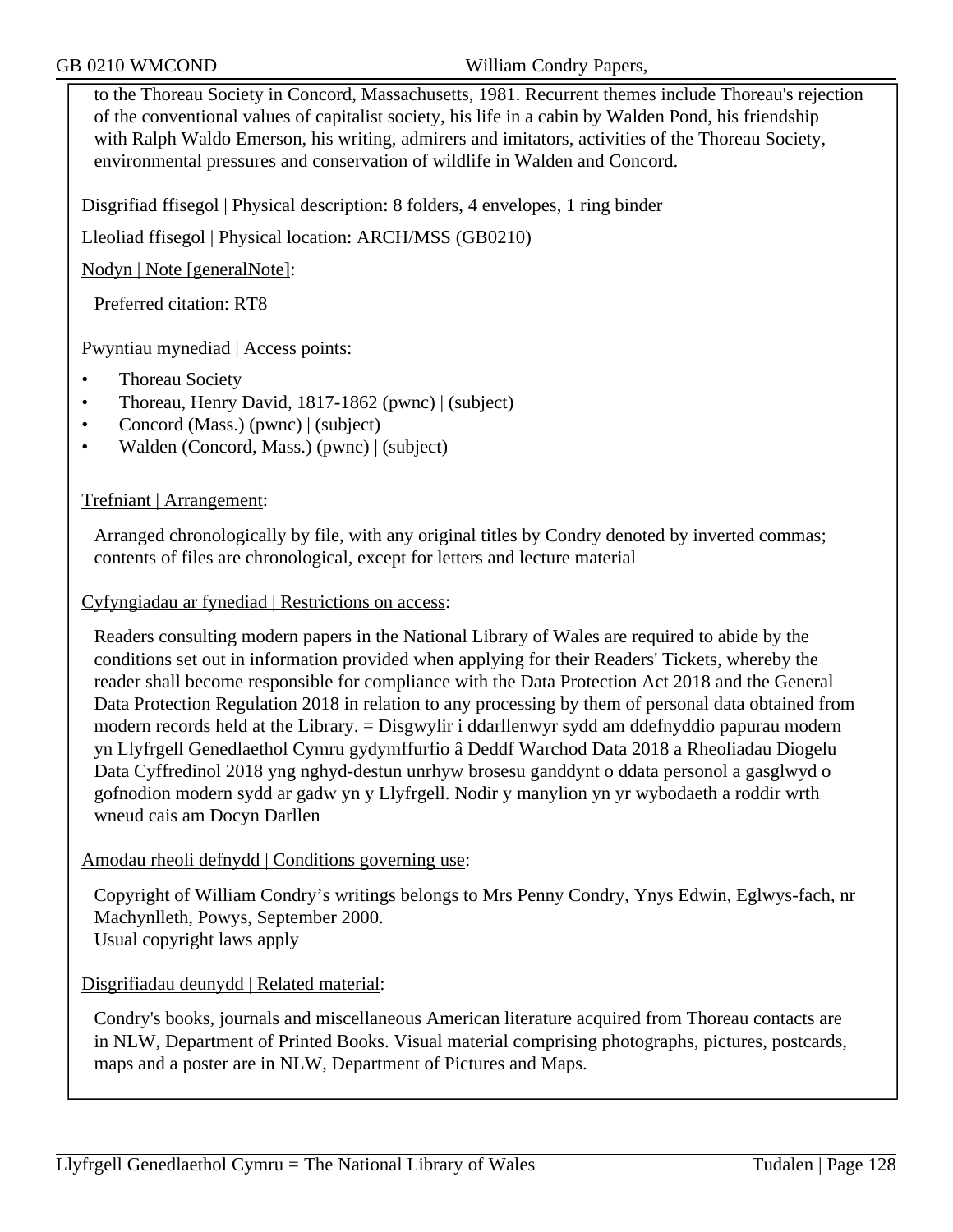| FFeil / rhestr eitemau   File / item list |                                                                                                                                                                                                                                                                                                                                                                                                                                                                                                                                                                                                         |                   |                                               |  |  |
|-------------------------------------------|---------------------------------------------------------------------------------------------------------------------------------------------------------------------------------------------------------------------------------------------------------------------------------------------------------------------------------------------------------------------------------------------------------------------------------------------------------------------------------------------------------------------------------------------------------------------------------------------------------|-------------------|-----------------------------------------------|--|--|
| Cod cyfeirnod  <br>Reference code         | Teitl   Title                                                                                                                                                                                                                                                                                                                                                                                                                                                                                                                                                                                           | Dyddiadau   Dates | Disgrifiad ffisegol   Physical<br>description |  |  |
| RT8/1                                     | File - Loose magazine articles                                                                                                                                                                                                                                                                                                                                                                                                                                                                                                                                                                          | 1943-1995         | 1 folder $(0.5 \text{ cm})$                   |  |  |
| vtls004089488<br>(WIAbNL)0000089488       |                                                                                                                                                                                                                                                                                                                                                                                                                                                                                                                                                                                                         |                   |                                               |  |  |
|                                           | Amodau rheoli defnydd   Conditions governing use:                                                                                                                                                                                                                                                                                                                                                                                                                                                                                                                                                       |                   |                                               |  |  |
|                                           | Usual copyright laws apply                                                                                                                                                                                                                                                                                                                                                                                                                                                                                                                                                                              |                   |                                               |  |  |
|                                           | Nodyn   Note [generalNote]:                                                                                                                                                                                                                                                                                                                                                                                                                                                                                                                                                                             |                   |                                               |  |  |
|                                           | Preferred citation: RT8/1                                                                                                                                                                                                                                                                                                                                                                                                                                                                                                                                                                               |                   |                                               |  |  |
|                                           | Lleoliad ffisegol   Physical location:                                                                                                                                                                                                                                                                                                                                                                                                                                                                                                                                                                  |                   |                                               |  |  |
|                                           | ARCH/MSS (GB0210)                                                                                                                                                                                                                                                                                                                                                                                                                                                                                                                                                                                       |                   |                                               |  |  |
| RT8/2                                     | <b>File - Newspaper articles</b>                                                                                                                                                                                                                                                                                                                                                                                                                                                                                                                                                                        | 1944-1997         | 3 folders (3.5 cm), 2 envelopes (7            |  |  |
| vtls004089502                             |                                                                                                                                                                                                                                                                                                                                                                                                                                                                                                                                                                                                         |                   | items and 6 items respectively)               |  |  |
| (WIAbNL)0000089502                        |                                                                                                                                                                                                                                                                                                                                                                                                                                                                                                                                                                                                         |                   |                                               |  |  |
|                                           | Natur a chynnwys / Scope and content:                                                                                                                                                                                                                                                                                                                                                                                                                                                                                                                                                                   |                   |                                               |  |  |
|                                           | The file consists of articles from American newspapers, covering all aspects of Thoreau's life and<br>activities of the Thoreau Society, some of the more notable topics being the opening of a Thoreau<br>Lyceum, Condry's address to the Society in July 1981, a reprint of a newspaper article which he wrote<br>about Walden and Concord, August 1981, his meeting with Lillian Lund Files, the bluebird expert, the<br>controversial contribution of Don Henley to the Walden Woods Project, the preservation of Thoreau's<br>birthplace, and the death of Walter Harding, founder of the Society. |                   |                                               |  |  |
|                                           | Amodau rheoli defnydd   Conditions governing use:                                                                                                                                                                                                                                                                                                                                                                                                                                                                                                                                                       |                   |                                               |  |  |
|                                           | Usual copyright laws apply                                                                                                                                                                                                                                                                                                                                                                                                                                                                                                                                                                              |                   |                                               |  |  |
|                                           | Nodyn   Note [generalNote]:                                                                                                                                                                                                                                                                                                                                                                                                                                                                                                                                                                             |                   |                                               |  |  |
|                                           | Preferred citation: RT8/2                                                                                                                                                                                                                                                                                                                                                                                                                                                                                                                                                                               |                   |                                               |  |  |
|                                           | Lleoliad ffisegol   Physical location:                                                                                                                                                                                                                                                                                                                                                                                                                                                                                                                                                                  |                   |                                               |  |  |
|                                           | ARCH/MSS (GB0210)                                                                                                                                                                                                                                                                                                                                                                                                                                                                                                                                                                                       |                   |                                               |  |  |
| RT8/3                                     | <b>File - Newsletters and circulars</b>                                                                                                                                                                                                                                                                                                                                                                                                                                                                                                                                                                 | 1948-1998         | 1 folder $(1.5 \text{ cm})$                   |  |  |
| vtls004089510<br>(WIAbNL)00000895 10      |                                                                                                                                                                                                                                                                                                                                                                                                                                                                                                                                                                                                         |                   |                                               |  |  |
|                                           | Amodau rheoli defnydd   Conditions governing use:                                                                                                                                                                                                                                                                                                                                                                                                                                                                                                                                                       |                   |                                               |  |  |
|                                           | Usual copyright laws apply                                                                                                                                                                                                                                                                                                                                                                                                                                                                                                                                                                              |                   |                                               |  |  |
|                                           | Nodyn   Note [generalNote]:                                                                                                                                                                                                                                                                                                                                                                                                                                                                                                                                                                             |                   |                                               |  |  |
|                                           | Preferred citation: RT8/3                                                                                                                                                                                                                                                                                                                                                                                                                                                                                                                                                                               |                   |                                               |  |  |
|                                           | Lleoliad ffisegol   Physical location:                                                                                                                                                                                                                                                                                                                                                                                                                                                                                                                                                                  |                   |                                               |  |  |
|                                           | ARCH/MSS (GB0210)                                                                                                                                                                                                                                                                                                                                                                                                                                                                                                                                                                                       |                   |                                               |  |  |
| RT8/4                                     | <b>File - 'Thoreau Miscellaneous'</b>                                                                                                                                                                                                                                                                                                                                                                                                                                                                                                                                                                   | 1952-1989         | 1 envelope (12 items)                         |  |  |
| vtls004089521<br>(WIAbNL)0000089521       |                                                                                                                                                                                                                                                                                                                                                                                                                                                                                                                                                                                                         |                   |                                               |  |  |
|                                           | Natur a chynnwys / Scope and content:                                                                                                                                                                                                                                                                                                                                                                                                                                                                                                                                                                   |                   |                                               |  |  |
|                                           | The file comprises private correspondence to Condry, 1952, 1982 and 1985, and the draft of a letter from<br>him, 1987, recalling the help received when writing his book on Thoreau, a transcript of his lecture,<br>printed in the Thoreau Society Bulletin, 1981, press and magazine cuttings, which include the 'Country<br>Diary' article written after his visit to Concord.                                                                                                                                                                                                                       |                   |                                               |  |  |
|                                           | Amodau rheoli defnydd   Conditions governing use:                                                                                                                                                                                                                                                                                                                                                                                                                                                                                                                                                       |                   |                                               |  |  |

╕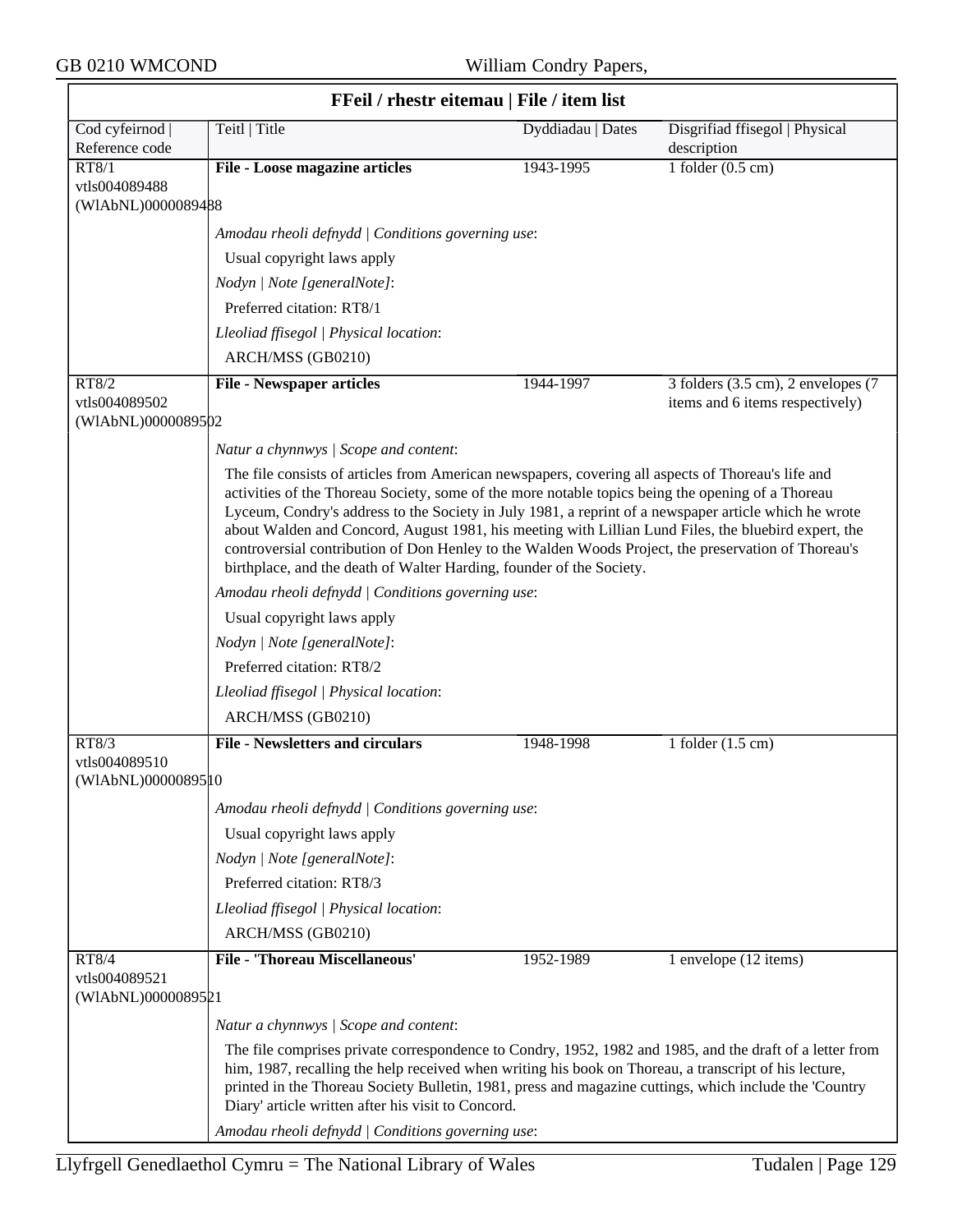|                                     | Copyright of William Condry's writings belongs to Mrs Penny Condry, Ynys Edwin, Eglwys-fach, nr<br>Machynlleth, Powys, September 2000. Usual copyright laws apply                                                                                                                                                                                                                                                                                                                                                                                |                |                                                      |  |
|-------------------------------------|--------------------------------------------------------------------------------------------------------------------------------------------------------------------------------------------------------------------------------------------------------------------------------------------------------------------------------------------------------------------------------------------------------------------------------------------------------------------------------------------------------------------------------------------------|----------------|------------------------------------------------------|--|
|                                     | Nodyn   Note [generalNote]:                                                                                                                                                                                                                                                                                                                                                                                                                                                                                                                      |                |                                                      |  |
|                                     | Endorsed: On the original envelope: 'Kept for "Memoirs" pro term.'                                                                                                                                                                                                                                                                                                                                                                                                                                                                               |                |                                                      |  |
|                                     | Nodyn   Note [generalNote]:                                                                                                                                                                                                                                                                                                                                                                                                                                                                                                                      |                |                                                      |  |
|                                     | Preferred citation: RT8/4                                                                                                                                                                                                                                                                                                                                                                                                                                                                                                                        |                |                                                      |  |
|                                     | Lleoliad ffisegol   Physical location:                                                                                                                                                                                                                                                                                                                                                                                                                                                                                                           |                |                                                      |  |
|                                     | ARCH/MSS (GB0210)                                                                                                                                                                                                                                                                                                                                                                                                                                                                                                                                |                |                                                      |  |
| RT8/5                               | <b>File - Letters</b>                                                                                                                                                                                                                                                                                                                                                                                                                                                                                                                            | 1952-1999      | 1 folder $(1.5 \text{ cm})$                          |  |
| vtls004089571<br>(WIAbNL)0000089571 |                                                                                                                                                                                                                                                                                                                                                                                                                                                                                                                                                  |                |                                                      |  |
|                                     | Natur a chynnwys / Scope and content:                                                                                                                                                                                                                                                                                                                                                                                                                                                                                                            |                |                                                      |  |
|                                     | The file comprises postcards, letters and relevant enclosures, mostly from Thoreau Society members<br>in America, on all aspects of Thoreau's life and philosophy, some of the more notable themes being<br>Thoreau's influence on British literature and politics, links with Henry Salt, the preparation and<br>publication of Condry's book, closure of the Lyceum and the move to a new centre, celebration of the<br>Thoreau centenary and wildlife, especially bluebirds and the involvement of Lillian Lund Files in their<br>protection. |                |                                                      |  |
|                                     | Amodau rheoli defnydd   Conditions governing use:                                                                                                                                                                                                                                                                                                                                                                                                                                                                                                |                |                                                      |  |
|                                     | Copyright of William Condry's writings belongs to Mrs Penny Condry, Ynys Edwin, Eglwys-fach, nr<br>Machynlleth, Powys, September 2000. Usual copyright laws apply                                                                                                                                                                                                                                                                                                                                                                                |                |                                                      |  |
|                                     | Nodyn   Note [generalNote]:                                                                                                                                                                                                                                                                                                                                                                                                                                                                                                                      |                |                                                      |  |
|                                     | Preferred citation: RT8/5                                                                                                                                                                                                                                                                                                                                                                                                                                                                                                                        |                |                                                      |  |
|                                     | Lleoliad ffisegol   Physical location:                                                                                                                                                                                                                                                                                                                                                                                                                                                                                                           |                |                                                      |  |
|                                     | ARCH/MSS (GB0210)                                                                                                                                                                                                                                                                                                                                                                                                                                                                                                                                |                |                                                      |  |
| RT8/6<br>vtls004089637              | <b>File - Thoreau notebook</b>                                                                                                                                                                                                                                                                                                                                                                                                                                                                                                                   | [c. 1953]-1997 | 1 ring-binder (3.5 cm) with<br>enclosures (14 items) |  |
| (WIAbNL)0000089687                  |                                                                                                                                                                                                                                                                                                                                                                                                                                                                                                                                                  |                |                                                      |  |
|                                     | Natur a chynnwys / Scope and content:                                                                                                                                                                                                                                                                                                                                                                                                                                                                                                            |                |                                                      |  |
|                                     | The file consists of material used for the preparation of Condry's first book, Thoreau, published in 1954.                                                                                                                                                                                                                                                                                                                                                                                                                                       |                |                                                      |  |
|                                     | Amodau rheoli defnydd   Conditions governing use:                                                                                                                                                                                                                                                                                                                                                                                                                                                                                                |                |                                                      |  |
|                                     | Copyright of William Condry's writings belongs to Mrs Penny Condry, Ynys Edwin, Eglwys-fach, nr<br>Machynlleth, Powys, September 2000. Usual copyright laws apply                                                                                                                                                                                                                                                                                                                                                                                |                |                                                      |  |
|                                     | Nodyn   Note [generalNote]:                                                                                                                                                                                                                                                                                                                                                                                                                                                                                                                      |                |                                                      |  |
|                                     | Enclosures: envelope containing loose sheets comprising further notes on Ralph Waldo Emerson,<br>Thoreau's life and ideals, climate and wildlife of Massachussetts, addresses of Thoreau Society members,<br>bibliographic references, partial, handwritten draft of first chapter, a letter, 1997, regarding Thoreau's<br>influence in Britain, press cutting (1959), reporting birdwatching tours, and photocopied articles,<br>1995-1997, on the deaths of a naturalist and founder of a working mens' library.                               |                |                                                      |  |
|                                     | Nodyn   Note [generalNote]:                                                                                                                                                                                                                                                                                                                                                                                                                                                                                                                      |                |                                                      |  |
|                                     | Preferred citation: RT8/6                                                                                                                                                                                                                                                                                                                                                                                                                                                                                                                        |                |                                                      |  |
|                                     | Lleoliad ffisegol   Physical location:                                                                                                                                                                                                                                                                                                                                                                                                                                                                                                           |                |                                                      |  |
|                                     | ARCH/MSS (GB0210)                                                                                                                                                                                                                                                                                                                                                                                                                                                                                                                                |                |                                                      |  |
| <b>RT8/7</b>                        | <b>File - Booklets and information leaflets</b>                                                                                                                                                                                                                                                                                                                                                                                                                                                                                                  | 1962-1994      | 1 folder $(2 \text{ cm})$                            |  |
| vtls004089644                       |                                                                                                                                                                                                                                                                                                                                                                                                                                                                                                                                                  |                |                                                      |  |
| (WIAbNL)00000896#4                  |                                                                                                                                                                                                                                                                                                                                                                                                                                                                                                                                                  |                |                                                      |  |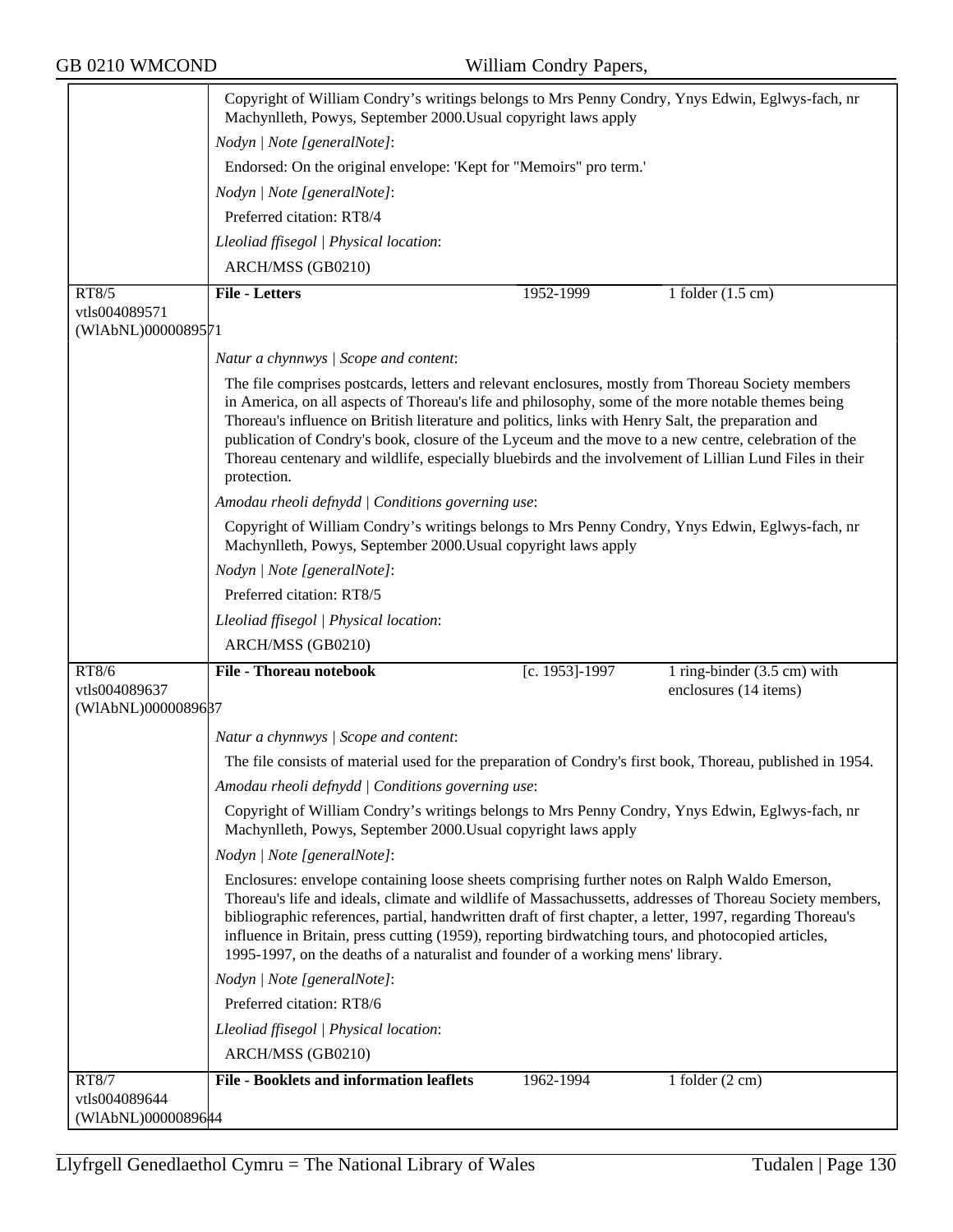|                                                                                                                                                                                                                                                                                                                                                                                                              | Amodau rheoli defnydd   Conditions governing use:                                                                                                                                                                                                                                         |  |  |  |  |
|--------------------------------------------------------------------------------------------------------------------------------------------------------------------------------------------------------------------------------------------------------------------------------------------------------------------------------------------------------------------------------------------------------------|-------------------------------------------------------------------------------------------------------------------------------------------------------------------------------------------------------------------------------------------------------------------------------------------|--|--|--|--|
|                                                                                                                                                                                                                                                                                                                                                                                                              | Usual copyright laws apply                                                                                                                                                                                                                                                                |  |  |  |  |
|                                                                                                                                                                                                                                                                                                                                                                                                              | Nodyn   Note [generalNote]:                                                                                                                                                                                                                                                               |  |  |  |  |
|                                                                                                                                                                                                                                                                                                                                                                                                              | Preferred citation: RT8/7                                                                                                                                                                                                                                                                 |  |  |  |  |
|                                                                                                                                                                                                                                                                                                                                                                                                              | Lleoliad ffisegol   Physical location:                                                                                                                                                                                                                                                    |  |  |  |  |
|                                                                                                                                                                                                                                                                                                                                                                                                              | ARCH/MSS (GB0210)                                                                                                                                                                                                                                                                         |  |  |  |  |
| <b>RT8/8</b>                                                                                                                                                                                                                                                                                                                                                                                                 | <b>File - Thoreau lecture material</b><br>1962-1981<br>1 folder $(0.5 \text{ cm})$                                                                                                                                                                                                        |  |  |  |  |
| vtls004089654                                                                                                                                                                                                                                                                                                                                                                                                |                                                                                                                                                                                                                                                                                           |  |  |  |  |
| (WIAbNL)0000089654                                                                                                                                                                                                                                                                                                                                                                                           |                                                                                                                                                                                                                                                                                           |  |  |  |  |
|                                                                                                                                                                                                                                                                                                                                                                                                              | Natur a chynnwys / Scope and content:                                                                                                                                                                                                                                                     |  |  |  |  |
|                                                                                                                                                                                                                                                                                                                                                                                                              | The file comprises the typescript of Condry's lecture, entitled 'Thoreau's Influence in Britain', preparatory<br>research notes, literary references, correspondence, 1979-1981, press cuttings and other printed articles,<br>including one by Condry, 'The Sage of Walden Woods', 1962. |  |  |  |  |
|                                                                                                                                                                                                                                                                                                                                                                                                              | Amodau rheoli defnydd   Conditions governing use:                                                                                                                                                                                                                                         |  |  |  |  |
|                                                                                                                                                                                                                                                                                                                                                                                                              | Copyright of William Condry's writings belongs to Mrs Penny Condry, Ynys Edwin, Eglwys-fach, nr<br>Machynlleth, Powys, September 2000. Usual copyright laws apply                                                                                                                         |  |  |  |  |
|                                                                                                                                                                                                                                                                                                                                                                                                              | Nodyn   Note [generalNote]:                                                                                                                                                                                                                                                               |  |  |  |  |
|                                                                                                                                                                                                                                                                                                                                                                                                              | Preferred citation: RT8/8                                                                                                                                                                                                                                                                 |  |  |  |  |
|                                                                                                                                                                                                                                                                                                                                                                                                              | Lleoliad ffisegol   Physical location:                                                                                                                                                                                                                                                    |  |  |  |  |
|                                                                                                                                                                                                                                                                                                                                                                                                              | ARCH/MSS (GB0210)                                                                                                                                                                                                                                                                         |  |  |  |  |
| RT8/9                                                                                                                                                                                                                                                                                                                                                                                                        | <b>File - Typescript essays</b><br>1981-1997<br>1 envelope (6 items)                                                                                                                                                                                                                      |  |  |  |  |
| vtls004089683<br>(WIAbNL)0000089683                                                                                                                                                                                                                                                                                                                                                                          |                                                                                                                                                                                                                                                                                           |  |  |  |  |
|                                                                                                                                                                                                                                                                                                                                                                                                              |                                                                                                                                                                                                                                                                                           |  |  |  |  |
|                                                                                                                                                                                                                                                                                                                                                                                                              | Natur a chynnwys / Scope and content:                                                                                                                                                                                                                                                     |  |  |  |  |
|                                                                                                                                                                                                                                                                                                                                                                                                              | The file consists of typescript articles and relevant letters from American Thoreau scholars.<br>Amodau rheoli defnydd   Conditions governing use:                                                                                                                                        |  |  |  |  |
|                                                                                                                                                                                                                                                                                                                                                                                                              |                                                                                                                                                                                                                                                                                           |  |  |  |  |
|                                                                                                                                                                                                                                                                                                                                                                                                              | Usual copyright laws apply                                                                                                                                                                                                                                                                |  |  |  |  |
|                                                                                                                                                                                                                                                                                                                                                                                                              | Nodyn   Note [generalNote]:<br>Preferred citation: RT8/9                                                                                                                                                                                                                                  |  |  |  |  |
|                                                                                                                                                                                                                                                                                                                                                                                                              | Lleoliad ffisegol   Physical location:                                                                                                                                                                                                                                                    |  |  |  |  |
|                                                                                                                                                                                                                                                                                                                                                                                                              | ARCH/MSS (GB0210)                                                                                                                                                                                                                                                                         |  |  |  |  |
|                                                                                                                                                                                                                                                                                                                                                                                                              |                                                                                                                                                                                                                                                                                           |  |  |  |  |
| Cyfres   Series RT9 vtls004089708 (WIAbNL)0000089708: Travel records                                                                                                                                                                                                                                                                                                                                         |                                                                                                                                                                                                                                                                                           |  |  |  |  |
|                                                                                                                                                                                                                                                                                                                                                                                                              | Crëwr   Creator:                                                                                                                                                                                                                                                                          |  |  |  |  |
| Dyddiad   Date: 1947-1994 (dyddiad creu)   (date of creation)                                                                                                                                                                                                                                                                                                                                                |                                                                                                                                                                                                                                                                                           |  |  |  |  |
| Natur a chynnwys   Scope and content:                                                                                                                                                                                                                                                                                                                                                                        |                                                                                                                                                                                                                                                                                           |  |  |  |  |
| The series comprises pocket diaries, notebooks, loose index cards, correspondence, articles, printed<br>information booklets and leaflets, maps, checklists and nature reserve management plans, relating to<br>Condry's visits to Africa, Ireland, Jersey, Scotland, Spain and Switzerland, covering the topography,<br>climate, plant and animal life, nature reserves and national parks of each country. |                                                                                                                                                                                                                                                                                           |  |  |  |  |
| Disgrifiad ffisegol   Physical description: 6 folders, 2 envelopes, 2 volumes                                                                                                                                                                                                                                                                                                                                |                                                                                                                                                                                                                                                                                           |  |  |  |  |
|                                                                                                                                                                                                                                                                                                                                                                                                              | Lleoliad ffisegol   Physical location: ARCH/MSS (GB0210)                                                                                                                                                                                                                                  |  |  |  |  |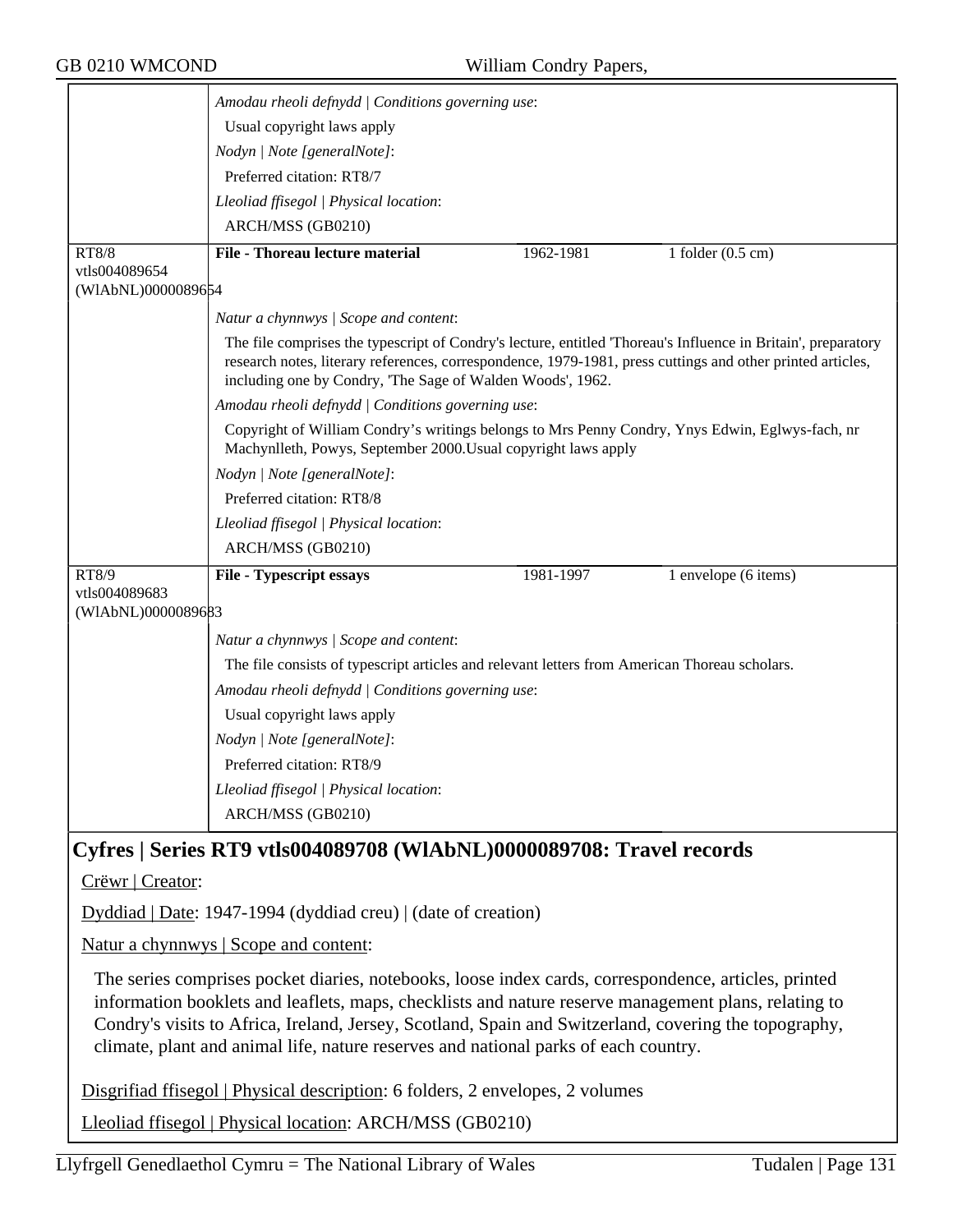### Iaith y deunydd | Language of the material:

English

Nodyn | Note [generalNote]:

Condry's continued interest in certain places means that some of the items post-date his actual visits

### Nodyn | Note [generalNote]:

Preferred citation: RT9

# Pwyntiau mynediad | Access points:

- Condry, William, 1918-1998 -- Diaries (pwnc) | (subject)
- Natural areas -- Europe. (pwnc) | (subject)
- Natural areas -- Africa. (pwnc) | (subject)

# Trefniant | Arrangement:

Arranged alphabetically by place name, by type and chronology within files

# Cyfyngiadau ar fynediad | Restrictions on access:

Readers consulting modern papers in the National Library of Wales are required to abide by the conditions set out in information provided when applying for their Readers' Tickets, whereby the reader shall become responsible for compliance with the Data Protection Act 2018 and the General Data Protection Regulation 2018 in relation to any processing by them of personal data obtained from modern records held at the Library. = Disgwylir i ddarllenwyr sydd am ddefnyddio papurau modern yn Llyfrgell Genedlaethol Cymru gydymffurfio â Deddf Warchod Data 2018 a Rheoliadau Diogelu Data Cyffredinol 2018 yng nghyd-destun unrhyw brosesu ganddynt o ddata personol a gasglwyd o gofnodion modern sydd ar gadw yn y Llyfrgell. Nodir y manylion yn yr wybodaeth a roddir wrth wneud cais am Docyn Darllen

### Amodau rheoli defnydd | Conditions governing use:

Copyright of William Condry's writings belongs to Mrs Penny Condry, Ynys Edwin, Eglwys-fach, nr Machynlleth, Powys, September 2000. Usual copyright laws apply

Rhestrau cymorth | Finding aids:

Partly indexed in LP6/1, LP6/7-8

Disgrifiadau deunydd | Related material:

Condry's visit to Concord is described in RT8

| <b>FFeil / rhestr eitemau   File / item list</b> |               |                   |                                |
|--------------------------------------------------|---------------|-------------------|--------------------------------|
| $\text{Cod}$ cyfeirnod $\mid$                    | Teitl   Title | Dyddiadau   Dates | Disgrifiad ffisegol   Physical |
| Reference code                                   |               |                   | description                    |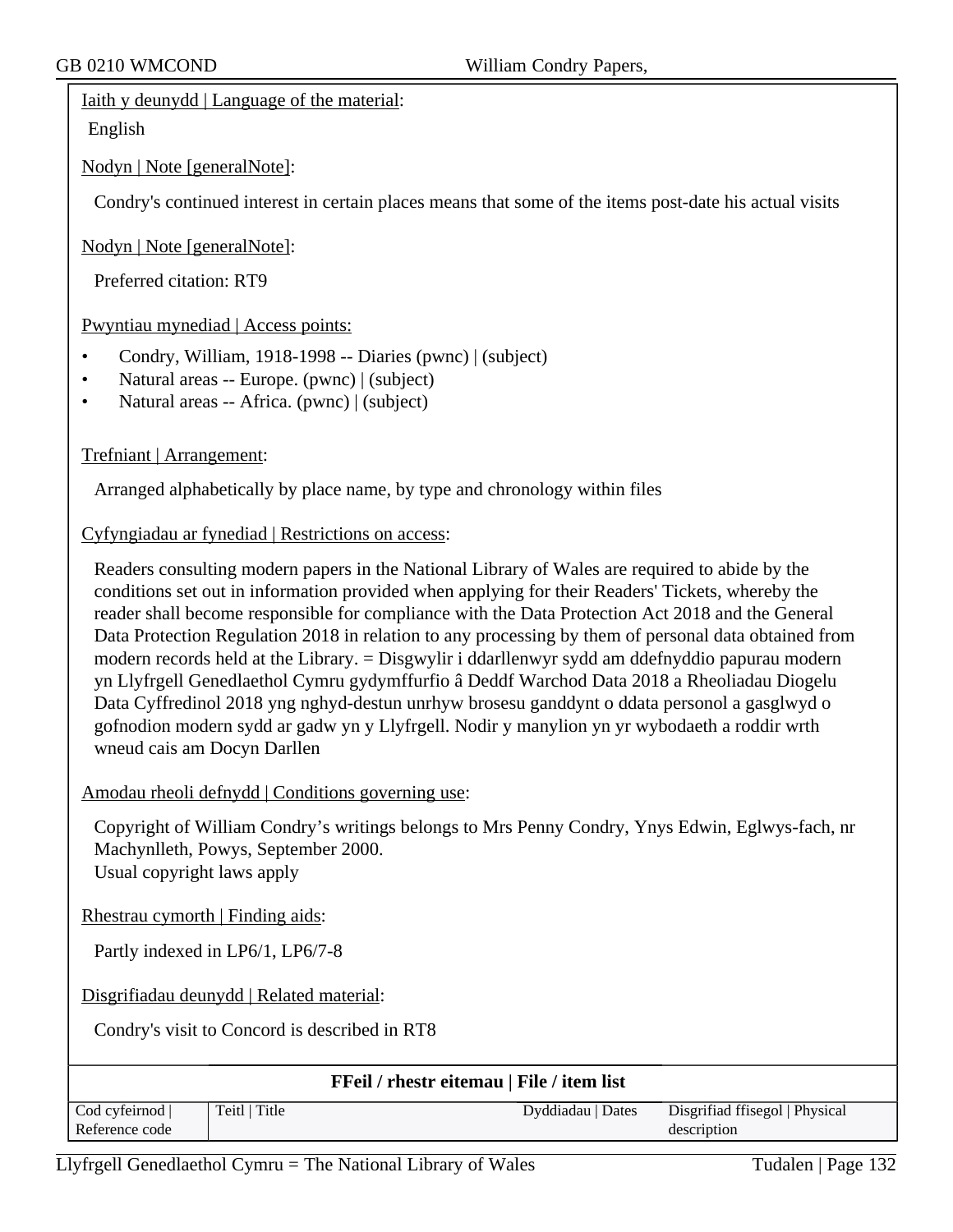| GB 0210 WMCOND                      |                                                                                                                                                                                                                                                                                                                                                                                                                                                                                                                                                                                                                                                                                                                                                                 | William Condry Papers, |                                                  |  |
|-------------------------------------|-----------------------------------------------------------------------------------------------------------------------------------------------------------------------------------------------------------------------------------------------------------------------------------------------------------------------------------------------------------------------------------------------------------------------------------------------------------------------------------------------------------------------------------------------------------------------------------------------------------------------------------------------------------------------------------------------------------------------------------------------------------------|------------------------|--------------------------------------------------|--|
| RT9/1                               | File - Africa                                                                                                                                                                                                                                                                                                                                                                                                                                                                                                                                                                                                                                                                                                                                                   | 1963-1986              | 2 folders (8 cm)                                 |  |
| vtls004089727                       |                                                                                                                                                                                                                                                                                                                                                                                                                                                                                                                                                                                                                                                                                                                                                                 |                        |                                                  |  |
| (WIAbNL)0000089727                  |                                                                                                                                                                                                                                                                                                                                                                                                                                                                                                                                                                                                                                                                                                                                                                 |                        |                                                  |  |
|                                     | Crëwr   Creator:                                                                                                                                                                                                                                                                                                                                                                                                                                                                                                                                                                                                                                                                                                                                                |                        |                                                  |  |
|                                     | Condry, Penny, 1922-                                                                                                                                                                                                                                                                                                                                                                                                                                                                                                                                                                                                                                                                                                                                            |                        |                                                  |  |
|                                     | Natur a chynnwys / Scope and content:                                                                                                                                                                                                                                                                                                                                                                                                                                                                                                                                                                                                                                                                                                                           |                        |                                                  |  |
|                                     | The file includes eight small notebooks, containing a diary of the first African trip, 1963-1964, remarking<br>on the work of Mary Richards and Desmond Vesey-Fitzgerald, detailed notes on the area of Rukwa, with<br>ideas for chapters in Condry's forthcoming African book, Penny Condry's diary for the end of 1963, and<br>camera notes, a typed itinerary for Condry's visit to East Africa in July 1967, brief notes on species seen<br>and photographs required, bird lists, and loose notes on Arusha, describing its designation as a national<br>park and the involvement of Desmond Vesey-Fitzgerald; Condry's diaries of his trip to Arusha, 1971,<br>with a further diary in a different hand, possibly by Vesey-Fitzgerald, covering 1971-1974. |                        |                                                  |  |
|                                     | Amodau rheoli defnydd   Conditions governing use:                                                                                                                                                                                                                                                                                                                                                                                                                                                                                                                                                                                                                                                                                                               |                        |                                                  |  |
|                                     | Copyright of William Condry's writings belongs to Mrs Penny Condry, Ynys Edwin, Eglwys-fach, nr<br>Machynlleth, Powys, September 2000. Usual copyright laws apply                                                                                                                                                                                                                                                                                                                                                                                                                                                                                                                                                                                               |                        |                                                  |  |
|                                     | Nodyn   Note [generalNote]:                                                                                                                                                                                                                                                                                                                                                                                                                                                                                                                                                                                                                                                                                                                                     |                        |                                                  |  |
|                                     | Preferred citation: RT9/1                                                                                                                                                                                                                                                                                                                                                                                                                                                                                                                                                                                                                                                                                                                                       |                        |                                                  |  |
|                                     | Lleoliad ffisegol   Physical location:                                                                                                                                                                                                                                                                                                                                                                                                                                                                                                                                                                                                                                                                                                                          |                        |                                                  |  |
|                                     | ARCH/MSS (GB0210)                                                                                                                                                                                                                                                                                                                                                                                                                                                                                                                                                                                                                                                                                                                                               |                        |                                                  |  |
| RT9/2                               | <b>File - Ireland</b>                                                                                                                                                                                                                                                                                                                                                                                                                                                                                                                                                                                                                                                                                                                                           | 1962-1994              | $2$ folders $(5.5 \text{ cm})$                   |  |
| vtls004089786<br>(WIAbNL)0000089786 |                                                                                                                                                                                                                                                                                                                                                                                                                                                                                                                                                                                                                                                                                                                                                                 |                        |                                                  |  |
|                                     | Natur a chynnwys / Scope and content:                                                                                                                                                                                                                                                                                                                                                                                                                                                                                                                                                                                                                                                                                                                           |                        |                                                  |  |
|                                     | The file includes two small notebooks containing diaries and other notes on the trips to Ireland in<br>1965 and 1994, loose index cards with some entries relating to extinct animal species, early prehistory<br>and megaliths, articles by Condry on Irish loughs, the coast of Clare and the flora of the Burren, a<br>photocopied press article, 1994, reporting a campaign of the Burren Action Group, publications lists and<br>plant list from the Royal Irish Academy.                                                                                                                                                                                                                                                                                  |                        |                                                  |  |
|                                     | Amodau rheoli defnydd   Conditions governing use:                                                                                                                                                                                                                                                                                                                                                                                                                                                                                                                                                                                                                                                                                                               |                        |                                                  |  |
|                                     | Copyright of William Condry's writings belongs to Mrs Penny Condry, Ynys Edwin, Eglwys-fach, nr<br>Machynlleth, Powys, September 2000. Usual copyright laws apply                                                                                                                                                                                                                                                                                                                                                                                                                                                                                                                                                                                               |                        |                                                  |  |
|                                     | Nodyn   Note [generalNote]:                                                                                                                                                                                                                                                                                                                                                                                                                                                                                                                                                                                                                                                                                                                                     |                        |                                                  |  |
|                                     | Enclosures: pressed plant specimens in the notebooks                                                                                                                                                                                                                                                                                                                                                                                                                                                                                                                                                                                                                                                                                                            |                        |                                                  |  |
|                                     | Nodyn   Note [generalNote]:                                                                                                                                                                                                                                                                                                                                                                                                                                                                                                                                                                                                                                                                                                                                     |                        |                                                  |  |
|                                     | Preferred citation: RT9/2                                                                                                                                                                                                                                                                                                                                                                                                                                                                                                                                                                                                                                                                                                                                       |                        |                                                  |  |
|                                     | Lleoliad ffisegol   Physical location:                                                                                                                                                                                                                                                                                                                                                                                                                                                                                                                                                                                                                                                                                                                          |                        |                                                  |  |
|                                     | ARCH/MSS (GB0210)                                                                                                                                                                                                                                                                                                                                                                                                                                                                                                                                                                                                                                                                                                                                               |                        |                                                  |  |
| RT9/3<br>vtls004089793              | File - Jersey and garden notes                                                                                                                                                                                                                                                                                                                                                                                                                                                                                                                                                                                                                                                                                                                                  | 1947-1953              | 2 volumes (79ff and 8ff of text<br>respectively) |  |
| (WIAbNL)0000089793                  |                                                                                                                                                                                                                                                                                                                                                                                                                                                                                                                                                                                                                                                                                                                                                                 |                        |                                                  |  |
|                                     | Crëwr   Creator:                                                                                                                                                                                                                                                                                                                                                                                                                                                                                                                                                                                                                                                                                                                                                |                        |                                                  |  |
|                                     | Condry, Penny, 1922-                                                                                                                                                                                                                                                                                                                                                                                                                                                                                                                                                                                                                                                                                                                                            |                        |                                                  |  |
|                                     | Natur a chynnwys / Scope and content:                                                                                                                                                                                                                                                                                                                                                                                                                                                                                                                                                                                                                                                                                                                           |                        |                                                  |  |
|                                     | The file consists of two notebooks, the first of which contains a nature diary, 1947-1948, mainly<br>describing the appearances, distribution and habits of birds seen on Jersey, illustrated by occasional<br>sketches, with a few observations made in Cardiganshire and other places on the outward and return                                                                                                                                                                                                                                                                                                                                                                                                                                               |                        |                                                  |  |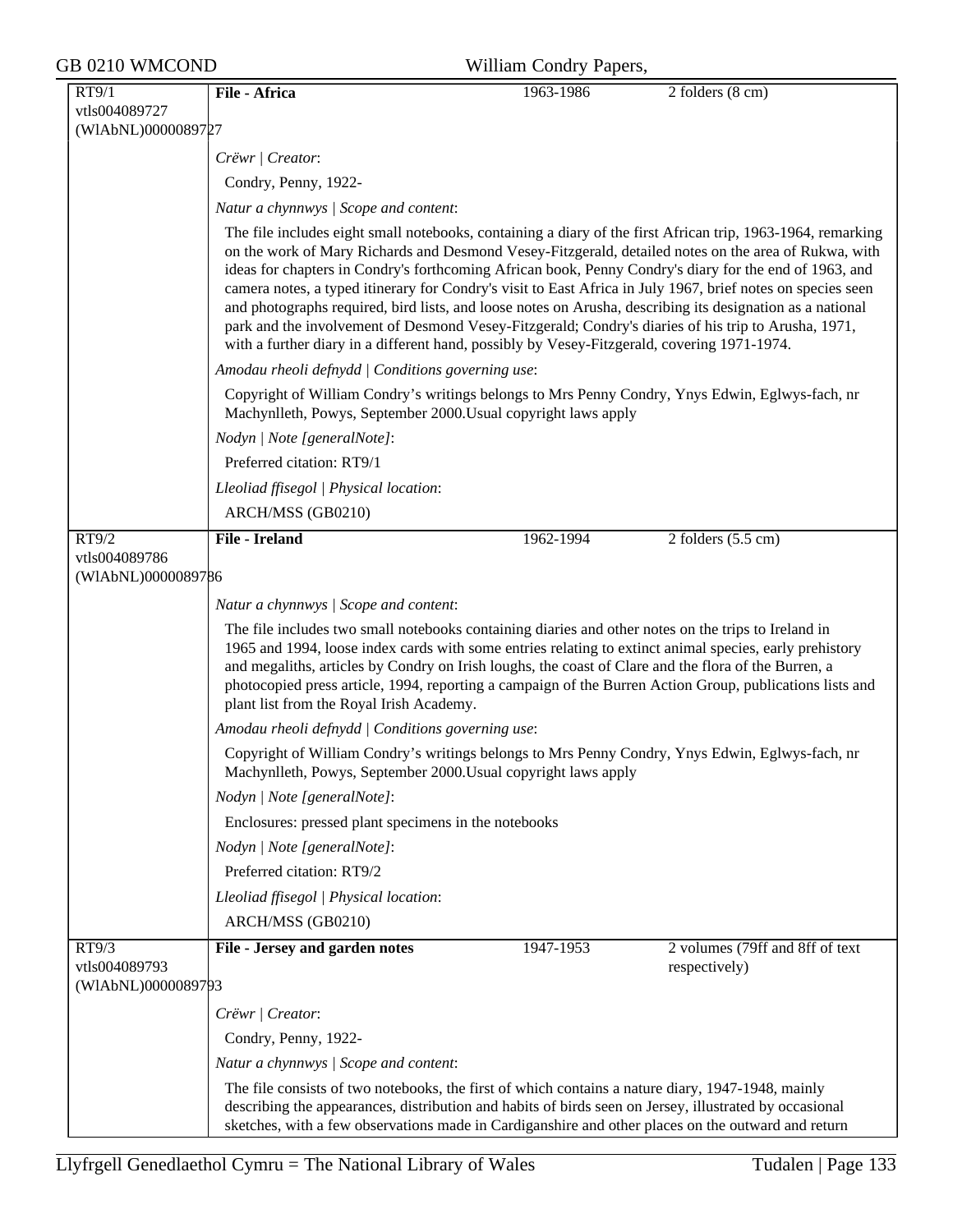|                                      | journeys, bird lists and useful addresses at the back, with notes by Penny Condry on wild flowers, 1949,<br>and the gardens at Glygyrog Ddu and Felin-y-cwm, 1949-1953. The smaller notebook contains a diary by<br>Penny Condry, autumn 1947, describing the restoration of Ronald Lockley's house, and a few, unrelated<br>notes on Latin accents.                                                                                                                                                         |           |                                                        |
|--------------------------------------|--------------------------------------------------------------------------------------------------------------------------------------------------------------------------------------------------------------------------------------------------------------------------------------------------------------------------------------------------------------------------------------------------------------------------------------------------------------------------------------------------------------|-----------|--------------------------------------------------------|
|                                      | Amodau rheoli defnydd   Conditions governing use:                                                                                                                                                                                                                                                                                                                                                                                                                                                            |           |                                                        |
|                                      | Copyright of William Condry's writings belongs to Mrs Penny Condry, Ynys Edwin, Eglwys-fach, nr<br>Machynlleth, Powys, September 2000. Usual copyright laws apply                                                                                                                                                                                                                                                                                                                                            |           |                                                        |
|                                      | Nodyn   Note [generalNote]:                                                                                                                                                                                                                                                                                                                                                                                                                                                                                  |           |                                                        |
|                                      | Endorsed: 'Jersey, Sept. '47 - Mch 48. Garden Notes, Glygyrog Ddu & FelinCwm' [sic] and 'Jersey'                                                                                                                                                                                                                                                                                                                                                                                                             |           |                                                        |
|                                      | Nodyn   Note [generalNote]:                                                                                                                                                                                                                                                                                                                                                                                                                                                                                  |           |                                                        |
|                                      | Preferred citation: RT9/3                                                                                                                                                                                                                                                                                                                                                                                                                                                                                    |           |                                                        |
|                                      | Lleoliad ffisegol   Physical location:                                                                                                                                                                                                                                                                                                                                                                                                                                                                       |           |                                                        |
|                                      | ARCH/MSS (GB0210)                                                                                                                                                                                                                                                                                                                                                                                                                                                                                            |           |                                                        |
| RT9/4                                | <b>File - Scotland</b>                                                                                                                                                                                                                                                                                                                                                                                                                                                                                       | 1958-1975 | 1 folder $(3 \text{ cm})$ , 1 envelope $(9 \text{ m})$ |
| vtls004089794<br>(WIAbNL)0000089794  |                                                                                                                                                                                                                                                                                                                                                                                                                                                                                                              |           | items)                                                 |
|                                      | Crëwr   Creator:                                                                                                                                                                                                                                                                                                                                                                                                                                                                                             |           |                                                        |
|                                      | Lambourne, Cecil, ca.1920-1990                                                                                                                                                                                                                                                                                                                                                                                                                                                                               |           |                                                        |
|                                      | Natur a chynnwys   Scope and content:                                                                                                                                                                                                                                                                                                                                                                                                                                                                        |           |                                                        |
|                                      | The file includes an itinerary on a loose sheet, two small notebooks containing a natural history diary<br>of the visit, 1969, lists of Scottish plants and birds, deleted notes on Wales and wildlife, a letter, 1969,<br>addressed to Cecil [Lambourne], regarding the best sites in Scotland for wild plants and birds, and other<br>correspondence, 1975, about a friend's birdwatching holiday, and management plans for six Scottish<br>national nature reserves.                                      |           |                                                        |
|                                      | Amodau rheoli defnydd   Conditions governing use:                                                                                                                                                                                                                                                                                                                                                                                                                                                            |           |                                                        |
|                                      | Copyright of William Condry's writings belongs to Mrs Penny Condry, Ynys Edwin, Eglwys-fach, nr<br>Machynlleth, Powys, September 2000. Usual copyright laws apply                                                                                                                                                                                                                                                                                                                                            |           |                                                        |
|                                      | Nodyn   Note [generalNote]:                                                                                                                                                                                                                                                                                                                                                                                                                                                                                  |           |                                                        |
|                                      | Preferred citation: RT9/4                                                                                                                                                                                                                                                                                                                                                                                                                                                                                    |           |                                                        |
|                                      | Lleoliad ffisegol   Physical location:                                                                                                                                                                                                                                                                                                                                                                                                                                                                       |           |                                                        |
|                                      | ARCH/MSS (GB0210)                                                                                                                                                                                                                                                                                                                                                                                                                                                                                            |           |                                                        |
| RT9/5                                | <b>File - Spain</b>                                                                                                                                                                                                                                                                                                                                                                                                                                                                                          | 1965-1966 | 1 folder $(0.8 \text{ cm})$                            |
| vtls004089815<br>(WIAbNL)00000898 15 |                                                                                                                                                                                                                                                                                                                                                                                                                                                                                                              |           |                                                        |
|                                      | Natur a chynnwys / Scope and content:                                                                                                                                                                                                                                                                                                                                                                                                                                                                        |           |                                                        |
|                                      | The file includes a spiral-bound pad and loose pages of notes describing the different sites visited in<br>Spain and during the return journey through France, with some photographic notes, addresses and<br>deleted drafts of 'Country Diary' articles; loose index cards listing birds not breeding in southern Spain,<br>individual bird species, bibliographic references, plants and places of scenic interest and a typescript<br>article by Condry, entitled 'A Magnificent Spanish Nature Reserve'. |           |                                                        |
|                                      | Amodau rheoli defnydd   Conditions governing use:                                                                                                                                                                                                                                                                                                                                                                                                                                                            |           |                                                        |
|                                      | Copyright of William Condry's writings belongs to Mrs Penny Condry, Ynys Edwin, Eglwys-fach, nr<br>Machynlleth, Powys, September 2000. Usual copyright laws apply                                                                                                                                                                                                                                                                                                                                            |           |                                                        |
|                                      | Nodyn   Note [generalNote]:                                                                                                                                                                                                                                                                                                                                                                                                                                                                                  |           |                                                        |
|                                      | Preferred citation: RT9/5                                                                                                                                                                                                                                                                                                                                                                                                                                                                                    |           |                                                        |
|                                      | Lleoliad ffisegol   Physical location:                                                                                                                                                                                                                                                                                                                                                                                                                                                                       |           |                                                        |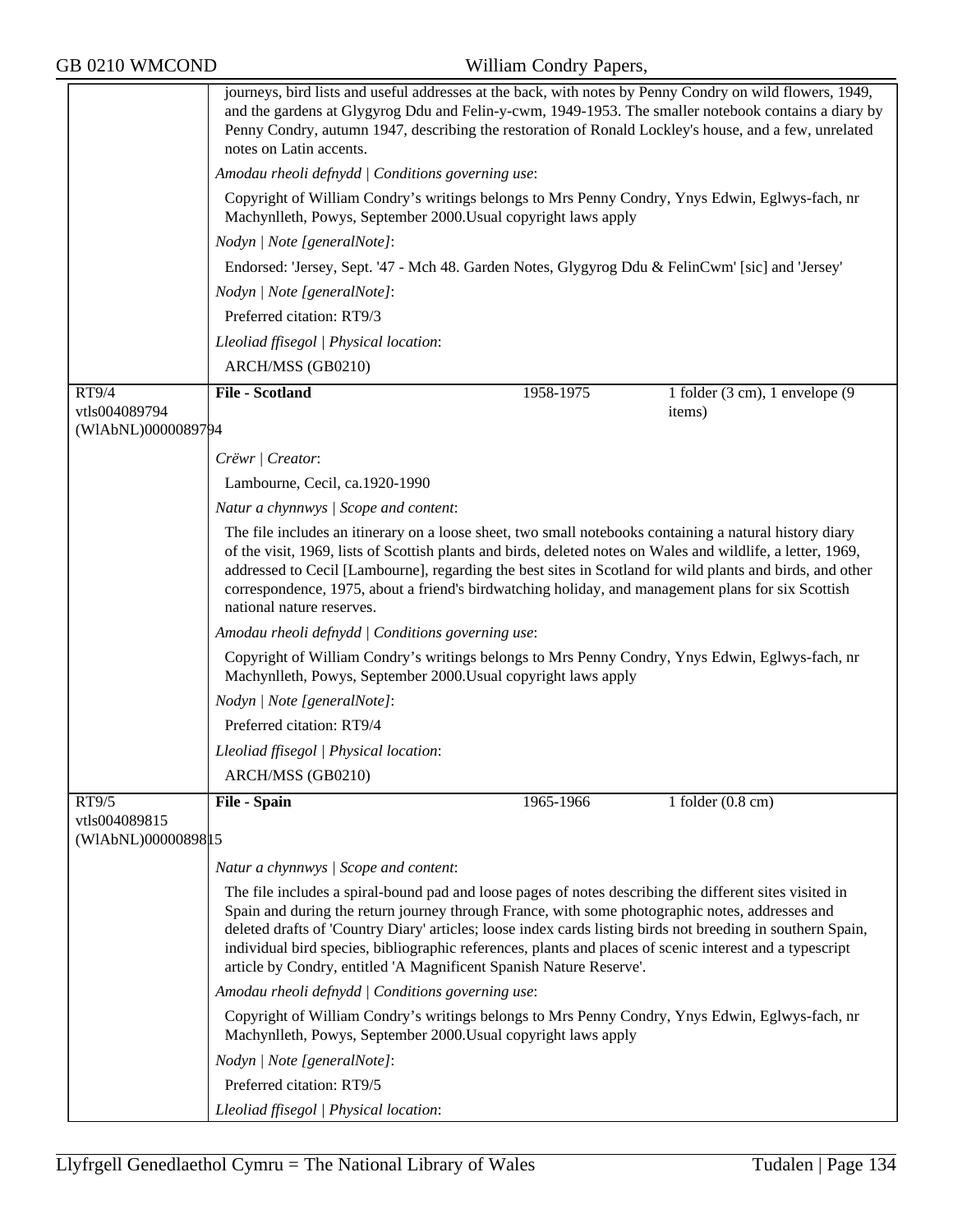| GB 0210 WMCOND<br>William Condry Papers,     |                                                                                                                                                                                                                                    |      |                                                                                                                                                                                                                                                                                                                                              |
|----------------------------------------------|------------------------------------------------------------------------------------------------------------------------------------------------------------------------------------------------------------------------------------|------|----------------------------------------------------------------------------------------------------------------------------------------------------------------------------------------------------------------------------------------------------------------------------------------------------------------------------------------------|
|                                              | ARCH/MSS (GB0210)                                                                                                                                                                                                                  |      |                                                                                                                                                                                                                                                                                                                                              |
| RT9/6<br>vtls004089821<br>(WIAbNL)0000089821 | <b>File - Switzerland</b>                                                                                                                                                                                                          | 1956 | 1 envelope (6 items)                                                                                                                                                                                                                                                                                                                         |
|                                              | Natur a chynnwys / Scope and content:                                                                                                                                                                                              |      |                                                                                                                                                                                                                                                                                                                                              |
|                                              | reminders referring to Condry's diary.                                                                                                                                                                                             |      | The file consists of a diary of the holiday in Switzerland, 1956, written on loose ring-binder pages and it<br>includes the description of a visit to the Swiss National Park, with additional notes on loose index cards<br>relating to its origins, places of historical and scenic interest, pine trees, distribution of brown bears, and |
|                                              | Amodau rheoli defnydd   Conditions governing use:                                                                                                                                                                                  |      |                                                                                                                                                                                                                                                                                                                                              |
|                                              | Copyright of William Condry's writings belongs to Mrs Penny Condry, Ynys Edwin, Eglwys-fach, nr<br>Machynlleth, Powys, September 2000. Usual copyright laws apply                                                                  |      |                                                                                                                                                                                                                                                                                                                                              |
|                                              | Nodyn   Note [generalNote]:                                                                                                                                                                                                        |      |                                                                                                                                                                                                                                                                                                                                              |
|                                              | Preferred citation: RT9/6                                                                                                                                                                                                          |      |                                                                                                                                                                                                                                                                                                                                              |
|                                              | Lleoliad ffisegol   Physical location:<br>ARCH/MSS (GB0210)                                                                                                                                                                        |      |                                                                                                                                                                                                                                                                                                                                              |
|                                              | Cyfres   Series RT10 vtls004182482 (WIAbNL)0000182482: Letters: subject files                                                                                                                                                      |      |                                                                                                                                                                                                                                                                                                                                              |
|                                              | $Dyddiad   Date: 1945-1983 (dyddiad creu)   (date of creation)$                                                                                                                                                                    |      |                                                                                                                                                                                                                                                                                                                                              |
|                                              | <u>Natur a chynnwys</u>   Scope and content:                                                                                                                                                                                       |      |                                                                                                                                                                                                                                                                                                                                              |
|                                              | The series comprises files on plants, birds and other wildlife, 1945-1983.                                                                                                                                                         |      |                                                                                                                                                                                                                                                                                                                                              |
|                                              | Disgrifiad ffisegol   Physical description: 3 folders                                                                                                                                                                              |      |                                                                                                                                                                                                                                                                                                                                              |
|                                              | Lleoliad ffisegol   Physical location: ARCH/MSS (GB0210)                                                                                                                                                                           |      |                                                                                                                                                                                                                                                                                                                                              |
| Nodyn   Note [generalNote]:                  |                                                                                                                                                                                                                                    |      |                                                                                                                                                                                                                                                                                                                                              |
| Preferred citation: RT10                     |                                                                                                                                                                                                                                    |      |                                                                                                                                                                                                                                                                                                                                              |
|                                              | Pwyntiau mynediad   Access points:                                                                                                                                                                                                 |      |                                                                                                                                                                                                                                                                                                                                              |
| ٠                                            | Condry, William, 1918-1998 -- Correspondence (pwnc)   (subject)<br>Condry, William, 1918-1998 (pwnc)   (subject)<br>Animals -- Wales (pwnc)   (subject)<br>Birds -- Wales (pwnc)   (subject)<br>Plants -- Wales (pwnc)   (subject) |      |                                                                                                                                                                                                                                                                                                                                              |
| Trefniant   Arrangement:                     |                                                                                                                                                                                                                                    |      |                                                                                                                                                                                                                                                                                                                                              |
| correspondent within the files               | Arranged alphabetically by the subject titles originally allocated by Condry, then alphabetically by                                                                                                                               |      |                                                                                                                                                                                                                                                                                                                                              |
|                                              | Cyfyngiadau ar fynediad   Restrictions on access:                                                                                                                                                                                  |      |                                                                                                                                                                                                                                                                                                                                              |
|                                              |                                                                                                                                                                                                                                    |      |                                                                                                                                                                                                                                                                                                                                              |

Readers consulting modern papers in the National Library of Wales are required to abide by the conditions set out in information provided when applying for their Readers' Tickets, whereby the reader shall become responsible for compliance with the Data Protection Act 2018 and the General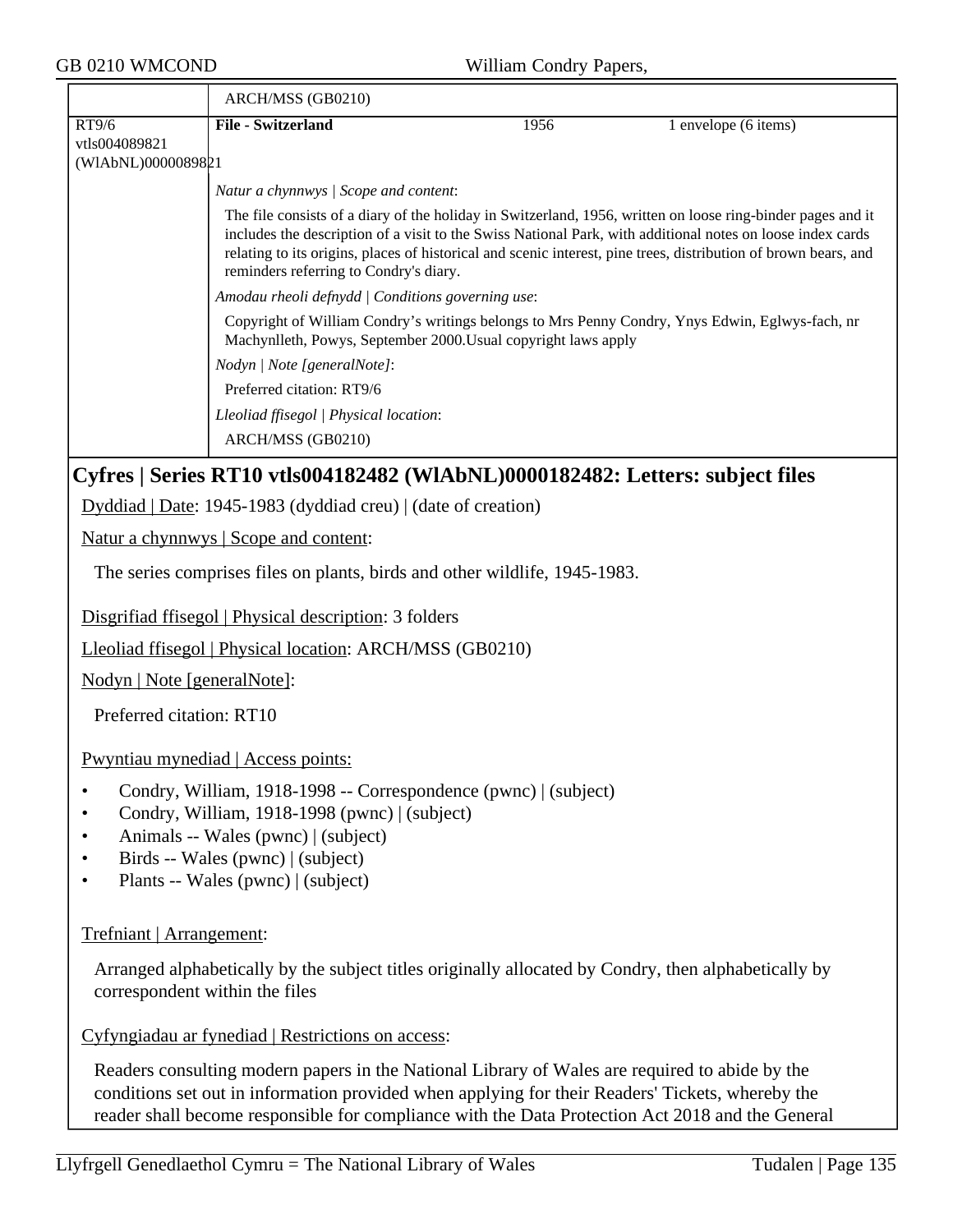Data Protection Regulation 2018 in relation to any processing by them of personal data obtained from modern records held at the Library. = Disgwylir i ddarllenwyr sydd am ddefnyddio papurau modern yn Llyfrgell Genedlaethol Cymru gydymffurfio â Deddf Warchod Data 2018 a Rheoliadau Diogelu Data Cyffredinol 2018 yng nghyd-destun unrhyw brosesu ganddynt o ddata personol a gasglwyd o gofnodion modern sydd ar gadw yn y Llyfrgell. Nodir y manylion yn yr wybodaeth a roddir wrth wneud cais am Docyn Darllen

Amodau rheoli defnydd | Conditions governing use:

Copyright of William Condry's writings belongs to Mrs Penny Condry, Ynys Edwin, Eglwys-fach, nr Machynlleth, Powys, September 2000. Usual copyright laws apply

Disgrifiadau deunydd | Related material:

For more of Condry's correspondence see RT5

| FFeil / rhestr eitemau   File / item list |                                                                                                                                                                                                                                                                                                          |                   |                                               |
|-------------------------------------------|----------------------------------------------------------------------------------------------------------------------------------------------------------------------------------------------------------------------------------------------------------------------------------------------------------|-------------------|-----------------------------------------------|
| Cod cyfeirnod  <br>Reference code         | Teitl   Title                                                                                                                                                                                                                                                                                            | Dyddiadau   Dates | Disgrifiad ffisegol   Physical<br>description |
| RT10/1                                    | <b>File - Giant Hogweed</b>                                                                                                                                                                                                                                                                              | 1966              | 13 items                                      |
| vtls004182489<br>(WIAbNL)0000182489       |                                                                                                                                                                                                                                                                                                          |                   |                                               |
|                                           |                                                                                                                                                                                                                                                                                                          |                   |                                               |
|                                           | Natur a chynnwys / Scope and content:                                                                                                                                                                                                                                                                    |                   |                                               |
|                                           | The file consists of letters in response to one of Condry's 'Country Diary' articles, July - August 1966,<br>discussing sites, appearance and possible poisonous effects of giant hogweed.                                                                                                               |                   |                                               |
|                                           | Amodau rheoli defnydd   Conditions governing use:                                                                                                                                                                                                                                                        |                   |                                               |
|                                           | Copyright of William Condry's writings belongs to Mrs Penny Condry, Ynys Edwin, Eglwys-fach, nr<br>Machynlleth, Powys, September 2000. Usual copyright laws apply                                                                                                                                        |                   |                                               |
|                                           | Nodyn   Note [generalNote]:                                                                                                                                                                                                                                                                              |                   |                                               |
|                                           | Preferred citation: RT10/1                                                                                                                                                                                                                                                                               |                   |                                               |
|                                           | Lleoliad ffisegol   Physical location:                                                                                                                                                                                                                                                                   |                   |                                               |
|                                           | ARCH/MSS (GB0210)                                                                                                                                                                                                                                                                                        |                   |                                               |
| RT10/2                                    | <b>File - Guernsey ferns</b>                                                                                                                                                                                                                                                                             | 1983              | 5 items                                       |
| vtls004182491                             |                                                                                                                                                                                                                                                                                                          |                   |                                               |
| (WIAbNL)0000182491                        |                                                                                                                                                                                                                                                                                                          |                   |                                               |
|                                           | Natur a chynnwys / Scope and content:                                                                                                                                                                                                                                                                    |                   |                                               |
|                                           | The file consists of a letter from Richard [], 1983, regarding the uncompromising stance of the RSPB on<br>a conservation issue, rare ferns photographed in Snowdonia, rediscovery of certain ferns on Guernsey,<br>and an invitation to Condry to visit the island with him, with photocopies enclosed. |                   |                                               |
|                                           | Amodau rheoli defnydd   Conditions governing use:                                                                                                                                                                                                                                                        |                   |                                               |
|                                           | Copyright of William Condry's writings belongs to Mrs Penny Condry, Ynys Edwin, Eglwys-fach, nr<br>Machynlleth, Powys, September 2000. Usual copyright laws apply                                                                                                                                        |                   |                                               |
|                                           | Nodyn   Note [generalNote]:                                                                                                                                                                                                                                                                              |                   |                                               |
|                                           | Enclosures: entries from the correspondent's diaries of 1957-8, recording birds seen and searches for a<br>particular fern on Guernsey, and relevant pages from a botanical journal.                                                                                                                     |                   |                                               |
|                                           | Nodyn   Note [generalNote]:                                                                                                                                                                                                                                                                              |                   |                                               |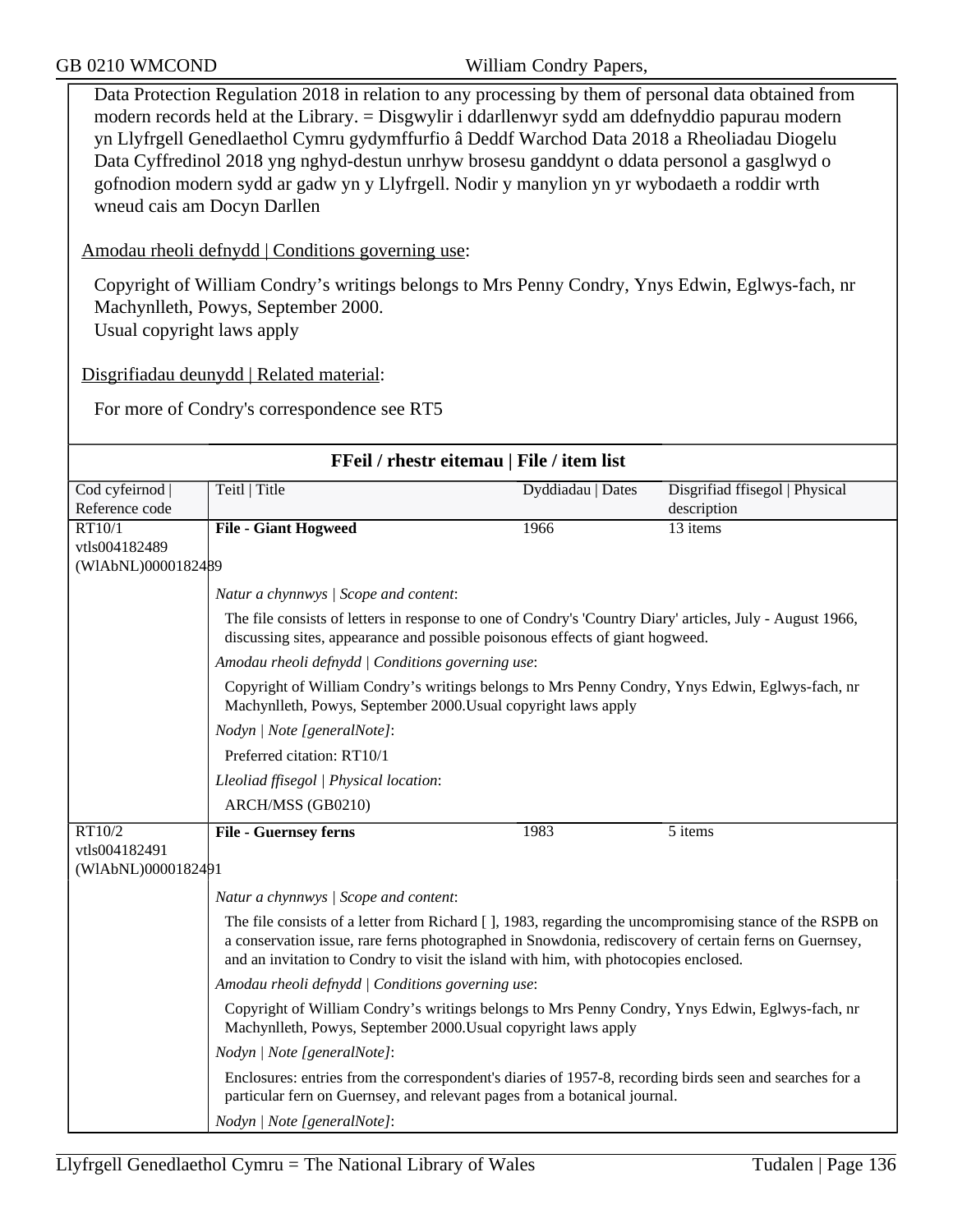|                                               | Preferred citation: RT10/2                                                                                                                                                                                                                                                                                                                                                                                                                                                                                                                                                                                                                                                                                                                                                                                                                                                                                                                                                                                                                                                                                                                                                                                                                                                                                                                                                                                                                                                                                                                                                                                                                                                                                                                                                                                                                                                                                                                                                                                                                       |           |                  |
|-----------------------------------------------|--------------------------------------------------------------------------------------------------------------------------------------------------------------------------------------------------------------------------------------------------------------------------------------------------------------------------------------------------------------------------------------------------------------------------------------------------------------------------------------------------------------------------------------------------------------------------------------------------------------------------------------------------------------------------------------------------------------------------------------------------------------------------------------------------------------------------------------------------------------------------------------------------------------------------------------------------------------------------------------------------------------------------------------------------------------------------------------------------------------------------------------------------------------------------------------------------------------------------------------------------------------------------------------------------------------------------------------------------------------------------------------------------------------------------------------------------------------------------------------------------------------------------------------------------------------------------------------------------------------------------------------------------------------------------------------------------------------------------------------------------------------------------------------------------------------------------------------------------------------------------------------------------------------------------------------------------------------------------------------------------------------------------------------------------|-----------|------------------|
|                                               | Lleoliad ffisegol   Physical location:                                                                                                                                                                                                                                                                                                                                                                                                                                                                                                                                                                                                                                                                                                                                                                                                                                                                                                                                                                                                                                                                                                                                                                                                                                                                                                                                                                                                                                                                                                                                                                                                                                                                                                                                                                                                                                                                                                                                                                                                           |           |                  |
|                                               | ARCH/MSS (GB0210)                                                                                                                                                                                                                                                                                                                                                                                                                                                                                                                                                                                                                                                                                                                                                                                                                                                                                                                                                                                                                                                                                                                                                                                                                                                                                                                                                                                                                                                                                                                                                                                                                                                                                                                                                                                                                                                                                                                                                                                                                                |           |                  |
| RT10/3<br>vtls004182520<br>(WIAbNL)0000182520 | File - 'Misc[ellaneous] letters-natural<br>history'                                                                                                                                                                                                                                                                                                                                                                                                                                                                                                                                                                                                                                                                                                                                                                                                                                                                                                                                                                                                                                                                                                                                                                                                                                                                                                                                                                                                                                                                                                                                                                                                                                                                                                                                                                                                                                                                                                                                                                                              | 1945-1975 | 1 folder $(5cm)$ |
|                                               | Crëwr   Creator:                                                                                                                                                                                                                                                                                                                                                                                                                                                                                                                                                                                                                                                                                                                                                                                                                                                                                                                                                                                                                                                                                                                                                                                                                                                                                                                                                                                                                                                                                                                                                                                                                                                                                                                                                                                                                                                                                                                                                                                                                                 |           |                  |
|                                               | Bible, E. H. T. (Edward Henry T.), 1873-1956                                                                                                                                                                                                                                                                                                                                                                                                                                                                                                                                                                                                                                                                                                                                                                                                                                                                                                                                                                                                                                                                                                                                                                                                                                                                                                                                                                                                                                                                                                                                                                                                                                                                                                                                                                                                                                                                                                                                                                                                     |           |                  |
|                                               | Natur a chynnwys / Scope and content:                                                                                                                                                                                                                                                                                                                                                                                                                                                                                                                                                                                                                                                                                                                                                                                                                                                                                                                                                                                                                                                                                                                                                                                                                                                                                                                                                                                                                                                                                                                                                                                                                                                                                                                                                                                                                                                                                                                                                                                                            |           |                  |
|                                               | The file comprises letters and postcards, some of them annotated by Condry, concerning sightings,<br>distribution and identification of birds, mammals, insects and plants, bird photography, persecution of<br>birds of prey, kite protection, birdwatching activities at Bird Rock, published and private wildlife records,<br>especially in connection with West Wales Field Society. Correspondents include E. H. T. Bible, (16)<br>1945-1954, on birds seen in and around Aberdovey, particularly starlings, swifts and herons, recognition<br>of the need for egg protection and contact with Mary Richards; A. W. Boyd, (1) 1950, on identifying<br>features of the Little Stint; Hugh Chater, (1) 1950, discussing cultivated strawberries, spartina and<br>familiarity with Devon; T. A. W. Davis (1) 1951, in note form, reporting sightings of squirrels, long-<br>tailed tits, mute swans and the breeding status of starlings; Jack [Grasse] (5) [1951], mainly concerning<br>birds seen during visits to Wales and identification of ants; Geoffrey Ingram, a postcard, 1950, on<br>chaffinch migration, acknowledging Bible and Salter, and the updating of a fauna of North Wales; Philip<br>('Pip') Miles (4), 1952, on insect migration and identification, with printed entomological bulletins<br>and observation sheet; J. H. Owen (12), 1949-53, concerning wildlife books, numerous different birds,<br>especially robins, and wasps, Morrey Salmon, (2), 1950, on eider ducks, and a letter to Salmon 1960, on<br>the ecology of Borth Bog; Irene ('Benjamin') and H. R. H. ('Taff') Vaughan, (4), 1952, mainly regarding<br>red kite protection, butterfly migration and dialect bird names; and Kyffin Williams, (1) 1951, about the<br>sighting of a hoopoe.<br>Amodau rheoli defnydd   Conditions governing use:<br>Copyright of William Condry's writings belongs to Mrs Penny Condry, Ynys Edwin, Eglwys-fach, nr<br>Machynlleth, Powys, September 2000. Usual copyright laws apply<br>Nodyn   Note [generalNote]: |           |                  |
|                                               | Endorsed: 'inc. many relating to Merioneth birds' Enclosures: bibliographic reference, offprints from<br>articles by Bertram Lloyd on folk names of birds, 1945-1946, a bird census card and press articles<br>relating to wild goats, reindeer, weather and nature reserves.                                                                                                                                                                                                                                                                                                                                                                                                                                                                                                                                                                                                                                                                                                                                                                                                                                                                                                                                                                                                                                                                                                                                                                                                                                                                                                                                                                                                                                                                                                                                                                                                                                                                                                                                                                    |           |                  |
|                                               | Nodyn   Note [generalNote]:                                                                                                                                                                                                                                                                                                                                                                                                                                                                                                                                                                                                                                                                                                                                                                                                                                                                                                                                                                                                                                                                                                                                                                                                                                                                                                                                                                                                                                                                                                                                                                                                                                                                                                                                                                                                                                                                                                                                                                                                                      |           |                  |
|                                               | Preferred citation: RT10/3                                                                                                                                                                                                                                                                                                                                                                                                                                                                                                                                                                                                                                                                                                                                                                                                                                                                                                                                                                                                                                                                                                                                                                                                                                                                                                                                                                                                                                                                                                                                                                                                                                                                                                                                                                                                                                                                                                                                                                                                                       |           |                  |
|                                               | Lleoliad ffisegol   Physical location:<br>ARCH/MSS (GB0210)                                                                                                                                                                                                                                                                                                                                                                                                                                                                                                                                                                                                                                                                                                                                                                                                                                                                                                                                                                                                                                                                                                                                                                                                                                                                                                                                                                                                                                                                                                                                                                                                                                                                                                                                                                                                                                                                                                                                                                                      |           |                  |

# **Sub-sub-fonds RW vtls004090113 (WlAbNL)0000090113: Papers concerning life and education**

Dyddiad | Date: 1929-2020 (dyddiad creu) | (date of creation)

Natur a chynnwys | Scope and content:

The section comprises secondary school reports, 1929-1936, a university certificate and related letters, 1979-1981, newspaper and magazine articles written about Condry during his lifetime, 1973-1992, obituaries, letters of condolence to his widow, other memorials and tributes, 1998-2020.

Disgrifiad ffisegol | Physical description: 4 folders, 4 envelopes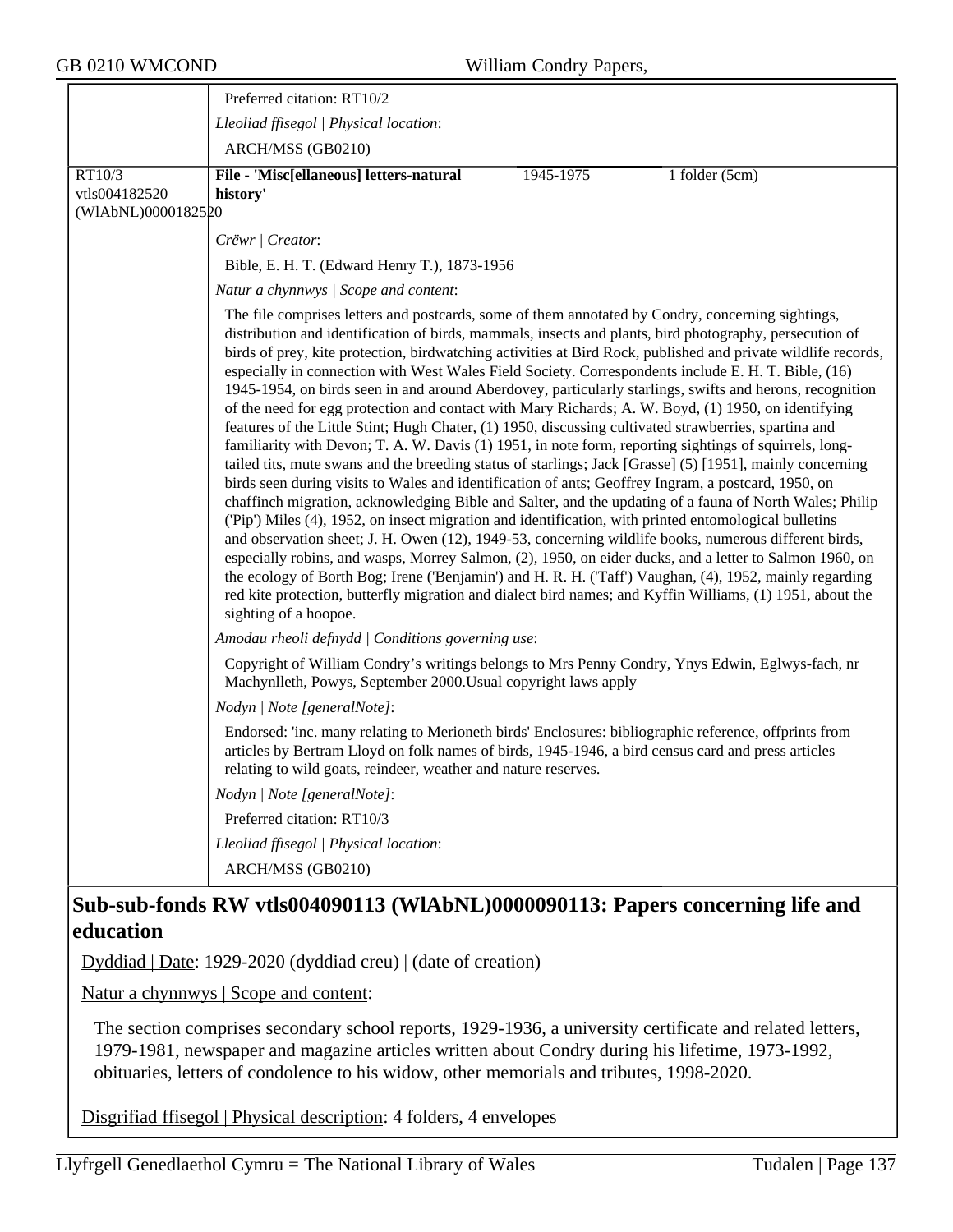Lleoliad ffisegol | Physical location: ARCH/MSS (GB0210)

Iaith y deunydd | Language of the material:

English

Nodyn | Note [generalNote]:

Preferred citation: RW

Trefniant | Arrangement:

2 series, comprising education and wartime records, and biographical sources

Cyfyngiadau ar fynediad | Restrictions on access:

Readers consulting modern papers in the National Library of Wales are required to abide by the conditions set out in information provided when applying for their Readers' Tickets, whereby the reader shall become responsible for compliance with the Data Protection Act 2018 and the General Data Protection Regulation 2018 in relation to any processing by them of personal data obtained from modern records held at the Library. = Disgwylir i ddarllenwyr sydd am ddefnyddio papurau modern yn Llyfrgell Genedlaethol Cymru gydymffurfio â Deddf Warchod Data 2018 a Rheoliadau Diogelu Data Cyffredinol 2018 yng nghyd-destun unrhyw brosesu ganddynt o ddata personol a gasglwyd o gofnodion modern sydd ar gadw yn y Llyfrgell. Nodir y manylion yn yr wybodaeth a roddir wrth wneud cais am Docyn Darllen

Amodau rheoli defnydd | Conditions governing use:

Copyright of William Condry's writings belongs to Mrs Penny Condry, Ynys Edwin, Eglwys-fach, nr Machynlleth, Powys, September 2000. Usual copyright laws apply

Disgrifiadau deunydd | Related material:

Two school athletics medals, a lifesaving medal, RSPB silver medal, 1965, and a Silver Jubilee medal are in NLW, Department of Pictures and Maps

# **Cyfres | Series RW1 vtls004090115 (WlAbNL)0000090115: Education and wartime records**

Dyddiad | Date: 1929-1936, 1979-1981 (dyddiad creu) | (date of creation)

Natur a chynnwys | Scope and content:

The series consists of Condry's secondary school reports, 1929-1936, a university certificate, 1980, with related letters, 1979-1981, and his application as a conscientious objector, 1939-1940.

Disgrifiad ffisegol | Physical description: 2 folders, 2 envelopes

Lleoliad ffisegol | Physical location: ARCH/MSS (GB0210)

Nodyn | Note [generalNote]: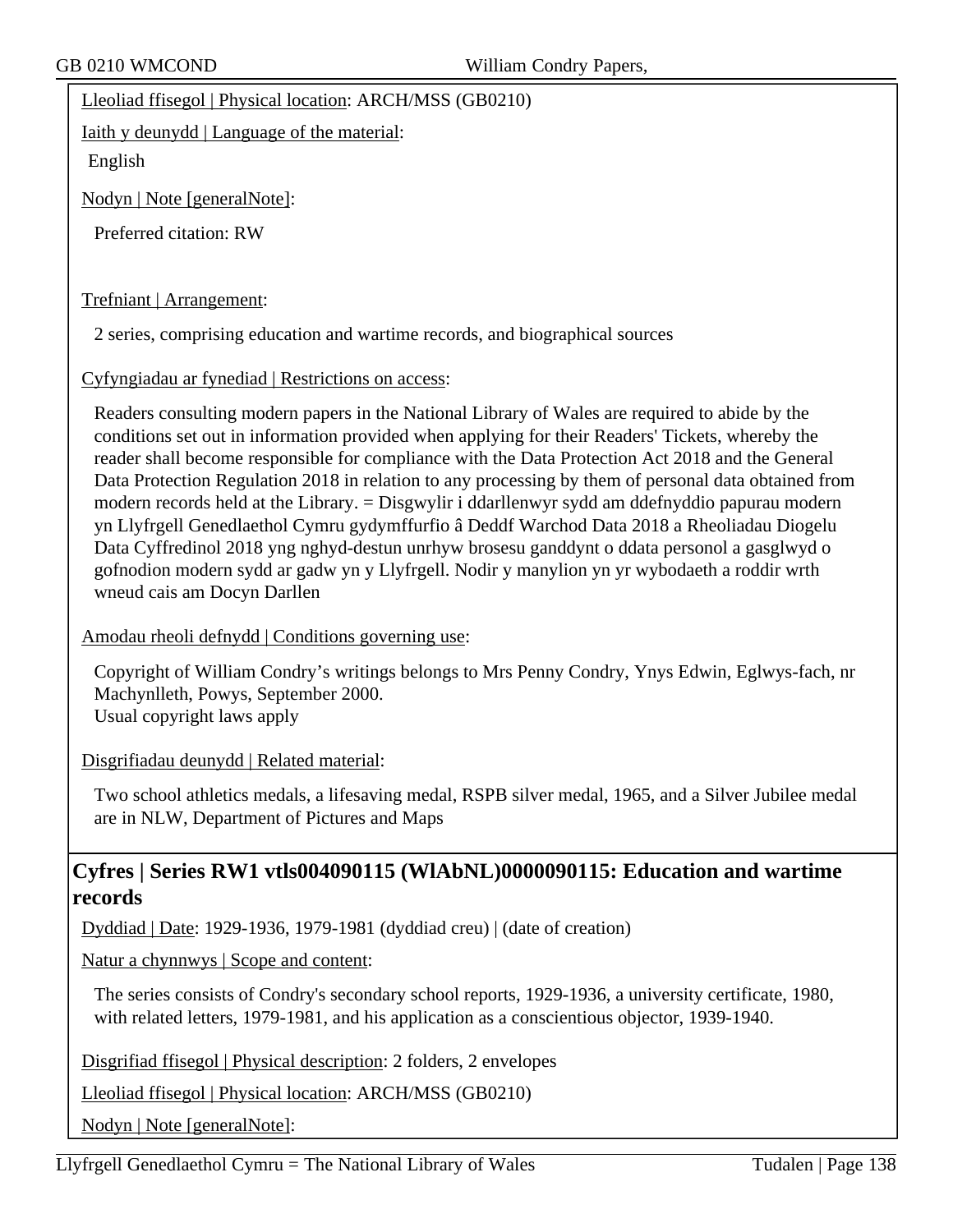Preferred citation: RW1

Pwyntiau mynediad | Access points:

- Certificates (ffurfiau dogfennol) | (documentary form)
- Reports (ffurfiau dogfennol) | (documentary form)

# Trefniant | Arrangement:

Arranged in order of donation.

# Cyfyngiadau ar fynediad | Restrictions on access:

Readers consulting modern papers in the National Library of Wales are required to abide by the conditions set out in information provided when applying for their Readers' Tickets, whereby the reader shall become responsible for compliance with the Data Protection Act 2018 and the General Data Protection Regulation 2018 in relation to any processing by them of personal data obtained from modern records held at the Library. = Disgwylir i ddarllenwyr sydd am ddefnyddio papurau modern yn Llyfrgell Genedlaethol Cymru gydymffurfio â Deddf Warchod Data 2018 a Rheoliadau Diogelu Data Cyffredinol 2018 yng nghyd-destun unrhyw brosesu ganddynt o ddata personol a gasglwyd o gofnodion modern sydd ar gadw yn y Llyfrgell. Nodir y manylion yn yr wybodaeth a roddir wrth wneud cais am Docyn Darllen

# Amodau rheoli defnydd | Conditions governing use:

Copyright of William Condry's writings belongs to Mrs Penny Condry, Ynys Edwin, Eglwys-fach, nr Machynlleth, Powys, September 2000. Usual copyright laws apply

| FFeil / rhestr eitemau   File / item list |                                                                                                                                                                                           |                   |                                |
|-------------------------------------------|-------------------------------------------------------------------------------------------------------------------------------------------------------------------------------------------|-------------------|--------------------------------|
| Cod cyfeirnod                             | Teitl   Title                                                                                                                                                                             | Dyddiadau   Dates | Disgrifiad ffisegol   Physical |
| Reference code                            |                                                                                                                                                                                           |                   | description                    |
| RW1/1                                     | <b>File - School reports</b>                                                                                                                                                              | 1929-1936         | 1 envelope (18 items)          |
| vtls004166551                             |                                                                                                                                                                                           |                   |                                |
| (WIAbNL)0000166551                        |                                                                                                                                                                                           |                   |                                |
|                                           | Natur a chynnwys / Scope and content:                                                                                                                                                     |                   |                                |
|                                           | The file consists of school reports from the George Dixon Council Secondary School, which Condry<br>attended from the ages of 11 to 18, with a letter from the education committee, 1932. |                   |                                |
|                                           | Amodau rheoli defnydd   Conditions governing use:                                                                                                                                         |                   |                                |
|                                           | Copyright of William Condry's writings belongs to Mrs Penny Condry, Ynys Edwin, Eglwys-fach, nr<br>Machynlleth, Powys, September 2000. Usual copyright laws apply                         |                   |                                |
|                                           | Nodyn   Note [generalNote]:                                                                                                                                                               |                   |                                |
|                                           | Preferred citation: RW1/1                                                                                                                                                                 |                   |                                |
|                                           | Lleoliad ffisegol   Physical location:                                                                                                                                                    |                   |                                |
|                                           | ARCH/MSS (GB0210)                                                                                                                                                                         |                   |                                |
| RW1/2                                     | File - University certificate and related                                                                                                                                                 | 1979-1981         | 2 folders (16 items)           |
| vtls004166556                             | <b>letters</b>                                                                                                                                                                            |                   |                                |
| (WIAbNL)0000166556                        |                                                                                                                                                                                           |                   |                                |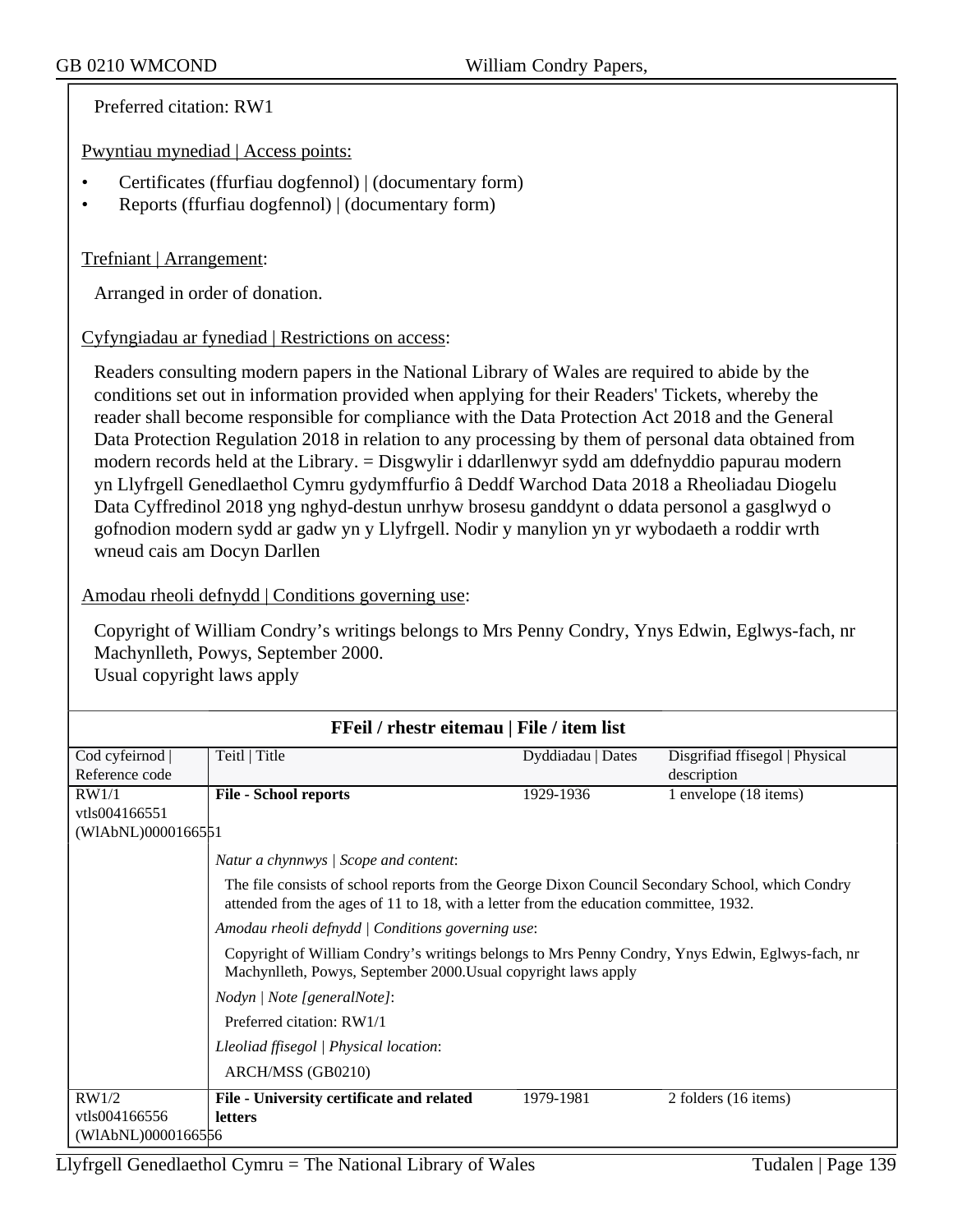|                                                                                                                                                                                                                        | Natur a chynnwys / Scope and content:                                                                                                                                                                                                                                                                                                                |  |
|------------------------------------------------------------------------------------------------------------------------------------------------------------------------------------------------------------------------|------------------------------------------------------------------------------------------------------------------------------------------------------------------------------------------------------------------------------------------------------------------------------------------------------------------------------------------------------|--|
|                                                                                                                                                                                                                        | The file consists of a certificate for the degree of honorary MSc, awarded to Condry in July 1980<br>by the University of Wales for his lifetime's study of wildlife, accompanied by a translation and<br>explanatory letter; and a second folder of related and congratulatory letters, with a copy of the addresses<br>of presentation, 1979-1981. |  |
|                                                                                                                                                                                                                        | Amodau rheoli defnydd   Conditions governing use:                                                                                                                                                                                                                                                                                                    |  |
|                                                                                                                                                                                                                        | Copyright of William Condry's writings belongs to Mrs Penny Condry, Ynys Edwin, Eglwys-fach, nr<br>Machynlleth, Powys, September 2000. Usual copyright laws apply                                                                                                                                                                                    |  |
|                                                                                                                                                                                                                        | Nodyn   Note [generalNote]:                                                                                                                                                                                                                                                                                                                          |  |
|                                                                                                                                                                                                                        | Preferred citation: RW1/2                                                                                                                                                                                                                                                                                                                            |  |
|                                                                                                                                                                                                                        | Lleoliad ffisegol   Physical location:                                                                                                                                                                                                                                                                                                               |  |
|                                                                                                                                                                                                                        | ARCH/MSS (GB0210)                                                                                                                                                                                                                                                                                                                                    |  |
| RW1/3<br>vtls006084288                                                                                                                                                                                                 | File - Application as a conscientious<br>1939-1940<br>1 envelope (3 items)<br>objector,                                                                                                                                                                                                                                                              |  |
|                                                                                                                                                                                                                        | Amodau rheoli defnydd   Conditions governing use:                                                                                                                                                                                                                                                                                                    |  |
|                                                                                                                                                                                                                        | Copyright of William Condry's writings belongs to Mrs Penny Condry, Ynys Edwin, Eglwys-fach, nr<br>Machynlleth, Powys, September 2000. Usual copyright laws apply                                                                                                                                                                                    |  |
|                                                                                                                                                                                                                        | Nodyn   Note [generalNote]:                                                                                                                                                                                                                                                                                                                          |  |
|                                                                                                                                                                                                                        | Preferred citation: RW1/3                                                                                                                                                                                                                                                                                                                            |  |
|                                                                                                                                                                                                                        | Cyfres   Series RW2 vtls004090120 (WlAbNL)0000090120: Biographical sources                                                                                                                                                                                                                                                                           |  |
|                                                                                                                                                                                                                        | Dyddiad   Date: 1955-2020 (dyddiad creu)   (date of creation)                                                                                                                                                                                                                                                                                        |  |
| Dyddiad   Date: 1973-2020 (accumulation) (dyddiad creu)   (date of creation)                                                                                                                                           |                                                                                                                                                                                                                                                                                                                                                      |  |
| <u>Natur a chynnwys</u>   Scope and content:                                                                                                                                                                           |                                                                                                                                                                                                                                                                                                                                                      |  |
| The series comprises newspaper and magazine articles written during Condry's lifetime, obituaries and<br>letters of condolence to Penny Condry, and other memorials and tributes, 1955-2020 (accumulated<br>1973-2020) |                                                                                                                                                                                                                                                                                                                                                      |  |
| Disgrifiad ffisegol   Physical description: 3 folders, 2 envelopes                                                                                                                                                     |                                                                                                                                                                                                                                                                                                                                                      |  |
| Lleoliad ffisegol   Physical location: ARCH/MSS (GB0210)                                                                                                                                                               |                                                                                                                                                                                                                                                                                                                                                      |  |
| <b>Iaith y deunydd</b>   Language of the material:                                                                                                                                                                     |                                                                                                                                                                                                                                                                                                                                                      |  |
| English                                                                                                                                                                                                                |                                                                                                                                                                                                                                                                                                                                                      |  |
| Nodyn   Note [generalNote]:                                                                                                                                                                                            |                                                                                                                                                                                                                                                                                                                                                      |  |
| Preferred citation: RW2                                                                                                                                                                                                |                                                                                                                                                                                                                                                                                                                                                      |  |
| Pwyntiau mynediad   Access points:                                                                                                                                                                                     |                                                                                                                                                                                                                                                                                                                                                      |  |
| Condry, William, 1918-1998 (pwnc)   (subject)                                                                                                                                                                          |                                                                                                                                                                                                                                                                                                                                                      |  |
| Naturalists -- Wales -- Biography (pwnc)   (subject)                                                                                                                                                                   |                                                                                                                                                                                                                                                                                                                                                      |  |
|                                                                                                                                                                                                                        |                                                                                                                                                                                                                                                                                                                                                      |  |
| Trefniant   Arrangement:                                                                                                                                                                                               |                                                                                                                                                                                                                                                                                                                                                      |  |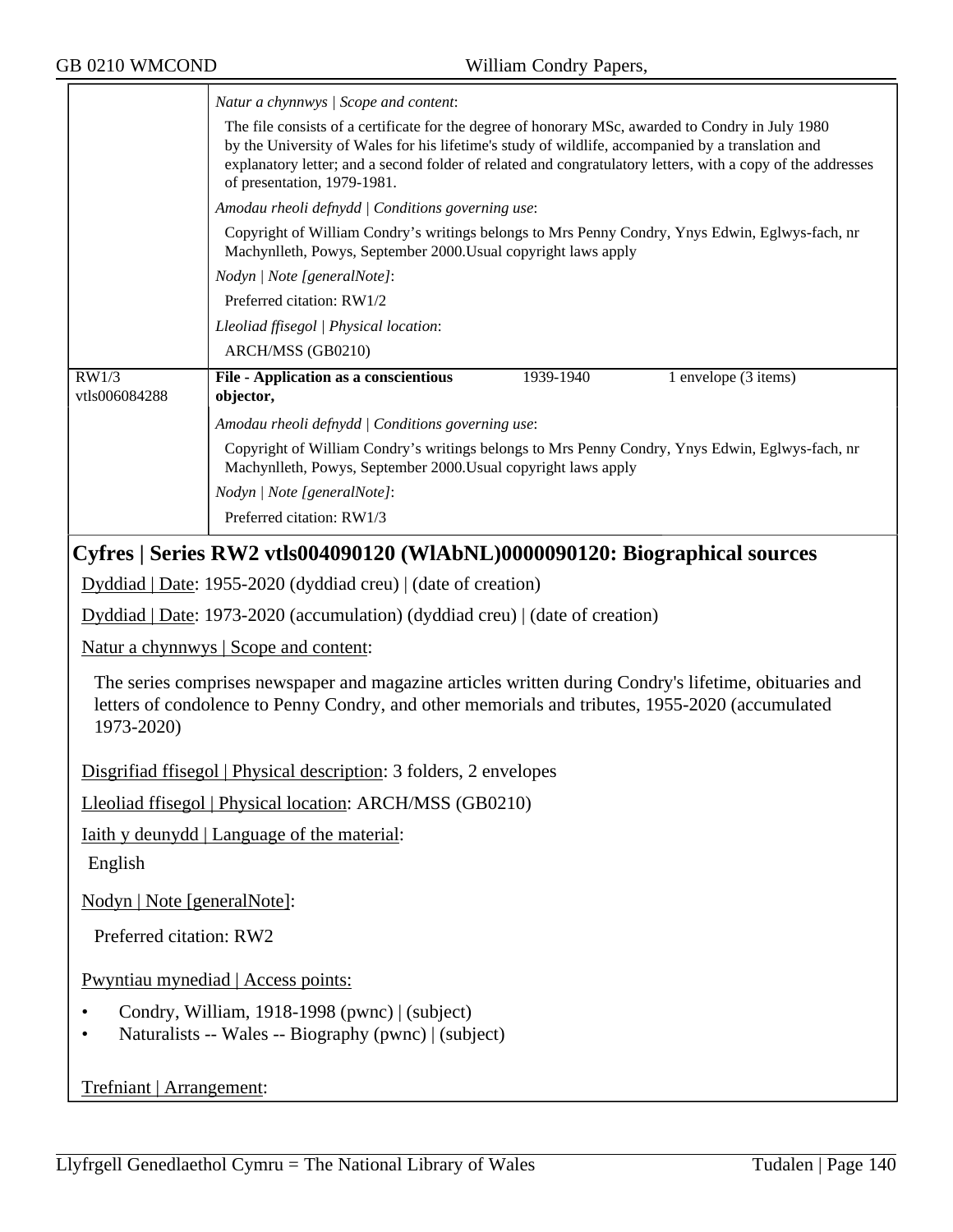Arranged chronologically by and within file, with additional files of accumulated papers donated later, in December 2015, October 2018 and June 2020..

Cyfyngiadau ar fynediad | Restrictions on access:

Readers consulting modern papers in the National Library of Wales are required to abide by the conditions set out in information provided when applying for their Readers' Tickets, whereby the reader shall become responsible for compliance with the Data Protection Act 2018 and the General Data Protection Regulation 2018 in relation to any processing by them of personal data obtained from modern records held at the Library. = Disgwylir i ddarllenwyr sydd am ddefnyddio papurau modern yn Llyfrgell Genedlaethol Cymru gydymffurfio â Deddf Warchod Data 2018 a Rheoliadau Diogelu Data Cyffredinol 2018 yng nghyd-destun unrhyw brosesu ganddynt o ddata personol a gasglwyd o gofnodion modern sydd ar gadw yn y Llyfrgell. Nodir y manylion yn yr wybodaeth a roddir wrth wneud cais am Docyn Darllen

Amodau rheoli defnydd | Conditions governing use:

Copyright of William Condry's writings belongs to Mrs Penny Condry, Ynys Edwin, Eglwys-fach, nr Machynlleth, Powys, September 2000.

**FFeil / rhestr eitemau | File / item list**

Usual copyright laws apply

| FF CH / THESH CREMIAU   FHC / REIH HSt |                                                                                                                                                                                                                                                                                                                                                                                                                                                                                      |                   |                                |
|----------------------------------------|--------------------------------------------------------------------------------------------------------------------------------------------------------------------------------------------------------------------------------------------------------------------------------------------------------------------------------------------------------------------------------------------------------------------------------------------------------------------------------------|-------------------|--------------------------------|
| Cod cyfeirnod                          | Teitl   Title                                                                                                                                                                                                                                                                                                                                                                                                                                                                        | Dyddiadau   Dates | Disgrifiad ffisegol   Physical |
| Reference code                         |                                                                                                                                                                                                                                                                                                                                                                                                                                                                                      |                   | description                    |
| RW2/1                                  | <b>File - Contemporary articles</b>                                                                                                                                                                                                                                                                                                                                                                                                                                                  | 1973-1992         | 1 folder $(2 \text{ cm})$      |
| vtls004090128                          |                                                                                                                                                                                                                                                                                                                                                                                                                                                                                      |                   |                                |
| (WIAbNL)0000090128                     |                                                                                                                                                                                                                                                                                                                                                                                                                                                                                      |                   |                                |
|                                        | Natur a chynnwys / Scope and content:                                                                                                                                                                                                                                                                                                                                                                                                                                                |                   |                                |
|                                        | The file comprises offprints, press and magazine articles published during Condry's lifetime, describing<br>his early years, upbringing, education, professional career, literary activities, services to conservation and<br>attitude to natural history.                                                                                                                                                                                                                           |                   |                                |
|                                        | Amodau rheoli defnydd   Conditions governing use:                                                                                                                                                                                                                                                                                                                                                                                                                                    |                   |                                |
|                                        | Copyright of William Condry's writings belongs to Mrs Penny Condry, Ynys Edwin, Eglwys-fach, nr<br>Machynlleth, Powys, September 2000. Usual copyright laws apply                                                                                                                                                                                                                                                                                                                    |                   |                                |
|                                        | Nodyn   Note [generalNote]:                                                                                                                                                                                                                                                                                                                                                                                                                                                          |                   |                                |
|                                        | Preferred citation: RW2/1                                                                                                                                                                                                                                                                                                                                                                                                                                                            |                   |                                |
|                                        | Lleoliad ffisegol   Physical location:                                                                                                                                                                                                                                                                                                                                                                                                                                               |                   |                                |
|                                        | ARCH/MSS (GB0210)                                                                                                                                                                                                                                                                                                                                                                                                                                                                    |                   |                                |
| RW2/2                                  | File - Obituaries and letters of condolence                                                                                                                                                                                                                                                                                                                                                                                                                                          | 1998-2000         | 1 folder $(2 \text{ cm})$      |
| vtls004090148                          |                                                                                                                                                                                                                                                                                                                                                                                                                                                                                      |                   |                                |
| (WIAbNL)0000090148                     |                                                                                                                                                                                                                                                                                                                                                                                                                                                                                      |                   |                                |
|                                        | Natur a chynnwys / Scope and content:                                                                                                                                                                                                                                                                                                                                                                                                                                                |                   |                                |
|                                        | The file consists of typed, printed and photocopied versions of obituaries, several of them acompanied<br>by letters of condolence to Penny Condry; two of the articles are by Arthur Chater, 1998, 1999; other<br>authors and correspondents include Dyfed Elis-Gruffydd, editor of Gomer Press, 1998, and Dafydd<br>Davies, 1998; also included is a programme for the memorial service celebrating the life of William<br>Condry, held at Y Tabernacl, Machynlleth, in July 1998. |                   |                                |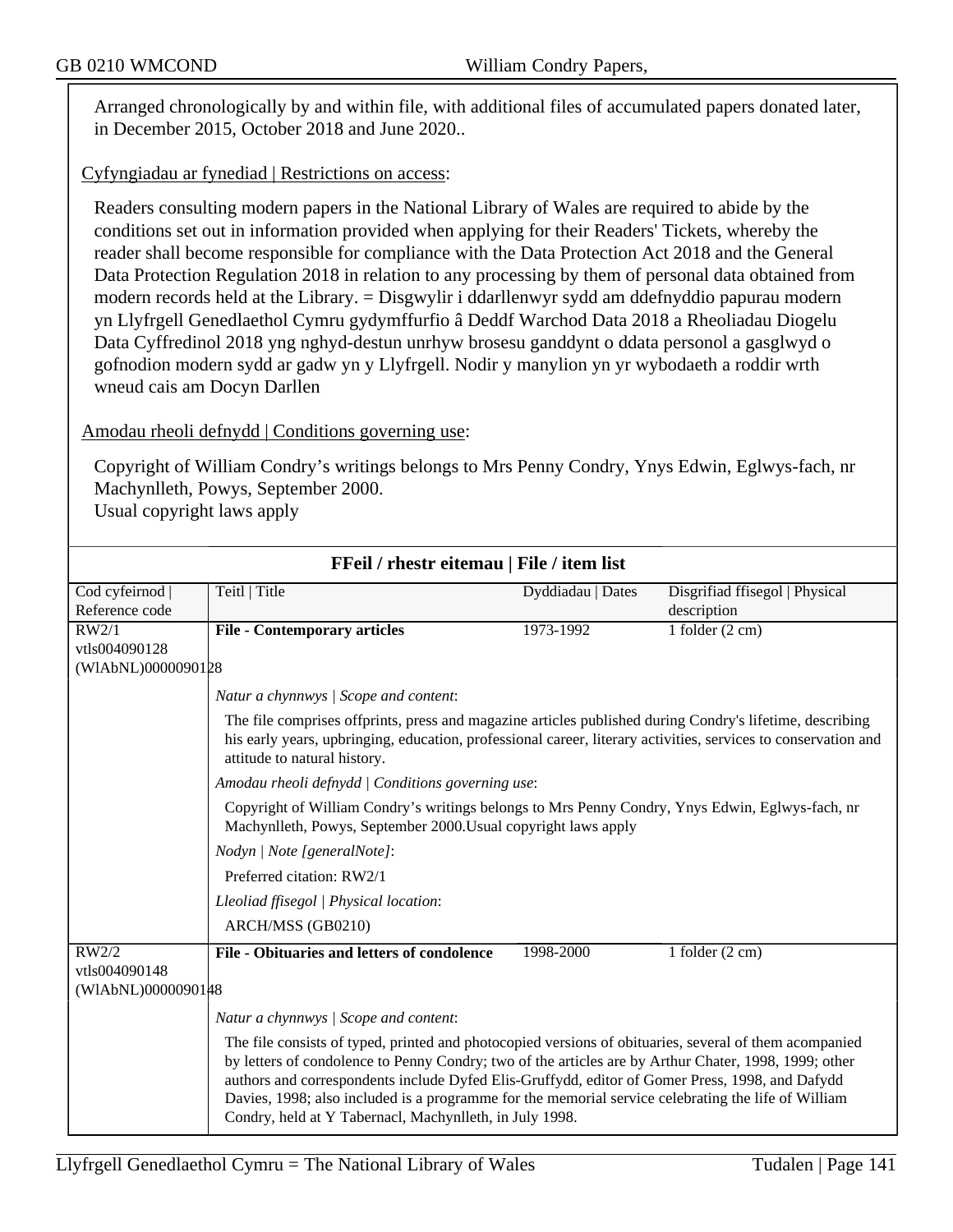|                    | Amodau rheoli defnydd   Conditions governing use:                                                                                                                                                                                                                                                                                                                                                                                                                                                                                                                                                                                                                                                                                                                                                                         |
|--------------------|---------------------------------------------------------------------------------------------------------------------------------------------------------------------------------------------------------------------------------------------------------------------------------------------------------------------------------------------------------------------------------------------------------------------------------------------------------------------------------------------------------------------------------------------------------------------------------------------------------------------------------------------------------------------------------------------------------------------------------------------------------------------------------------------------------------------------|
|                    | Usual copyright laws apply                                                                                                                                                                                                                                                                                                                                                                                                                                                                                                                                                                                                                                                                                                                                                                                                |
|                    | Nodyn   Note [generalNote]:                                                                                                                                                                                                                                                                                                                                                                                                                                                                                                                                                                                                                                                                                                                                                                                               |
|                    | Preferred citation: RW2/2                                                                                                                                                                                                                                                                                                                                                                                                                                                                                                                                                                                                                                                                                                                                                                                                 |
|                    | Lleoliad ffisegol   Physical location:                                                                                                                                                                                                                                                                                                                                                                                                                                                                                                                                                                                                                                                                                                                                                                                    |
|                    | ARCH/MSS (GB0210)                                                                                                                                                                                                                                                                                                                                                                                                                                                                                                                                                                                                                                                                                                                                                                                                         |
| RW2/3              | File - Other memorials and tributes<br>1 envelope (12 items)<br>1999-2020                                                                                                                                                                                                                                                                                                                                                                                                                                                                                                                                                                                                                                                                                                                                                 |
| vtls004090160      |                                                                                                                                                                                                                                                                                                                                                                                                                                                                                                                                                                                                                                                                                                                                                                                                                           |
| (WIAbNL)0000090160 |                                                                                                                                                                                                                                                                                                                                                                                                                                                                                                                                                                                                                                                                                                                                                                                                                           |
|                    | Natur a chynnwys / Scope and content:                                                                                                                                                                                                                                                                                                                                                                                                                                                                                                                                                                                                                                                                                                                                                                                     |
|                    | The file comprises: a brief article by Penny Condry, 1999, recording that three hornbeams had been<br>planted in her husband's memory at Ynys-hir RSPB reserve; dedication of a booklet recording the<br>recoveries of birds ringed by Bardsey Observatory; an appreciative acknowledgement by Penguin<br>Collectors' Society; a note recording the dedication of a birdwatching hide and additional land at Ynys-<br>hir to the memory of William Condry; and further tributes to his life's achievements, 2002-2020.                                                                                                                                                                                                                                                                                                    |
|                    | Amodau rheoli defnydd   Conditions governing use:                                                                                                                                                                                                                                                                                                                                                                                                                                                                                                                                                                                                                                                                                                                                                                         |
|                    | Copyright belongs to Mrs Penny Condry, Ynys Edwin, Eglwys-fach, nr Machynlleth, Powys, September<br>2000. Usual copyright laws apply                                                                                                                                                                                                                                                                                                                                                                                                                                                                                                                                                                                                                                                                                      |
|                    | Nodyn   Note [generalNote]:                                                                                                                                                                                                                                                                                                                                                                                                                                                                                                                                                                                                                                                                                                                                                                                               |
|                    | Preferred citation: RW2/3                                                                                                                                                                                                                                                                                                                                                                                                                                                                                                                                                                                                                                                                                                                                                                                                 |
|                    | Lleoliad ffisegol   Physical location:                                                                                                                                                                                                                                                                                                                                                                                                                                                                                                                                                                                                                                                                                                                                                                                    |
|                    | ARCH/MSS (GB0210)                                                                                                                                                                                                                                                                                                                                                                                                                                                                                                                                                                                                                                                                                                                                                                                                         |
| RW2/4              | File - Accumulated letters and obituaries<br>1 folder (49 items)<br>2015 1955-2015                                                                                                                                                                                                                                                                                                                                                                                                                                                                                                                                                                                                                                                                                                                                        |
|                    | Crëwr   Creator:                                                                                                                                                                                                                                                                                                                                                                                                                                                                                                                                                                                                                                                                                                                                                                                                          |
|                    | Saunders, David, 1937-                                                                                                                                                                                                                                                                                                                                                                                                                                                                                                                                                                                                                                                                                                                                                                                                    |
|                    | Natur a chynnwys / Scope and content:                                                                                                                                                                                                                                                                                                                                                                                                                                                                                                                                                                                                                                                                                                                                                                                     |
|                    | Letters, obituaries and articles relating to William Condry which appear to have been accumulated by<br>David Saunders of the Dyfed Wildlife Trust, as indicated by a covering letter, 2015. They include a letter<br>by William Condry to Elwyn Hughes, 1955, and letters between Condry and David Saunders, 1991-1997,<br>mainly about the publication of articles in various wildlife journals. The remainder of the file comprises<br>correspondence of David Saunders with Penny Condry, Jack Davies, Dafydd Davies and Arthur Chater,<br>in connection with the obituary of William Condry by Arthur Chater, published in 'Wildlife', September<br>1998 (present in file), together with a brief article on Condry's retirement, 1982, and further obituaries,<br>mostly in Wildlife Trust publications, 1998-1999. |
|                    | Amodau rheoli defnydd   Conditions governing use:                                                                                                                                                                                                                                                                                                                                                                                                                                                                                                                                                                                                                                                                                                                                                                         |
|                    | Copyright of William Condry's writings belongs to Mrs Penny Condry, Ynys Edwin, Eglwys-fach, nr<br>Machynlleth, Powys, September 2000. Usual copyright laws apply                                                                                                                                                                                                                                                                                                                                                                                                                                                                                                                                                                                                                                                         |
|                    | Nodyn   Note [generalNote]:                                                                                                                                                                                                                                                                                                                                                                                                                                                                                                                                                                                                                                                                                                                                                                                               |
|                    | The majority of items in the file post-date Condry's death, apparently accumulated by David Saunders.                                                                                                                                                                                                                                                                                                                                                                                                                                                                                                                                                                                                                                                                                                                     |
|                    | Lleoliad ffisegol   Physical location:                                                                                                                                                                                                                                                                                                                                                                                                                                                                                                                                                                                                                                                                                                                                                                                    |
|                    | ARCH/MSS (GB0210)                                                                                                                                                                                                                                                                                                                                                                                                                                                                                                                                                                                                                                                                                                                                                                                                         |
| RW2/5              | File - Speech given by Chris Fuller at the<br>2018<br>1 envelope (3 items)<br>William Condry centenary exhibition                                                                                                                                                                                                                                                                                                                                                                                                                                                                                                                                                                                                                                                                                                         |
|                    | Natur a chynnwys / Scope and content:                                                                                                                                                                                                                                                                                                                                                                                                                                                                                                                                                                                                                                                                                                                                                                                     |